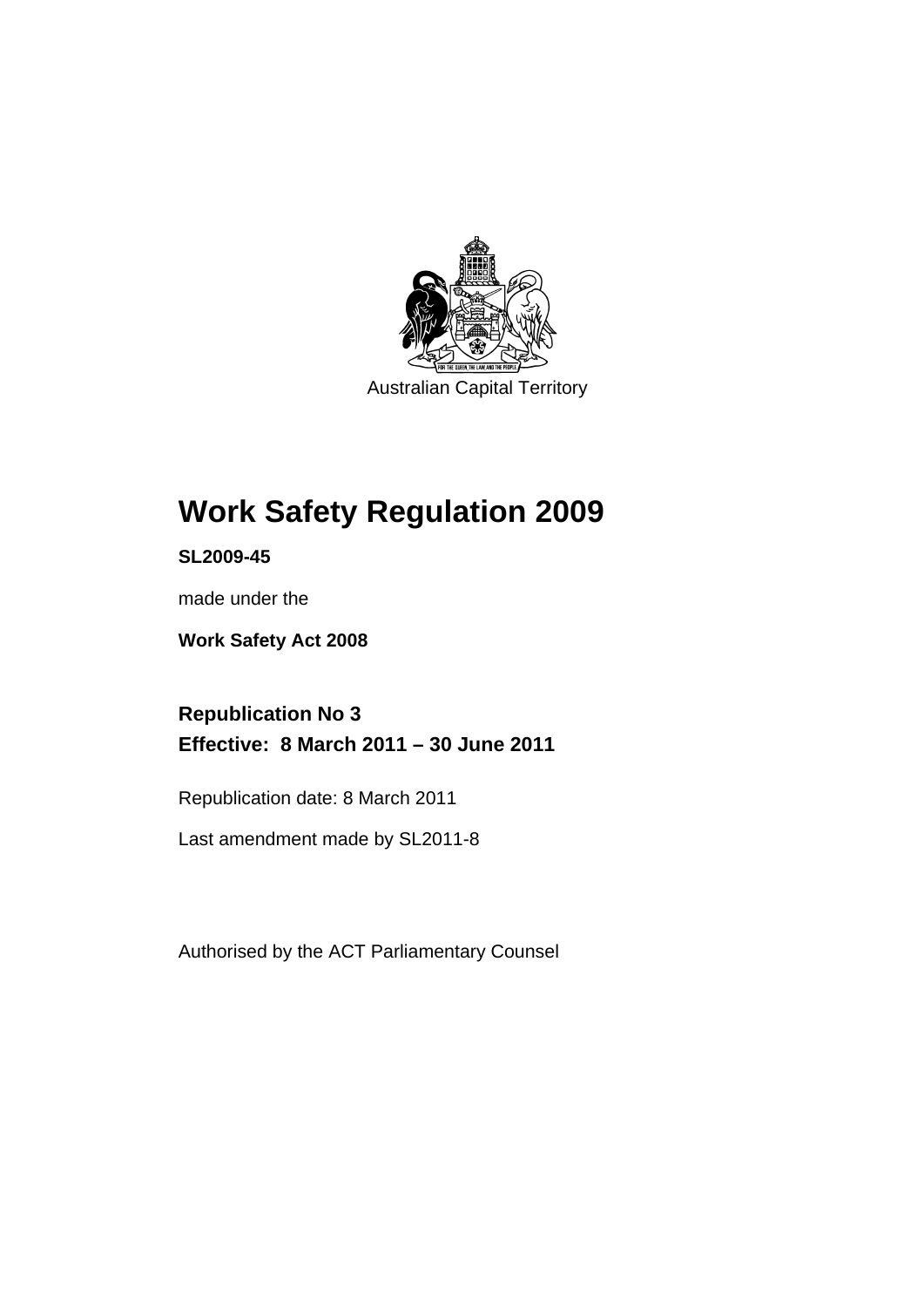# **About this republication**

### **The republished law**

This is a republication of the *Work Safety Regulation 2009*, made under the *Work Safety Act 2008* (including any amendment made under the *Legislation Act 2001*, part 11.3 (Editorial changes)) as in force on 8 March 2011*.* It also includes any commencement, amendment, repeal or expiry affecting the republished law to 8 March 2011.

The legislation history and amendment history of the republished law are set out in endnotes 3 and 4.

### **Kinds of republications**

The Parliamentary Counsel's Office prepares 2 kinds of republications of ACT laws (see the ACT legislation register at www.legislation.act.gov.au):

- authorised republications to which the *Legislation Act 2001* applies
- unauthorised republications.

The status of this republication appears on the bottom of each page.

### **Editorial changes**

The *Legislation Act 2001, part 11.3* authorises the Parliamentary Counsel to make editorial amendments and other changes of a formal nature when preparing a law for republication. Editorial changes do not change the effect of the law, but have effect as if they had been made by an Act commencing on the republication date (see *Legislation Act 2001*, s 115 and s 117). The changes are made if the Parliamentary Counsel considers they are desirable to bring the law into line, or more closely into line, with current legislative drafting practice.

This republication does not include amendments made under part 11.3 (see endnote 1).

#### **Uncommenced provisions and amendments**

If a provision of the republished law has not commenced or is affected by an uncommenced amendment, the symbol  $\mathbf{U}$  appears immediately before the provision heading. The text of the uncommenced provision  $\overline{or}$  amendment appears only in the last endnote.

#### **Modifications**

If a provision of the republished law is affected by a current modification, the symbol  $\mathbf{M}$ appears immediately before the provision heading. The text of the modifying provision appears in the endnotes. For the legal status of modifications, see *Legislation Act 2001*, section 95.

#### **Penalties**

At the republication date, the value of a penalty unit for an offence against this law is \$110 for an individual and \$550 for a corporation (see *Legislation Act 2001*, s 133).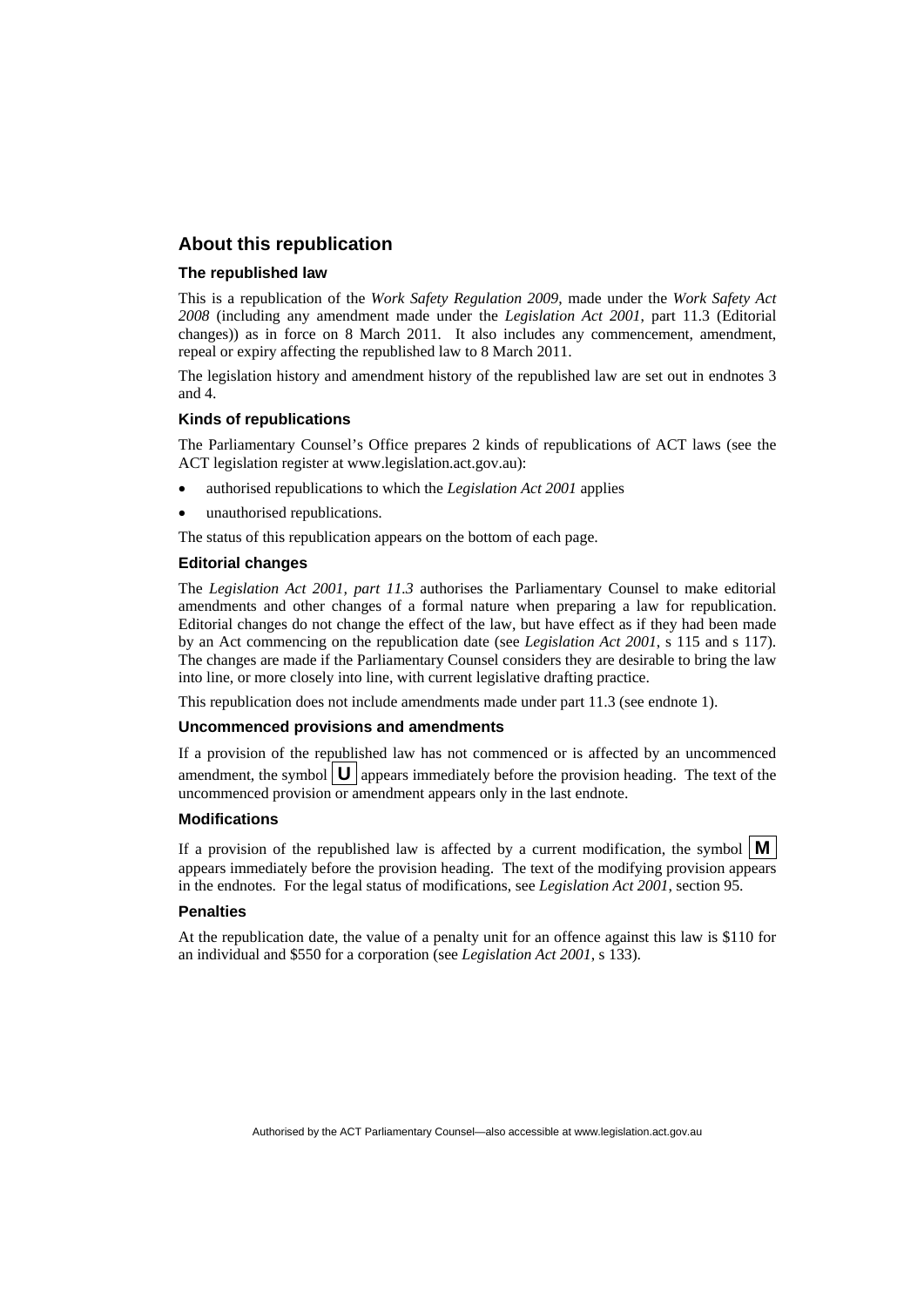

# **Work Safety Regulation 2009**

made under the

**Work Safety Act 2008** 

# **Contents**

| Part 1                     | <b>Preliminary</b>                                           |            |
|----------------------------|--------------------------------------------------------------|------------|
|                            | Name of regulation                                           | 2          |
| 3                          | Dictionary<br><b>Notes</b>                                   | 2          |
| 4                          |                                                              | 2          |
| 5                          | Offences against regulation-application of Criminal Code etc | 3          |
| Part 2                     | Injury and dangerous occurrence reporting<br>and records     |            |
| 6                          | Period of incapacity for work—Act, s 36 (b)                  | 4          |
| 7                          | Requirements for notice—Act, s 38 (2)                        | 4          |
| 8                          | Keeping information given by chief executive                 | 5          |
| 9                          | Content of records                                           | 6          |
| R <sub>3</sub><br>08/03/11 | Work Safety Regulation 2009<br>Effective: 08/03/11-30/06/11  | contents 1 |

Page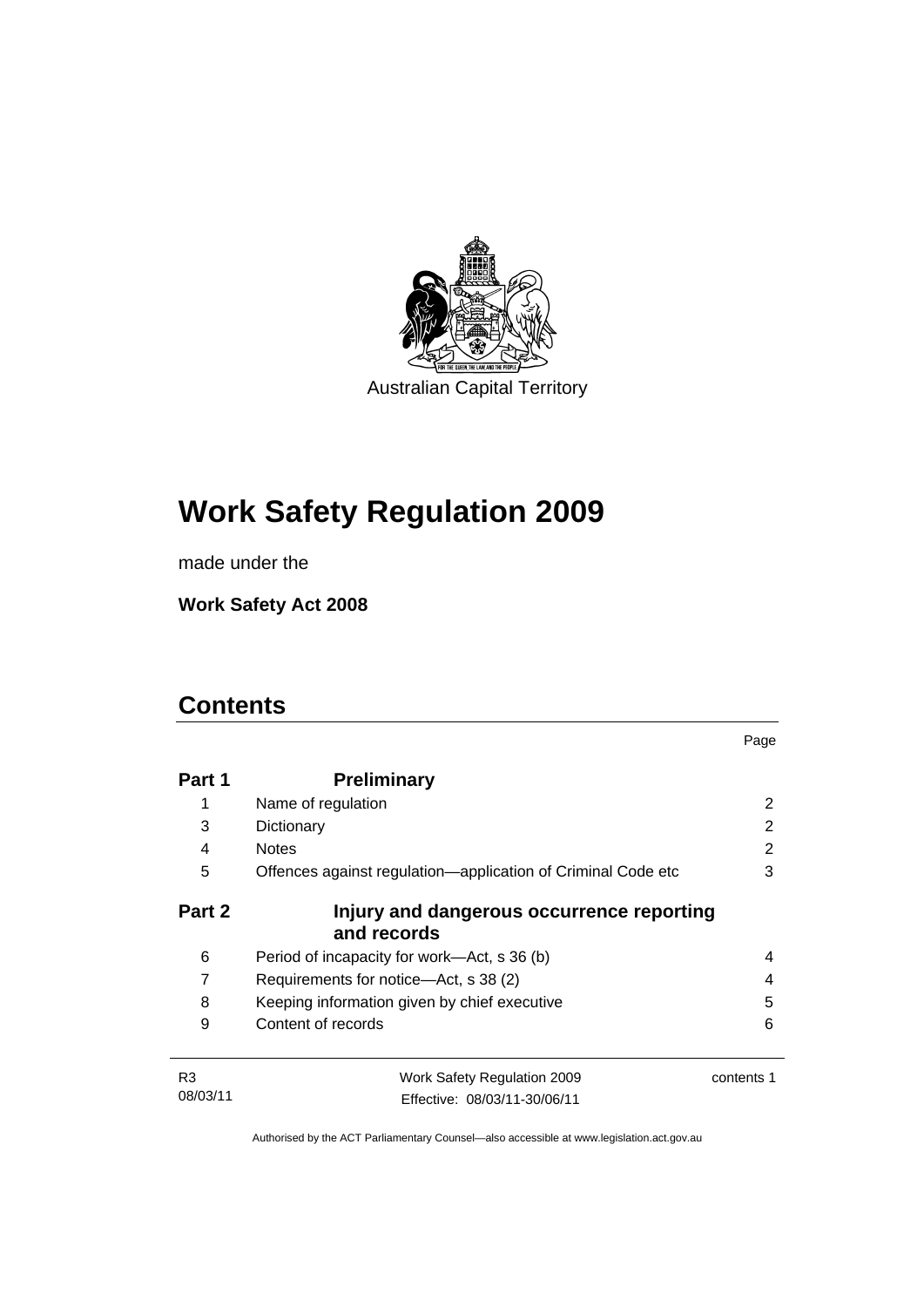# **Contents**

|                                         |                                                                                 | Page           |  |
|-----------------------------------------|---------------------------------------------------------------------------------|----------------|--|
| Part 3                                  | <b>Facilities</b>                                                               |                |  |
| <b>Division 3.1</b><br><b>Amenities</b> |                                                                                 |                |  |
| 10                                      | Person conducting a business or undertaking to provide amenities                | $\overline{7}$ |  |
| 11                                      | Amenities to be safe and clean                                                  | 8              |  |
| 12                                      | Facility for personal belongings                                                | 8              |  |
| 13                                      | Facility for changing clothes                                                   | $\mathsf g$    |  |
| 14                                      | Facility for changing clothes—temporary workplaces                              | 10             |  |
| 15                                      | Meal facility                                                                   | 11             |  |
| 16                                      | <b>Combined facilities</b>                                                      | 11             |  |
| 17                                      | <b>Toilet facility</b>                                                          | 12             |  |
| 18                                      | Washing facility                                                                | 13             |  |
| 19                                      | Shower facility                                                                 | 14             |  |
| 20                                      | Drinking water                                                                  | 14             |  |
| 21                                      | 14<br>Seating                                                                   |                |  |
| 22                                      | Working space                                                                   | 15             |  |
| <b>Division 3.2</b>                     | <b>First aid and sickness</b>                                                   |                |  |
| 23                                      | First aid                                                                       | 16             |  |
| 24                                      | Arrangements for sick workers                                                   | 17             |  |
| Part 4                                  | <b>Work safety representatives</b>                                              |                |  |
| <b>Division 4.1</b>                     | Work safety representatives-election process                                    |                |  |
| 25                                      | Work safety representative-eligibility                                          | 18             |  |
| 26                                      | Election process-number of work safety representatives                          | 18             |  |
| 27                                      | Election process-worker consultation unit may ask others to conduct<br>election | 19             |  |
| 28                                      | Election process-notice of election of work safety representatives              | 19             |  |
| 29                                      | Election process-replacement work safety representatives                        | 20             |  |
| 30                                      | Work safety representative-deputy                                               | 21             |  |
| <b>Division 4.2</b>                     | Work safety representatives-general                                             |                |  |
| 31                                      | Work safety representative—additional function—Act, s 58 (2)                    | 21             |  |
| 32                                      | Work safety representative—exercising functions—Act, s 58 (3)                   | 22             |  |
| 33                                      | Work safety representative-access to information                                | 23             |  |

contents 2 Work Safety Regulation 2009 Effective: 08/03/11-30/06/11

R3 08/03/11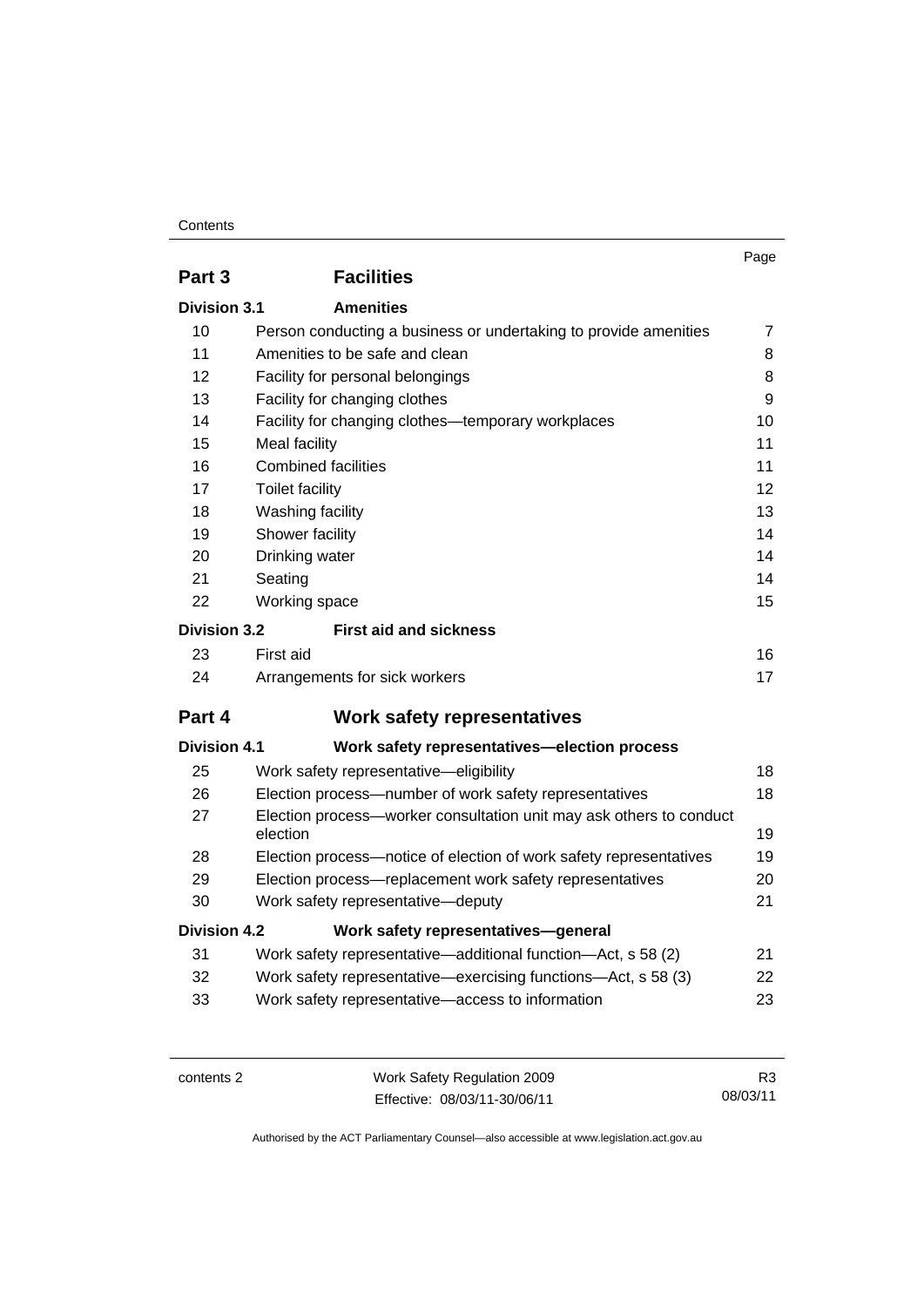|                     |                                                                                                       | Page       |
|---------------------|-------------------------------------------------------------------------------------------------------|------------|
| <b>Division 4.3</b> | Work safety representatives-conditions of office                                                      |            |
| 34                  | Work safety representative-term of office                                                             | 24         |
| 35                  | Work safety representative—application for disqualification                                           | 24         |
| 36                  | Work safety representative-grounds for disqualification                                               | 25         |
| 37                  | Work safety representative—notice of intention to disqualify                                          | 26         |
| 38                  | Work safety representative-disqualification                                                           | 26         |
| 39                  | Work safety representative—revocation of disqualification                                             | 28         |
| 40                  | Work safety representative-approved training                                                          | 28         |
| 41                  | Work safety representative-refresher training                                                         | 29         |
| Division 4.4        | Work safety representatives-employer's duties                                                         |            |
| 42                  | Work safety representative—employer to allow for time to exercise<br>functions and undertake training | 30         |
| 43                  | Work safety representative-employer to provide facilities                                             | 31         |
| <b>Division 4.5</b> | Work safety representatives-provisional improvement<br>notices                                        |            |
| 44                  | Provisional improvement notice-Act, dict, def provisional                                             |            |
|                     | improvement notice                                                                                    | 32         |
| 45                  | Provisional improvement notice-issue of notice                                                        | 32         |
| 46                  | Provisional improvement notice-content of notice                                                      | 33         |
| 47                  | Provisional improvement notice-service of notice on chief executive<br>etc                            | 33         |
| 48                  | Provisional improvement notice—service of notice on other employers<br>etc                            | 34         |
| 49                  | Provisional improvement notice-display                                                                | 35         |
| 50                  | Provisional improvement notice-compliance                                                             | 35         |
| 51                  | Provisional improvement notice-revocation of notice                                                   | 36         |
| 52                  | Provisional improvement notice-review                                                                 | 37         |
| <b>Division 4.6</b> | Work safety representatives—emergency procedures                                                      |            |
| 53                  | Emergency procedure                                                                                   | 38         |
| 54                  | Emergency procedure-alternative work                                                                  | 39         |
| Part 5              | <b>Work safety committees</b>                                                                         |            |
| <b>Division 5.1</b> | Work safety committees-establishment                                                                  |            |
| 55                  | Work safety committee-eligibility                                                                     | 40         |
| R3<br>08/03/11      | Work Safety Regulation 2009<br>Effective: 08/03/11-30/06/11                                           | contents 3 |

Effective: 08/03/11-30/06/11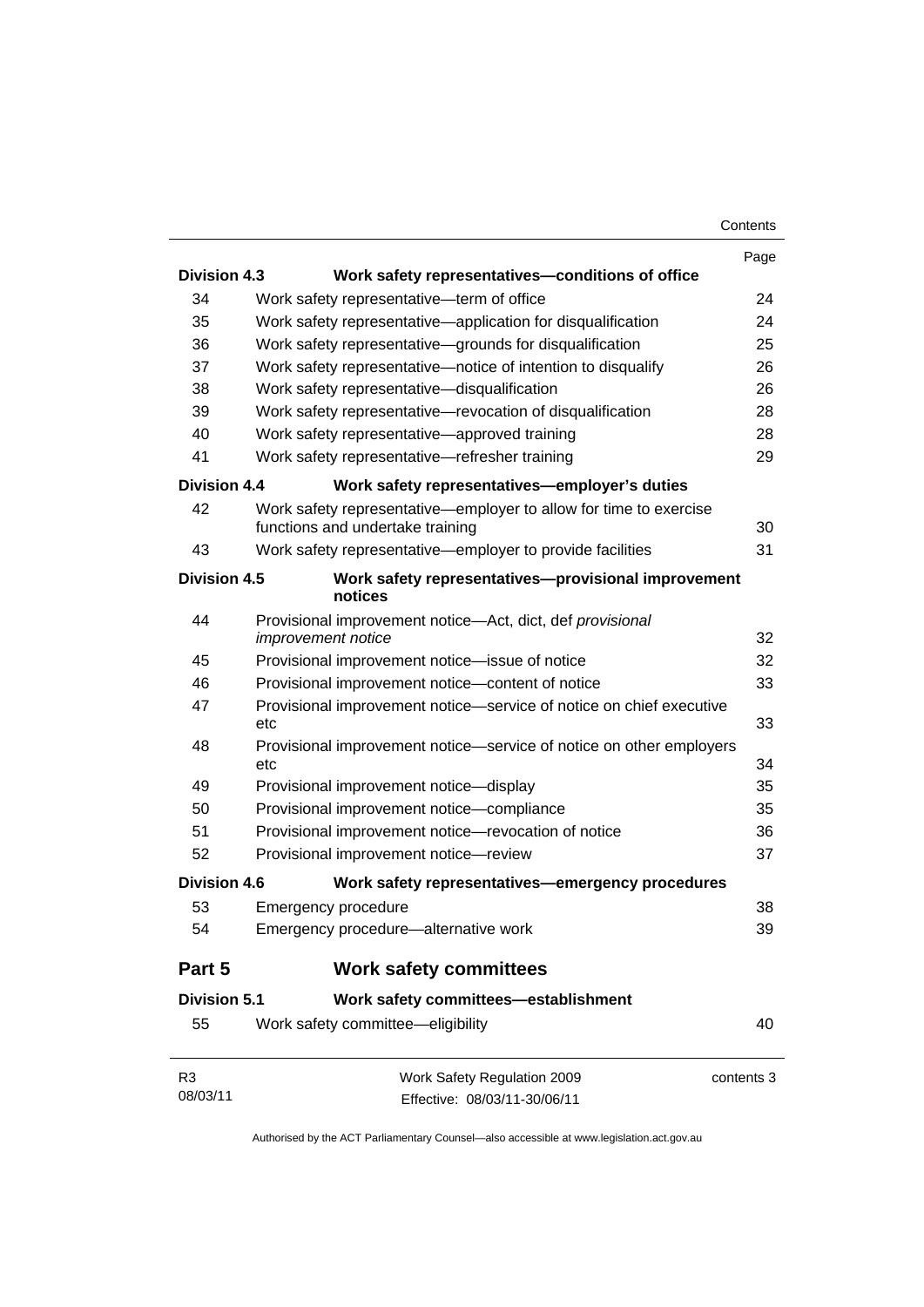| 56                  | Election process-worker consultation unit may ask others to conduct                              | Page           |
|---------------------|--------------------------------------------------------------------------------------------------|----------------|
|                     | election                                                                                         | 40             |
| 57                  | Election process-notice of election of work safety committee<br>members                          | 41             |
| <b>Division 5.2</b> | Work safety committees-general                                                                   |                |
| 58                  | Work safety committee-exercising functions                                                       | 42             |
| 59                  | Work safety committee-governance                                                                 | 42             |
| 60                  | Work safety committee-employer's duties                                                          | 43             |
| Part 6              | <b>Authorised representatives</b>                                                                |                |
| 61                  | Authorised representative—training—Act, s 62 (2) (b)                                             | 45             |
| 62                  | Authorised representative-application for disqualification                                       | 45             |
| 63                  | Authorised representative-grounds for disqualification                                           | 46             |
| 64                  | Authorised representative-notice of intention to disqualify                                      | 46             |
| 65                  | Authorised representative-disqualification                                                       | 47             |
| 66                  | Authorised representative-revocation of disqualification                                         | 48             |
| Part 7              | <b>Particular safety measures</b>                                                                |                |
| <b>Division 7.1</b> | <b>Entry and exit</b>                                                                            |                |
| 67                  | Entry to and exit from workplaces                                                                | 49             |
| 68                  | Movement within workplaces                                                                       | 49             |
| <b>Division 7.2</b> | Personal protective and safety equipment                                                         |                |
| 69                  | Person conducting business or undertaking to provide personal<br>protective and safety equipment | 50             |
| 70                  | Responsibilities of users of personal protective and safety equipment                            | 52             |
| 71                  | Certain personal protective and safety equipment to be provided                                  | 53             |
| 72                  | Air supplied respiratory equipment                                                               | 54             |
| <b>Division 7.3</b> | <b>Prevention of falls</b>                                                                       |                |
| 73                  | Meaning of anchorage-div 7.3                                                                     | 56             |
| 74                  | Protection against falls                                                                         | 56             |
| 75                  | Protection against falls-maintenance work<br>Use of safety harness, safety line and anchorage    |                |
| 76                  |                                                                                                  |                |
| 77                  | Use of ladders                                                                                   | 60             |
| 78                  | Use of particular types of ladders                                                               | 60             |
| contents 4          | Work Safety Regulation 2009                                                                      | R <sub>3</sub> |
|                     | Effective: 08/03/11-30/06/11                                                                     | 08/03/11       |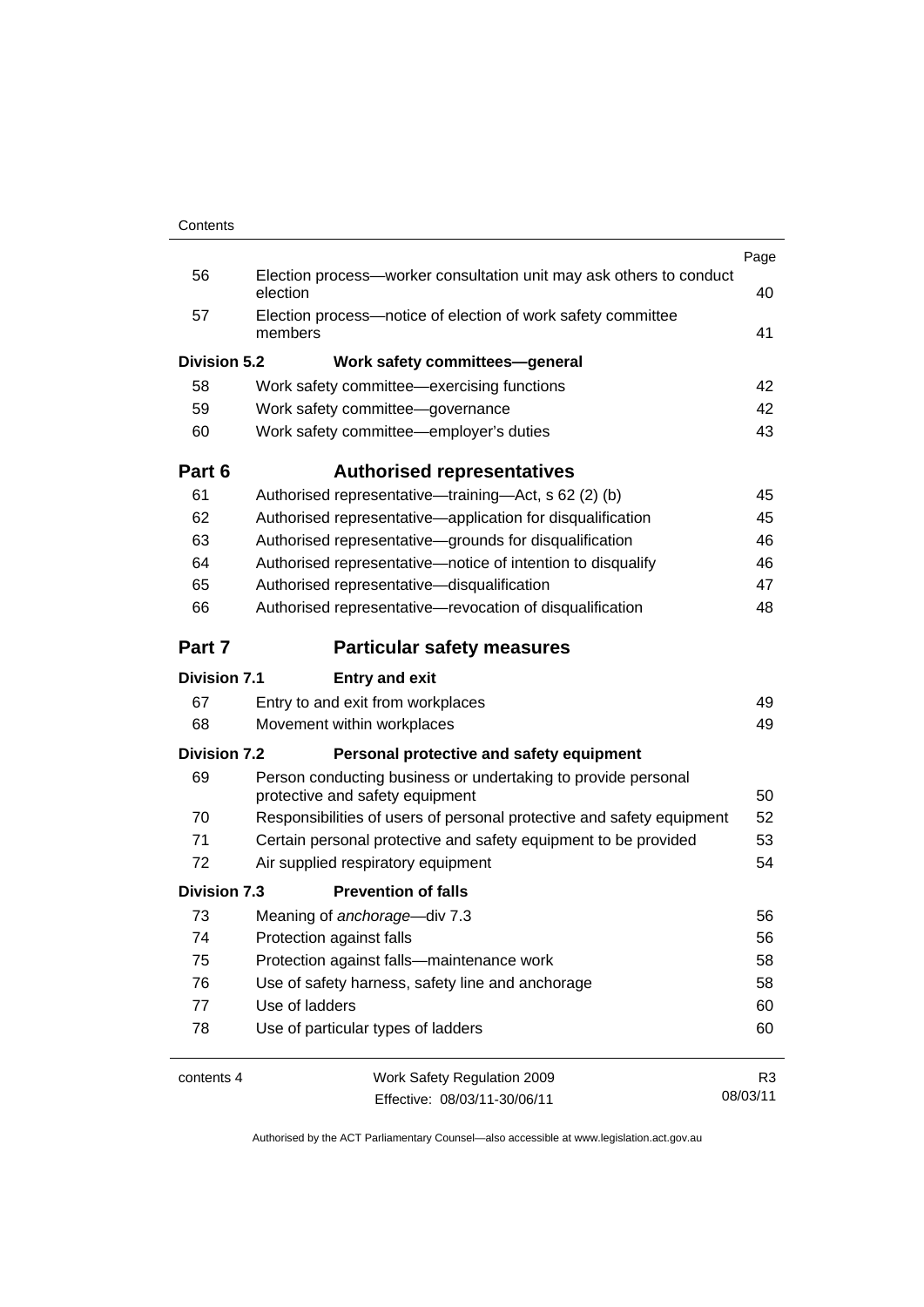|                     |                                                                    | Contents   |
|---------------------|--------------------------------------------------------------------|------------|
|                     |                                                                    | Page       |
| <b>Division 7.4</b> | <b>Atmosphere and ventilation</b>                                  |            |
| 79                  | Definitions-div 7.4                                                | 62         |
| 80                  | Ventilation                                                        | 63         |
| 81                  | Unsafe oxygen levels-particular measures                           | 63         |
| 82                  | Unsafe levels of unclassified inhalable dust-particular measures   | 64         |
| 83                  | Unsafe levels of oxygen and unclassified inhalable dust-entry      | 65         |
| 84                  | Monitoring levels of oxygen and unclassified inhalable dust        | 66         |
| <b>Division 7.5</b> | <b>Heat and cold</b>                                               |            |
| 85                  | Air temperature                                                    | 67         |
| 86                  | Heat-particular measures                                           | 67         |
| 87                  | Cold-particular measures                                           | 68         |
| Division 7.6        | <b>Surfaces and floors</b>                                         |            |
| 88                  | Floors-general                                                     | 68         |
| 89                  | Floors that become slippery                                        | 69         |
| 90                  | Floors-hard surfaces                                               | 70         |
| Division 7.7        | <b>Electricity</b>                                                 |            |
| 91                  | Definitions-div 7.7                                                | 70         |
| 92                  | Electricity-measures for electrical installations                  | 71         |
| 93                  | Electricity-measures for articles of electrical equipment          | 73         |
| 94                  | Electricity-measures for preventing contact                        | 74         |
| <b>Division 7.8</b> | <b>Confined spaces</b>                                             |            |
| 95                  | Definitions-div 7.8                                                | 76         |
| 96                  | Design etc-confined spaces                                         | 77         |
| 97                  | Hazard identification and risk assessment-confined spaces          | 78         |
| 98                  | Entry to and work in confined spaces                               | 79         |
| 99                  | Isolation and control of potentially hazardous services-particular |            |
|                     | measures                                                           | 82         |
| 100                 | Clearing containment before entry-particular measures              | 83         |
| 101                 | Unsafe level of oxygen and atmospheric contaminants                | 84         |
| 102                 | Entry permits-particular measures                                  | 85         |
| 103                 | Standby people-particular measures                                 | 87         |
| 104                 | Emergencies-particular measures                                    | 88         |
| 105                 | Entry protection-particular measures                               | 90         |
| R <sub>3</sub>      | Work Safety Regulation 2009                                        | contents 5 |

08/03/11 Effective: 08/03/11-30/06/11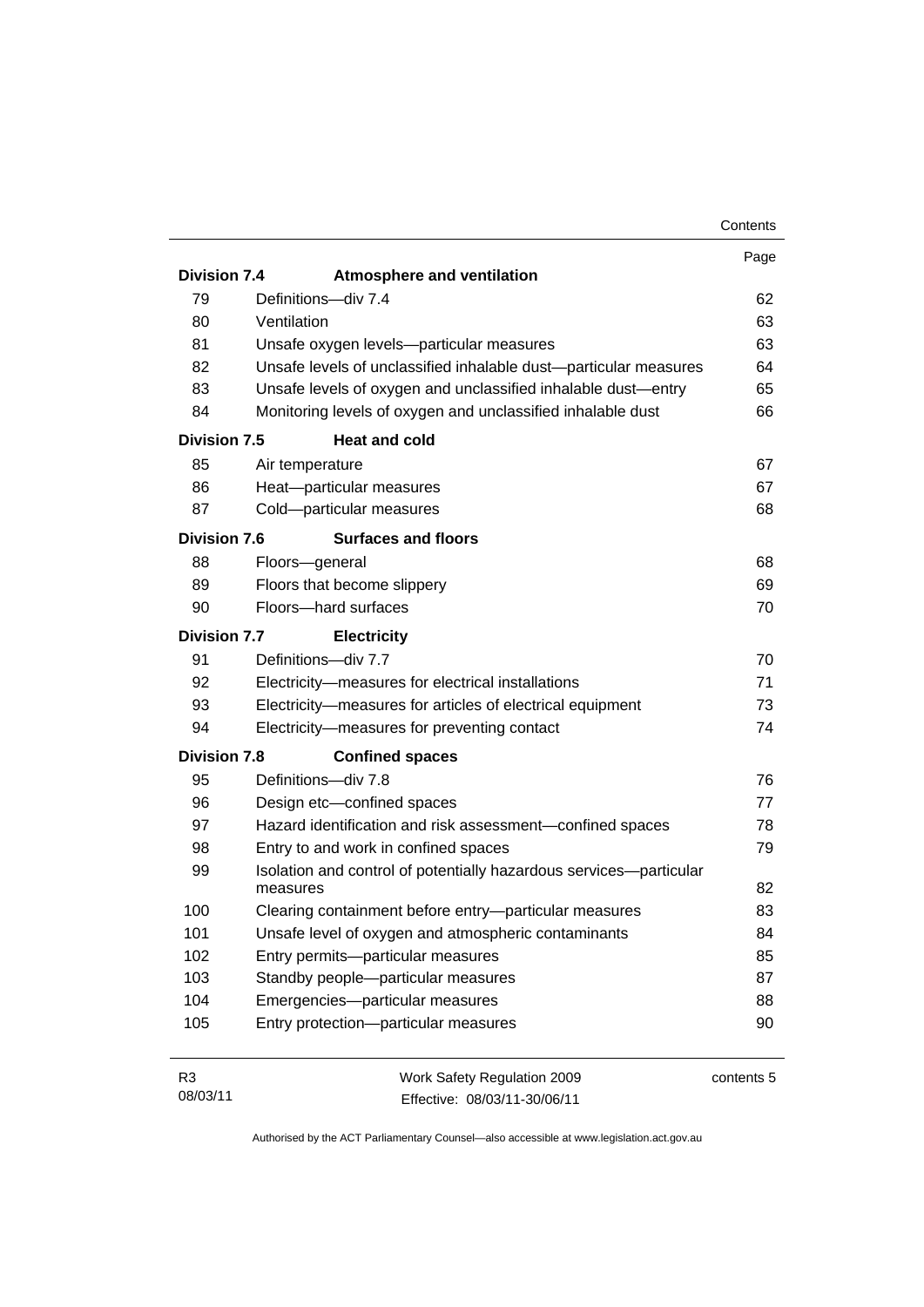#### **Contents**

|                      |                                                                          | Page           |
|----------------------|--------------------------------------------------------------------------|----------------|
| 106                  | Atmospheric testing and monitoring—particular measures                   | 90             |
| 107                  | Training about confined spaces                                           | 91             |
| 108                  | Record keeping                                                           | 93             |
| Division 7.9         | Lighting                                                                 |                |
| 109                  | Person conducting business or undertaking to provide lighting            | 94             |
| Division 7.10        | <b>Noise management</b>                                                  |                |
| 110                  | Definitions-div 7.10                                                     | 95             |
| 111                  | Working out $L_{C,peak}$ value—div 7.10                                  | 95             |
| 112                  | Noise management-duties of designers etc                                 | 95             |
| 113                  | Noise management-duties of person conducting business or<br>undertaking  | 96             |
| 114                  | Noise management-duties of workers                                       | 97             |
| Division 7.11        | <b>Isolated work</b>                                                     |                |
| 115                  | Isolated workers                                                         | 98             |
| Division 7.12        | <b>Fire and explosion</b>                                                |                |
| 116                  | Fire and explosion-risk control                                          | 99             |
| 117                  | Fire and explosion-facilities                                            | 101            |
| <b>Division 7.13</b> | <b>Emergency procedures</b>                                              |                |
| 118                  | Person conducting business or undertaking to provide for emergencies 102 |                |
| Part 8               | <b>Licensing high risk work</b>                                          |                |
| <b>Division 8.1</b>  | <b>Important concepts</b>                                                |                |
| 119                  | Definitions-pt 8                                                         | 104            |
| <b>Division 8.2</b>  | <b>High risk work licence</b>                                            |                |
| 120                  | Carrying out high risk work without licence                              | 107            |
| 121                  | Allowing unlicensed person to carry out work                             | 107            |
| 122                  | Licence application                                                      | 108            |
| 123                  | Licence issue                                                            |                |
| 124                  | Licence conditions                                                       | 111            |
| 125                  | Failing to comply with condition of licence                              | 111            |
| 126                  | Form of licence                                                          | 112            |
| 127                  | Term of licence                                                          | 112            |
| contents 6           | Work Safety Regulation 2009                                              | R <sub>3</sub> |
|                      |                                                                          |                |

Effective: 08/03/11-30/06/11

08/03/11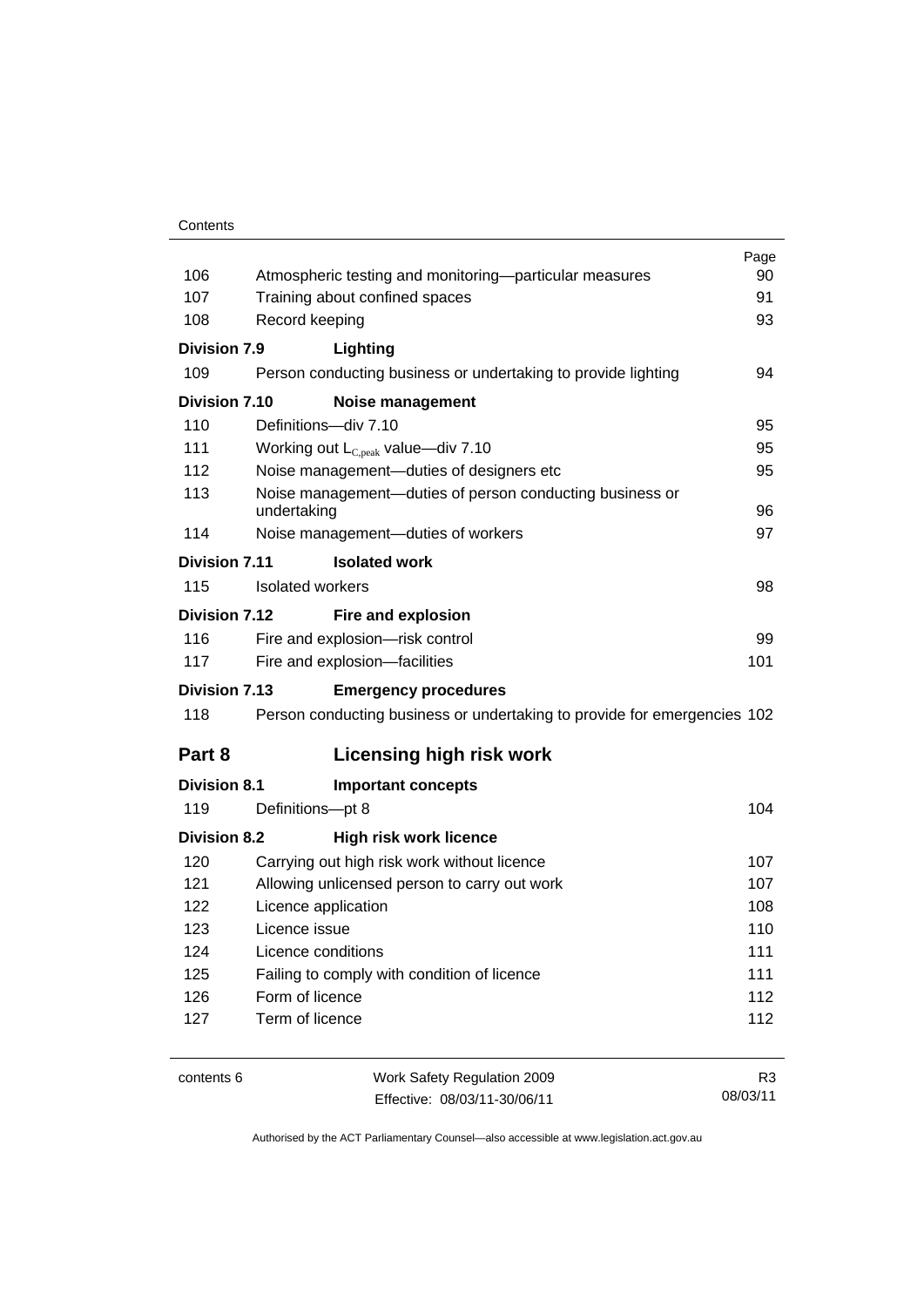| 128                        | Renewal of licence                                                 | Page<br>112 |  |
|----------------------------|--------------------------------------------------------------------|-------------|--|
| 129                        | Issue of renewed licence                                           | 113         |  |
| 130                        |                                                                    | 115         |  |
| 131                        | Application to vary licence<br>Variation of licence                | 116         |  |
|                            | Licensee not to hold other licence                                 | 117         |  |
| 132                        |                                                                    |             |  |
| 133                        | Replacement of lost etc licence                                    | 118         |  |
| <b>Division 8.3</b>        | <b>Suspension or cancellation of licence</b>                       |             |  |
| 134                        | Grounds for compulsory cancellation of licence                     | 119         |  |
| 135                        | Compulsory cancellation of licence                                 | 119         |  |
| 136                        | Grounds for discretionary cancellation of licence                  | 120         |  |
| 137                        | Discretionary cancellation of licence                              | 121         |  |
| 138                        | Suspension of licence after notice                                 | 122         |  |
| 139                        | Immediate suspension of licence                                    | 123         |  |
| 140                        | Review of licence suspension or cancellation                       | 123         |  |
| 141                        | Surrender of suspended or cancelled licence                        | 125         |  |
| 142                        | Cooperation with other jurisdictions                               | 126         |  |
| <b>Division 8.4</b>        | <b>Trainees under supervision</b>                                  |             |  |
| 143                        | Supervisor's obligations                                           | 126         |  |
| 144                        | Trainee's obligations                                              | 127         |  |
| <b>Division 8.5</b>        | <b>Training and assessment</b>                                     |             |  |
| 145                        | Training and assessment                                            | 128         |  |
| 146                        | Chief executive may issue directions                               | 129         |  |
| 147                        | Exemption from training                                            | 129         |  |
| 148                        | Assessor qualifications                                            | 129         |  |
| 149                        | Statement of attainment                                            | 131         |  |
| 150                        | Registered training organisation-agreement with chief executive to |             |  |
|                            | provide training and assessment                                    | 131         |  |
| 151                        | Improperly issuing statement of attainment                         | 132         |  |
| 152                        | Improperly obtaining statement of attainment                       | 132         |  |
| <b>Division 8.6</b>        | <b>Administration</b>                                              |             |  |
| 153                        | Keeping and providing records of training and assessment           | 133         |  |
| 154                        | Cooperation with licensing authorities                             | 133         |  |
| 155                        | Cooperation with registered training organisations                 | 134         |  |
| R <sub>3</sub><br>08/03/11 | Work Safety Regulation 2009<br>Effective: 08/03/11-30/06/11        | contents 7  |  |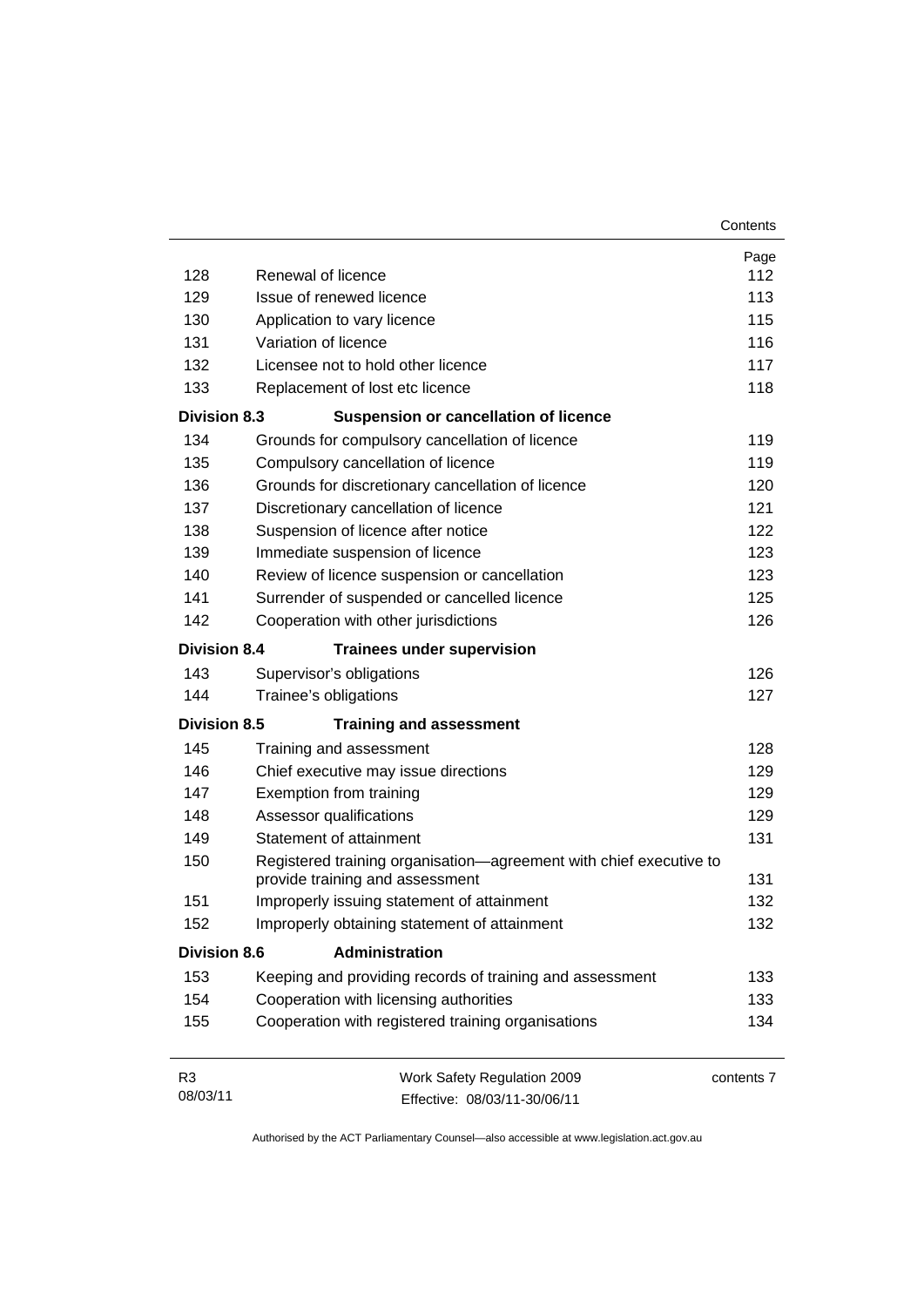# **Contents**

|                     |                                                                                                    | Page |
|---------------------|----------------------------------------------------------------------------------------------------|------|
| <b>Division 8.7</b> | <b>Exemptions</b>                                                                                  |      |
| 156                 | Application for exemption                                                                          | 134  |
| 157                 | Grant of exemption                                                                                 | 135  |
| 158                 | <b>Exemption conditions</b>                                                                        | 136  |
| 159                 | Failing to comply with condition of exemption                                                      | 137  |
| 160                 | Notice of exemption                                                                                | 137  |
| <b>Division 8.8</b> | <b>Miscellaneous</b>                                                                               |      |
| 161                 | Chief executive may make inquiries                                                                 | 137  |
| 162                 | Guidelines                                                                                         | 138  |
| 163                 | Production of licence etc on request                                                               | 138  |
| 164                 | Production of information etc on request                                                           | 140  |
| 165                 | Licensee's change of address                                                                       | 140  |
| Part 9              | <b>Construction induction training</b>                                                             |      |
| <b>Division 9.1</b> | Definitions-pt 9                                                                                   |      |
| 166                 | Definitions-pt 9                                                                                   | 141  |
| Division 9.2        | Requirement to hold construction induction training<br>card                                        |      |
| 167                 | Person on construction site without construction induction training card 144                       |      |
| 168                 | Allowing worker to be on construction site without construction<br>induction training card         | 145  |
| 169                 | Allowing person to be on construction site without construction<br>induction training card         | 145  |
| <b>Division 9.3</b> | <b>Construction induction training</b>                                                             |      |
| 170                 | Construction induction training and assessment                                                     | 146  |
| 171                 | Construction induction training-registered training organisation<br>agreement with chief executive | 147  |
| 172                 | Construction induction training-trainer qualifications                                             | 147  |
| 173                 | Construction induction training-statement of attainment                                            | 147  |
| 174                 | Construction induction training-improperly issuing statement of<br>attainment                      | 148  |
| 175                 | Construction induction training-improperly obtaining statement of<br>attainment                    | 148  |

| contents 8 | Work Safety Regulation 2009  | R3       |
|------------|------------------------------|----------|
|            | Effective: 08/03/11-30/06/11 | 08/03/11 |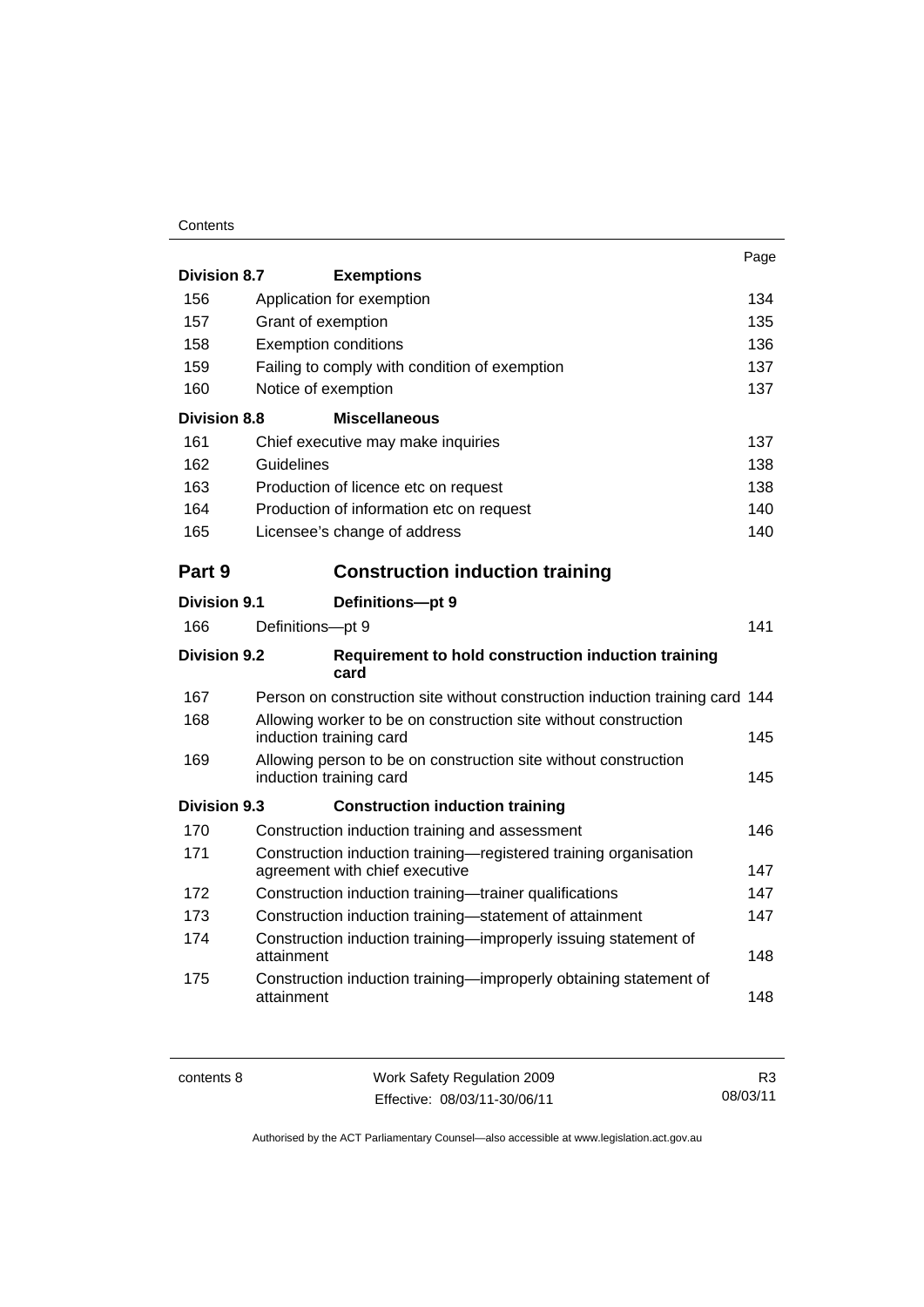|                            |                                                                                         | Contents   |
|----------------------------|-----------------------------------------------------------------------------------------|------------|
|                            |                                                                                         | Page       |
| <b>Division 9.4</b>        | <b>Construction induction training card</b>                                             |            |
| 176                        | Construction induction training card—application                                        | 149        |
| 177                        | Construction induction training card-issue                                              | 150        |
| 178                        | Construction induction training card-form                                               | 150        |
| 179                        | Production of construction induction training card to inspector on<br>request           | 150        |
| 180                        | Replacement of lost etc card                                                            | 151        |
| Division 9.5               | Cancellation of construction induction training card                                    |            |
| 181                        | Grounds for cancellation of construction induction training card                        | 152        |
| 182                        | Cancellation of construction induction training card                                    | 152        |
| 183                        | Surrender of cancelled construction induction training card                             | 153        |
| Division 9.6               | <b>Miscellaneous</b>                                                                    |            |
|                            |                                                                                         |            |
| 184                        | Employer to keep training records                                                       | 153        |
| 185                        | Chief executive to cooperate with other jurisdictions                                   | 154        |
| Part 10                    | Carrying out manual tasks                                                               |            |
| 186                        | Meaning of manual task-pt 10                                                            | 156        |
| 187                        | Person conducting business or undertaking must give information etc                     | 156        |
| 188                        | Person in control of premises, plant or system must give information<br>etc             | 158        |
| 189                        | Person in control of design, manufacture, import or supply must give<br>information etc | 160        |
| Part 11                    | Incorporated documents                                                                  |            |
| 190                        | Meaning of incorporated document                                                        | 162        |
| 191                        | Inspection of incorporated documents                                                    | 163        |
| 192                        | Notification of certain incorporated documents                                          | 163        |
| Part 12                    | <b>Reviewable decisions</b>                                                             |            |
| 193                        | Reviewable decision-Act, s 174 (b)                                                      | 166        |
| 194                        | Notice of reviewable decision-Act, s 175 (1)                                            | 166        |
| 195                        | Internal review of certain decisions-Act, s 176 (1)                                     | 166        |
| Part 13                    | <b>Transitional</b>                                                                     |            |
| 196                        | Definitions-pt 13                                                                       | 167        |
| R <sub>3</sub><br>08/03/11 | Work Safety Regulation 2009<br>Effective: 08/03/11-30/06/11                             | contents 9 |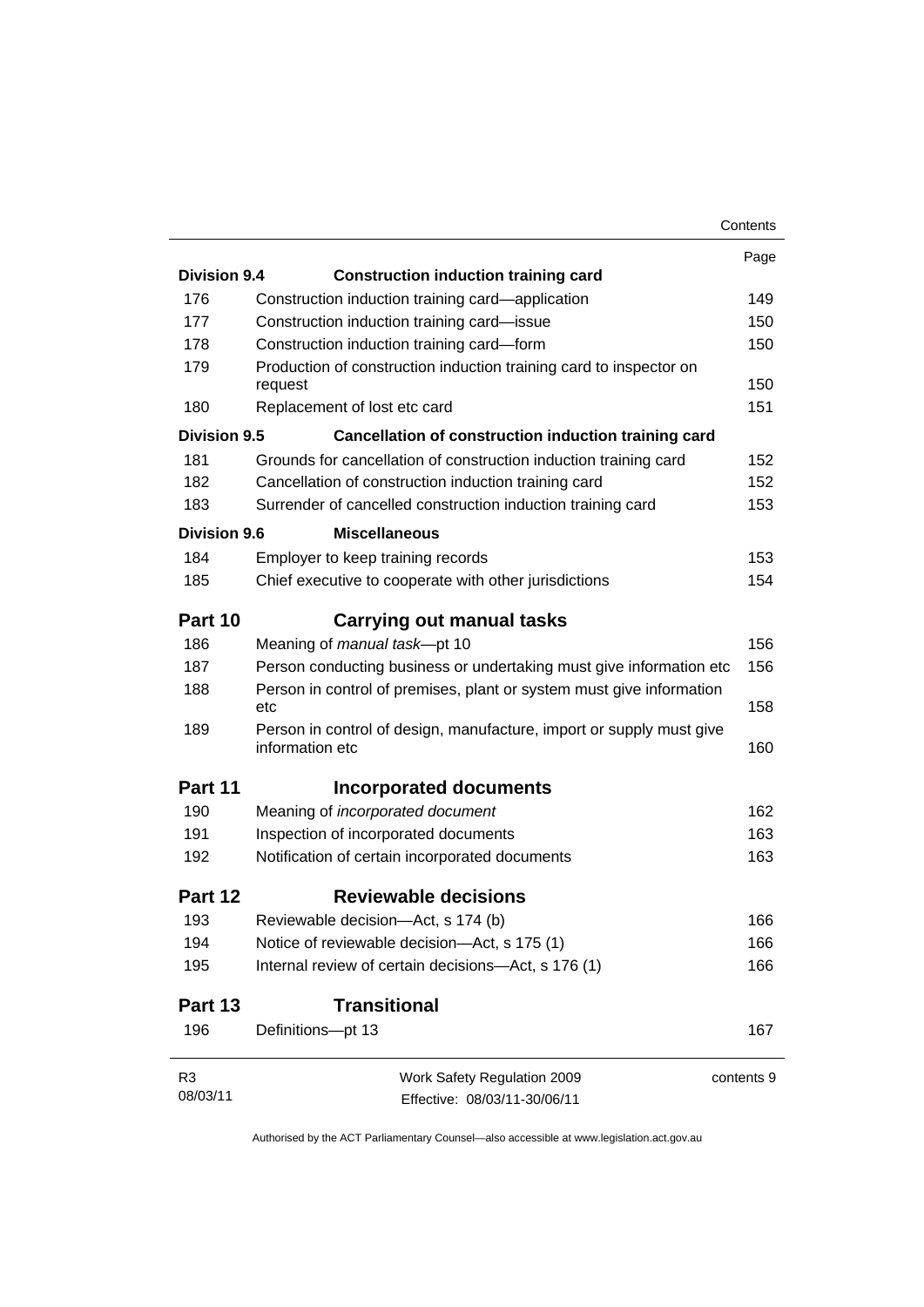|      |                                                                              | Page |
|------|------------------------------------------------------------------------------|------|
| 197  | Transitional—continuing application of repealed regulation in relation       |      |
|      | to scheduled work etc                                                        | 168  |
| 198  | Transitional—application of regulation in relation to scheduled work etc 168 |      |
| 199  | Transitional—certificates of competency                                      | 169  |
| 200  | Transitional—converting certificate of competency to licence                 | 170  |
| -201 | Expiry-pt 13                                                                 | 172  |

| <b>Schedule 1</b> | <b>High risk work</b>             | 173 |
|-------------------|-----------------------------------|-----|
| <b>Part 1.1</b>   | Definitions-sch 1                 | 173 |
| 1.1               | <b>Boilers</b>                    | 173 |
| 1.2               | Boom-type elevating work platform | 174 |
| 1.3               | Bridge crane                      | 175 |
| 1.4               | Crane                             | 175 |
| 1.5               | Direct-fired process heater       | 176 |
| 1.6               | Derrick crane                     | 176 |
| 1.7               | Dogging work                      | 176 |
| 1.8               | Forklift truck                    | 177 |
| 1.9               | Gantry crane                      | 177 |
| 1.10              | Hoist                             | 177 |
| 1.11              | Materials hoist                   | 178 |
| 1.12              | Mobile crane                      | 178 |
| 1.13              | Non-slewing mobile crane          | 178 |
| 1.14              | Order-picking forklift truck      | 178 |
| 1.15              | Outrigger                         | 178 |
| 1.16              | Personnel and materials hoist     | 178 |
| 1.17              | Portal boom crane                 | 179 |
| 1.18              | Reciprocating steam engine        | 179 |
| 1.19              | Rigging work                      | 179 |
| 1.20              | Scaffolding work                  | 179 |
| 1.21              | Self-erecting tower crane         | 180 |
| 1.22              | Slewing mobile crane              | 180 |
| 1.23              | Slinging techniques               | 180 |
| 1.24              | <b>Stabiliser</b>                 | 180 |

| contents 10 |  |
|-------------|--|
|-------------|--|

Work Safety Regulation 2009 Effective: 08/03/11-30/06/11

R3 08/03/11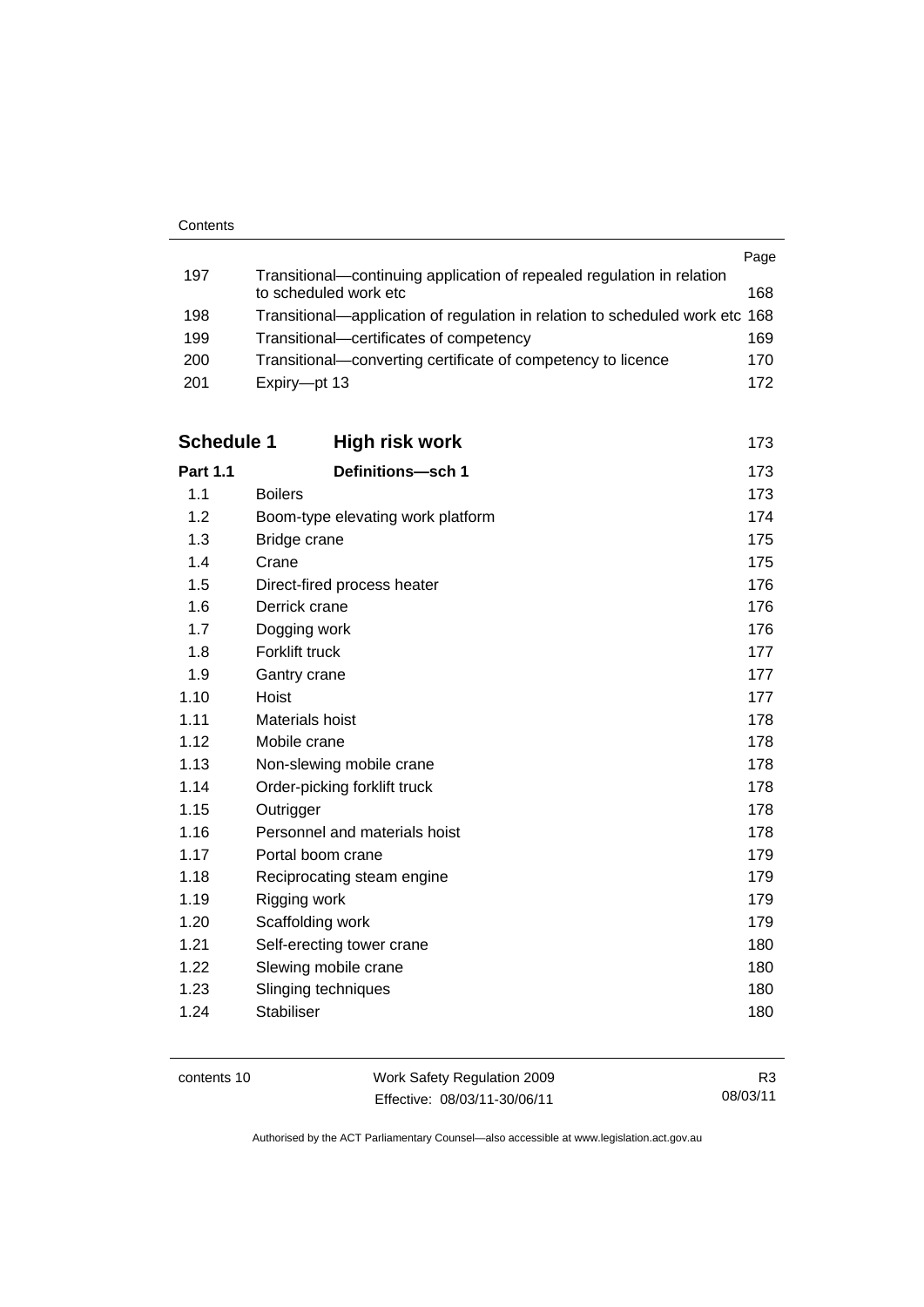|                   |             |                                       | Contents |
|-------------------|-------------|---------------------------------------|----------|
|                   |             |                                       | Page     |
| 1.25              | Tower crane |                                       | 180      |
| 1.26              | Turbine     |                                       | 181      |
| 1.27              |             | Vehicle-loading crane                 | 181      |
| 1.28              |             | Vehicle-mounted concrete-placing boom | 181      |
| <b>Part 1.2</b>   |             | <b>Classes of high risk work</b>      | 182      |
| <b>Schedule 2</b> |             |                                       |          |
|                   |             | <b>Corresponding laws</b>             | 189      |
| <b>Schedule 3</b> |             | <b>Reviewable decisions</b>           | 190      |
| <b>Part 3.1</b>   |             | <b>Reviewable decisions</b>           | 190      |
| <b>Part 3.2</b>   |             | Internal review of decisions          | 200      |
|                   |             |                                       |          |
| <b>Dictionary</b> |             |                                       | 201      |
| <b>Endnotes</b>   |             |                                       |          |
|                   |             |                                       |          |

|   | About the endnotes     | 209 |
|---|------------------------|-----|
| 2 | Abbreviation key       | 209 |
| 3 | Legislation history    | 210 |
| 4 | Amendment history      | 210 |
| 5 | Earlier republications | 211 |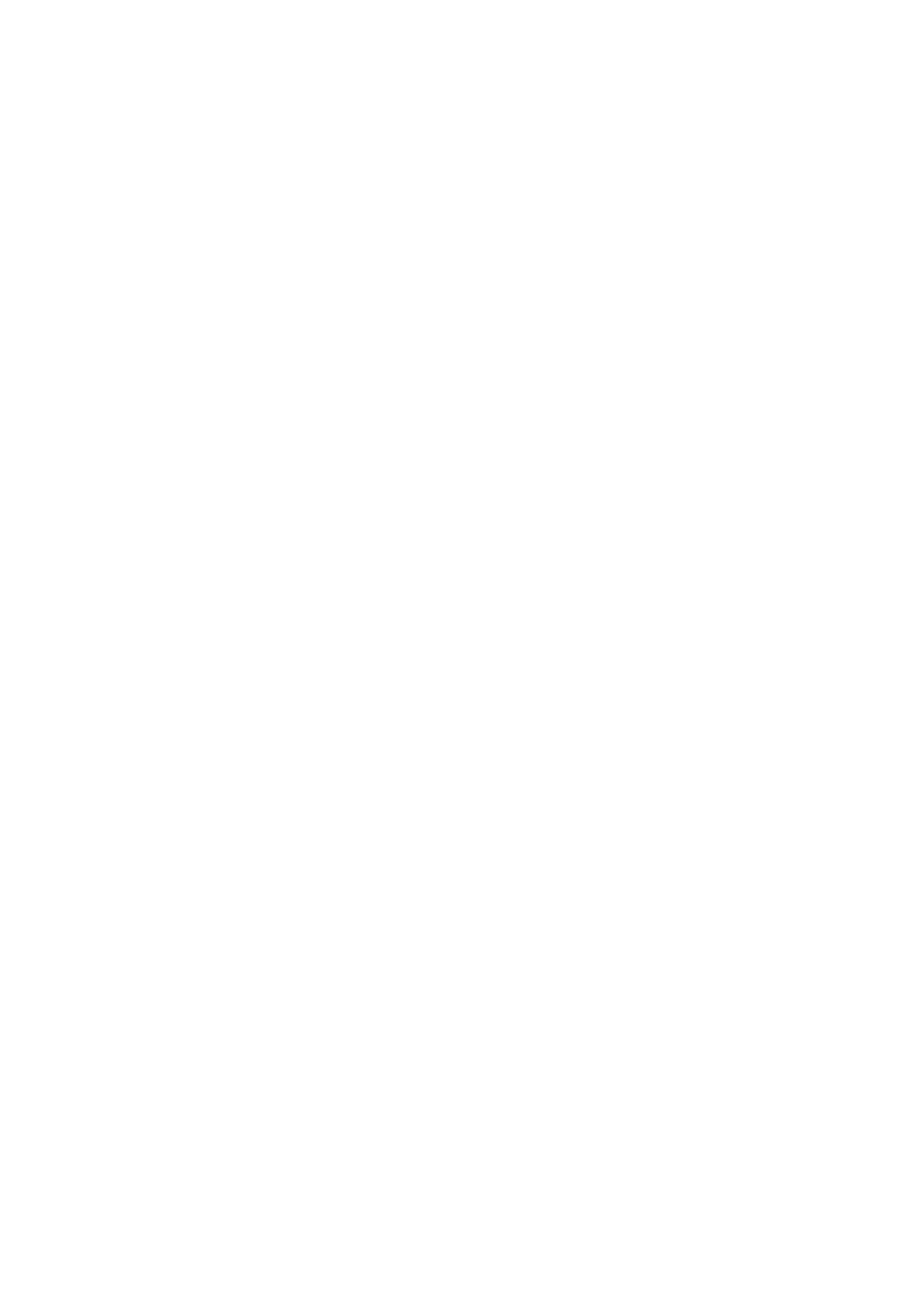

# **Work Safety Regulation 2009**

made under the

Ī

**Work Safety Act 2008** 

R3 08/03/11 Work Safety Regulation 2009 Effective: 08/03/11-30/06/11

page 1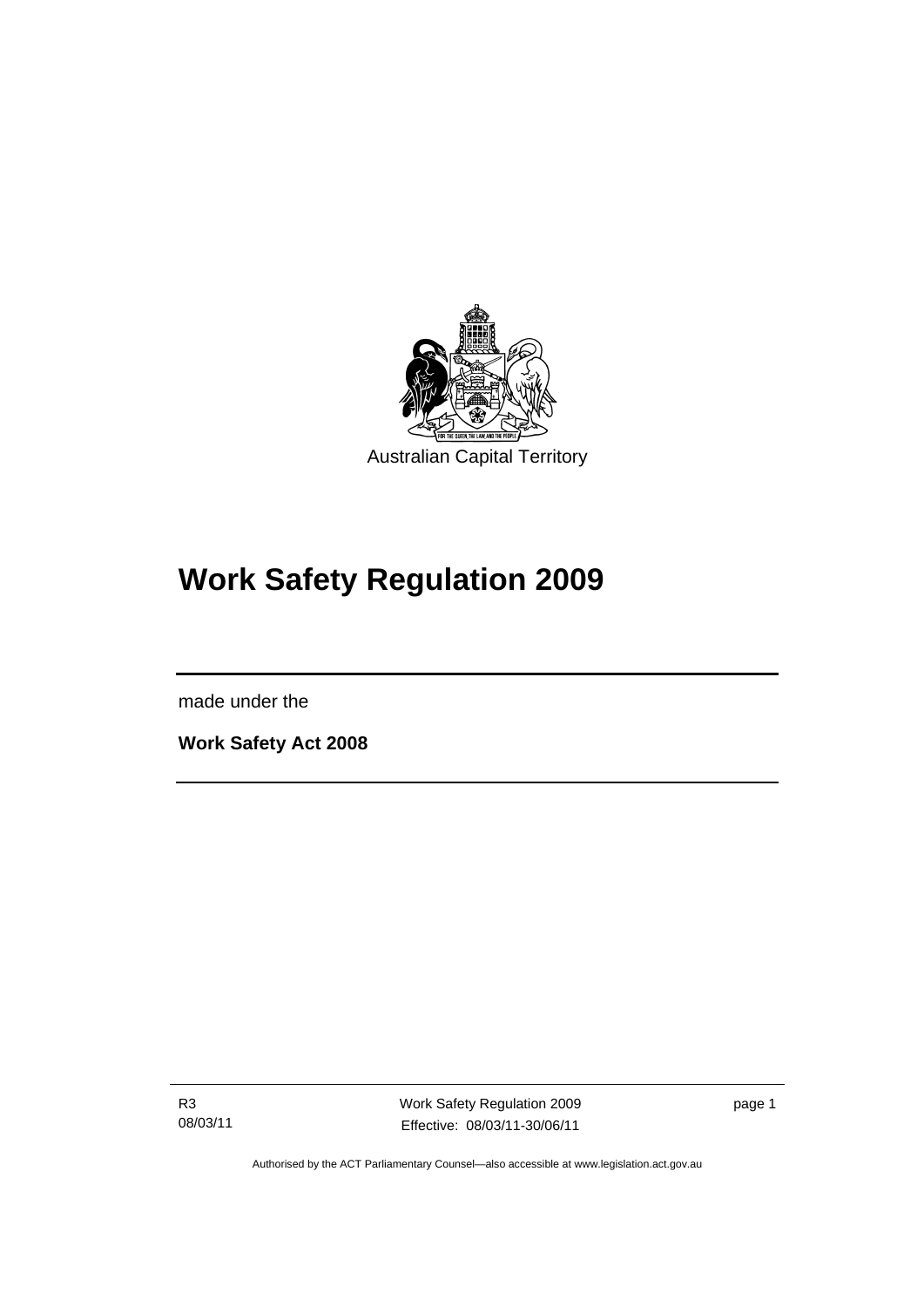#### Part 1 **Preliminary**

Section 1

# **Part 1** Preliminary

# **1 Name of regulation**

This regulation is the *Work Safety Regulation 2009*.

# **3 Dictionary**

The dictionary at the end of this regulation is part of this regulation.

*Note 1* The dictionary at the end of this regulation defines certain terms used in this regulation, and includes references (*signpost definitions*) to other terms defined elsewhere.

> For example, the signpost definition '*dangerous substance*—see the *Dangerous Substances Act 2004*, section 10.' is defined in that dictionary and the definition applies to this regulation.

*Note 2* A definition in the dictionary (including a signpost definition) applies to the entire regulation unless the definition, or another provision of the regulation, provides otherwise or the contrary intention otherwise appears (see Legislation Act, s 155 and s 156 (1)).

## **4 Notes**

A note included in this regulation is explanatory and is not part of this regulation.

*Note* See the Legislation Act, s 127 (1), (4) and (5) for the legal status of notes.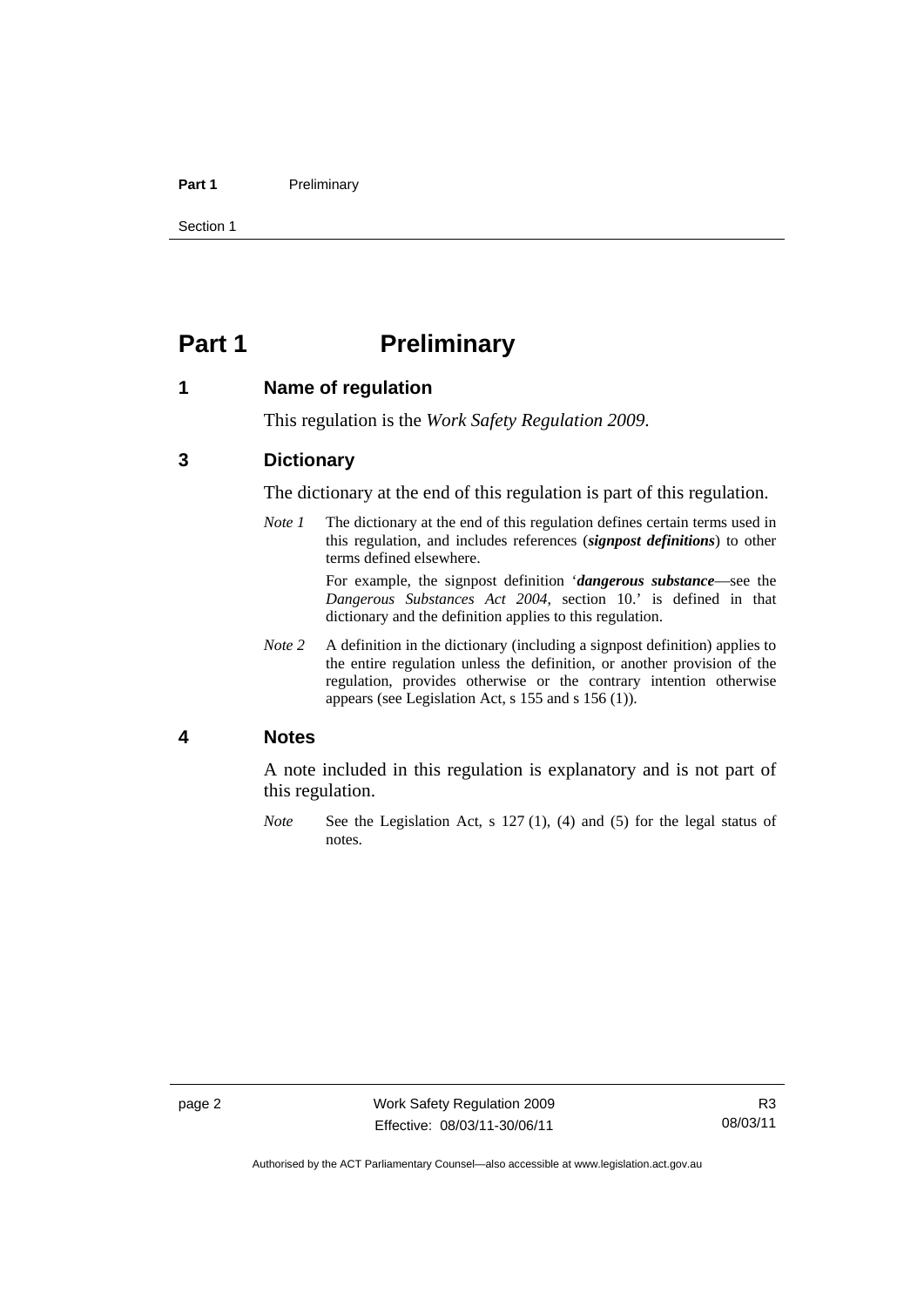# **5 Offences against regulation—application of Criminal Code etc**

Other legislation applies in relation to offences against this regulation.

*Note 1 Criminal Code*

The Criminal Code, ch 2 applies to all offences against this regulation (see Code, pt 2.1).

The chapter sets out the general principles of criminal responsibility (including burdens of proof and general defences), and defines terms used for offences to which the Code applies (eg *conduct*, *intention*, *recklessness* and *strict liability*).

*Note 2 Penalty units* 

The Legislation Act, s 133 deals with the meaning of offence penalties that are expressed in penalty units.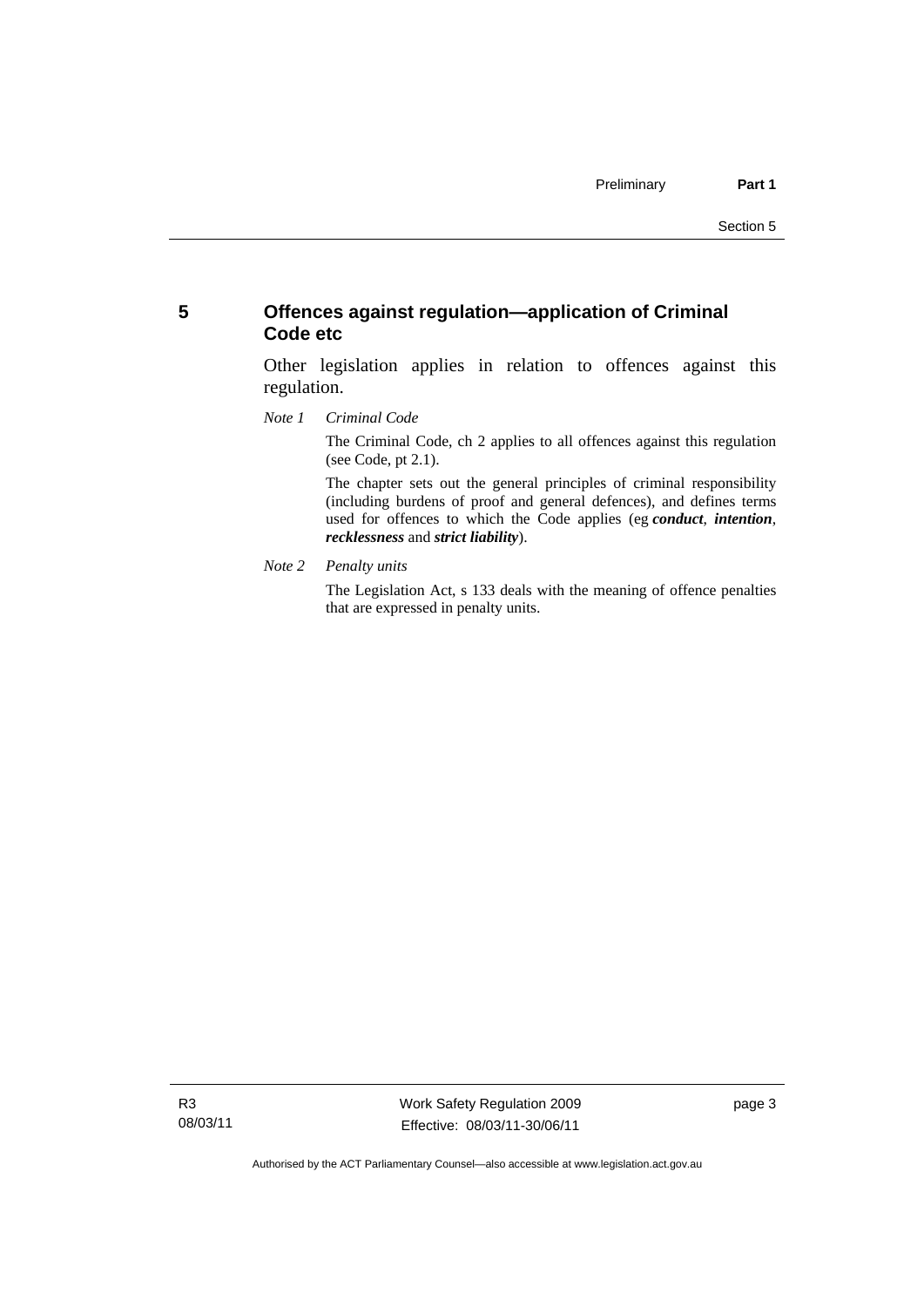# **Part 2 Injury and dangerous occurrence reporting and records**

# **6 Period of incapacity for work—Act, s 36 (b)**

The period of incapacity for work is 7 days.

# **7 Requirements for notice—Act, s 38 (2)**

- (1) For the Act, section 38 (2) (a), the following are the times for giving notice:
	- (a) if the serious event involves the death of a worker or another person—
		- (i) as soon as possible, but not later than 2 hours after the event; and
		- (ii) in writing not later than 48 hours after the event;
	- (b) for a serious event mentioned in the Act, section 36 (b)—
		- (i) as soon as possible; and
		- (ii) in writing not later than 8 days after the event;
	- (c) if the serious event involves a serious injury to any person—
		- (i) as soon as possible; and
		- (ii) in writing not later than 48 hours after the event;
	- (d) for any other serious event—
		- (i) as soon as possible; and
		- (ii) in writing not later than 48 hours after the event.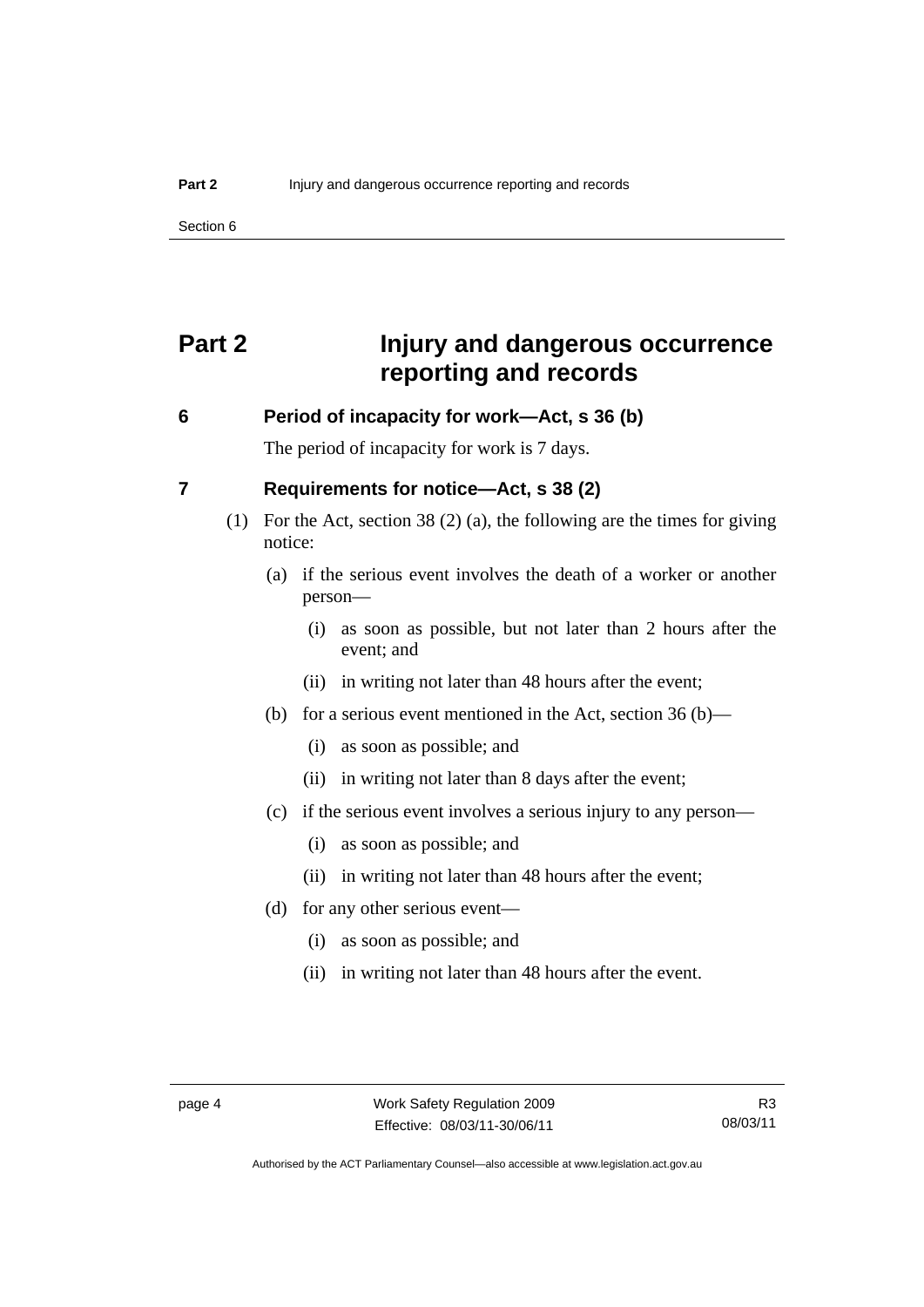- (2) For the Act, section 38 (2) (b), the following are the methods for giving notice:
	- (a) in writing;
	- (b) by telephone;
	- (c) by facsimile or other electronic means.
- (3) If the chief executive receives notice other than in writing, the chief executive must give the employer—
	- (a) details of the information received; or
	- (b) an acknowledgment of receiving the notice.
	- *Note* If a form is approved under the Act, s 229 for the notice, the form must be used.

### **8 Keeping information given by chief executive**

- (1) This section applies if a person conducting a business or undertaking at a workplace gives notice of an event other than in writing and the chief executive gives the person—
	- (a) a copy of the information received; or
	- (b) an acknowledgement of receiving the notice.
- (2) A person conducting a business or undertaking at a workplace commits an offence if—
	- (a) a copy or acknowledgement mentioned in subsection (1) is given to the person; and
	- (b) the person does not keep the copy or acknowledgement for 5 years after the day it is given.

Maximum penalty: 10 penalty units.

(3) An offence against this section is a strict liability offence.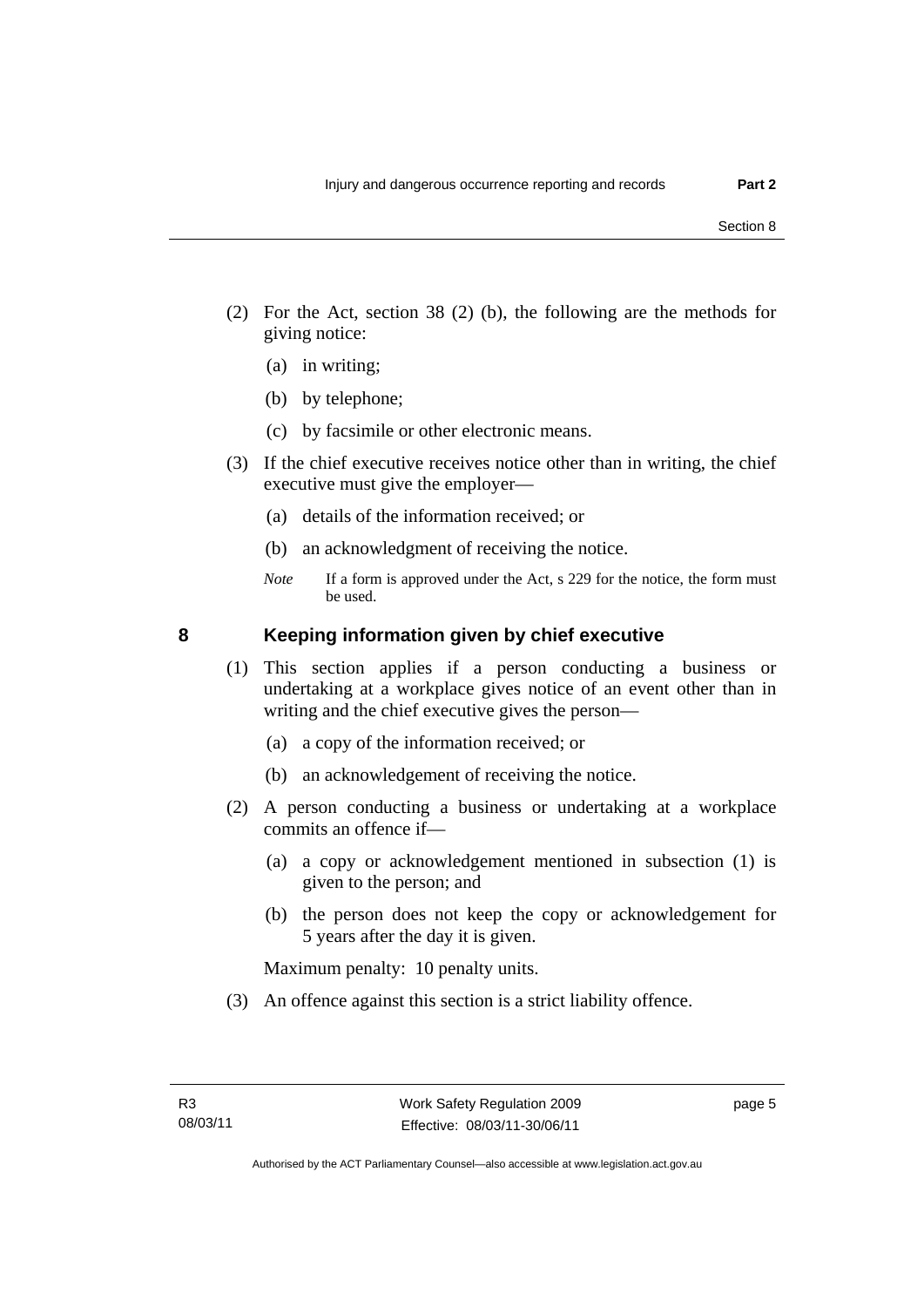# **9 Content of records**

- (1) The chief executive may approve the content of a record required to be maintained under the Act, section 39.
- (2) An approval is a notifiable instrument.

*Note* A notifiable instrument must be notified under the Legislation Act.

page 6 Work Safety Regulation 2009 Effective: 08/03/11-30/06/11

R3 08/03/11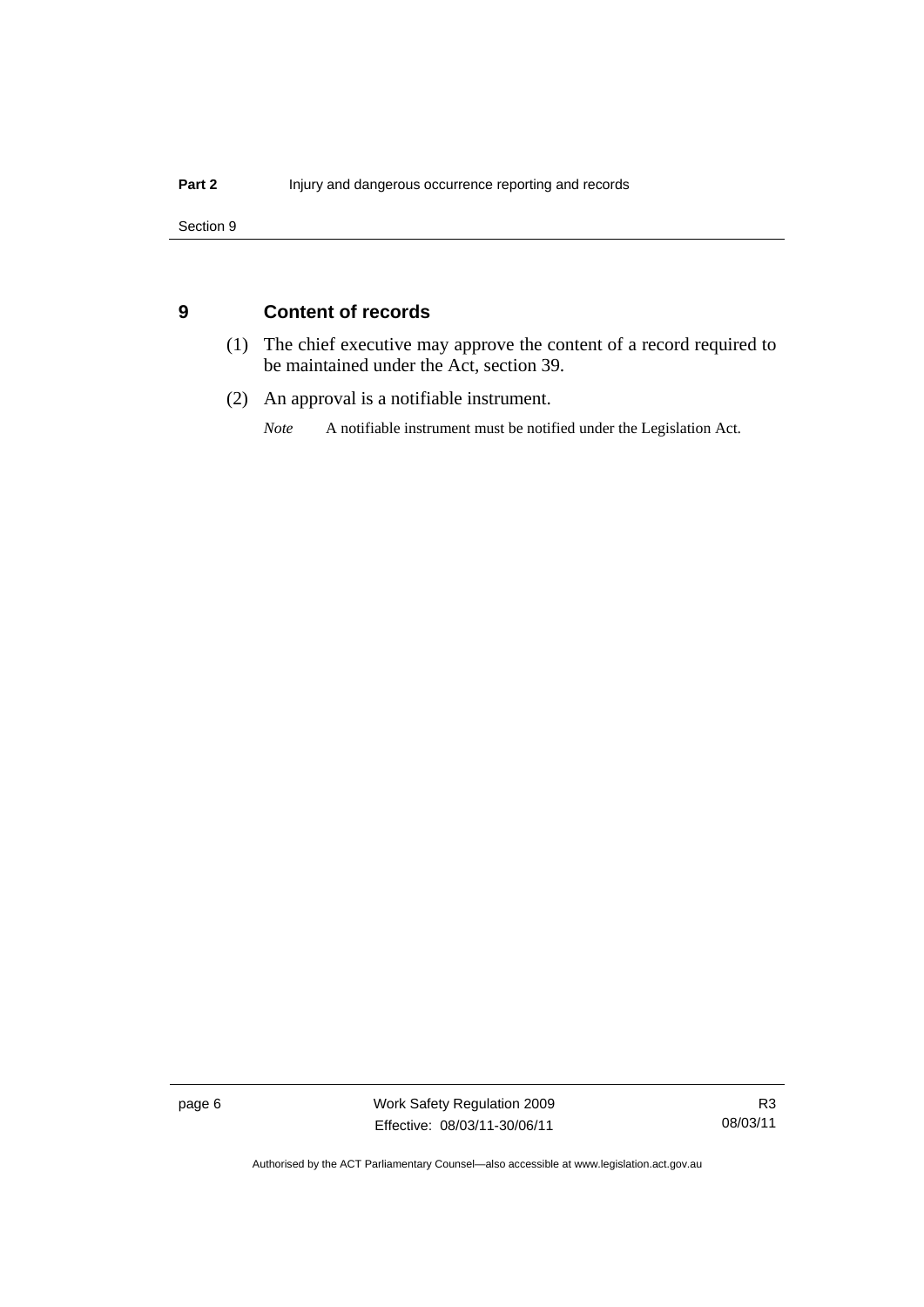# **Part 3 Facilities**

# **Division 3.1 Amenities**

# **10 Person conducting a business or undertaking to provide amenities**

 (1) A person conducting a business or undertaking at a workplace commits an offence if the person does not provide adequate amenities for workers while they are at the workplace.

Maximum penalty: 20 penalty units.

- (2) What is adequate for subsection (1) must be decided having regard to the circumstances, including—
	- (a) the nature of the work undertaken at the workplace; and
	- (b) the size, nature and location of the workplace; and
	- (c) the number of workers at the workplace and their characteristics including gender, age and special needs.
- (3) In this section:

*amenities* means facilities for the welfare or personal hygiene needs of people.

# **Examples**

- 1 toilets
- 2 seating
- 3 meal rooms
- 4 change rooms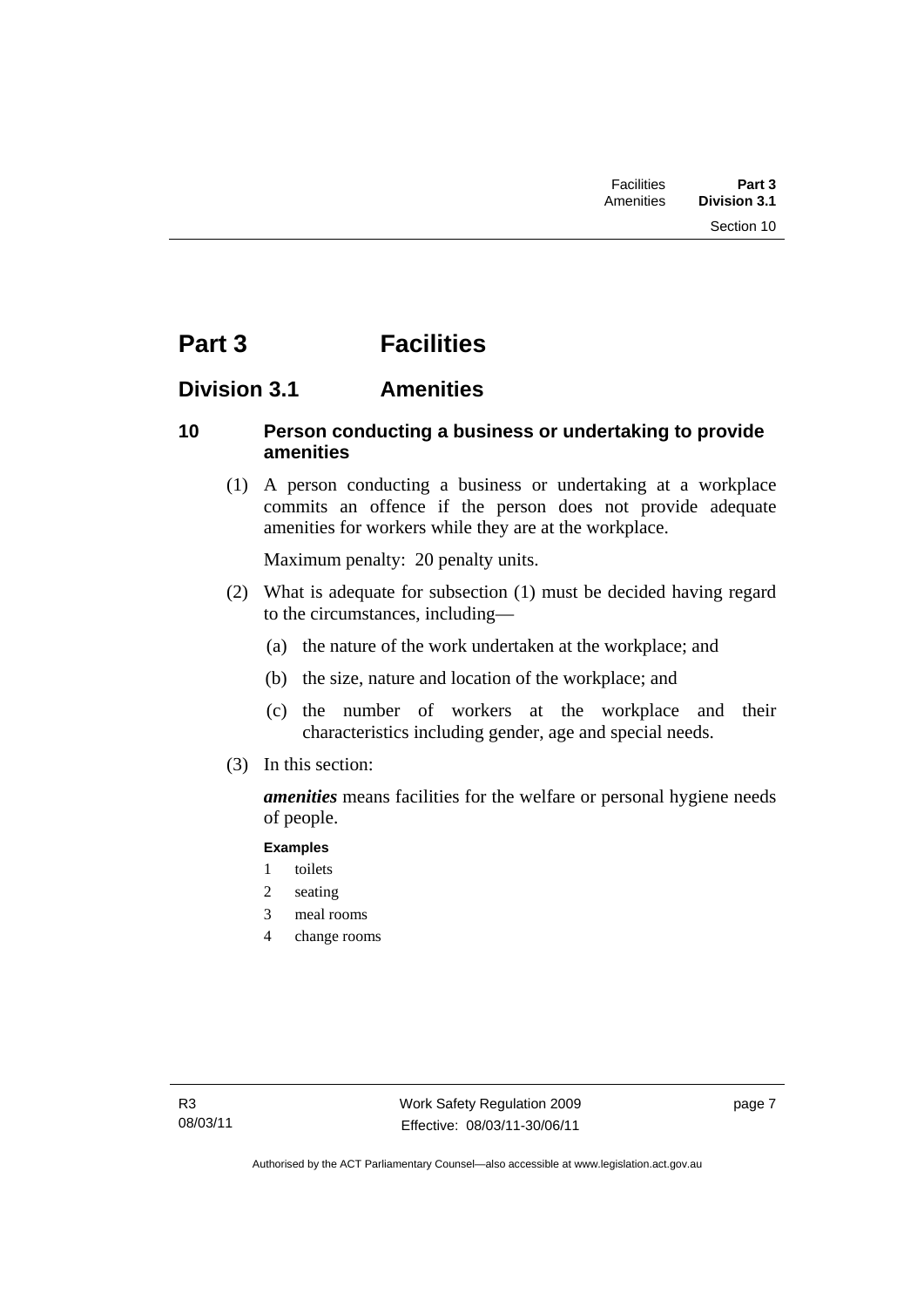- 5 drinking water
- 6 lockers for personal belongings
- 7 showers or washing facilities
- *Note* An example is part of the regulation, is not exhaustive and may extend, but does not limit, the meaning of the provision in which it appears (see Legislation Act, s 126 and s 132).

# **11 Amenities to be safe and clean**

 (1) A person conducting a business or undertaking at a workplace commits an offence if amenities at the workplace are not kept safe and clean.

Maximum penalty: 20 penalty units.

 (2) A person in control of premises commits an offence if amenities at the premises are not kept safe and clean.

Maximum penalty: 20 penalty units.

- (3) An offence against this section is a strict liability offence.
- (4) In this section:

*amenities*—see section 10 (3).

# **12 Facility for personal belongings**

(1) A person conducting a business or undertaking at a workplace commits an offence if the person does not provide workers at the workplace with access to a facility for keeping clothes and personal belongings.

Maximum penalty: 10 penalty units.

(2) An offence against this section is a strict liability offence.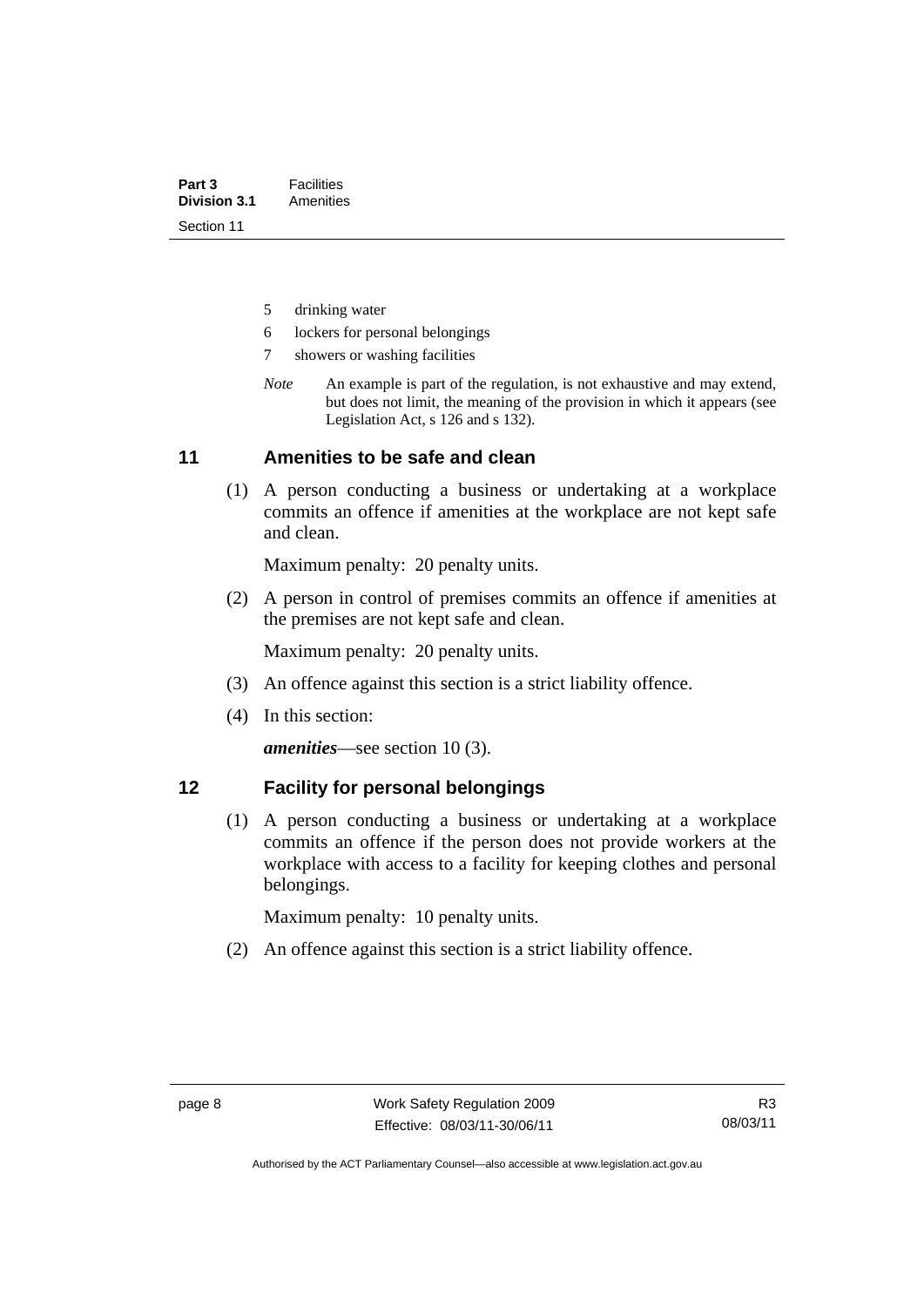Section 13

# **13 Facility for changing clothes**

- (1) This section applies if—
	- (a) a worker needs to change clothes before, during or after work because of the nature of the work or the usual working conditions; and
	- (b) the work is usually performed at the same place; and
	- (c) the workplace is in or near a building where a changing facility for the workers can be provided.
- (2) A person conducting a business or undertaking at a workplace commits an offence if the person does not provide—
	- (a) a separate changing facility for male and female workers at or near the workplace; or
	- (b) if the person ensures privacy and security between male and female workers—a single changing facility at or near the workplace.

Maximum penalty: 10 penalty units.

- (3) An offence against this section is a strict liability offence.
- (4) In this section:

*changing facility* means a place for changing clothes—

- (a) with enough space and seating for the maximum number of people who may be changing at a particular time; and
- (b) with a reasonable number of mirrors and shelves; and
- (c) that is hygienic; and
- (d) that gives reasonable privacy.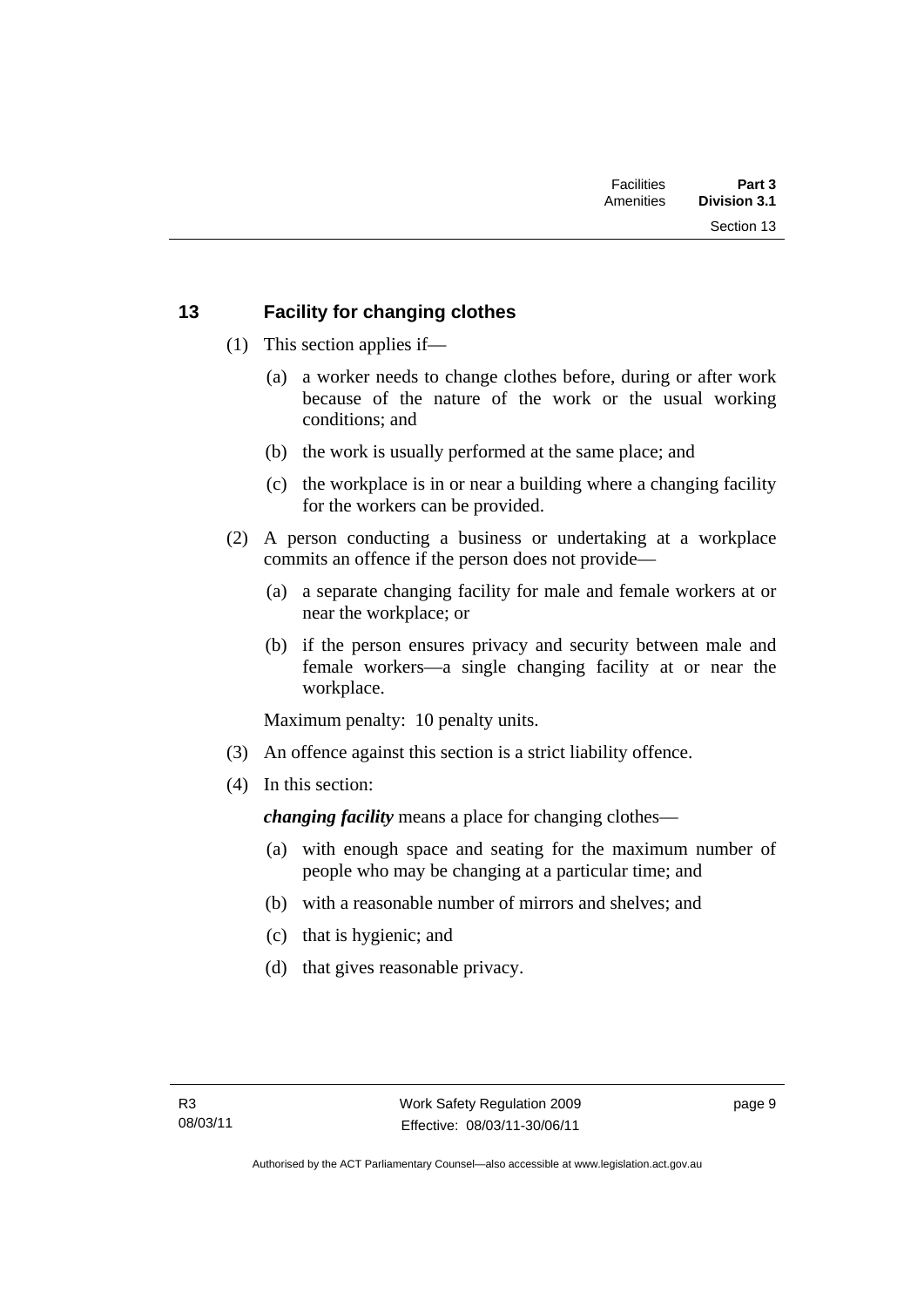# **14 Facility for changing clothes—temporary workplaces**

- (1) This section applies if—
	- (a) a worker needs to change clothes before, during or after work because of the nature of the work or the usual working conditions; and
	- (b) either—
		- (i) the work is not usually performed at the same place; or
		- (ii) the workplace is not in or near a building where a changing facility for the workers can be provided.
- (2) A person conducting a business or undertaking at a workplace commits an offence if the person does not provide—
	- (a) a separate temporary changing facility for male and female workers in the person's business or undertaking; or
	- (b) if the person ensures privacy and security between male and female workers—a single temporary changing facility.

Maximum penalty: 10 penalty units.

- (3) An offence against this section is a strict liability offence.
- (4) In this section:

*temporary changing facility* means a place for changing clothes that—

- (a) is accessible from the workplace; and
- (b) is hygienic; and
- (c) gives reasonable privacy.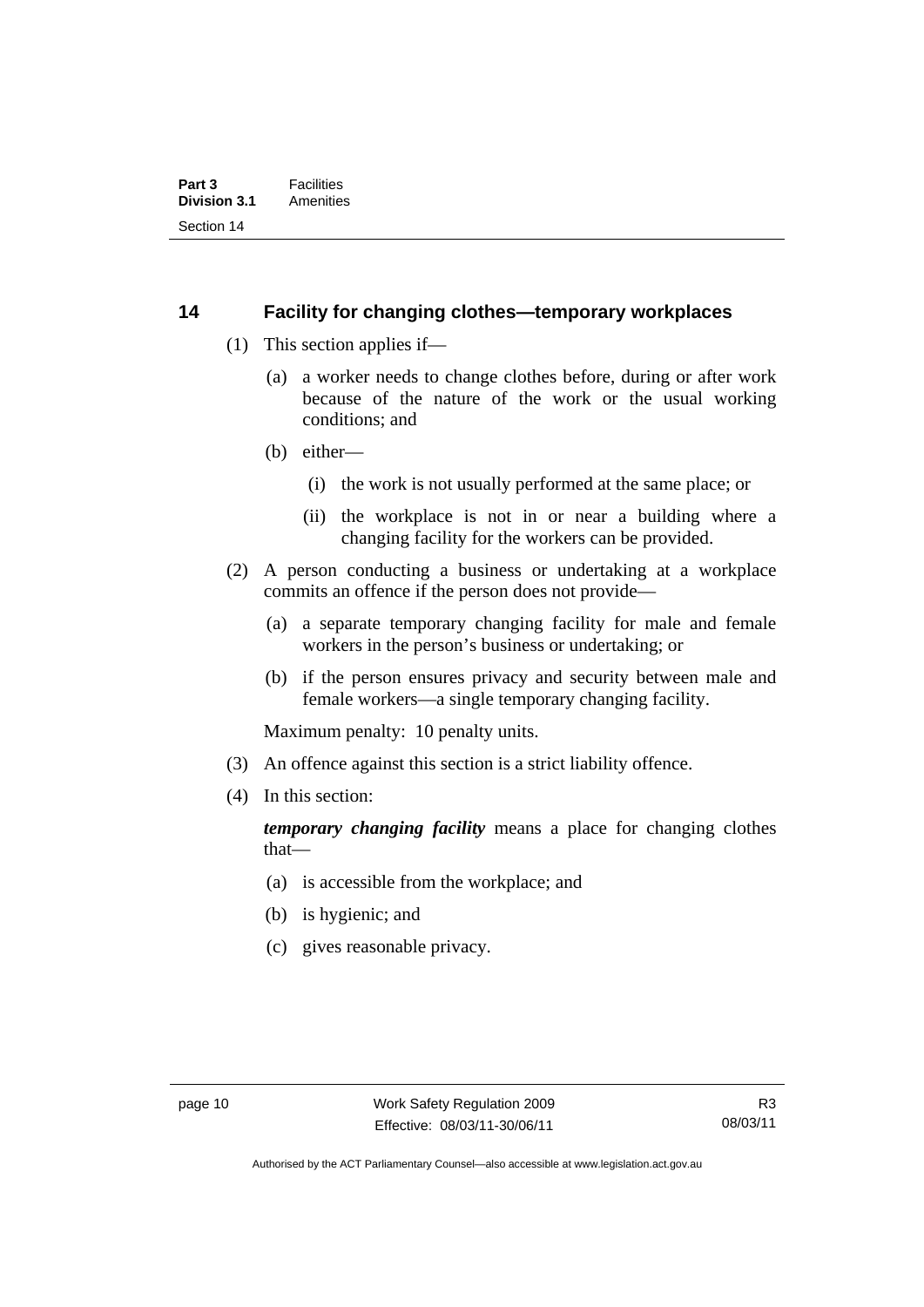| Part 3<br><b>Division 3.1</b> | <b>Facilities</b><br>Amenities |  |
|-------------------------------|--------------------------------|--|
| Section 15                    |                                |  |
|                               |                                |  |

# **15 Meal facility**

- (1) This section applies if it is reasonable for a meal facility to be provided for workers at the person's workplace because of the nature of the work or the usual working conditions.
- (2) A person conducting a business or undertaking at a workplace commits an offence if the person does not provide workers at the workplace with access to a meal facility.

Maximum penalty: 10 penalty units.

- (3) An offence against this section is a strict liability offence.
- (4) In this section:

*meal facility* means a facility where a meal can be eaten that is—

- (a) accessible from the workplace; and
- (b) hygienic; and
- (c) protected from the weather.

# **16 Combined facilities**

- (1) A person conducting a business or undertaking at a workplace may provide a required facility as part of a combined facility if—
	- (a) it is reasonable for combined facilities to be provided for workers because of the nature of the work or the usual working conditions; and
	- (b) if the combined facility includes a meal facility—the health or welfare of anyone eating in the combined facility will not be adversely affected because the facilities are combined.
- (2) In this section:

*required facility* means a facility required under, and complying with, any of the following:

(a) section 12 (Facility for personal belongings);

page 11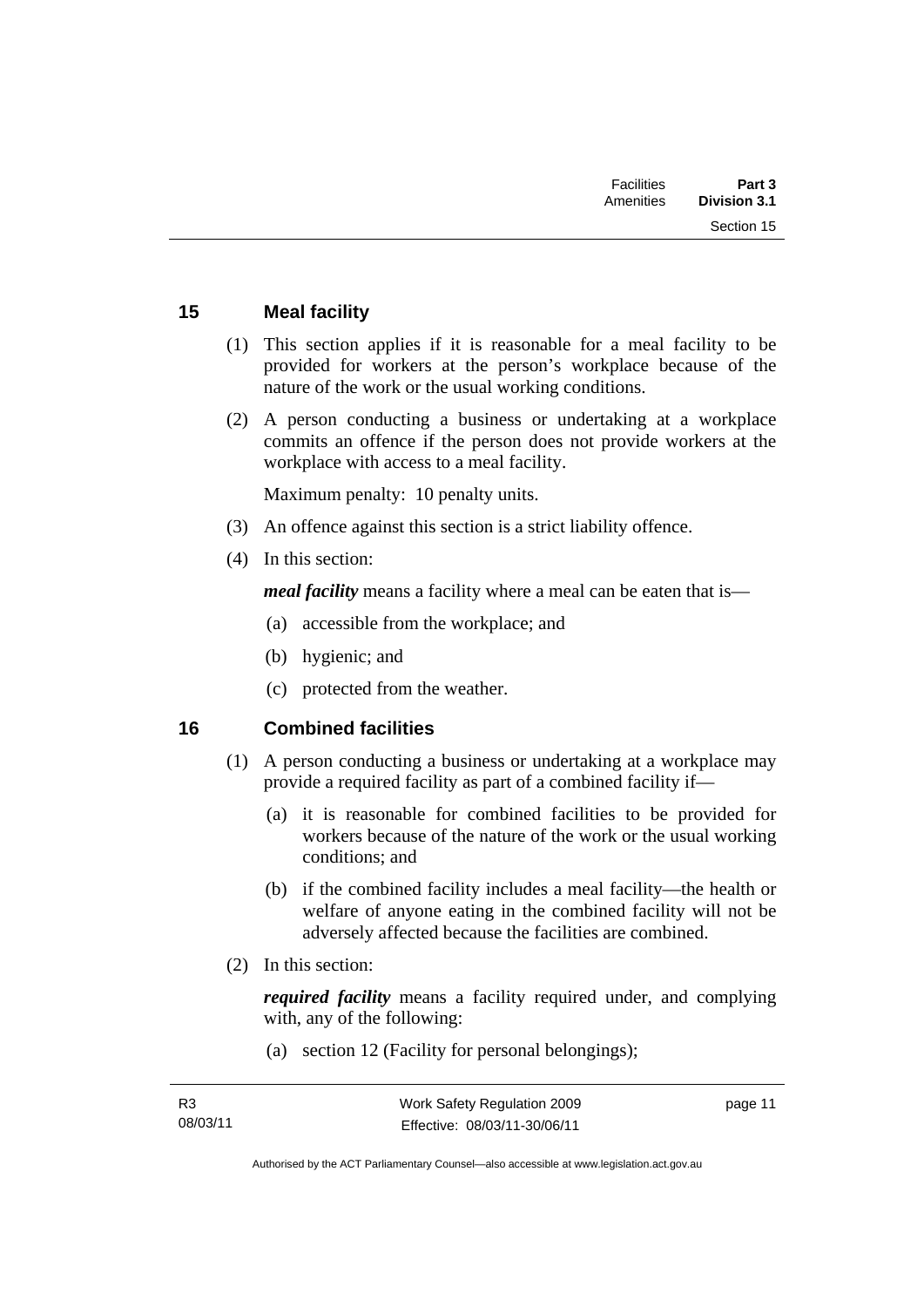- (b) section 13 (Facility for changing clothes);
- (c) section 14 (Facility for changing clothes—temporary workplaces);
- (d) section 15 (Meal facility).

# **17 Toilet facility**

(1) A person conducting a business or undertaking at a workplace commits an offence if the person does not provide access to a toilet facility for workers at the workplace.

Maximum penalty: 20 penalty units.

 (2) A person conducting a business or undertaking at a workplace commits an offence if the person does not provide workers at the workplace with adequate and hygienic means for the disposal of sanitary items.

Maximum penalty: 20 penalty units.

- (3) A person conducting a business or undertaking at a workplace commits an offence if the person does not provide—
	- (a) a separate toilet facility for male and female workers at the workplace; or
	- (b) privacy and security between male and female workers using a toilet facility at the workplace.

Maximum penalty: 20 penalty units.

- (4) This section does not apply to a person conducting a business or undertaking in relation to a temporary workplace if—
	- (a) not more than 5 people are working at the workplace; and
	- (b) premises with a toilet facility are accessible from the workplace; and

Authorised by the ACT Parliamentary Counsel—also accessible at www.legislation.act.gov.au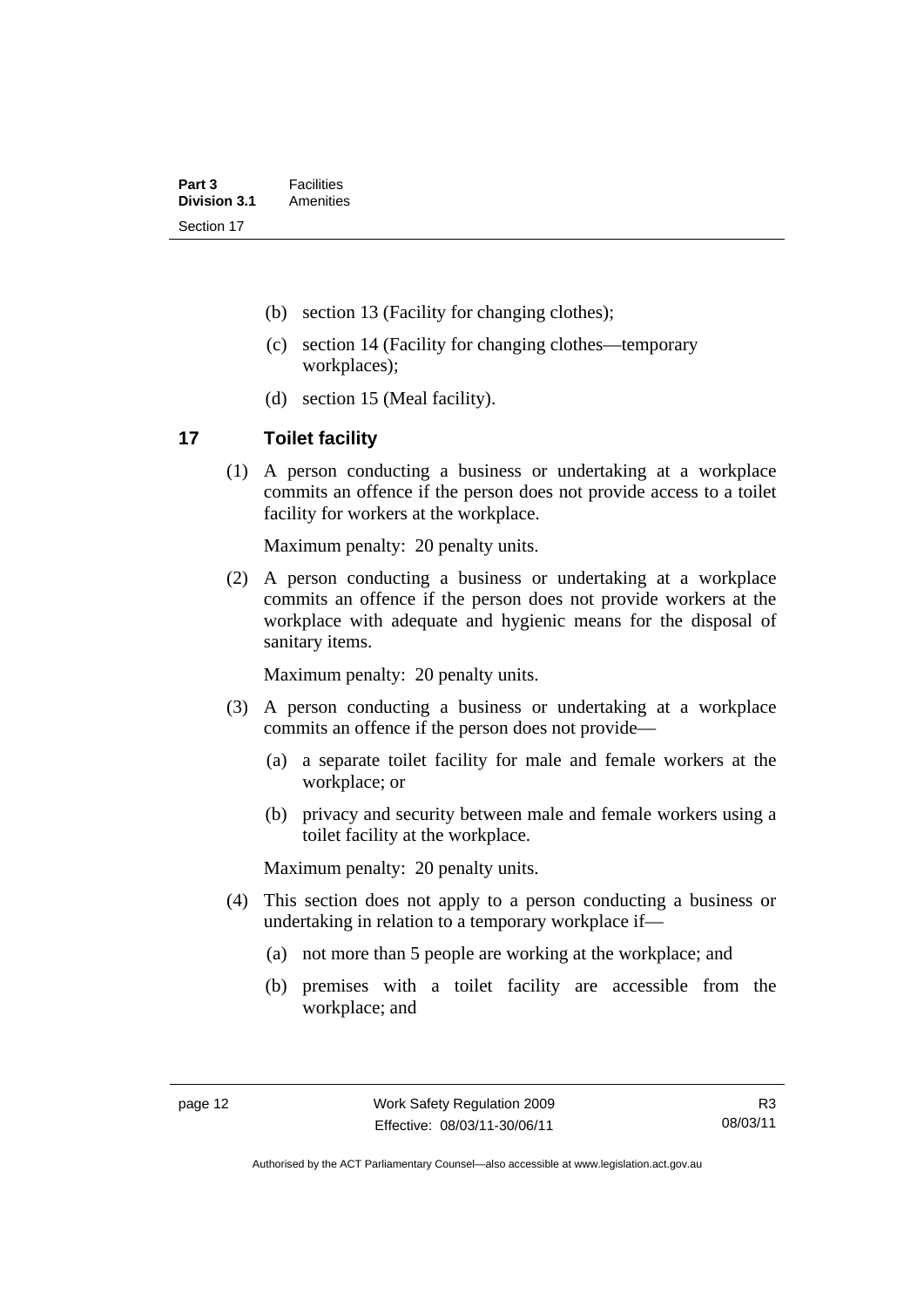| Part 3<br><b>Division 3.1</b> | Facilities<br>Amenities |  |
|-------------------------------|-------------------------|--|
| Section 18                    |                         |  |

- (c) the owner of the premises gives permission for workers to use the toilet facility.
- (5) An offence against this section is a strict liability offence.
- (6) In this section:

*toilet facility* means a toilet that is—

- (a) accessible from the workplace; and
- (b) hygienic; and
- (c) protected from the weather; and
- (d) kept in a clean and hygienic working condition.

# **18 Washing facility**

(1) A person conducting a business or undertaking at a workplace commits an offence if the person does not provide workers at the workplace with access to a washing facility.

Maximum penalty: 20 penalty units.

- (2) A person conducting a business or undertaking at a workplace commits an offence if the person does not—
	- (a) ensure that each washing facility at the workplace has running water; or
	- (b) if it is not reasonably practicable for a washing facility to have running water—workers have access to clean water near the facility.

Maximum penalty: 20 penalty units.

- (3) An offence against this section is a strict liability offence.
- (4) In this section:

*washing facility* means a facility set aside for use to wash and dry the hands, arms, neck and face.

page 13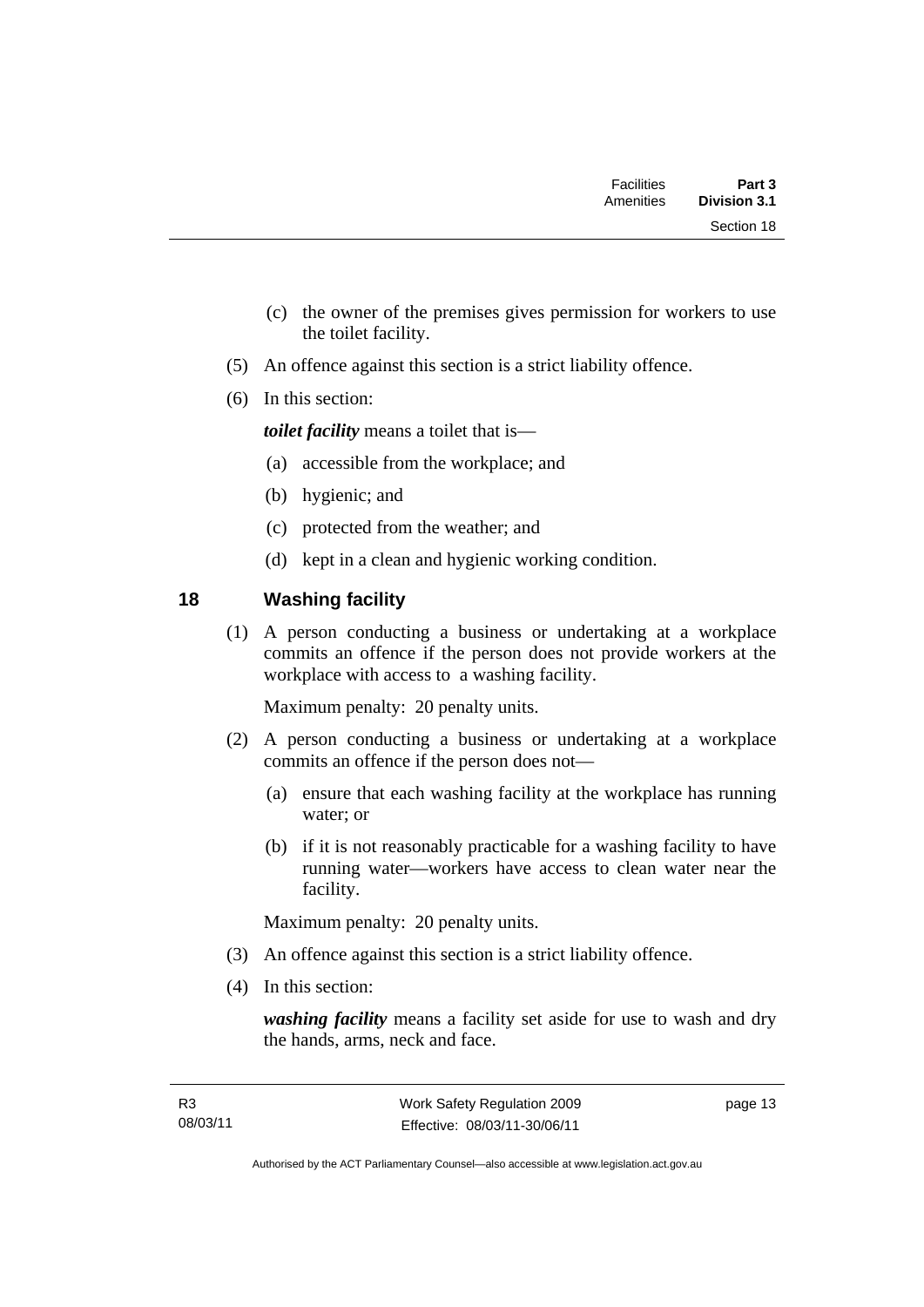# **19 Shower facility**

- (1) This section applies if a worker carrying out work in relation to a business or undertaking needs to shower before, during or after work because of the nature of the work or the usual working conditions.
- (2) A person conducting a business or undertaking at a workplace commits an offence if the person does not ensure that a worker for the business or undertaking has access to shower facilities.

Maximum penalty: 20 penalty units.

 (3) A person conducting a business or undertaking at a workplace commits an offence if the person does not ensure privacy and security between male and female workers using shower facilities.

Maximum penalty: 20 penalty units.

(4) An offence against this section is a strict liability offence.

# **20 Drinking water**

(1) A person conducting a business or undertaking at a workplace commits an offence if drinking water is not provided for workers at the workplace.

Maximum penalty: 20 penalty units.

(2) An offence against this section is a strict liability offence.

# **21 Seating**

- (1) A person conducting a business or undertaking at a workplace commits an offence if—
	- (a) it is reasonable for a worker at the workplace to work while seated; and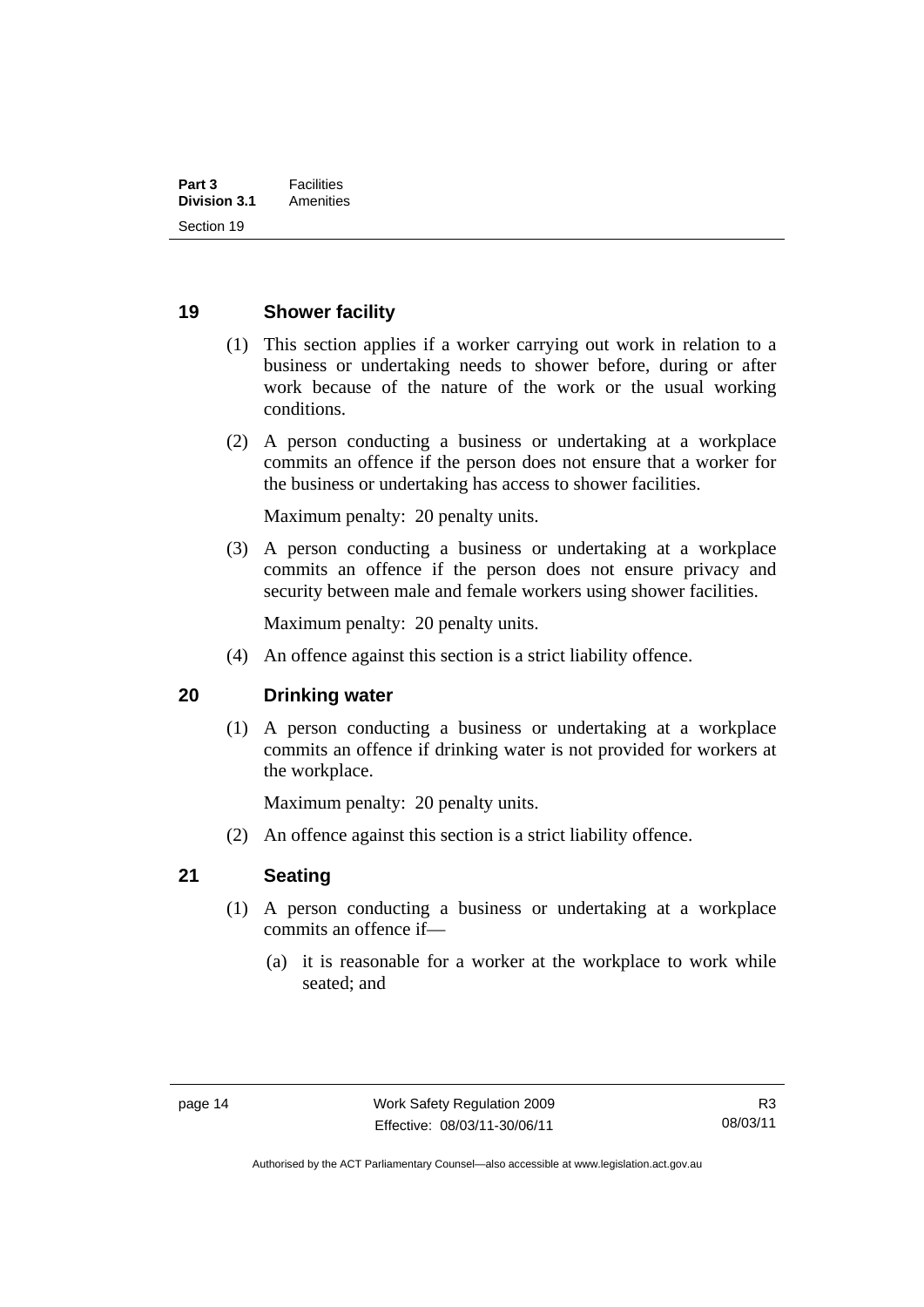(b) the person does not provide seating for the worker.

Maximum penalty: 20 penalty units.

- (2) A person conducting a business or undertaking at a workplace commits an offence if—
	- (a) it is reasonable for a worker at the workplace to perform some tasks while seated; and
	- (b) the person does not make seating available for the worker to use from time to time.

Maximum penalty: 20 penalty units.

- (3) An offence against this section is a strict liability offence.
- (4) What is reasonable for subsection (1) or (2) must be decided having regard to the nature of the work undertaken by the worker.
- (5) In this section:

*seating* means a place for a person to sit that—

- (a) is ergonomically sound; and
- (b) provides suitable support; and
- (c) is adequate for the type of work.

# **22 Working space**

(1) A person conducting a business or undertaking at a workplace commits an offence if the person does not provide sufficient working space at the workplace to allow workers to work safely.

*Note* For specific requirements for confined spaces, see div 7.8.

Maximum penalty: 20 penalty units.

(2) An offence against this section is a strict liability offence.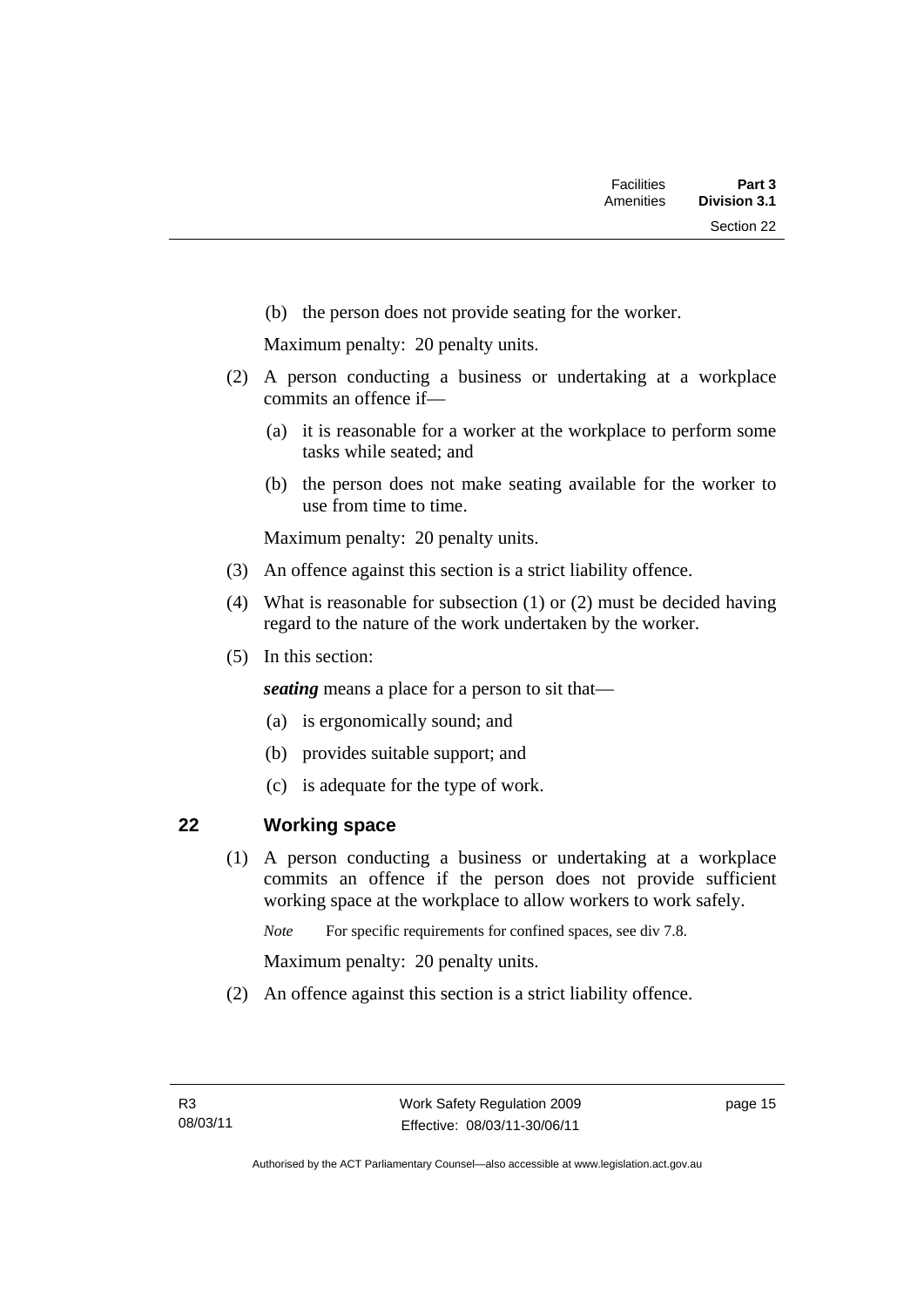# **Division 3.2 First aid and sickness**

# **23 First aid**

 (1) A person conducting a business or undertaking at a workplace commits an offence if the person does not provide adequate first aid equipment at the workplace so that each person at the workplace has access to the equipment.

Maximum penalty: 20 penalty units.

 (2) A person conducting a business or undertaking at a workplace commits an offence if the person does not ensure that an adequate number of people trained in first aid are available to give first aid at the workplace.

Maximum penalty: 20 penalty units.

- (3) What is adequate for subsections (1) and (2) must be decided having regard to—
	- (a) the nature of the work undertaken at the workplace; and
	- (b) the size and location of the workplace; and
	- (c) the number of workers at the workplace and their characteristics including gender, age and special needs.
- (4) In this section:

*first aid* means the immediate treatment or care of a person who is injured or who becomes sick.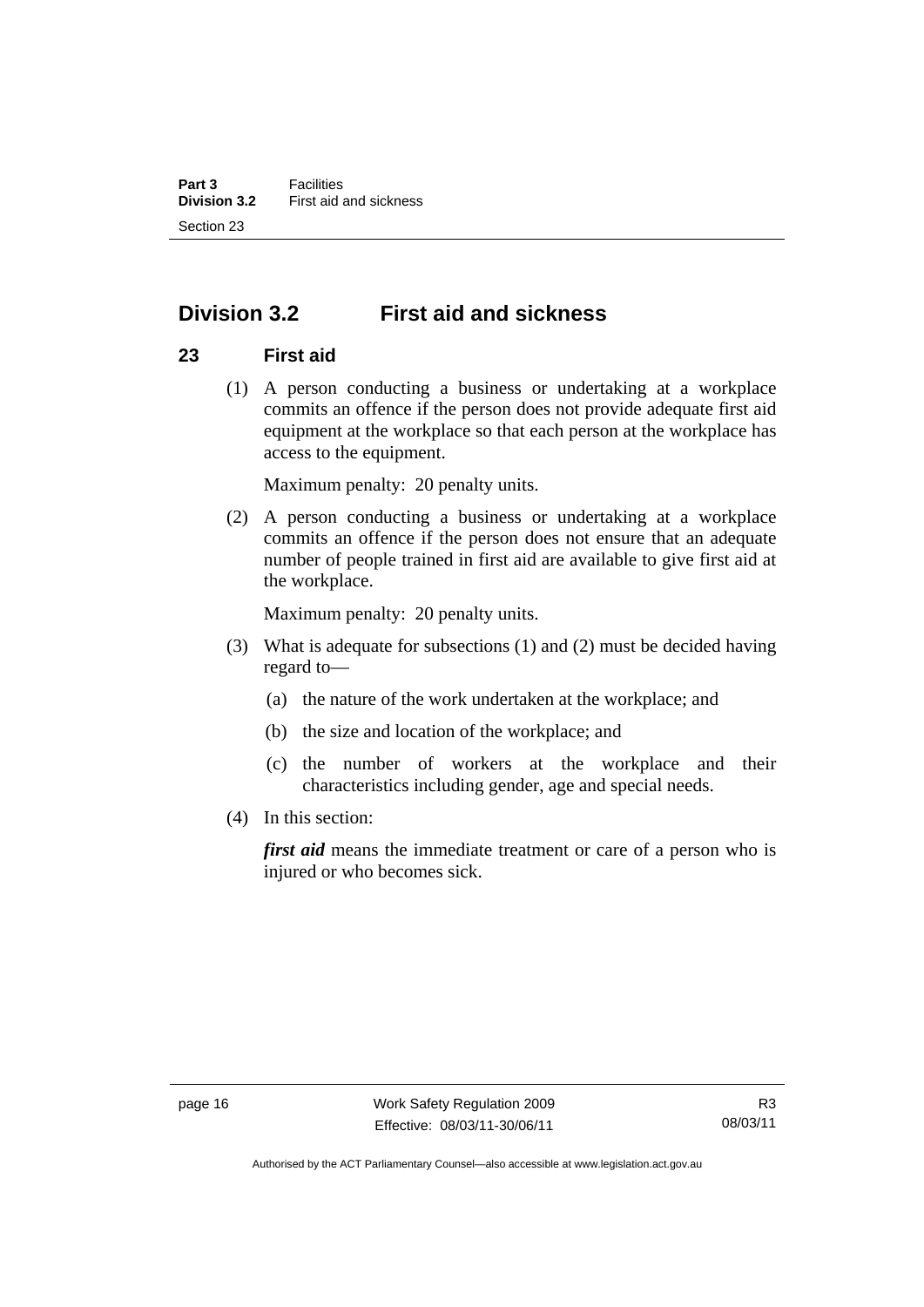# **24 Arrangements for sick workers**

- (1) A person conducting a business or undertaking at a workplace commits an offence if the person does not—
	- (a) provide a first-aid room or health centre at the workplace; or
	- (b) make adequate arrangements to ensure the wellbeing of a worker who is injured, or becomes sick, at the workplace.

Maximum penalty: 20 penalty units.

(2) An offence against this section is a strict liability offence.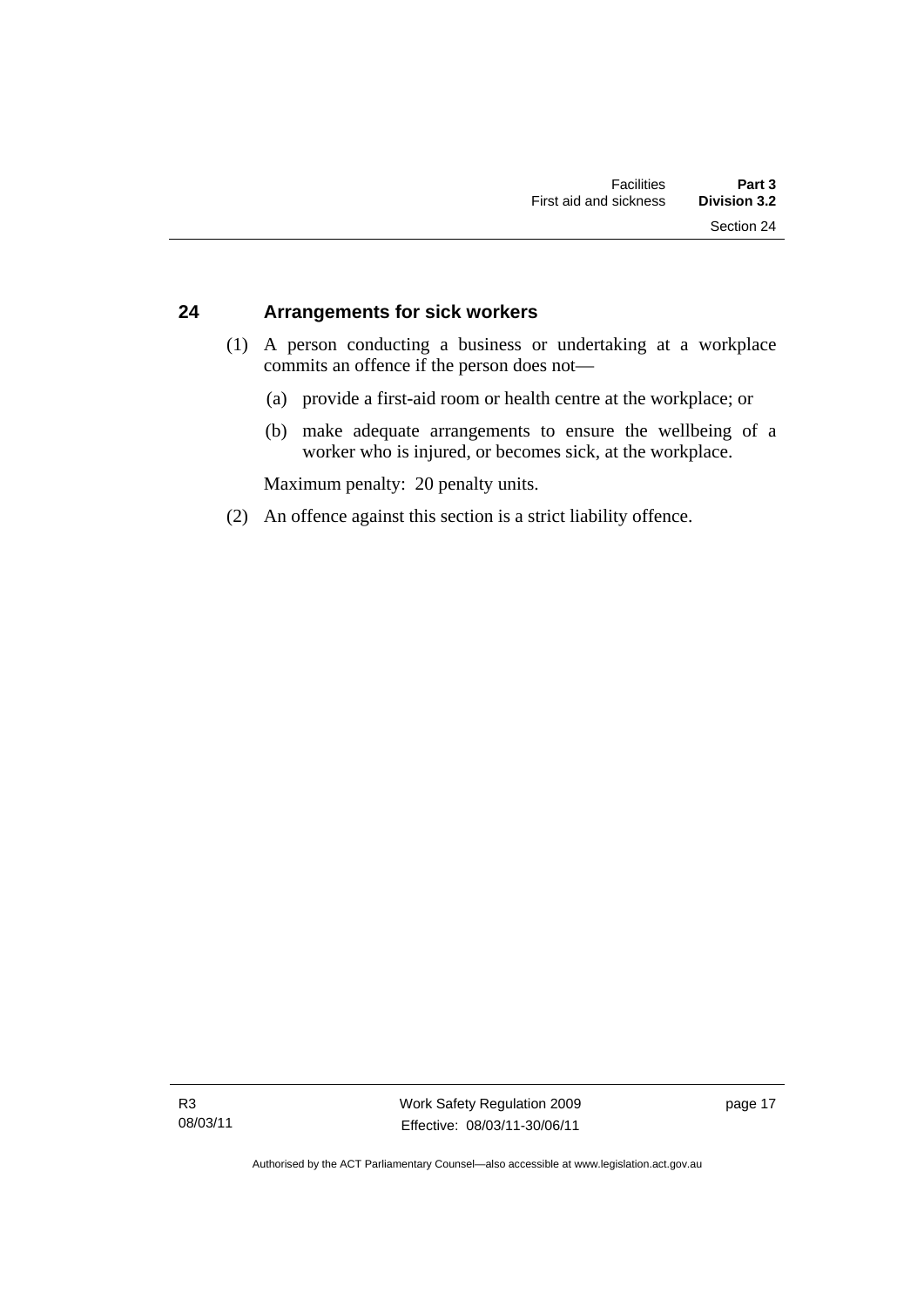# **Part 4 Work safety representatives**

# **Division 4.1 Work safety representatives—election process**

# **25 Work safety representative—eligibility**

- (1) A person is eligible to be a work safety representative for a worker consultation unit if the person is—
	- (a) a represented worker; or
	- (b) if a worker from the relevant worker consultation unit has not nominated for the position—a suitably qualified person.
- (2) In this section:

*suitably qualified person* means a person who—

- (a) holds at least a certificate IV in occupational health and safety; and
- (b) has completed an approved training course; and
- (c) is approved by each employer for the worker consultation unit.
- *Note Approved training course*—see s 40.

# **26 Election process—number of work safety representatives**

A worker consultation unit may elect more than 1 eligible person as a work safety representative for the unit.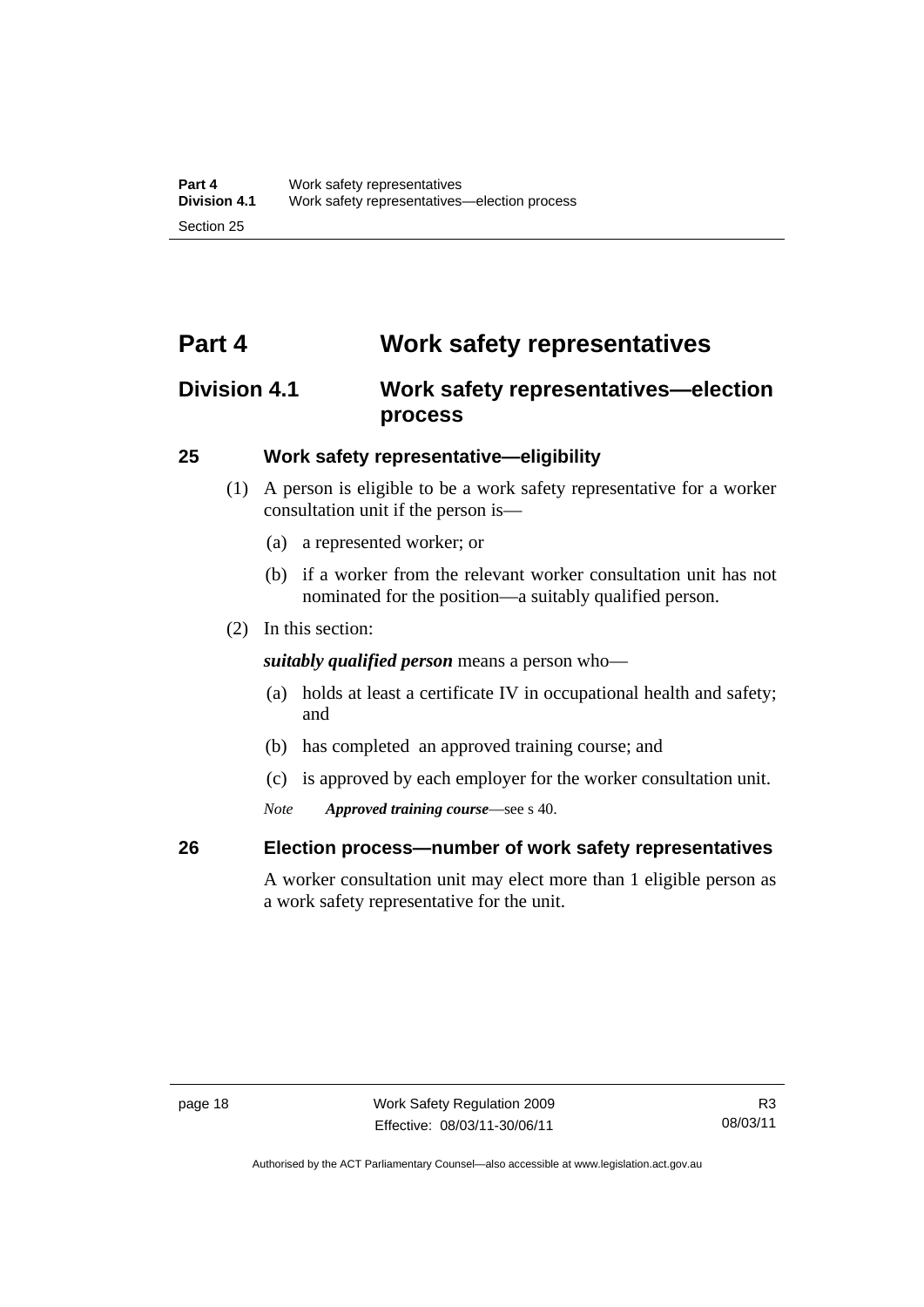# **27 Election process—worker consultation unit may ask others to conduct election**

- (1) A worker consultation unit may ask any of the following people to conduct the election of a work safety representative on behalf of the unit:
	- (a) an employer of a worker in the unit;
	- (b) if a worker in the unit is, or is eligible to be, a member of a registered organisation—the registered organisation;
	- (c) someone else.
- (2) An employer commits an offence if—
	- (a) a worker consultation unit asks the employer to conduct the election of a work safety representative; and
	- (b) the employer does not conduct the election within 42 days after the day the employer is asked.

Maximum penalty: 10 penalty units.

(3) An offence against subsection (2) is a strict liability offence.

# **28 Election process—notice of election of work safety representatives**

- (1) This section applies if a work safety representative is elected for a worker consultation unit.
- (2) The person who conducted the election must give notice of the result of the election to—
	- (a) each represented worker's employer; and
	- (b) if the worker consultation unit had a work safety representative before the election (a *previous work safety representative*) who is replaced by the elected work safety representative—the previous work safety representative.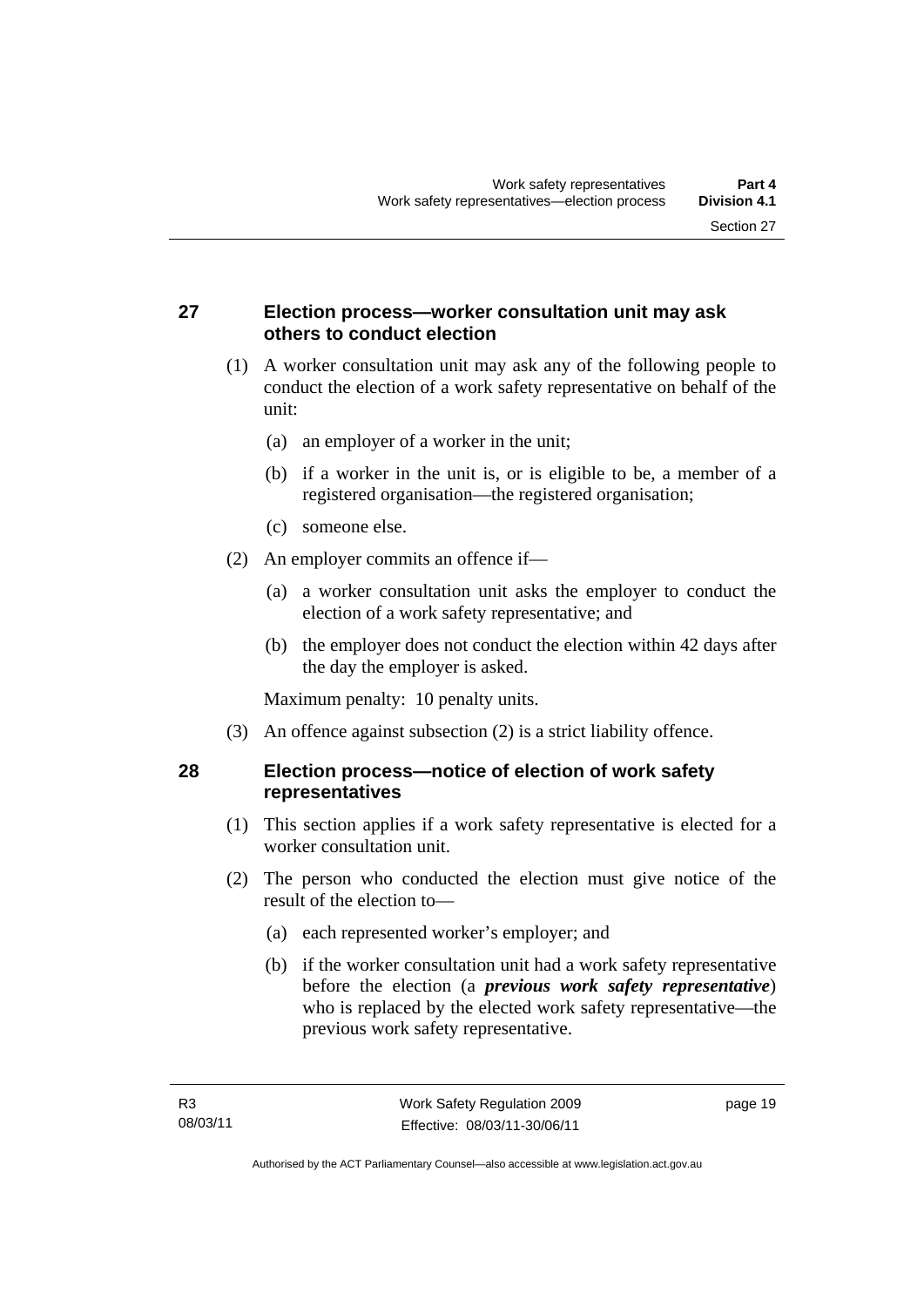- (3) The notice must include the work safety representative's name.
- (4) An employer must, if given notice of the election of a work safety representative for a worker consultation unit, tell workers in the unit the employer engages to carry out work that the person elected is a work safety representative.

### **Examples—how to tell workers who elected work safety representative is**

- 1 email
- 2 notice posted
- 3 staff handbook
- *Note 1* The Act, pt 6 (Compliance measures) imposes requirements on people who are required to do something under a provision of this regulation.
- *Note 2* An example is part of the regulation, is not exhaustive and may extend, but does not limit, the meaning of the provision in which it appears (see Legislation Act, s 126 and s 132).

# **29 Election process—replacement work safety representatives**

- (1) This section applies if—
	- (a) a worker consultation unit has a work safety representative (a *previous work safety representative*); and
	- (b) the worker consultation unit elects a work safety representative to replace the previous work safety representative.
- (2) The previous work safety representative stops being a work safety representative when given notice under section 28 of the result of the election.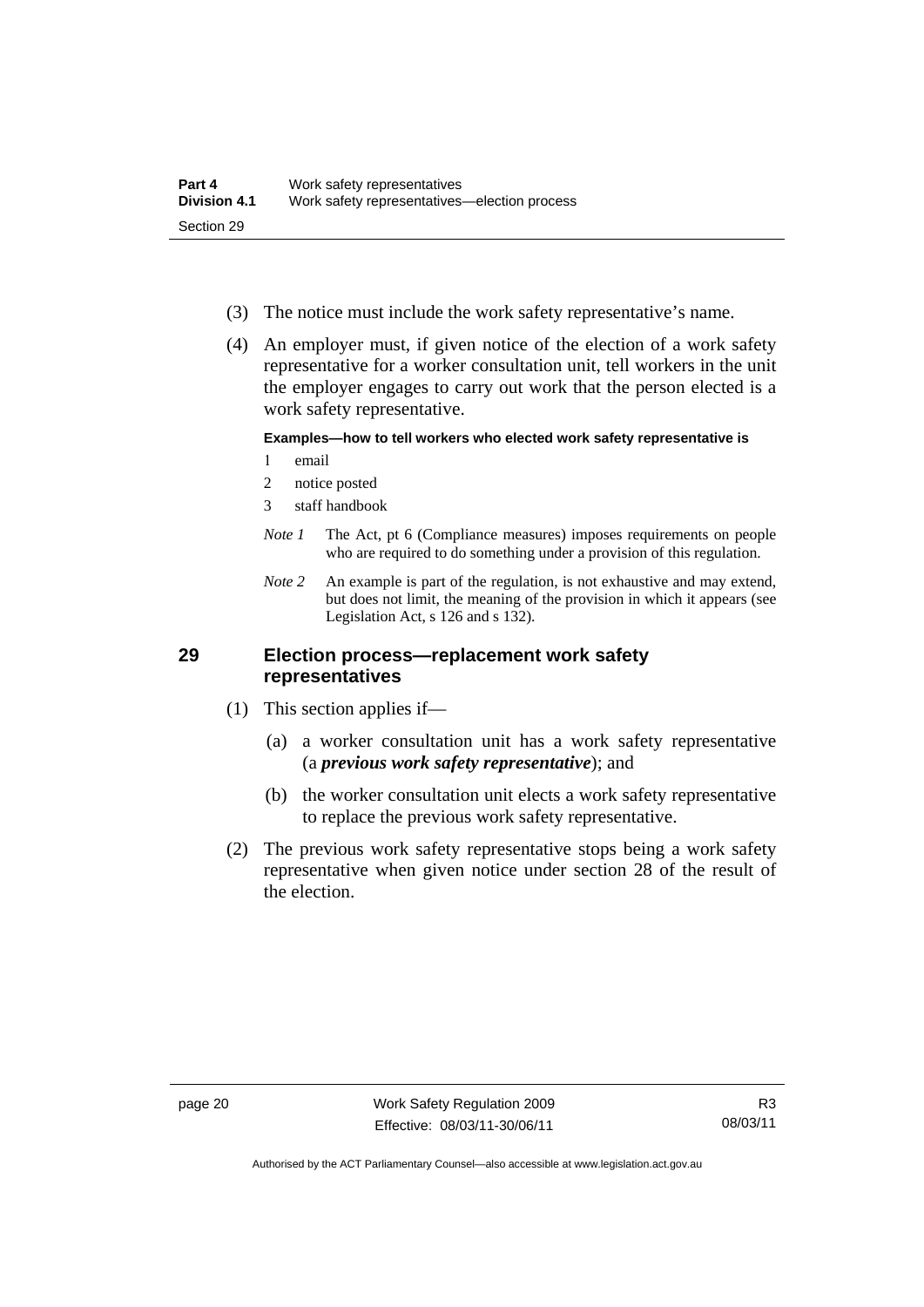# **30 Work safety representative—deputy**

- (1) A deputy work safety representative may be elected for each work safety representative in the same way that the work safety representative is elected.
- (2) If the work safety representative stops being the representative, or is unable to exercise the functions of a representative—
	- (a) the deputy work safety representative may exercise the work safety representative's functions; and
	- (b) the Act (other than this section) applies to the deputy work safety representative as if the deputy were the work safety representative.
	- *Note* A reference to an Act includes a reference to the statutory instruments made or in force under the Act, including any regulation (see Legislation Act, s 104).

# **Division 4.2 Work safety representatives—general**

# **31 Work safety representative—additional function—Act, s 58 (2)**

The additional functions of a work safety representative for a worker consultation unit are to—

- (a) investigate a complaint if—
	- (i) the complaint is made to the representative by a represented worker; and
	- (ii) the complaint is about the work safety of a represented worker at a workplace of the worker; and
- (b) be present at an interview if—
	- (i) the interview is between a represented worker and—
		- (A) an inspector; or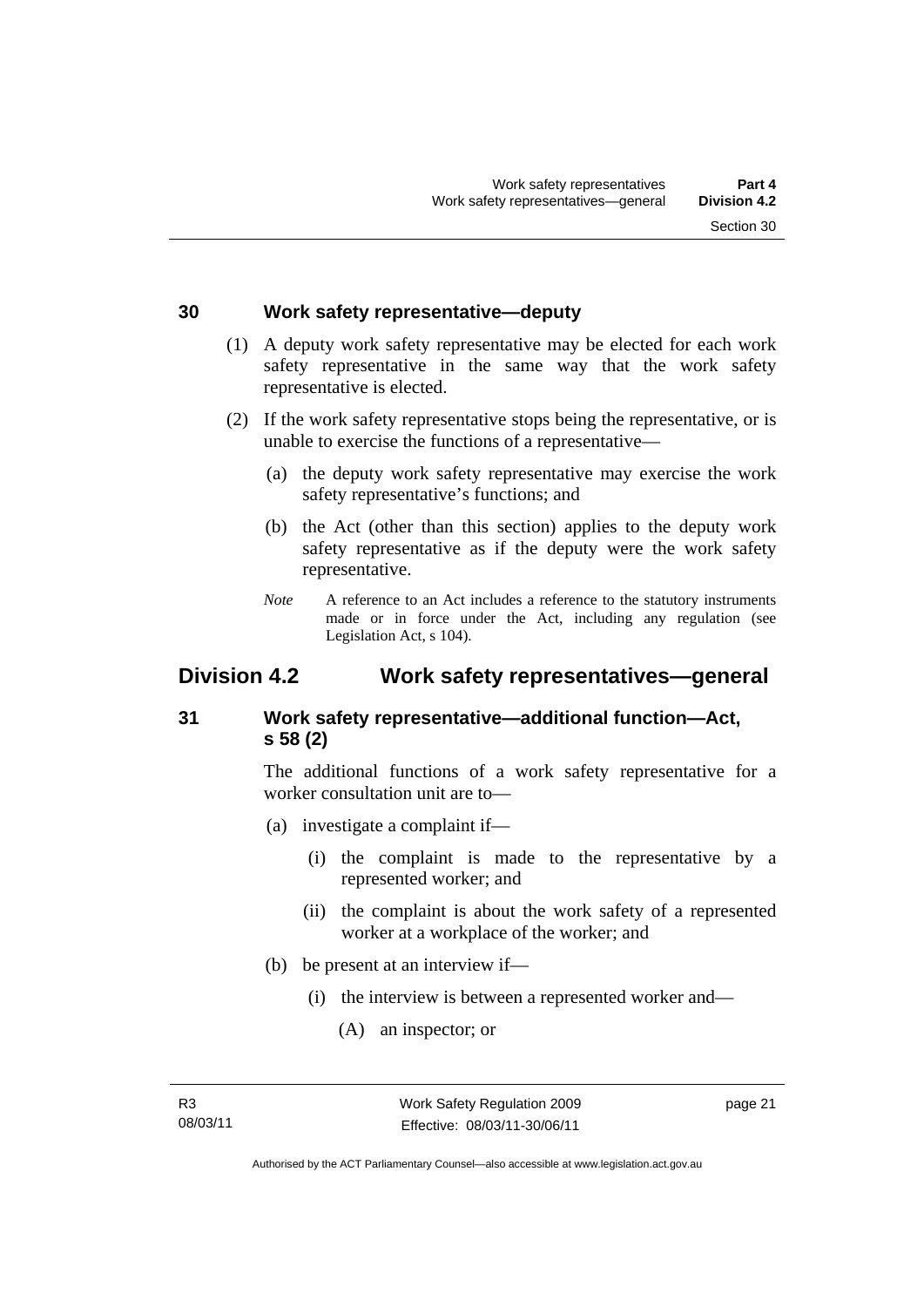- (B) the worker's employer; and
- (ii) the interview is in relation to work safety; and
- (iii) the worker consents to the work safety representative being present at the interview; and
- (c) inspect records of a work safety committee if a committee is established for the unit.
- *Note* A work safety representative must not exercise a function unless the representative has completed an approved training course or, if required, an approved refresher training course—see s 40 (5).

# **32 Work safety representative—exercising functions—Act, s 58 (3)**

- (1) In exercising a function, the work safety representative for a worker consultation unit may—
	- (a) access any information under the employer's control in relation to the work safety of a represented worker, other than information that the representative is not entitled to under section 33; and
		- *Note* The Legislation Act, s 170 and s 171 deal with the application of the privilege against selfincrimination and client legal privilege.
	- (b) inspect all or part of a workplace where a represented worker works if—
		- (i) there has, in the immediate past, been an accident or dangerous occurrence at the workplace; or
		- (ii) the representative believes on reasonable grounds that there is an immediate threat of an accident or dangerous occurrence at the workplace; or
		- (iii) the representative gives the employer reasonable notice of the inspection; and

Authorised by the ACT Parliamentary Counsel—also accessible at www.legislation.act.gov.au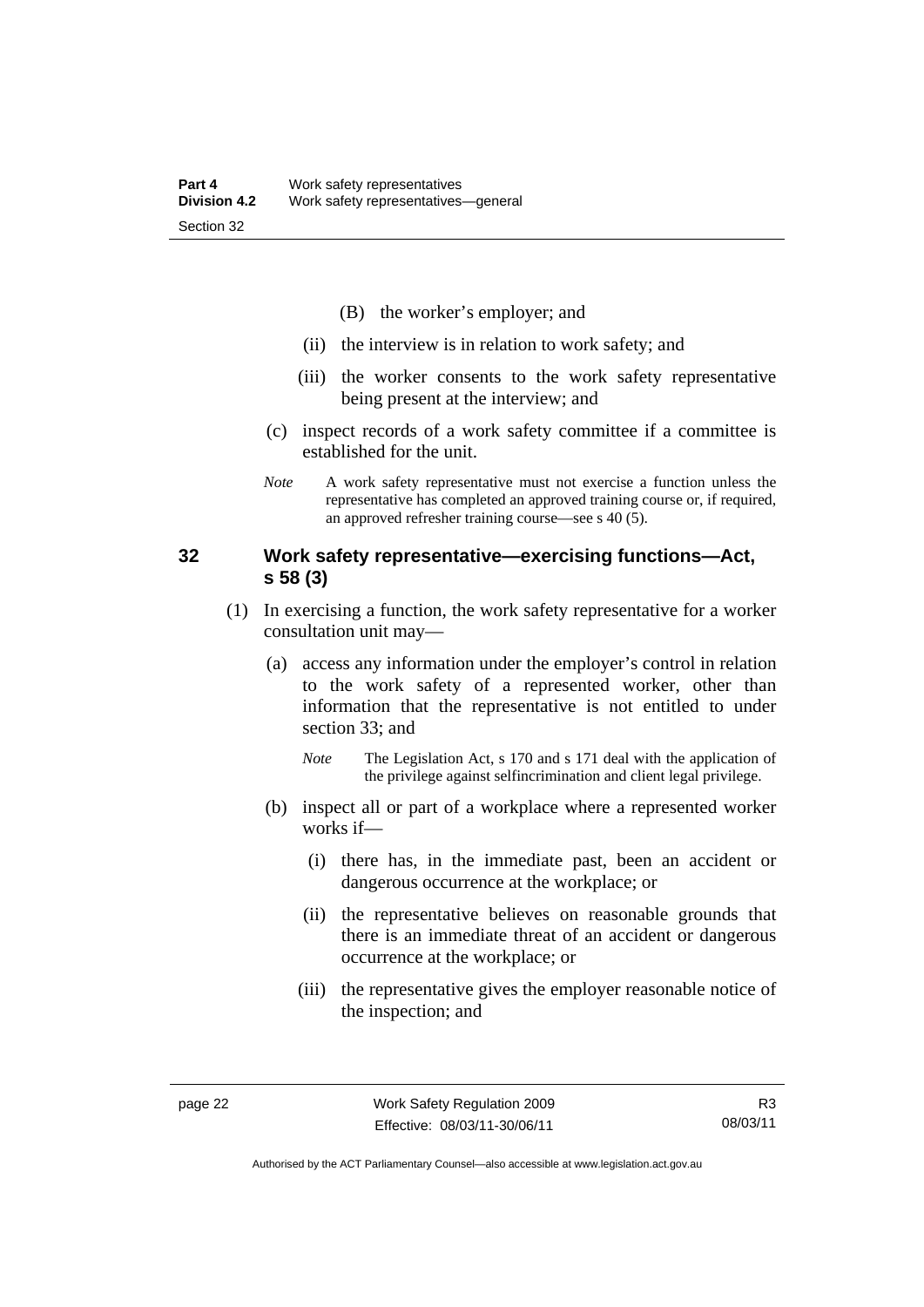- (c) for all or part of a workplace where a represented worker works—
	- (i) ask an inspector to carry out an inspection at the workplace; and
	- (ii) accompany an inspector during an inspection of the workplace.
- (2) A work safety representative must not exercise the representative's functions until each represented worker's employer is given notice under section 28.

## **33 Work safety representative—access to information**

- (1) A work safety representative is not entitled to access personal health information about a represented worker, or former represented worker, unless—
	- (a) the worker agrees in writing to the representative having access to the information; or
	- (b) the information does not identify the worker or allow the worker to be identified.
	- *Note Personal health information*—see the *Health Records (Privacy and Access) Act 1997*, dictionary.
- (2) A work safety representative is not entitled to access employment details about a represented worker, or former represented worker, unless the worker agrees in writing to the representative having access to the information.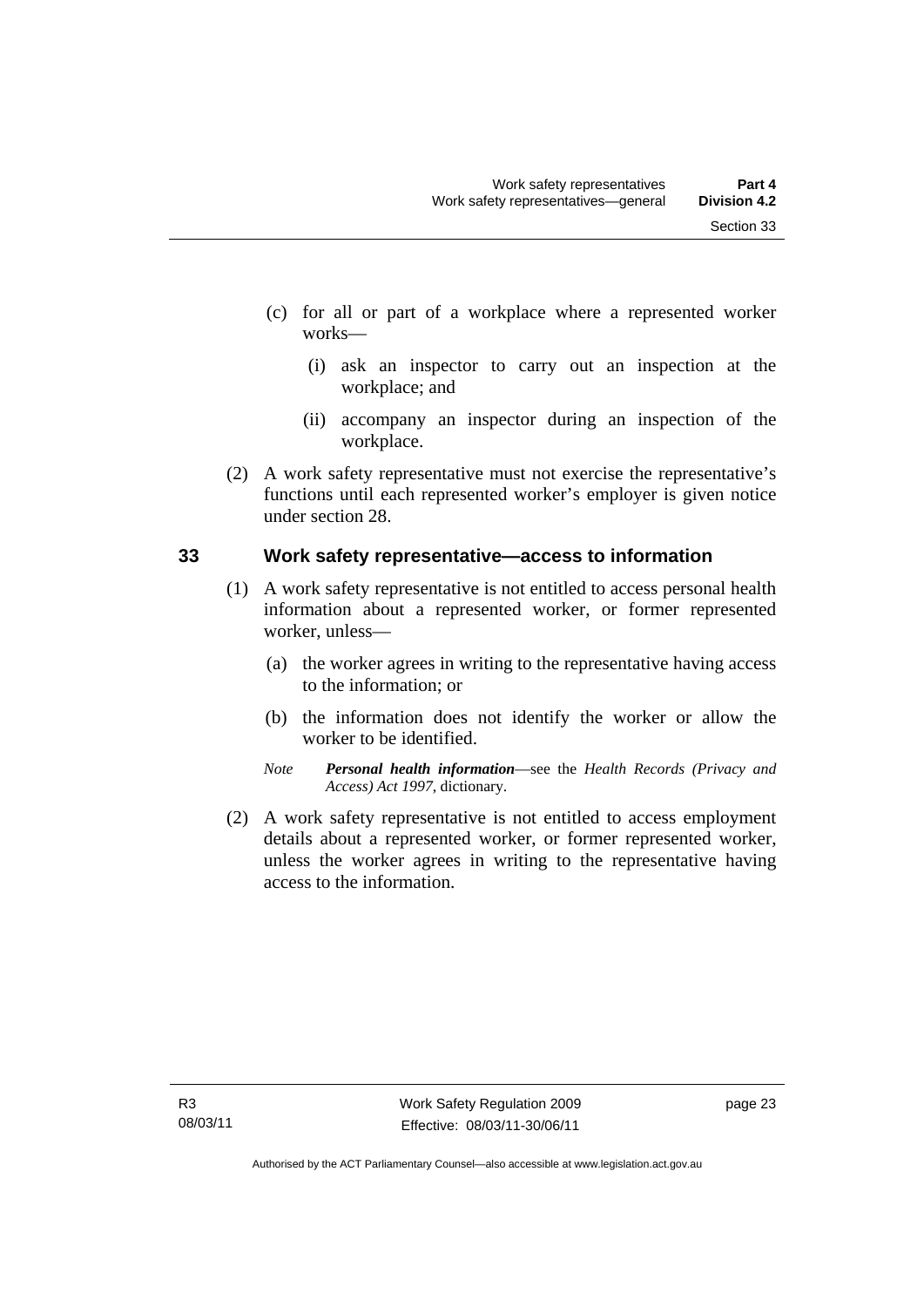# **Division 4.3 Work safety representatives conditions of office**

## **34 Work safety representative—term of office**

- (1) A person elected or re-elected as a work safety representative holds office for the period, not longer than 2 years, decided by the worker consultation unit.
- (2) However, the person's term ends if—
	- (a) the person resigns as a work safety representative for the unit; or
	- (b) the person stops being eligible to be a work safety representative for the unit; or
	- (c) the person is disqualified under section 38.
	- *Note* A person is eligible to be a work safety representative for a worker consultation unit if the person is a represented worker or is a suitably qualified person—see s 25.
- (3) A person resigns as a work safety representative for a worker consultation unit by giving written notice to the employer.

## **35 Work safety representative—application for disqualification**

- (1) One or more of the following may apply to the chief executive for the disqualification of a work safety representative for a worker consultation unit:
	- (a) an employer of a represented worker;
	- (b) a represented worker;
	- (c) if a worker in the unit is, or is eligible to be, a member of a registered organisation—the registered organisation.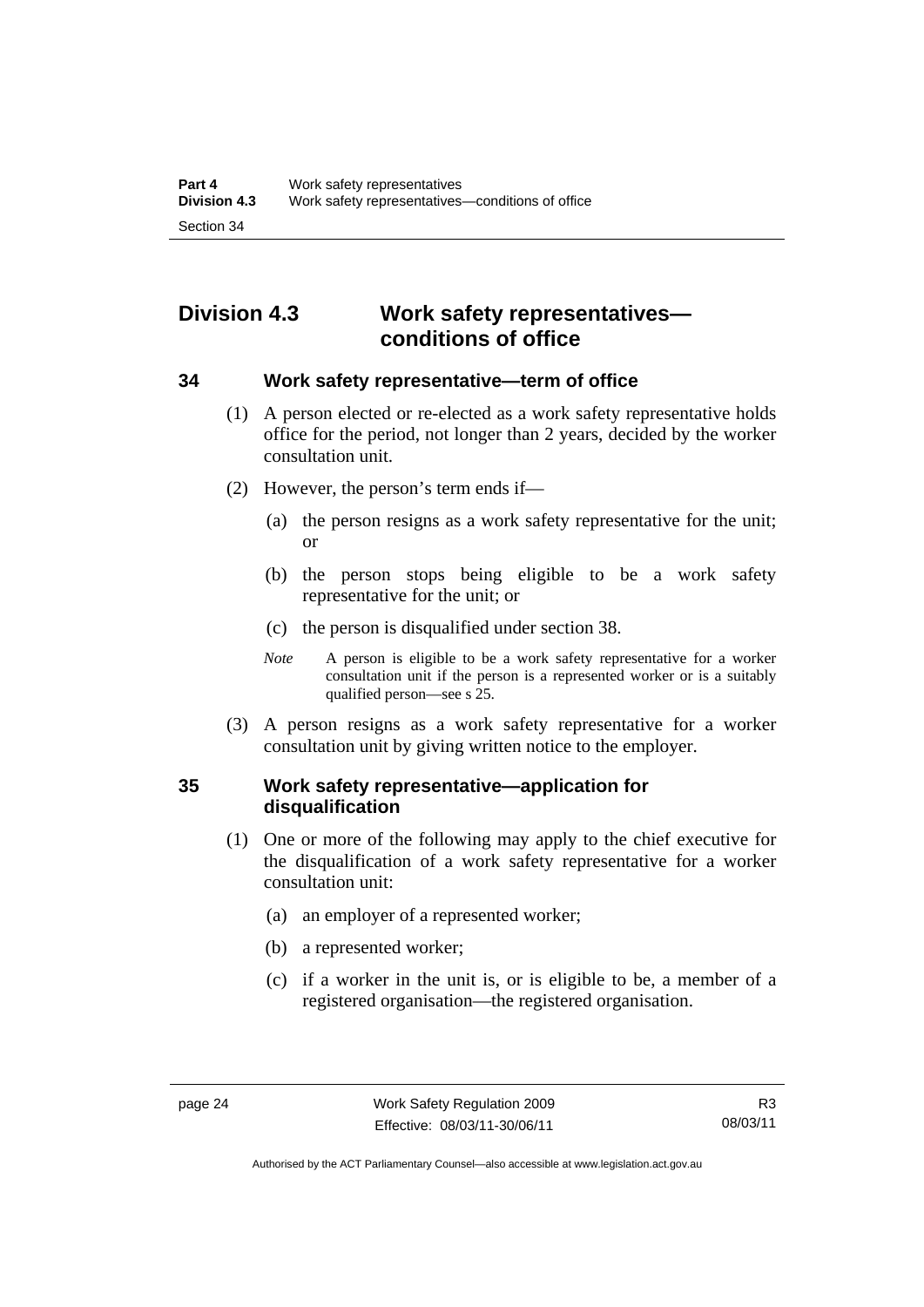- (2) The application—
	- (a) must be in writing; and
	- (b) must set out the grounds on which the disqualification is sought; and
	- (c) may ask for the work safety representative to be suspended.

## **36 Work safety representative—grounds for disqualification**

- (1) Each of the following is a ground for disqualifying a work safety representative:
	- (a) the representative did something, or is doing something, in the exercise, or purported exercise, of the representative's functions—
		- (i) with the intention of causing harm to an employer or an undertaking of an employer; or
		- (ii) for a purpose not connected with the exercise of the function;
	- (b) the representative intentionally used, or disclosed to someone else, information obtained from an employer for a purpose not connected with the exercise of the representative's functions;
	- (c) the representative failed to reasonably exercise the representative's functions.
- (2) A work safety representative must not be disqualified on the following grounds:
	- (a) seeking assistance or advice on a work safety issue;
	- (b) reporting a suspected breach of the Act or this regulation to an inspector or a person assisting an inspector.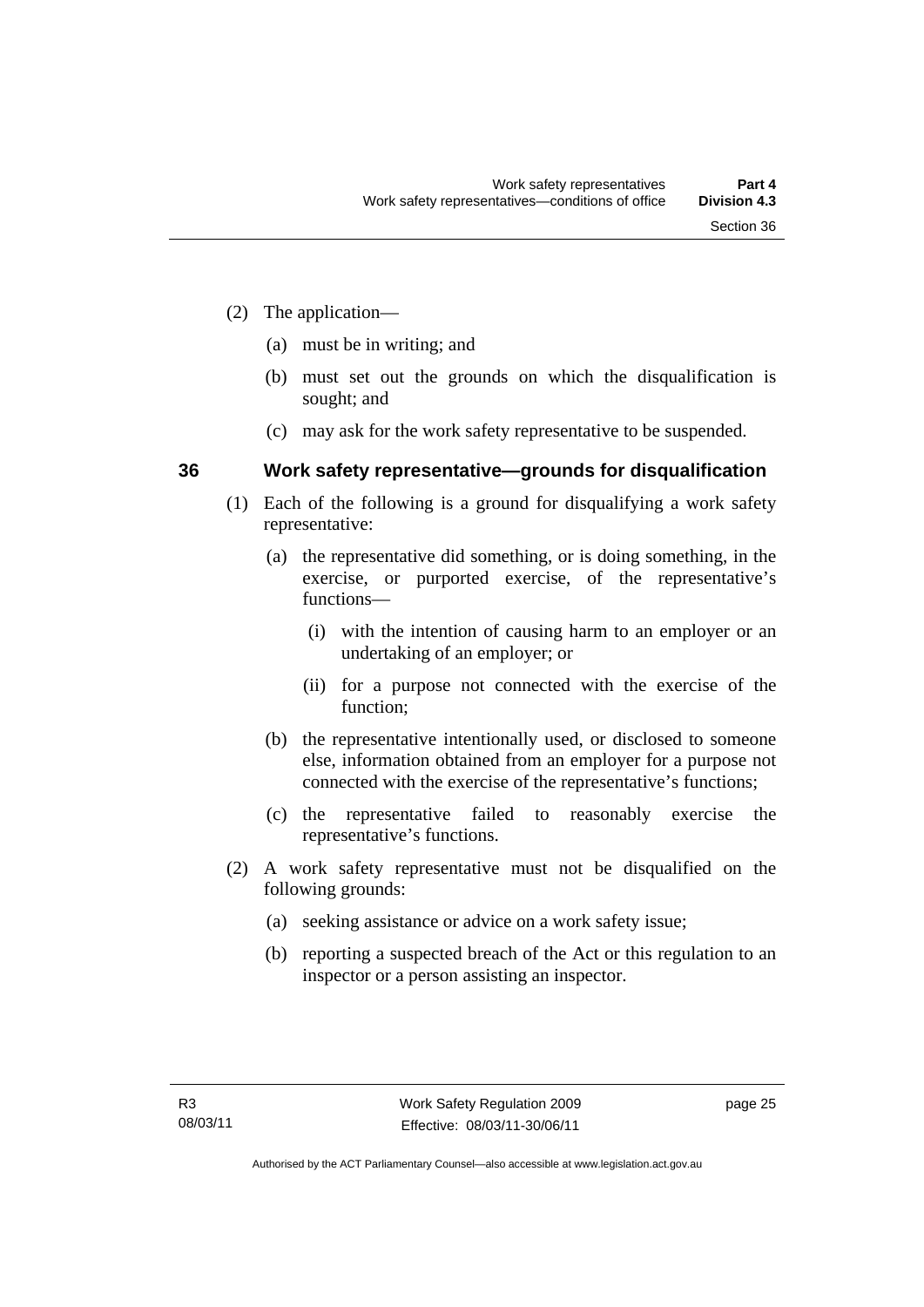## **37 Work safety representative—notice of intention to disqualify**

- (1) If, on application, the chief executive is satisfied that a ground may exist to disqualify a work safety representative, the chief executive must—
	- (a) give the representative written notice (a *show cause notice*); and
	- (b) if the chief executive considers it appropriate, suspend the representative until the chief executive decides the application for disqualification.
- (2) The show cause notice must—
	- (a) contain a statement to the effect that the work safety representative may, not later than 14 working days after the day the representative is given the notice, give the chief executive written reasons explaining why the representative should not be disqualified; and
	- (b) be accompanied by a summary of the reasons for the application; and
	- (c) if applicable—be accompanied by a notice of suspension.

## **38 Work safety representative—disqualification**

- (1) The chief executive may disqualify a work safety representative if—
	- (a) satisfied that there is a ground for disqualification under section 36; and
	- (b) a show cause notice has been given under section 37 in relation to the ground; and
	- (c) the time for the representative to respond to the notice has ended.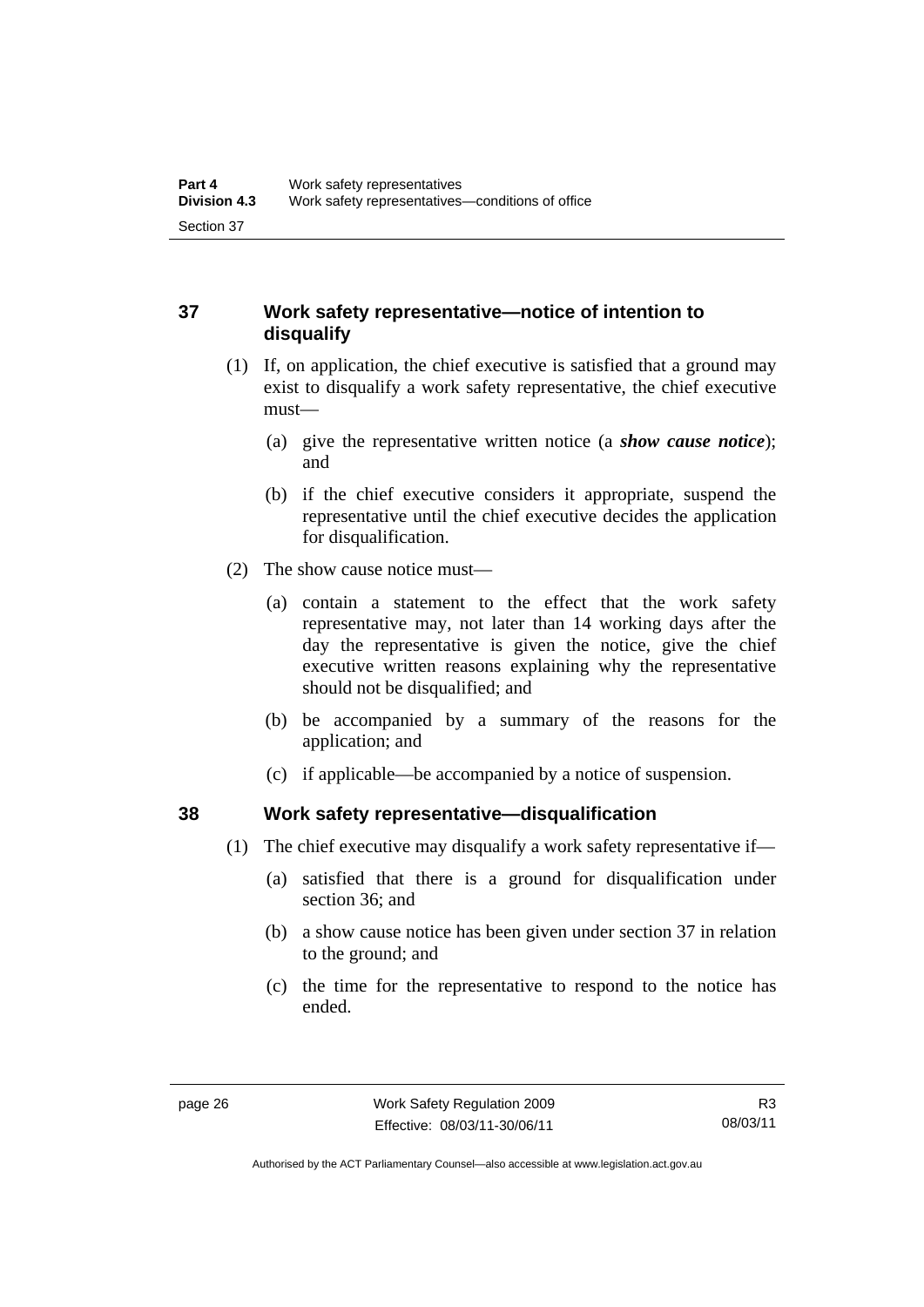- (2) In deciding whether to disqualify a work safety representative, the chief executive must consider the following:
	- (a) if a ground for disqualification is that the representative did something, or is doing something, in the exercise, or purported exercise, of the representative's functions, with the intention of causing harm to an employer, or undertaking of an employer—
		- (i) the harm caused or likely to be caused to the employer or undertaking because of the thing the representative did or is doing; and
		- (ii) the effect (if any) on the public interest of the thing the representative did or is doing;
	- (b) the representative's past record in exercising the representative's functions;
	- (c) any response by the representative given in accordance with the show cause notice.
- (3) The chief executive may consider anything else the chief executive considers relevant.
- (4) If the chief executive disqualifies a person from being a work safety representative, the chief executive must tell the following people in writing about the disqualification:
	- (a) the person;
	- (b) the person who applied under section 35 for the person to be disqualified;
	- (c) each employer of workers in the worker consultation unit the person represented.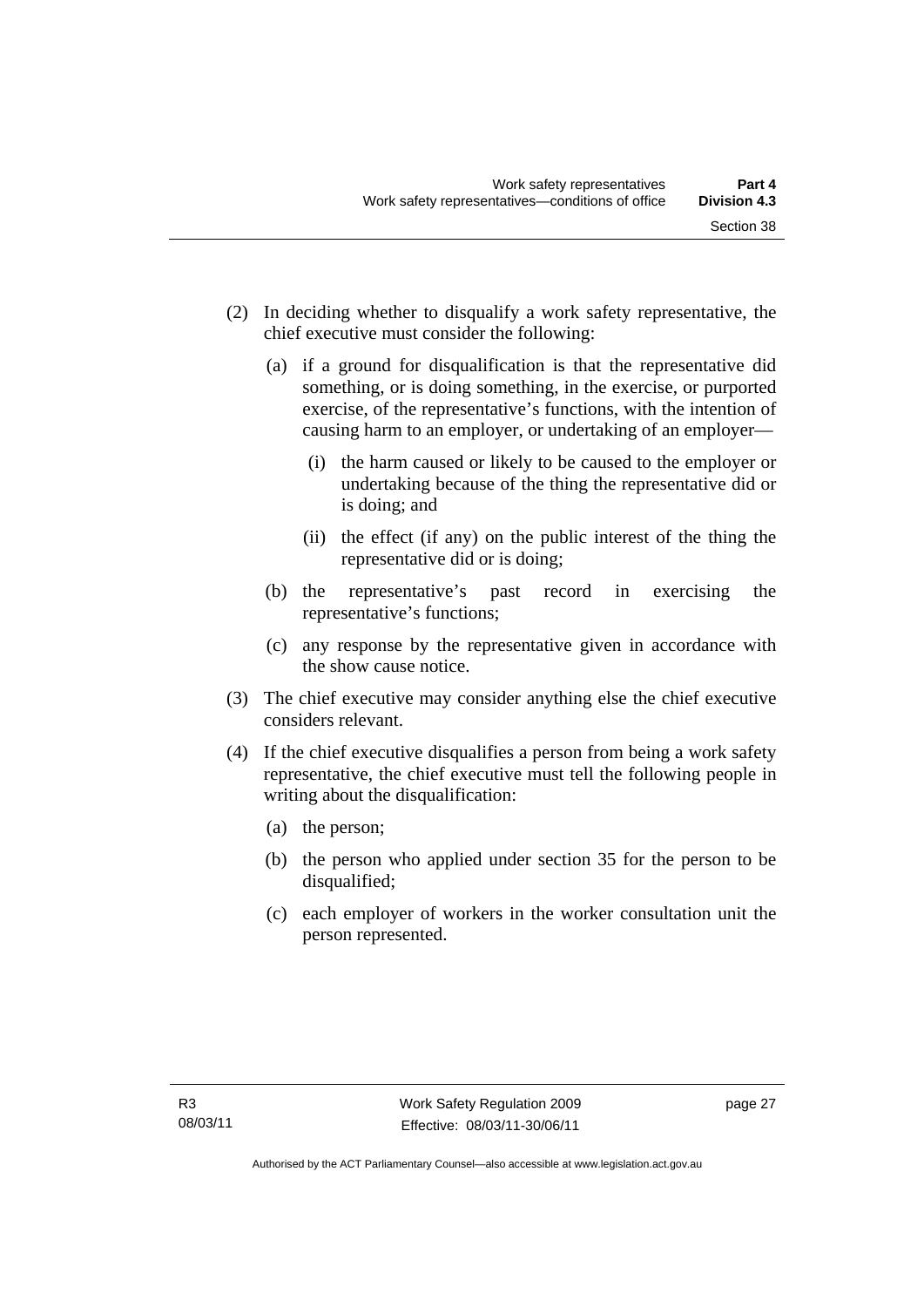(5) If an employer is given written notice under subsection (4) the employer must tell workers the employer engages to carry out work in the unit about the disqualification.

#### **Examples—how to tell workers about disqualification**

- 1 email
- 2 notice posted
- 3 staff handbook
- *Note* An example is part of the regulation, is not exhaustive and may extend, but does not limit, the meaning of the provision in which it appears (see Legislation Act, s 126 and s 132).

## **39 Work safety representative—revocation of disqualification**

- (1) The chief executive may revoke a disqualification under section 38 if the chief executive believes on reasonable grounds that it is no longer appropriate for the disqualification to remain in force.
- (2) The chief executive may revoke a disqualification on application or on the chief executive's own initiative.

#### **40 Work safety representative—approved training**

- (1) A work safety representative for a worker consultation unit must complete a training course approved in writing by the council (an *approved training course*).
- (2) An approval under subsection (1) is a notifiable instrument.

*Note* A notifiable instrument must be notified under the Legislation Act.

- (3) An employer must take all reasonable steps to ensure that the work safety representative completes an approved training course—
	- (a) not later than 3 months after the day the representative was elected; or
	- (b) not later than a day determined by the chief executive under subsection (4).

R3 08/03/11

Authorised by the ACT Parliamentary Counsel—also accessible at www.legislation.act.gov.au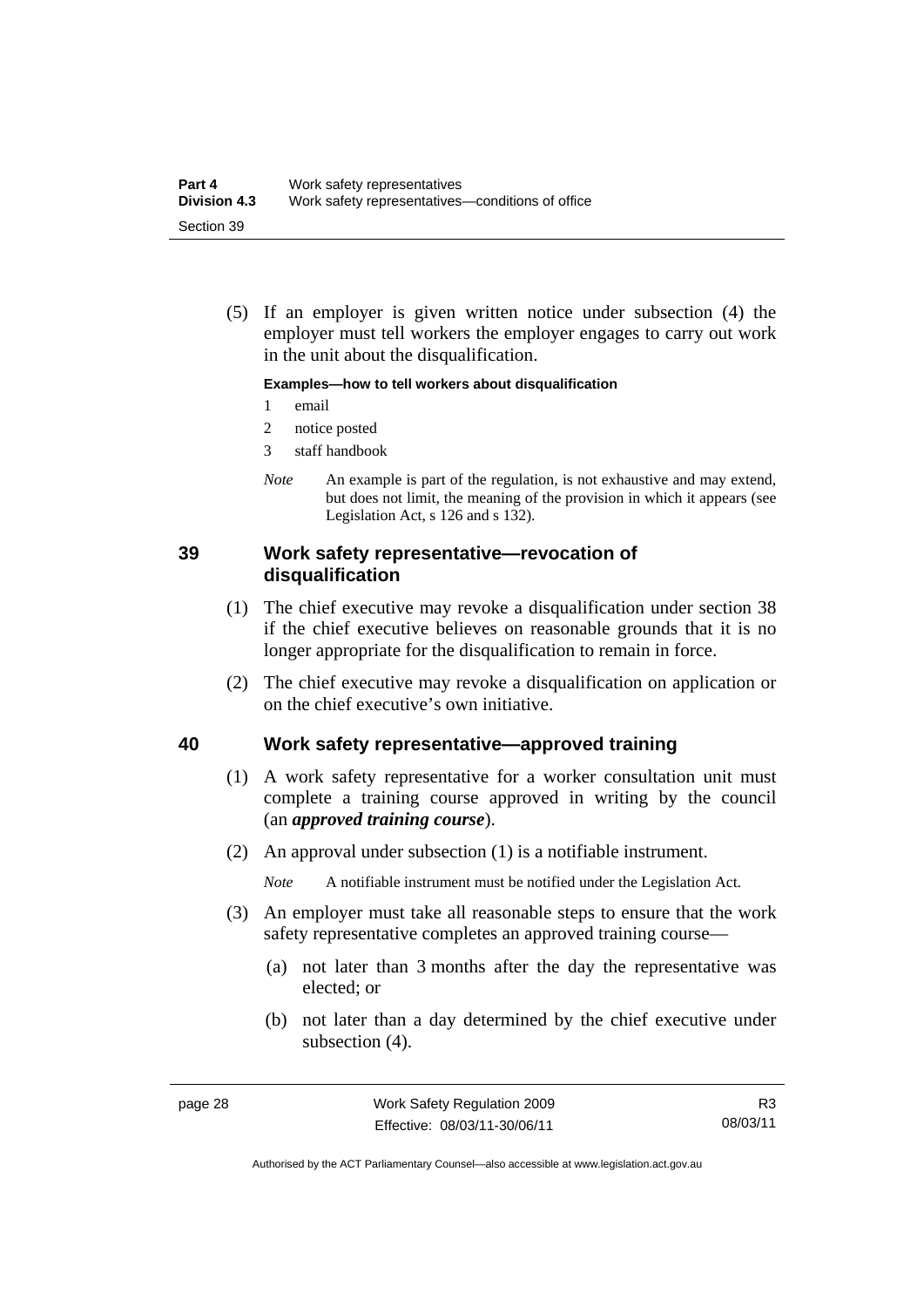- (4) The chief executive may determine a day for the completion of an approved training course under subsection 3 (b) if—
	- (a) the employer applies to the chief executive for an extension of time; and
	- (b) the chief executive is satisfied that there are exceptional circumstances that justify the extension.
- (5) A work safety representative must not exercise a function under division 4.5 (Work safety representatives—provisional improvement notices) or division 4.6 (Work safety representatives—emergency procedures) unless the representative has completed an approved training course.
	- *Note* A work safety representative must not exercise the representative's functions until notice is given of the election to employers of workers in the worker consultation unit—see s 32 (2).

## **41 Work safety representative—refresher training**

- (1) If a work safety representative is re-elected for a further term the representative must complete a refresher training course approved in writing by the council (an *approved refresher training course*).
- (2) An approval under subsection (1) is a notifiable instrument.

*Note* A notifiable instrument must be notified under the Legislation Act.

- (3) An employer must take all reasonable steps to ensure that the work safety representative completes an approved refresher training course—
	- (a) not later than 3 months after the day the representative was re-elected; or
	- (b) not later than a day determined by the chief executive under subsection (4).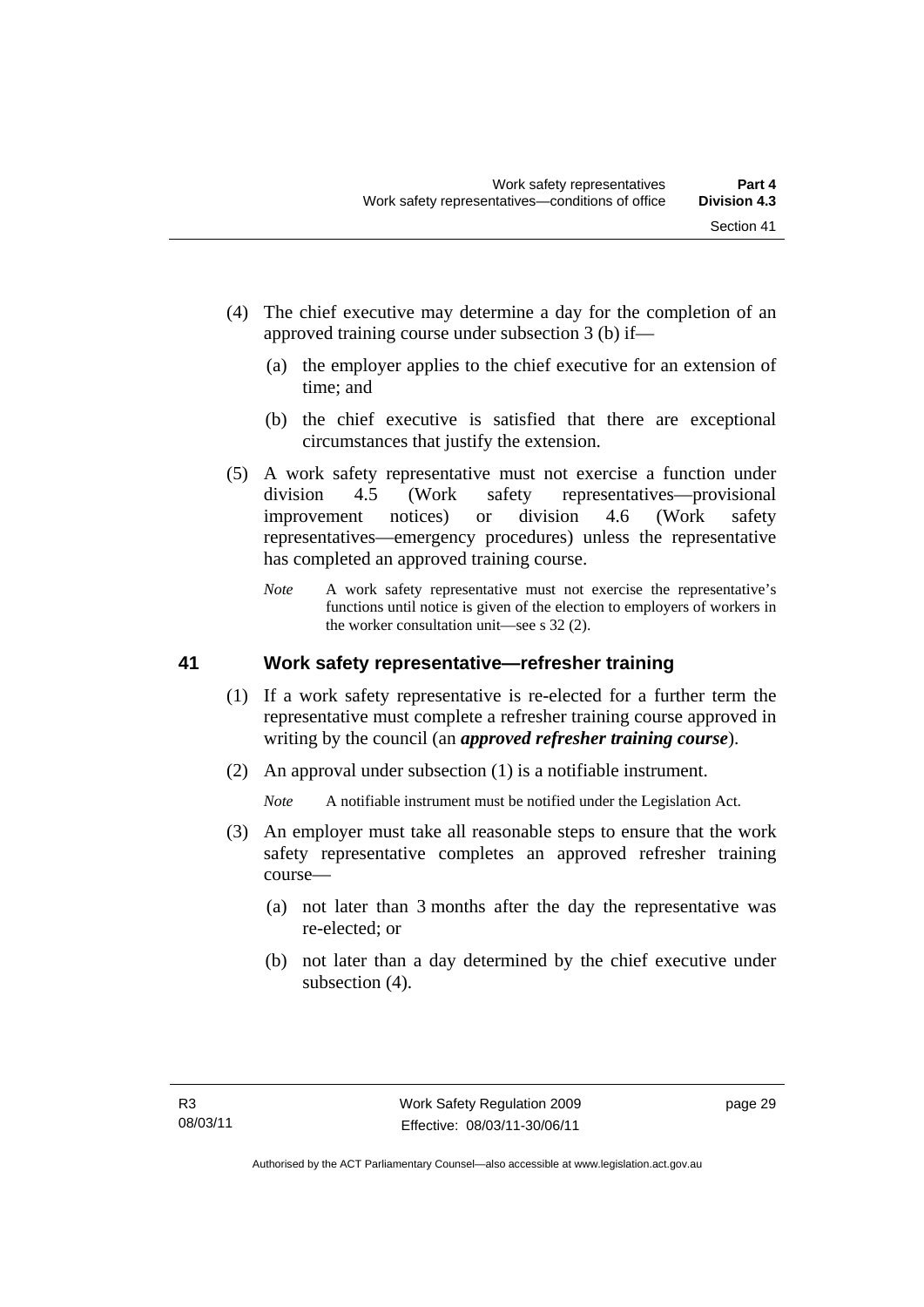- (4) The chief executive may determine a day for the completion of an approved refresher training course under subsection (3) (b) if—
	- (a) the employer applies to the chief executive for an extension of time; and
	- (b) the chief executive is satisfied that there are exceptional circumstances that justify the extension.
- (5) A work safety representative may exercise any function under this Act even if an approved refresher training course has not been completed as required under this section.

# **Division 4.4 Work safety representatives employer's duties**

## **42 Work safety representative—employer to allow for time to exercise functions and undertake training**

- (1) The employer of a work safety representative has a duty to allow the representative to take the time off work, without loss of pay or other entitlements, that is reasonably necessary for the representative—
	- (a) to exercise the functions of a work safety representative; and
	- (b) to undertake an approved training course, or an approved refresher training course, within 3 months after the day the representative is elected.
- (2) An employer commits an offence if the employer fails to comply with the duty in subsection  $(1)$ .

Maximum penalty: 30 penalty units.

- (3) An employer commits on offence if—
	- (a) a work safety representative, or deputy work safety representative, engaged by the employer, undertakes an approved training course or approved refresher training course; and

Authorised by the ACT Parliamentary Counsel—also accessible at www.legislation.act.gov.au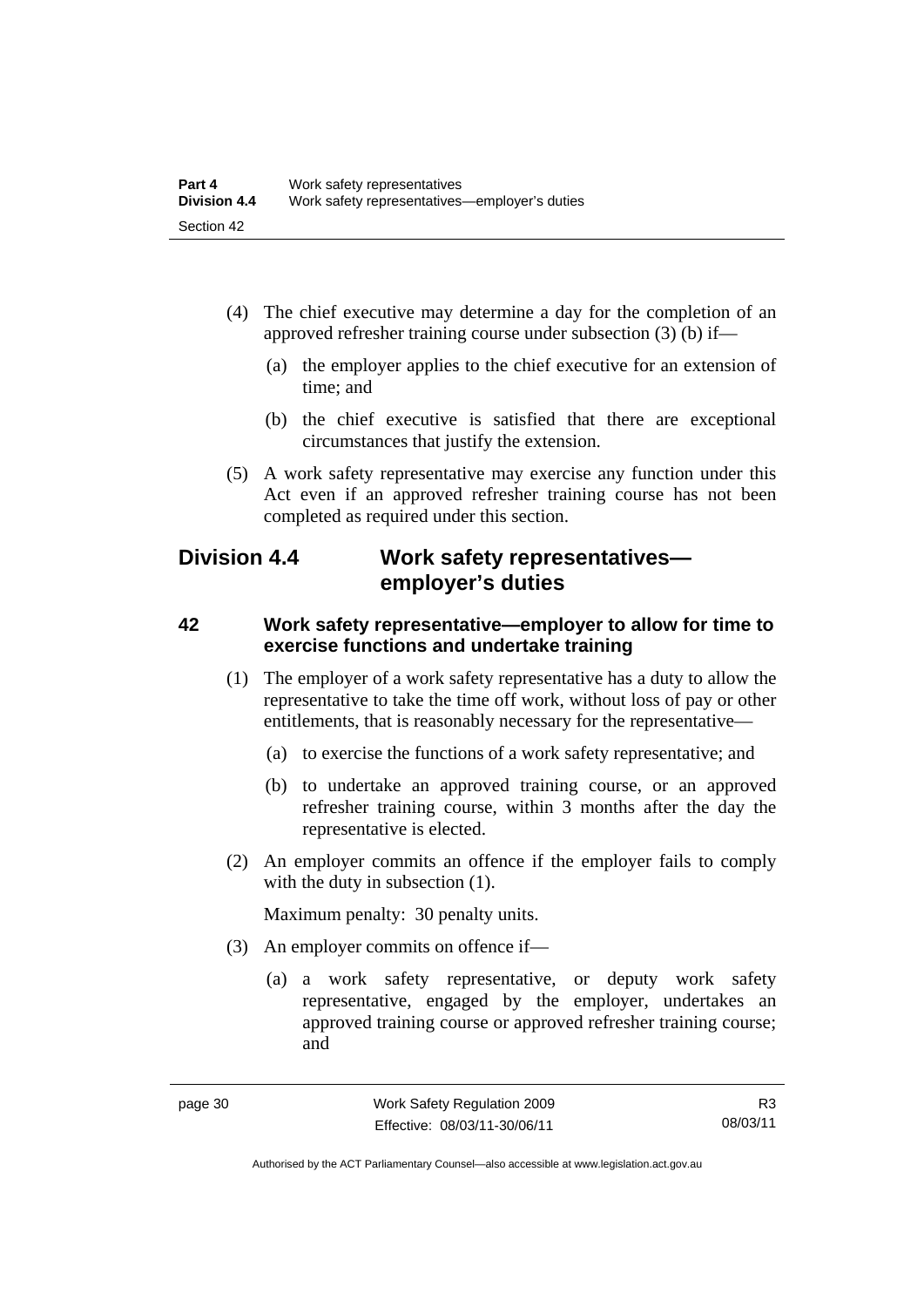- (b) the employer fails to do 1 or both of the following:
	- (i) pay the fees for the course;
	- (ii) reimburse the reasonable expenses incurred by the representative in undertaking the course.

Maximum penalty: 20 penalty units.

- (4) For the avoidance of doubt, the obligation to pay the fees for the course and reimburse reasonable expenses does not apply if the work safety representative is a suitably qualified person who is not a worker engaged by the employer.
- (5) An offence against this section is a strict liability offence.

## **43 Work safety representative—employer to provide facilities**

- (1) The employer of a work safety representative has a duty to provide access to the facilities that are reasonably necessary for the representative to exercise the functions of a work safety representative.
- (2) An employer commits an offence if the employer fails to comply with the duty in subsection  $(1)$ .

Maximum penalty: 20 penalty units.

(3) An offence against this section is a strict liability offence.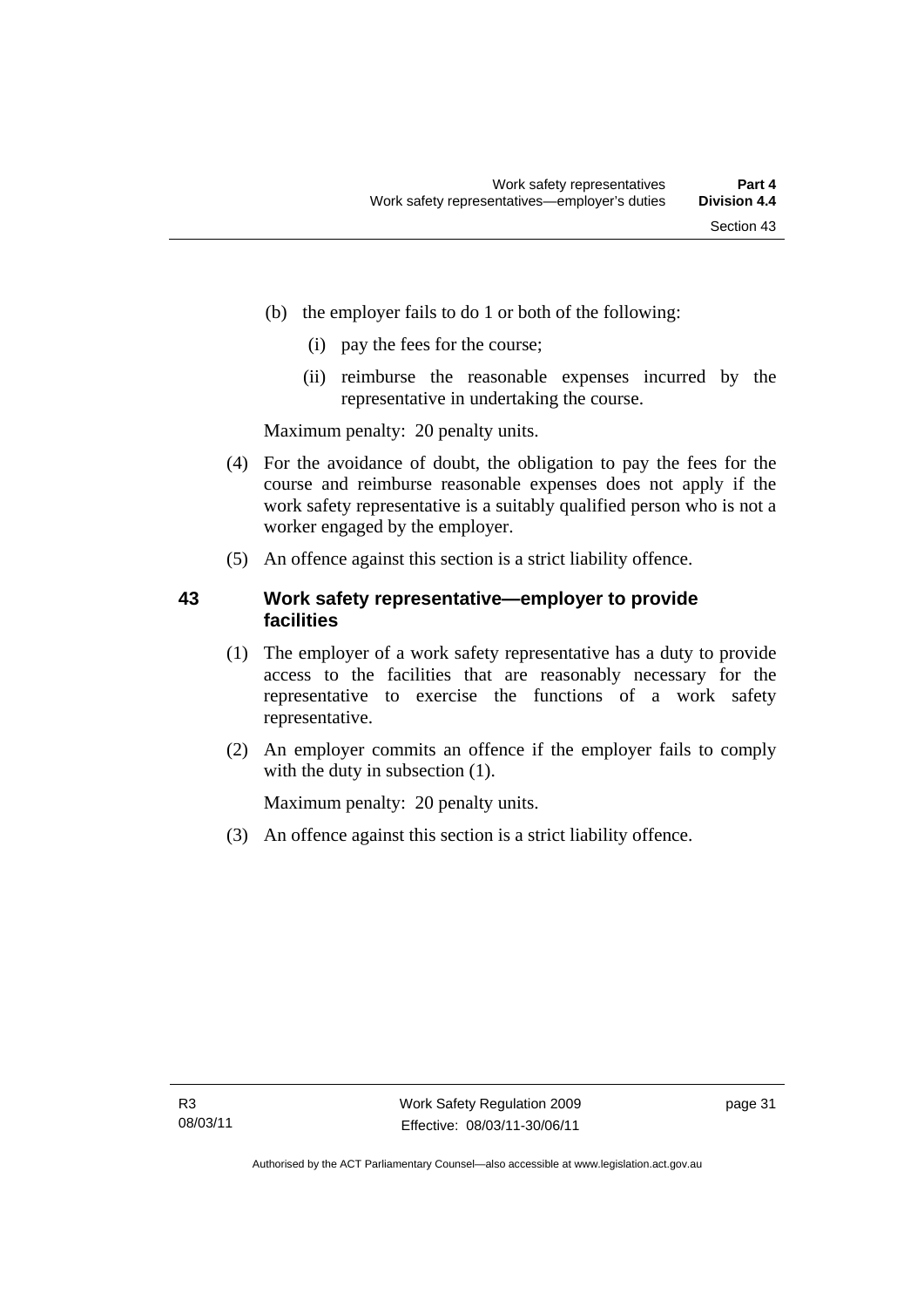# **Division 4.5 Work safety representatives provisional improvement notices**

## **44 Provisional improvement notice—Act, dict, def** *provisional improvement notice*

A provisional improvement notice must be in accordance with section 46.

## **45 Provisional improvement notice—issue of notice**

- (1) This section applies if a work safety representative for a worker consultation unit believes on reasonable grounds that—
	- (a) a person (a *responsible person*) is contravening, or is likely to contravene, a provision of the Act; and
	- (b) the contravention affects, or is likely to affect, 1 or more represented workers.
- (2) The work safety representative may give the responsible person a provisional improvement notice requiring the person to rectify the matters or activities causing the contravention or likely contravention.
- (3) The work safety representative must not give a provisional improvement notice to a responsible person unless the representative believes on reasonable grounds that taking any further steps to consult the person about rectifying the matter or activity causing the contravention or likely contravention is unlikely to result in the rectification of the matter or activity.
- (4) A work safety representative must not give a provisional improvement notice to a responsible person in relation to a matter or activity that is the subject of an improvement notice or prohibition notice.

Authorised by the ACT Parliamentary Counsel—also accessible at www.legislation.act.gov.au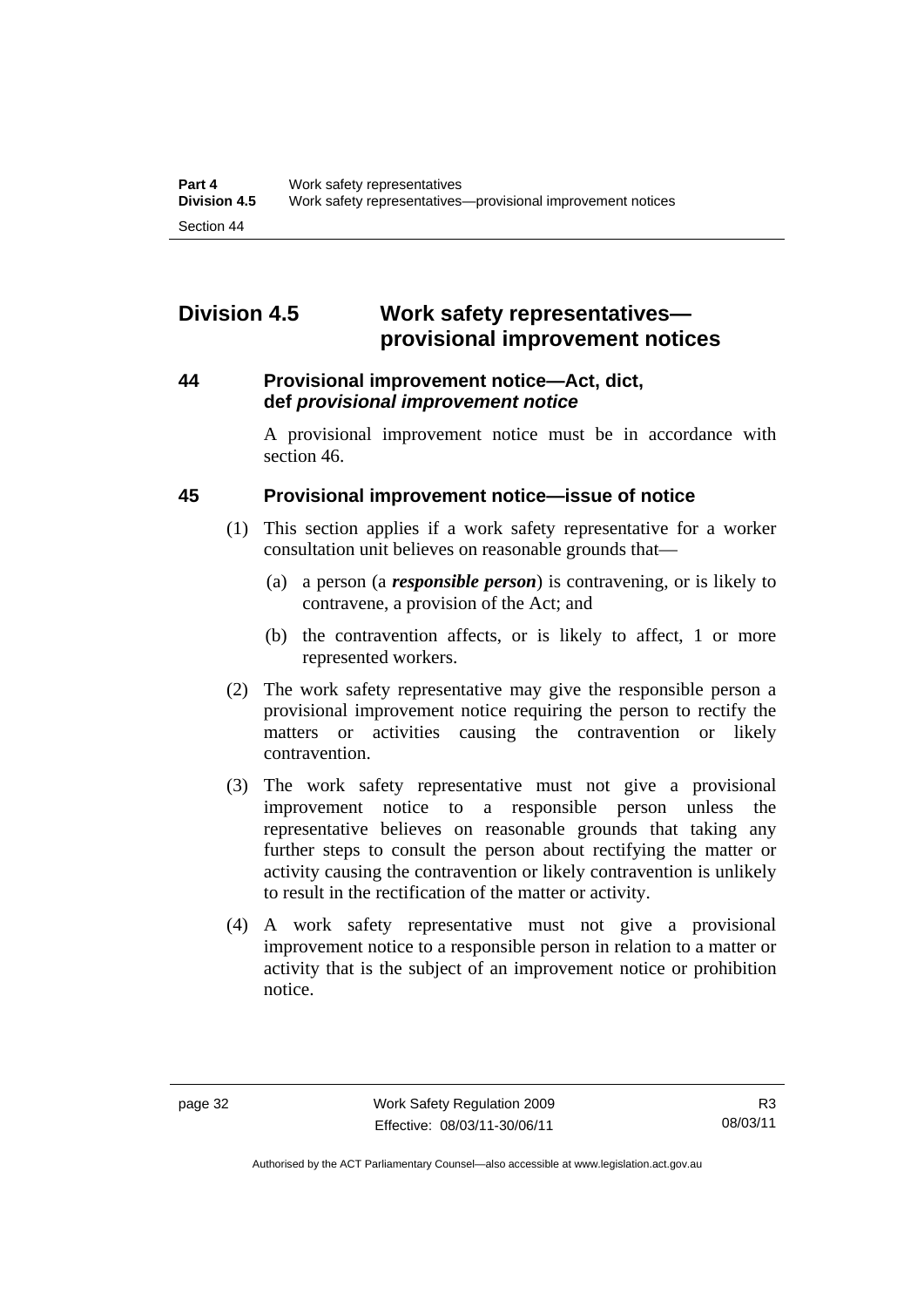#### **46 Provisional improvement notice—content of notice**

- (1) A provisional improvement notice must—
	- (a) state the circumstance that is occurring, or is likely to occur, that the work safety representative giving the notice believes is causing a contravention or may cause a contravention and the reasons for the belief; and
	- (b) either—
		- (i) if the rectification is necessary to prevent or minimise the risk of serious harm to the health or safety of a worker, or someone else, from a hazard—require the responsible person to rectify the matter or activity that the notice relates to within 24 hours starting when the notice is given personally to the person; or
		- (ii) in any other case—state a period of not less than 7 days starting on the day after the day the notice is issued within which the responsible person must rectify the matter or activity that the notice relates to.
- (2) A provisional improvement notice may state the action the responsible person may take to rectify the matter or activity that the notice relates to.
- (3) If subsection (1) (b) (ii) applies, before the end of the 7-day period stated in the notice, the work safety representative who issued the provisional improvement notice may, by written notice given to the responsible person, extend the period.

## **47 Provisional improvement notice—service of notice on chief executive etc**

A work safety representative who gives a provisional improvement notice to a responsible person must—

(a) give a copy of the notice to the chief executive; and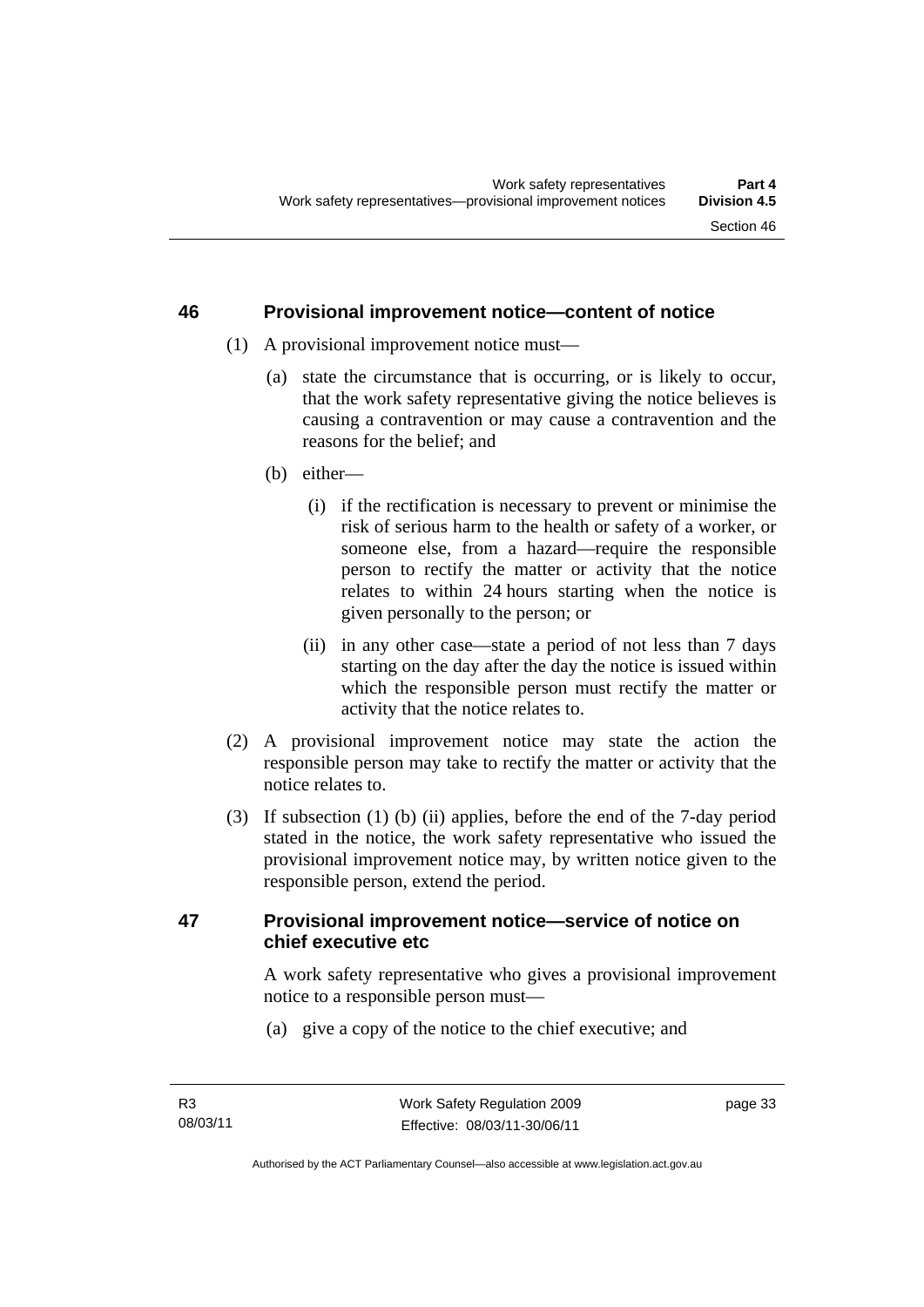(b) if the responsible person is a worker, and the notice is given to the person in relation to work carried out by the person for an employer—take all reasonably practicable steps to give a copy of the notice to the worker's employer.

## **48 Provisional improvement notice—service of notice on other employers etc**

- (1) This section applies to—
	- (a) if the responsible person is a worker, and a provisional improvement notice is given to the person in relation to work carried out by the person for an employer—the employer; or
	- (b) if a provisional improvement notice is given to a responsible person in any other case—the responsible person.
- (2) A person to whom this section applies must give a copy of the provisional improvement notice to each of the following people:
	- (a) if the notice relates to something that affects workplaces where workers not engaged by the employer work—each other employer of workers at each affected workplace;
	- (b) if the notice relates to premises—
		- (i) each owner of the premises; and
		- (ii) if the premises are leased—the lessor and lessee of the premises; and
		- (iii) anyone else with a right to immediate possession of the premises;
	- (c) if the notice relates to plant or other thing and the thing is hired under a hire-purchase agreement or contract of hire—the person from whom the thing is hired;

Authorised by the ACT Parliamentary Counsel—also accessible at www.legislation.act.gov.au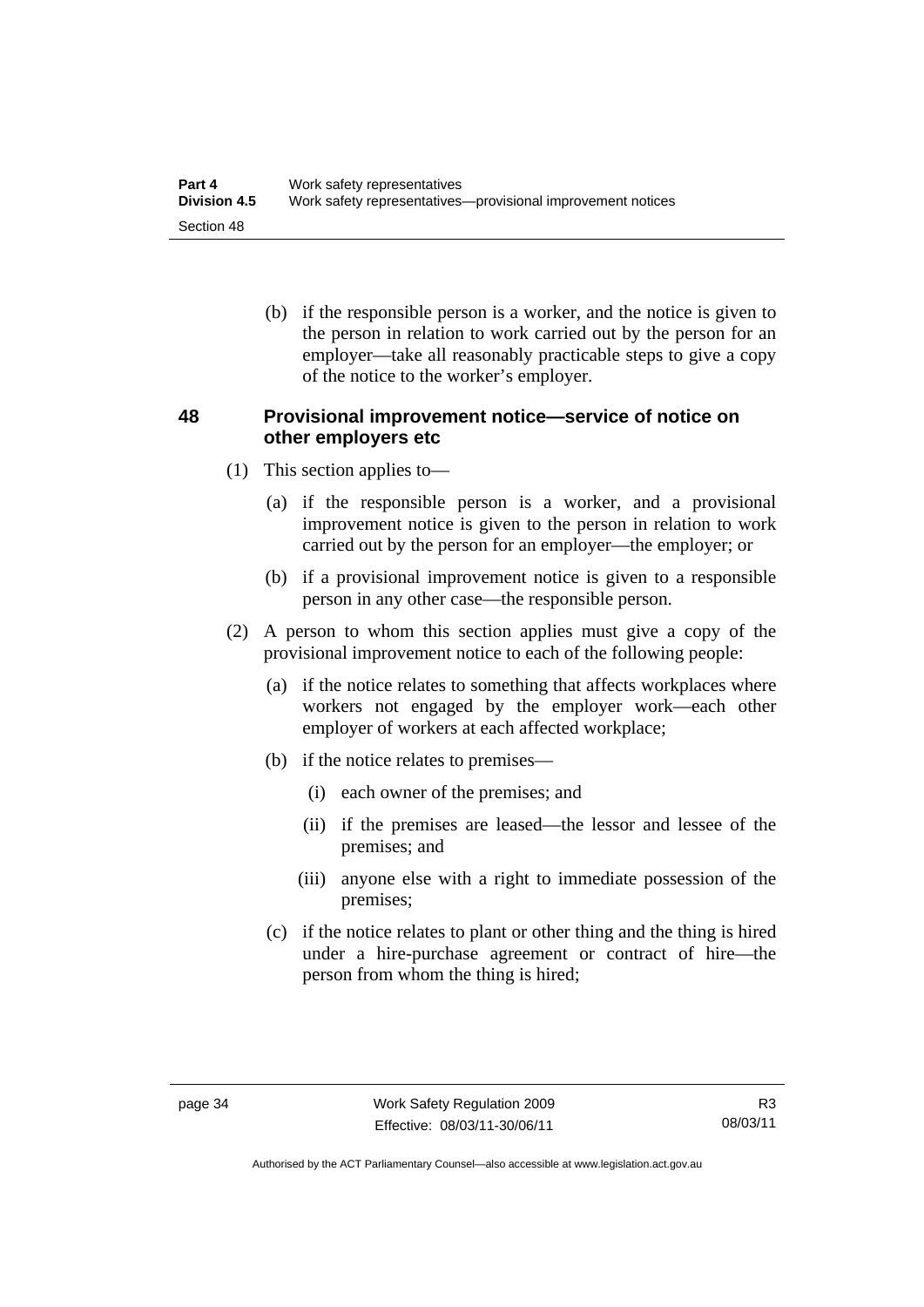(d) if the notice relates to plant or a substance or other thing, whether or not the thing is hired—anyone else with a right to immediate possession of the thing.

Maximum penalty: 20 penalty units.

(3) An offence against this section is a strict liability offence.

## **49 Provisional improvement notice—display**

- (1) This section applies if a provisional improvement notice is given to an employer.
- (2) The employer must take all reasonably practicable steps to—
	- (a) notify each worker whose work is affected by the contravention to which the notice relates that the notice has been issued; and
	- (b) while the notice is in force—display a copy of the notice in a prominent place at or near each workplace where the work to which the notice relates is usually carried out.
- (3) A person commits an offence if the person contravenes subsection (2).

Maximum penalty: 20 penalty units.

(4) An offence against this section is a strict liability offence.

## **50 Provisional improvement notice—compliance**

- (1) This section applies if a work safety representative gives a responsible person a provisional improvement notice.
- (2) The responsible person commits an offence if the person fails to—
	- (a) ensure that the notice is complied with in relation to each matter that—
		- (i) the notice relates to; and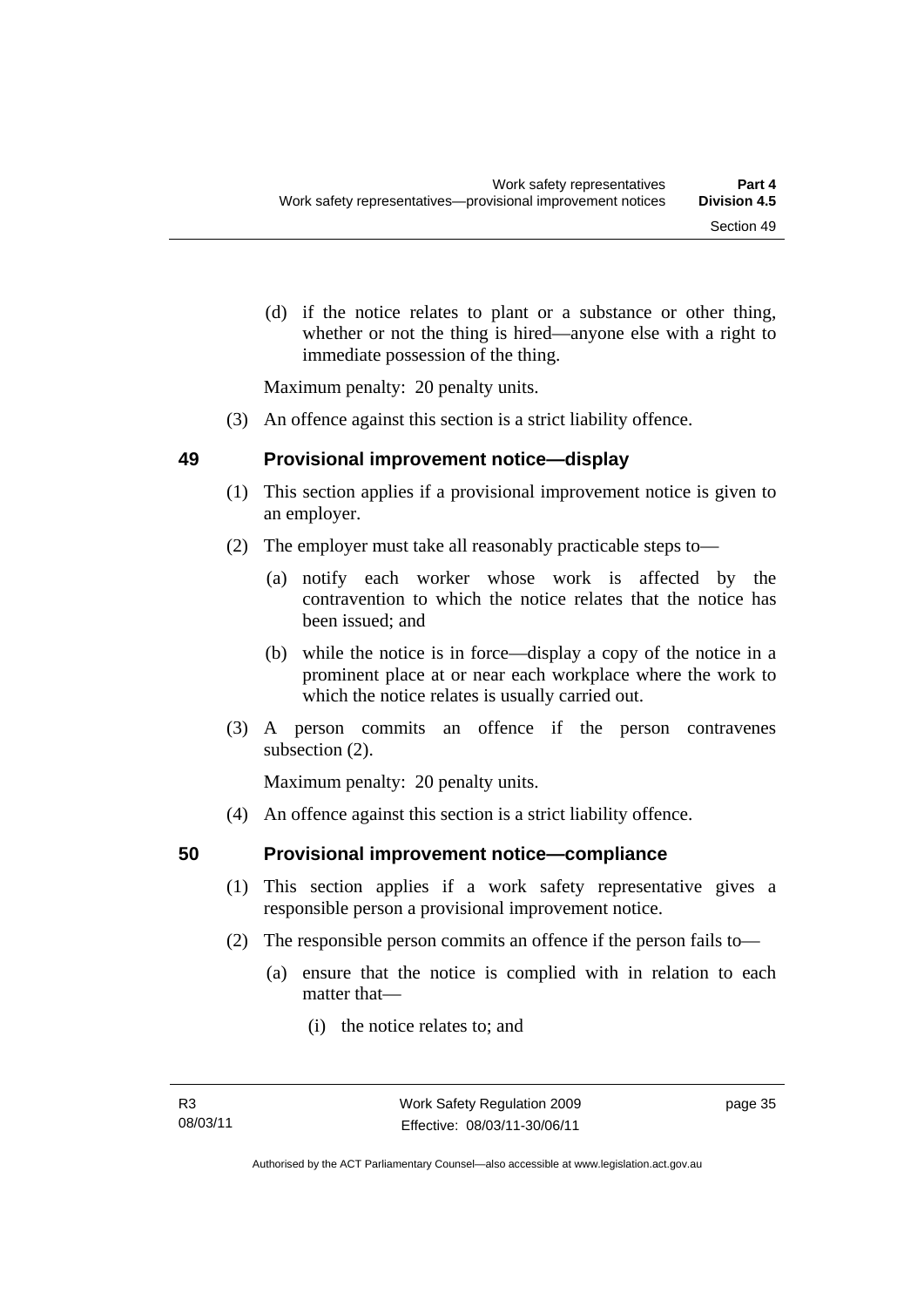- (ii) the person has control over; and
- (b) take reasonable steps to inform the representative of the action taken to comply with the notice.

Maximum penalty: 30 penalty units.

(3) An offence against this section is a strict liability offence.

#### **51 Provisional improvement notice—revocation of notice**

- (1) This section applies if a work safety representative gives a responsible person a provisional improvement notice.
- (2) The work safety representative must revoke the provisional improvement notice if the representative believes on reasonable grounds that the responsible person—
	- (a) ensured that the notice was complied with in relation to each matter that—
		- (i) the notice related to; and
		- (ii) the person had control over; and
	- (b) took reasonable steps to inform the representative of the action taken to comply with the notice.
- (3) If the work safety representative revokes the notice, the representative must—
	- (a) give the responsible person written notice of the revocation; and
	- (b) give the chief executive a copy of the revocation notice.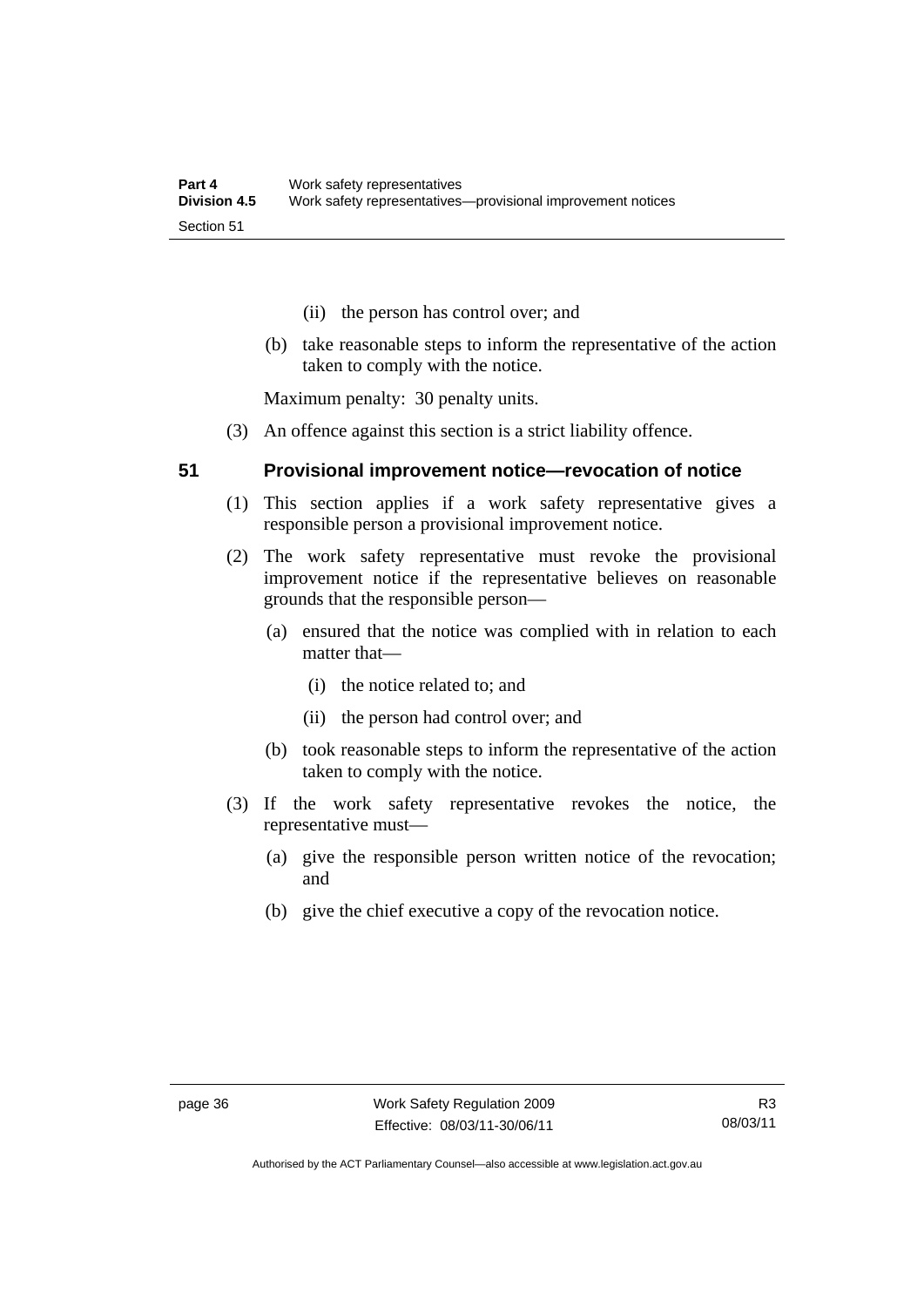## **52 Provisional improvement notice—review**

- (1) This section applies to—
	- (a) a responsible person in relation to whom a provisional improvement notice is in force; and
	- (b) if the responsible person is a worker, and the notice is in force in relation to work carried out by the person for an employer the employer.
- (2) A person to whom this section applies may ask the chief executive to arrange an inspection to investigate the circumstances relating to the issue of the provisional improvement notice—
	- (a) by written notice given to the chief executive; and
	- (b) not later than 7 days after the day the person receives the notice.
- (3) If a request is made under this section—
	- (a) the chief executive must arrange for an inspector to investigate the circumstances relating to the issue of the provisional improvement notice; and
	- (b) the operation of the notice is suspended until an inspector completes an investigation of the circumstances relating to the issue of the notice.
- (4) The inspector must revoke the provisional improvement notice if, after the investigation, the inspector believes on reasonable grounds that—
	- (a) the notice should not have been given to the person; or
	- (b) the person to whom the notice was given—
		- (i) ensured the notice was complied with in relation to each matter that—
			- (A) the notice related to; and

page 37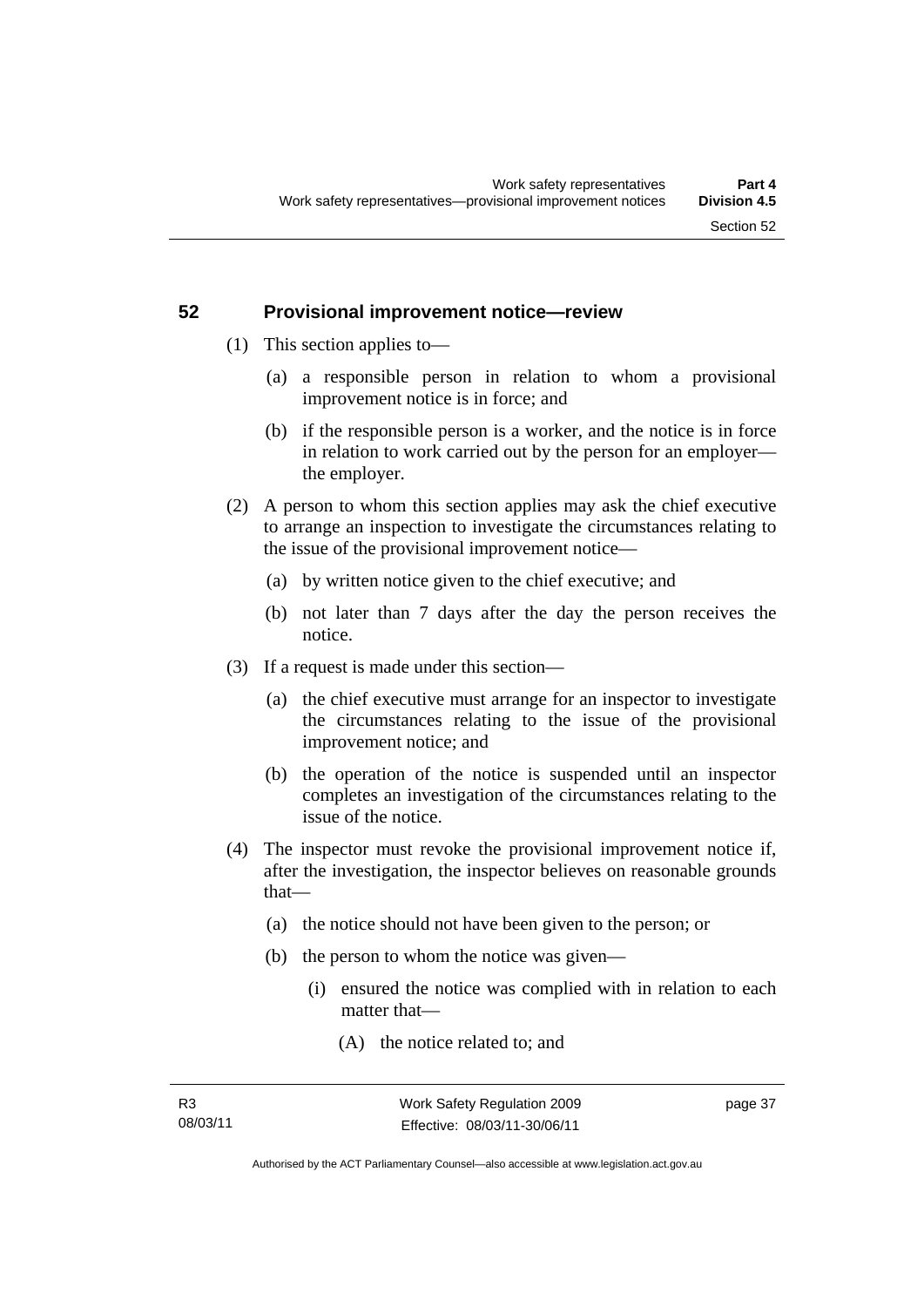- (B) the person had control over; and
- (ii) took reasonable steps to inform the representative of the action taken to comply with the notice; or
- (c) for any other reason, the notice should not remain in force.
- (5) If a provisional improvement notice is revoked under this section, the inspector must give written notice of the revocation to—
	- (a) the work safety representative; and
	- (b) the responsible person; and
	- (c) if the responsible person is a worker, and the provisional improvement notice is in relation to work carried out by the person for an employer—the employer; and
	- (d) each person mentioned in section 48 (2) (Provisional improvement notice—service of notice on other employers etc) to whom a copy of the provisional improvement notice has been given.

## **Division 4.6 Work safety representatives emergency procedures**

## **53 Emergency procedure**

- (1) This section applies if a work safety representative for a worker consultation unit believes on reasonable grounds that there is an immediate threat to the work safety of a represented worker unless the worker stops carrying out particular work.
- (2) The work safety representative must—
	- (a) tell a supervisor supervising the worker's work about the threat to the worker's work safety; or

Authorised by the ACT Parliamentary Counsel—also accessible at www.legislation.act.gov.au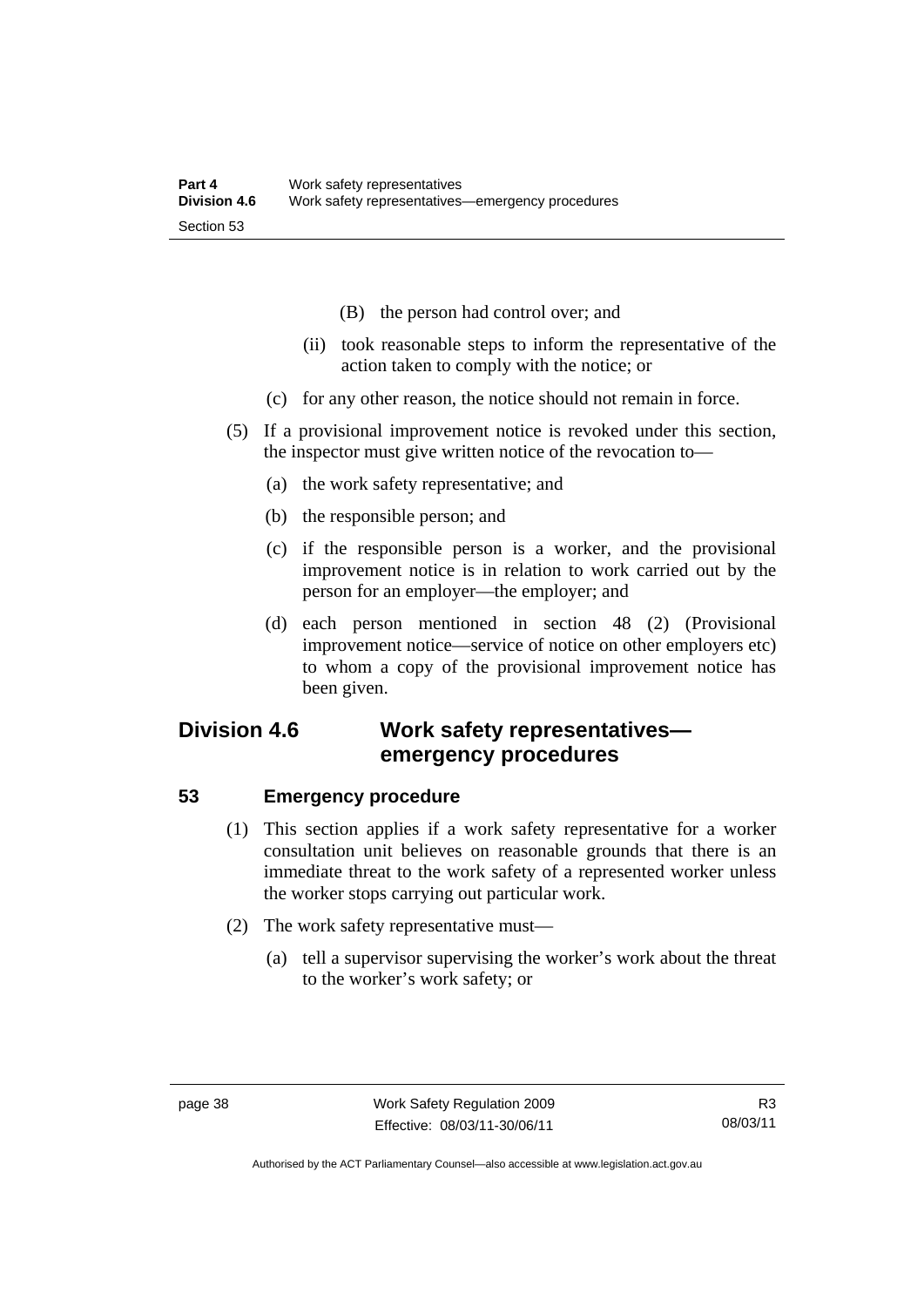- (b) if a supervisor cannot be contacted immediately—direct the worker to stop, in a safe way, carrying out the work and, as soon as practicable, tell a supervisor that the direction has been given.
- (3) If a supervisor is told about a threat under subsection (2) (a), the supervisor must do what the supervisor considers appropriate to remove the threat, including directing the worker to stop, in a safe way, carrying out the work.
- (4) The work safety representative or the supervisor who is told about the threat under subsection (2) may ask the chief executive to arrange for an inspector to investigate the worker's work if—
	- (a) if the supervisor is told about the threat under subsection (2) (a)—the representative and supervisor cannot agree that what the supervisor has done is sufficient to remove the threat; or
	- (b) if the supervisor is told about the direction given under subsection (2) (b)—the representative and supervisor cannot agree that the direction is necessary.
- (5) If a request is made under subsection (4)—
	- (a) the chief executive must arrange an inspector to investigate the work; and
	- (b) the inspector must exercise the inspector's powers under the Act that the inspector considers necessary in relation to the work.

## **54 Emergency procedure—alternative work**

Nothing in this division affects an employer's right to require a worker to carry out alternative work while a direction under section 53 (2) (b) is in force in relation to the work the worker usually carries out.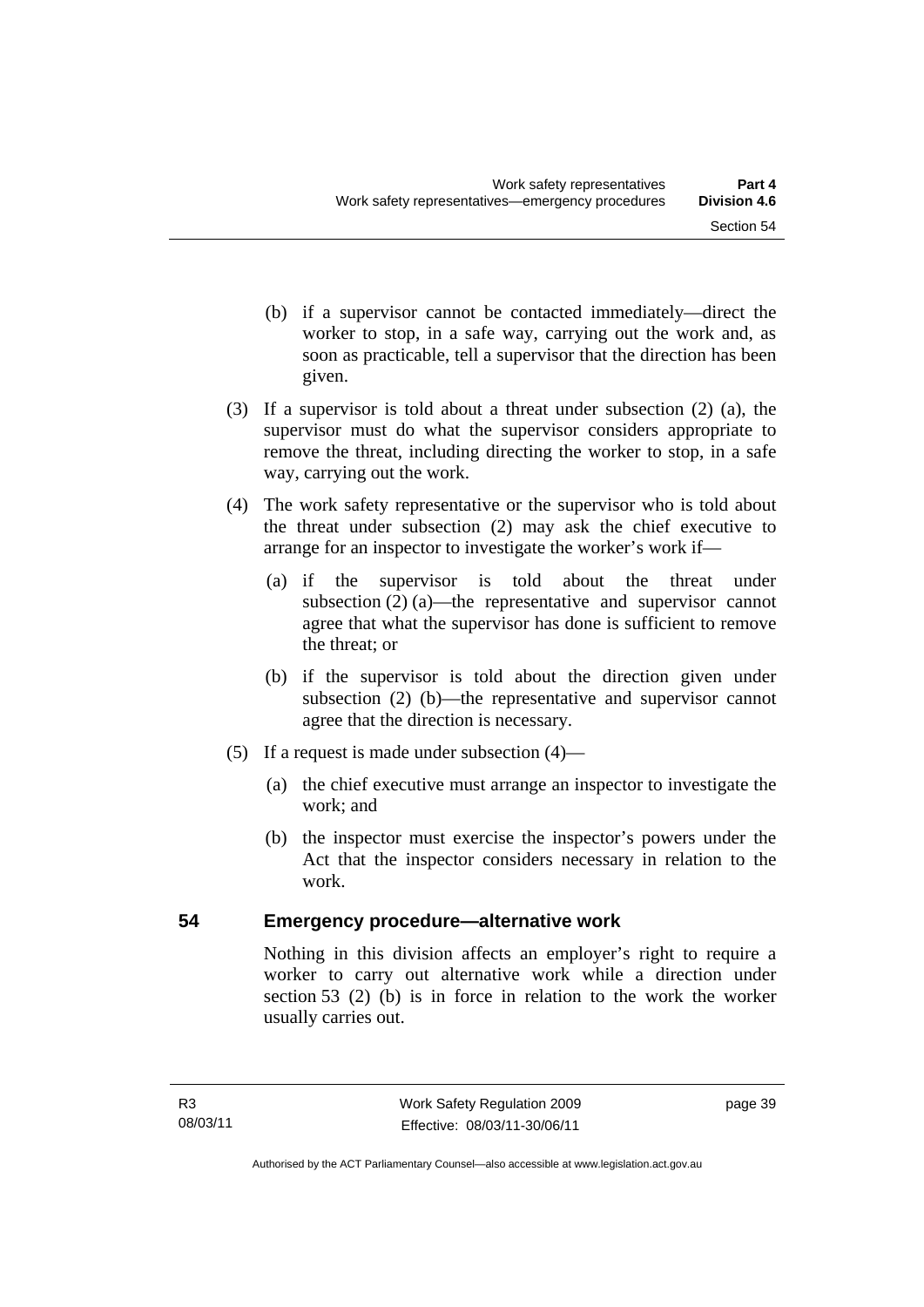# **Part 5 Work safety committees**

## **Division 5.1 Work safety committees establishment**

## **55 Work safety committee—eligibility**

- (1) A person is eligible to be a member of the work safety committee for a worker consultation unit if the person is—
	- (a) a worker in the worker consultation unit; or
	- (b) if there is a work safety representative for the worker consultation unit—the work safety representative; or
	- (c) nominated by an employer of a worker in the worker consultation unit to represent the employer on the committee.
- (2) At least half the members of the work safety committee must be—
	- (a) workers in the worker consultation unit; or
	- (b) work safety representatives for the worker consultation unit.
	- *Note* A worker consultation unit may consist of workers of 1 or more employers—see the Act, s 48 (3) (b).

## **56 Election process—worker consultation unit may ask others to conduct election**

- (1) A worker consultation unit may ask any of the following people to conduct the election of a work safety committee member on behalf of the unit:
	- (a) the employer;
	- (b) if a worker in the unit is, or is eligible to be, a member of a registered organisation—the registered organisation;
	- (c) someone else.

R3 08/03/11

Authorised by the ACT Parliamentary Counsel—also accessible at www.legislation.act.gov.au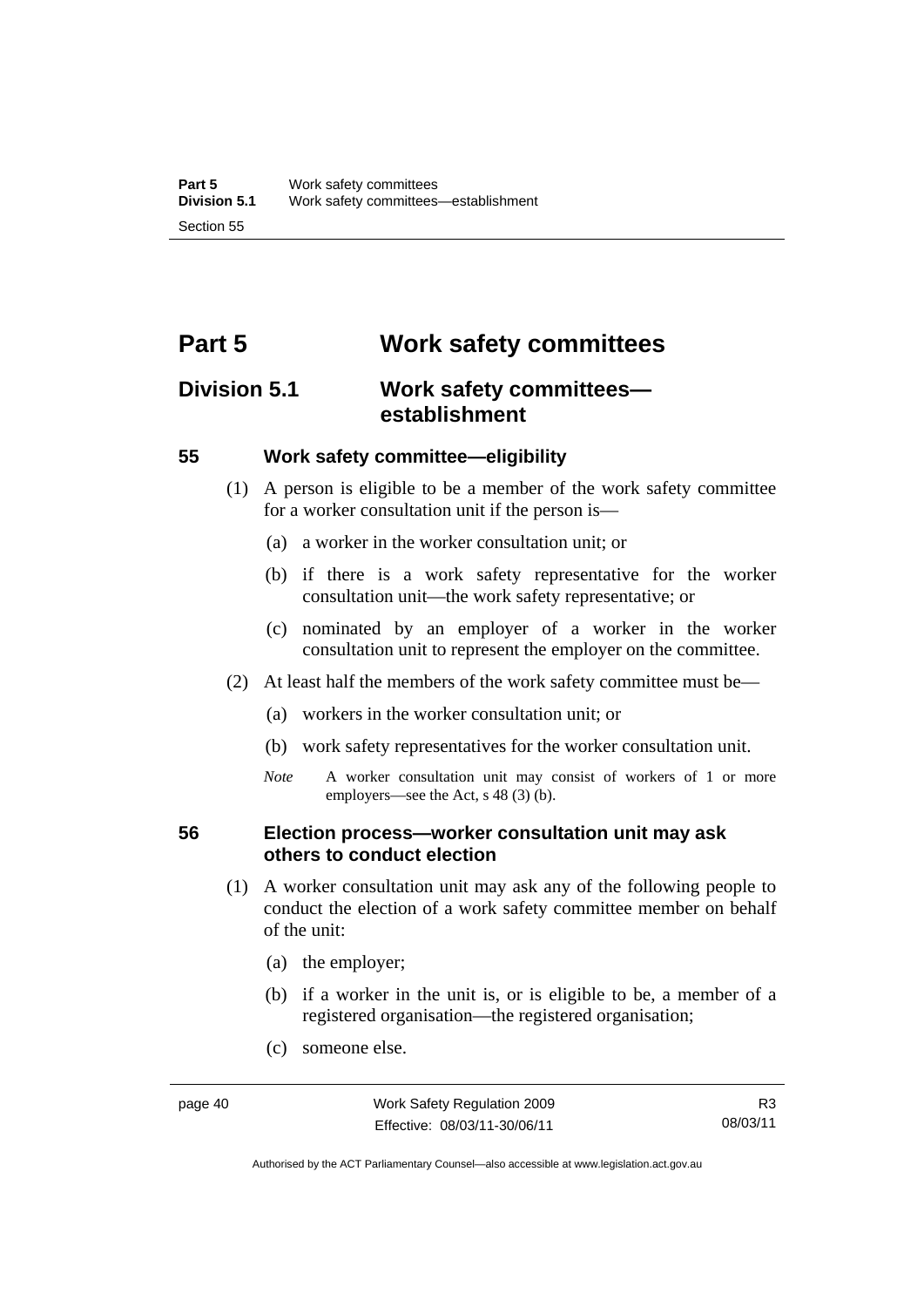- (2) An employer commits an offence if—
	- (a) a worker consultation unit asks the employer to conduct the election of a work safety committee member; and
	- (b) the employer does not conduct the election within 42 days after the day the employer is asked.

Maximum penalty: 10 penalty units.

(3) An offence against this section is a strict liability offence.

## **57 Election process—notice of election of work safety committee members**

- (1) This section applies if a work safety committee member is elected to the work safety committee for a worker consultation unit.
- (2) The person who conducted the election must give notice of the result of the election to each represented worker's employer.
- (3) The notice must include the work safety committee member's name.
- (4) An employer must, if given notice of the election of a work safety committee member for a worker consultation unit, tell workers in the unit the employer engages to carry out work that the person elected is a work safety committee member.

#### **Examples—how to tell workers who elected work safety committee member is**

- 1 email
- 2 notice posted
- 3 staff handbook
- *Note 1* The Act, pt 6 (Compliance measures) imposes requirements on people who are required to do something under a provision of this regulation.
- *Note 2* An example is part of the regulation, is not exhaustive and may extend, but does not limit, the meaning of the provision in which it appears (see Legislation Act, s 126 and s 132).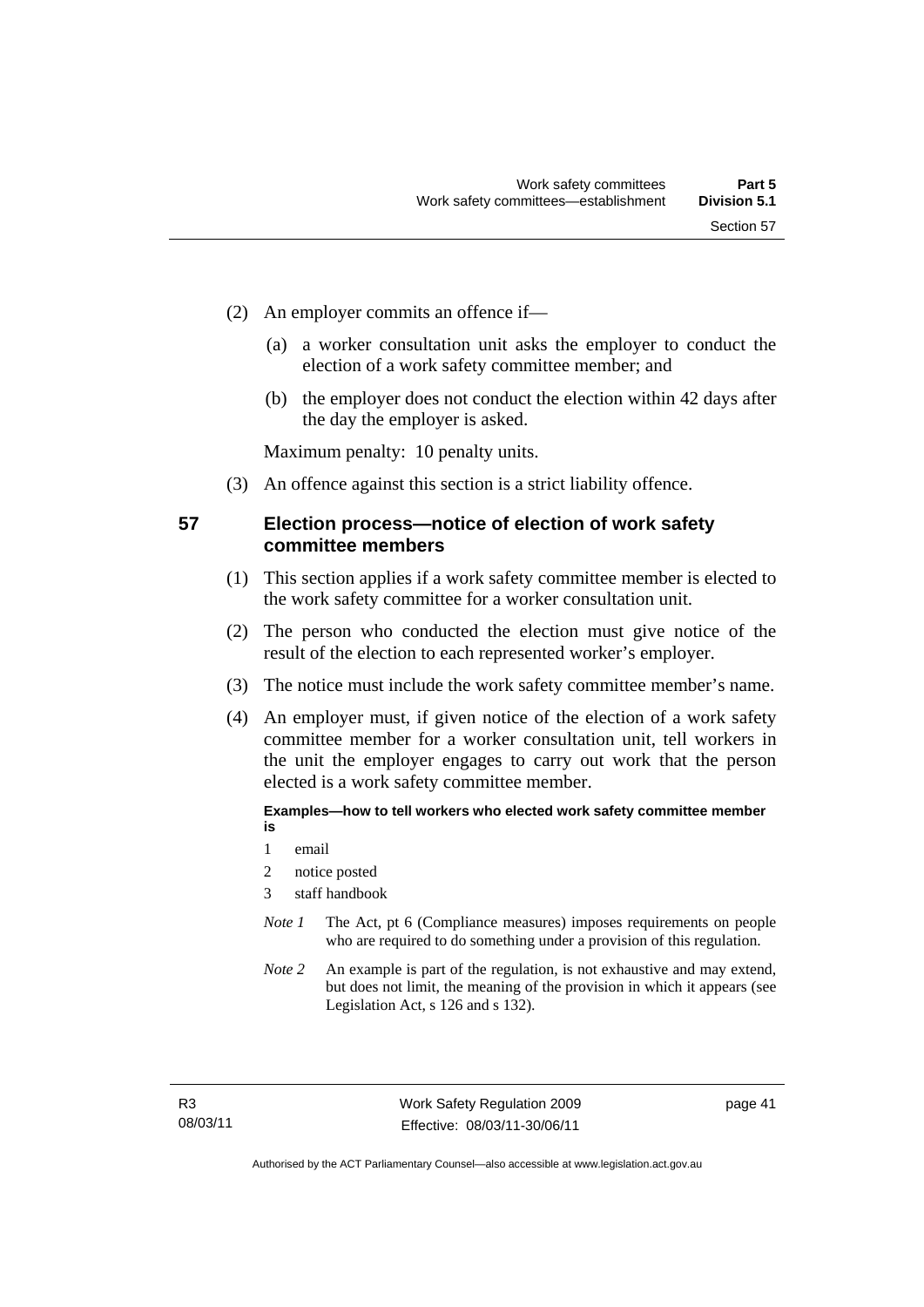# **Division 5.2 Work safety committees—general**

## **58 Work safety committee—exercising functions**

In exercising a function, the work safety committee for a worker consultation unit may—

- (a) give information, ideas and feedback to the employer and managers about how to implement work safety best practice; and
- (b) provide a forum for the employer to raise work safety concerns for the committee to consider; and
	- *Note* An employer has a duty to consult, if reasonably practicable, with workers to allow the workers to contribute to matters directly affecting their work safety—see the Act, s 47.
- (c) encourage workers to take an interest in work safety issues in their workplace; and
- (d) review the circumstances of injuries, diseases and serious incidents in the workplace, and make recommendations to the employer; and
- (e) undertake other activities agreed between the employer and the committee that the committee members have suitable qualifications and training to deal with.
- *Note* A provision of a law that gives an entity (including a person) a function also gives the entity powers necessary and convenient to exercise the function (see Legislation Act, s 196 and dict, pt 1, def *entity*).

#### **59 Work safety committee—governance**

- (1) A work safety committee may conduct its proceedings (including its meetings) as it considers appropriate.
- (2) However, a meeting of a work safety committee may only be held if a quorum is present at the meeting.

R3 08/03/11

Authorised by the ACT Parliamentary Counsel—also accessible at www.legislation.act.gov.au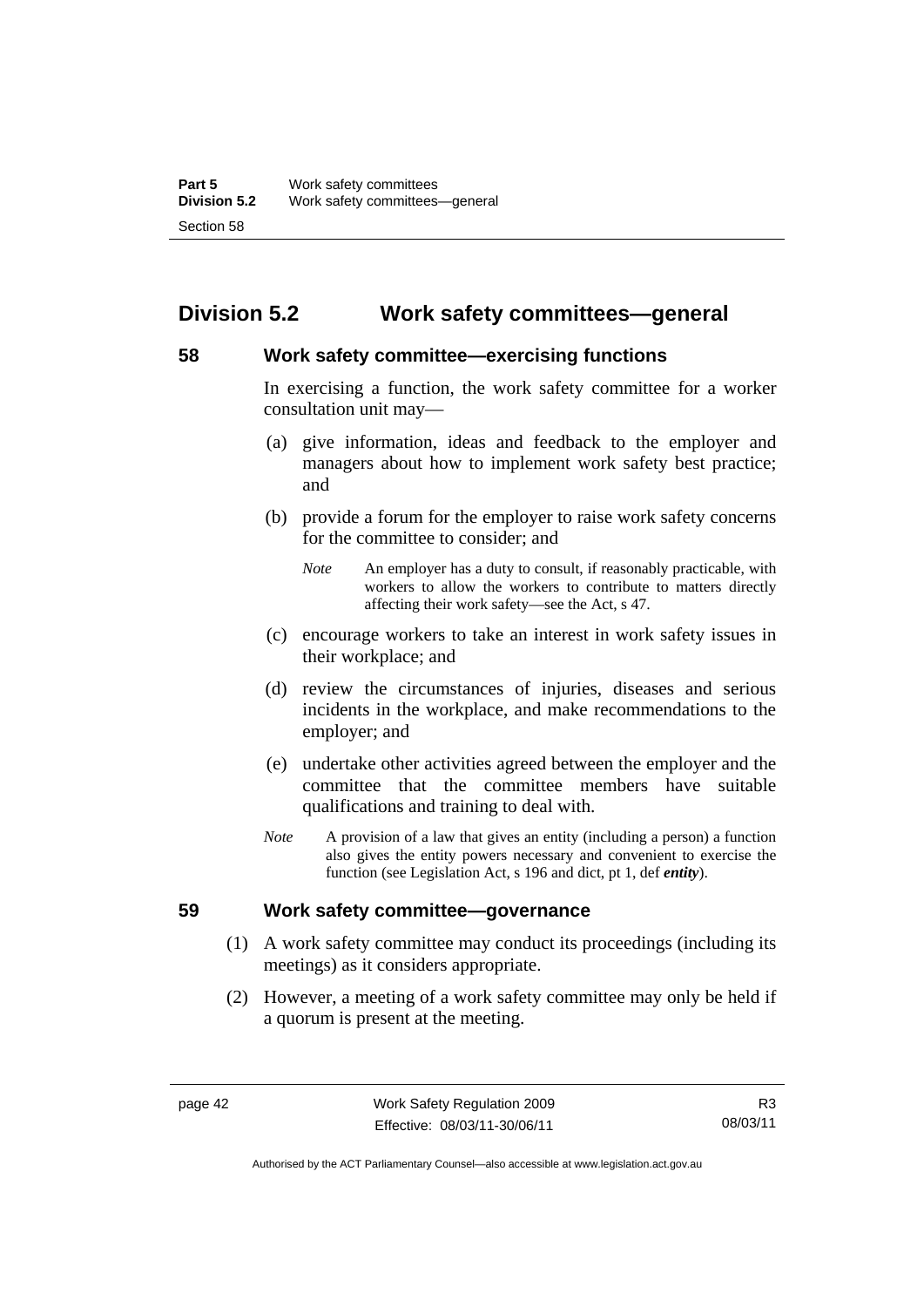- (3) A quorum is present at a meeting if—
	- (a) at least 1 member representing the interests of the employer is present at the meeting; and
	- (b) more than half the members of the work safety committee present at the meeting are—
		- (i) workers in the worker consultation unit; or
		- (ii) work safety representatives for the worker consultation unit.

## **60 Work safety committee—employer's duties**

- (1) If a work safety committee is established for a worker consultation unit, the employer must—
	- (a) give the committee any information the employer has in relation to risks to work safety for a represented worker—
		- (i) at a workplace under the employer's control; or
		- (ii) caused by the employer's conduct in, or plant or substances used for, an undertaking of the employer; and
	- (b) allow a worker who is a member of the committee to take the time off work, without loss of pay or other entitlements, that is reasonably necessary for the worker—
		- (i) to attend meetings of the committee; and
		- (ii) with the employer's agreement—to undertake a work safety course; and
		- (iii) with the committee's approval—to exercise the committee's functions.
	- *Note* The Legislation Act, s 170 and s 171 deals with the application of the privilege against selfincrimination and client legal privilege.

page 43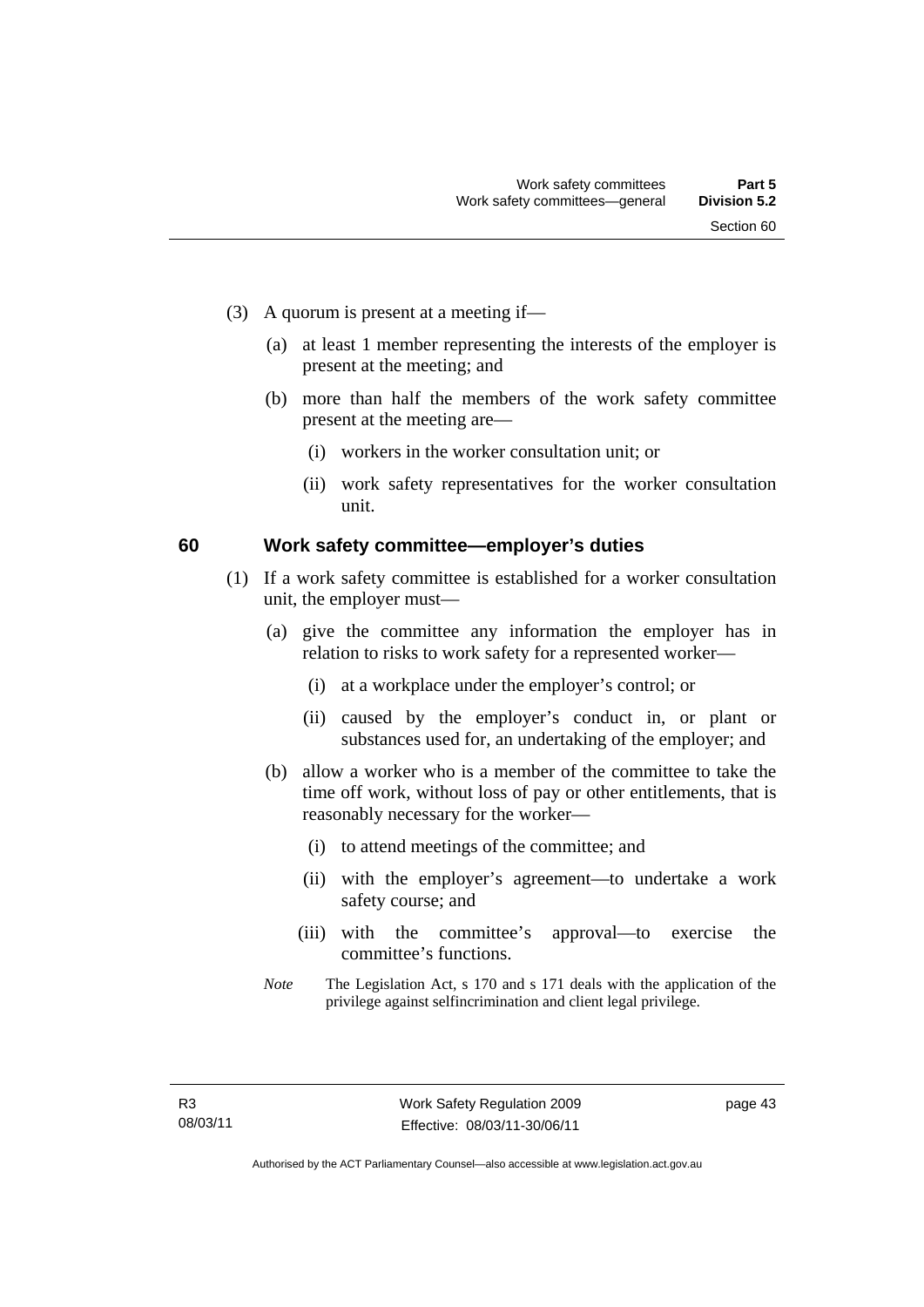(2) An employer commits an offence if the employer fails to comply with subsection  $(1)$ .

Maximum penalty: 20 penalty units.

- (3) An offence against this section is a strict liability offence.
- (4) In this section:

*work safety course*, for a worker, means a training course in work safety that is—

- (a) necessary and reasonable for the worker to undertake to be able to perform the duties of a work safety committee member; and
- (b) approved in writing by the work safety committee.

page 44 Work Safety Regulation 2009 Effective: 08/03/11-30/06/11

Authorised by the ACT Parliamentary Counsel—also accessible at www.legislation.act.gov.au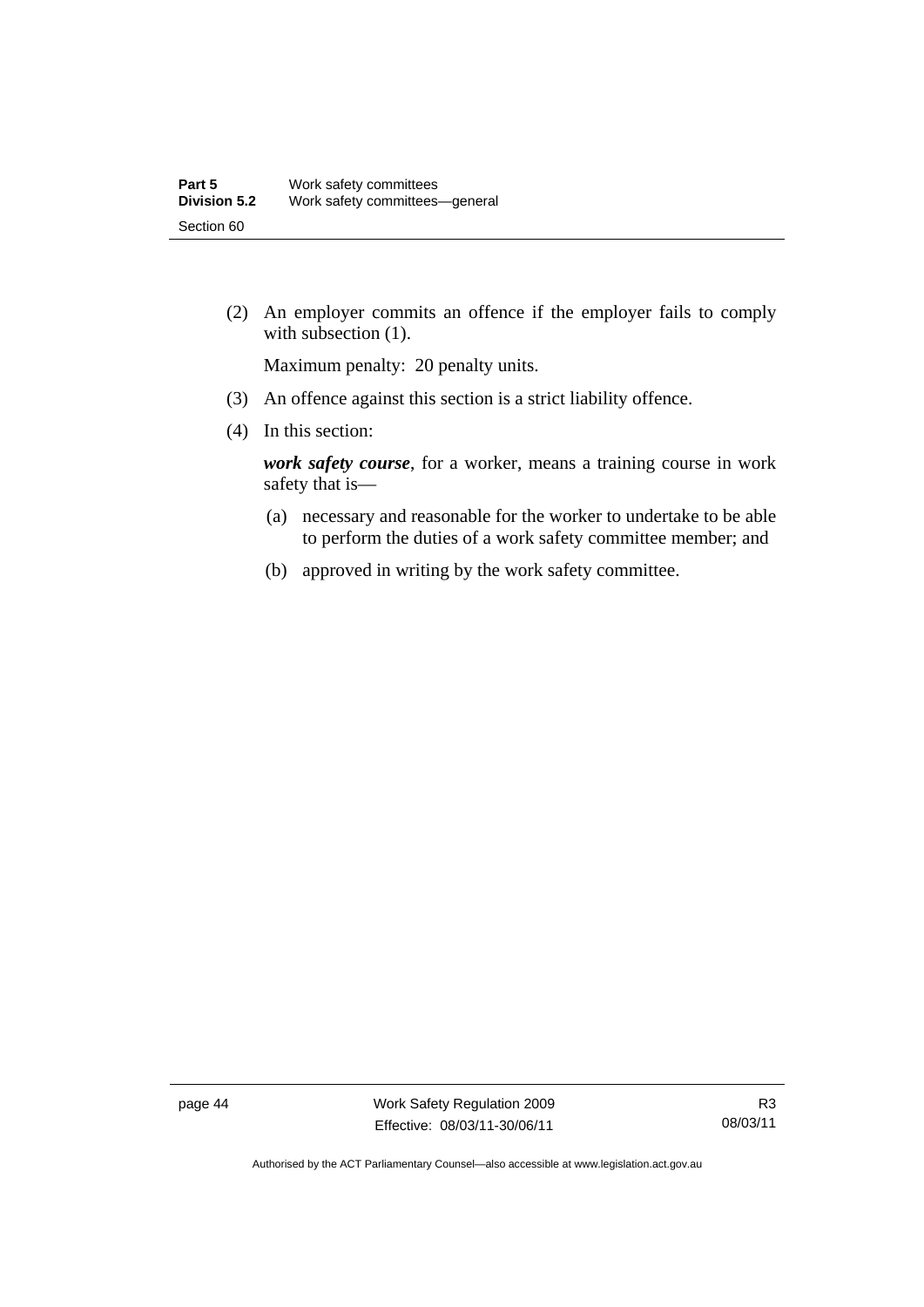# **Part 6 Authorised representatives**

**61 Authorised representative—training—Act, s 62 (2) (b)** 

- (1) A training course approved by the council is prescribed.
- (2) An approval under subsection (1) is a notifiable instrument.

*Note* A notifiable instrument must be notified under the Legislation Act.

## **62 Authorised representative—application for disqualification**

- (1) One or more of the following may apply to the chief executive for the disqualification of an authorised representative:
	- (a) an employer of a represented worker that has been affected by an action of the authorised representative;
	- (b) a represented worker that has been affected by an action of the authorised representative;
	- (c) if a worker in the worker consultation unit is, or is eligible to be, a member of a registered organisation—the registered organisation.
- (2) The application—
	- (a) must be in writing; and
	- (b) must set out the grounds on which the disqualification is sought; and
	- (c) may ask for the authorised representative to be suspended.

page 45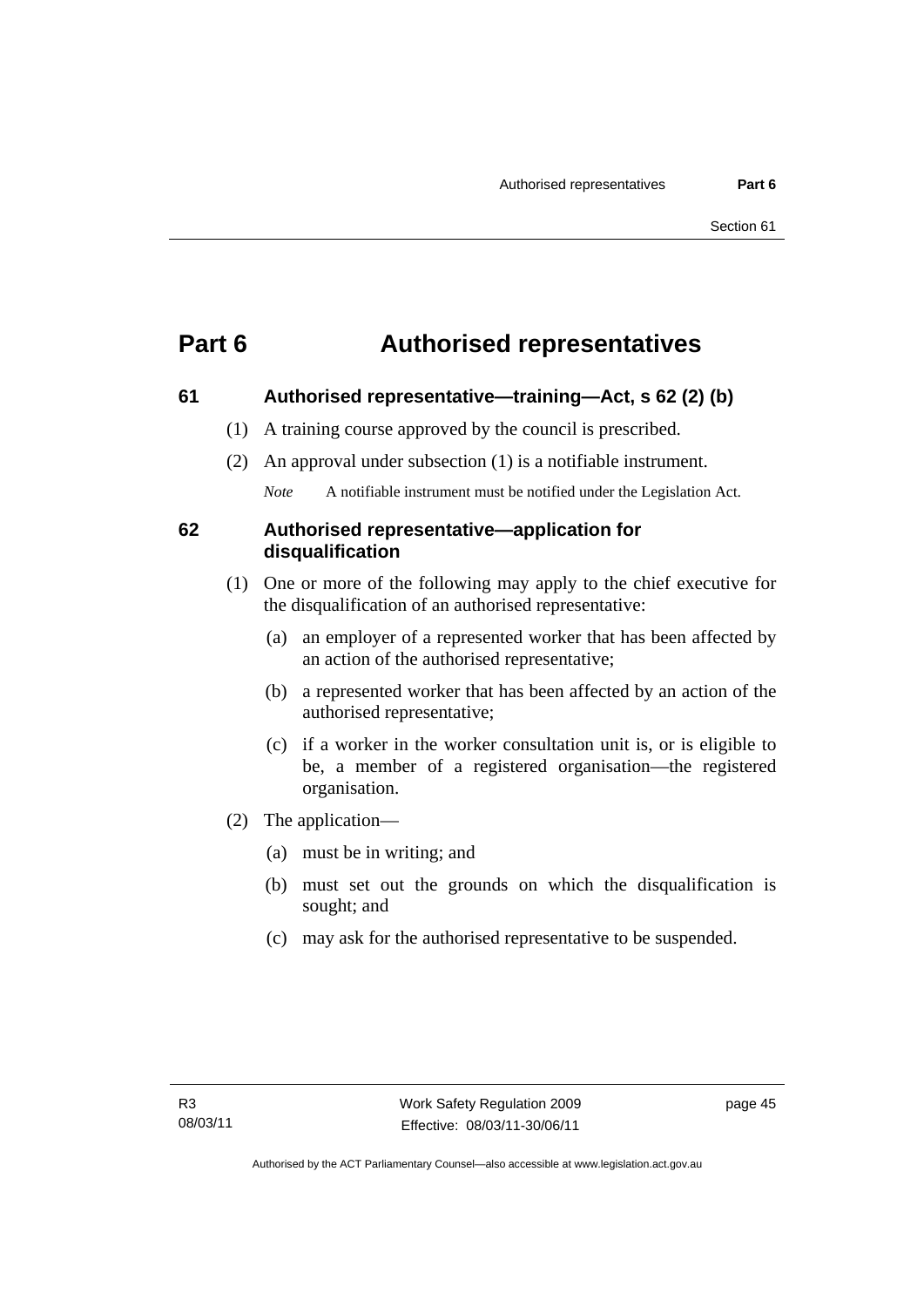Section 63

#### **63 Authorised representative—grounds for disqualification**

Each of the following is a ground for disqualifying an authorised representative:

 (a) the representative has contravened the Act, division 4.4 (Authorised representatives—entry to workplace);

- (b) the representative has threatened to contravene the Act, division 4.4;
- (c) the representative has, in exercising a function under this part intentionally hindered or obstructed an employer or worker or otherwise acted improperly.

## **64 Authorised representative—notice of intention to disqualify**

- (1) If, on application, the chief executive is satisfied that a ground may exist to disqualify an authorised representative, the chief executive must give the representative written notice (a *show cause notice*)—
	- (a) that the chief executive intends to disqualify the representative; and
	- (b) telling the representative why the chief executive intends to disqualify the representative; and
	- (c) telling the representative that the representative may, not later than 14 days after the day the representative is given the notice, give the chief executive written reasons explaining why the representative should not be disqualified.
- (2) However, the chief executive may, at the same time as or immediately after giving the authorised representative notice, suspend the authorised representative if satisfied on reasonable

*Note* A reference to an Act includes a reference to the statutory instruments made or in force under the Act, including any regulation (see Legislation Act, s 104).

R3 08/03/11

Authorised by the ACT Parliamentary Counsel—also accessible at www.legislation.act.gov.au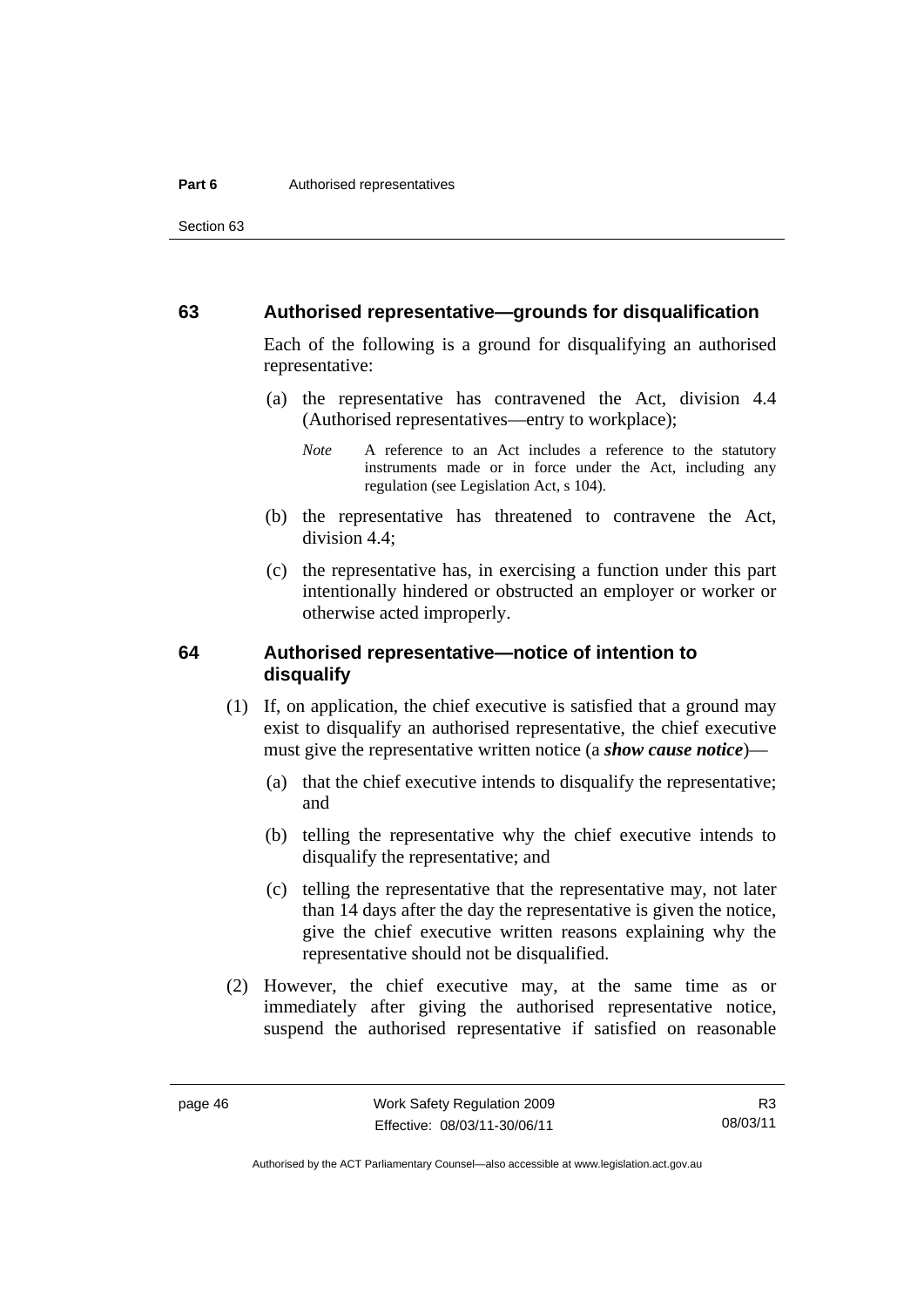grounds that, if not immediately suspended, the representative may—

- (a) injure a worker; or
- (b) cause significant damage to premises or a business or undertaking.

## **65 Authorised representative—disqualification**

- (1) The chief executive may disqualify an authorised representative if—
	- (a) satisfied that there is a ground for disqualification under section 63; and
	- (b) a show cause notice has been given under section 64; and
	- (c) the time for the representative to respond to the show cause notice has ended.
- (2) In deciding whether to disqualify an authorised representative, the chief executive must consider the following:
	- (a) the representative's past record in exercising the representative's function;
	- (b) any response by the representative given in accordance with the show cause notice.
- (3) The chief executive may consider anything else the chief executive considers relevant.
- (4) If the chief executive disqualifies a person under subsection (1), the chief executive must tell the following people in writing about the disqualification—
	- (a) the representative of the disqualification; and
	- (b) the person who applied under section 62 for the person to be disqualified; and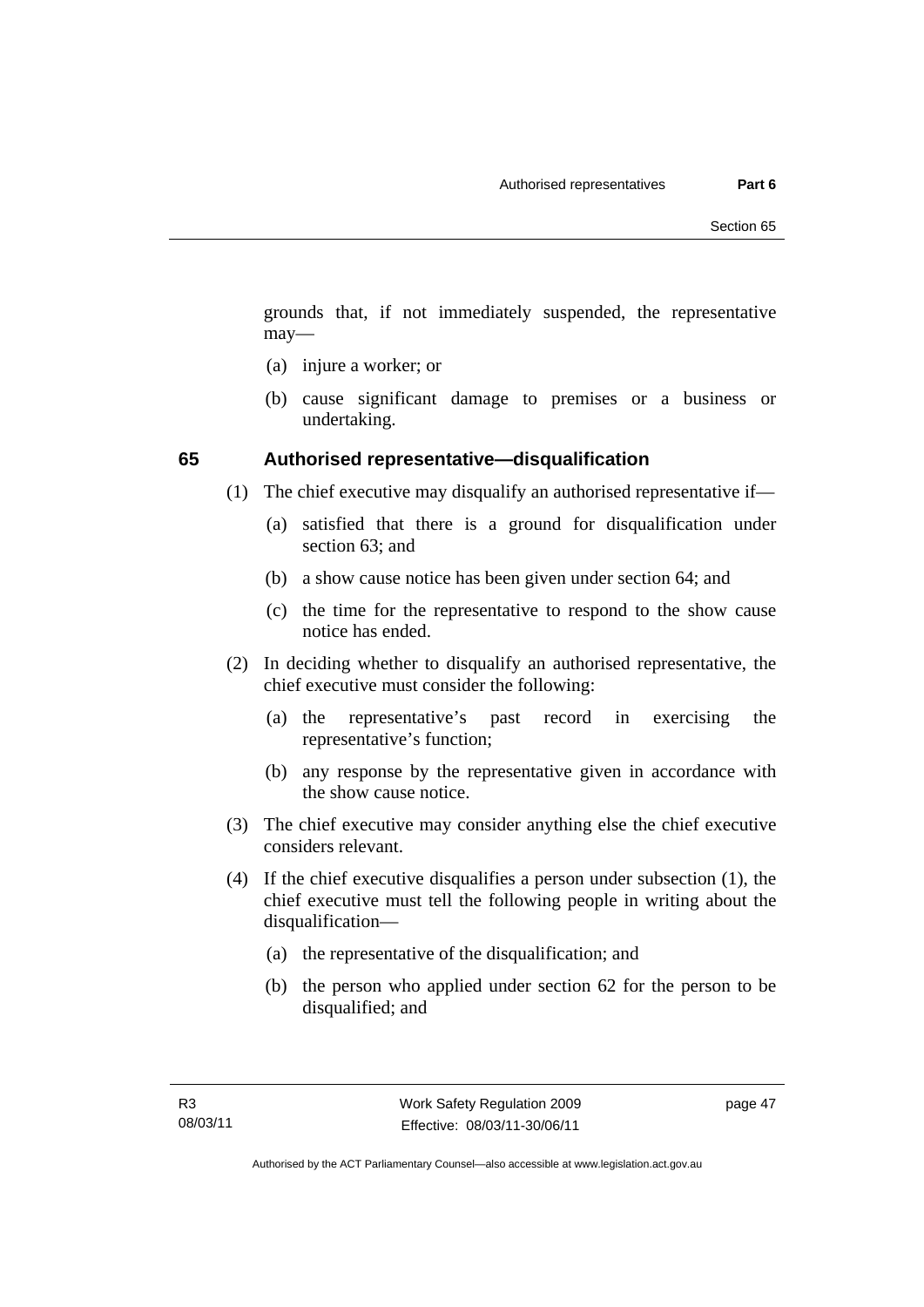#### **Part 6 Authorised representatives**

Section 66

 (c) a registered organisation if the chief executive knows, or believes, that the person is an employee of, or holds an office in, the organisation.

#### **66 Authorised representative—revocation of disqualification**

- (1) The chief executive may revoke a disqualification under section 65 if the chief executive believes on reasonable grounds that it is no longer appropriate for the disqualification to remain in force.
- (2) The chief executive may revoke a disqualification on application or on the chief executive's own initiative.

page 48 Work Safety Regulation 2009 Effective: 08/03/11-30/06/11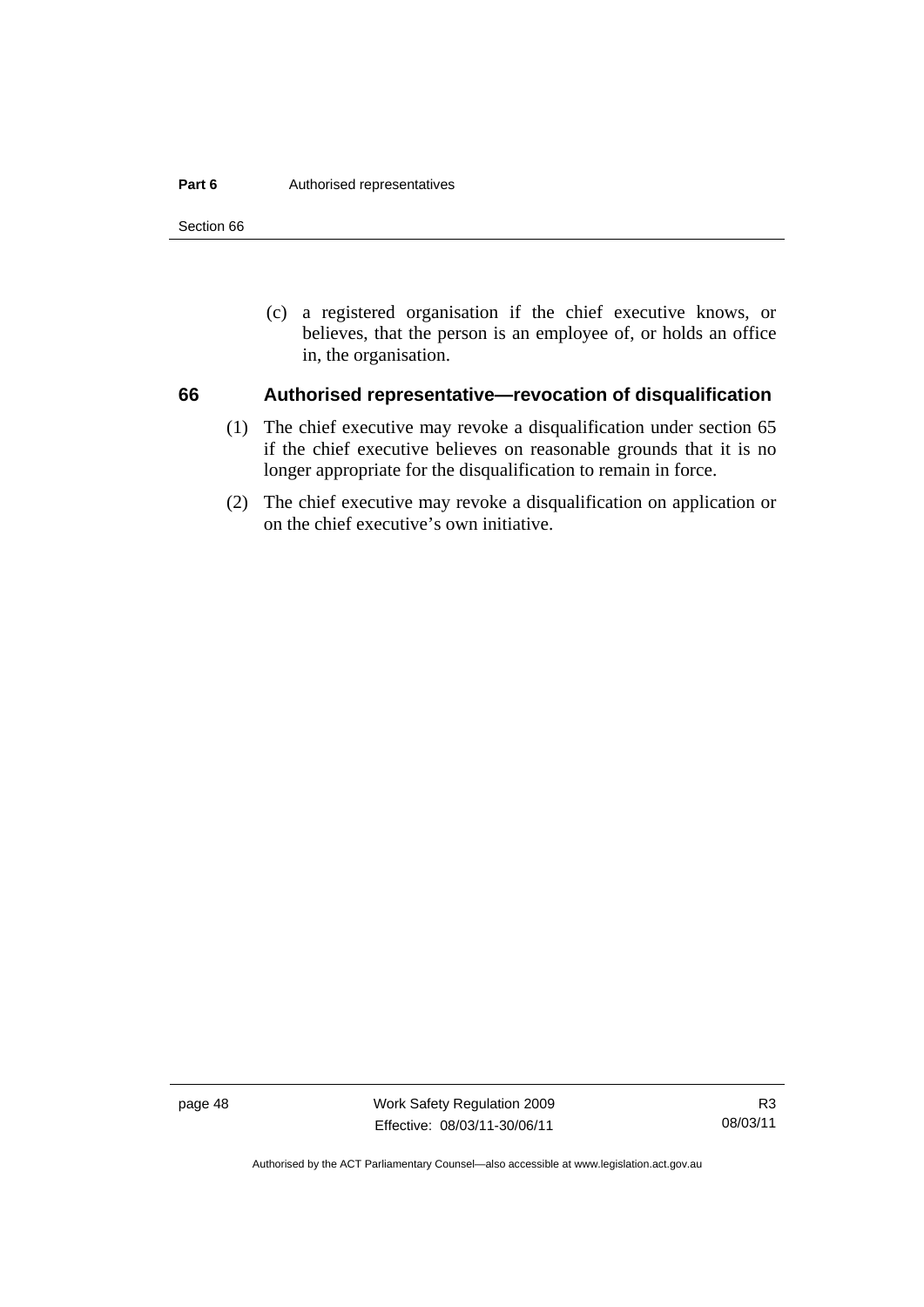# **Part 7** Particular safety measures

## **Division 7.1 Entry and exit**

## **67 Entry to and exit from workplaces**

- (1) A person conducting a business or undertaking at a workplace commits an offence if anyone coming into or leaving the workplace is not able to—
	- (a) enter, exit and move safely about the workplace; and
	- (b) leave the workplace in an emergency.

Maximum penalty: 30 penalty units.

- (2) A person in control of premises commits an offence if anyone coming into or leaving the premises is not able to—
	- (a) enter, exit and move safely about the premises; and
	- (b) leave the premises in an emergency.

Maximum penalty: 30 penalty units.

## **68 Movement within workplaces**

- (1) A person conducting a business or undertaking at a workplace commits an offence if anyone allowed at the workplace does not have safe access to—
	- (a) each place at the workplace where the person is allowed; and
	- (b) any amenities at the workplace where the person is allowed.

Maximum penalty: 20 penalty units.

page 49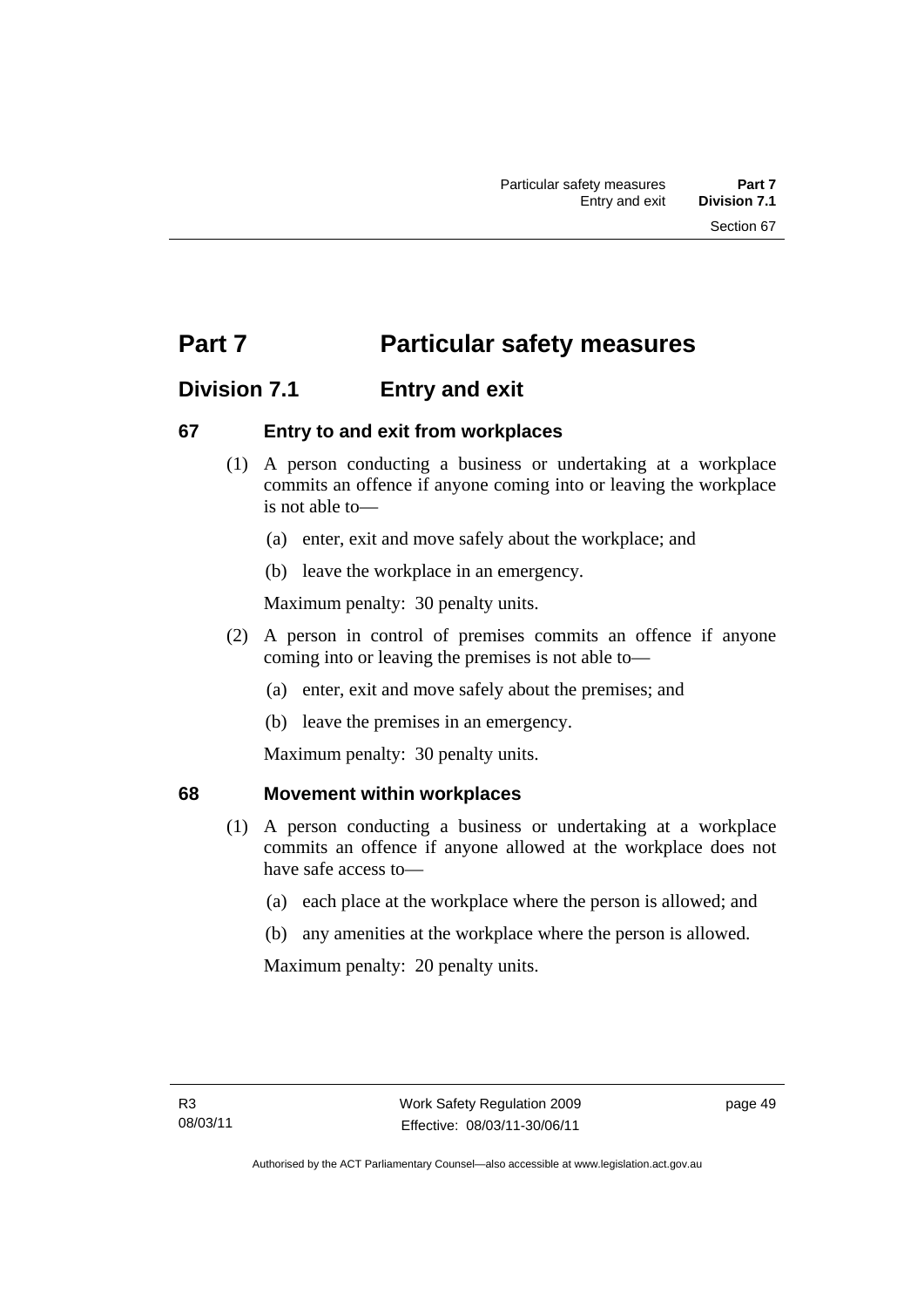- (2) A person in control of premises commits an offence if anyone allowed at the premises does not have safe access to—
	- (a) each place at the premises where the person is allowed; and
	- (b) any amenities at the premises where the person is allowed.

Maximum penalty: 20 penalty units.

 (3) A person conducting a business or undertaking at a workplace commits an offence if a passage or emergency exit at the workplace contains anything that could hinder or prevent the safe and quick exit of anyone in an emergency.

Maximum penalty: 30 penalty units.

 (4) A person in control of premises commits an offence if a passage or emergency exit at the premises contains anything that could hinder or prevent the safe and quick exit of anyone in an emergency.

Maximum penalty: 30 penalty units.

(5) An offence against subsection (3) or (4) is a strict liability offence.

## **Division 7.2 Personal protective and safety equipment**

## **69 Person conducting business or undertaking to provide personal protective and safety equipment**

- (1) A person conducting a business or undertaking at a workplace commits an offence if measures taken at the workplace to minimise a risk include the use of personal protective and safety equipment and—
	- (a) the equipment provided is not adequate for the person; or
	- (b) the equipment provided does not minimise the risk for the person; or
	- (c) the person is not told of any limitation of the equipment; or

Authorised by the ACT Parliamentary Counsel—also accessible at www.legislation.act.gov.au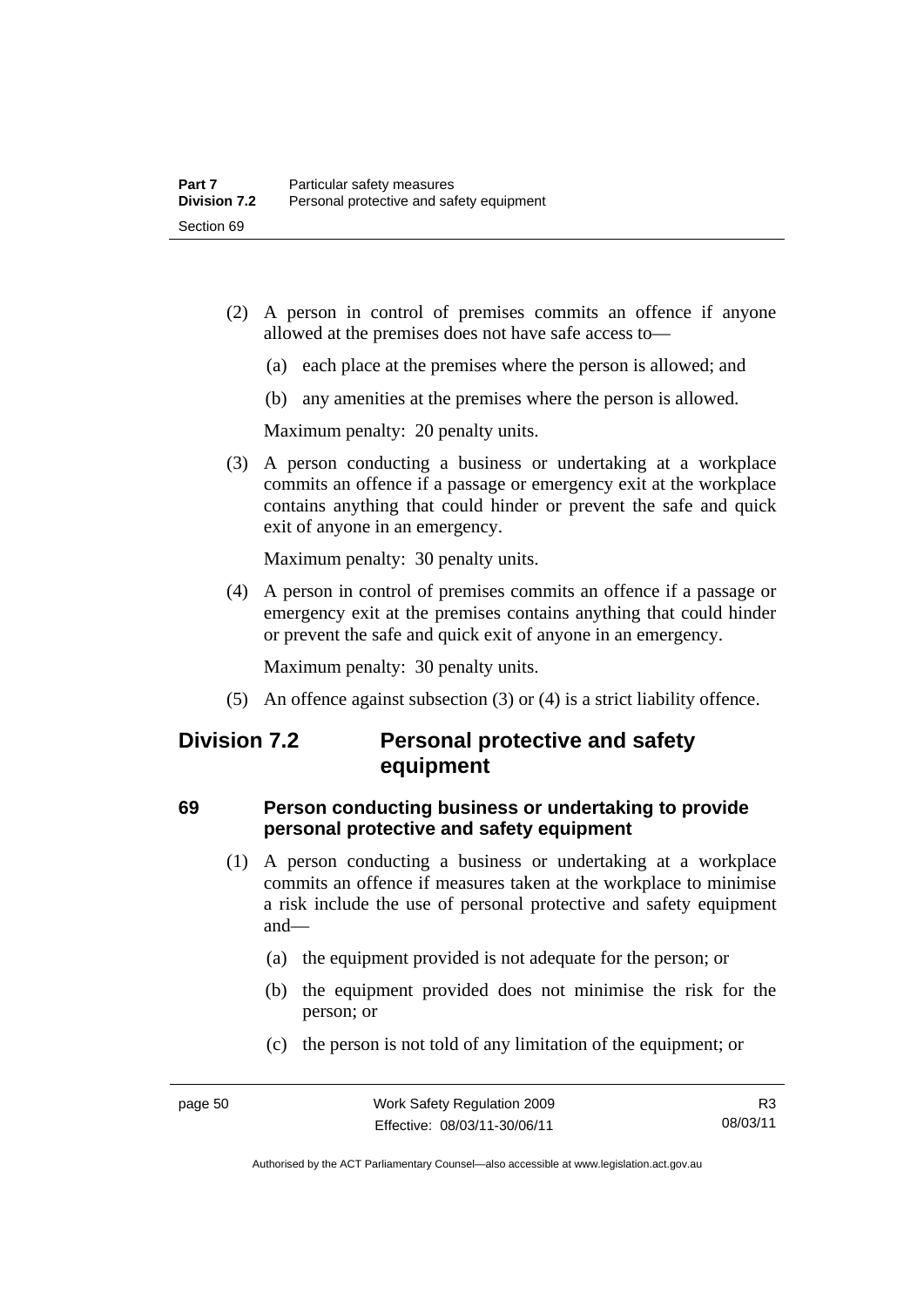- (d) the person is not given the instruction and training necessary to ensure that the equipment minimises the risk for the person; or
- (e) the equipment is not properly maintained and repaired or replaced as frequently as is necessary to minimise the risk for the person; and
- (f) the equipment is not kept in a clean and hygienic condition.

Maximum penalty: 20 penalty units.

- *Note* See also any relevant Australian Standards relating to the provision and use of personal protective and safety equipment.
- (2) A person conducting a business or undertaking at a workplace commits an offence if personal protective and safety equipment used to minimise risk at the workplace is not stored in an accessible place at the workplace.

Maximum penalty: 20 penalty units.

- (3) A person conducting a business or undertaking at a workplace commits an offence if—
	- (a) there are areas in the workplace where personal protective and safety equipment must be used; and
	- (b) the areas are not clearly identified.

Maximum penalty: 20 penalty units.

(4) An offence against this section is a strict liability offence.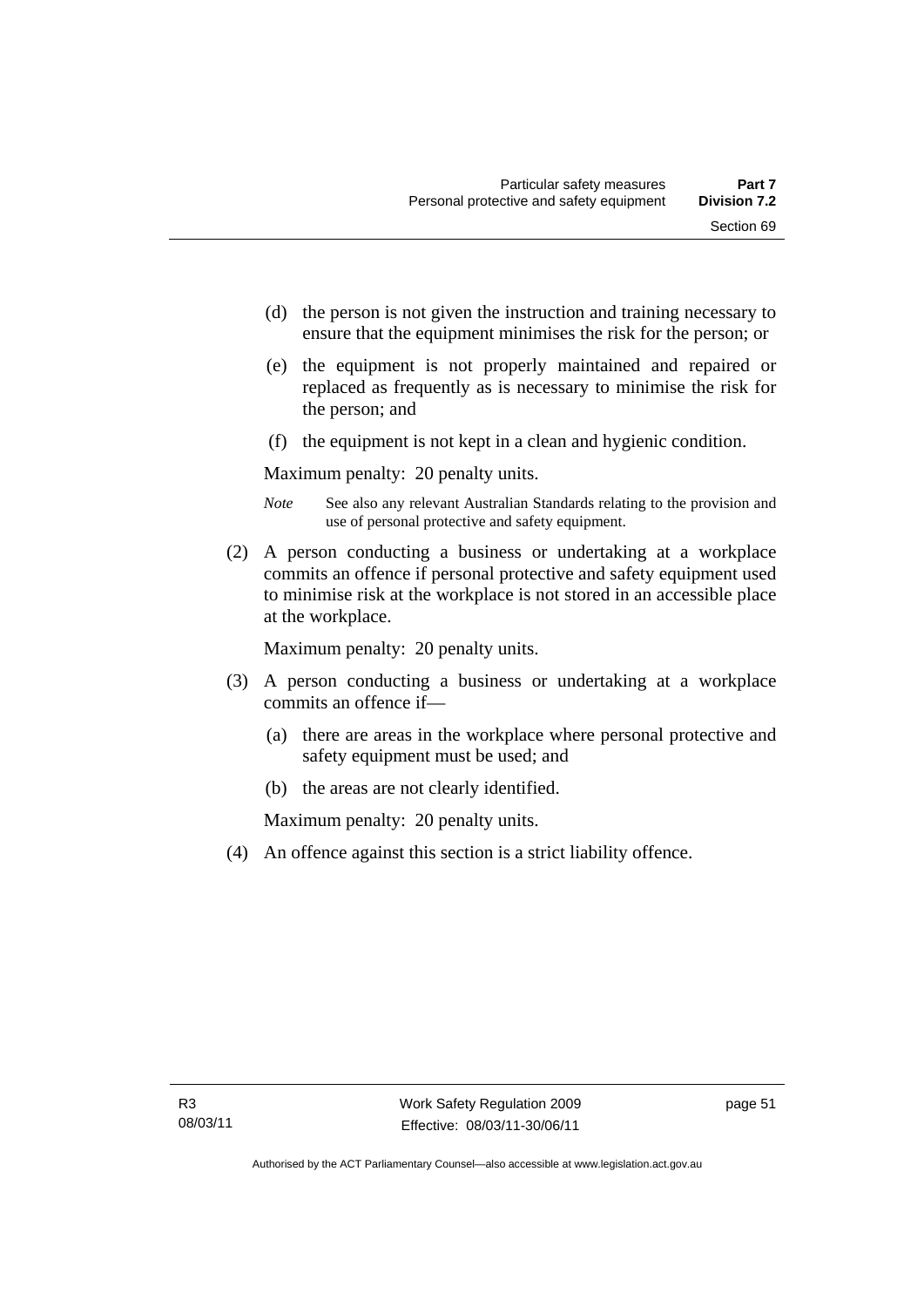## **70 Responsibilities of users of personal protective and safety equipment**

- (1) This section applies if a worker has been provided with personal protective and safety equipment for use at the worker's workplace.
- (2) A worker commits an offence if—
	- (a) the worker is given the instruction and training necessary to ensure that personal protective and safety equipment minimises the risk for the worker; and
	- (b) either the worker intentionally—
		- (i) does not use the equipment at the worker's workplace; or
		- (ii) does not use the equipment in accordance with the instructions given.

Maximum penalty: 20 penalty units.

 (3) A worker commits an offence if the worker intentionally misuses or damages personal protective and safety equipment at the worker's workplace.

Maximum penalty: 20 penalty units.

- (4) A worker commits an offence if—
	- (a) the worker becomes aware of damage to, a defect in, or a need to clean or sterilise, personal protective and safety equipment at the worker's workplace; and
	- (b) the worker intentionally does not tell the person conducting the business or undertaking at the workplace about the damage, defect or need.

Maximum penalty: 20 penalty units.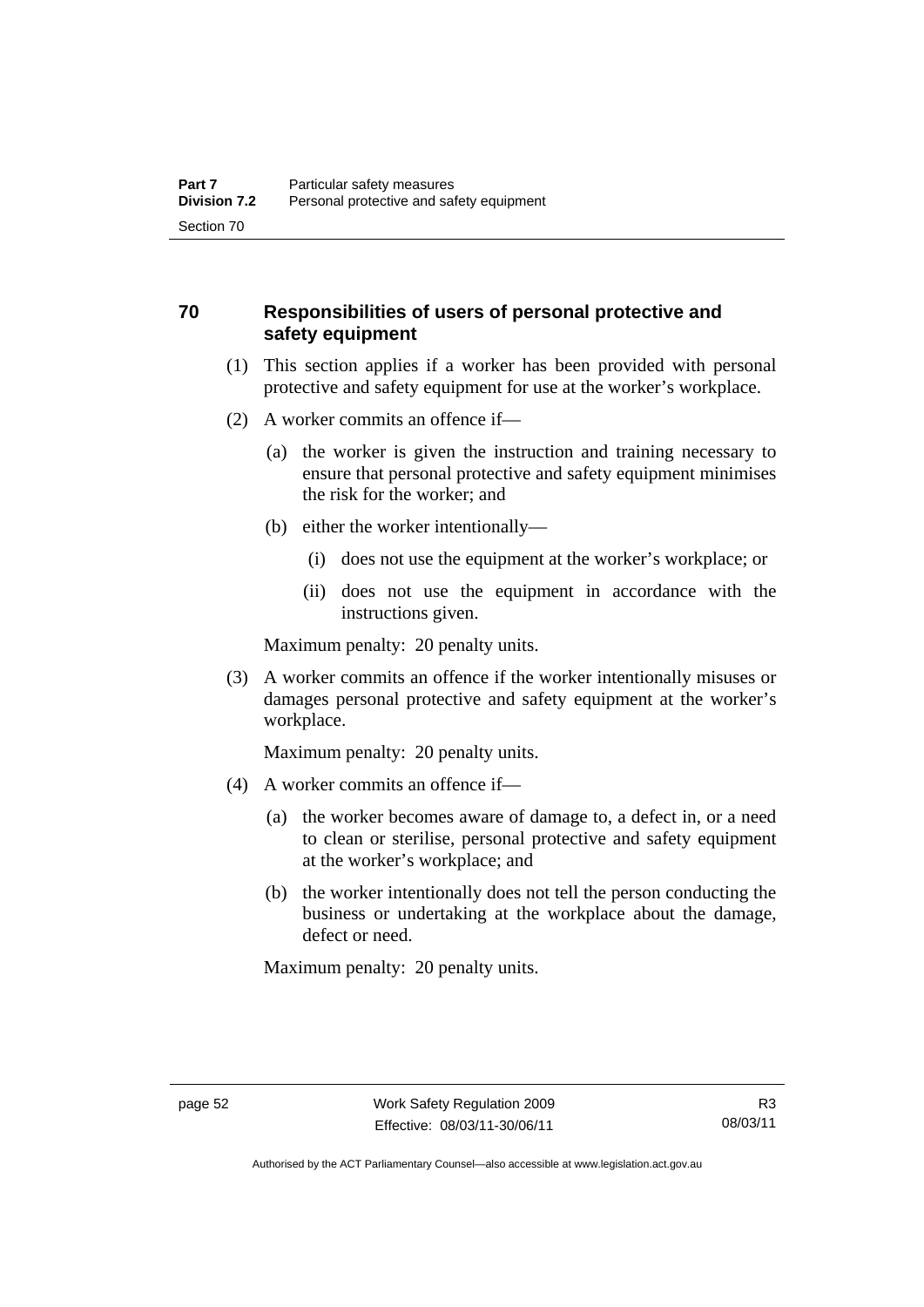## **71 Certain personal protective and safety equipment to be provided**

- (1) This section applies if—
	- (a) it is reasonably foreseeable that a person could, while at a workplace—
		- (i) be struck by an object or other material capable of causing injury; or
		- (ii) be injured by coming into contact with a sharp object; or
		- (iii) be subject to a risk to health or safety because of exposure to a substance, agent, contaminant, radiation or extreme of temperature; or
		- (iv) be exposed to a risk of injury to eyesight or to hearing capacity; or
	- (b) the person should be highly visible because of the nature of the workplace.

#### **Examples—par (b)**

- 1 poor lighting conditions
- 2 the proximity of the work to vehicles or other mobile plant
- *Note* An example is part of the regulation, is not exhaustive and may extend, but does not limit, the meaning of the provision in which it appears (see Legislation Act, s 126 and s 132).
- (2) A person conducting a business or undertaking at a workplace commits an offence if adequate personal protective and safety equipment is not provided to anyone at the workplace.

Maximum penalty: 30 penalty units.

- (3) A person conducting a business or undertaking at a workplace commits an offence if—
	- (a) the use of personal protective equipment at the workplace may affect a person's ability to communicate with other people; and

page 53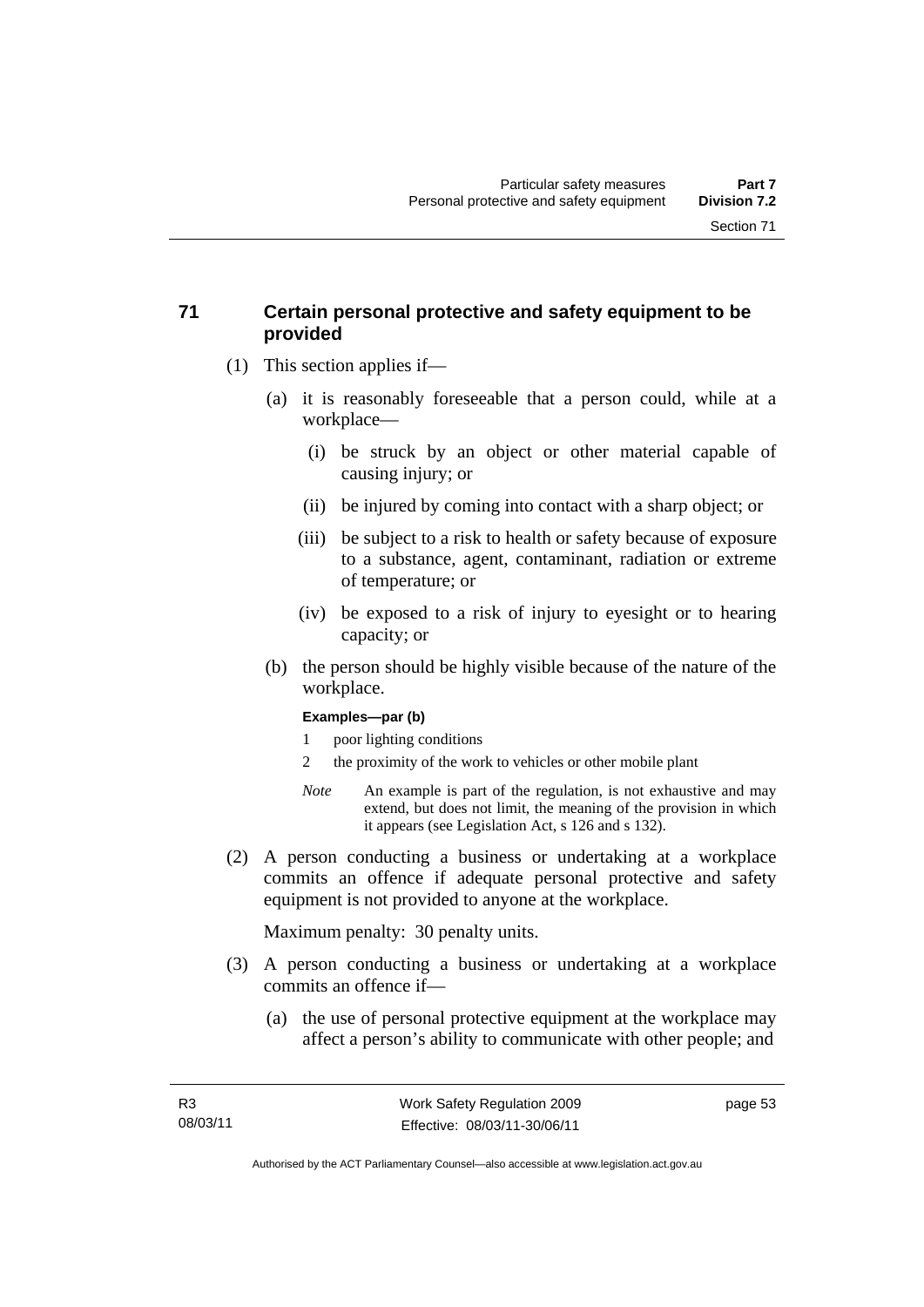(b) appropriate steps are not taken to ensure that this does not create a risk to the health or safety of the person or anyone else.

Maximum penalty: 30 penalty units.

 (4) A person in control of premises commits an offence if adequate personal protective and safety equipment is not provided to anyone at the premises.

Maximum penalty: 30 penalty units.

- (5) A person in control of premises commits an offence if—
	- (a) the use of personal protective equipment at the premises may affect a person's ability to communicate with other people; and
	- (b) appropriate steps are not taken to ensure that this does not create a risk to the health or safety of the person or anyone else.

Maximum penalty: 30 penalty units.

(6) An offence against this section is a strict liability offence.

## **72 Air supplied respiratory equipment**

- (1) This section applies if air supplied respiratory equipment is used, or provided for use, at a workplace.
- (2) A person conducting a business or undertaking at a workplace commits an offence if the air supplied respiratory equipment, provided at the workplace, supplies air—
	- (a) at less than 170L/min; and
	- (b) that contains less than 19.5% or more than 22% oxygen.

Maximum penalty: 30 penalty units.

Authorised by the ACT Parliamentary Counsel—also accessible at www.legislation.act.gov.au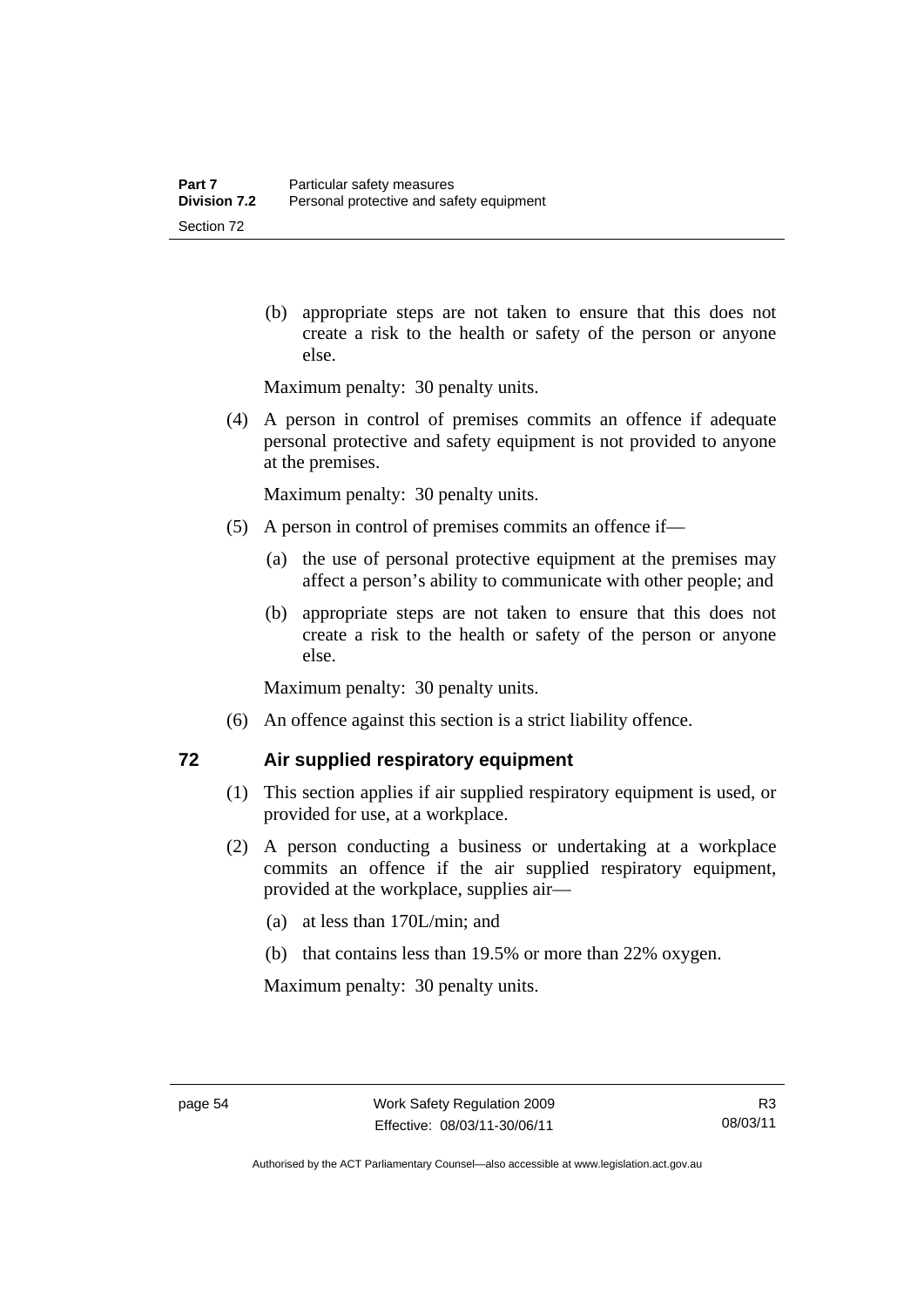- (3) A person conducting a business or undertaking at a workplace commits an offence unless the air supplied to a person using the air supplied respiratory equipment, provided at the workplace, passes through—
	- (a) an efficient purifying device that ensures that—
		- (i) the air does not have an objectionable or nauseous odour; and
		- (ii) if measured at 15ºC and 100kPa, the air would contain not more than  $11mg/m<sup>3</sup>$  of carbon monoxide, not more than 900mg/m<sup>3</sup> of carbon dioxide and not more than  $1 \text{mg/m}^3$ of oil; and
	- (b) an efficient conditioner that ensures that—
		- (i) the air is supplied at a temperature not colder than 15ºC and not warmer than 25ºC; and
		- (ii) the humidity is not less than 20% and not more than 85%; and
	- (c) an efficient condensate trap that is fitted with a drain cock to remove any condensed liquid; and
	- (d) an efficient ring circuit or controlled leak-off system that eliminates stale air.

Maximum penalty: 30 penalty units.

- (4) A person conducting a business or undertaking at a workplace commits an offence if the air supplied respiratory equipment, provided at the workplace, is not—
	- (a) kept in efficient working order; and
	- (b) kept in a place where it cannot be contaminated; and
	- (c) maintained in a way that ensures that the air supply does not overheat; and

page 55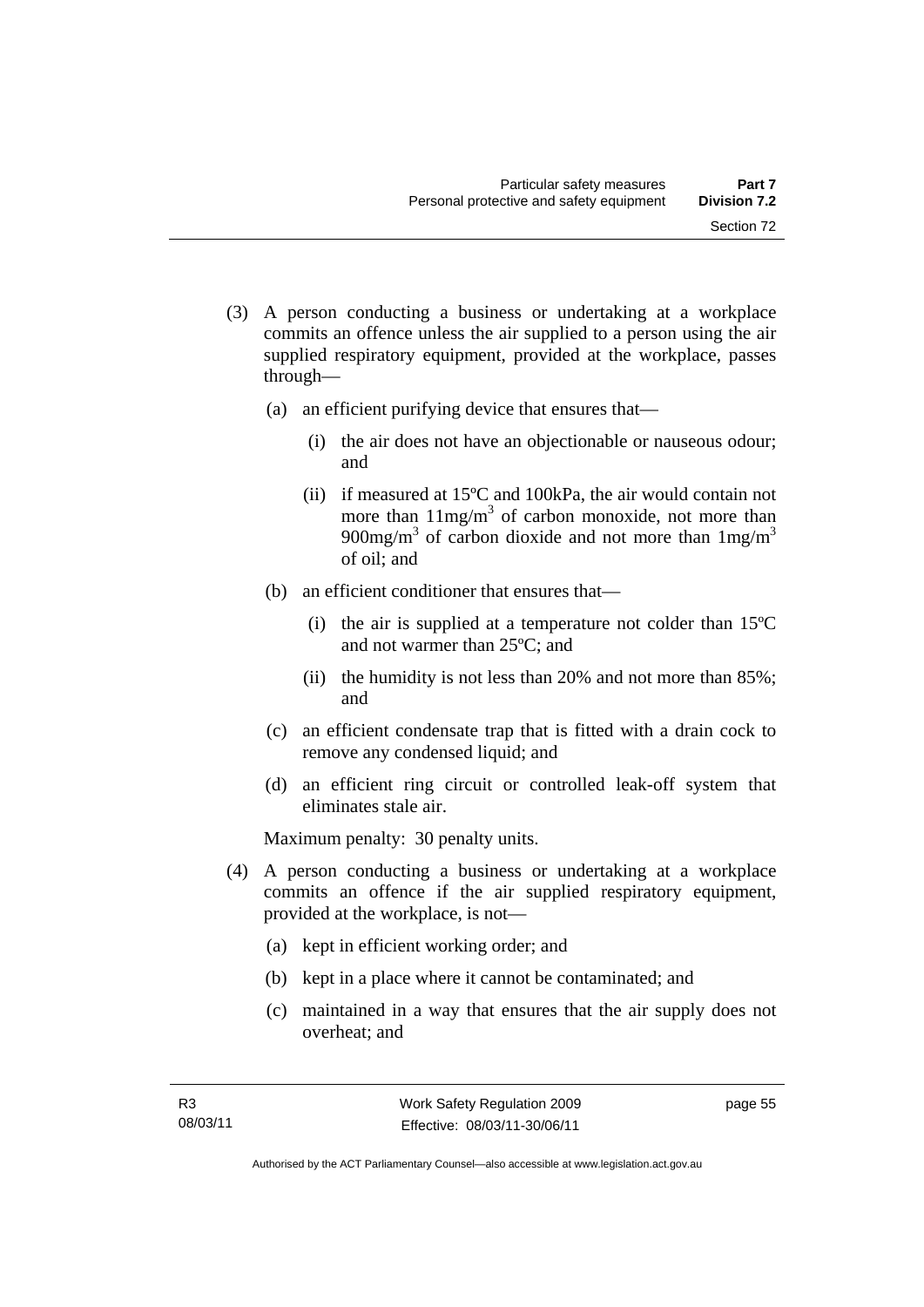(d) provided with fittings that cannot be connected to any other compressed air equipment at the workplace.

Maximum penalty: 30 penalty units.

- (5) A person conducting a business or undertaking at a workplace commits an offence if the air supplied respiratory equipment provided at the workplace—
	- (a) does not include an automatic warning device; and
	- (b) is used in circumstances in which—
		- (i) inadequate air supply might represent an immediate hazard to the user of the equipment; and
		- (ii) an auxiliary air supply is not provided.

Maximum penalty: 30 penalty units.

(6) An offence against this section is a strict liability offence.

# **Division 7.3 Prevention of falls**

## **73 Meaning of** *anchorage—***div 7.3**

In this division:

*anchorage* means a secure point for attaching a safety line or other component of a travel restraint system or fall arrest system.

## **74 Protection against falls**

- (1) This section applies if—
	- (a) because of the nature of the work, a worker must work in a workplace from which the worker could fall; and
	- (b) if the worker fell—it is likely that the worker would be injured.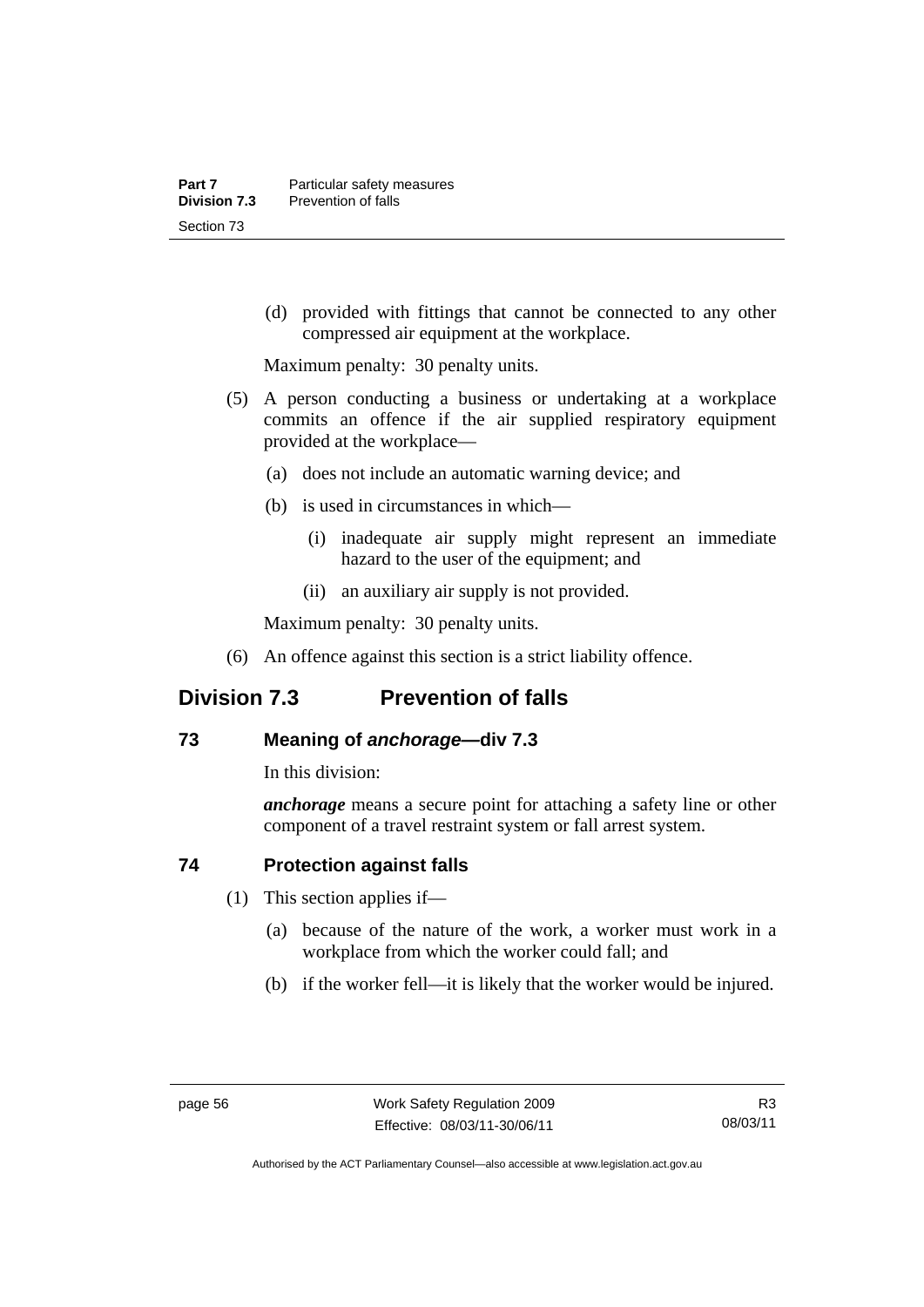(2) A person conducting a business or undertaking at the workplace commits an offence if the person does not provide adequate protection against the worker falling from the workplace.

Maximum penalty: 30 penalty units.

- (3) For this section, a person provides *adequate protection* at the workplace if the person—
	- (a) provides a safe means of entry to and exit from the workplace; and
	- (b) either—
		- (i) if it is reasonably practicable to provide a protective barrier for the workplace—provides the barrier; or
		- (ii) if it is not reasonably practicable to provide a protective barrier for the workplace—provides and maintains a safe system of work for the workplace.
- (4) In this section:

*provides and maintains a safe system of work* includes each of the following:

- (a) providing training in relation to risks associated with working in the workplace;
- (b) providing supervision or assistance for people working in the workplace;
- (c) using a fall-arresting device in the workplace if practicable;
- (d) if a safe working platform can reasonably be provided in the workplace—providing a safe working platform;
- (e) if a safe working platform cannot reasonably be provided in the workplace—using a safety harness or pole safety static-line system if practicable.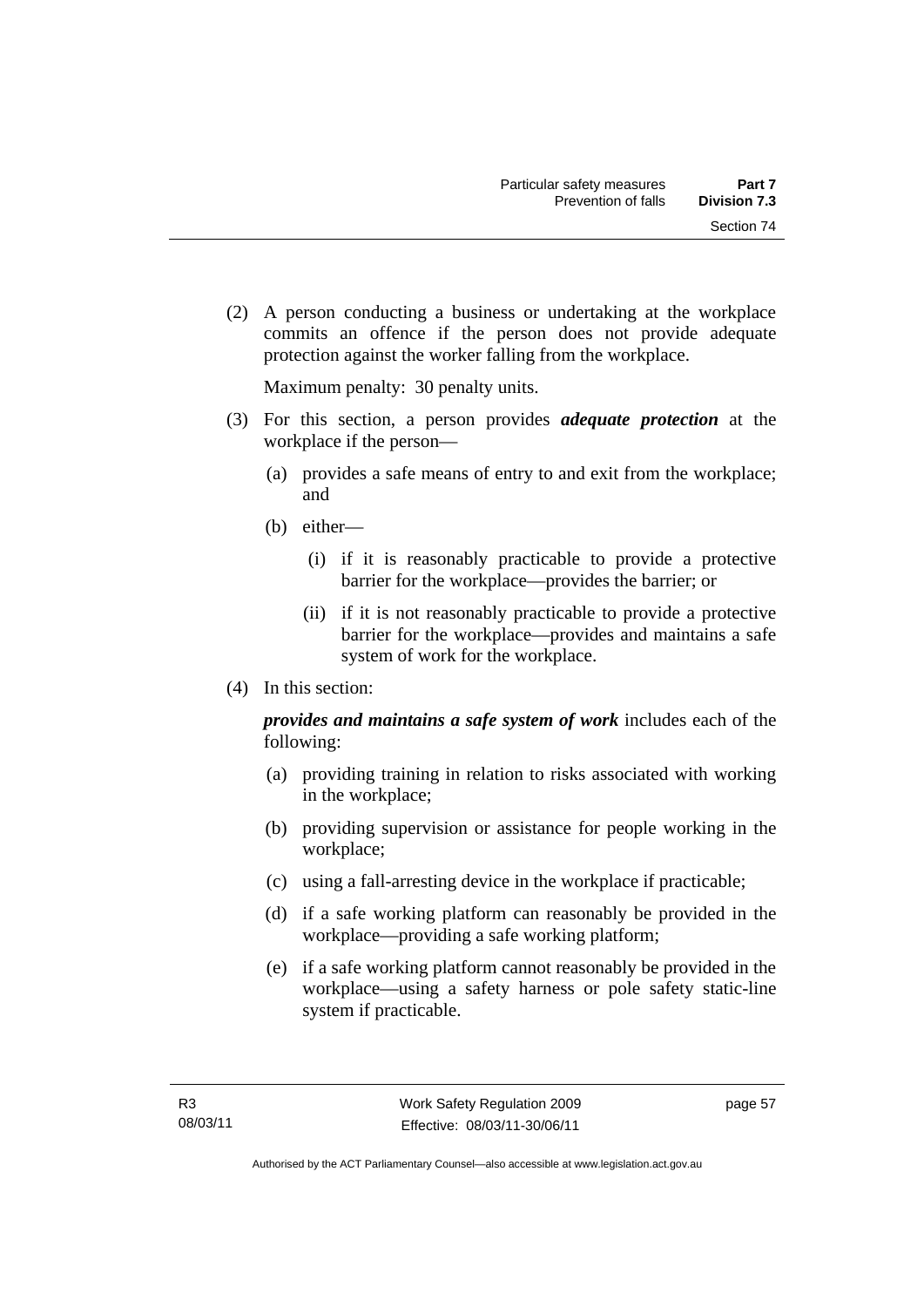## **75 Protection against falls—maintenance work**

- (1) A person conducting a business or undertaking at a workplace commits an offence if a worker is carrying out maintenance work on a structure at the workplace, and the person conducting the business or undertaking does not ensure that the worker uses—
	- (a) a properly installed building maintenance unit; or
	- (b) scaffolding or a working platform; or
	- (c) if it is not reasonably practicable to use a building maintenance unit, scaffolding or a working platform—a safety harness attached to a safety line attached to an anchorage that is appropriate taking into account the situation of the work and the construction of the structure.

Maximum penalty: 30 penalty units.

- (2) An offence against this section is a strict liability offence.
- (3) In this section:

*building maintenance unit* means a power-operated suspended platform and related equipment that—

- (a) is designed to provide access to a face of a building for maintenance purposes; and
- (b) is permanently installed on the building.

## **76 Use of safety harness, safety line and anchorage**

- (1) This section applies if a safety harness, a safety line or anchorage is used, or provided for use, at a workplace.
	- *Note* For maintenance work on a structure, a safety harness, safety line or anchorage may be used only if it is not reasonably practicable to provide a building maintenance unit, scaffolding or a working platform (see s 75 (1) (c)).

Authorised by the ACT Parliamentary Counsel—also accessible at www.legislation.act.gov.au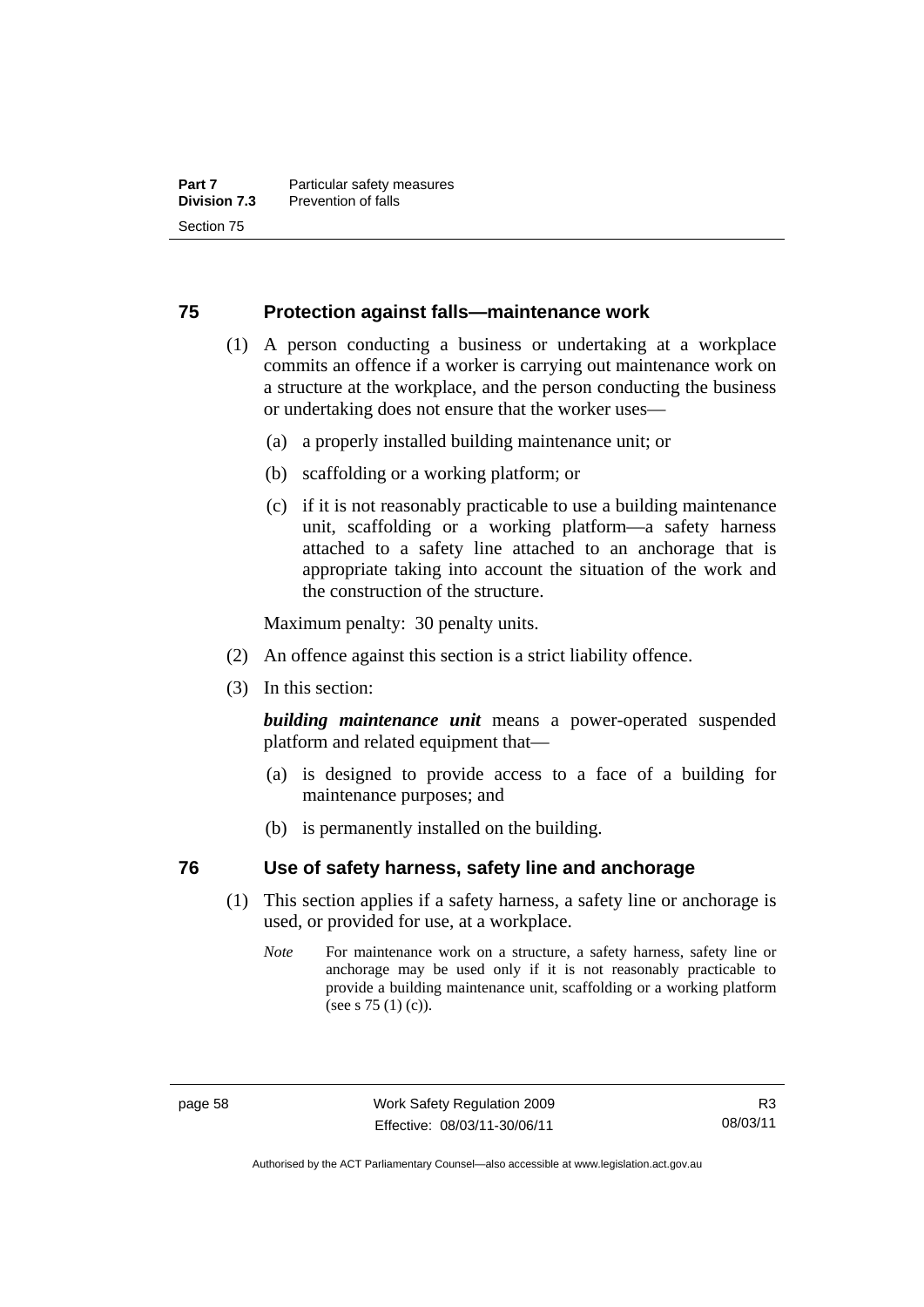- (2) A person conducting a business or undertaking at a workplace commits an offence if the person does not ensure that the safety harness, safety line or anchorage used at the workplace is—
	- (a) regularly inspected; and
	- (b) kept in efficient working order.

- (3) For subsection (2) (b), an anchorage that is permanently fixed to a structure is not kept in efficient working order if it is not inspected at least every 6 months.
- (4) A person commits an offence if the person intentionally uses a safety harness or safety line at a workplace that is not—
	- (a) suitable for the use; and
	- (b) undamaged and effective; and
	- (c) maintained in a suitable condition for the use.

Maximum penalty: 30 penalty units.

 (5) A person commits an offence if the person intentionally uses an anchorage at a workplace and the load-bearing capacity of the anchorage is impaired.

Maximum penalty: 30 penalty units.

- (6) A person conducting a business or undertaking at a workplace commits an offence if the person—
	- (a) is aware that the load-bearing capacity of the anchorage at the workplace is impaired; and
	- (b) allows the anchorage to be used before it is repaired or replaced.

Maximum penalty: 30 penalty units.

(7) An offence against subsection (2) is a strict liability offence.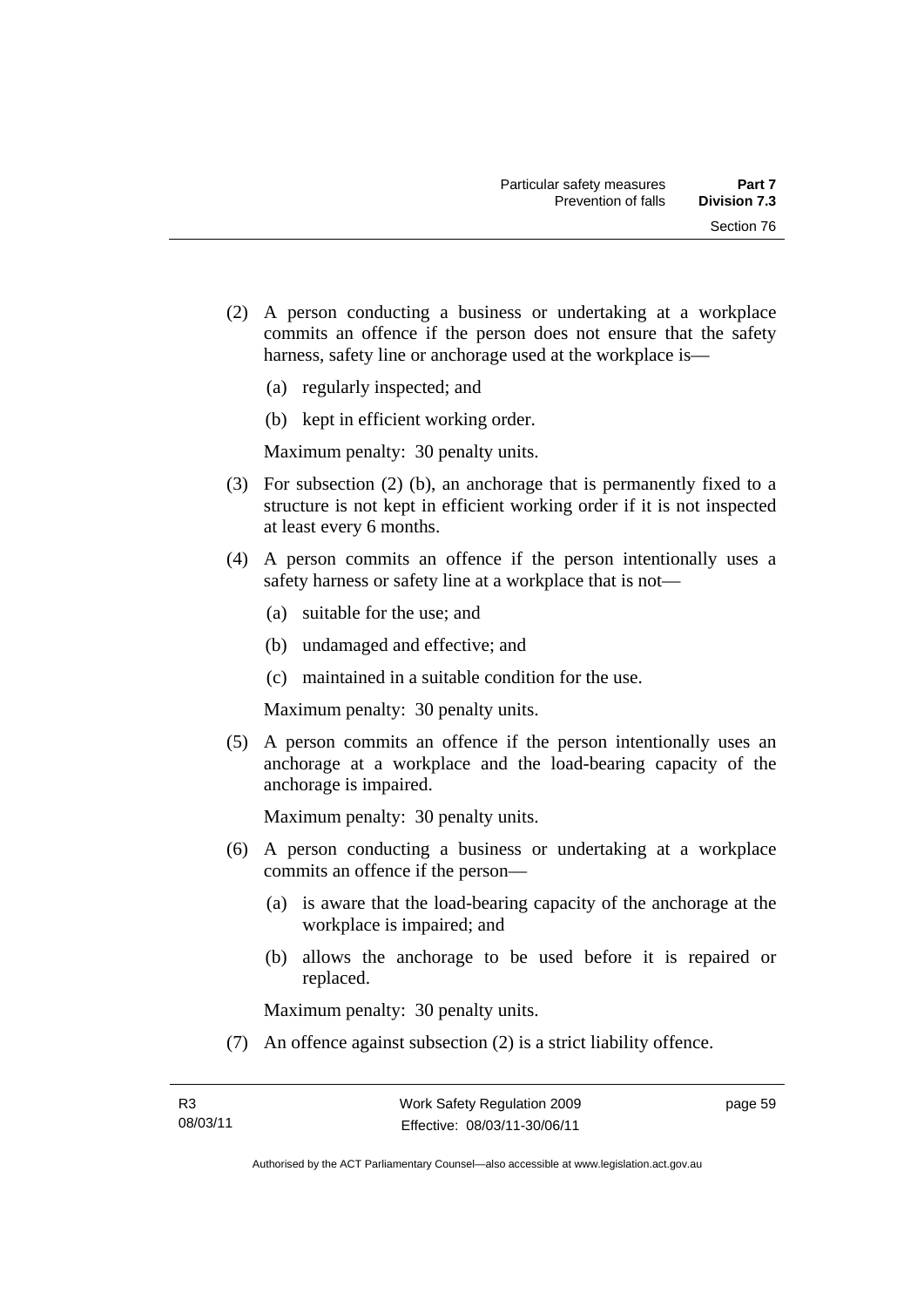#### **77 Use of ladders**

- (1) A person conducting a business or undertaking at a workplace commits an offence if a ladder used, or provided for use, at the workplace is not—
	- (a) of sound construction; and
	- (b) kept in a safe condition.

Maximum penalty: 20 penalty units.

 (2) A person commits an offence if the person intentionally uses a ladder at a workplace in a way that creates a risk to the safety of anyone.

Maximum penalty: 20 penalty units.

(3) An offence against subsection (1) is a strict liability offence.

#### **78 Use of particular types of ladders**

- (1) A person commits an offence if the person uses a portable single ladder or extension ladder at a workplace in any of the following circumstances:
	- (a) the horizontal distance between the ladder's top support point and its foot is more than  $\frac{1}{4}$  of its supported length;
	- (b) the ladder is not placed on a firm footing;
	- (c) the ladder is not secured to prevent slipping and sideways movement.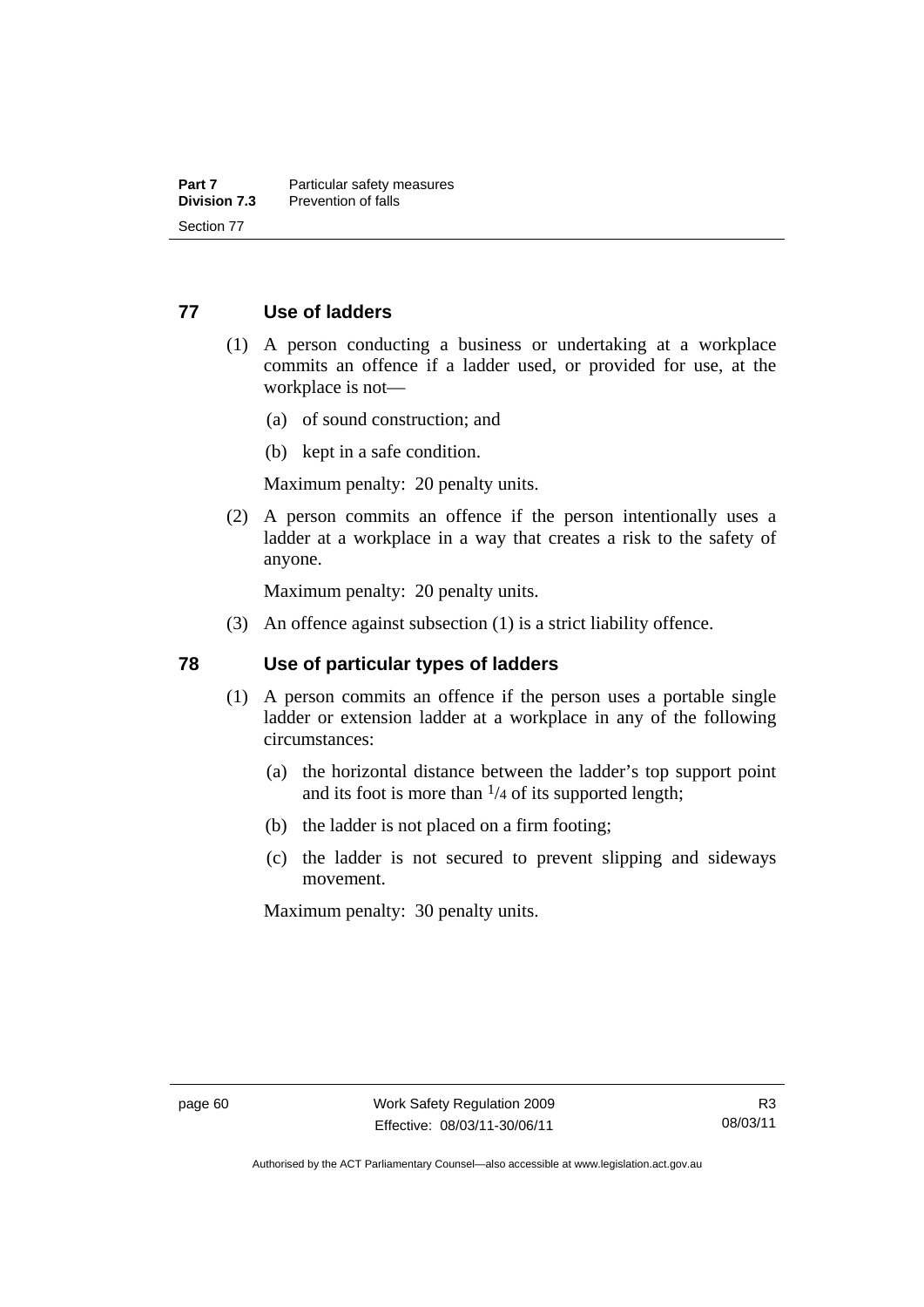- (2) A person commits an offence if—
	- (a) the person uses a ladder at a workplace to support planks for a working platform; and
	- (b) the ladder is not a trestle ladder.

- (3) A person commits an offence if—
	- (a) the person uses a working platform supported by trestle ladders at a workplace; and
	- (b) the working platform is used for work other than light duty work.

Maximum penalty: 30 penalty units.

- (4) An offence against this section is a strict liability offence.
- (5) In this section:

*light duty work* means work on a ladder if the total weight on the ladder is less that 2.2kN (224kg), including a single point limit of 1kN (102kg).

- *Note 1* Australian Standard AS 1892 provides detailed standards for portable ladders and light duty work.
- *Note 2* This standard may be purchased at www.standards.org.au.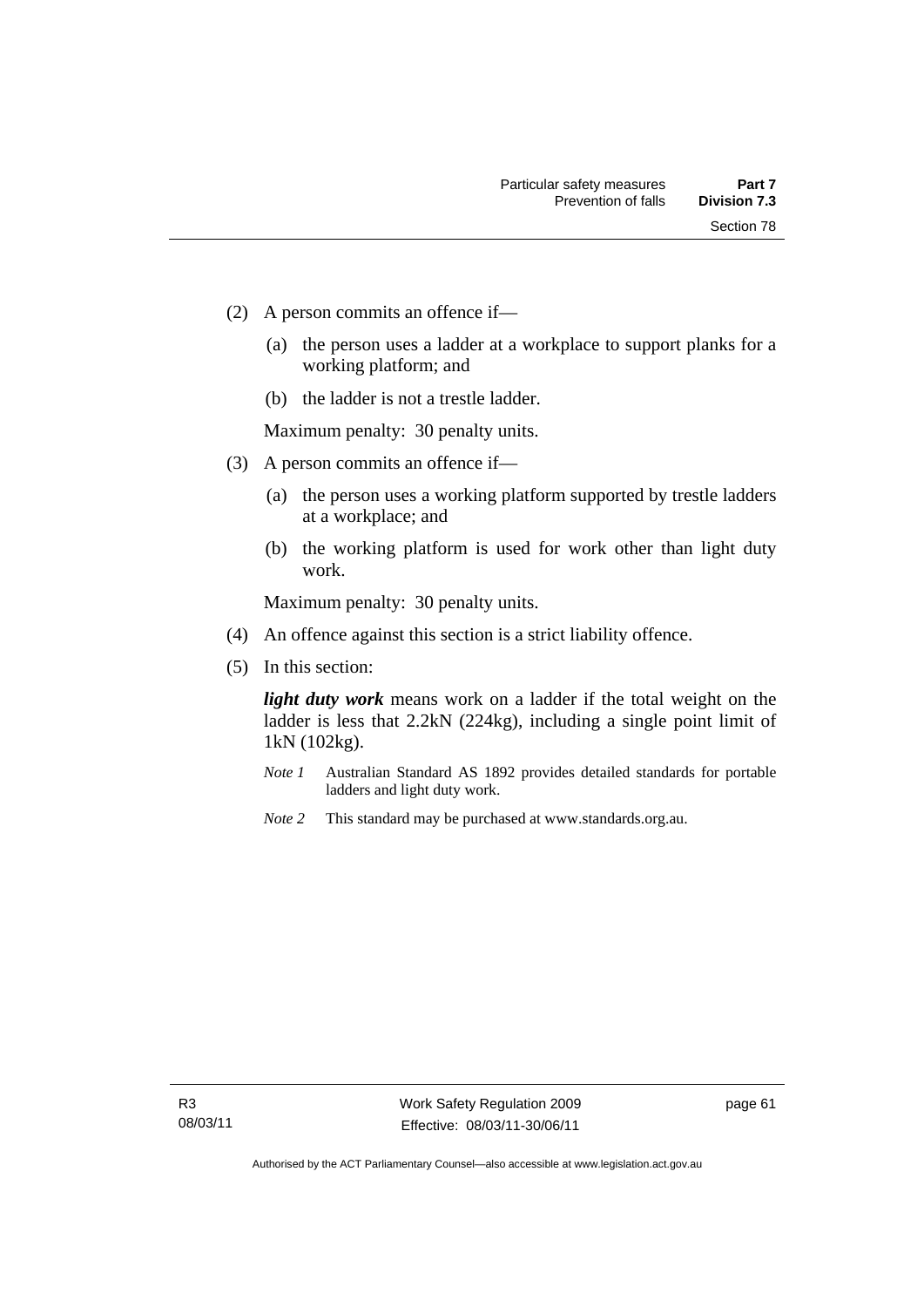**Part 7** Particular safety measures **Division 7.4** Atmosphere and ventilation Section 79

# **Division 7.4 Atmosphere and ventilation**

#### **79 Definitions—div 7.4**

In this division:

*inhalable dust* means airborne particles of dust that can be taken in through the nose or mouth during breathing.

*safe oxygen level* means a minimum oxygen content in air of 19.5% by volume under normal atmospheric pressure and a maximum oxygen content in air of 23.5% by volume under normal atmospheric pressure.

*safe unclassified inhalable dust level* means a level of unclassified inhalable dust of  $10mg/m<sup>3</sup>$  (TWA) or less.

*time-weighted average* (or *TWA*) means—

- (a) for workers working standard hours—the average airborne concentration of a particular substance when calculated over an 8-hour working day for a 5-day working week; or
- (b) for workers working non-standard hours—the average airborne concentration of a particular substance taking into account any adjustment needed under the Australian Safety and Compensation Council *Guidance Note on the Interpretation of Exposure Standards for Atmospheric Contaminants in the Occupational Environment*, NOHSC 3008 (1995) 3rd Edition, part 5A.

*TWA*—see *time-weighted average*.

*unclassified inhalable dust* means inhalable dust of a type that is not classified in the national exposure standards.

*Note National exposure standards*—see the dictionary.

*unsafe oxygen level* means an oxygen level other than a safe oxygen level.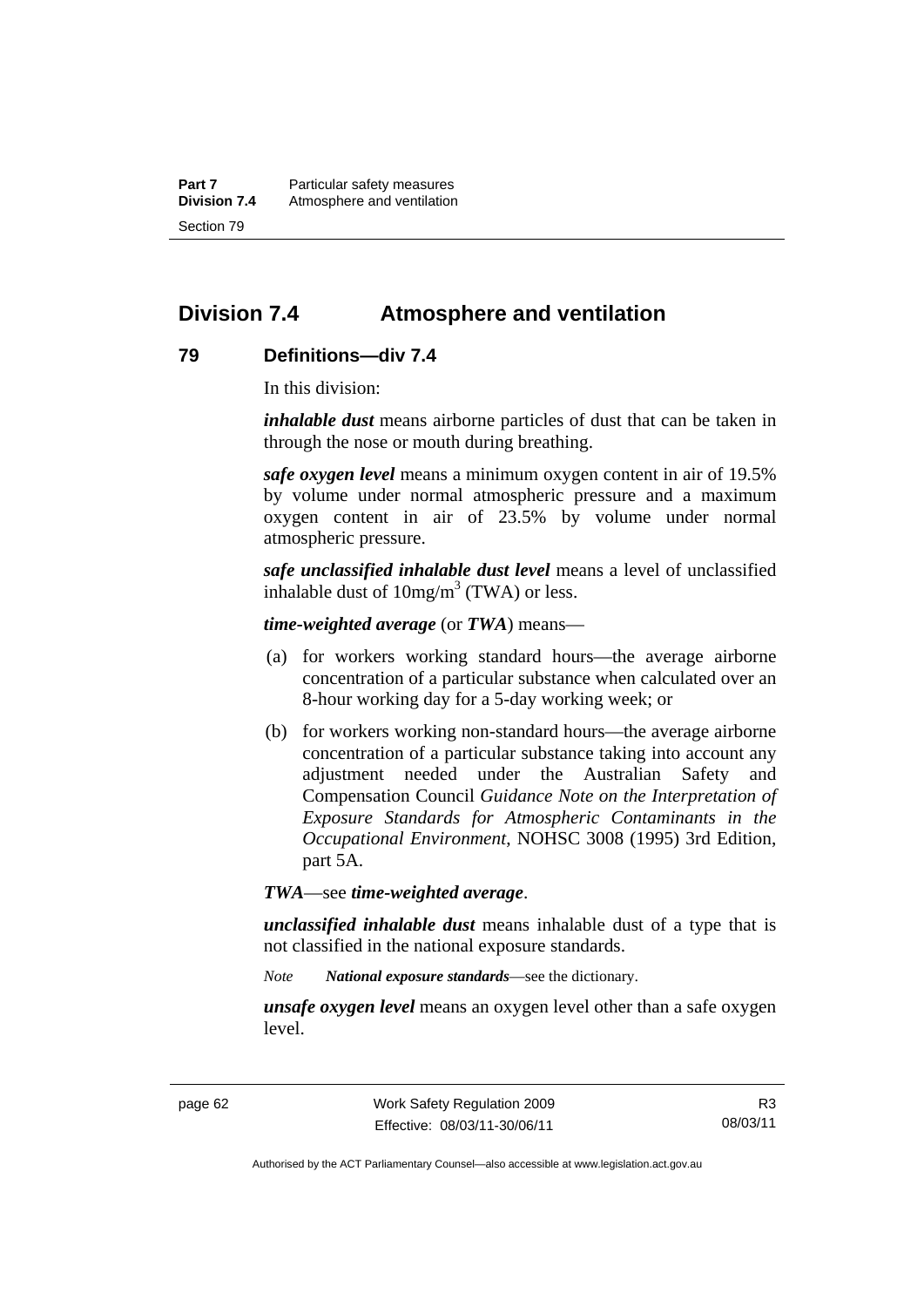*unsafe unclassified inhalable dust level* means a level of unclassified inhalable dust other than a safe unclassified inhalable dust level.

#### **80 Ventilation**

(1) A person conducting a business or undertaking commits an offence if the person's workplace is not adequately ventilated.

Maximum penalty: 30 penalty units.

 (2) A person in control of premises commits an offence if the person's premises are not adequately ventilated.

Maximum penalty: 30 penalty units.

- (3) What is adequate for this section must be decided having regard to—
	- (a) the nature of the work undertaken at the workplace; and
	- (b) the size and location of the workplace; and
	- (c) the number of workers at the workplace and their characteristics including gender, age and special needs.
- (4) An offence against this section is a strict liability offence.

#### **81 Unsafe oxygen levels—particular measures**

- (1) A person conducting a business or undertaking at a workplace commits an offence if—
	- (a) atmospheres in the workplace contain, or are reasonably likely to develop, unsafe oxygen levels; and
	- (b) the person does not manage the risk associated with unsafe oxygen levels.

Maximum penalty: 30 penalty units.

*Note* For what someone is required to do to manage risk—see the Act, s 14.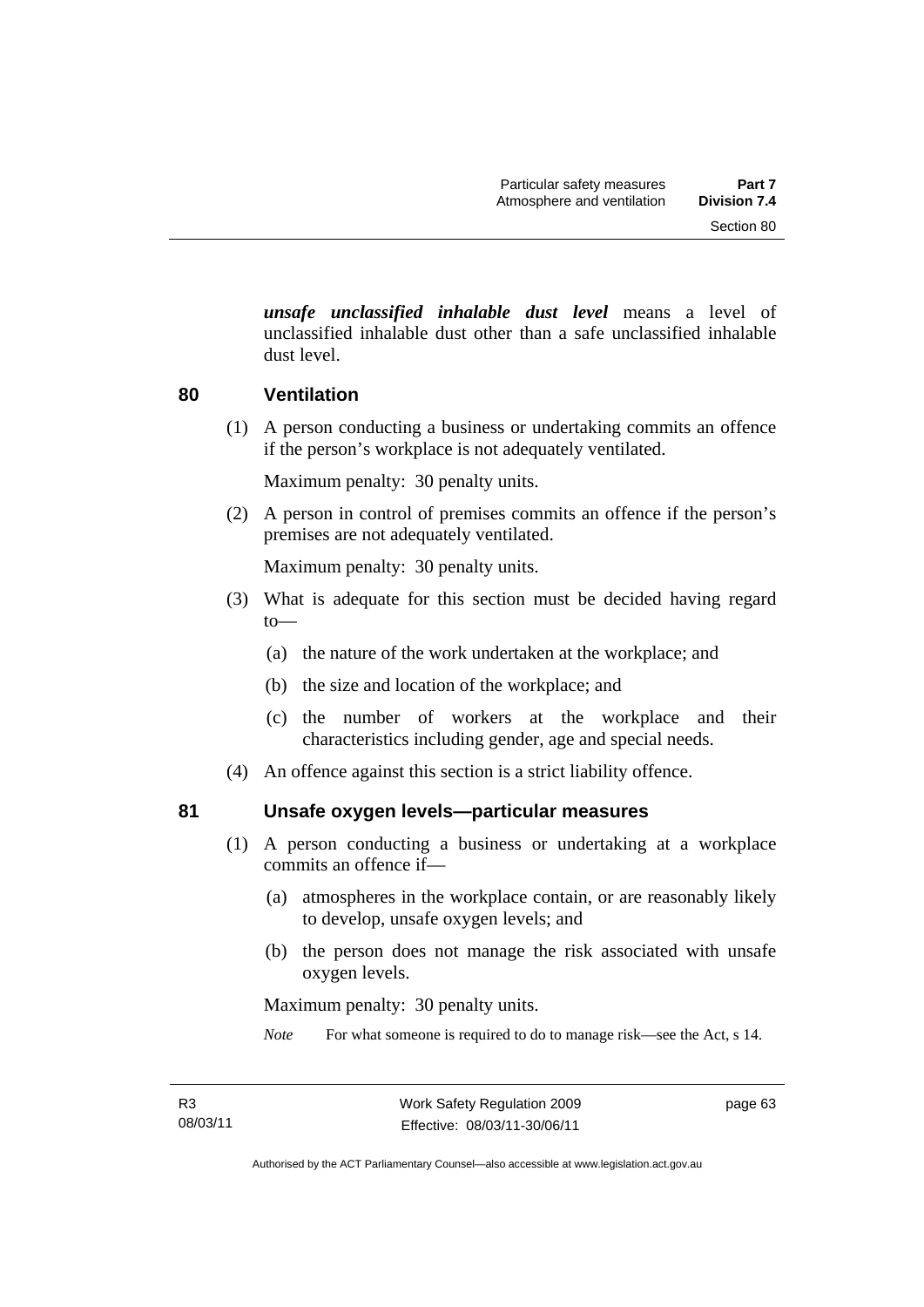- (2) A person in control of premises commits an offence if—
	- (a) atmospheres in the premises contain, or are reasonably likely to develop, unsafe oxygen levels; and
	- (b) the person does not manage the risk associated with unsafe oxygen levels.

(3) An offence against this section is a strict liability offence.

#### **82 Unsafe levels of unclassified inhalable dust—particular measures**

- (1) A person conducting a business or undertaking at a workplace commits an offence if—
	- (a) atmospheres in the workplace contain, or are reasonably likely to develop, unsafe unclassified inhalable dust levels; and
	- (b) the person does not display warning signs about the unsafe unclassified inhalable dust levels at the workplace; and
	- (c) the person does not otherwise manage the risk associated with unsafe unclassified inhalable dust levels.

- *Note 1* For what someone is required to do to manage risk—see the Act, s 14.
- *Note 2* Classified inhalable dust is a dangerous substance. Dangerous substances are dealt with under the *Dangerous Substances Act 2004*.
- (2) A person in control of premises commits an offence if—
	- (a) atmospheres in the premises contain, or are reasonably likely to develop, unsafe unclassified inhalable dust levels; and
	- (b) the person does not display warning signs about the unsafe unclassified inhalable dust levels at the premises; and

Authorised by the ACT Parliamentary Counsel—also accessible at www.legislation.act.gov.au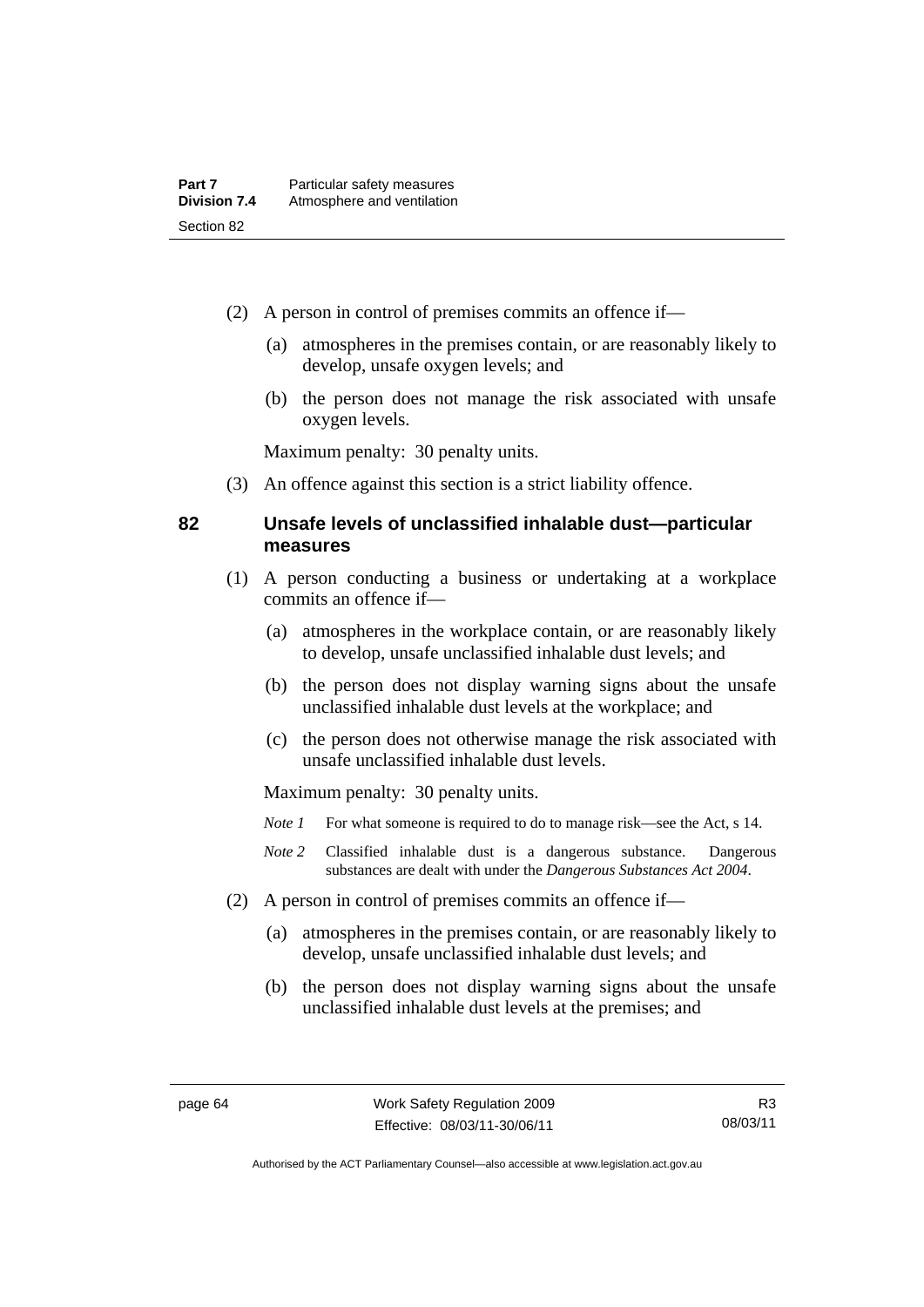(c) the person does not otherwise manage the risk associated with

Maximum penalty: 30 penalty units.

(3) An offence against this section is a strict liability offence.

unsafe unclassified inhalable dust levels.

#### **83 Unsafe levels of oxygen and unclassified inhalable dust entry**

- (1) A person conducting a business or undertaking at a workplace where there is a risk of unsafe oxygen levels or unsafe levels of unclassified inhalable dust commits an offence if the person does not ensure that—
	- (a) the unsafe place in the person's workplace is isolated; and
	- (b) appropriate warning signs are displayed at entry points to the unsafe place.

Maximum penalty: 30 penalty units.

- (2) A person in control of premises where there is a risk of unsafe oxygen levels or unsafe levels of unclassified inhalable dust commits an offence if the person does not ensure that—
	- (a) the unsafe place in the premises is isolated; and
	- (b) appropriate warning signs are displayed at entry points to the unsafe place.

Maximum penalty: 30 penalty units.

(3) An offence against this section is a strict liability offence.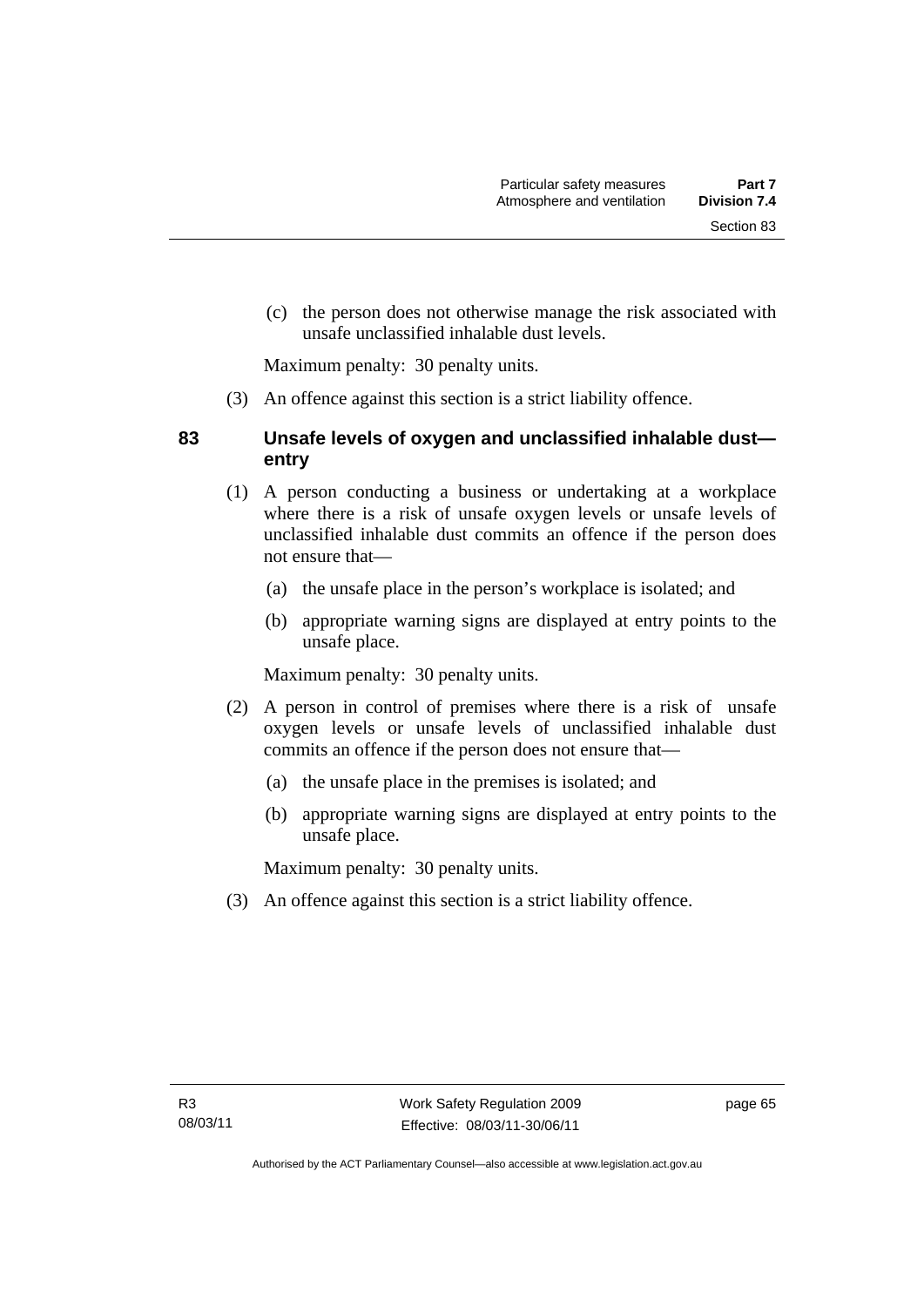#### **84 Monitoring levels of oxygen and unclassified inhalable dust**

- (1) A person conducting a business or undertaking at a workplace where there is a risk of unsafe oxygen levels or unsafe levels of unclassified inhalable dust commits an offence if the person does not ensure that—
	- (a) appropriate monitoring is undertaken at the workplace in accordance with a suitable procedure; and
	- (b) the results of the monitoring are recorded; and
	- (c) the monitoring records are readily accessible to anyone who may be put at risk by an unsafe level of oxygen or unclassified inhalable dust at the workplace; and
	- (d) safe oxygen levels and unclassified inhalable dust levels are maintained at the workplace.

Maximum penalty: 30 penalty units.

- (2) A person in control of premises where there is a risk of unsafe oxygen levels or unsafe levels of unclassified inhalable dust commits an offence if the person does not ensure that—
	- (a) appropriate monitoring is undertaken at the premises in accordance with a suitable procedure; and
	- (b) the results of the monitoring are recorded; and
	- (c) the monitoring records are readily accessible to anyone who may be put at risk by an unsafe level of oxygen or unclassified inhalable dust at the premises; and
	- (d) safe oxygen levels and unclassified inhalable dust levels are maintained at the premises.

Maximum penalty: 30 penalty units.

(3) An offence against this section is a strict liability offence.

Authorised by the ACT Parliamentary Counsel—also accessible at www.legislation.act.gov.au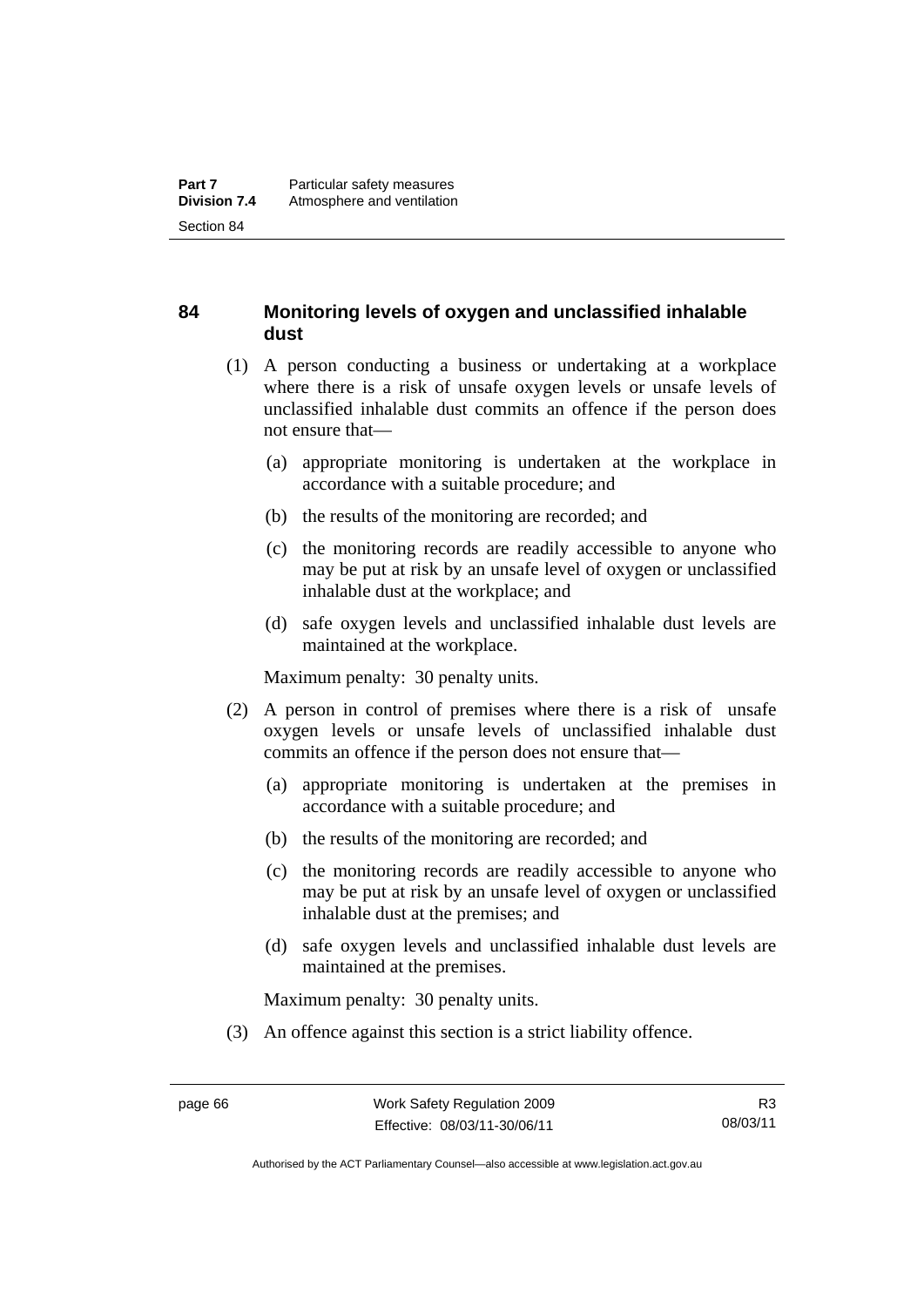# **Division 7.5 Heat and cold**

#### **85 Air temperature**

 (1) A person conducting a business or undertaking at a workplace commits an offence if work practices at the workplace do not protect workers from extremes of heat and cold.

Maximum penalty: 30 penalty units.

(2) An offence against this section is a strict liability offence.

#### **86 Heat—particular measures**

- (1) This section applies if a workplace environment becomes, or could reasonably be expected to become, hot.
- (2) A person conducting a business or undertaking at a workplace commits an offence if the person does not ensure that—
	- (a) adequate ventilation and air movement is provided at the workplace; and
	- (b) adequate personal protective and safety equipment is provided at the workplace to each worker exposed to heat; and
	- (c) appropriate work and rest regimes are provided at the workplace for each worker exposed to heat.

- (3) What is adequate for subsection (2) must be decided having regard to—
	- (a) the nature of the work undertaken at the workplace; and
	- (b) the size and location of the workplace; and
	- (c) the number of workers at the workplace and their characteristics including gender, age and special needs.
- (4) An offence against this section is a strict liability offence.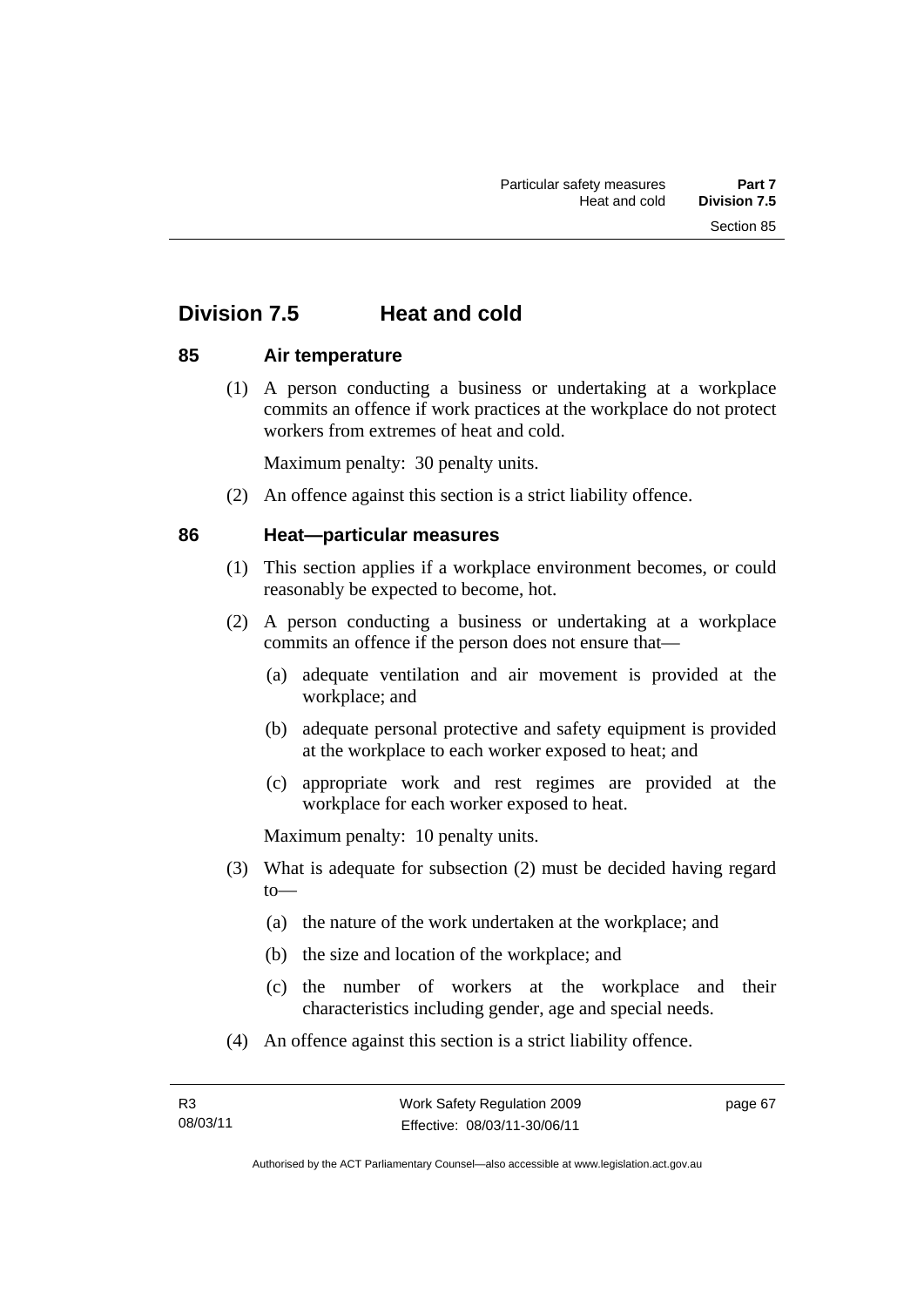#### **87 Cold—particular measures**

- (1) This section applies if a workplace environment becomes, or could reasonably be expected to become, cold.
- (2) A person conducting a business or undertaking at a workplace commits an offence if the person does not ensure that—
	- (a) workers exposed to cold at the workplace have adequate access to—
		- (i) heated or sheltered work areas; and
		- (ii) warm clothing or other personal protective and safety equipment; and
	- (b) appropriate work and rest regimes are provided at the workplace for each worker exposed to cold.

Maximum penalty: 10 penalty units.

(3) An offence against this section is a strict liability offence.

## **Division 7.6 Surfaces and floors**

#### **88 Floors—general**

 (1) A person conducting a business or undertaking at a workplace commits an offence if the person does not ensure that floors and surfaces at the workplace are constructed and maintained to minimise the risk of slips, trips and falls.

Maximum penalty: 20 penalty units.

 (2) A person in control of premises commits an offence if the person does not ensure that floors and surfaces at the premises are constructed and maintained to minimise the risk of slips, trips and falls.

Authorised by the ACT Parliamentary Counsel—also accessible at www.legislation.act.gov.au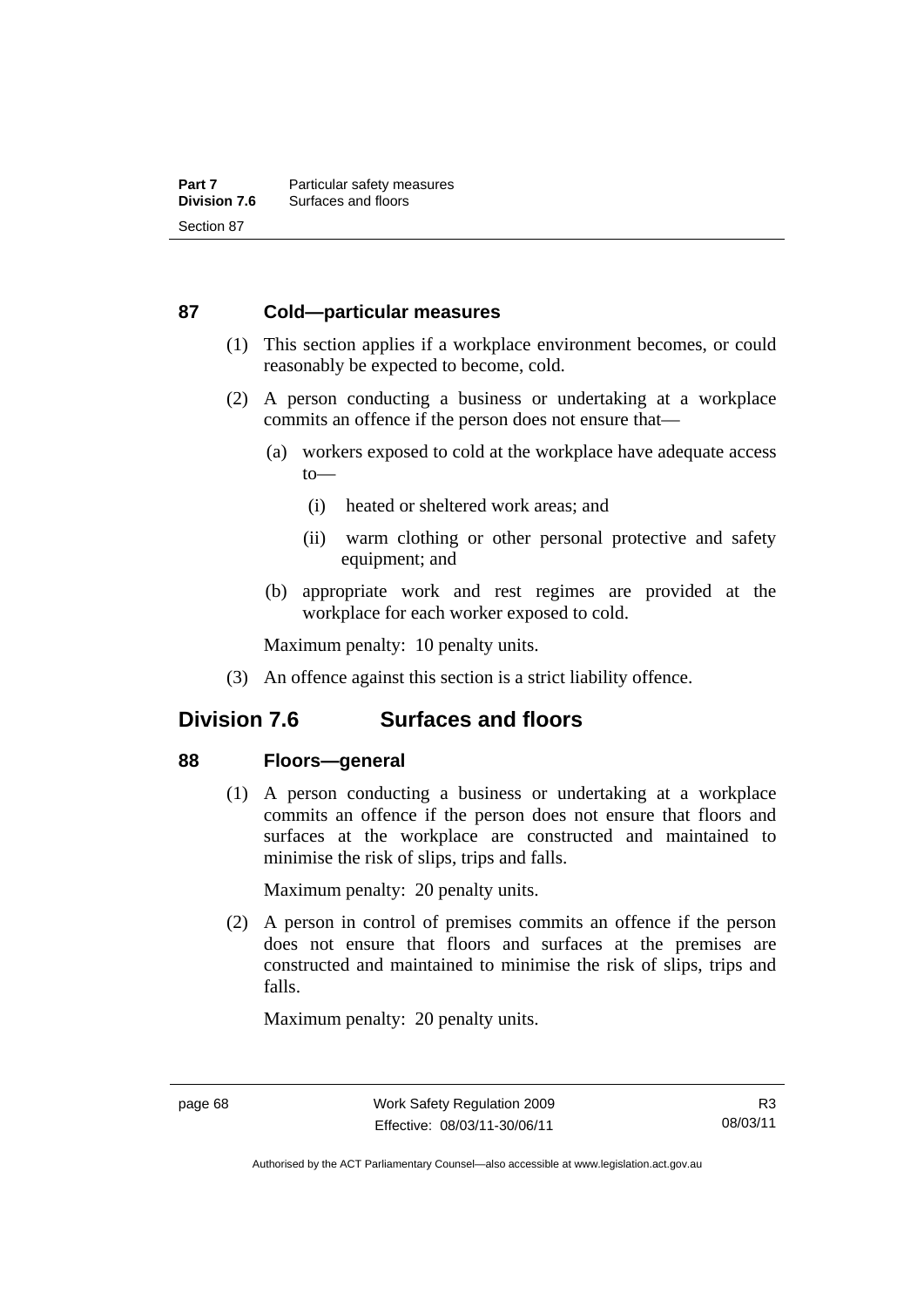(3) A person in control of the design of a workplace, or a place that could reasonably be expected to be used as a workplace, commits an offence if the person does not ensure that floors and surfaces at the workplace are constructed to minimise the risk of slips, trips and falls.

Maximum penalty: 20 penalty units.

(4) An offence against this section is a strict liability offence.

#### **89 Floors that become slippery**

- (1) This section applies if a floor at a workplace becomes slippery, whether because of something on the surface of the floor or for any other reason.
- (2) A person conducting a business or undertaking at a workplace commits an offence if the person does not—
	- (a) take all reasonably practicable steps at the workplace—
		- (i) to warn people of the risk; and
		- (ii) to remove the hazard; and
	- (b) take other appropriate steps at the workplace to minimise the risk.

Maximum penalty: 20 penalty units.

- (3) A person in control of premises commits an offence if the person does not—
	- (a) take all reasonably practicable steps at the premises—
		- (i) to warn people of the risk; and
		- (ii) to remove the hazard; and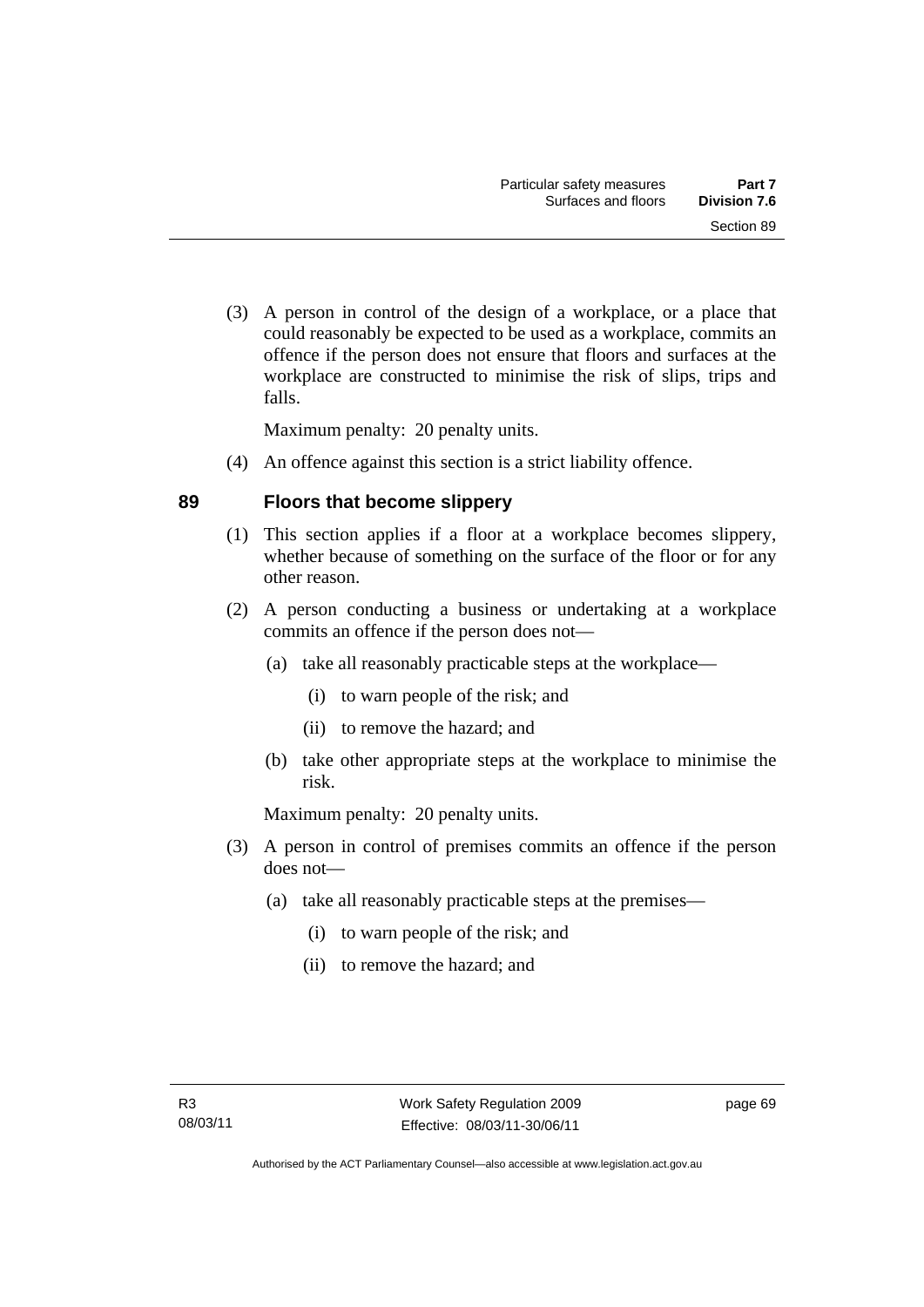(b) take other appropriate steps at the premises to minimise the risk.

Maximum penalty: 20 penalty units.

(4) An offence against this section is a strict liability offence.

#### **90 Floors—hard surfaces**

- (1) A person conducting a business or undertaking at a workplace commits an offence if—
	- (a) a worker must stand at the workplace for a significant proportion of a work shift in substantially the same position on a floor or work platform that is a hard surface; and
	- (b) either or both of the following apply:
		- (i) the covering for the hard surface does not have low thermal conductivity;
		- (ii) the floor or work platform is not designed to give reasonable relief from the hard surface.

Maximum penalty: 20 penalty units.

(2) An offence against this section is a strict liability offence.

# **Division 7.7 Electricity**

#### **91 Definitions—div 7.7**

In this division:

*electrical inspector* means an inspector appointed under the *Electricity Safety Act 1971*, section 41.

*electrical installation*—see the *Electricity Safety Act 1971*, dictionary.

Authorised by the ACT Parliamentary Counsel—also accessible at www.legislation.act.gov.au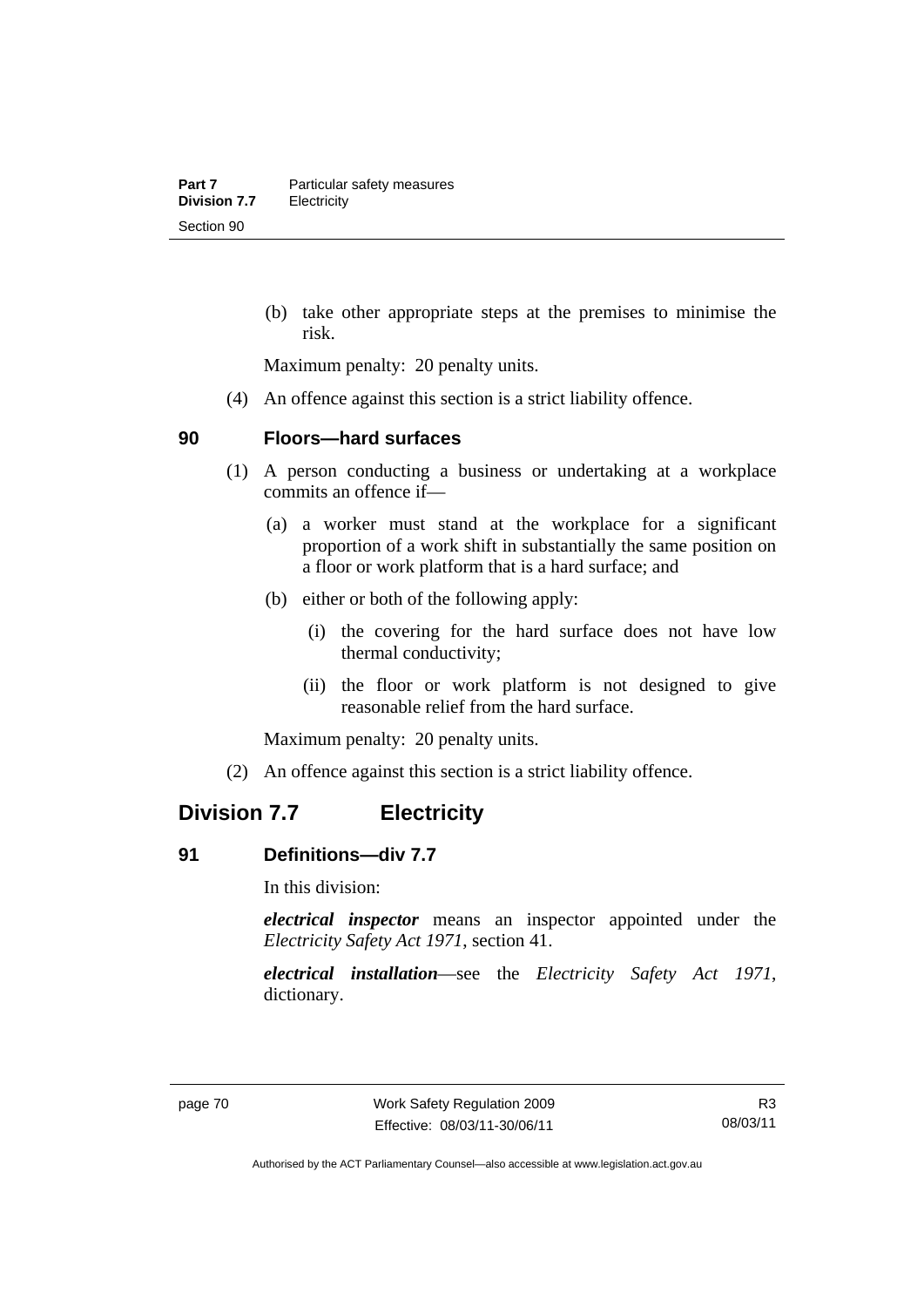#### **92 Electricity—measures for electrical installations**

- (1) This section applies to a workplace if there is an electrical installation at the workplace.
- (2) A person conducting a business or undertaking at a workplace must ensure that—
	- (a) each electrical installation at the workplace is safe; or
	- (b) if an electrical installation at the workplace is not safe—
		- (i) the installation, or unsafe part of the installation, is disconnected from the electricity supply; and
		- (ii) if the installation, or part of the installation, has been found unsafe by an electrical inspector—the installation, or the part of the installation that is unsafe, is danger labelled and secured to prevent inadvertent reconnection.

#### **Examples—electrical installations, and parts of installations, with possible electrical hazards**

- 1 streetlight network
- 2 switchboard and related cables
- 3 mechanical services plant room
- 4 socket outlet
- 5 installation wired electrical equipment
- *Note* An example is part of the regulation, is not exhaustive and may extend, but does not limit, the meaning of the provision in which it appears (see Legislation Act, s 126 and s 132).
- (3) A person in control of premises must ensure that—
	- (a) each electrical installation at the premises is safe; or
	- (b) if an electrical installation at the premises is not safe—
		- (i) the installation, or unsafe part of the installation, is disconnected from the electricity supply; and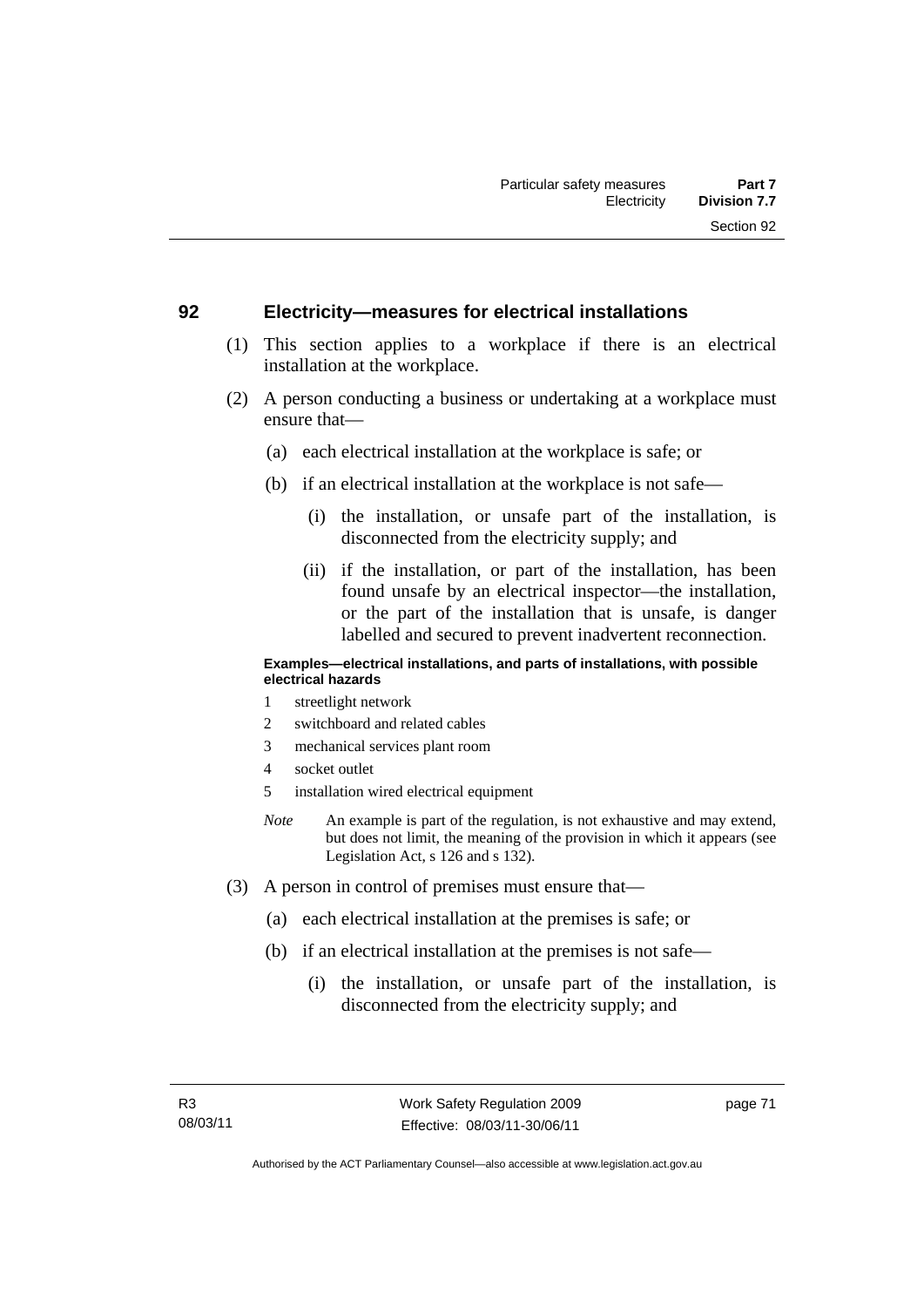(ii) if the installation, or part of the installation, has been found unsafe by an electrical inspector—the installation, or the part of the installation that is unsafe, is danger labelled and secured to prevent inadvertent reconnection.

#### **Examples**

See examples to s  $(2)$ .

- (4) A person conducting a business or undertaking at a workplace commits an offence if—
	- (a) an electrical installation at the workplace is not suitably enclosed; and
	- (b) someone can make inadvertent contact with a live part at the electrical installation.

Maximum penalty: 30 penalty units.

- (5) A person in control of premises commits an offence if—
	- (a) an electrical installation at the premises is not suitably enclosed; and
	- (b) someone can make inadvertent contact with a live part at the electrical installation.

Maximum penalty: 30 penalty units.

- (6) A person conducting a business or undertaking at a workplace commits an offence if—
	- (a) someone enters an electrical installation at the workplace that has an electrical hazard; and
	- (b) the person entering the installation is not appropriately trained in safe entry, emergency procedures and the safe use of electrical plant and equipment.

Authorised by the ACT Parliamentary Counsel—also accessible at www.legislation.act.gov.au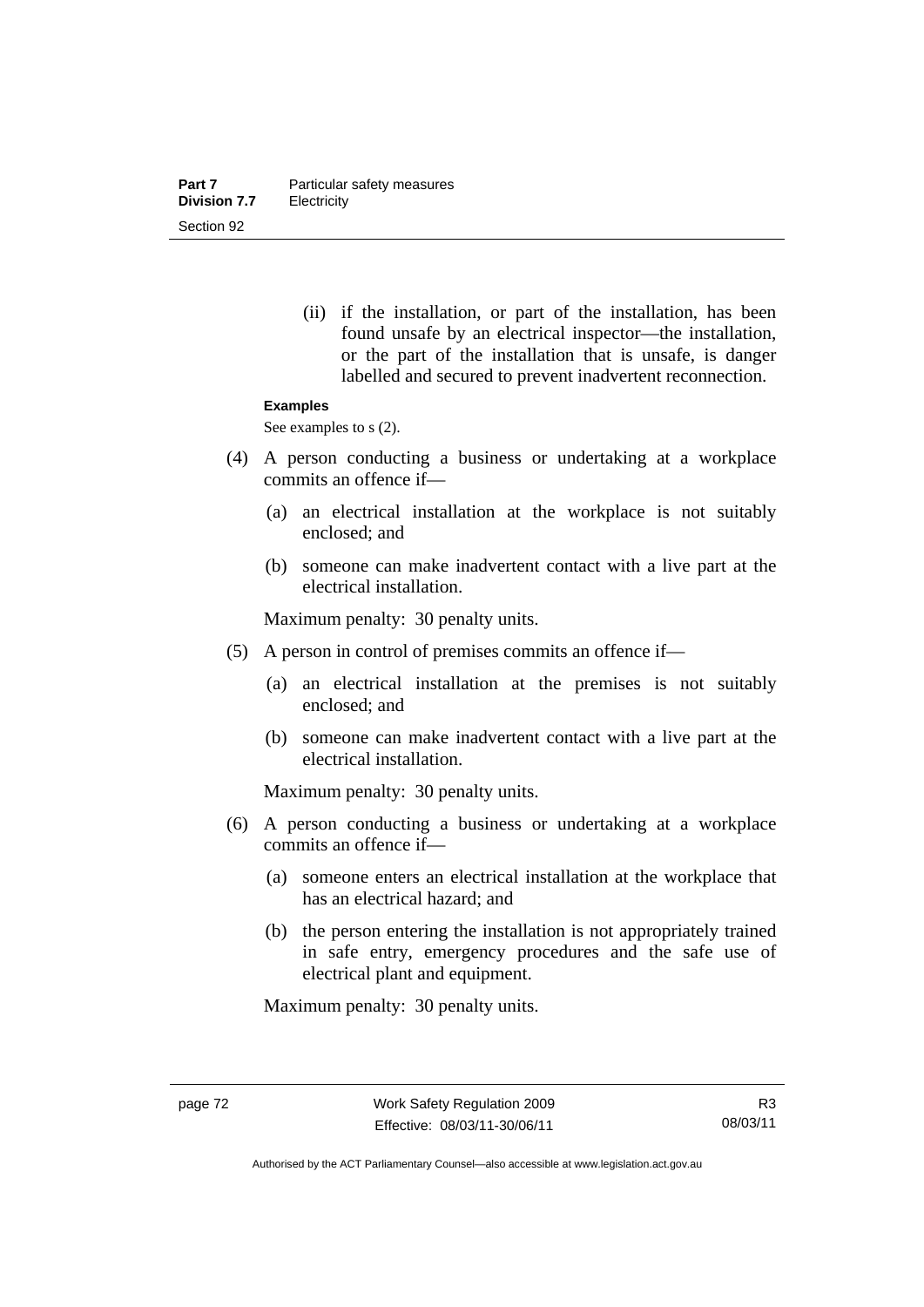- (7) A person in control of premises commits an offence if—
	- (a) someone enters an electrical installation at the premises that has an electrical hazard; and
	- (b) the person entering the installation is not appropriately trained in safe entry, emergency procedures and the safe use of electrical plant and equipment.

- (8) An offence against this section is a strict liability offence.
- (9) In this section:

*live part* means a live part as defined in AS/NZS 3000.

#### **93 Electricity—measures for articles of electrical equipment**

- (1) This section applies if an article of electrical equipment is provided for use at, or in connection with an electrical installation at a workplace.
- (2) A person conducting a business or undertaking at a workplace commits an offence if—
	- (a) the person does not ensure that the article of electrical equipment is safe; or
	- (b) if the article of electrical equipment is not safe—
		- (i) the person does not ensure that the article is disconnected from the electricity supply; and
		- (ii) if found unsafe by an electrical inspector—the person does not ensure that the article, or the part of the article that is unsafe, is danger labelled and secured to prevent inadvertent reconnection.

Maximum penalty: 30 penalty units.

*Note* See also the *Electricity Safety Act 1971*, s 26 and s 51.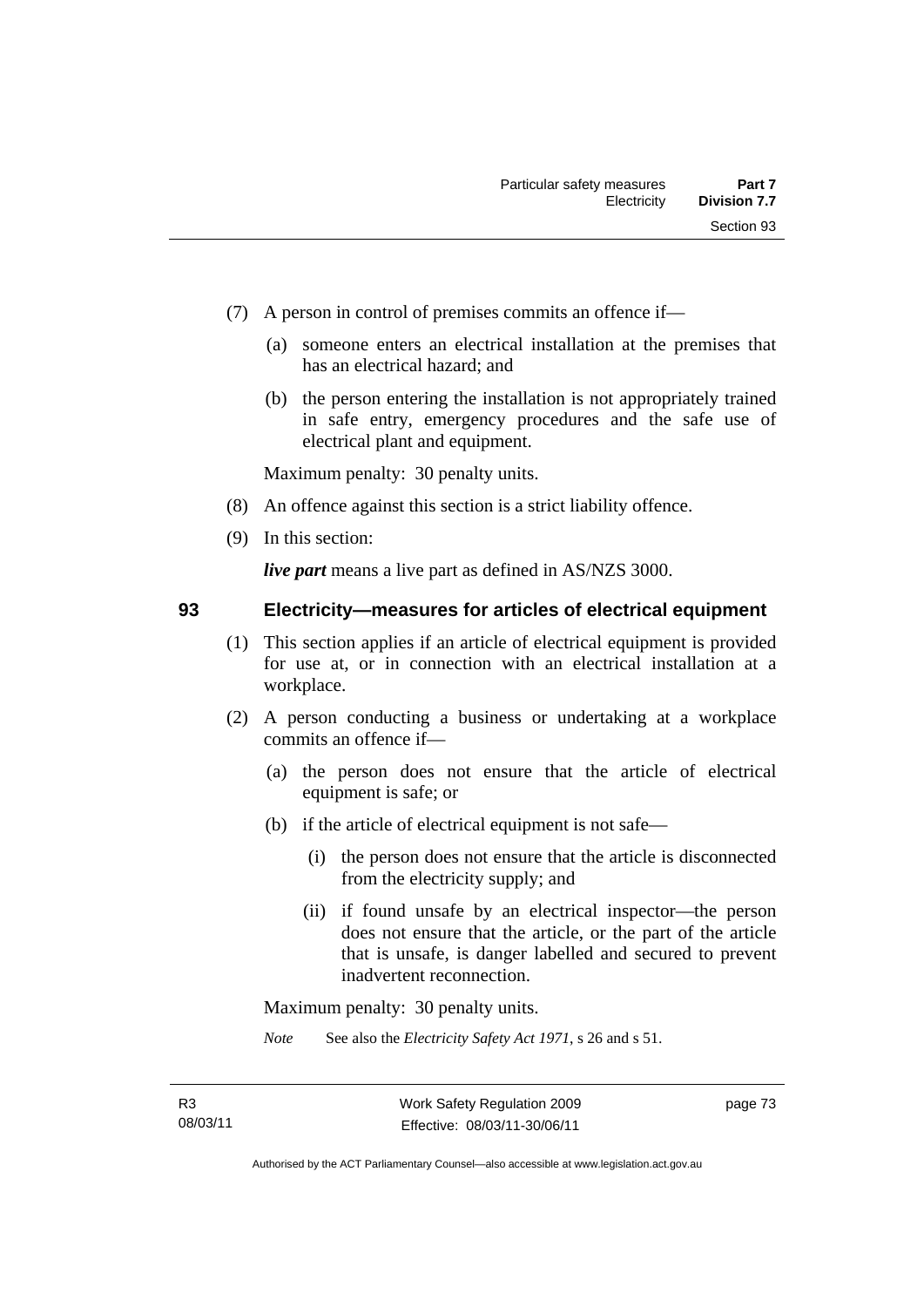- (3) A person in control of premises commits an offence if—
	- (a) the person does not ensure that the article of electrical equipment is safe; or
	- (b) if the article of electrical equipment is not safe—
		- (i) the person does not ensure that the article is disconnected from the electricity supply; and
		- (ii) if found unsafe by an electrical inspector—the person does not ensure that the article, or the part of the article that is unsafe, is danger labelled and secured to prevent inadvertent reconnection.

*Note* See also the *Electricity Safety Act 1971*, s 26 and s 51.

- (4) An offence against this section is a strict liability offence.
- (5) In this section:

*article of electrical equipment*—see the *Electricity Safety Act 1971*, dictionary.

#### **94 Electricity—measures for preventing contact**

(1) A person conducting a business or undertaking at a workplace commits an offence if the person does not ensure that a person working in, or undertaking maintenance at, the workplace is prevented from making inadvertent contact with a live, conductive part of an electrical installation.

Maximum penalty: 30 penalty units.

 (2) A person in control of premises commits an offence if the person does not ensure that a person working in, or undertaking maintenance at, the premises is prevented from making inadvertent contact with a live, conductive part of an electrical installation.

Authorised by the ACT Parliamentary Counsel—also accessible at www.legislation.act.gov.au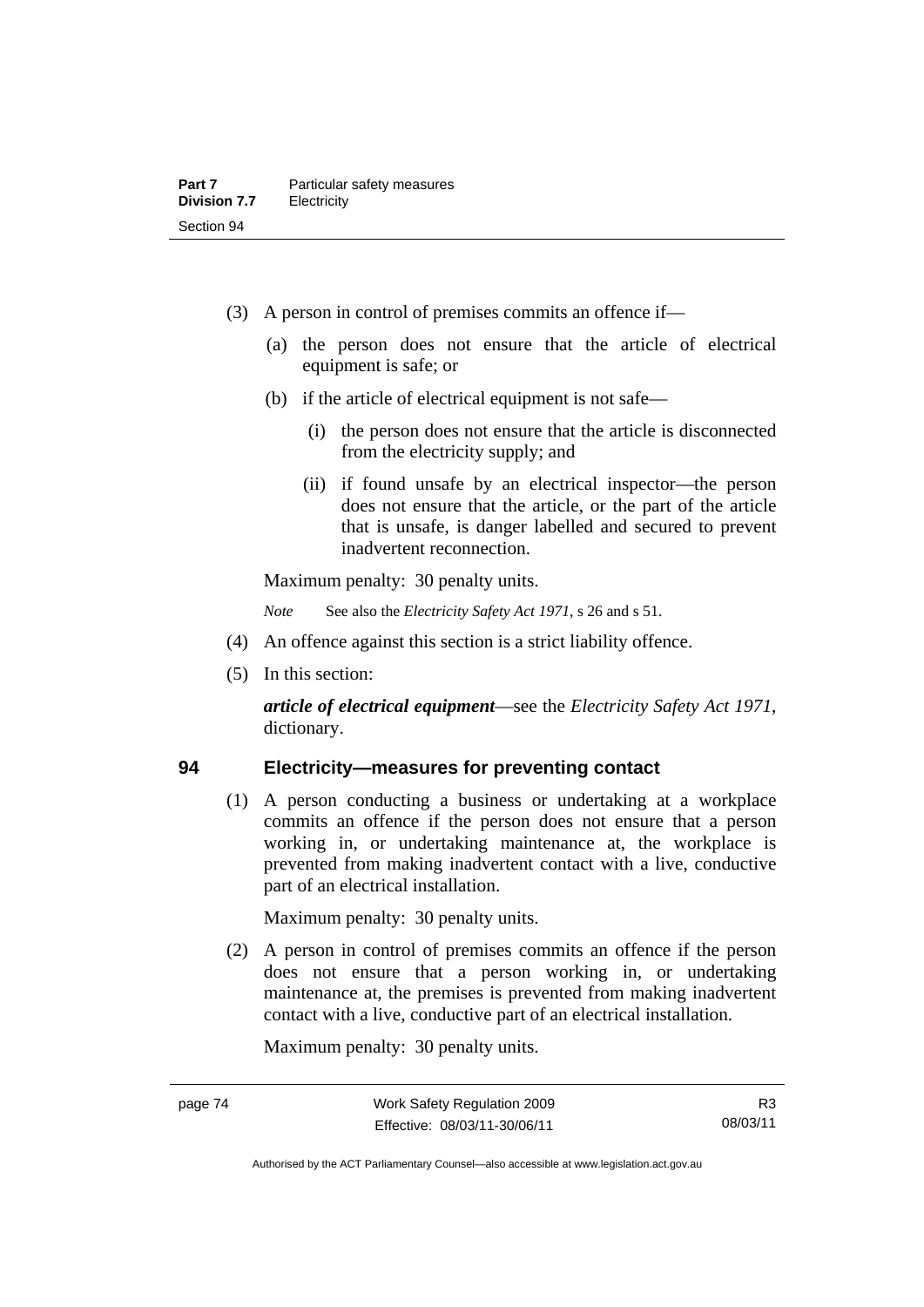(3) A person conducting a business or undertaking at a workplace commits an offence if the person does not ensure that a person working in, or undertaking maintenance at, the workplace is prevented from going within an unsafe distance of overhead or underground electrical power lines or exposed cables.

Maximum penalty: 30 penalty units.

 (4) A person in control of premises commits an offence if the person does not ensure that a person working in, or undertaking maintenance at, the premises is prevented from going within an unsafe distance of overhead or underground electrical power lines or exposed cables.

Maximum penalty: 30 penalty units.

- (5) Subsections (1), (2), (3) and (4) do not apply in relation to a person undertaking electrical work if the person is licensed under the *Construction Occupations (Licensing) Act 2004* to undertake the work.
- (6) Subsections (3) and (4) do not apply if—
	- (a) a written risk assessment is given to the electricity network operator; and
	- (b) the electricity network operator is satisfied—
		- (i) with the content of the risk assessment; and
		- (ii) that work to be done in accordance with the risk assessment will be safe.
- (7) An offence against this section is a strict liability offence.
- (8) In this section:

*electricity distributor*—see the *Utilities Act 2000*, dictionary.

*electricity network operator* means the person responsible for network operations for the relevant electricity distributor.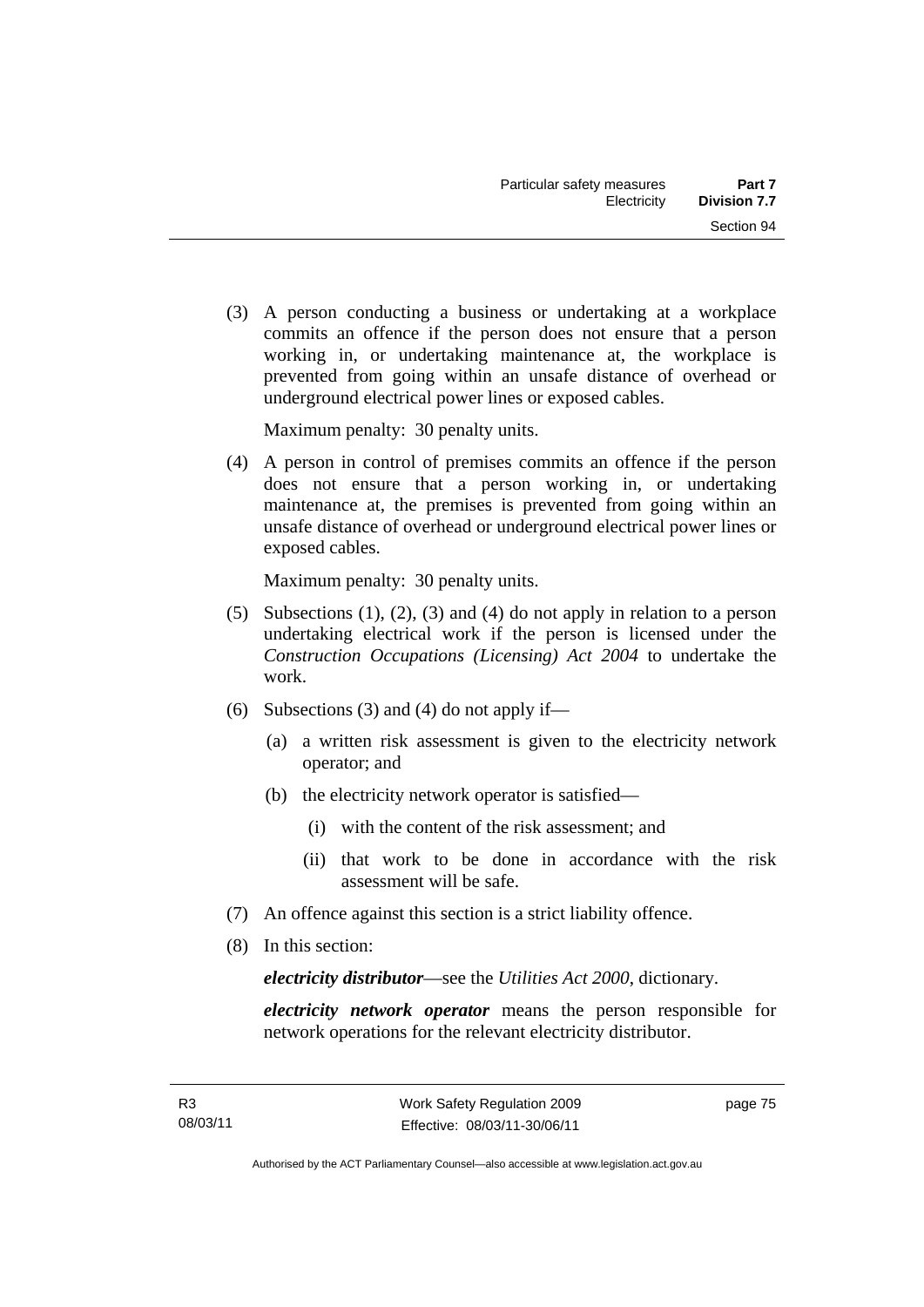| Part 7              | Particular safety measures |
|---------------------|----------------------------|
| <b>Division 7.8</b> | Confined spaces            |
| Section 95          |                            |

*relevant electricity distributor*, in relation to electrical power lines or exposed cables, means the electricity distributor of whose network the power lines or cables are a part.

## **Division 7.8 Confined spaces**

#### **95 Definitions—div 7.8**

In this division:

*atmospheric contaminant* means—

- (a) a dangerous substance in the form of a fume, mist, gas, dust or vapour; or
- (b) an asphyxiant; or
- (c) nuisance dust.

*confined space*, for a workplace, means an enclosed, or partly enclosed, space in the workplace that—

- (a) is not designed as, or intended to be, a workplace; and
- (b) is at atmospheric pressure while people are in it; and
- (c) may have—
	- (i) an atmosphere with potentially harmful contaminants; or
	- (ii) an unsafe oxygen level; or
	- (iii) stored substances that may cause engulfment; and
- (d) may have restricted entry and exit.

#### **Examples**

- 1 storage tanks, tank cars, process vessels, boilers, pressure vessels, silos and other tank-like compartments
- 2 pits, degreasers and other open-topped spaces

R3 08/03/11

Authorised by the ACT Parliamentary Counsel—also accessible at www.legislation.act.gov.au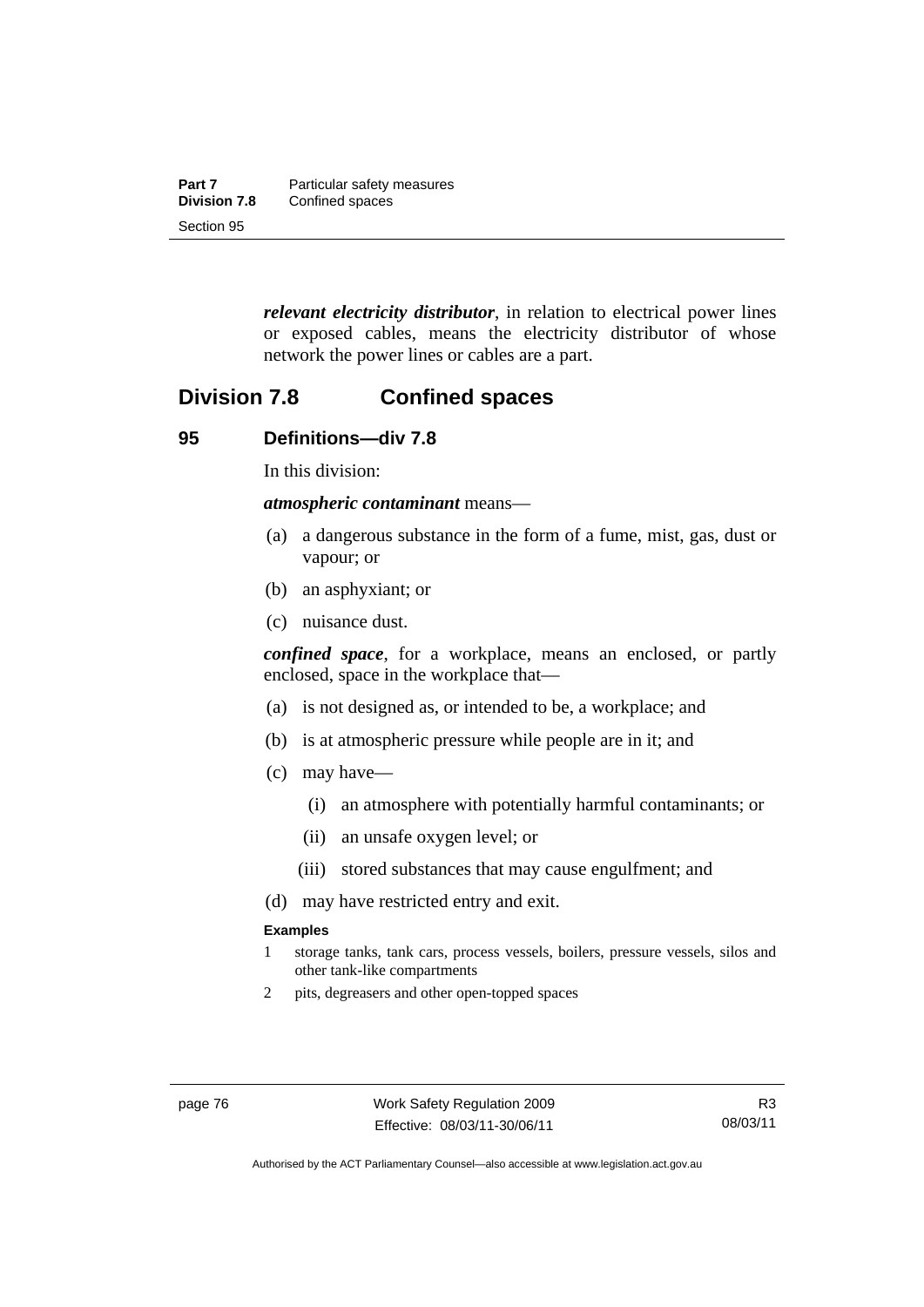- 3 pipes, sewers, shafts, ducts and similar structures
- *Note* An example is part of the regulation, is not exhaustive and may extend, but does not limit, the meaning of the provision in which it appears (see Legislation Act, s 126 and s 132).

*entry permit* means a written document that—

- (a) identifies the confined space; and
- (b) clearly describes the work to be carried out in the confined space; and
- (c) sets out the risk management steps to be taken; and
- (d) states the name of each person who may enter or work in the confined space; and
- (e) states the date and time when each person may enter or be in the confined space to carry out the work.

*safe oxygen level*—see section 79.

*unsafe oxygen level*—see section 79.

#### **96 Design etc—confined spaces**

- (1) A person in control of the design, manufacture or supply of a confined space commits an offence if the person does not ensure that—
	- (a) the space is designed so that there is ordinarily no need for anyone to enter it; and
	- (b) if entry is needed—the space has a safe means of entry and exit.

Maximum penalty: 30 penalty units.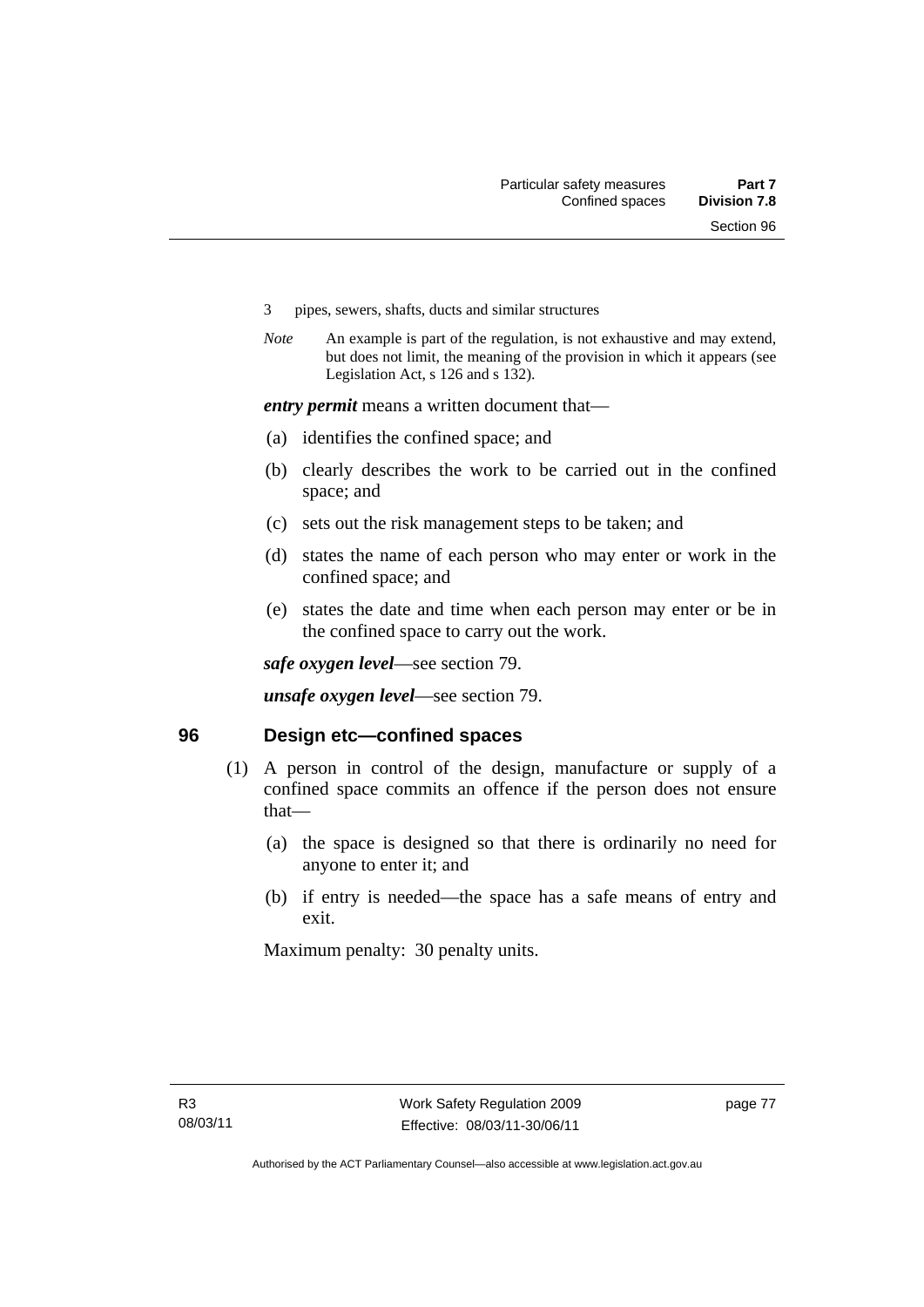(2) A person who modifies a confined space commits an offence if the person does not ensure that the modification does not adversely affect the safe means of entry and exit.

Maximum penalty: 30 penalty units.

(3) An offence against this section is a strict liability offence.

## **97 Hazard identification and risk assessment—confined spaces**

- (1) A person conducting a business or undertaking at a workplace commits an offence if the person does not—
	- (a) identify each confined space at the workplace; and
	- (b) identify each reasonably foreseeable hazard associated with working in the space.

Maximum penalty: 20 penalty units.

 (2) A person conducting a business or undertaking at a workplace commits an offence if the person does not ensure that a risk assessment is undertaken by a suitably qualified person before any work involving entering a confined space at the workplace is started for the first time.

Maximum penalty: 30 penalty units.

- (3) A person conducting a business or undertaking at a workplace commits an offence if—
	- (a) there is evidence that risk assessment does not address, or no longer addresses, the risks posed by the confined space for which the assessment is undertaken; and
	- (b) the person does not ensure that the risk assessment is reviewed.

Maximum penalty: 20 penalty units.

(4) An offence against this section is a strict liability offence.

Authorised by the ACT Parliamentary Counsel—also accessible at www.legislation.act.gov.au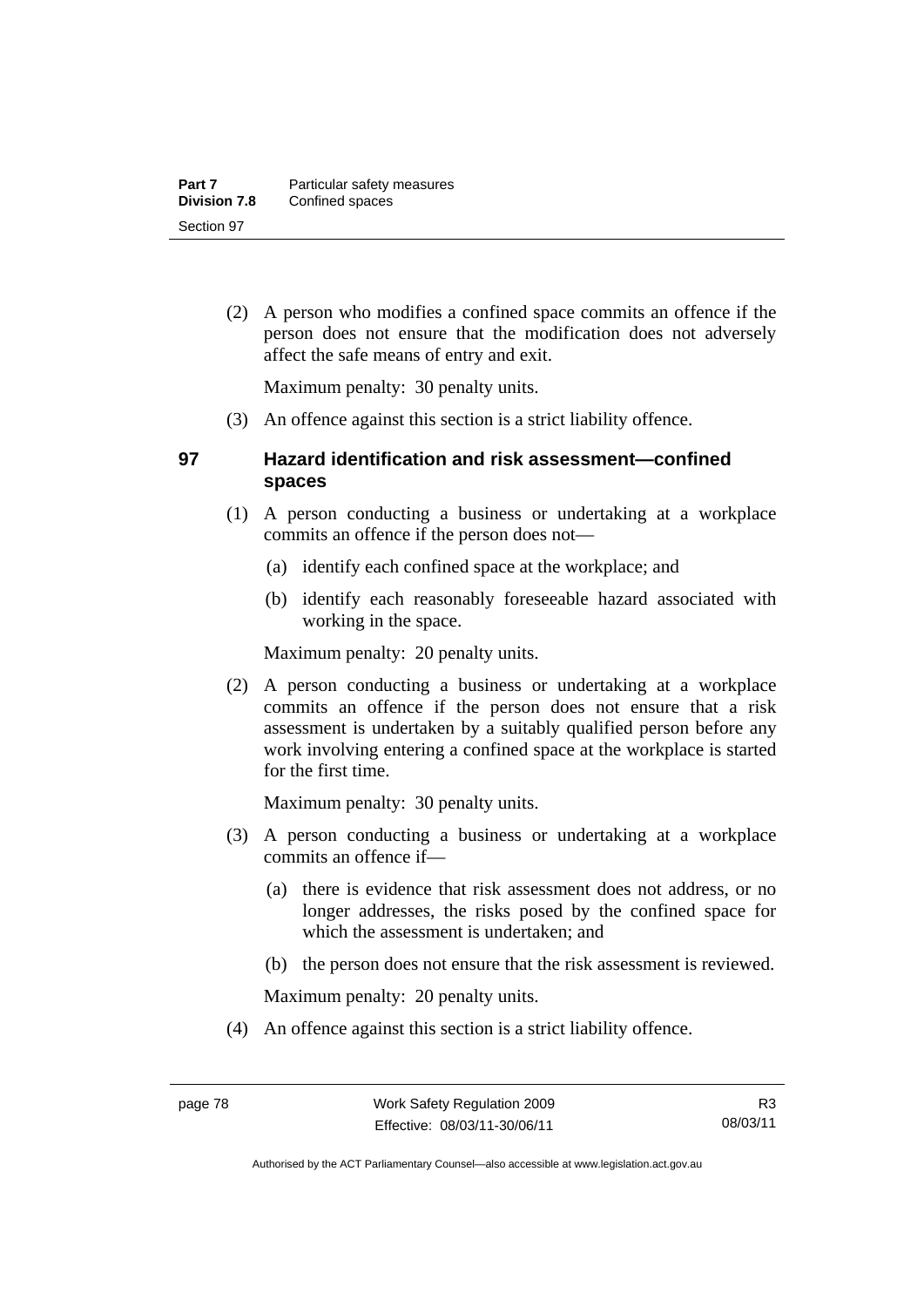(5) In this section:

*risk assessment* includes at least an assessment of—

- (a) the nature of the space and the work to be done; and
- (b) whether work can be done without entering the space; and
- (c) different ways that the work can be done; and
- (d) the risks associated with the method of work, the plant to be used and any potential hazard in the space.

*suitably qualified person*, for a risk assessment, means someone who is suitably qualified by experience or training to carry out the risk assessment.

#### **98 Entry to and work in confined spaces**

- (1) A person conducting a business or undertaking at a workplace commits an offence if—
	- (a) there is an uncontrolled risk to the health or safety of someone entering, occupying or working in a confined space or an uncontrolled risk of fire or explosion in a confined space; and
	- (b) the person does not ensure that either—
		- (i) no-one enters the confined space at the workplace; or
		- (ii) work is not performed in the confined space at the workplace.

- (2) A person conducting a business or undertaking at a workplace commits an offence if the person does not ensure that, before anyone enters a confined space at the workplace—
	- (a) the space contains a safe oxygen level; and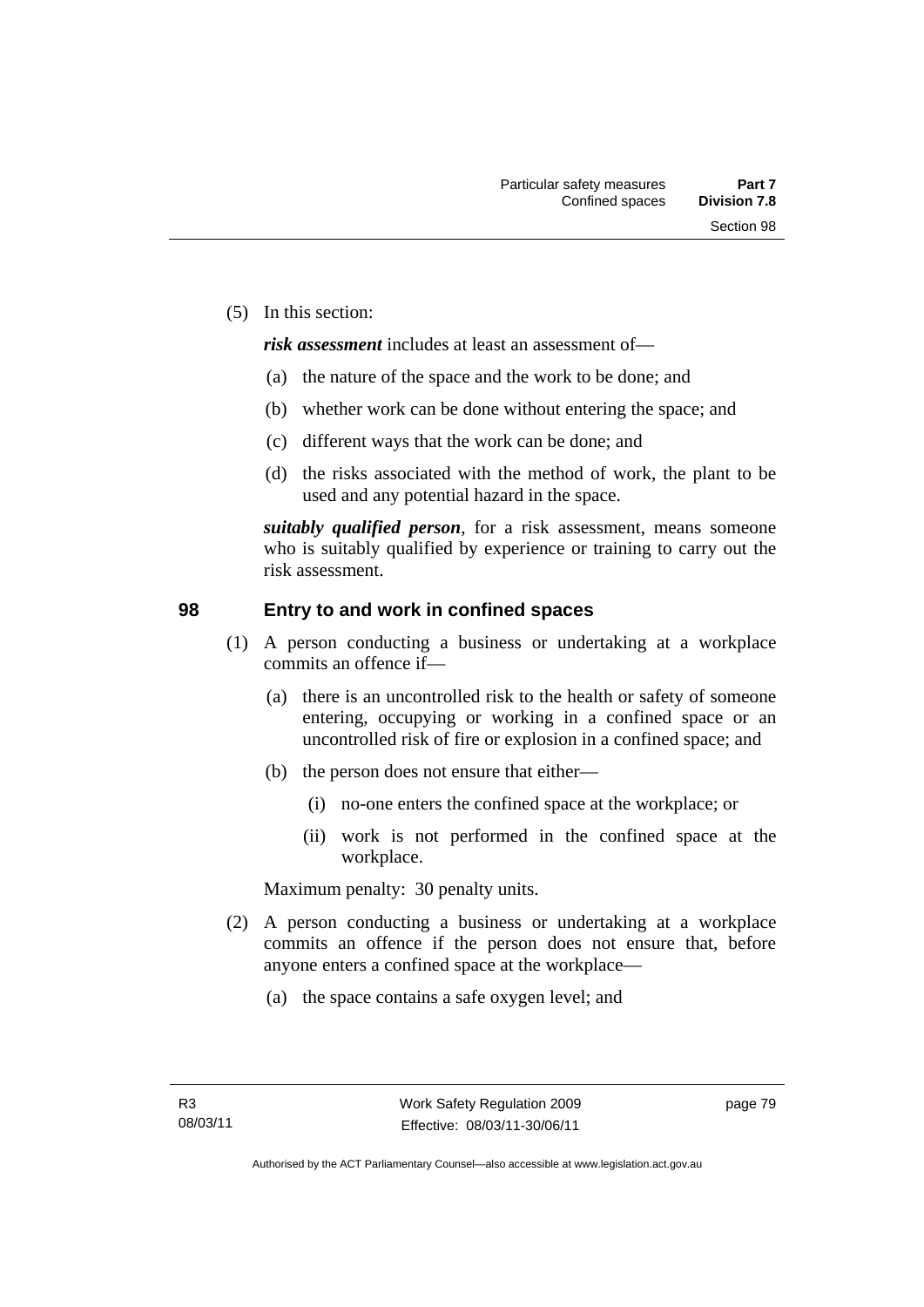(b) any atmospheric contaminant in the space is reduced to below the exposure standard under the national exposure standards for the contaminant; and

*Note National exposure standards*—see the dictionary.

- (c) the concentration of any flammable contaminant in the atmosphere of the space is below 5% of its LEL; and
- (d) the space is not extremely hot or extremely cold; and
- (e) steps are taken to minimise any risk associated with the presence of vermin in the space.

Maximum penalty: 30 penalty units.

 (3) A person conducting a business or undertaking at a workplace commits an offence if the person does not ensure that no-one enters or stays in a confined space at the workplace if the concentration of any flammable contaminant in the atmosphere of the space is 10% or more of its LEL.

Maximum penalty: 30 penalty units.

- (4) A person in control of premises commits an offence if—
	- (a) there is an uncontrolled risk to the health or safety of someone entering, occupying or working in a confined space or an uncontrolled risk of fire or explosion in a confined space; and
	- (b) the person does not ensure that either—
		- (i) no-one enters the confined space at the premises; or
		- (ii) work is not performed in the confined space at the premises.

Authorised by the ACT Parliamentary Counsel—also accessible at www.legislation.act.gov.au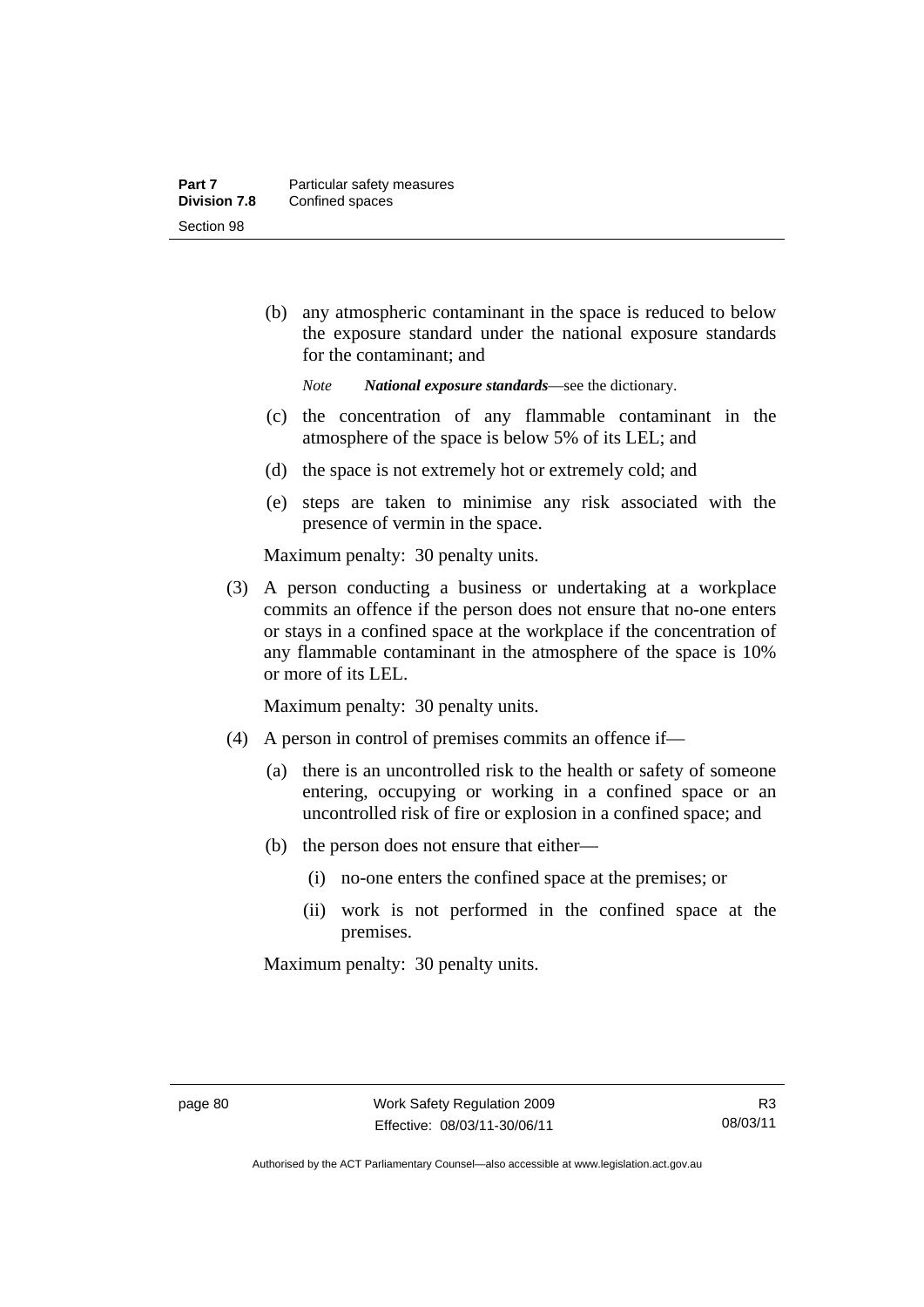- (5) A person in control of premises commits an offence if the person does not ensure that, before anyone enters a confined space at the premises—
	- (a) the space contains a safe oxygen level; and
	- (b) any atmospheric contaminant in the space is reduced to below the exposure standard under the national exposure standards for the contaminant; and
		- *Note National exposure standards*—see the dictionary.
	- (c) the concentration of any flammable contaminant in the atmosphere of the space is below 5% of its LEL; and
	- (d) the space is not extremely hot or extremely cold; and
	- (e) steps are taken to minimise any risk associated with the presence of vermin in the space.

 (6) A person in control of premises commits an offence if the person does not ensure that no-one enters or stays in a confined space at the premises if the concentration of any flammable contaminant in the atmosphere of the space is 10% or more of its LEL.

Maximum penalty: 30 penalty units.

- (7) An offence against this section is a strict liability offence.
- (8) In this section:

*LEL*—see *lower explosive limit*.

*lower explosive limit* (or *LEL*), of a flammable contaminant means the concentration of the contaminant in air below which the propagation of a flame does not occur on contact with an ignition source.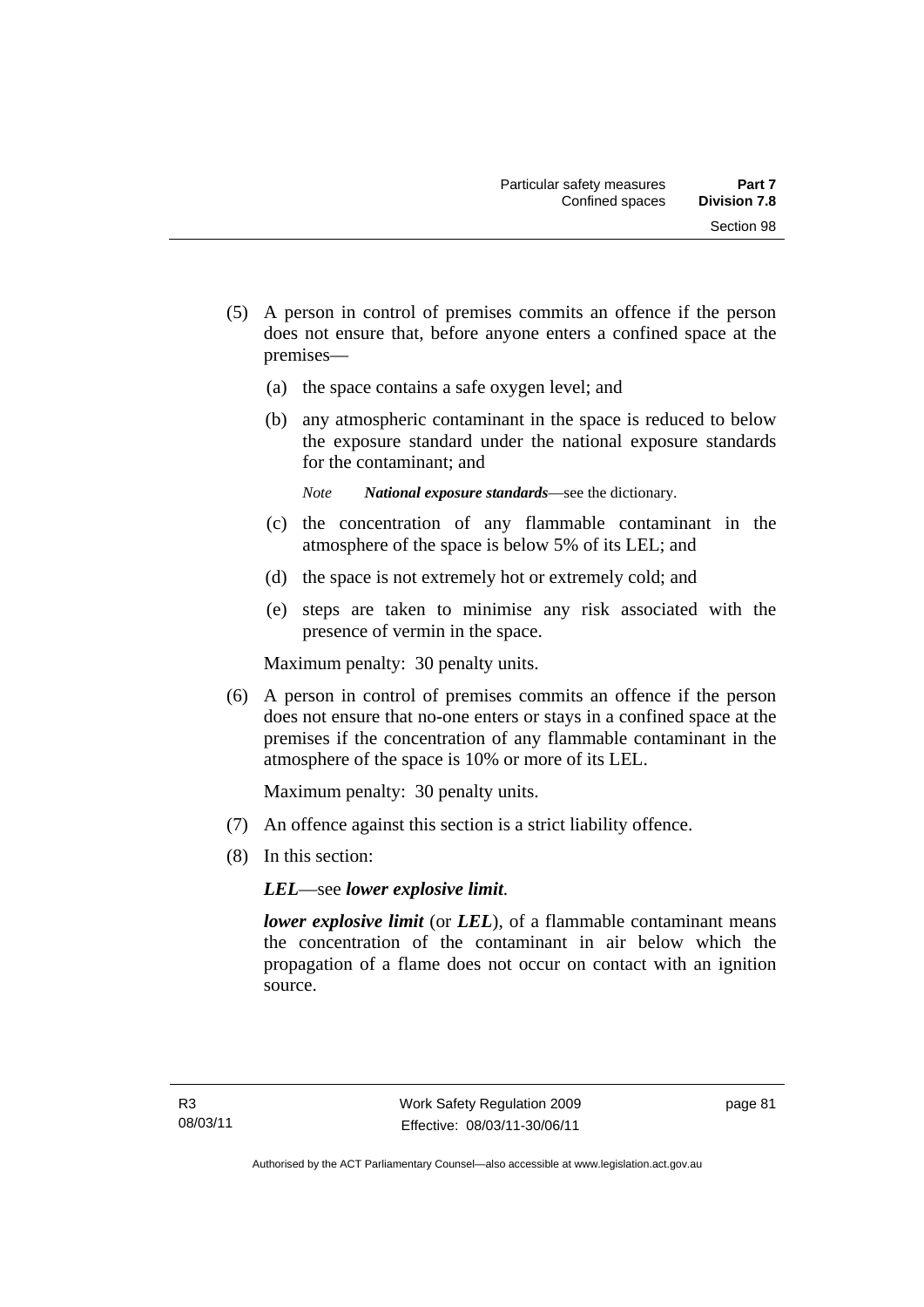## **99 Isolation and control of potentially hazardous services particular measures**

 (1) This section applies if a service that may present a hazard in a confined space (a *potentially hazardous service*) is normally connected to a confined space.

#### **Examples—potentially hazardous service**

- 1 a gas supply line
- 2 electrical wiring or cabling
- *Note* An example is part of the regulation, is not exhaustive and may extend, but does not limit, the meaning of the provision in which it appears (see Legislation Act, s 126 and s 132).
- (2) A person conducting a business or undertaking at a workplace commits an offence if the person does not ensure that no-one enters a confined space at the workplace unless the potentially hazardous service is isolated or controlled in a way that prevents—
	- (a) the introduction of any material, contaminant, agent, or the creation of a condition, that may be harmful to someone in the space; or
	- (b) the activation or energising in any way of equipment or services that may pose a risk to the health or safety of someone in the space.

- (3) A person in control of premises commits an offence if the person does not ensure that no-one enters a confined space at the premises unless the potentially hazardous service is isolated or controlled in a way that prevents—
	- (a) the introduction of any material, contaminant, agent, or the creation of a condition, that may be harmful to someone in the space; or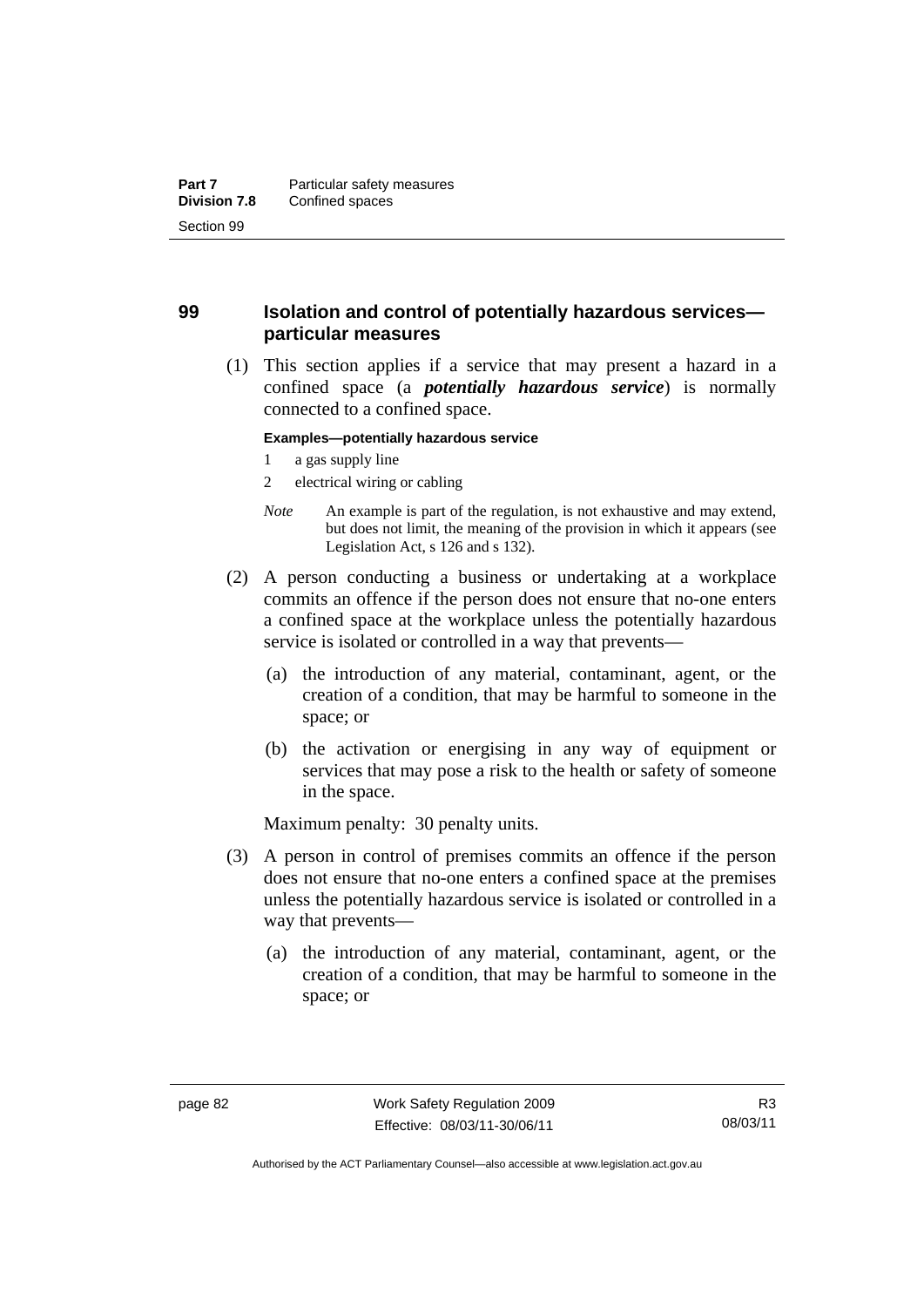(b) the activation or energising in any way of equipment or services that may pose a risk to the health or safety of someone in the space.

Maximum penalty: 30 penalty units.

(4) An offence against this section is a strict liability offence.

## **100 Clearing containment before entry—particular measures**

- (1) This section applies if a confined space must be cleared of contaminants to comply with section 95 (Entry to and work in confined spaces).
- (2) A person conducting a business or undertaking at a workplace commits an offence if the person does not ensure that, if appropriate, the confined space at the workplace is cleared of all contaminants by using a suitable purging agent that displaces contaminants from the space.

Maximum penalty: 30 penalty units.

 (3) A person conducting a business or undertaking at a workplace commits an offence if the person does not ensure that pure oxygen or a gas mixture in a concentration of more than 21% of oxygen by volume is not used to purge or ventilate the confined space at the workplace.

Maximum penalty: 30 penalty units.

 (4) A person in control of premises commits an offence if the person does not ensure that, if appropriate, the confined space at the premises is cleared of all contaminants by using a suitable purging agent that displaces contaminants from the space.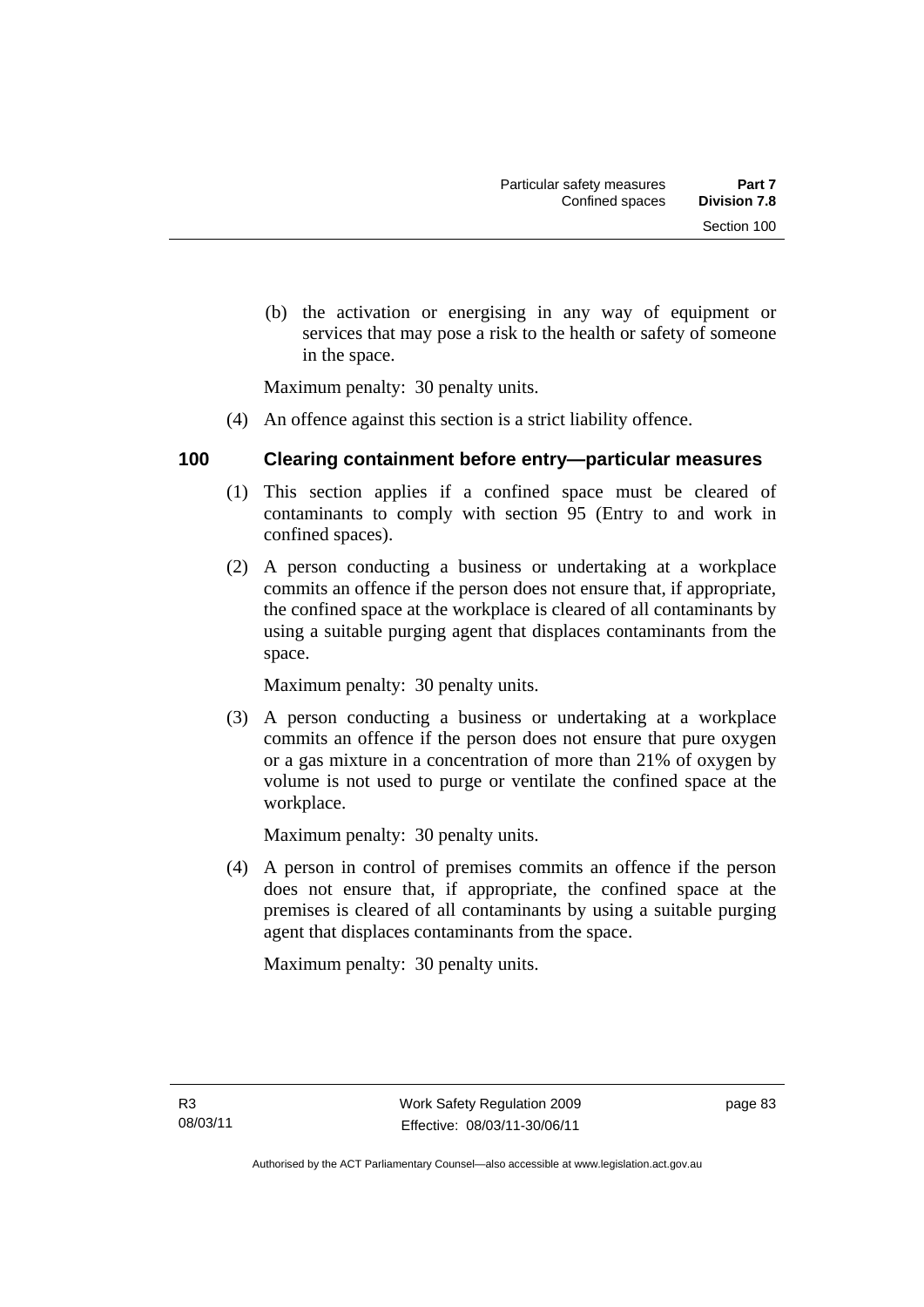(5) A person in control of premises commits an offence if the person does not ensure that pure oxygen or a gas mixture in a concentration of more than 21% of oxygen by volume is not used to purge or ventilate the confined space at the premises.

Maximum penalty: 30 penalty units.

(6) An offence against this section is a strict liability offence.

## **101 Unsafe level of oxygen and atmospheric contaminants**

- (1) This section applies if—
	- (a) a safe oxygen level cannot be provided in a confined space at a workplace; or
	- (b) an atmospheric contaminant in a confined space at a workplace cannot be reduced to below the exposure standard under the national exposure standards.
- (2) A person conducting a business or undertaking at a workplace commits an offence if the person allows—
	- (a) someone to enter a confined space at the workplace; and
	- (b) the person entering is not equipped with suitable personal protective and safety equipment including air supplied respiratory protective equipment.

- *Note* For requirements if a person conducting a business or undertaking provides air supplied respiratory equipment for use at a workplace, see s 69.
- (3) A person in control of premises commits an offence if the person allows—
	- (a) someone to enter a confined space at the premises; and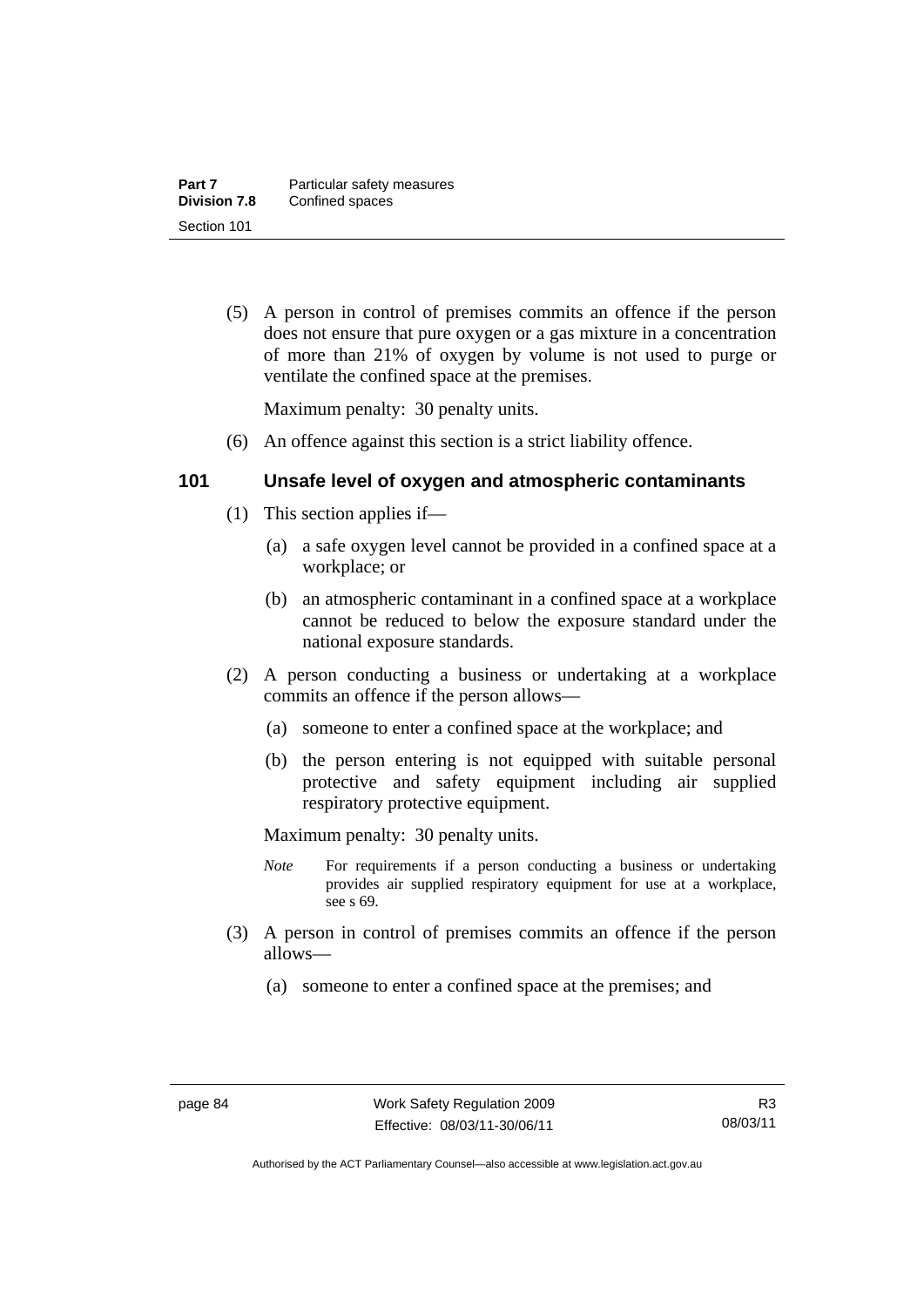(b) the person entering is not equipped with suitable personal protective and safety equipment including air supplied respiratory protective equipment.

Maximum penalty: 30 penalty units.

- *Note* For requirements if a person conducting a business or undertaking provides air supplied respiratory equipment for use at a workplace, see s 69.
- (4) An offence against this section is a strict liability offence.

#### **102 Entry permits—particular measures**

(1) A person conducting a business or undertaking at a workplace commits an offence if the person does not give an entry permit to the person in direct control of work to be done in a confined space at the workplace.

Maximum penalty: 20 penalty units.

- (2) A person conducting a business or undertaking at a workplace commits an offence if the person does not give each person who is required to do work in a confined space at the workplace—
	- (a) a copy of the entry permit; and
	- (b) reasonable time to read the entry permit before the person is required to enter the space.

Maximum penalty: 20 penalty units.

- (3) A person conducting a business or undertaking at a workplace commits an offence if—
	- (a) someone enters or works in a confined space at the workplace; and
	- (b) the entry or work does not comply with an entry permit under this section.

Maximum penalty: 20 penalty units.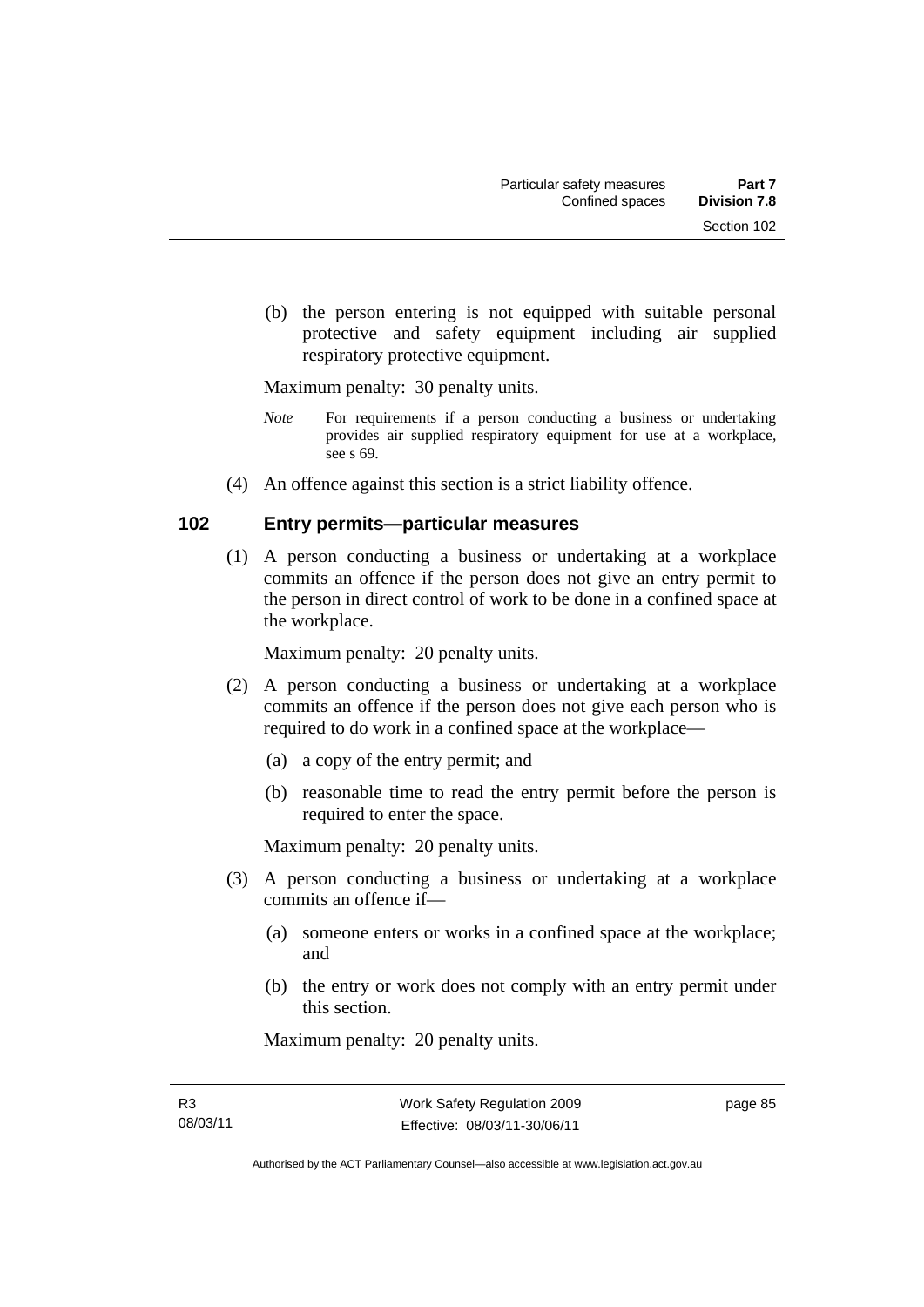- (4) A person conducting a business or undertaking at a workplace commits an offence if—
	- (a) a confined space at the workplace is returned to normal use; and
	- (b) the person does not have written confirmation from the person in direct control of the work in the confined space, that—
		- (i) the work has been completed; and
		- (ii) each person involved in the work has left the space.

 (5) A person in control of premises commits an offence if the person does not ensure that each person who is to do work in a confined space at the premises is told about, and understands, the entry permit.

Maximum penalty: 20 penalty units.

- (6) A person in control of premises commits an offence if—
	- (a) someone enters or works in a confined space at the premises; and
	- (b) the entry or work does not comply with an entry permit under this section.

- (7) A person in control of premises commits an offence if—
	- (a) a confined space at the premises is returned to normal use; and
	- (b) the person does not have written confirmation from the person in direct control of the work in the confined space, that—
		- (i) the work has been completed; and

Authorised by the ACT Parliamentary Counsel—also accessible at www.legislation.act.gov.au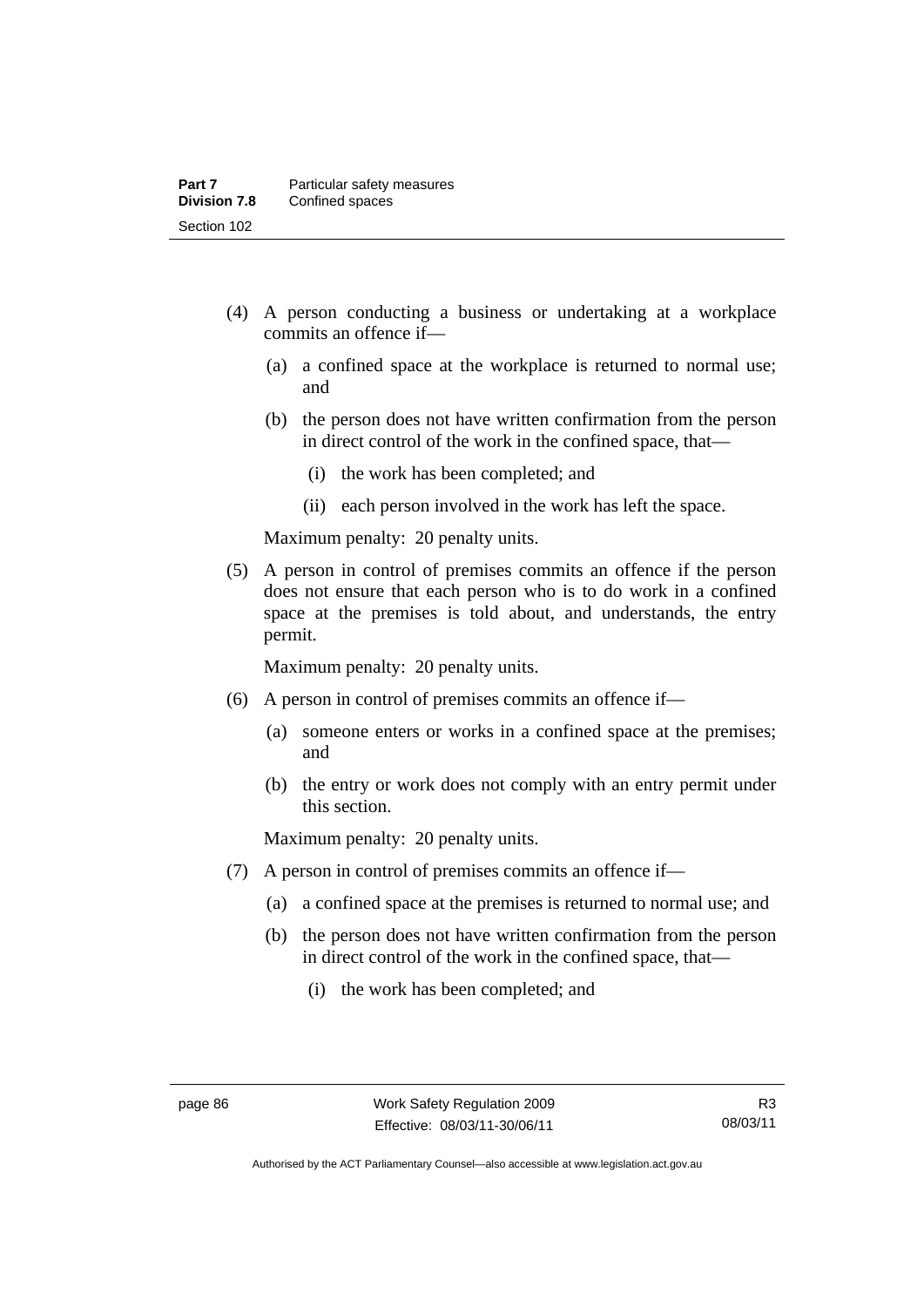(ii) each person involved in the work has left the space.

Maximum penalty: 20 penalty units.

- (8) An offence against this section is a strict liability offence.
- **103 Standby people—particular measures** 
	- (1) This section applies if—
		- (a) there is a confined space at a workplace; and
		- (b) someone is in the confined space.
	- (2) A person conducting a business or undertaking at the workplace commits an offence if the person does not appoint 1 or more people as standby people for the work in the confined space at the workplace.

Maximum penalty: 30 penalty units.

- (3) A person conducting a business or undertaking at the workplace commits an offence if the person appoints a person as a standby person for the work in the confined space at the workplace and the person appointed—
	- (a) has not undertaken training in accordance with section 107 (Training about confined spaces); and
	- (b) cannot operate the monitoring equipment used to ensure safety during entry to, and work in, the confined space; and
	- (c) cannot initiate emergency procedures (including rescue procedures).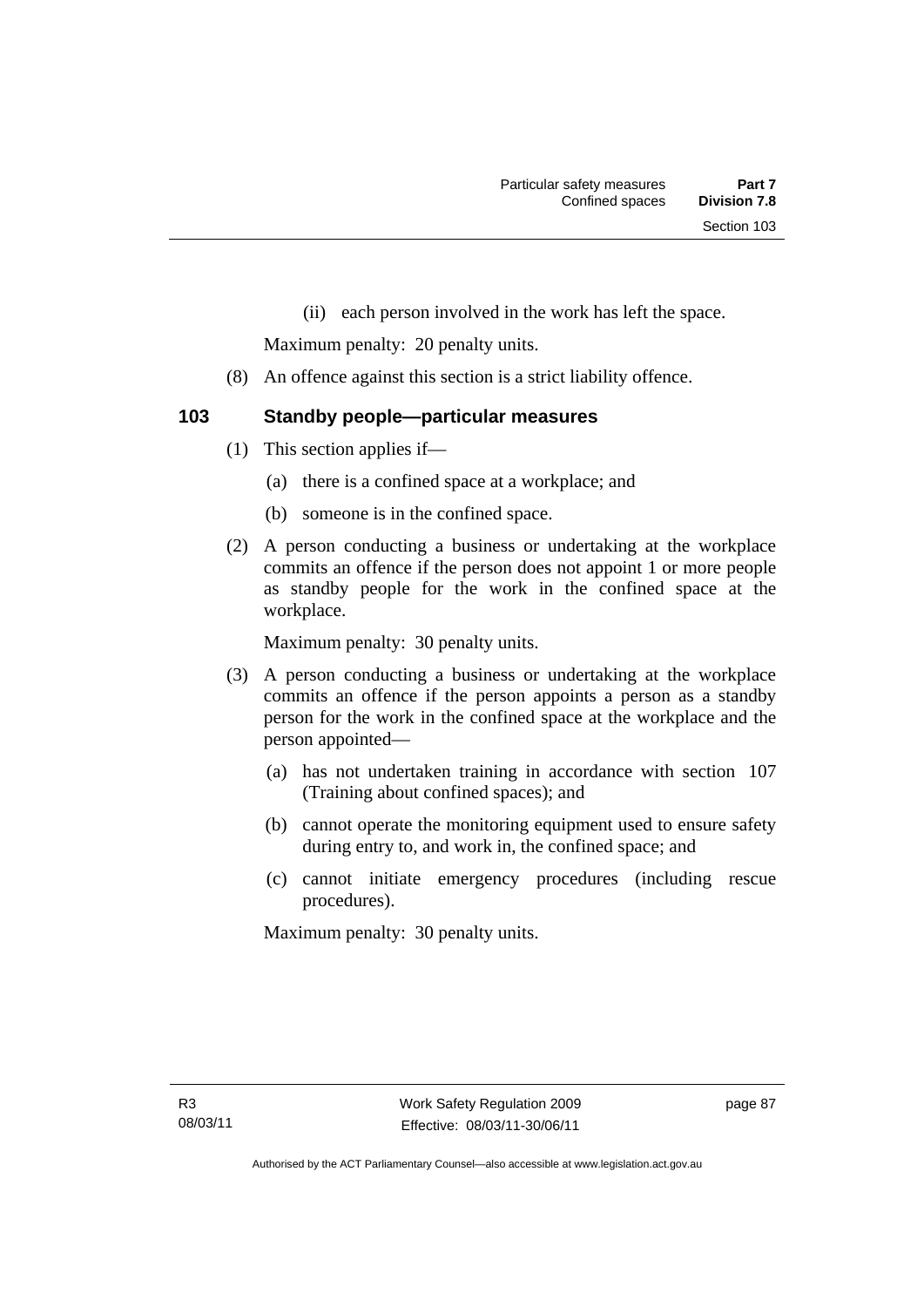- (4) A person conducting a business or undertaking at the workplace commits an offence if the person does not ensure that a standby person—
	- (a) remains outside and near the confined space at the workplace while anyone is in the confined space; and
	- (b) is able to communicate continuously with anyone in the confined space; and
	- (c) if practicable, is able to see anyone in the confined space.

(5) An offence against this section is a strict liability offence.

#### **104 Emergencies—particular measures**

(1) A person conducting a business or undertaking at a workplace commits an offence if the person does not ensure that appropriate emergency equipment is provided when someone is in a confined space at the workplace.

Maximum penalty: 30 penalty units.

 (2) A person conducting a business or undertaking at a workplace commits an offence if the person does not ensure that emergency procedures are established and rehearsed in relation to people in a confined space at the workplace.

- (3) A person conducting a business or undertaking at a workplace commits an offence if the person does not ensure that—
	- (a) the openings for entry to and exit from a confined space at the workplace are large enough to allow the rescue of anyone in the space; and

Authorised by the ACT Parliamentary Counsel—also accessible at www.legislation.act.gov.au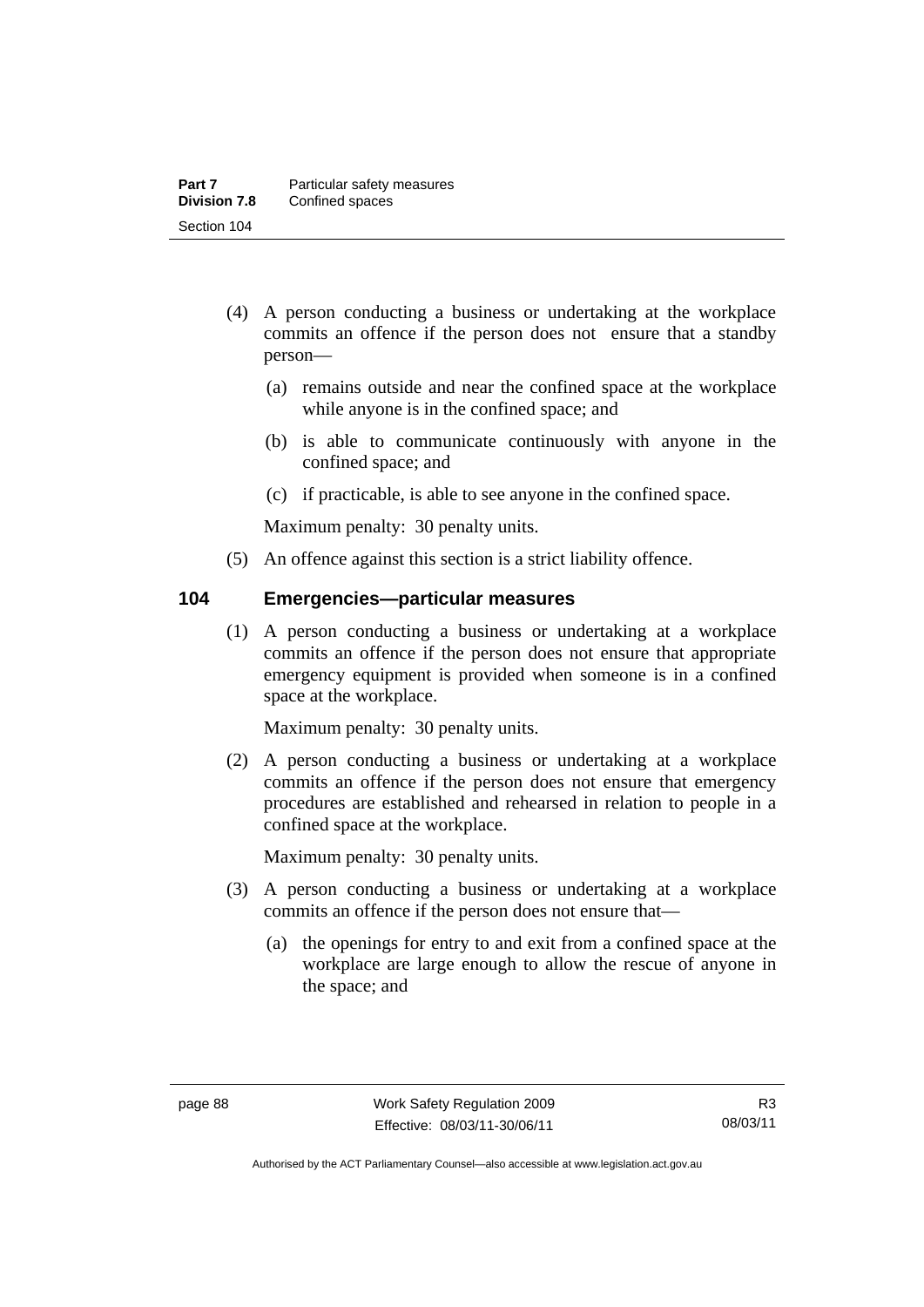(b) the openings are not obstructed by anything that could impede the rescue or, if this is not possible, that another suitable means of rescue is provided.

Maximum penalty: 30 penalty units.

 (4) A person in control of premises commits an offence if the person does not ensure that appropriate emergency equipment is provided when someone is in a confined space at the premises.

Maximum penalty: 30 penalty units.

 (5) A person in control of premises commits an offence if the person does not ensure that emergency procedures are established and rehearsed in relation to people in a confined space at the premises.

Maximum penalty: 30 penalty units.

- (6) A person in control of premises commits an offence if the person does not ensure that—
	- (a) the openings for entry to and exit from a confined space at the premises are large enough to allow the rescue of anyone in the space; and
	- (b) the openings are not obstructed by anything that could impede the rescue or, if this is not possible, that another suitable means of rescue is provided.

Maximum penalty: 30 penalty units.

(7) An offence against this section is a strict liability offence.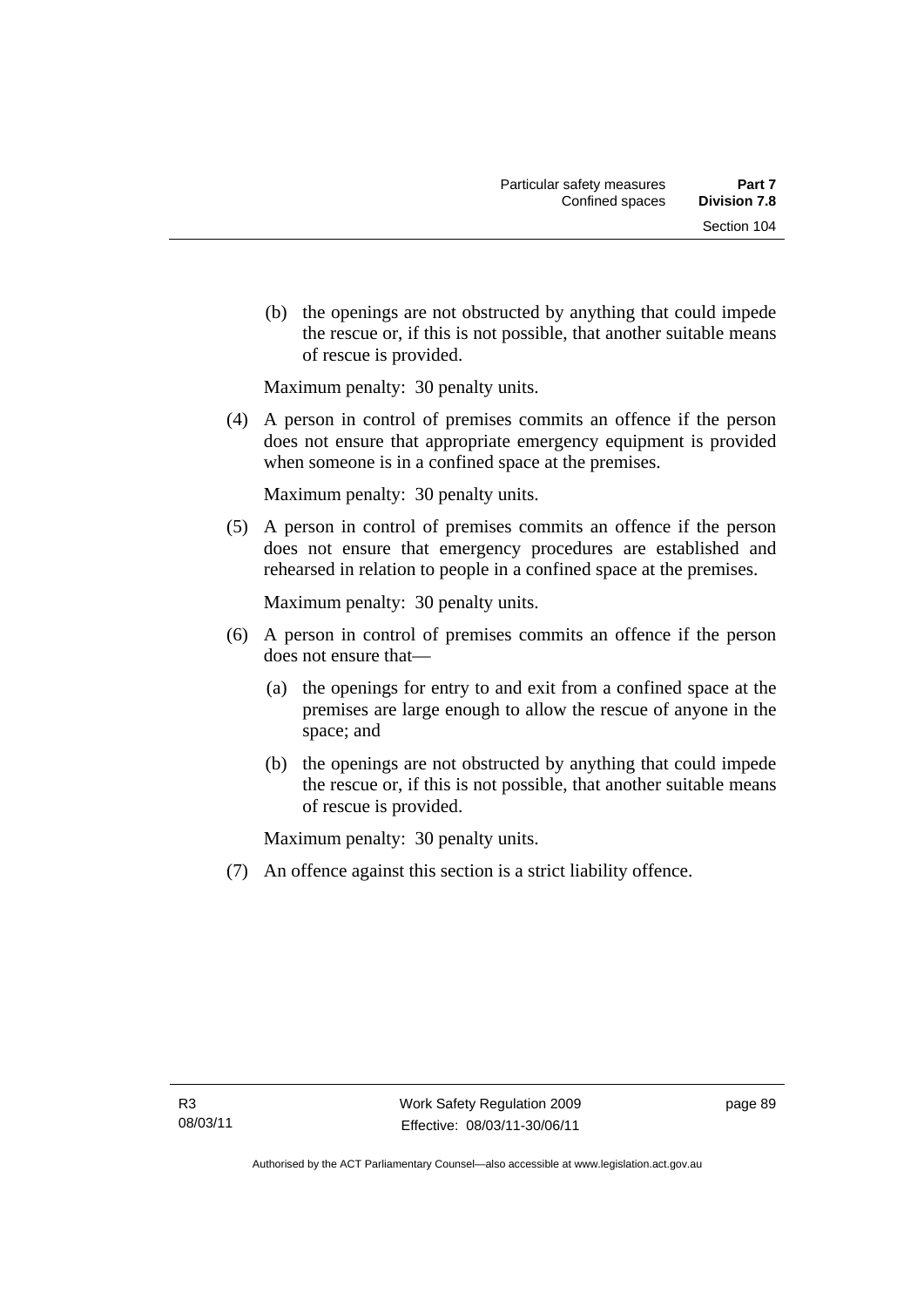## **105 Entry protection—particular measures**

 (1) A person conducting a business or undertaking at a workplace commits an offence if the person does not ensure that appropriate signs are displayed and protective barriers are erected to prevent the entry of anyone who does not have an entry permit for a confined space at the workplace.

Maximum penalty: 30 penalty units.

 (2) A person in control of premises commits an offence if the person does not ensure that appropriate signs are displayed and protective barriers are erected to prevent the entry of anyone who does not have an entry permit for a confined space at the premises.

Maximum penalty: 30 penalty units.

(3) An offence against this section is a strict liability offence.

#### **106 Atmospheric testing and monitoring—particular measures**

- (1) A person conducting a business or undertaking at a workplace commits an offence if the person does not ensure that appropriate atmospheric testing and monitoring is carried out in a confined space at the workplace if the space—
	- (a) is or may be contaminated with an atmospheric contaminant; or
	- (b) is or may be contaminated with a flammable contaminant; or
	- (c) has or may have an unsafe oxygen level.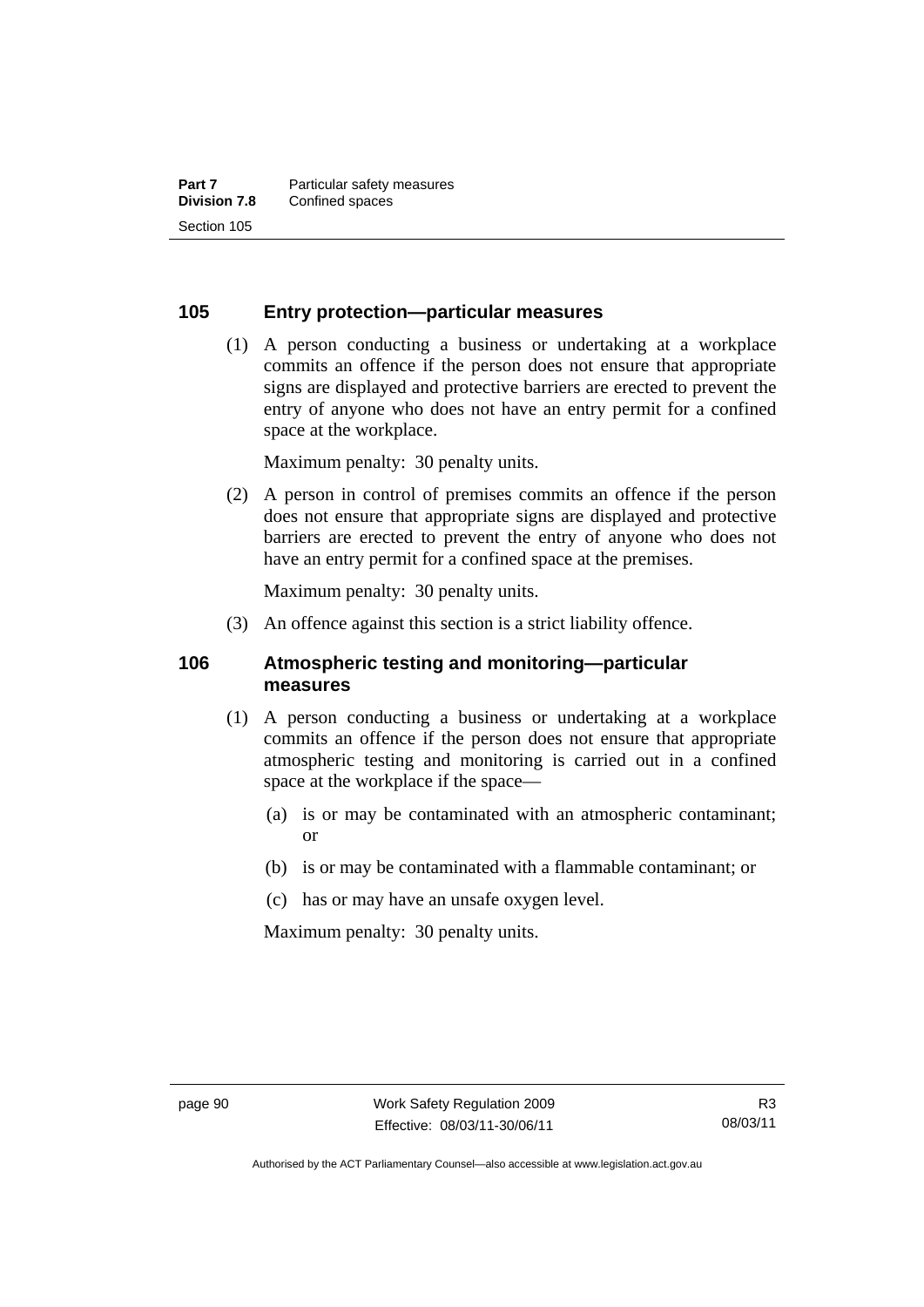- (2) A person in control of premises commits an offence if the person does not ensure that appropriate atmospheric testing and monitoring is carried out in a confined space at the premises if the space—
	- (a) is or may be contaminated with an atmospheric contaminant; or
	- (b) is or may be contaminated with a flammable contaminant; or
	- (c) has or may have an unsafe oxygen level.

(3) An offence against this section is a strict liability offence.

#### **107 Training about confined spaces**

(1) A person conducting a business or undertaking at a workplace commits an offence if the person does not provide training relating to entering and working in confined spaces to anyone who is required to work in a confined space at the workplace.

Maximum penalty: 30 penalty units.

 (2) A person conducting a business or undertaking at a workplace commits an offence if the person does not provide training relating to entering and working in confined spaces to anyone who is appointed as a standby person for the workplace.

Maximum penalty: 30 penalty units.

- (3) A person conducting a business or undertaking at a workplace may also provide the training to—
	- (a) anyone who does 1 or more of the following:
		- (i) assesses the safety of confined spaces;
		- (ii) issues entry permits for confined spaces;
		- (iii) designs and fixes the layout of workplaces;
		- (iv) supervises people working in or near confined spaces;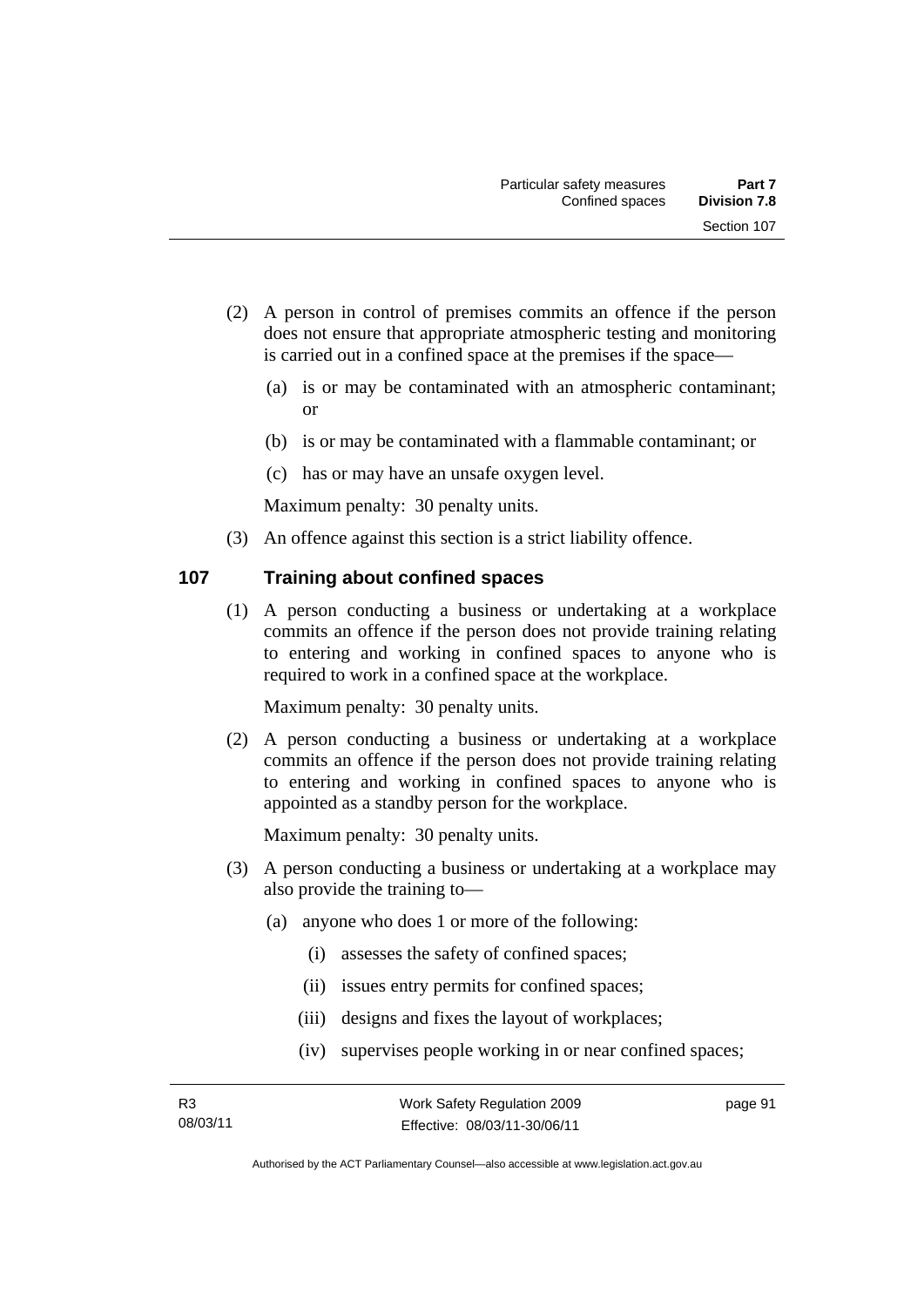- (v) maintains equipment used in confined spaces;
- (vi) purchases, distributes, fits, wears or maintains personal protective and safety equipment used for work in confined spaces; and
- (b) anyone who could be involved in rescue and first aid procedures involving a confined space.
- (4) A person conducting a business or undertaking at a workplace commits an offence if the person fails to make a written record of—
	- (a) the training given under this section; and
	- (b) the people to whom the training is given.

- (5) An offence against this section is a strict liability offence.
- (6) In this section:

*standby person* means a person appointed as a standby person under section 103.

*training* must include instruction in each of the following:

- (a) the hazards of confined spaces;
- (b) risk assessment procedures;
- (c) risk management steps;
- (d) emergency procedures;
- (e) selection, use, fitting and maintenance of safety equipment.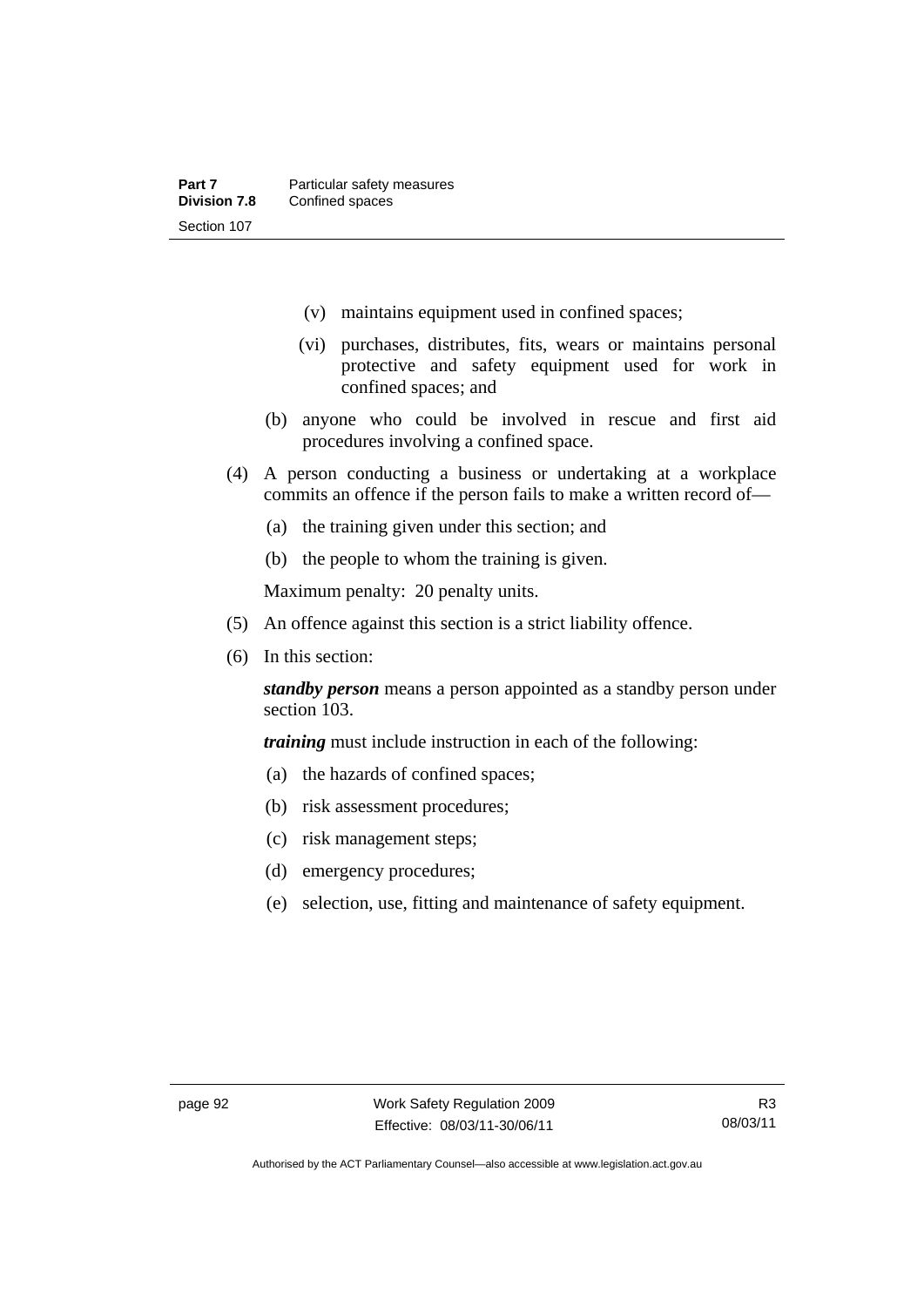#### **108 Record keeping**

- (1) A person conducting a business or undertaking at a workplace must keep—
	- (a) entry permits for a confined space at the workplace for 1 month after the day the space is returned to normal use; and
	- (b) risk assessment reports for work in a confined space at the workplace for 5 years after the last entry in the report; and
	- (c) a record of training relating to work in a confined space at the workplace while the person to whom the training has been given is engaged.
	- *Note* For reporting and records in relation to injuries and dangerous occurrences, see pt 2.
- (2) A person conducting a business or undertaking at a workplace commits an offence if—
	- (a) an inspector requests access to a record made under subsection (1) in relation to the workplace; and
	- (b) the person does not give access to the record.

- (3) If a record made under subsection (1) contains information personal to a worker, a person conducting the business or undertaking must give the worker access to the record on request.
- (4) An offence against this section is a strict liability offence.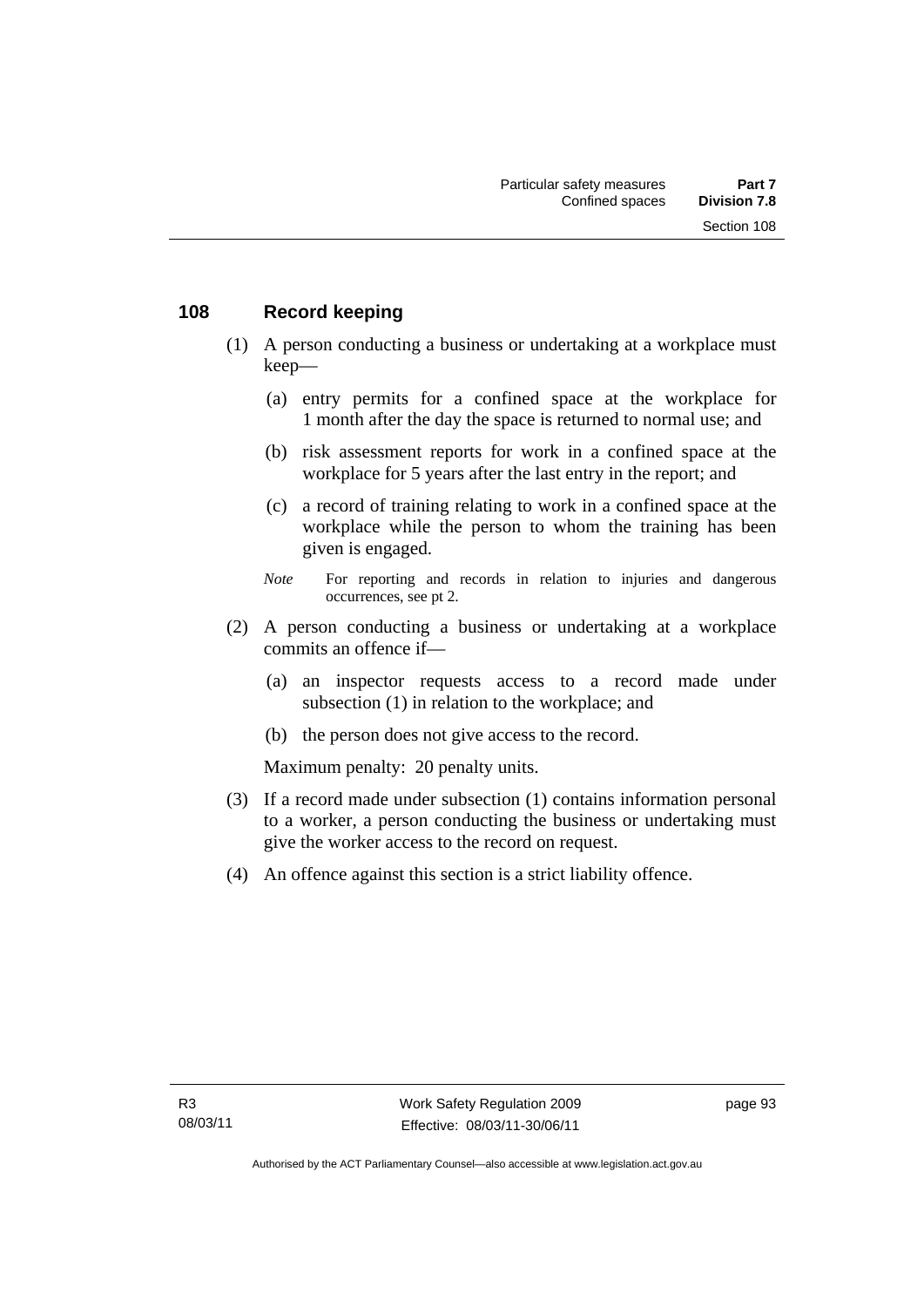**Part 7 Particular safety measures Division 7.9** Lighting Section 109

# **Division 7.9 Lighting**

#### **109 Person conducting business or undertaking to provide lighting**

 (1) A person conducting a business or undertaking at a workplace commits an offence if the person does not provide adequate lighting at the workplace.

Maximum penalty: 30 penalty units.

- (2) What is adequate for subsection (1) must be decided having regard to the nature of the tasks performed by each worker at the workplace.
- (3) A person conducting a business or undertaking at a workplace commits an offence if the person does not ensure that the lighting provided at the workplace—
	- (a) allows workers to work safely; and
	- (b) does not create excessive glare or reflection; and
	- (c) allows people who are not workers to move safely within the workplace; and
	- (d) facilitates safe entry to, and exit from, the workplace.

Maximum penalty: 20 penalty units.

(4) An offence against this section is a strict liability offence.

Authorised by the ACT Parliamentary Counsel—also accessible at www.legislation.act.gov.au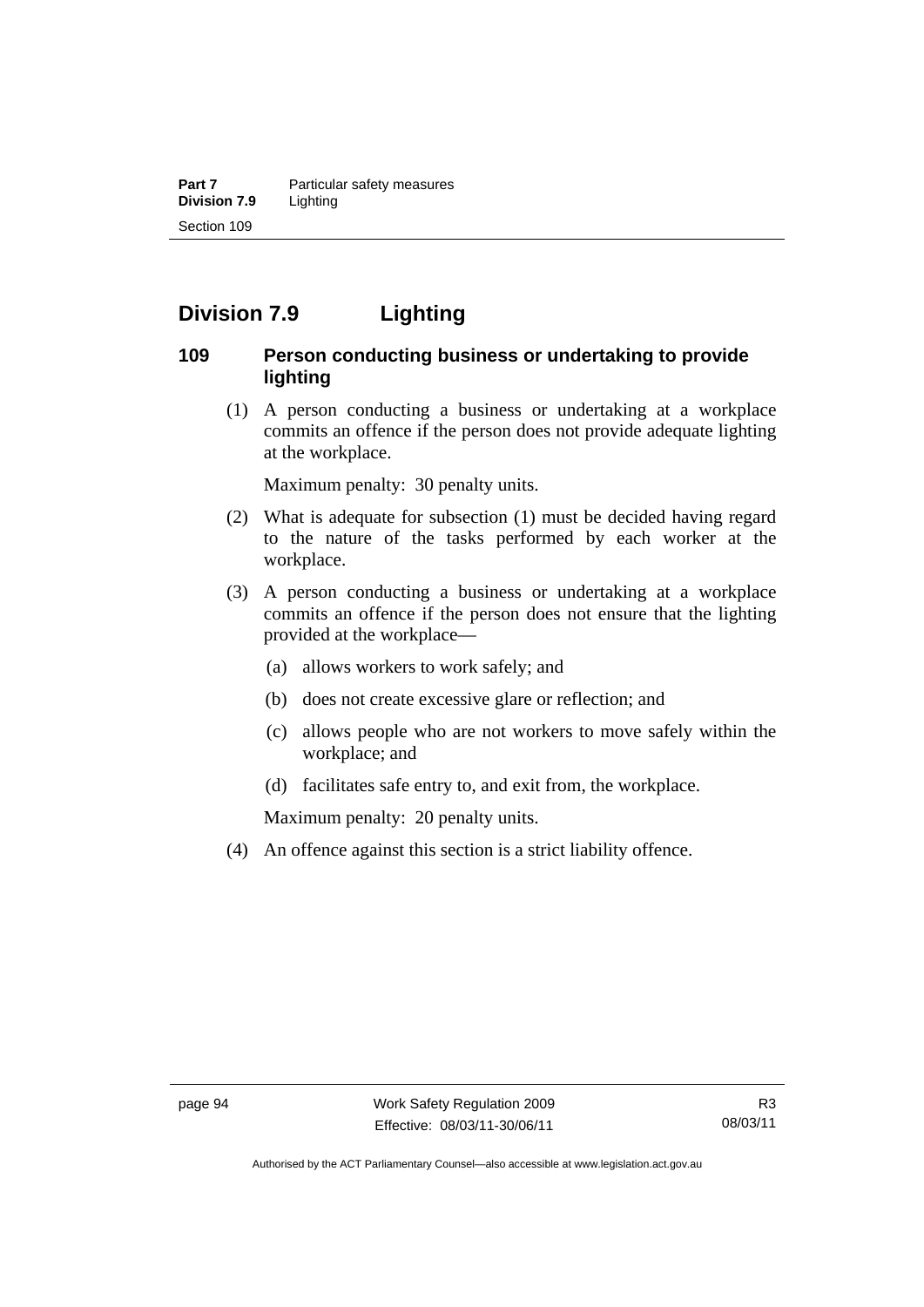# **Division 7.10 Noise management**

## **110 Definitions—div 7.10**

In this division:

*exposure standard* means—

- (a) an 8-hour equivalent continuous A-weighted sound pressure level,  $L_{\text{Aea,8h}}$  of 85dB (A) referenced to  $20\mu\text{Pa}$ ; and
- (b) a C-weighted peak sound pressure level,  $L_{C,peak}$  of 140dB (C) referenced to 20µPa.

*sound pressure level*, in relation to a person, means the level of noise worked out, at the person's ear position, in accordance with AS/NZS 1269.1, without taking into account any protection that may be given by a personal hearing protector.

#### **111 Working out LC,peak value—div 7.10**

For this division, the value of  $L_{C,peak}$  must be worked out by using sound-measuring equipment with a peak detector-indicator characteristic that allows measurement of sound in accordance with AS/NSZ 1269.1

## **112 Noise management—duties of designers etc**

- (1) A person in control of the design, manufacture, import or supply of plant that may emit an unsafe level of noise must ensure that the plant is designed and constructed so that the noise emitted by the plant is as low as reasonably practicable, when installed and used in a reasonable way.
- (2) A person in control of the manufacture, import or supply of plant commits an offence if—
	- (a) plant that may emit an unsafe level of noise is supplied to a person; and

page 95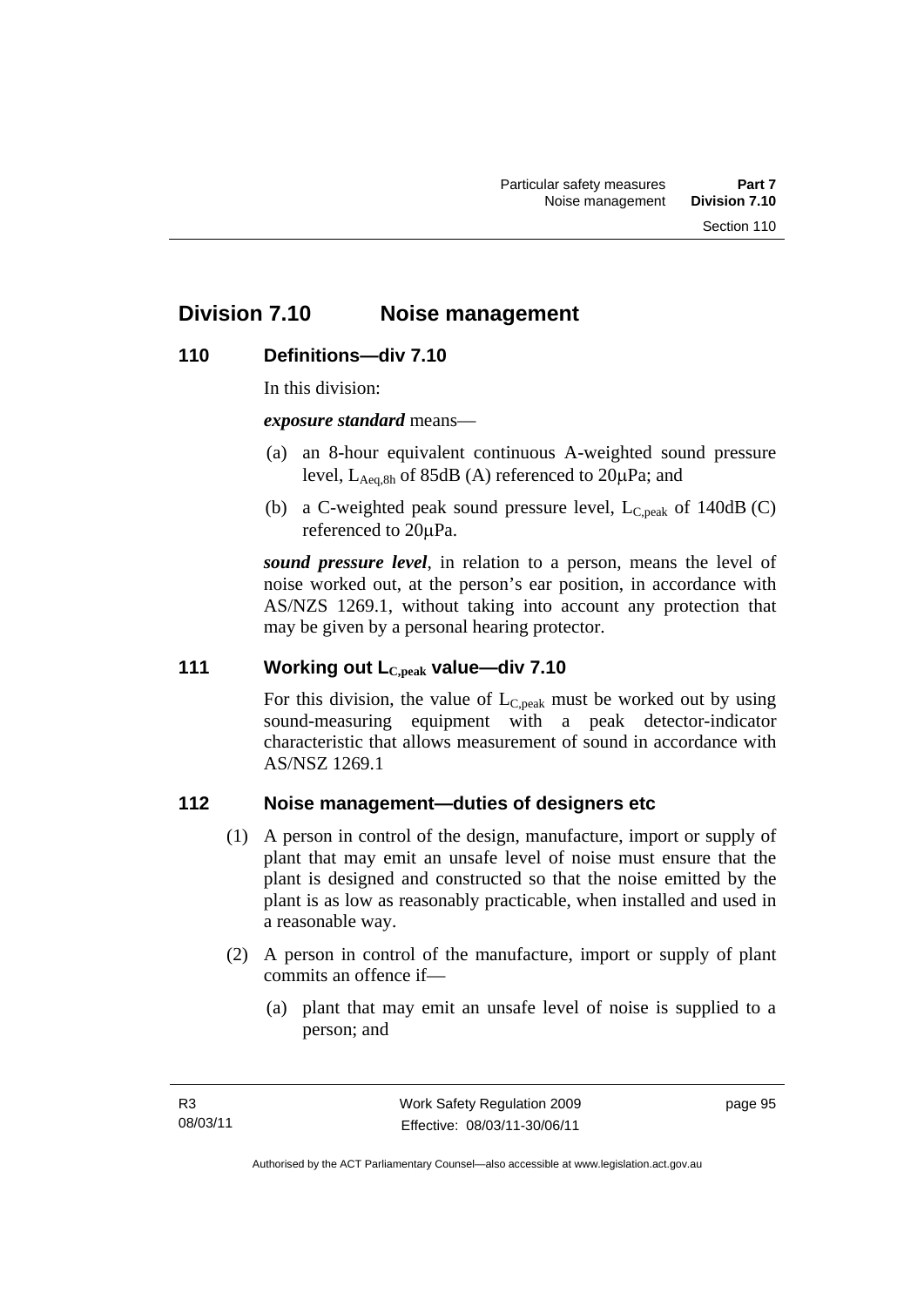- (b) the person in control of the manufacture, import or supply of the plant fails to provide the person to whom the plant is supplied with information about—
	- (i) the noise emitted by the plant; and
	- (ii) ways to keep the noise to the lowest level that is reasonably practicable to achieve.

Maximum penalty: 20 penalty units.

- (3) An offence against this section is a strict liability offence.
- (4) In this section:

*unsafe level of noise* means—

- (a) an A-weighted sound pressure level of 70dB (A); or
- (b) an  $L_{C,peak}$  of 130dB (C).

## **113 Noise management—duties of person conducting business or undertaking**

- (1) A person conducting a business or undertaking at a workplace commits an offence if the person does not—
	- (a) properly maintain noise control measures at the workplace; and
	- (b) give workers at the workplace information and training about noise control measures in accordance with AS/NZS 1269; and
	- (c) ensure that any personal hearing protectors given to a worker are used and maintained in accordance with AS/NZS 1269.

Maximum penalty: 30 penalty units.

- (2) If action is required to reduce the noise level to which a worker is exposed, the person conducting a business or undertaking at a workplace must—
	- (a) as far as is reasonably practicable, implement engineering noise controls to reduce the noise level; and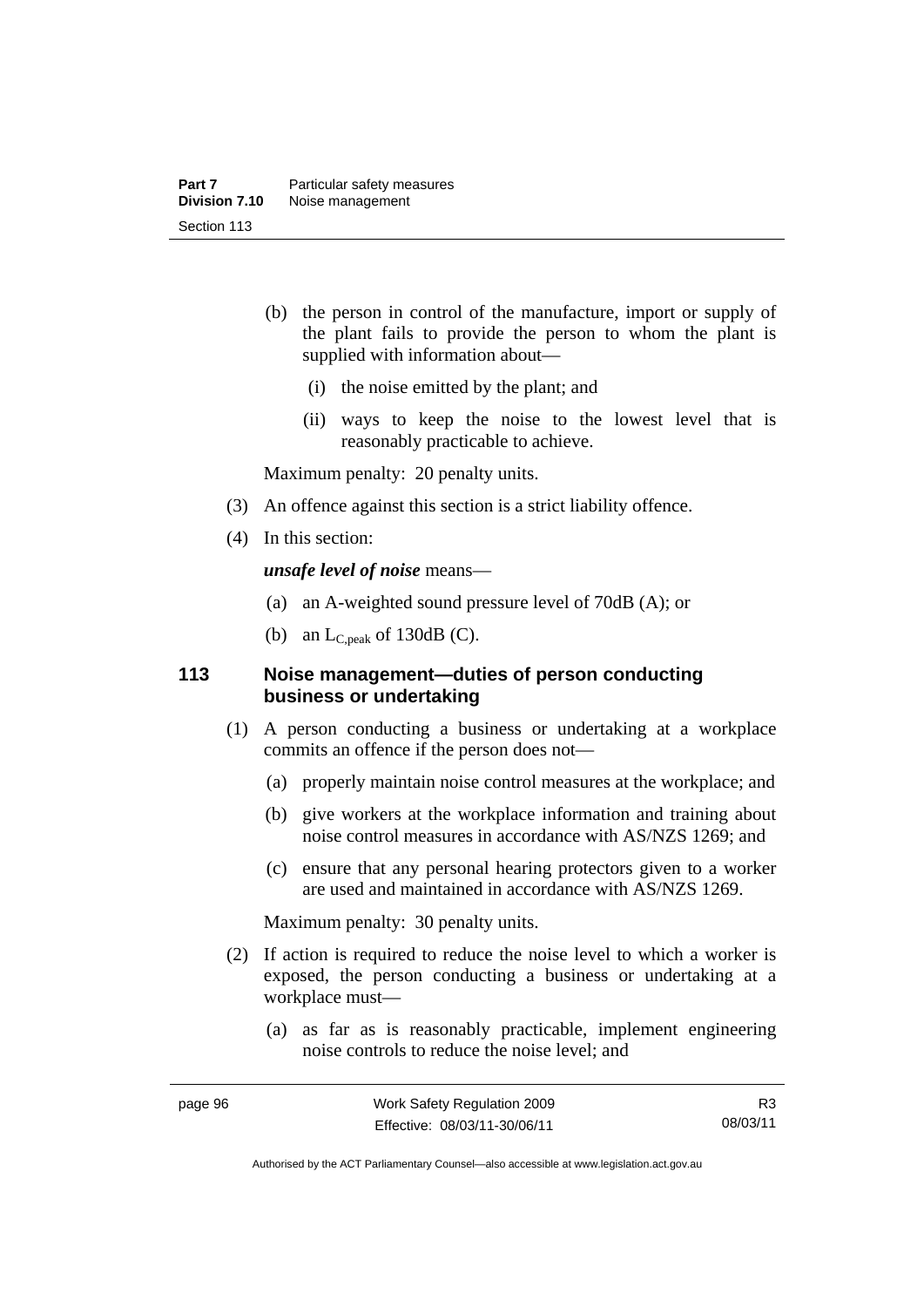- (b) if action under paragraph (a) does not reduce the noise level to the exposure standard or less—as far as is reasonably practicable, implement administrative noise controls to reduce the noise to which the worker is exposed; and
- (c) if action under paragraph (a) and (b) does not reduce the noise level to the exposure standard or less—give the worker personal hearing protectors that—
	- (i) meet the requirements of AS/NZS 1270; and
	- (ii) have been selected according to the procedures stated in AS/NZS 1269.3.
- (3) A person conducting a business or undertaking at a workplace commits an offence if—
	- (a) noise levels at the workplace exceed the exposure standards for a worker; and
	- (b) the person does not—
		- (i) take the action mentioned in subsection  $(2)$  (a) and (b) to reduce the noise level to which the worker is exposed; or
		- (ii) give the worker the personal hearing protectors required under subsection (2) (c).

Maximum penalty: 20 penalty units.

(4) An offence against this section is a strict liability offence.

## **114 Noise management—duties of workers**

- (1) A worker commits an offence if—
	- (a) noise control measures are taken at a workplace under this division; and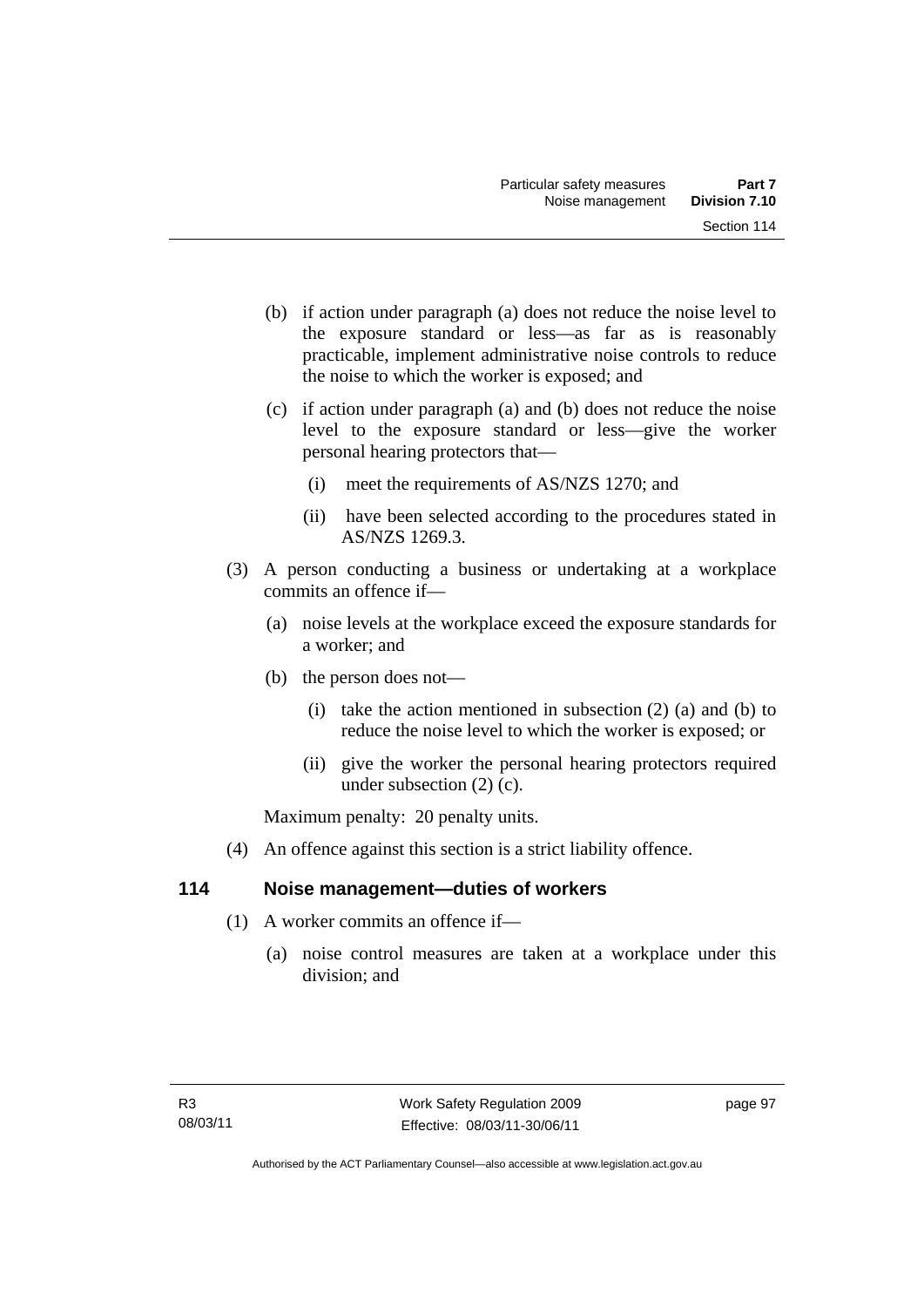(b) the worker intentionally does not comply with the measures at the workplace, as far as reasonably practicable.

Maximum penalty: 20 penalty units.

- (2) A worker commits an offence if the worker—
	- (a) is given personal hearing protectors for use at work; and
	- (b) is given information and training about the protectors in accordance with AS/NZS 1269: and
	- (c) does not use the protectors, as far as reasonably practicable.

Maximum penalty: 20 penalty units.

# **Division 7.11 Isolated work**

#### **115 Isolated workers**

- (1) This section applies if a person conducting a business or undertaking allows a worker in the business or undertaking to work alone in—
	- (a) an area that is remote from other people or is isolated from other people because of the time, location or nature of the work; or
	- (b) a situation that involves the operation or maintenance of hazardous plant or the handling of a dangerous substance; or
	- (c) work that is dangerous to perform alone.

#### **Examples—par (c)**

- 1 tree felling
- 2 security patrolling at night
- 3 working in an interview room
- *Note* An example is part of the regulation, is not exhaustive and may extend, but does not limit, the meaning of the provision in which it appears (see Legislation Act, s 126 and s 132).

page 98 Work Safety Regulation 2009 Effective: 08/03/11-30/06/11

R3 08/03/11

Authorised by the ACT Parliamentary Counsel—also accessible at www.legislation.act.gov.au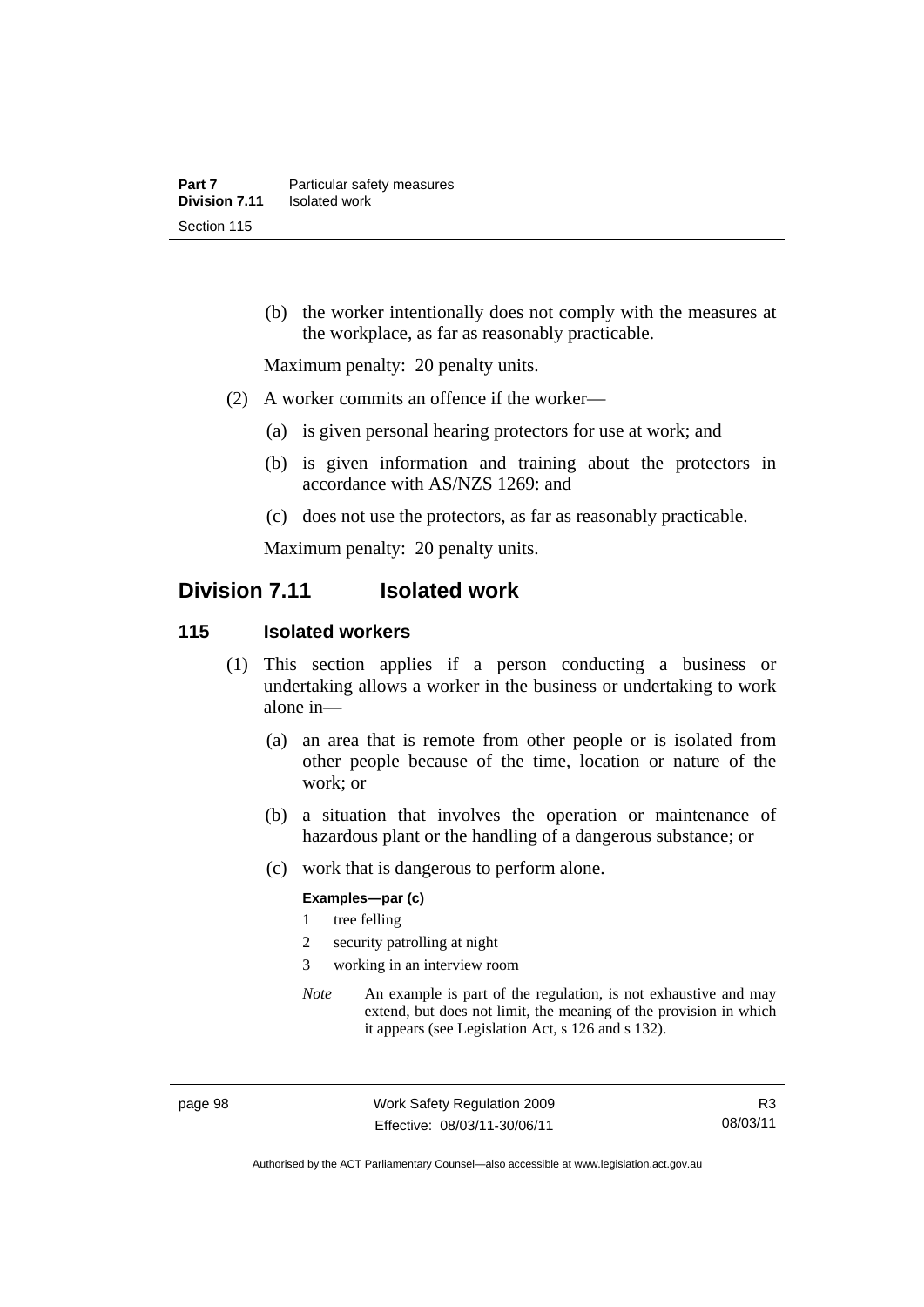- (2) A person conducting a business or undertaking commits an offence if the person fails to ensure that—
	- (a) a worker in the business or undertaking is able to call for help; and
	- (b) there is a procedure for regular contact with the worker; and
	- (c) the worker is trained in the procedure.

Maximum penalty: 20 penalty units.

(3) An offence against this section is a strict liability offence.

# **Division 7.12 Fire and explosion**

## **116 Fire and explosion—risk control**

 (1) A person conducting a business or undertaking at a workplace commits an offence if the person does not ensure that risks of fire or explosion at the workplace are managed.

Maximum penalty: 30 penalty units.

- (2) A person conducting a business or undertaking at a workplace commits an offence if the person does not—
	- (a) regularly remove waste materials and accumulated dust at the workplace: and;
	- (b) eliminate potential ignition sources from proximity to flammable substances, combustible dusts or waste materials at the workplace.

Maximum penalty: 30 penalty units.

- (3) A person conducting a business or undertaking at a workplace commits an offence if—
	- (a) the person does not monitor the workplace regularly to ensure the continued effectiveness of control measures for fire or explosion at the workplace; and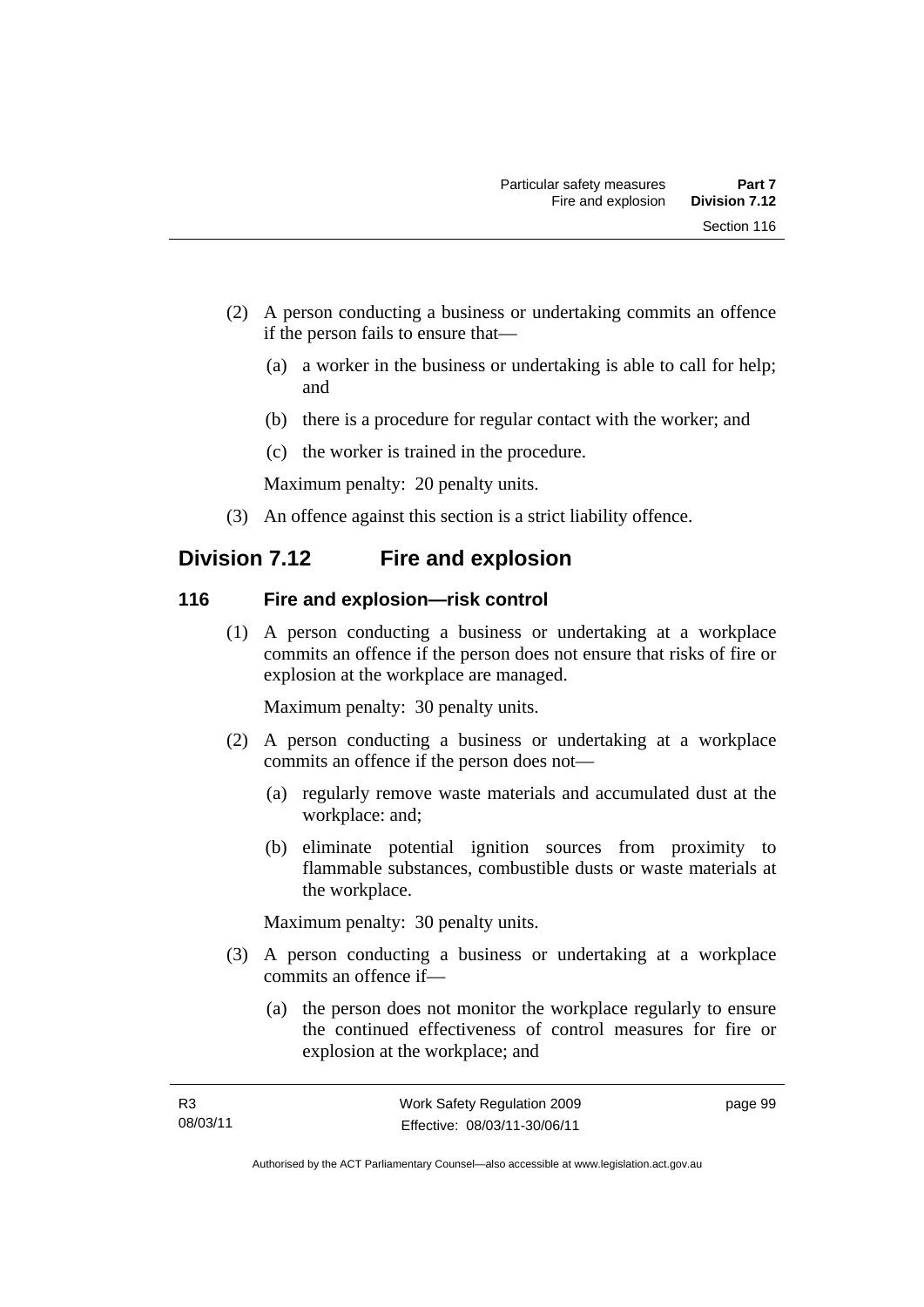(b) there are flammable substances, combustible dusts or waste materials at the workplace.

Maximum penalty: 30 penalty units.

 (4) A person in control of premises commits an offence if the person does not ensure that risks of fire or explosion at the premises are managed.

Maximum penalty: 30 penalty units.

- (5) A person in control of premises commits an offence if the person does not—
	- (a) regularly remove waste materials and accumulated dust from the premises; and
	- (b) eliminate potential ignition sources from proximity to flammable substances, combustible dusts or waste materials at the premises.

Maximum penalty: 30 penalty units.

- (6) A person in control of premises commits an offence if—
	- (a) the person does not monitor the premises regularly to ensure the continued effectiveness of control measures for fire or explosion at the premises; and
	- (b) there are flammable substances, combustible dusts or waste materials at the premises.

Maximum penalty: 30 penalty units.

(7) An offence against this section is a strict liability offence.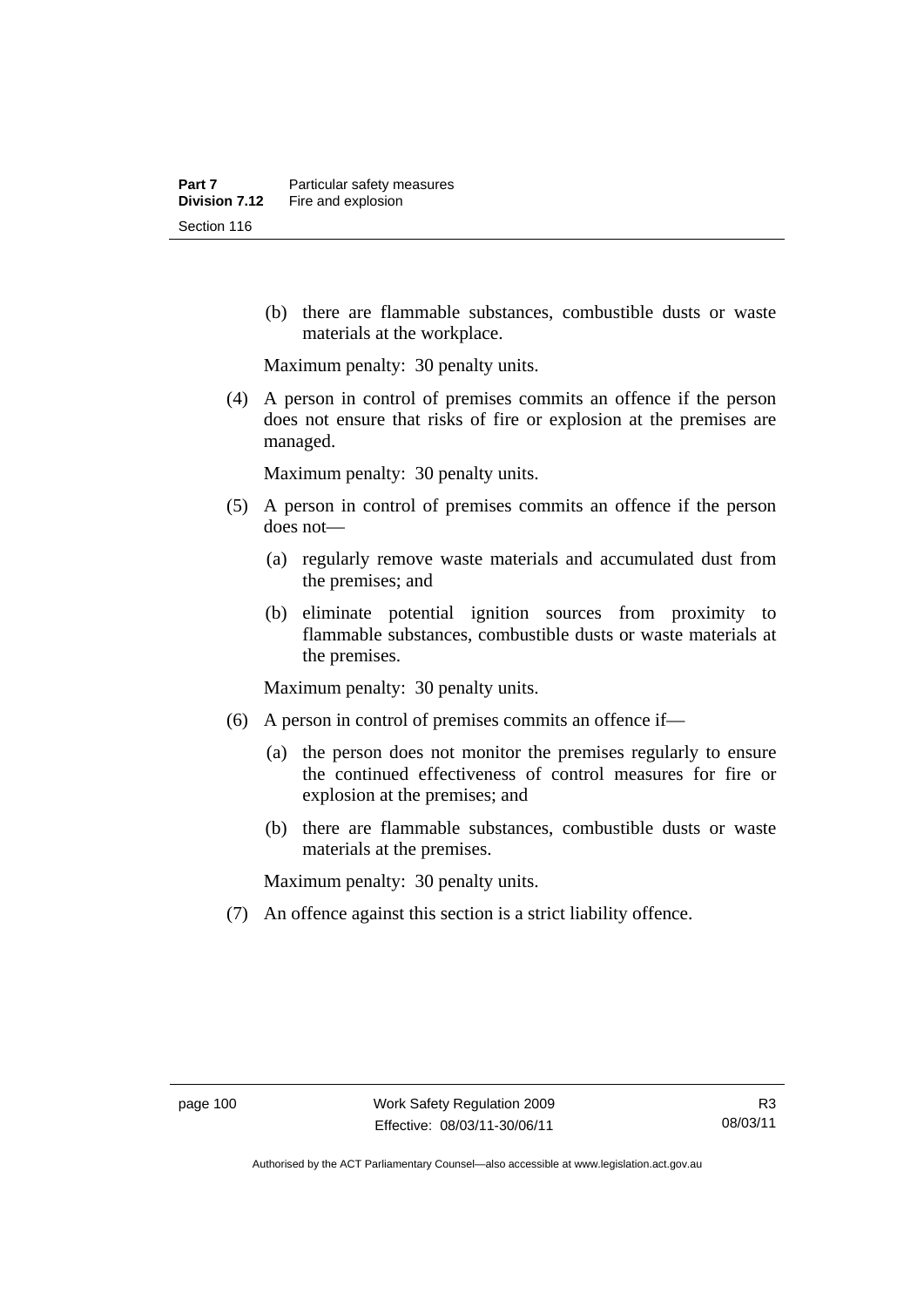## **117 Fire and explosion—facilities**

- (1) A person conducting a business or undertaking at a workplace commits an offence if the person does not ensure that appropriate fire appliances are—
	- (a) available at the workplace; and
	- (b) maintained to a reasonable standard by a suitably qualified person.

Maximum penalty: 30 penalty units.

 (2) A person conducting a business or undertaking at a workplace commits an offence if the person does not ensure that portable fire extinguishers are installed at the workplace in accordance with AS 2444.

Maximum penalty: 30 penalty units.

- (3) A person in control of premises commits an offence if the person does not ensure that appropriate fire appliances are—
	- (a) available at the premises; and
	- (b) maintained to a reasonable standard by a suitably qualified person.

Maximum penalty: 30 penalty units.

 (4) A person in control of premises commits an offence if the person does not ensure that portable fire extinguishers are installed at the premises in accordance with AS 2444.

Maximum penalty: 30 penalty units.

(5) An offence against this section is a strict liability offence.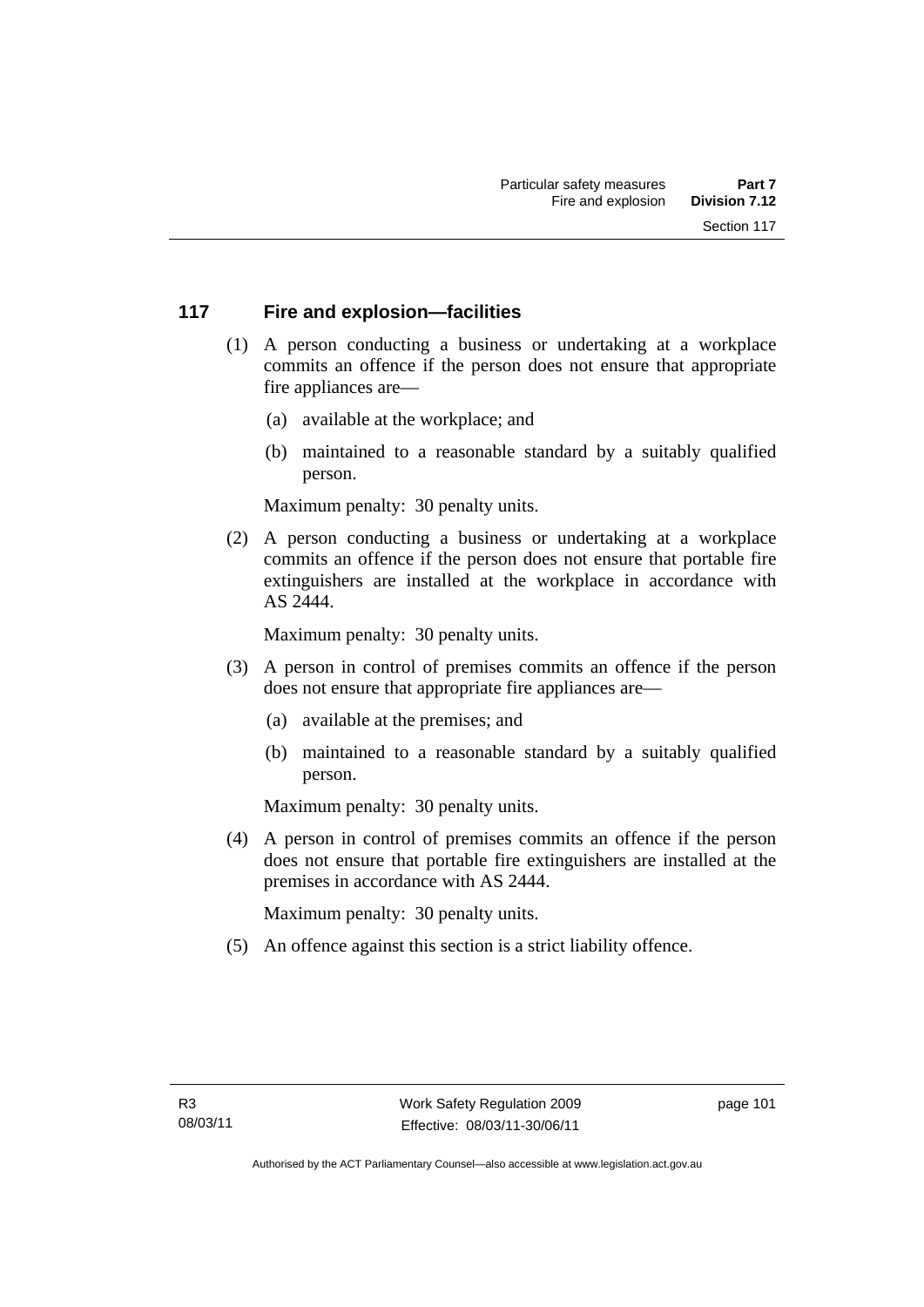(6) In this section:

*fire appliance* includes—

- (a) a vehicle, equipment, implement or thing used to prevent, extinguish or contain fire or smoke; and
- (b) a fire alarm; and
- (c) apparatus for alerting the occupants of a building to a fire or facilitating the evacuation of the building; and
- (d) equipment used to control smoke in, or remove smoke from, a building.

*suitably qualified person*, for maintaining an appliance, means someone who is suitably qualified by experience or training to maintain the appliance.

# **Division 7.13 Emergency procedures**

## **118 Person conducting business or undertaking to provide for emergencies**

- (1) A person conducting a business or undertaking at a workplace commits an offence if the person does not ensure that, in an emergency at the workplace, appropriate systems are in place for—
	- (a) the safe and rapid evacuation of people from the workplace; and
	- (b) emergency communications; and
	- (c) the medical treatment of injured people.

Maximum penalty: 30 penalty units.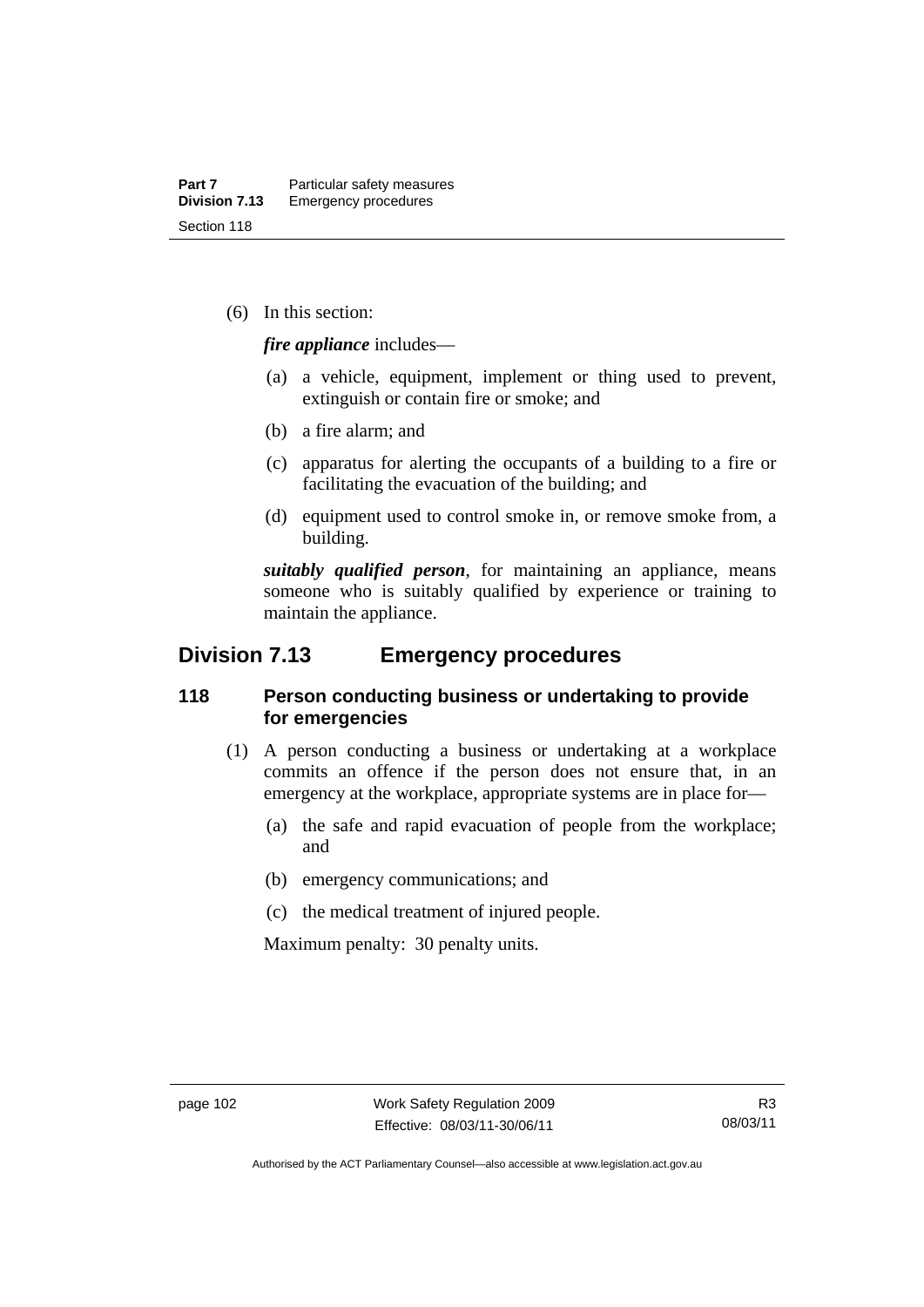- (2) A person conducting a business or undertaking at a workplace commits an offence if the person engages workers at the workplace and does not ensure that—
	- (a) arrangements are made for shutting down and evacuating the workplace in an emergency, including appropriate practice evacuations; and
	- (b) details of the arrangements are displayed in appropriate places at the workplace; and
	- (c) an appropriate number of people are properly trained to oversee any evacuation and use any on-site fire appliances.

Maximum penalty: 30 penalty units.

- (3) What is appropriate for this section must be decided having regard  $to$ —
	- (a) the nature of the hazards at the workplace; and
	- (b) the size and location of the workplace; and
	- (c) the number, mobility and capability of people at the workplace.
- (4) An offence against this section is a strict liability offence.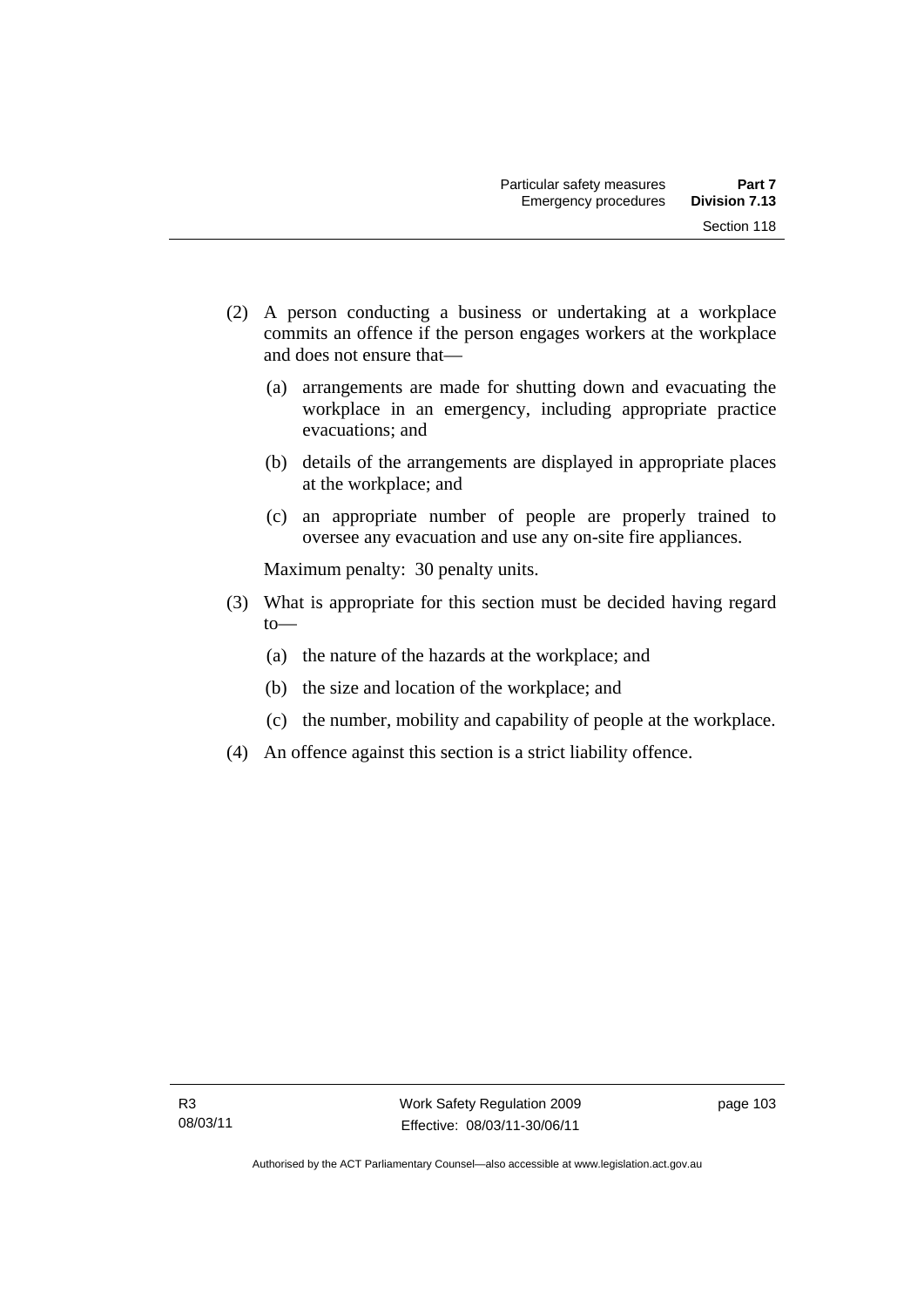**Part 8 Licensing high risk work**<br>**Division 8.1 Important concepts Division 8.1** Important concepts Section 119

# **Part 8 Licensing high risk work**

## **Division 8.1 Important concepts**

#### **119 Definitions—pt 8**

In this part:

*AQF*—see *Australian qualifications framework*.

*AQTF*—see *Australian quality training framework*.

*Australian qualifications framework* (or *AQF*) means the policy framework that defines all qualifications recognised nationally in post-compulsory education and training in Australia.

*Australian quality training framework* (or *AQTF*) means the national quality arrangements for the vocational education and training system agreed to by the Ministerial Council.

*Commonwealth regulatory authority* means the government authority responsible for administering the *Occupational Health and Safety Act 1991* (Cwlth).

*competency* means the ability to perform a task or duty to a competency standard.

*competency standard* means an industry-determined specification of performance setting out the skills, knowledge and attitudes required to operate effectively in employment made up of units of competency.

*corresponding law* means a law mentioned in schedule 2.

*direct supervision*, of a trainee, means overseeing the work of the trainee for the purpose of directing, demonstrating, monitoring and checking the trainee's performance appropriate to the trainee's competency level and ensuring a capacity to respond to emergency situations.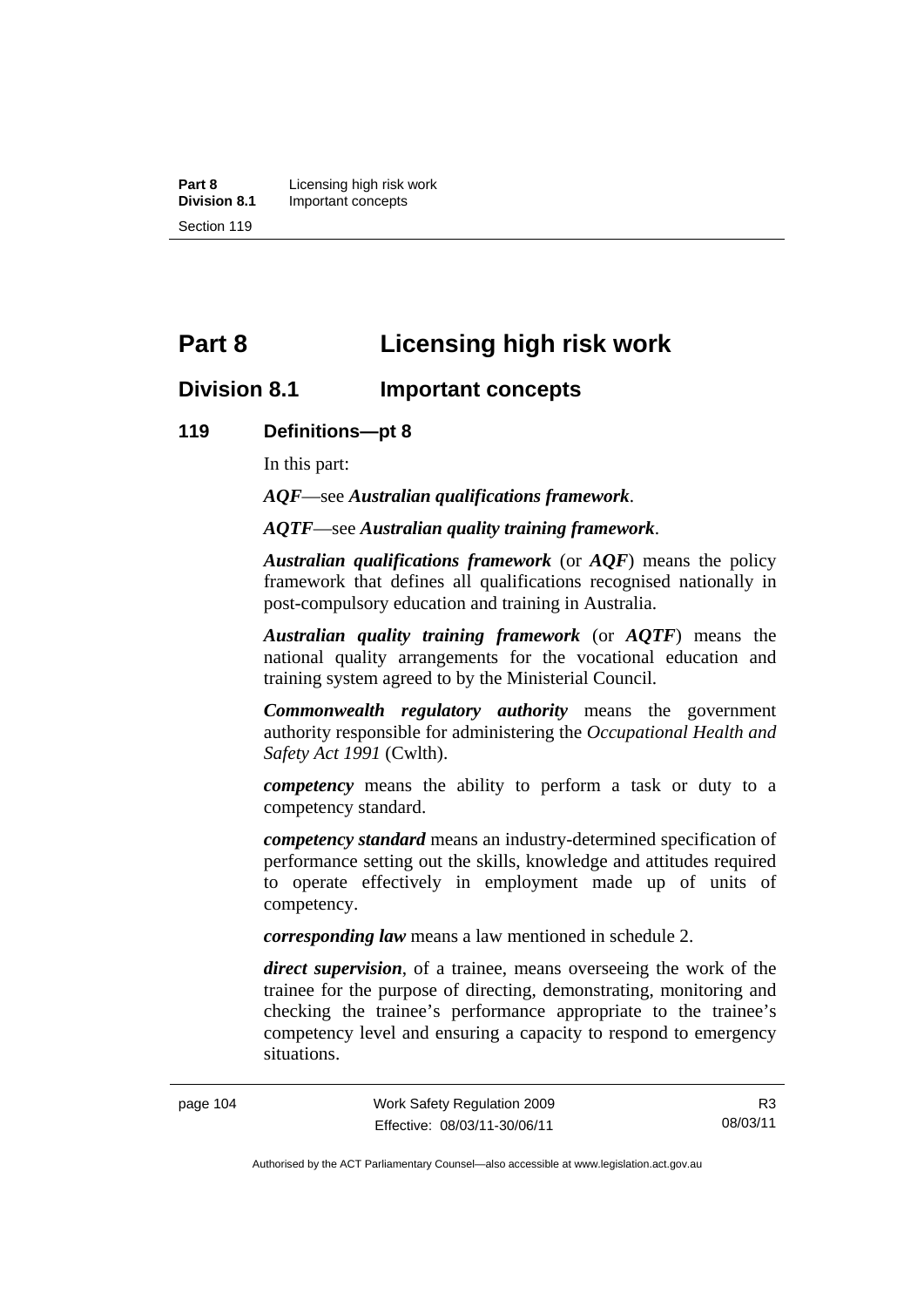*high risk work* means work in a class mentioned in schedule 1, part 1.2, column 2.

*licensing authority* means the authority responsible for the administration of high risk work licensing under a corresponding law.

*Ministerial Council* means the council consisting of the Ministers responsible for employment, education and training, from the ACT, each State and the Commonwealth.

*Note State* includes the Northern Territory (see Legislation Act, dict, pt 1, def *State*).

*national licence* means a licence to carry out high risk work issued under—

- (a) this part; or
- (b) a corresponding law.

*nationally endorsed*, for a training package, means endorsed by the committee known as the national training quality committee established by the Ministerial Council.

*recognised qualification*, to carry out high risk work under a corresponding law, means any of the following:

- (a) a certificate of competency to carry out high risk work issued under the corresponding law;
- (b) another qualification (other than a licence) recognised under the corresponding law.

#### *registered training organisation* means—

- (a) a training organisation registered under the *Training and Tertiary Education Act 2003*, chapter 3; or
- (b) a training organisation registered by a state registering body in accordance with the Australian quality training framework within a defined scope of registration.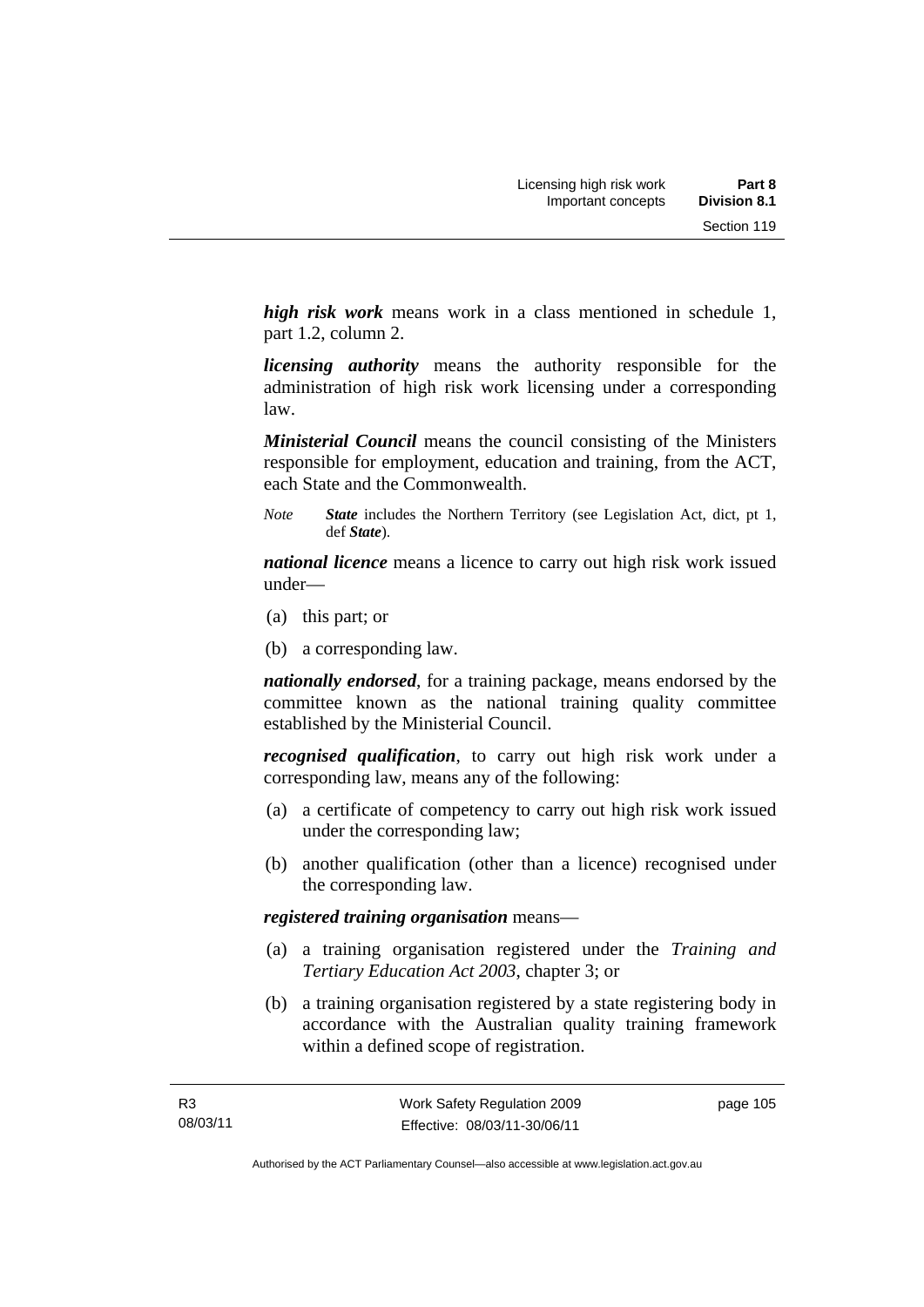| Part 8              | Licensing high risk work |
|---------------------|--------------------------|
| <b>Division 8.1</b> | Important concepts       |
| Section 119         |                          |

*statement of attainment* means a statement issued by a registered training organisation under the Australian qualifications framework certifying that a person has achieved—

- (a) part of a qualification; or
- (b) 1 or more units of competency from a nationally endorsed training package; or
- (c) all the units of competency or modules comprising learning outcomes for an accredited course that do not meet the requirements for a qualification.

*state registering body* means the body responsible under a State's vocational education training legislation and decision-making framework, for all processes related to the registration of training organisations, including the imposition of sanctions.

*Note State* includes the Northern Territory (see Legislation Act, dict, pt 1, def *State*).

*supervisor*, for a trainee carrying out a class of high risk work, means a person who holds—

- (a) a national licence to carry out the work; or
- (b) a certificate of competency to do scheduled work that corresponds with the class of high risk work.

*trainee* means a person who is not licensed to carry out a class of high risk work but who is undertaking training provided by a registered training organisation towards obtaining a licence to do the work.

*training package* means an integrated set of competency standards, assessment guidelines and AQF qualifications for a particular industry, industry sector or enterprise.

*unit of competency* means the specification of knowledge and skill and their application to the standard of performance expected in a workplace.

Authorised by the ACT Parliamentary Counsel—also accessible at www.legislation.act.gov.au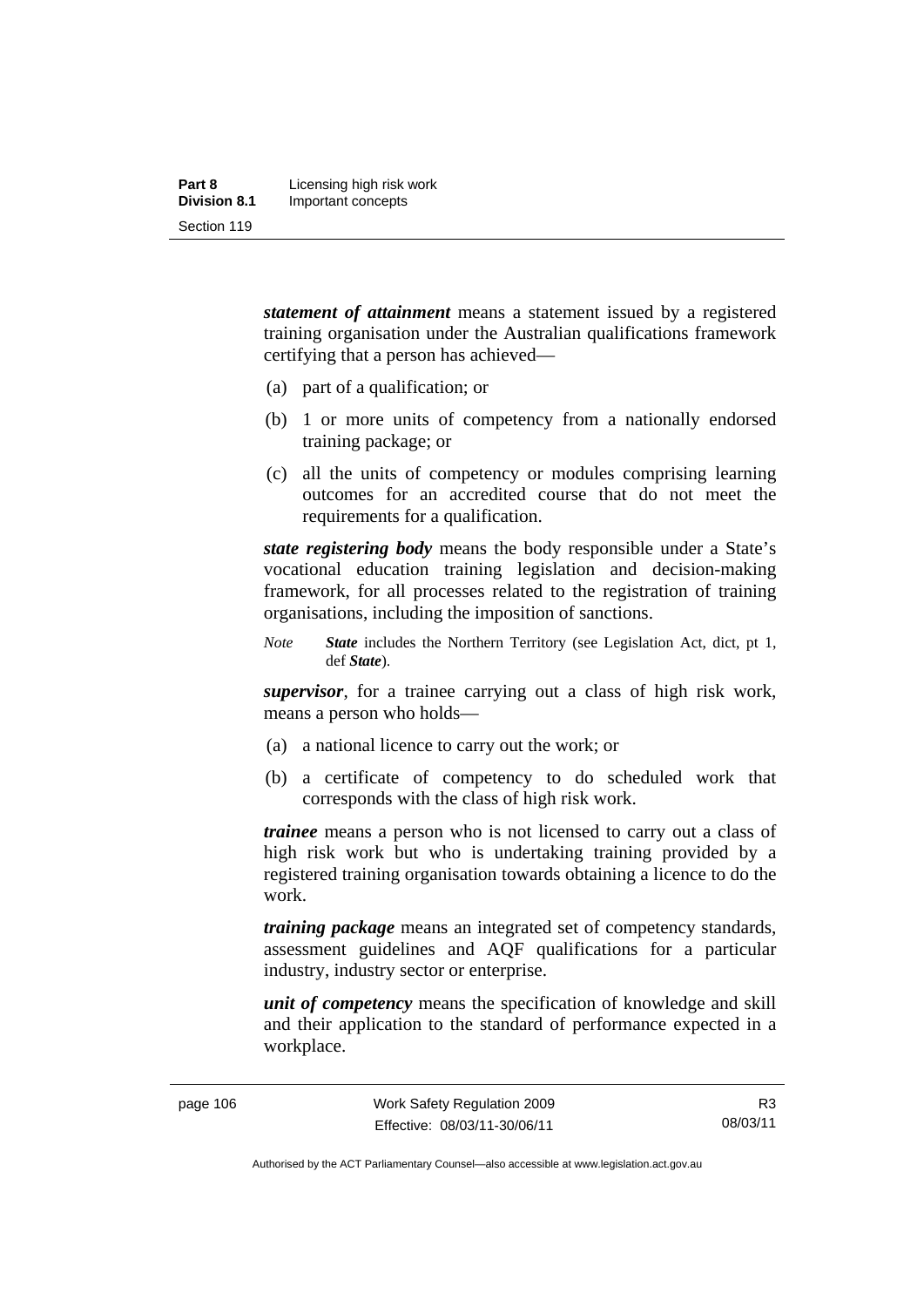# **Division 8.2 High risk work licence**

## **120 Carrying out high risk work without licence**

- (1) A person commits an offence if—
	- (a) the person carries out high risk work; and
	- (b) the person is not licensed to carry out the work.

Maximum penalty: 20 penalty units.

- (2) Subsection (1) does not apply to a person if—
	- (a) the person holds a national licence to carry out the high risk work; or
	- (b) the person—
		- (i) is a trainee; and
		- (ii) carries out the high risk work in accordance with division 8.4 (Trainees under supervision); or
	- (c) the person (other than a person doing scaffolding, dogging or rigging work) is testing, trialling, installing, commissioning, maintaining, servicing, repairing, altering or disposing of plant; or
	- (d) the high risk work is exempt under an exemption granted by the chief executive under division 8.7 (Exemptions).
- (3) An offence against this section is a strict liability offence.

## **121 Allowing unlicensed person to carry out work**

- (1) A person commits an offence if—
	- (a) the person conducts a business or undertaking at a workplace; and
	- (b) the person directs or allows someone else (a *worker*) to carry out high risk work at the workplace; and

page 107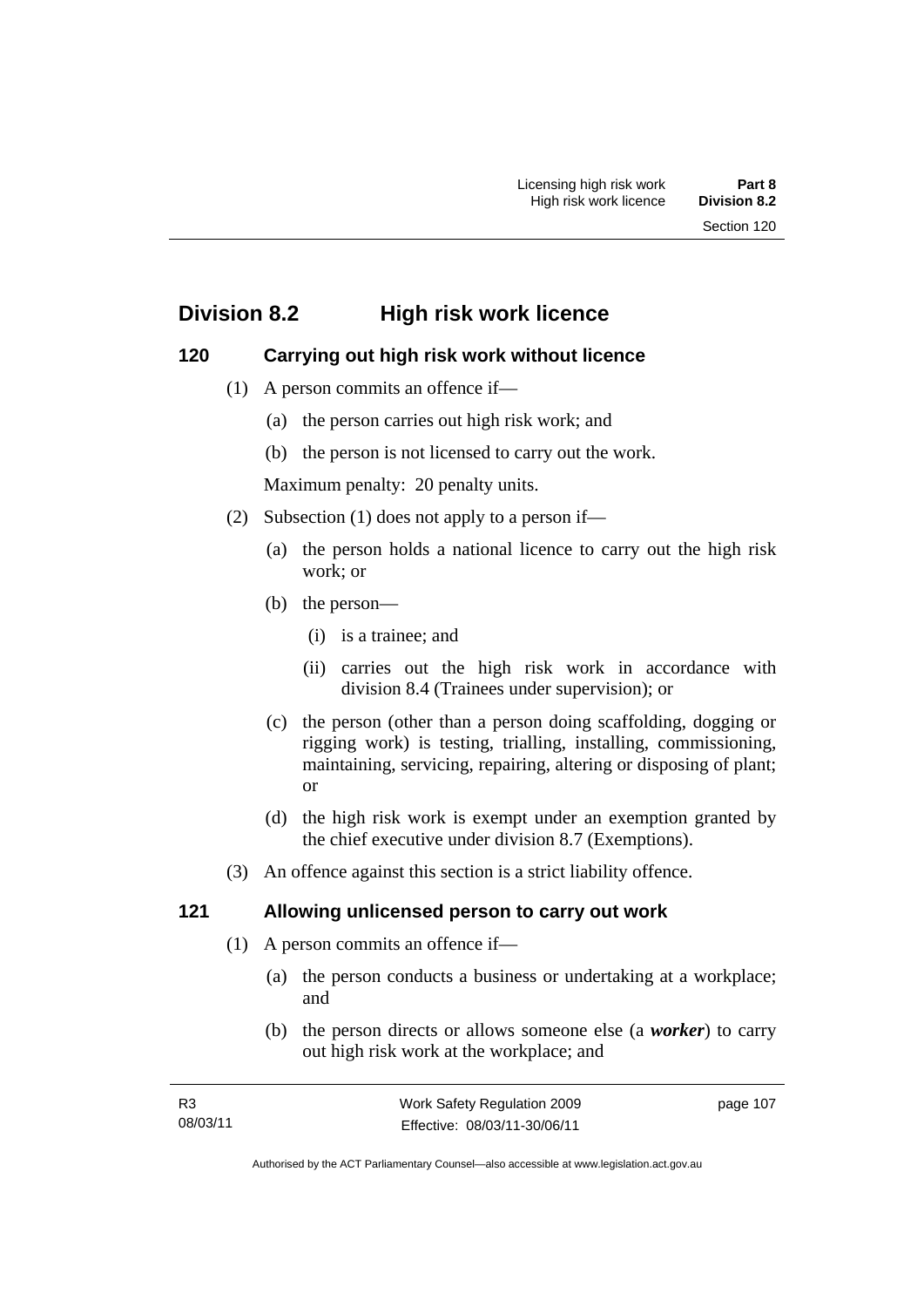- (c) the worker—
	- (i) carries out the work; and
	- (ii) is not licensed to carry out the work.

Maximum penalty: 30 penalty units.

- (2) Subsection (1) does not apply if—
	- (a) the worker carrying out the high risk work holds a national licence to carry out the high risk work; or
	- (b) the worker carrying out the high risk work is a trainee and the work done by the trainee is in accordance with division 8.4 (Trainees under supervision); or
	- (c) the worker carrying out the high risk work (other than a person doing scaffolding, dogging or rigging work) is testing, trialling, installing, commissioning, maintaining, servicing, repairing, altering or disposing of plant; or
	- (d) the high risk work is exempt under an exemption granted by the chief executive under division 8.7 (Exemptions).
- (3) An offence against this section is a strict liability offence.

#### **122 Licence application**

- (1) A person may apply to the chief executive for a licence to carry out a class of high risk work.
	- *Note* If a form is approved under the Act, s 229 for this provision, the form must be used.
- (2) The application must state each class of high risk work for which the licence is required.
- (3) The person must make the application not later than—
	- (a) 60 days after the day the person receives a statement of attainment for the class of high risk work; or

Authorised by the ACT Parliamentary Counsel—also accessible at www.legislation.act.gov.au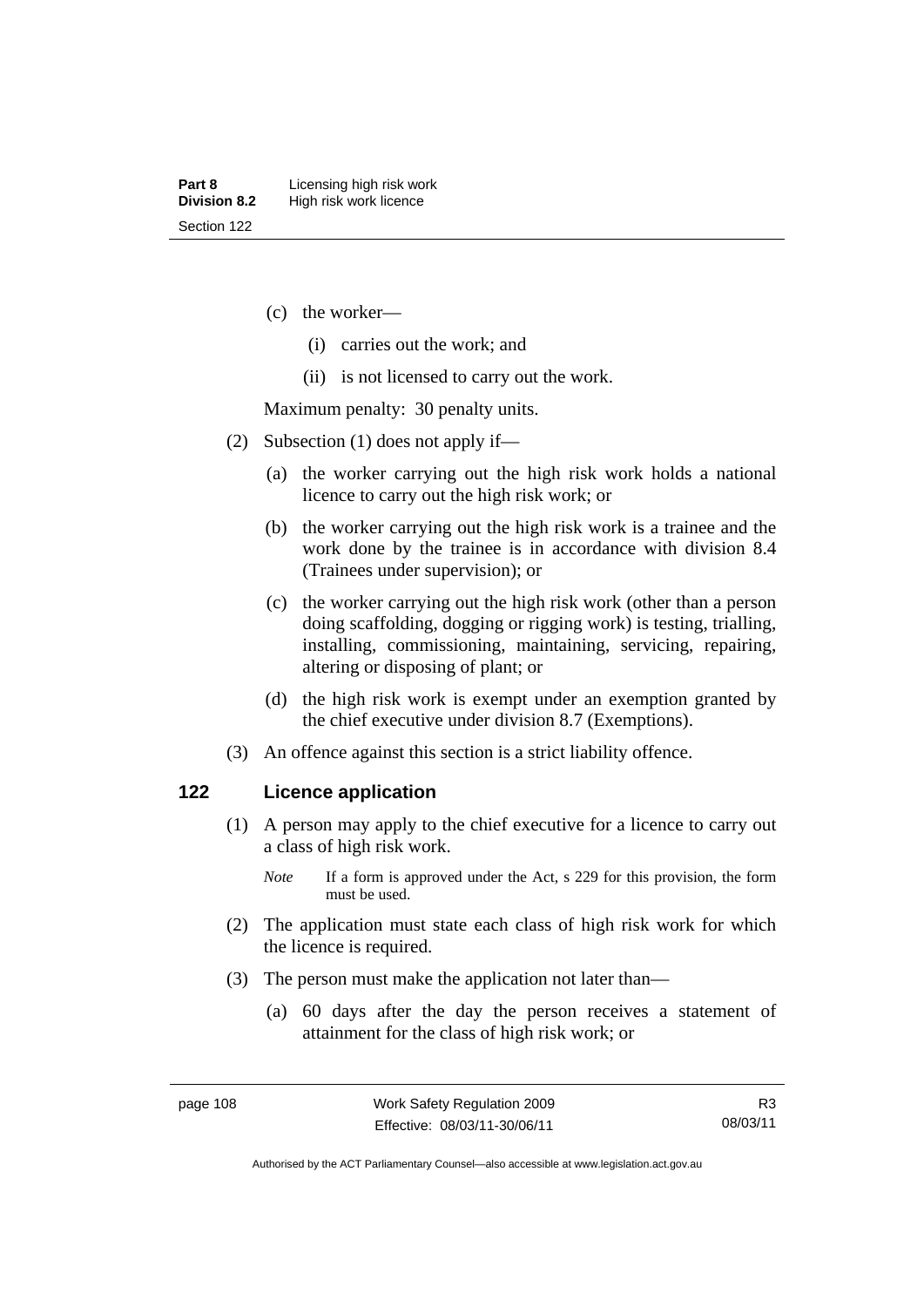- (b) if the chief executive allows a later time—the later time.
- (4) The application must be accompanied by the following:
	- (a) evidence of the applicant's identity and age;
	- (b) a sample of the person's usual signature;
	- (c) a recent photograph of the applicant;
	- (d) either—
		- (i) a statement of attainment issued to the person for each class of high risk work; or
		- (ii) a certified copy of a national licence to carry out each class of high risk work under a corresponding law;
	- (e) a statutory declaration stating whether the applicant, in the 5 years before the day the application is made—
		- (i) has held a certificate of competency, a licence to carry out high risk work, or a recognised qualification to carry out high risk work under a corresponding law, that has been suspended or cancelled; and
		- (ii) has been convicted or found guilty of a serious offence under the *Occupational Health and Safety Act 1989*, the *Work Safety Act 2008*, the *Crimes Act 1900*, part 2A (Industrial manslaughter) or a corresponding offence against the law of a State; and
			- *Note State* includes the Northern Territory (see Legislation Act, dict, pt 1, def *State*).
	- (f) any other document or further information required in writing by the chief executive that is relevant to the application.
	- *Note* A fee may be determined under the Act, s 228 for this provision.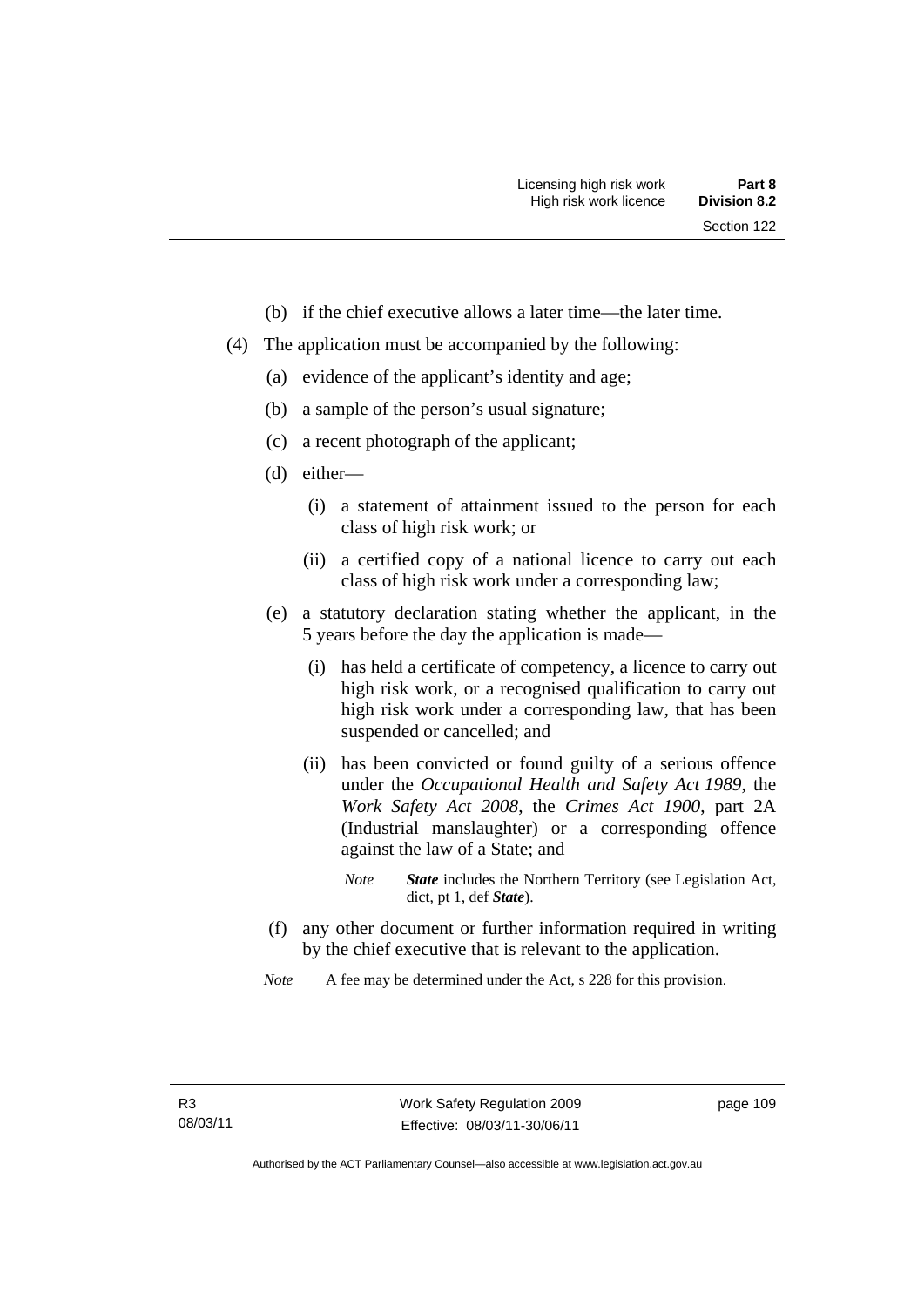#### **Part 8 Licensing high risk work**<br>**Division 8.2** High risk work licence **High risk work licence** Section 123

#### **123 Licence issue**

- (1) If a person applies under section 122 for a licence to carry out a class of high risk work, the chief executive must—
	- (a) issue the licence; or
	- (b) refuse to issue the licence.
- (2) The chief executive must issue the licence if satisfied that the applicant—
	- (a) is aged 18 years or over; and
	- (b) has either—
		- (i) a statement of attainment for the class of high risk work; or
		- (ii) a national licence to carry out the class of high risk work under a corresponding law; and
	- (c) does not hold a current licence to carry out the class of high risk work; and
	- (d) does not hold a certificate of competency, a licence to carry out high risk work, or a recognised qualification to carry out high risk work under a corresponding law, that is or has been suspended in the 5 years before the day the application was made; and
	- (e) has not held a certificate of competency, a licence to carry out high risk work, or a recognised qualification to carry out high risk work under a corresponding law, that has been cancelled in the 5 years before the day the application was made; and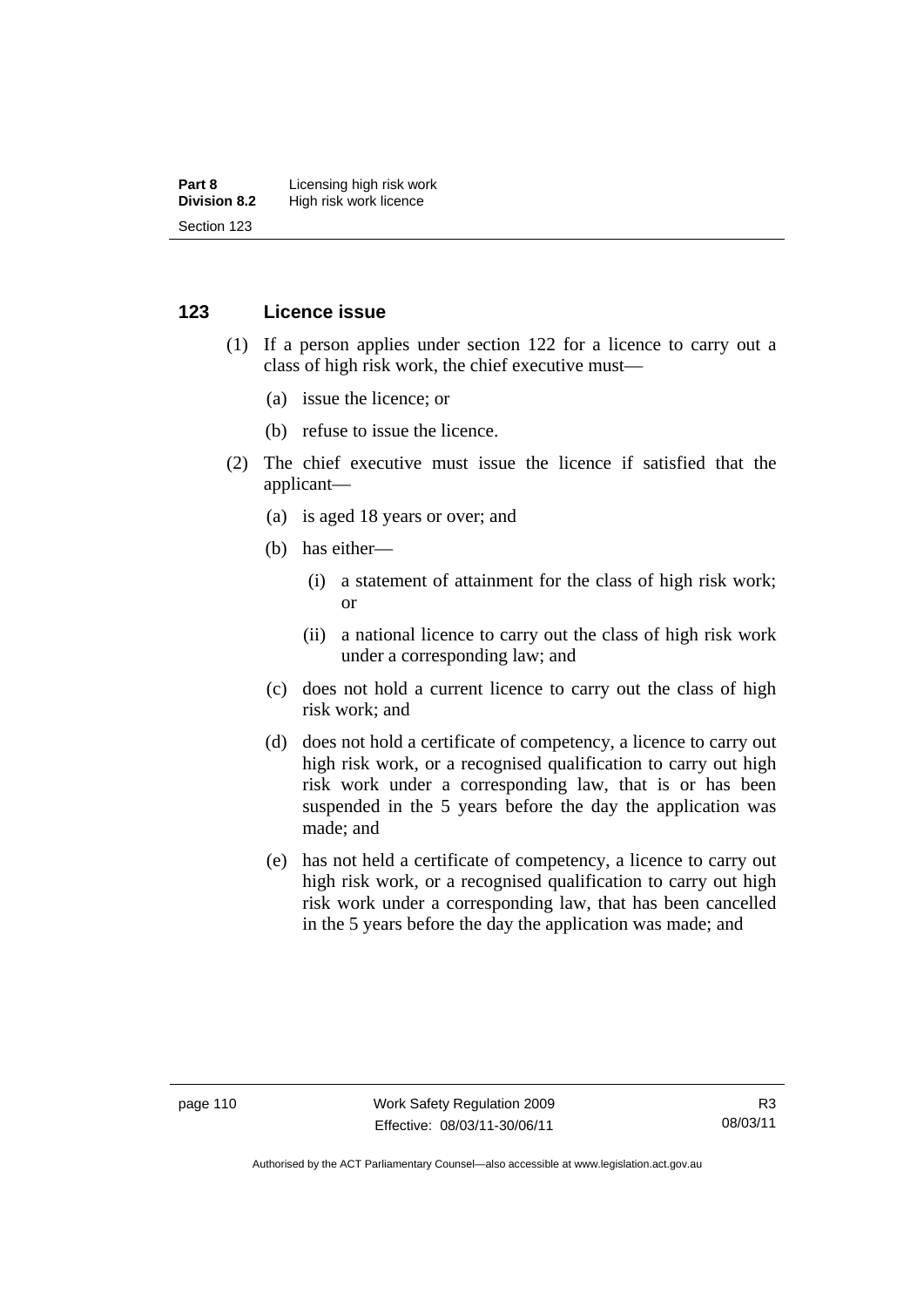- (f) has not been convicted or found guilty of a serious offence under the *Occupational Health and Safety Act 1989*, the *Work Safety Act 2008*, the *Crimes Act 1900*, part 2A (Industrial manslaughter) or a corresponding offence against the law of a State in the 5 years before the day the application was made.
	- *Note State* includes the Northern Territory (see Legislation Act, dict, pt 1, def *State*).

## **124 Licence conditions**

The chief executive may issue a licence on conditions.

## **125 Failing to comply with condition of licence**

- (1) A person commits an offence if—
	- (a) the person is licensed to carry out a class of high risk work on conditions; and
	- (b) the person carries out the work; and
	- (c) the person does not comply with the conditions when carrying out the work.

#### Maximum penalty: 10 penalty units.

- *Note* The effect of the Criminal Code, s 45 is that a person who aids, abets, counsels or procures, or by act or omission is in any way directly or indirectly knowingly concerned in, or party to, the commission of an offence is taken to have committed the offence. For example, a person who aided or abetted or counselled or procured another person to carry out a class of high risk work without a licence (s 120) or contrary to the conditions of a licence (s 121) would also commit the offence.
- (2) An offence against this section is a strict liability offence.

page 111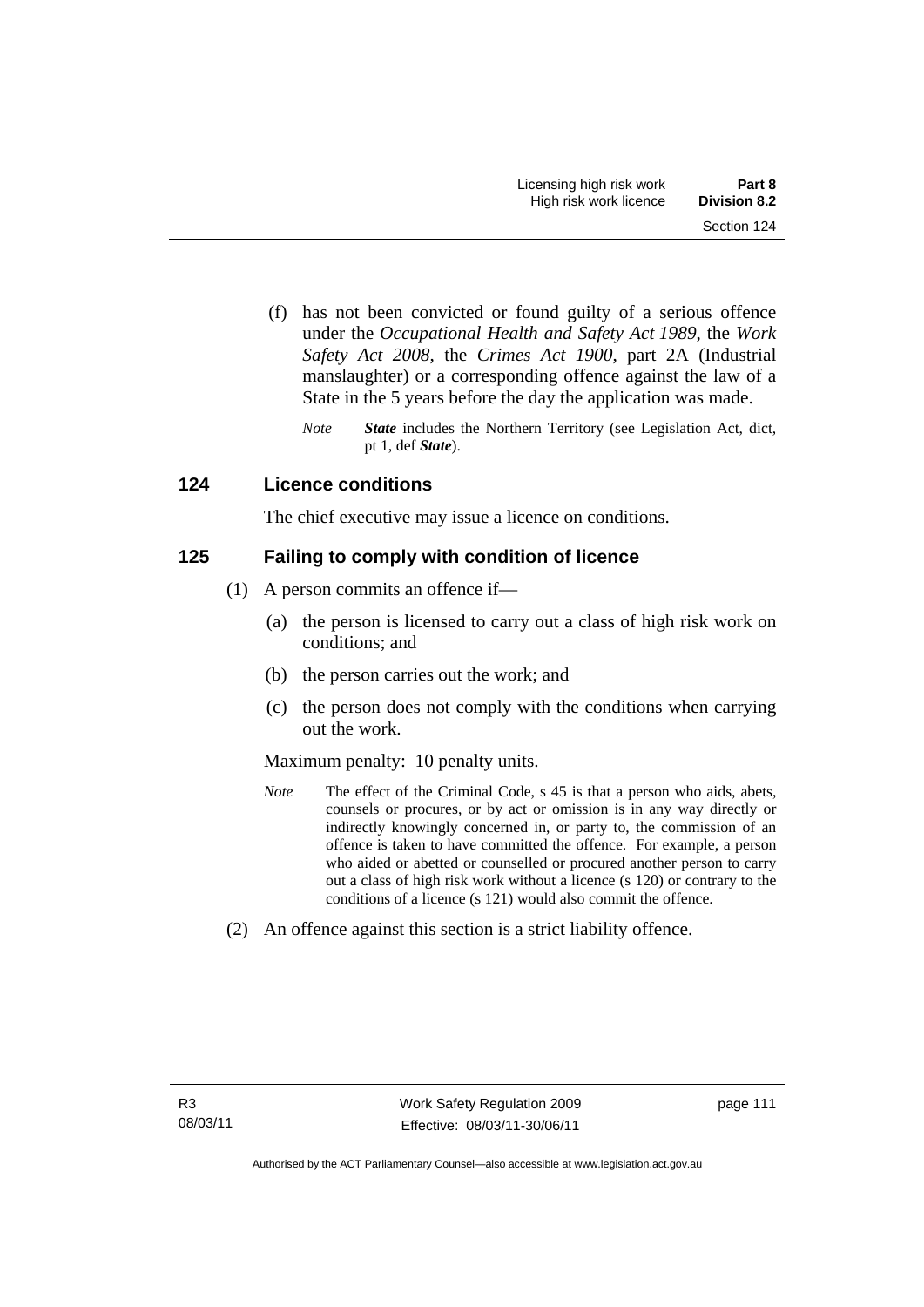#### **Part 8 Licensing high risk work**<br>**Division 8.2** High risk work licence **High risk work licence** Section 126

#### **126 Form of licence**

A licence to carry out high risk work must contain the following details:

- (a) the licensee's full name and date of birth;
- (b) the licensee's signature;
- (c) the licensee's photograph;
- (d) the date of issue, and expiry, of the licence;
- (e) each class of high risk work for which the licence is issued;
- (f) a unique identifying number for the licence.

#### **127 Term of licence**

A licence to carry out high risk work is issued for 5 years.

#### **128 Renewal of licence**

- (1) A licensee may apply to the chief executive to renew a licence to carry out high risk work—
	- (a) before the licence term ends; or
	- (b) if the chief executive extends the time for an application to renew—before the end of the extended time.
	- *Note* If a form is approved under the Act, s 229 for this provision, the form must be used.
- (2) The application must be accompanied by the following:
	- (a) a certified copy of the licence;
	- (b) evidence of the licensee's continued competency to carry out the class of high risk work, satisfactory to the chief executive;
	- (c) proof of the licensee's identity;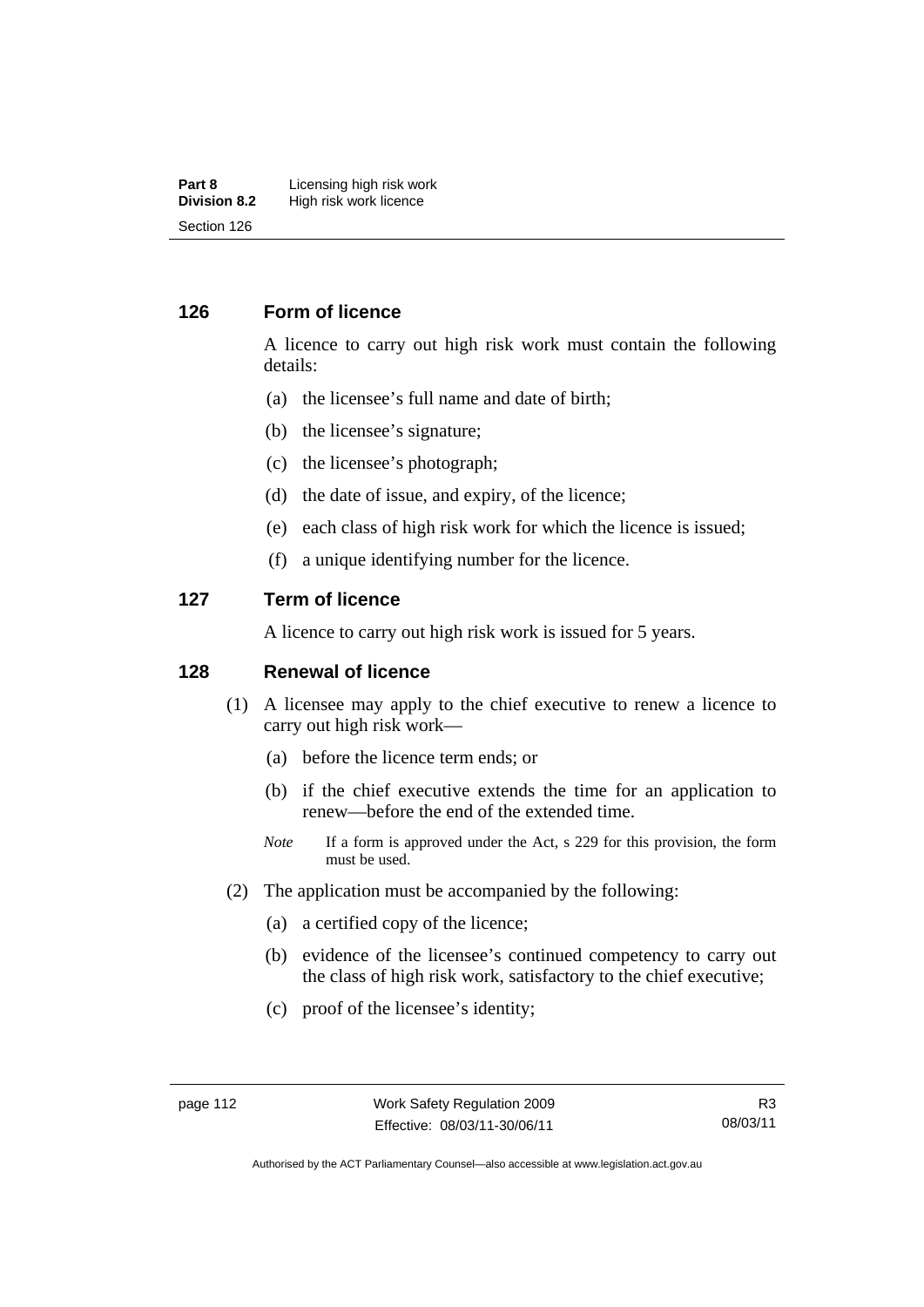- (d) a statutory declaration stating whether the applicant, in the 5 years before the day the application is made—
	- (i) has held a licence to carry out high risk work, or a recognised qualification to carry out high risk work under a corresponding law, that has been suspended or cancelled; and
	- (ii) has been convicted or found guilty of a serious offence under the *Occupational Health and Safety Act 1989*, the *Work Safety Act 2008*, the *Crimes Act 1900*, part 2A (Industrial manslaughter) or a corresponding offence against the law of a State;
		- *Note State* includes the Northern Territory (see Legislation Act, dict, pt 1, def *State*).
- (e) any other document or further information required in writing by the chief executive that is relevant to the application.
- *Note* A fee may be determined under the Act, s 228 for this provision.

#### **129 Issue of renewed licence**

- (1) If a licensee applies under section 128 to renew a licence to carry out high risk work, the chief executive must—
	- (a) renew the licence; or
	- (b) refuse to renew the licence.
- (2) The chief executive must renew a licence to carry out high risk work if satisfied that—
	- (a) the licensee—
		- (i) demonstrates continuing competency in safely carrying out the high risk work under workplace conditions; and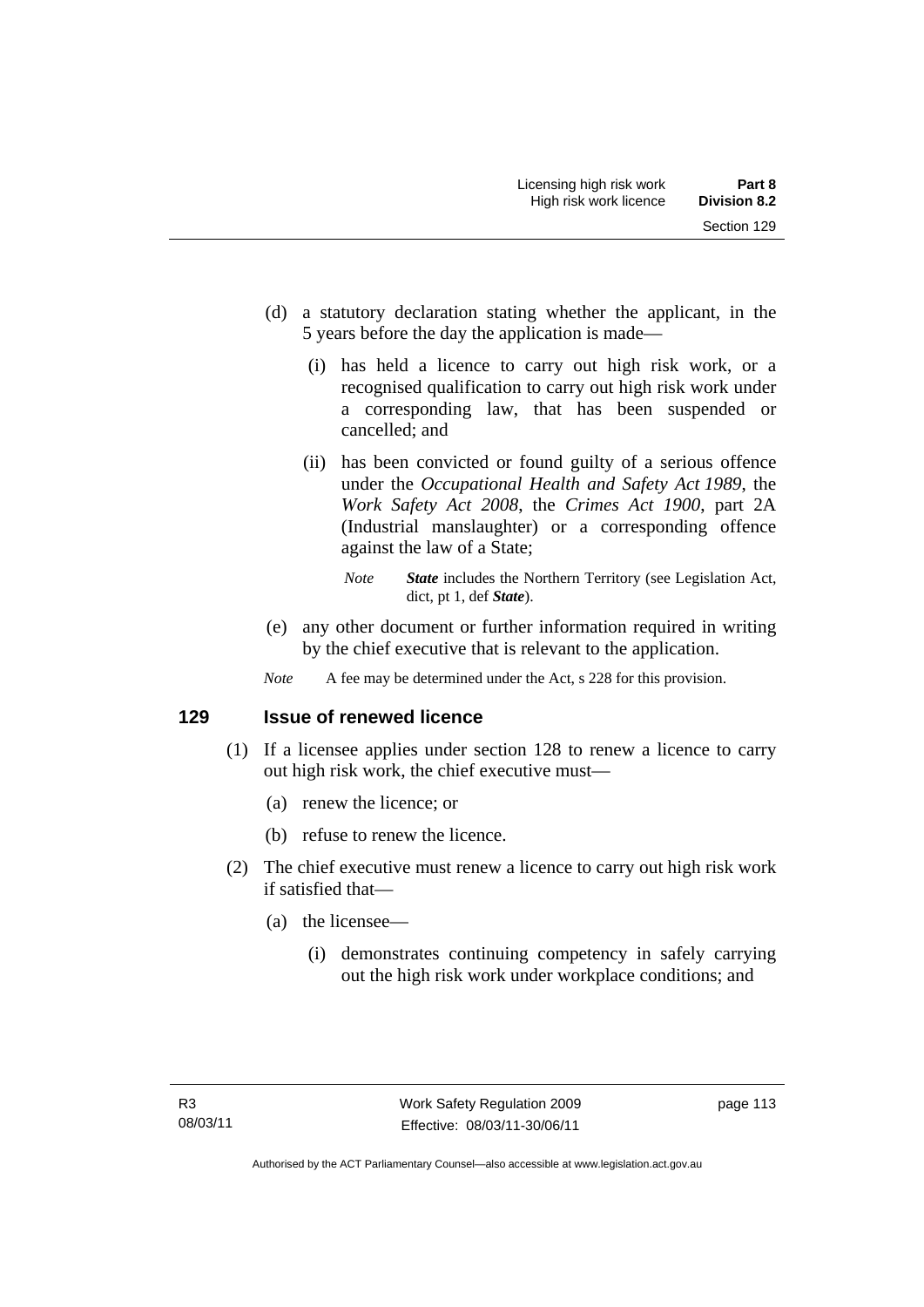- (ii) does not hold a licence to carry out high risk work, or a recognised qualification to carry out high risk work under a corresponding law, that is or has been suspended in the 5 years before the day the application for renewal was made; and
- (iii) has not held a licence to carry out high risk work, or a recognised qualification to carry out high risk work under a corresponding law, that has been cancelled in the 5 years before the day the application for renewal was made; and
- (iv) has not been convicted or found guilty of a serious offence under the *Occupational Health and Safety Act 1989*, the *Work Safety Act 2008*, the *Crimes Act 1900*, part 2A (Industrial manslaughter) or a corresponding offence against the law of a State in the 5 years before the day the application for renewal was made; and
	- *Note State* includes the Northern Territory (see Legislation Act, dict, pt 1, def *State*).
- (b) no complaints against the licensee in relation to the licence in the ACT or another state or territory have been upheld in the 5 years before the day the application for renewal was made.
- (3) The chief executive may renew a licence to carry out high risk work if satisfied that—
	- (a) the licensee demonstrates continuing competency in safely carrying out the high risk work under workplace conditions; and
	- (b) it is otherwise appropriate to renew the licence.
- (4) The renewal of a licence begins on the day after the licence being renewed ends.

Authorised by the ACT Parliamentary Counsel—also accessible at www.legislation.act.gov.au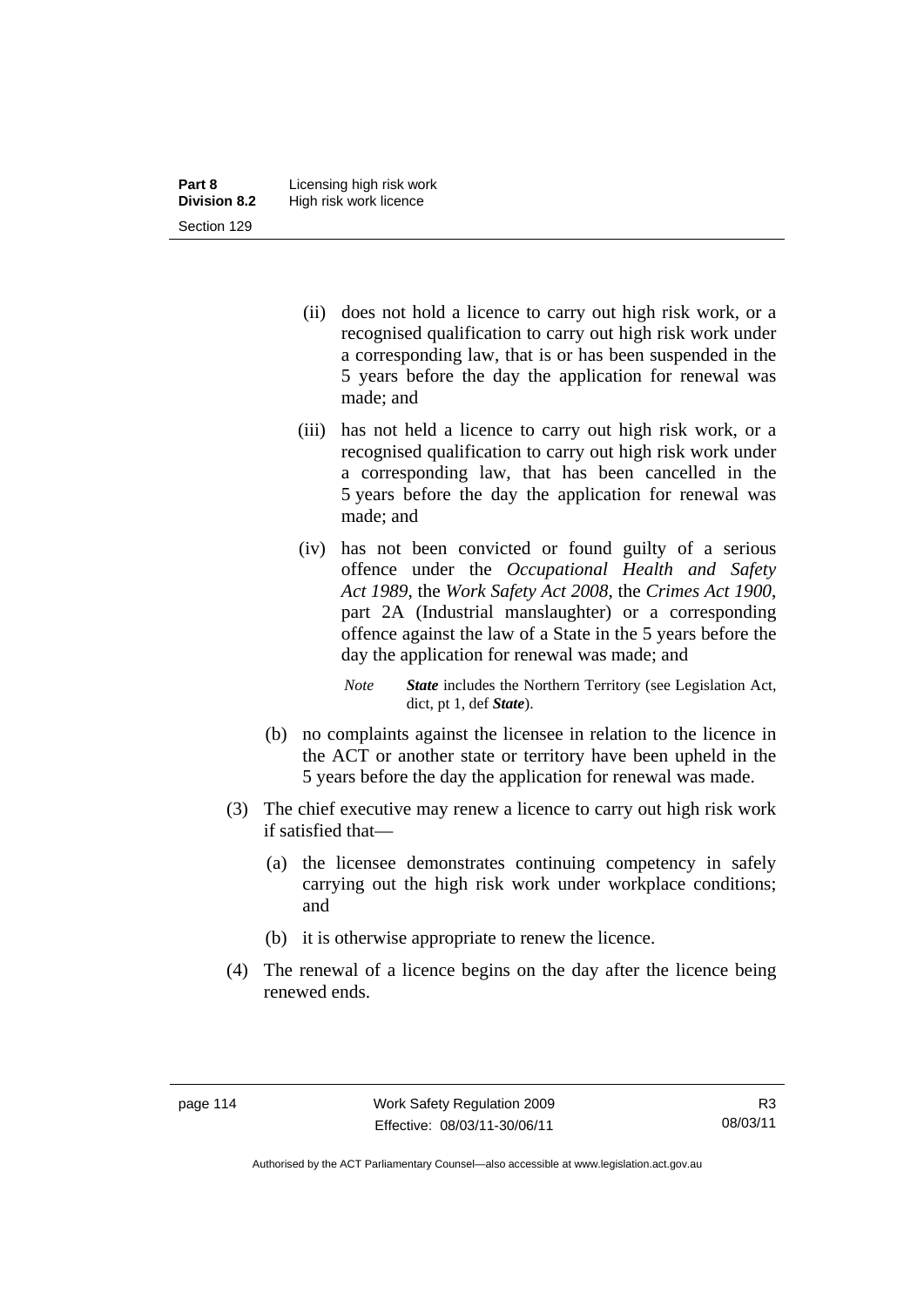#### **130 Application to vary licence**

- (1) A licensee may apply to the chief executive to vary a licence to carry out high risk work—
	- (a) to add or remove a class of high risk work; or
	- (b) to change the licensee's name.
	- *Note* If a form is approved under the Act, s 229 for this provision, the form must be used.
- (2) If the application is to add or remove a class of high risk work, the application must state each class of high risk work to be added to, or removed from, the licence.
- (3) If the application is to add a class of high risk work, the person must make the application not later than—
	- (a) 60 days after the day the person receives a statement of attainment for the class of high risk work; or
	- (b) if the chief executive allows a later time—the later time.
- (4) The application must be accompanied by the following:
	- (a) a certified copy of the licence;
	- (b) proof of the licensee's identity;
	- (c) if the application is to change the licensee's name—evidence that the licensee has changed name;

#### **Examples**

- 1 marriage certificate
- 2 change of name certificate
- *Note* An example is part of the regulation, is not exhaustive and may extend, but does not limit, the meaning of the provision in which it appears (see Legislation Act, s 126 and s 132).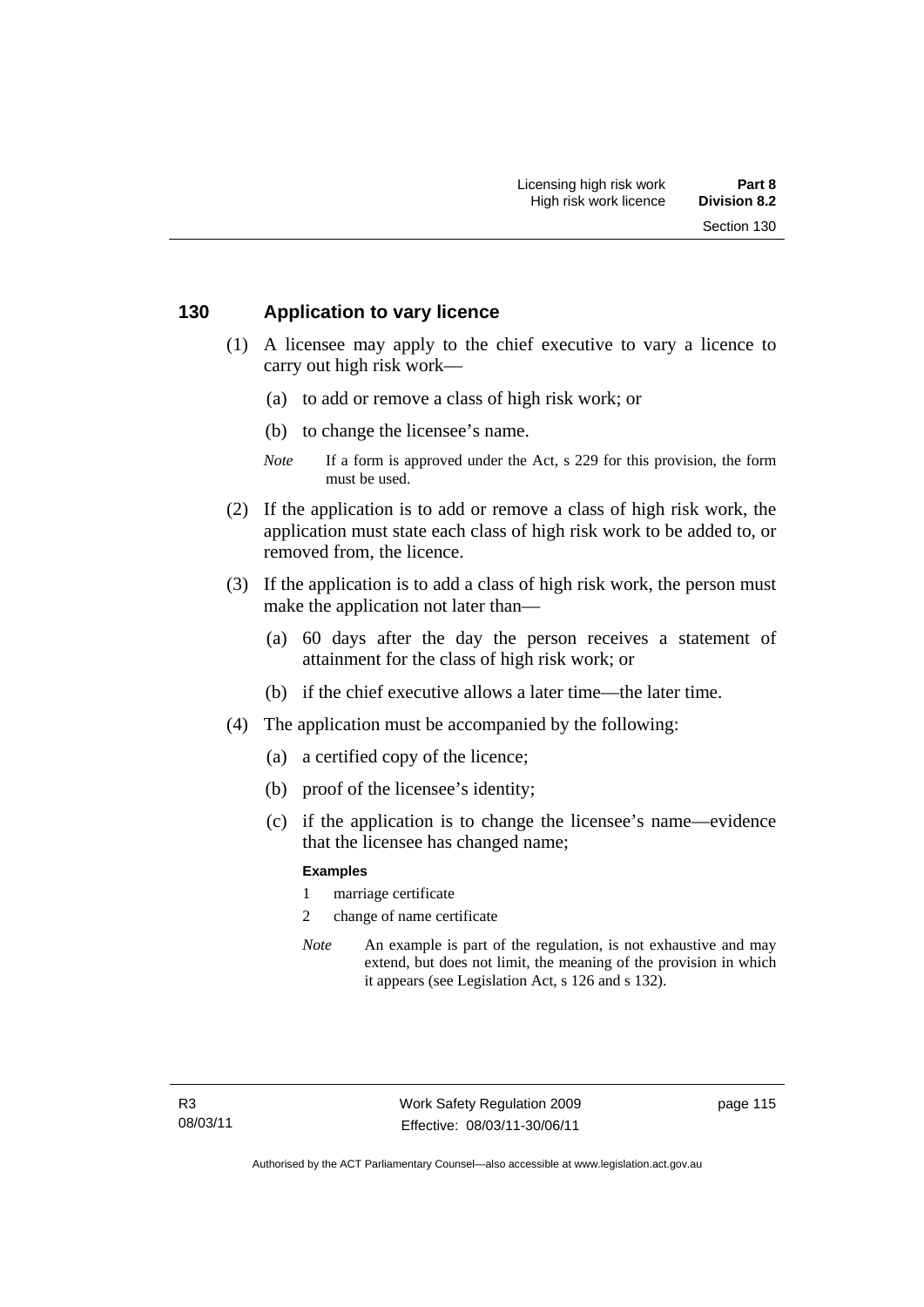- (d) if the application is to add a class of high risk work—either—
	- (i) a statement of attainment for each class of high risk work to be added; or
	- (ii) a certified copy of a national licence to carry out each class of high risk work under a corresponding law;
- (e) if the application is to add a class of high risk work—a statutory declaration stating whether the applicant has held a licence to carry out high risk work that has been suspended or cancelled in the 5 years before the day the application is made.
- *Note* A fee may be determined under the Act, s 228 for this provision.

#### **131 Variation of licence**

- (1) If a licensee applies under section 130 to vary a licence to carry out high risk work, the chief executive must—
	- (a) vary the licence; or
	- (b) refuse to vary the licence.
- (2) The chief executive must vary the licence to add a class of high risk work mentioned in the application if satisfied that the licensee—
	- (a) has a statement of attainment for the additional class of high risk work; and
	- (b) does not hold a current licence to carry out the additional class of high risk work; and
	- (c) does not hold a licence to carry out the additional high risk work, or a recognised qualification to carry out the additional high risk work under a corresponding law, that is or has been suspended in the 5 years before the day the application for variation was made; and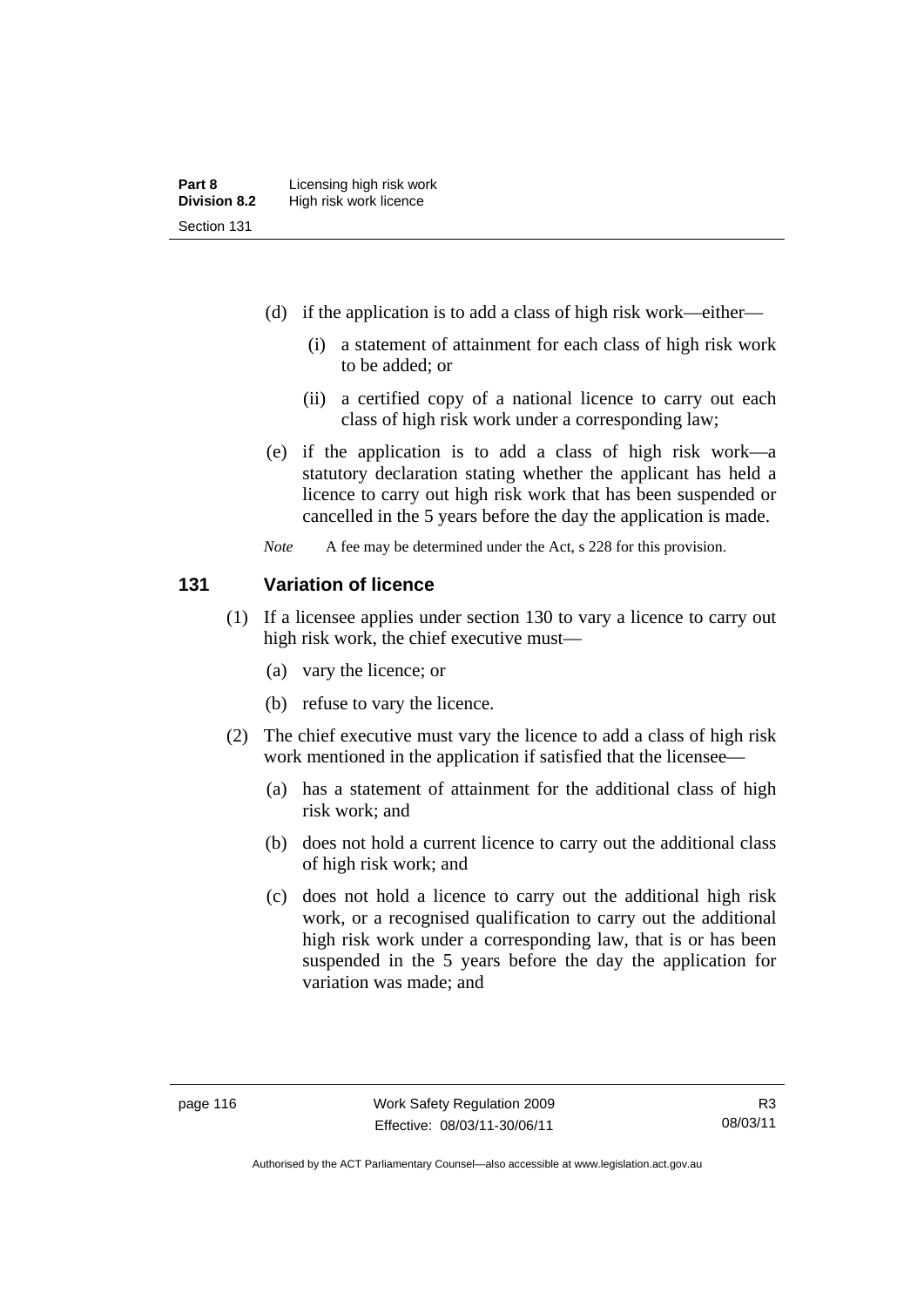- (d) has not held a licence to carry out the additional high risk work, or a recognised qualification to carry out the additional high risk work under a corresponding law, that has been cancelled in the 5 years before the day the application for variation was made.
- (3) The chief executive must vary the licence to change the licensee's name if satisfied that the licensee's name has changed to the name set out in the application.
- (4) The variation of the licence takes effect on the day the chief executive varies the licence.
- (5) If the chief executive varies a licence, the licensee must surrender the previous licence to the chief executive not later than 14 days after the day the varied licence is given to the licensee.

Maximum penalty: 5 penalty units.

(6) An offence against this section is a strict liability offence.

## **132 Licensee not to hold other licence**

- (1) A licence to carry out a class of high risk work issued under this part is cancelled if the licensee is issued with a licence to carry out the work under a corresponding law.
- (2) The cancellation takes effect when the licence under the corresponding law is issued.
- (3) If a licence to carry out a class of high risk work is cancelled under this section, the licensee must surrender the licence to the chief executive not later than 14 days after the day the cancellation takes effect.

Maximum penalty: 5 penalty units.

(4) An offence against this section is a strict liability offence.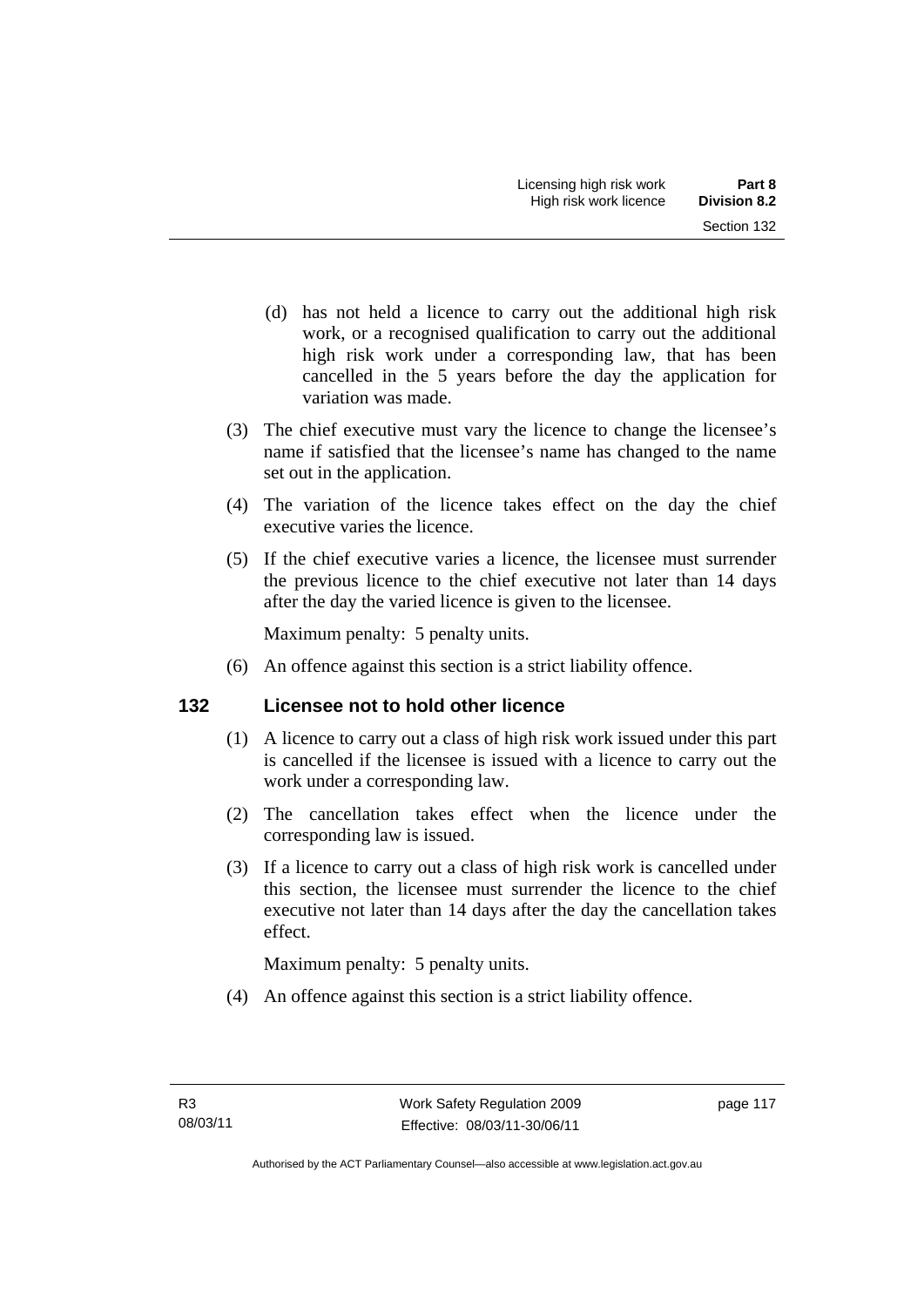#### **133 Replacement of lost etc licence**

- (1) This section applies if a licence to carry out high risk work issued to a licensee is lost, stolen or damaged.
- (2) The licensee may apply to the chief executive for a replacement licence.

 (3) The application must be accompanied by a statutory declaration made by the licensee setting out the circumstances in which the licence to carry out high risk work was lost, stolen or damaged.

*Note* A fee may be determined under the Act, s 228 for this provision.

- (4) If a licensee applies for a replacement licence to carry out high risk work, the chief executive must—
	- (a) replace the licence; or
	- (b) refuse to replace the licence.
- (5) The chief executive must replace the licence to carry out high risk work if satisfied that—
	- (a) the licensee held a licence to carry out the class of high risk work mentioned in the application; and
	- (b) the licence is current; and
	- (c) the licence is lost, stolen or damaged.
- (6) If the chief executive replaces a licence under this section, the licensee must—
	- (a) if the licence was lost and the licensee finds the licence surrender the found licence to the chief executive not later than 14 days after the licence is found; or

*Note* If a form is approved under the Act, s 229 for this provision, the form must be used.

R3 08/03/11

Authorised by the ACT Parliamentary Counsel—also accessible at www.legislation.act.gov.au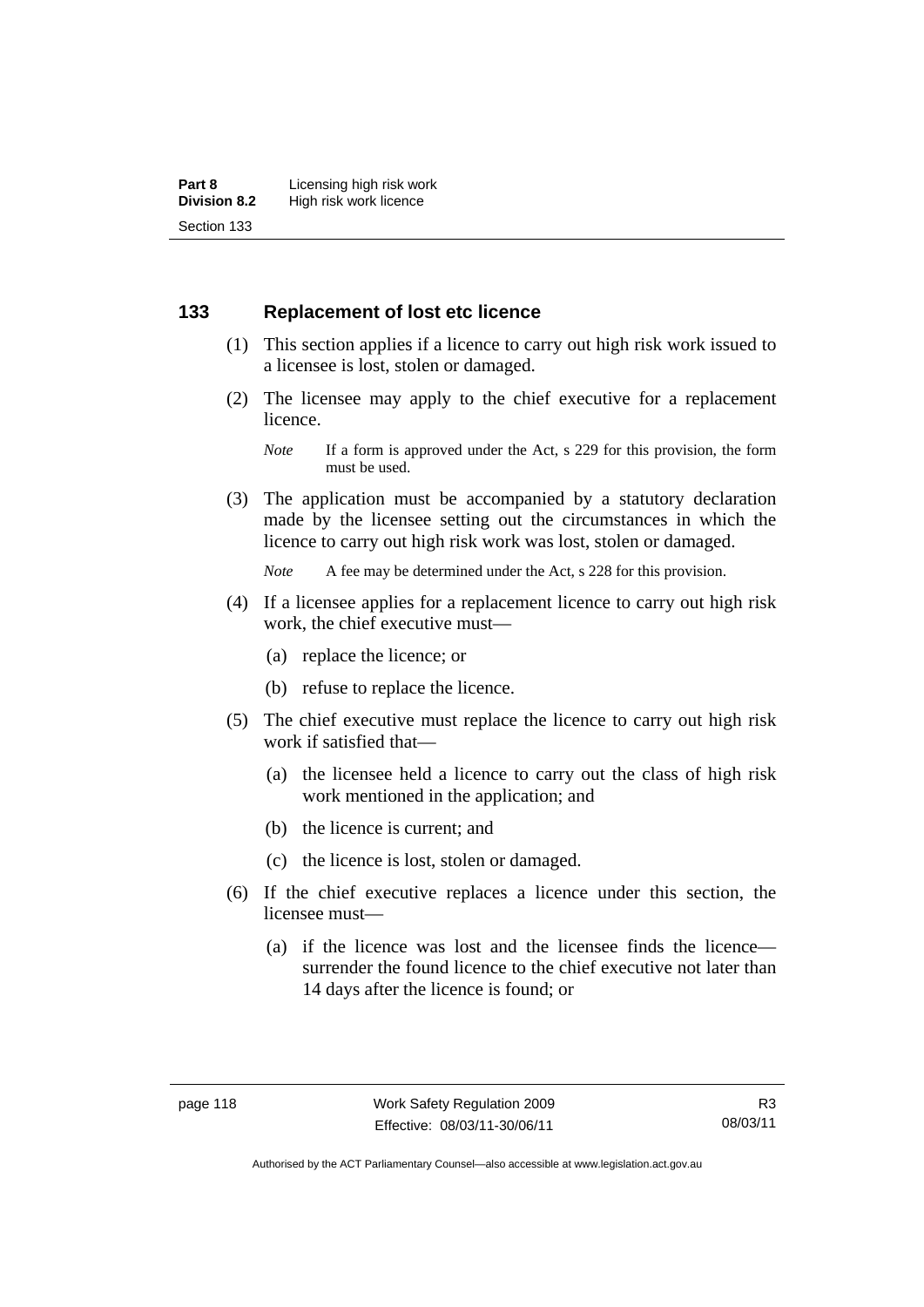(b) if the licence was damaged—surrender the damaged licence to the chief executive not later than 14 days after the days the replaced licence is given to the licensee.

Maximum penalty: 5 penalty units.

(7) An offence against this section is a strict liability offence.

# **Division 8.3 Suspension or cancellation of licence**

## **134 Grounds for compulsory cancellation of licence**

Each of the following is a ground for the chief executive to cancel a licence to carry out a class of high risk work:

- (a) the licence was issued to the licensee because information given to the chief executive in relation to the application was false or misleading in a material particular;
- (b) the licensee is not competent to carry out the work without endangering the health and safety of the licensee or someone else.

# **135 Compulsory cancellation of licence**

- (1) The chief executive must cancel the licence if the chief executive—
	- (a) has given notice to the licensee of an intention to cancel the licence; and
	- (b) has considered any reasons given by the licensee in accordance with the notice; and
	- (c) is satisfied that there is a ground for cancellation under section 134; and
	- (d) is not satisfied that it is appropriate to suspend the licence.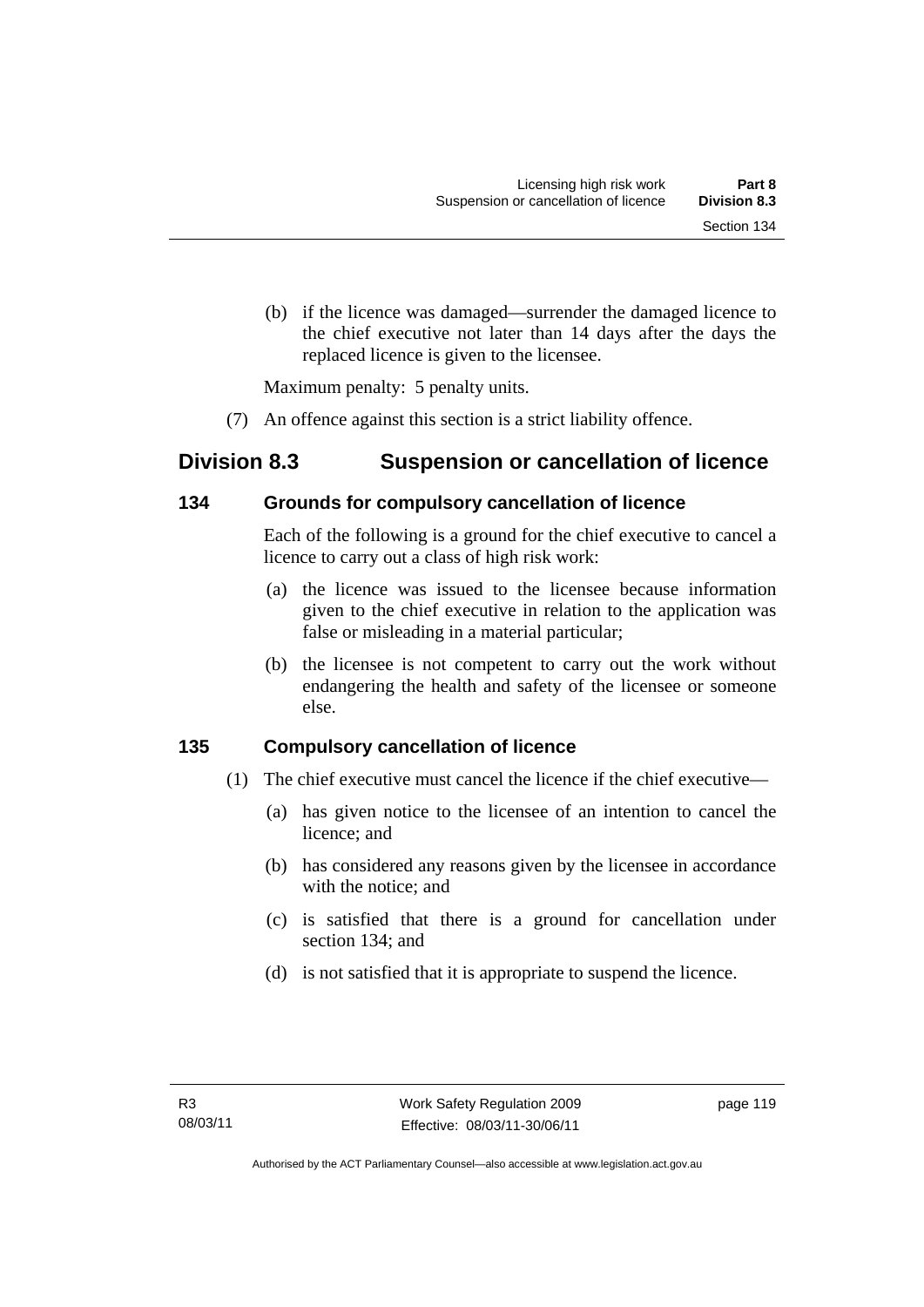- (2) A notice of intention to cancel a licence must—
	- (a) set out the grounds for cancellation; and
	- (b) state that the licensee may, not later than 14 days after the day the notice is given to the licensee, give reasons why the licensee considers that the licence should not be cancelled; and
	- (c) include a statement to the effect that the chief executive may suspend the licence if satisfied that it is just to do so.
- (3) The cancellation takes effect—
	- (a) on the day after the day the chief executive gives the licensee notice in writing that the licence is cancelled; or
	- (b) if a later date is stated in the notice of cancellation—the later date.

#### **136 Grounds for discretionary cancellation of licence**

Each of the following is a ground for the chief executive to cancel a licence to carry out a class of high risk work:

- (a) the licensee contravened, or is contravening—
	- (i) a condition of the licence; or
	- (ii) this regulation;
- (b) the statement of attainment issued for the licence is not valid because—
	- (i) the assessor who assessed the licensee for the statement was not competent to conduct the assessment; or
	- (ii) the statement was issued by a registered training organisation that was subsequently deregistered for issuing invalid statements of attainment;

Authorised by the ACT Parliamentary Counsel—also accessible at www.legislation.act.gov.au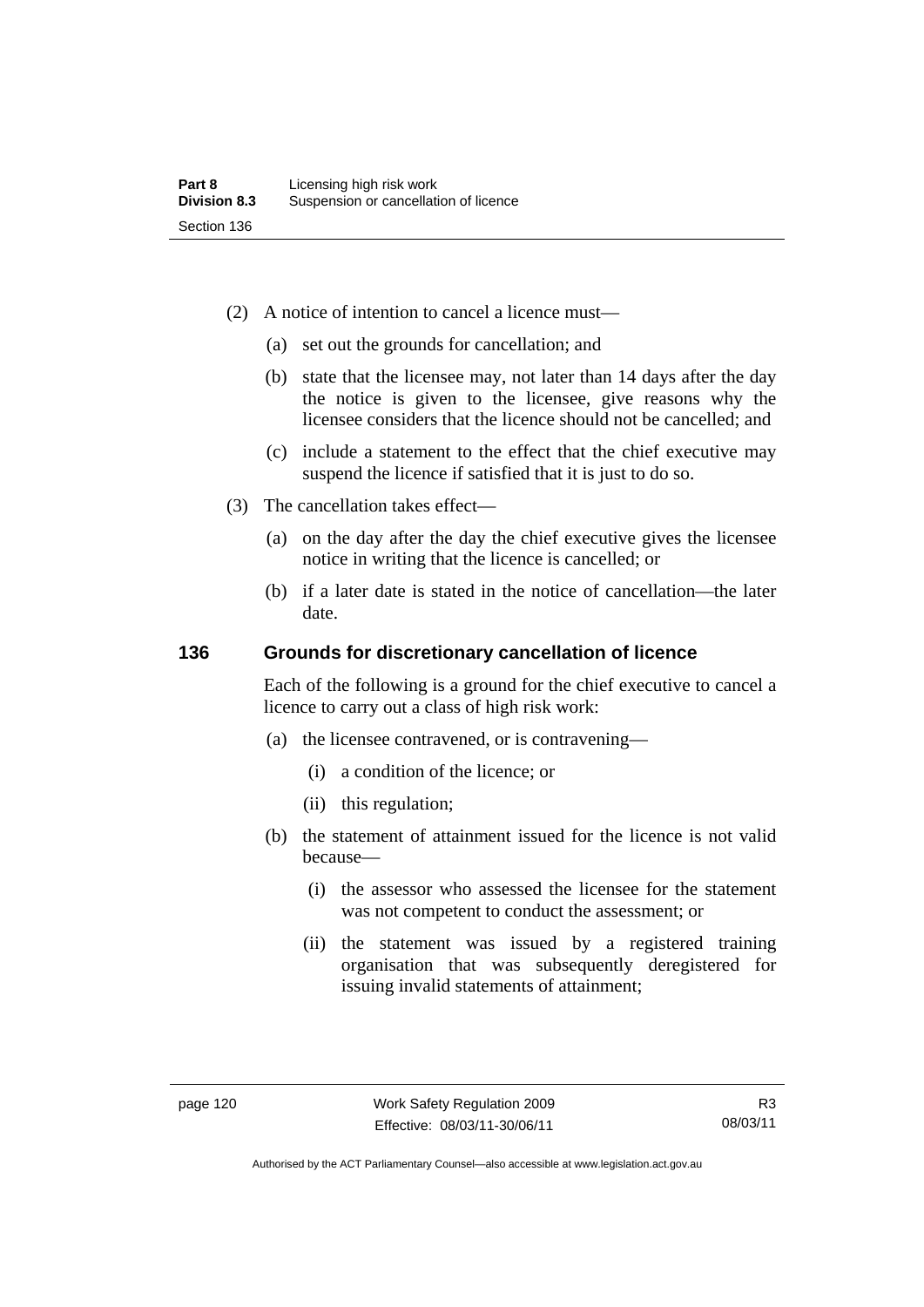- (c) the assessor who assessed the licensee for the statement of attainment for the licence was approved by the chief executive under section 148 because—
	- (i) information given to the chief executive was false or misleading in a material particular; or
	- (ii) the assessor failed to give information relevant to the approval to the chief executive;
- (d) the assessor who assessed the licensee for the statement of attainment for the licence has been convicted or found guilty of an offence against the Act or a corresponding law in relation to the assessment of the licensee;
	- *Note* A reference to an Act includes a reference to the statutory instruments made or in force under the Act, including any regulation (see Legislation Act, s 104).
- (e) the licensee's assessment for the statement of attainment for the licence was not conducted in accordance with—
	- (i) this part or any guidelines under this part; or
	- (ii) a corresponding law, or any guidelines under the corresponding law.

## **137 Discretionary cancellation of licence**

- (1) The chief executive may cancel the licence if the chief executive—
	- (a) has given notice to the licensee of an intention to cancel the licence; and
	- (b) has considered any reasons given by the licensee in accordance with the notice; and
	- (c) is satisfied that there is a ground for cancellation under section 136; and
	- (d) is not satisfied that it is appropriate to suspend the licence.

page 121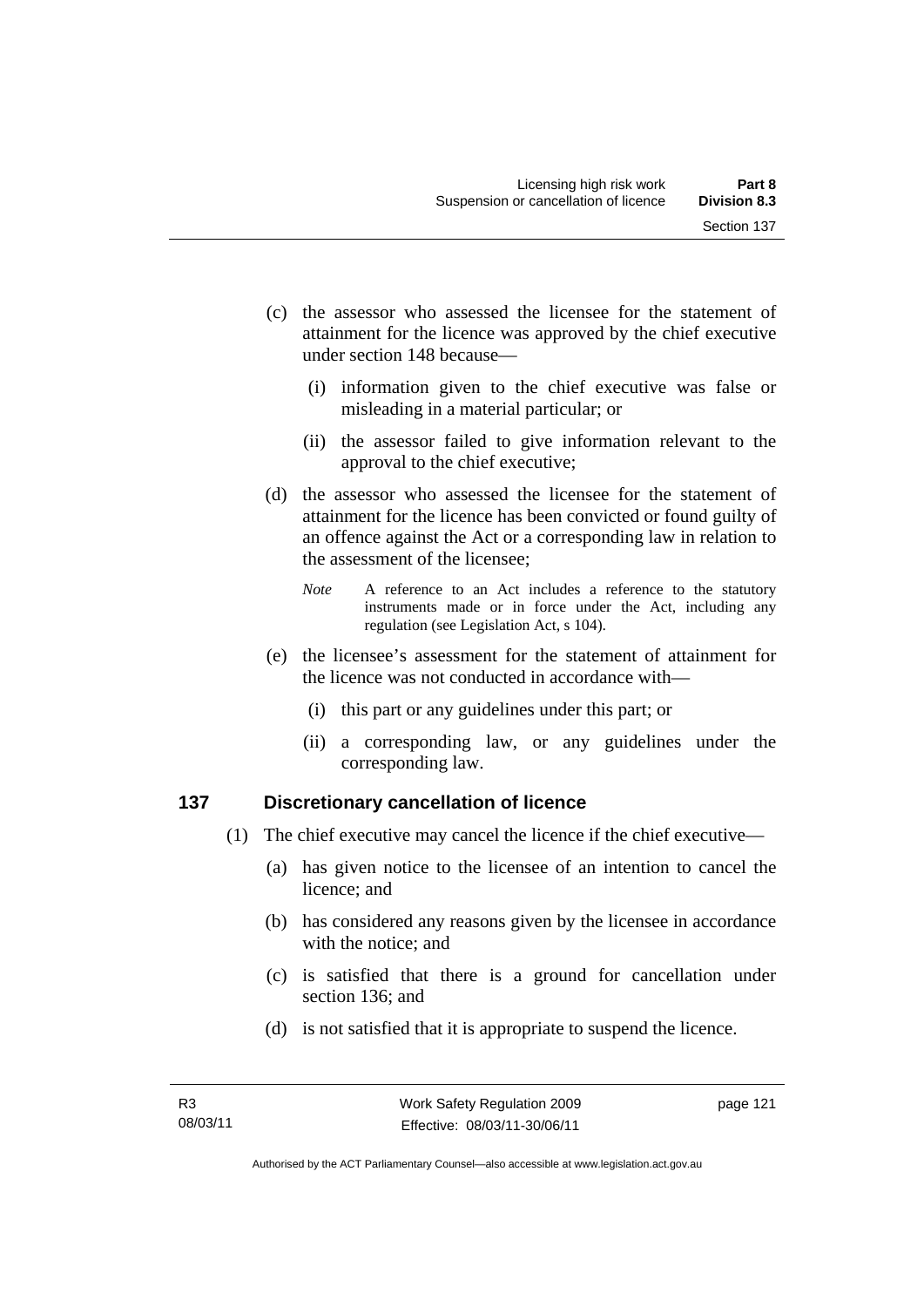- (2) A notice of intention to cancel a licence must—
	- (a) set out the grounds for cancellation; and
	- (b) state that the licensee may, not later than 14 days after the day the notice is given to the licensee, give reasons why the licensee considers that the licence should not be cancelled; and
	- (c) include a statement to the effect that the chief executive may suspend the licence if satisfied that it is just to do so.
- (3) The cancellation takes effect—
	- (a) on the day after the day the chief executive gives the licensee notice in writing that the licence is cancelled; or
	- (b) if a later date is stated in the notice of cancellation—the later date.

#### **138 Suspension of licence after notice**

- (1) The chief executive may, after considering any representations made by the licensee in accordance with a notice under section 135 (2) or section 137 (2), by written notice given to the licensee, suspend the licence until the earlier of—
	- (a) 28 days after the notice is given to the licensee; or
	- (b) the chief executive advises the licensee that the suspension is revoked.
- (2) A suspension takes effect on the day after the chief executive gives the notice to the licensee.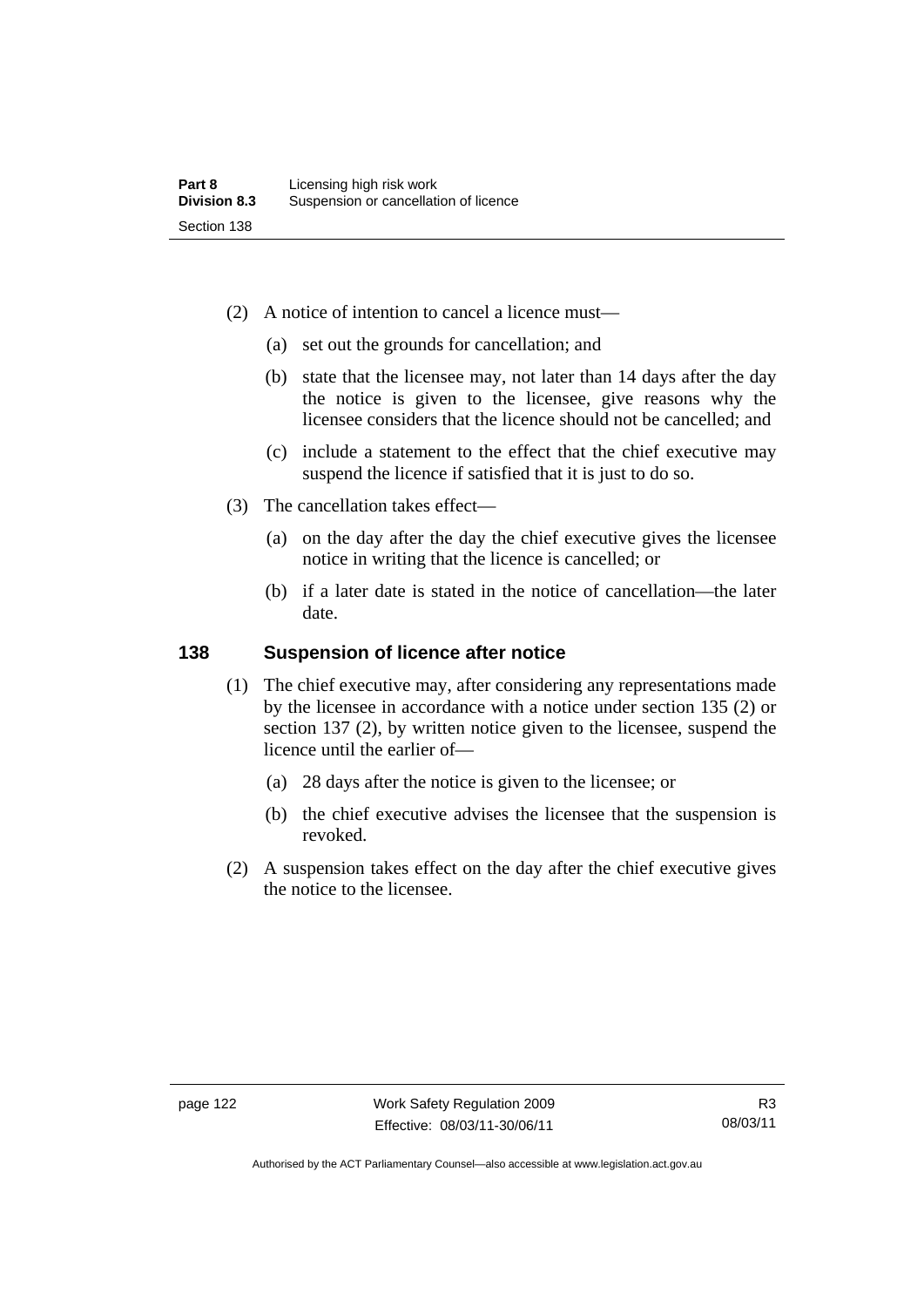#### **139 Immediate suspension of licence**

- (1) The chief executive may by written notice given to a licensee suspend a licence to carry out a class of high risk work immediately if the chief executive reasonably believes that—
	- (a) there is a ground for cancellation under section 134 or section 136; and
	- (b) the health or safety of the licensee or someone else may be endangered if the chief executive does not immediately suspend the licence.
- (2) The suspension—
	- (a) operates immediately after the licensee is given notice of the suspension; and
	- (b) continues to operate until the earlier of—
		- (i) 28 days after the day the notice is given to the licensee; or
		- (ii) the chief executive advises the licensee in writing that the suspension is revoked; or
		- (iii) the chief executive cancels the licence under section 135 or section 137.

#### **140 Review of licence suspension or cancellation**

- (1) The chief executive may, on the chief executive's own initiative or on application by a licensee, review—
	- (a) the suspension of a licence; or
	- (b) if the cancellation of a licence has not taken effect—the cancellation of the licence.
- (2) The chief executive may, in carrying out a review, consider any information (*new information*) given to the chief executive that was not available to the chief executive when the decision to suspend or cancel was made.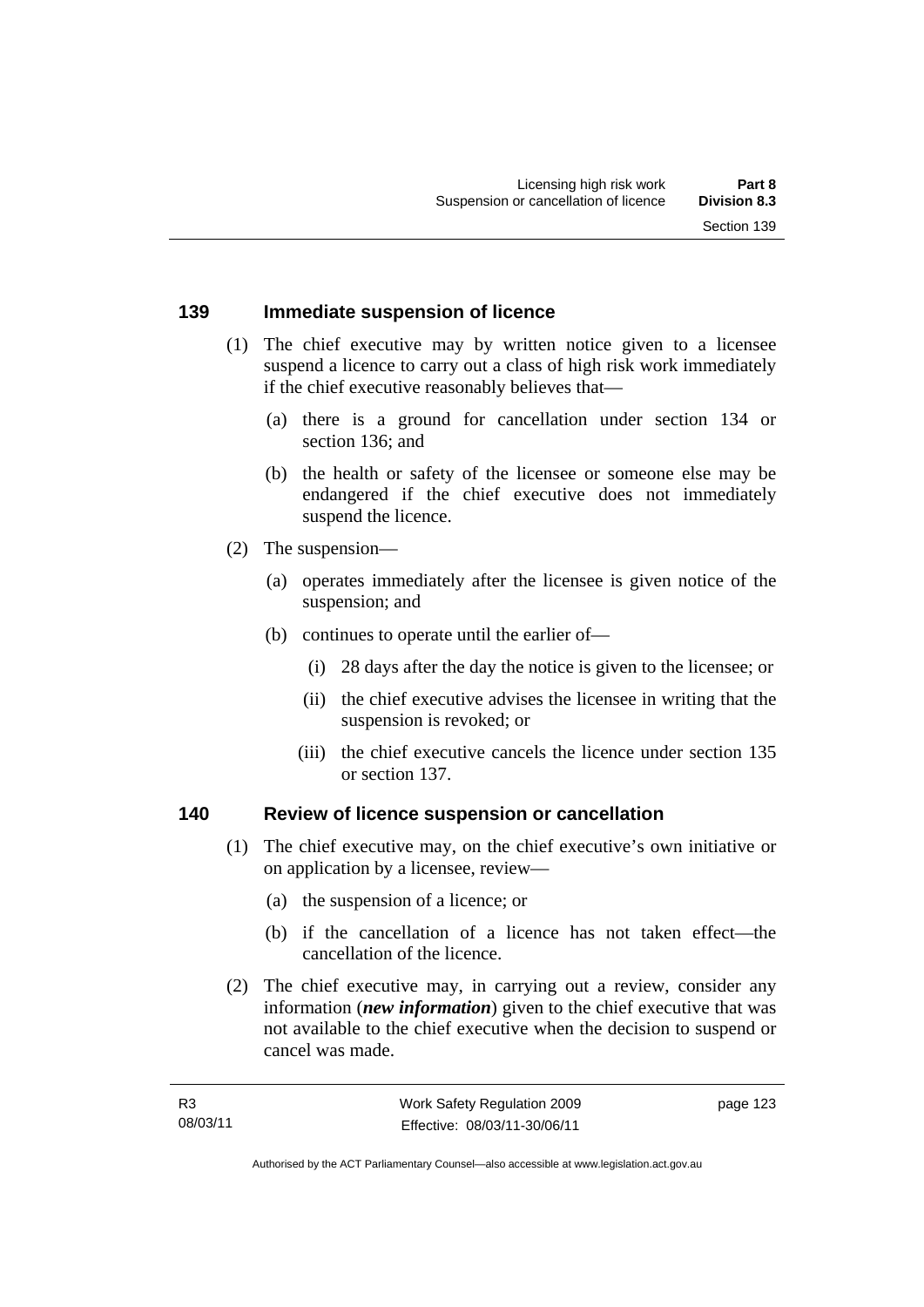- (3) If the new information is given to the chief executive by someone other than the licensee whose licence is suspended or cancelled, the chief executive must—
	- (a) if the review is on the chief executive's own initiative—
		- (i) tell the licensee that the chief executive is conducting the review; and
		- (ii) warn the licensee that the chief executive may cancel, or extend the suspension of, a suspended licence; and
	- (b) give the information to the licensee; and
	- (c) give the licensee not less than 14 days to respond to the information.
- (4) The chief executive may, after considering the new information and any response from the licensee—
	- (a) if the licence is suspended—
		- (i) revoke the suspension; or
		- (ii) confirm the suspension; or
		- (iii) extend the period of the suspension; or
		- (iv) if the chief executive is satisfied that there is a ground for cancellation under section 132 or section 134—cancel the licence; or
	- (b) if the licence is cancelled, but the cancellation has not taken effect—
		- (i) revoke the cancellation; or
		- (ii) confirm the cancellation.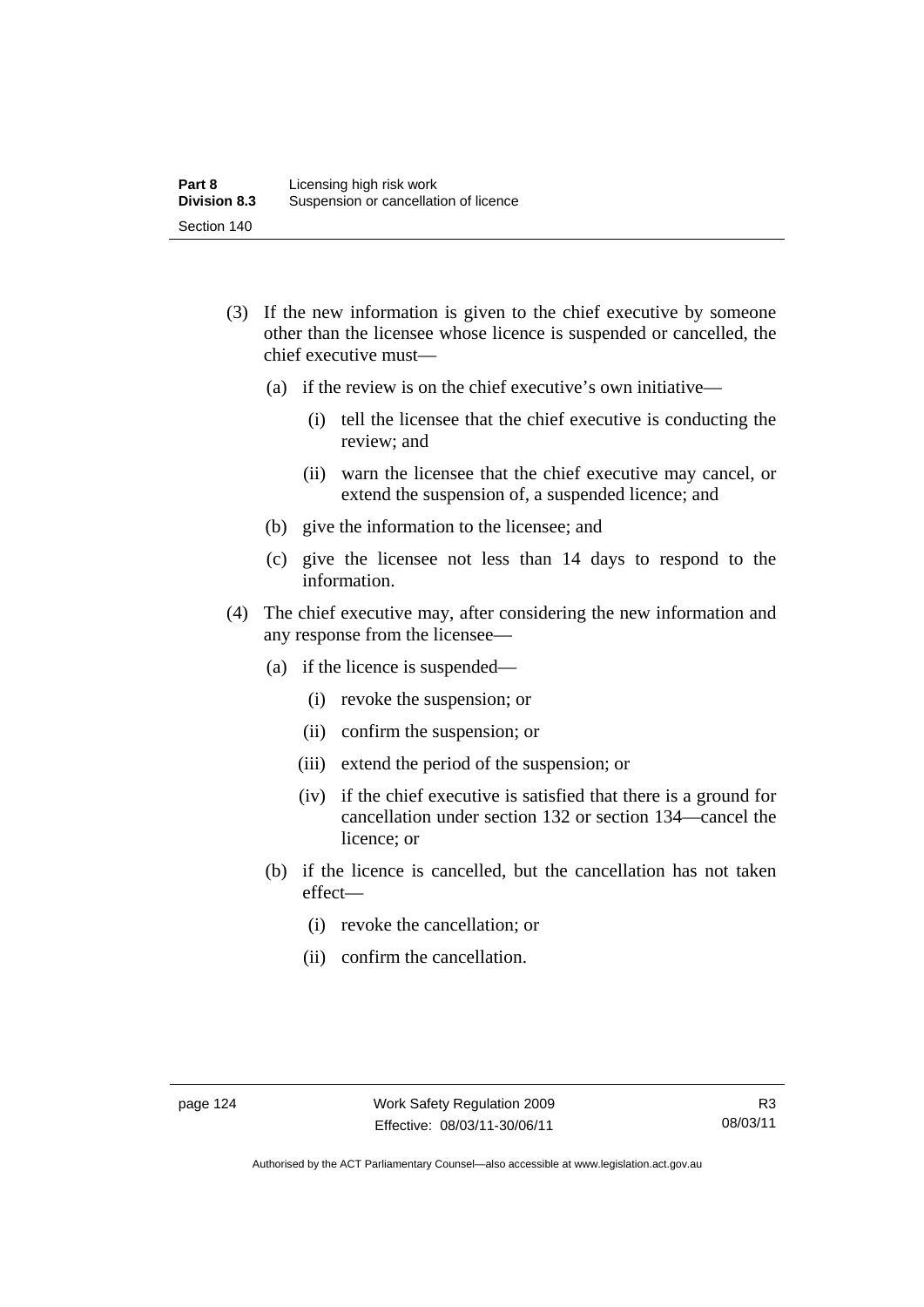- (5) The chief executive must revoke a suspension or cancellation if, after considering the new information, the chief executive is satisfied that—
	- (a) the licence should not have been suspended or cancelled; or
	- (b) the licence would not have been suspended or cancelled if the new information was known to the chief executive at the time of the original consideration.

## **141 Surrender of suspended or cancelled licence**

- (1) If a licence to carry out a class of high risk work is suspended or cancelled under this division, the licensee must surrender the licence to the chief executive not later than—
	- (a) if the licence is suspended—14 days after the day the notice of the suspension is given; or
	- (b) if the licence is cancelled—14 days after the day the cancellation takes effect.

Maximum penalty: 5 penalty units.

- (2) If a surrendered licence includes a class of high risk work that is not suspended or cancelled, the chief executive must issue a licence to the licensee for that class of work at no cost to the licensee.
- (3) The chief executive must return a suspended licence to the licensee if—
	- (a) the suspension period has expired; or
	- (b) the suspension is revoked.
- (4) Subsection (3) does not apply if the licence expires or is further suspended or cancelled under this part.
- (5) An offence against this section is a strict liability offence.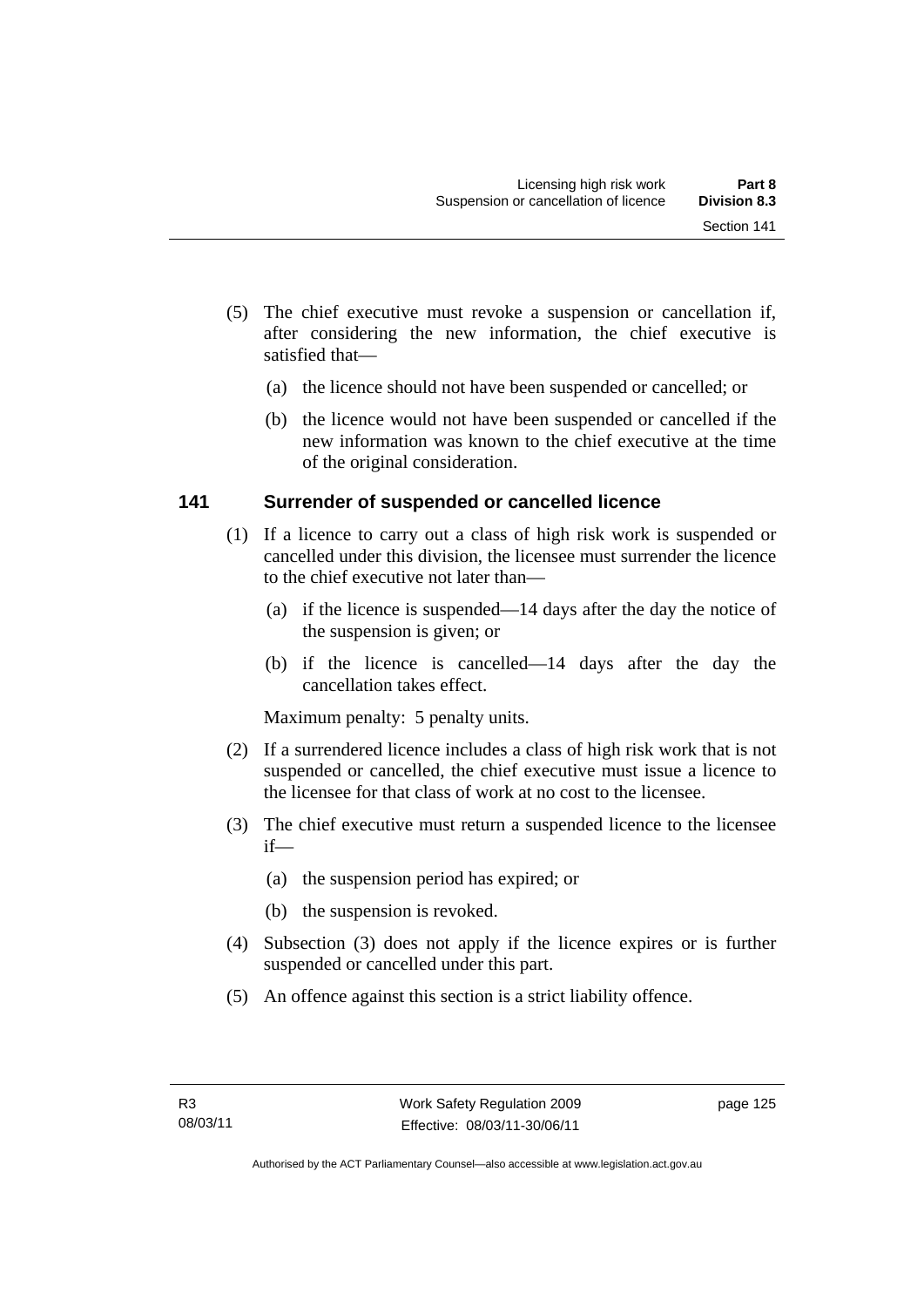## **142 Cooperation with other jurisdictions**

- (1) The chief executive must tell a licensing authority, and the Commonwealth regulatory authority, if—
	- (a) the chief executive has information about a licensee whose licence was issued by the licensing authority; and
	- (b) having regard to the information, the chief executive reasonably believes that the licensee's licence should be suspended or cancelled.
- (2) If the chief executive receives information from a licensing authority about a licensee whose licence was issued by the chief executive, the chief executive must—
	- (a) investigate the matter; and
	- (b) if the chief executive is satisfied that there is a ground for cancellation under section 134 or section 136—take action to suspend or cancel the licence under this part.

# **Division 8.4 Trainees under supervision**

#### **143 Supervisor's obligations**

 (1) A supervisor for a trainee must directly supervise the trainee when the trainee is carrying out high risk work.

Maximum penalty: 10 penalty units.

- (2) Subsection (1) does not apply if the supervisor is satisfied on reasonable grounds that—
	- (a) because of the trainee's level of competence, supervision may be reduced; and
	- (b) the reduced level of supervision will not endanger the health and safety of the trainee or someone else.

Authorised by the ACT Parliamentary Counsel—also accessible at www.legislation.act.gov.au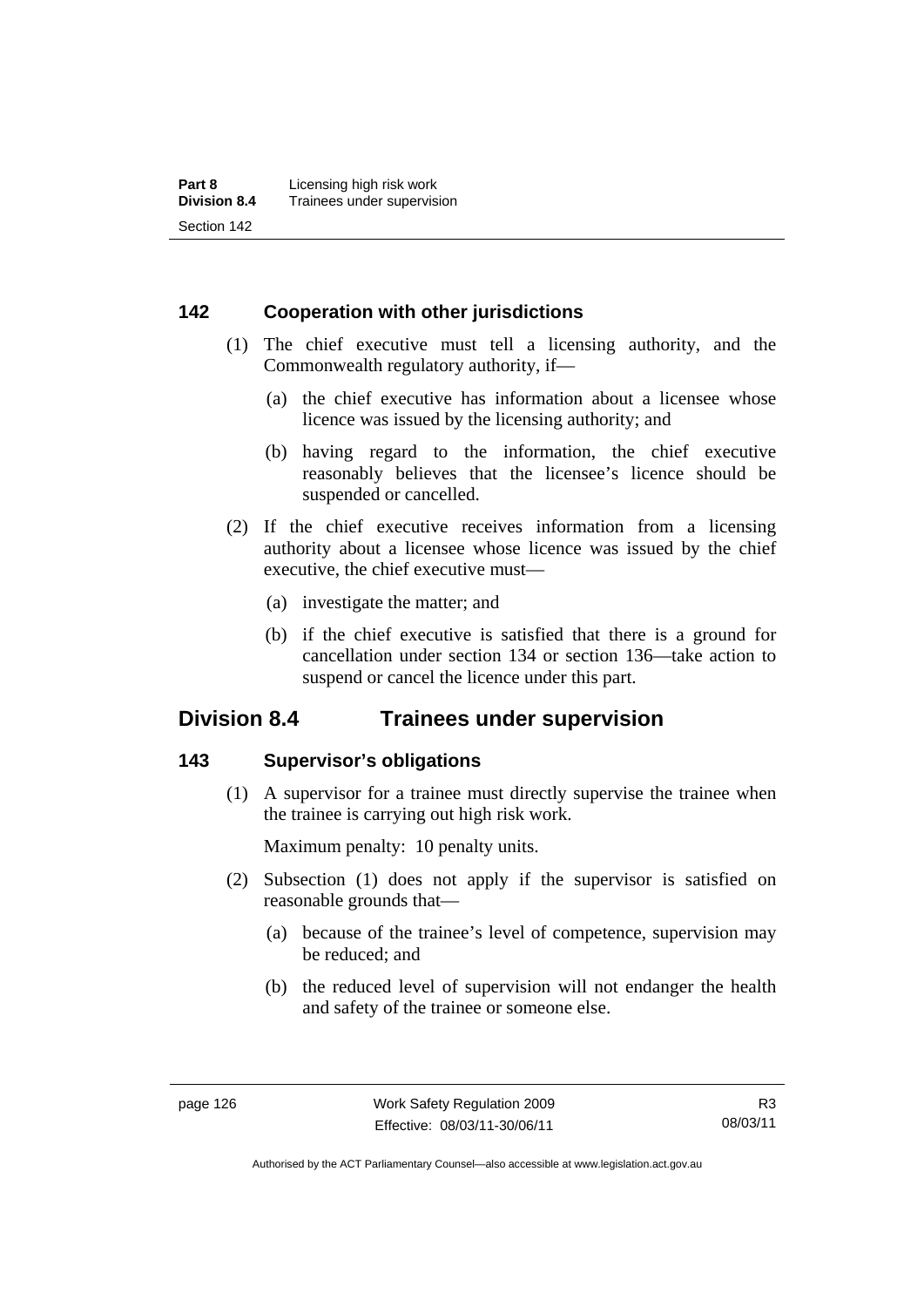(3) A supervisor for a trainee must sign the trainee's record each day the trainee carries out high risk work under the supervisor's supervision.

Maximum penalty: 5 penalty units.

 (4) A supervisor for a trainee must ensure that the trainee receives directions, demonstrations and training appropriate to the trainee's level of competence for the high risk work the trainee is carrying out.

Maximum penalty: 10 penalty units.

(5) An offence against subsection (3) or (4) is a strict liability offence.

## **144 Trainee's obligations**

- (1) A trainee must keep a written record of the following for each day the trainee carries out high risk work:
	- (a) the trainee's name and address;
	- (b) the name of the registered training organisation that is training the trainee;
	- (c) the date and times the work was carried out;
	- (d) if the trainee carried out the work for an employer—the name and address of the employer;
	- (e) the signature, full name and licence number of the trainee's supervisor for the work;
	- (f) a description of the work carried out including the type of equipment used for the work and the result of the work.

Maximum penalty: 5 penalty units.

(2) An offence against this section is a strict liability offence.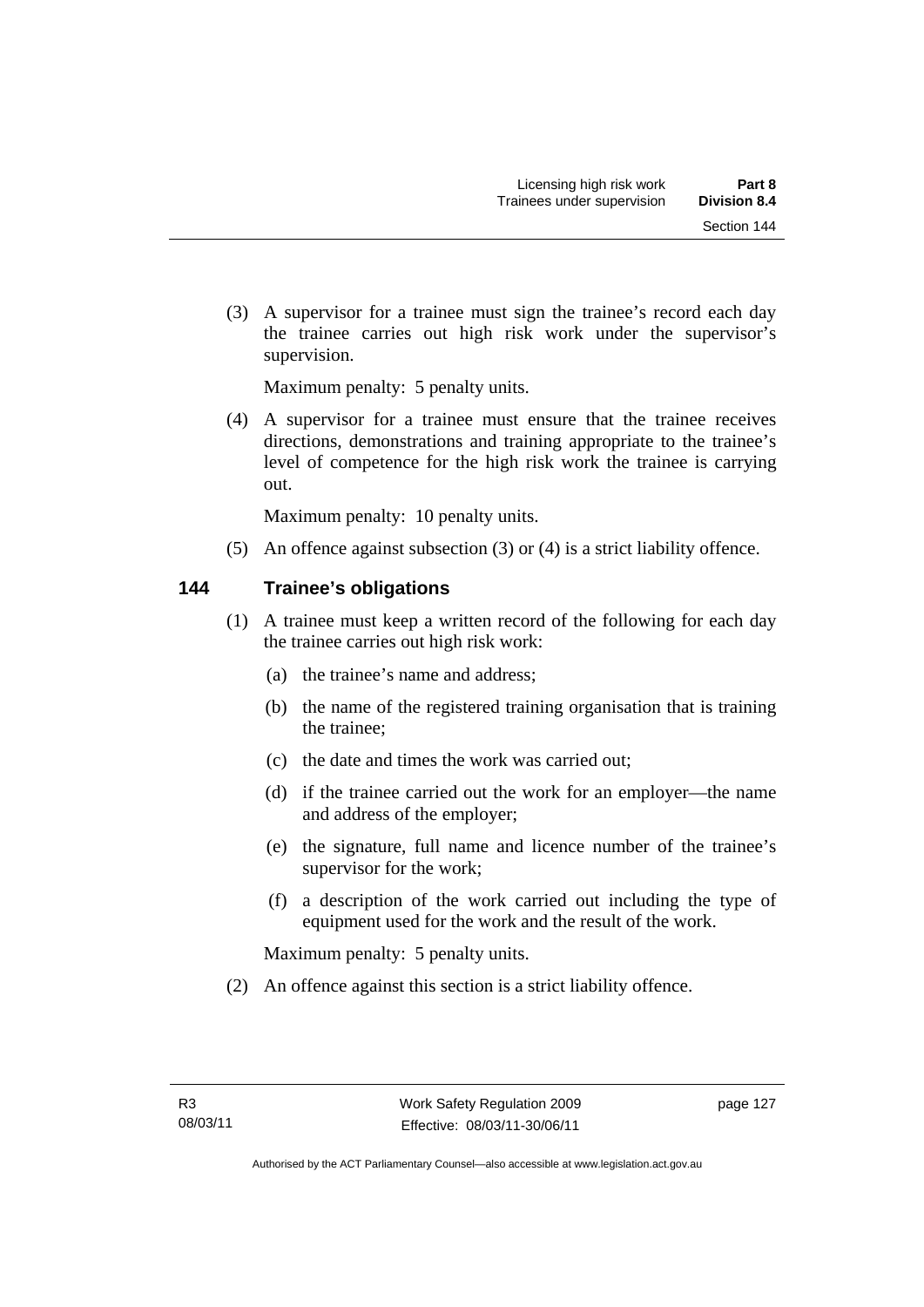**Part 8 Licensing high risk work**<br>**Division 8.5** Training and assessmen **Division 8.5** Training and assessment Section 145

# **Division 8.5 Training and assessment**

#### **145 Training and assessment**

- (1) Before applying for a statement of attainment for a class of high risk work, a person must undertake training by completing 1 or more of the following in relation to the work:
	- (a) a unit of competency in a training package;
	- (b) a course accredited by the registered training organisation for a statement of attainment.
- (2) A unit of competency or course mentioned in subsection (1) must be provided, in accordance with the Australian quality training framework, by—
	- (a) a registered training organisation; or
	- (b) a person under the supervision of a registered training organisation; or
	- (c) a person in partnership with a registered training organisation.
- (3) Training of a person in a unit of competency or course mentioned in subsection (1) must consist of—
	- (a) structured training; and
	- (b) practical training and experience.
- (4) Practical training may be provided—
	- (a) in the workplace as part of the person's work; or
	- (b) in a training facility that includes a simulated workplace; or
	- (c) by a combination of training mentioned in paragraphs (a) and (b).

Authorised by the ACT Parliamentary Counsel—also accessible at www.legislation.act.gov.au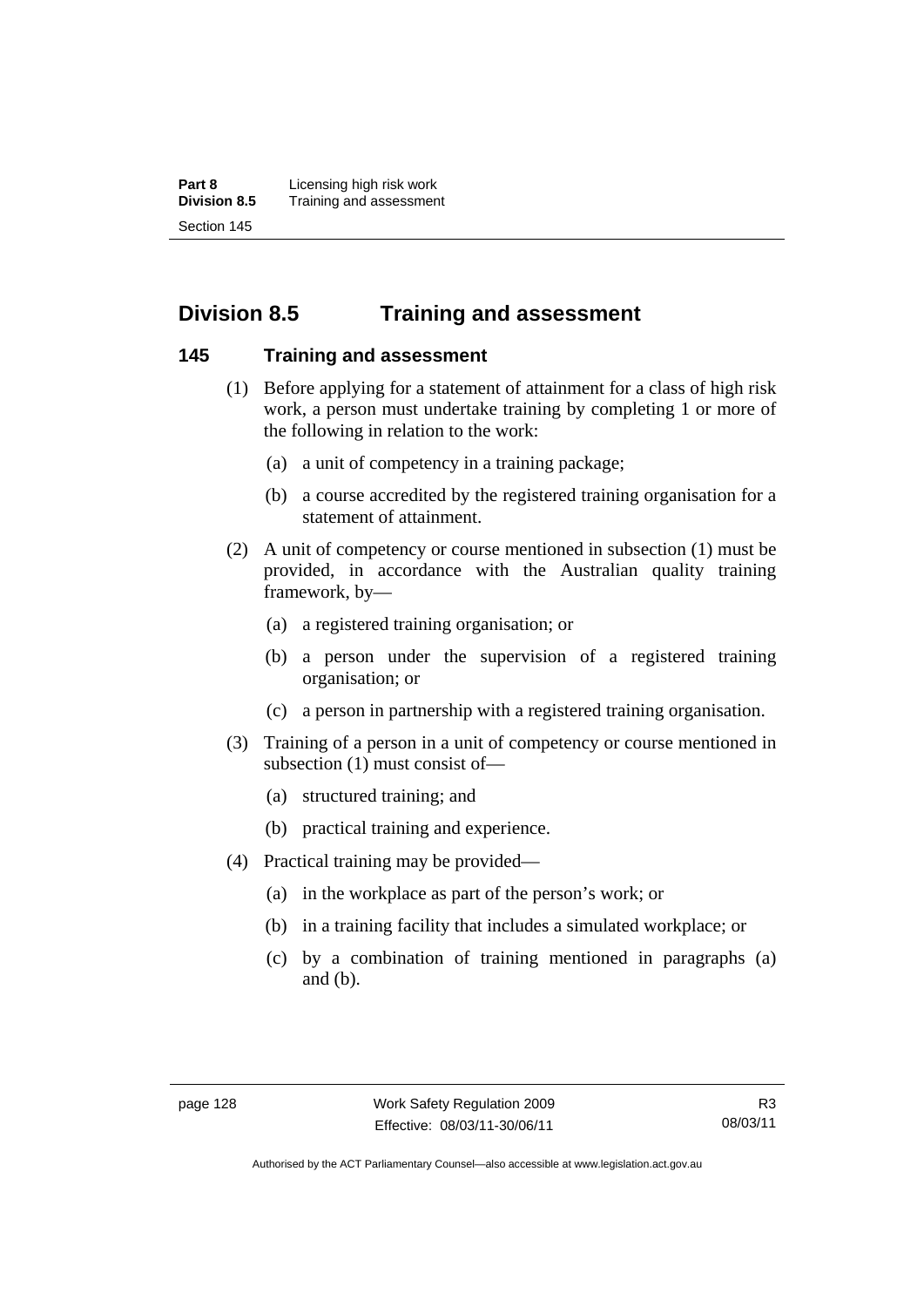- (5) A person who undertakes training in a unit of competency or course under this section must be assessed for competency—
	- (a) by an assessor on behalf of the registered training organisation that provides, or is involved in providing, the unit of competency or course; and
	- (b) in accordance with the requirements of the unit or course.

## **146 Chief executive may issue directions**

- (1) This section applies if a class of high risk work does not have—
	- (a) any nationally endorsed unit of competency; or
	- (b) any course accredited for a statement of attainment.
- (2) The chief executive may direct that a particular unit of competency be completed for a statement of attainment for the class of work.
- (3) A direction under this section is a notifiable instrument.

*Note* A notifiable instrument must be notified under the Legislation Act.

## **147 Exemption from training**

A registered training organisation may exempt a person from all or part of training under section 145 if satisfied that the person has qualifications or previous training that satisfies the requirements for the exempted training.

## **148 Assessor qualifications**

- (1) A person (an *assessor*) may assess a person undertaking a unit of competency or accredited course only if the assessor—
	- (a) has the following requirements under the Australian quality training framework standards for registered training organisations:
		- (i) workplace assessor competencies;

page 129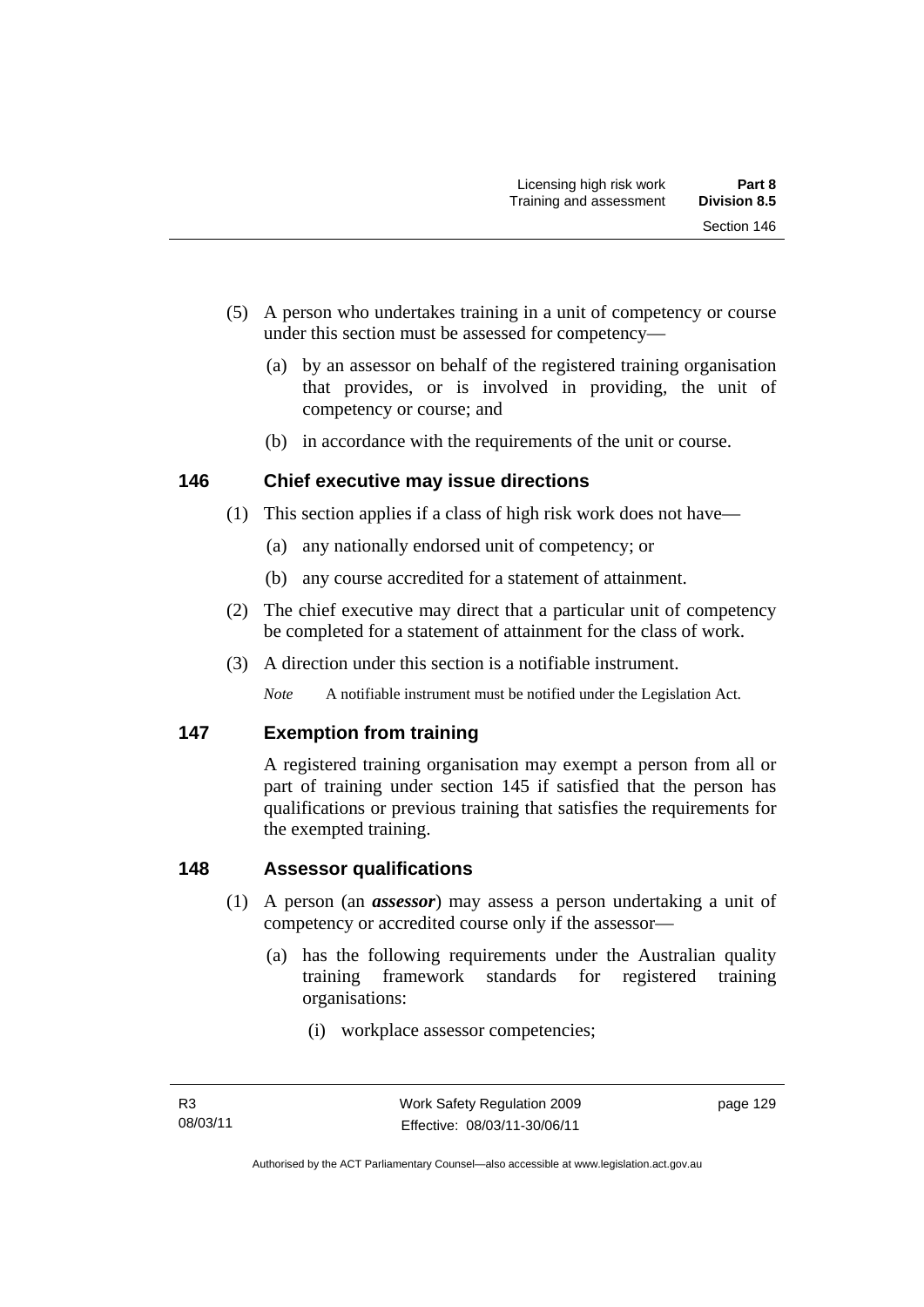- (ii) relevant current industry experience;
- (iii) vocational competencies; and
- (b) either—
	- (i) is a licensee for the class of high risk work to be assessed and has been a licensee or held a certificate of competency under the repealed regulation or a corresponding law for a total of at least 2 years; or
	- (ii) holds a certificate of competency issued under the repealed regulation or a corresponding law, and has held the certificate for at least 2 years; and
- (c) either—
	- (i) is approved in writing by the chief executive; or
	- (ii) satisfies the criteria agreed in writing by the chief executive and the registered training organisation that provides the unit or course.
- (2) The chief executive may issue guidelines about the approval of an assessor.
- (3) A guideline is a notifiable instrument.

*Note* A notifiable instrument must be notified under the Legislation Act.

(4) In this section:

*repealed regulation* means the *Occupational Health and Safety (Certification of Plant Users and Operators) Regulation 2000* in force at any time before the commencement of this section.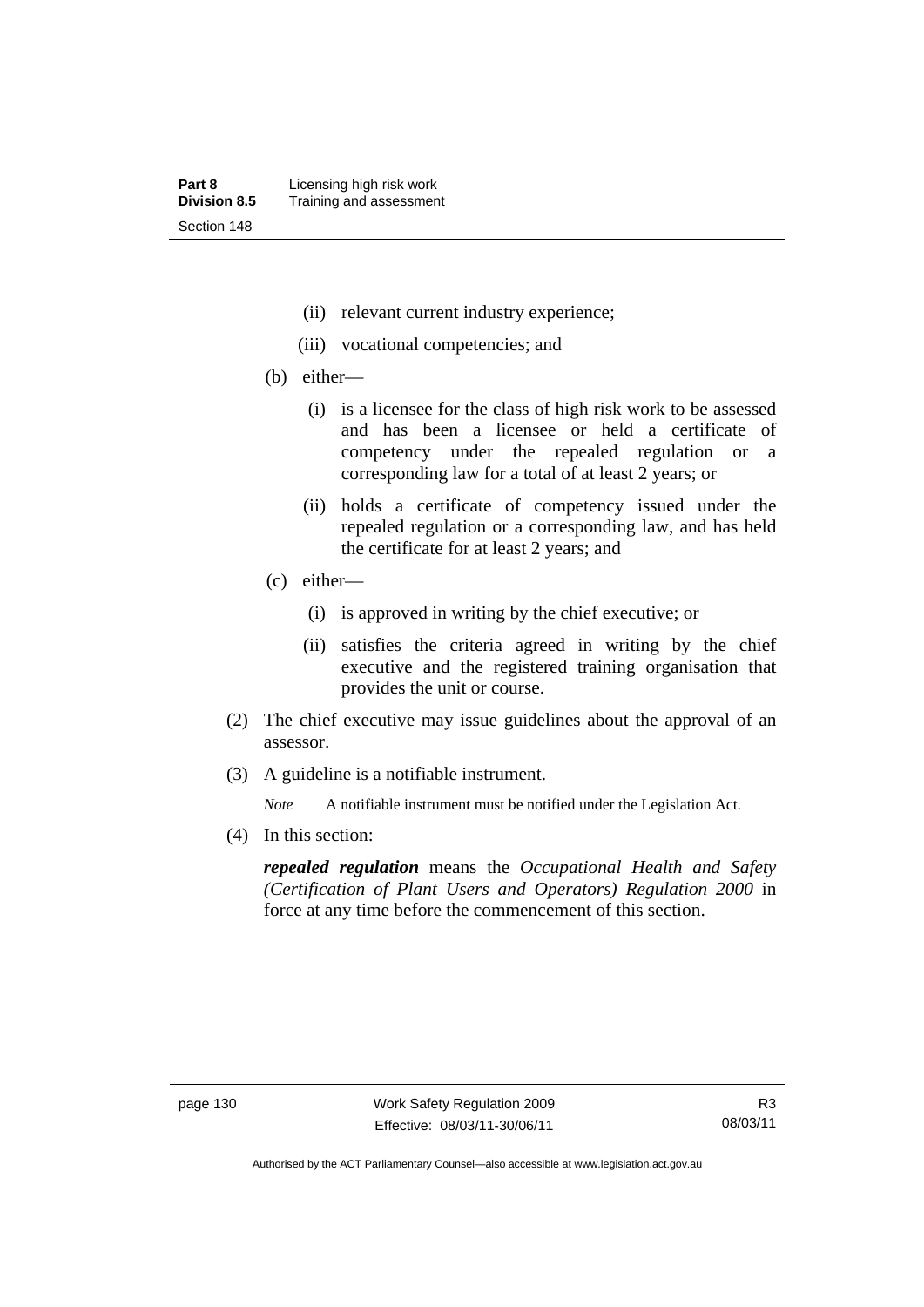#### **149 Statement of attainment**

- (1) A person may apply to a registered training organisation for a statement of attainment for a class of high risk work.
- (2) The registered training organisation may issue the statement of attainment to the person if satisfied that the person—
	- (a) has completed the training mentioned in section 145 for which the person is not exempt; and
	- (b) has been assessed and meets the competency standard for the class of high risk work; and
	- (c) has the necessary knowledge to carry out the class of high risk work; and
	- (d) can safely carry out the class of high risk work under workplace conditions; and
	- (e) has sufficient knowledge of the English language to carry out the high risk work in accordance with the competency standard for the work.
- (3) A statement of attainment issued by the registered training organisation to a person must state that the person has met the competency standard for the class of high risk work for which the statement is issued.

### **150 Registered training organisation—agreement with chief executive to provide training and assessment**

A registered training organisation may provide training in a unit of competency or course mentioned in section 145 (1) or section 146 (2), and issue a statement of attainment for the training, to a person only if the organisation—

 (a) has told the chief executive that it intends to provide training and issue statements; and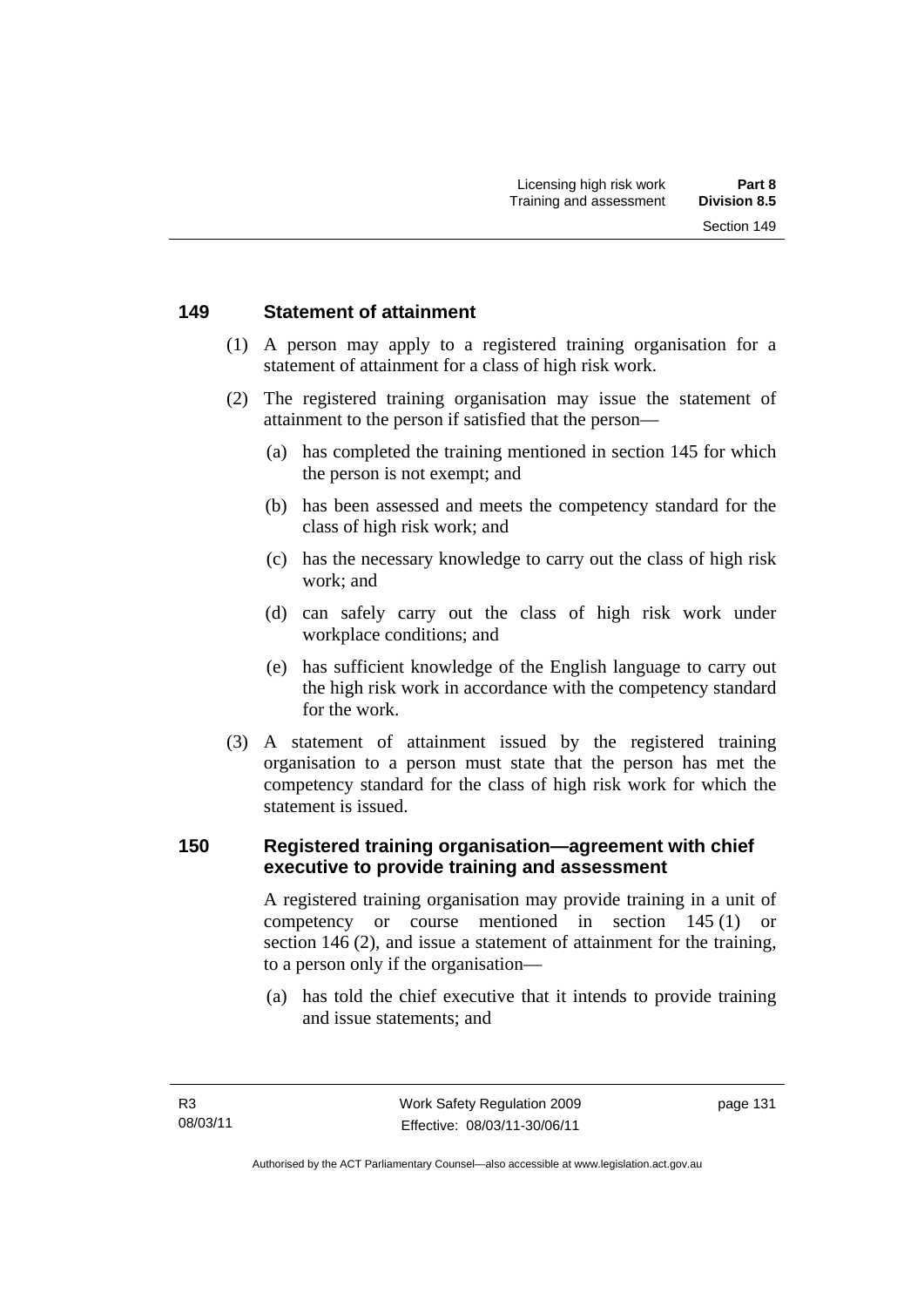| Part 8       | Licensing high risk work |
|--------------|--------------------------|
| Division 8.5 | Training and assessment  |
| Section 151  |                          |

 (b) has entered into an agreement with the chief executive about the training and issue of statements.

#### **151 Improperly issuing statement of attainment**

A person commits an offence if the person—

- (a) issues a statement of attainment; and
- (b) either—
	- (i) knows the statement is not issued in accordance with this part; or
	- (ii) is reckless about whether the statement is issued in accordance with this part.

Maximum penalty: 30 penalty units.

#### **152 Improperly obtaining statement of attainment**

A person (the *first person*) commits an offence if—

- (a) the first person does something with the intention of dishonestly influencing another person to issue a statement of attainment; and
- (b) the other person issues a statement of attainment to the first person.

Maximum penalty: 30 penalty units.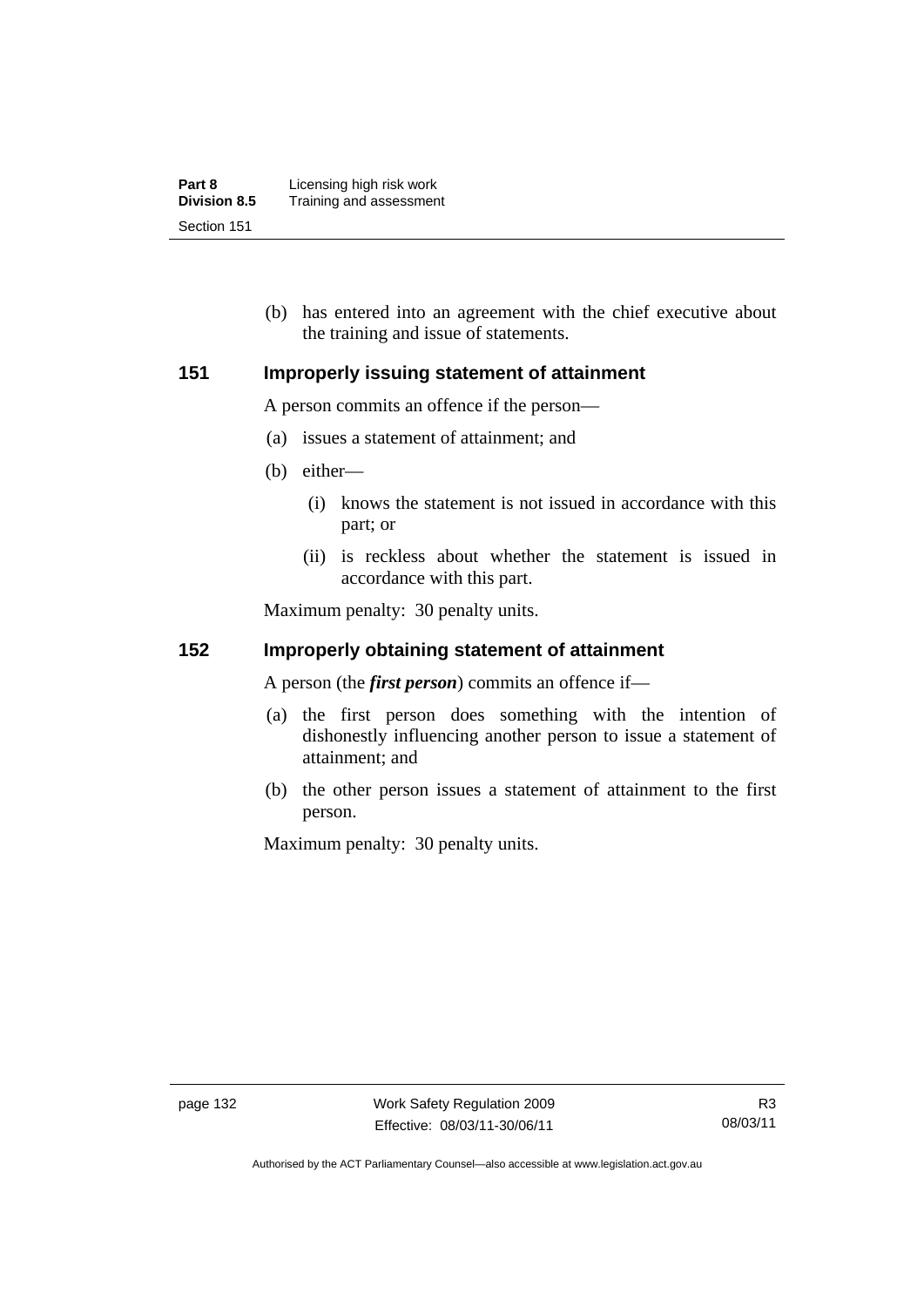# **Division 8.6 Administration**

### **153 Keeping and providing records of training and assessment**

- (1) A registered training organisation that is responsible for training and assessing a person for a statement of attainment under division 8.5 (Training and assessment) must keep a record of the person's training and assessment.
- (2) If the chief executive asks a registered training organisation in writing to give the chief executive the following records, the organisation must give the records to the chief executive within 14 days after the day the request is made:
	- (a) records relating to the training and assessment of a person who has applied to the organisation for a statement of attainment:
	- (b) records relating to a person to whom the organisation has issued a statement of attainment;
	- (c) records relating to an assessor or assessments by an assessor.

## **154 Cooperation with licensing authorities**

- (1) The chief executive must cooperate with licensing authorities in the exchange of information.
- (2) The chief executive may provide information relevant to the issue of, or failure to issue, a licence to carry out high risk work in relation to the following:
	- (a) people who apply for licences for classes of high risk work;
	- (b) licensees;
	- (c) assessors;
	- (d) registered training organisations.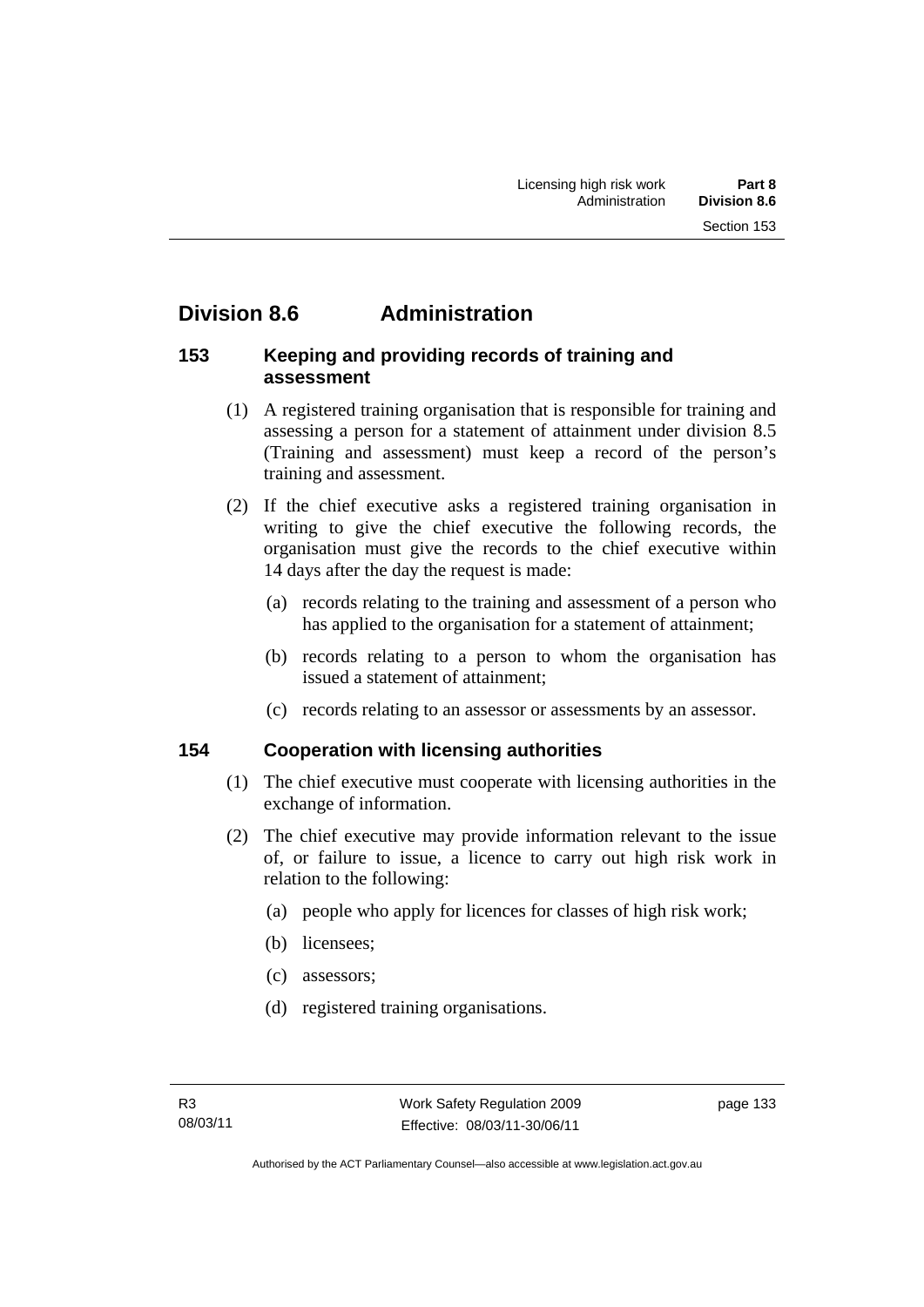#### **155 Cooperation with registered training organisations**

- (1) The chief executive must cooperate with registered training organisations in the ACT and the States in the exchange of information.
- (2) The chief executive may provide information relevant to the issue of, or failure to issue, a statement of attainment for a class of high risk work in relation to the following:
	- (a) people who apply for statements of attainment for classes of high risk work;
	- (b) people who apply for licences for classes of high risk work;
	- (c) licensees;
	- (d) assessors;
	- (e) registered training organisations.

## **Division 8.7 Exemptions**

#### **156 Application for exemption**

- (1) A person conducting a business or undertaking may apply to the chief executive to exempt a class of high risk work at a workplace from this part.
	- *Note 1* If a form is approved under the Act, s 229 for this provision, the form must be used.
	- *Note 2* A fee may be determined under the Act, s 228 for this provision.
- (2) The application must state the following:
	- (a) the class of high risk work to be exempt;
	- (b) the workplace for which the exemption is sought;
	- (c) the person nominated to carry out the high risk work;
	- (d) the time for which the exemption is sought;

R3 08/03/11

Authorised by the ACT Parliamentary Counsel—also accessible at www.legislation.act.gov.au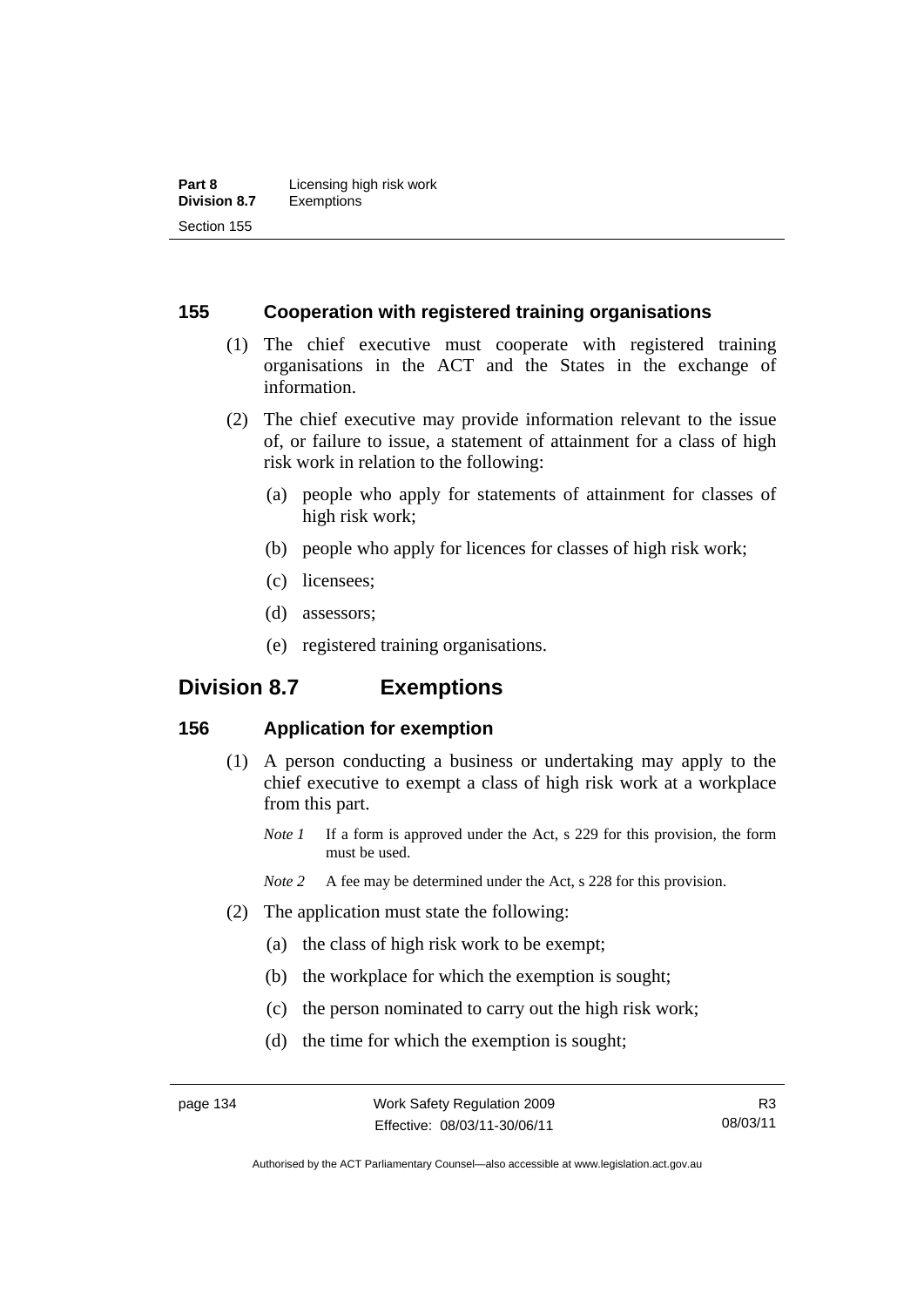- (e) the reasons the exemption is sought;
- (f) the steps the applicant will take to ensure the high risk work is carried out safely.
- (3) The application must be accompanied by any further document or information required by the chief executive that is relevant to the application.
- (4) A person conducting a business or undertaking at a workplace commits an offence if the person—
	- (a) applies for an exemption in relation to the workplace; and
	- (b) does not consult people at the workplace about the application before the application is made.

Maximum penalty: 30 penalty units.

## **157 Grant of exemption**

- (1) If a person conducting a business or undertaking at a workplace applies for an exemption, the chief executive must—
	- (a) grant the exemption; or
	- (b) refuse to grant the exemption.
- (2) The chief executive must not grant an exemption unless satisfied that—
	- (a) the reasons for the exemption are reasonable; and
	- (b) the person nominated to carry out the high risk work is competent; and
	- (c) the applicant will take the steps stated in the application to ensure the high risk work is carried out safely; and
	- (d) the high risk work will be carried out safely.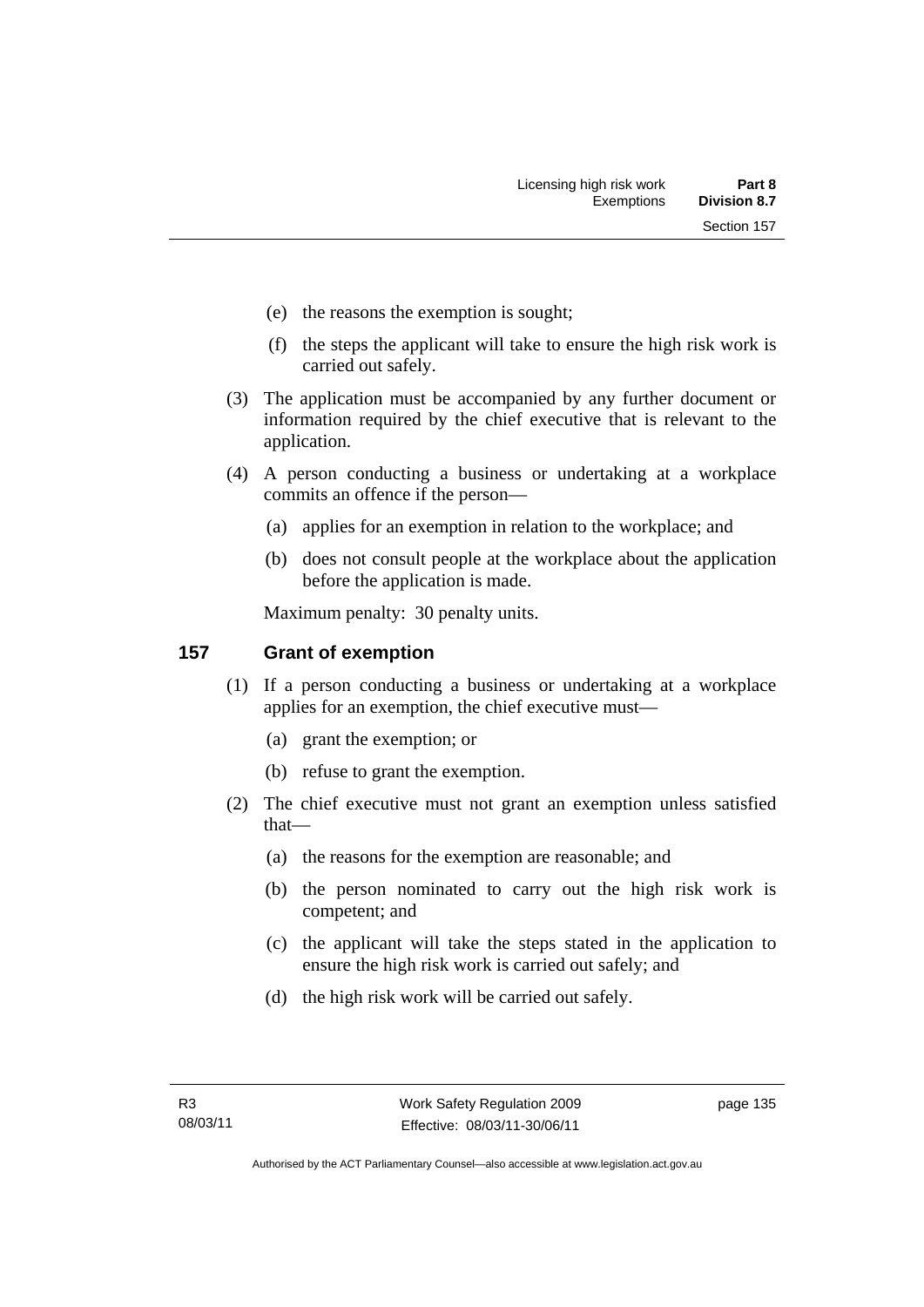- (3) If the chief executive refuses to grant an exemption, the chief executive must give the applicant written reasons for the refusal.
	- *Note* Power to make a statutory instrument includes power to amend or repeal the instrument. The power to amend or repeal the instrument is exercisable in the same way, and subject to the same conditions, as the power to make the instrument (see Legislation Act, s 46).

#### **158 Exemption conditions**

- (1) The chief executive may grant an exemption on conditions.
- (2) The conditions may include the following:
	- (a) that the applicant take particular steps to manage risk;
	- (b) that the applicant monitor the high risk work;
	- (c) that the applicant monitor the health of anyone at the workplace affected by the exemption;
	- (d) that the applicant keep records about the high risk work;
	- (e) that the applicant provide information, instruction and training to stated people at the workplace;
	- (f) that the applicant use a stated system of work;
	- (g) that the applicant report to the chief executive on any of the matters set out in paragraphs (a) to (f);
	- (h) that the exemption be granted for a stated time;
	- (i) that the high risk work be carried out by a stated person;
	- (j) limiting the high risk work that may be carried out at the workplace;
	- (k) that the applicant give notice of the exemption to anyone affected by the exemption.

Authorised by the ACT Parliamentary Counsel—also accessible at www.legislation.act.gov.au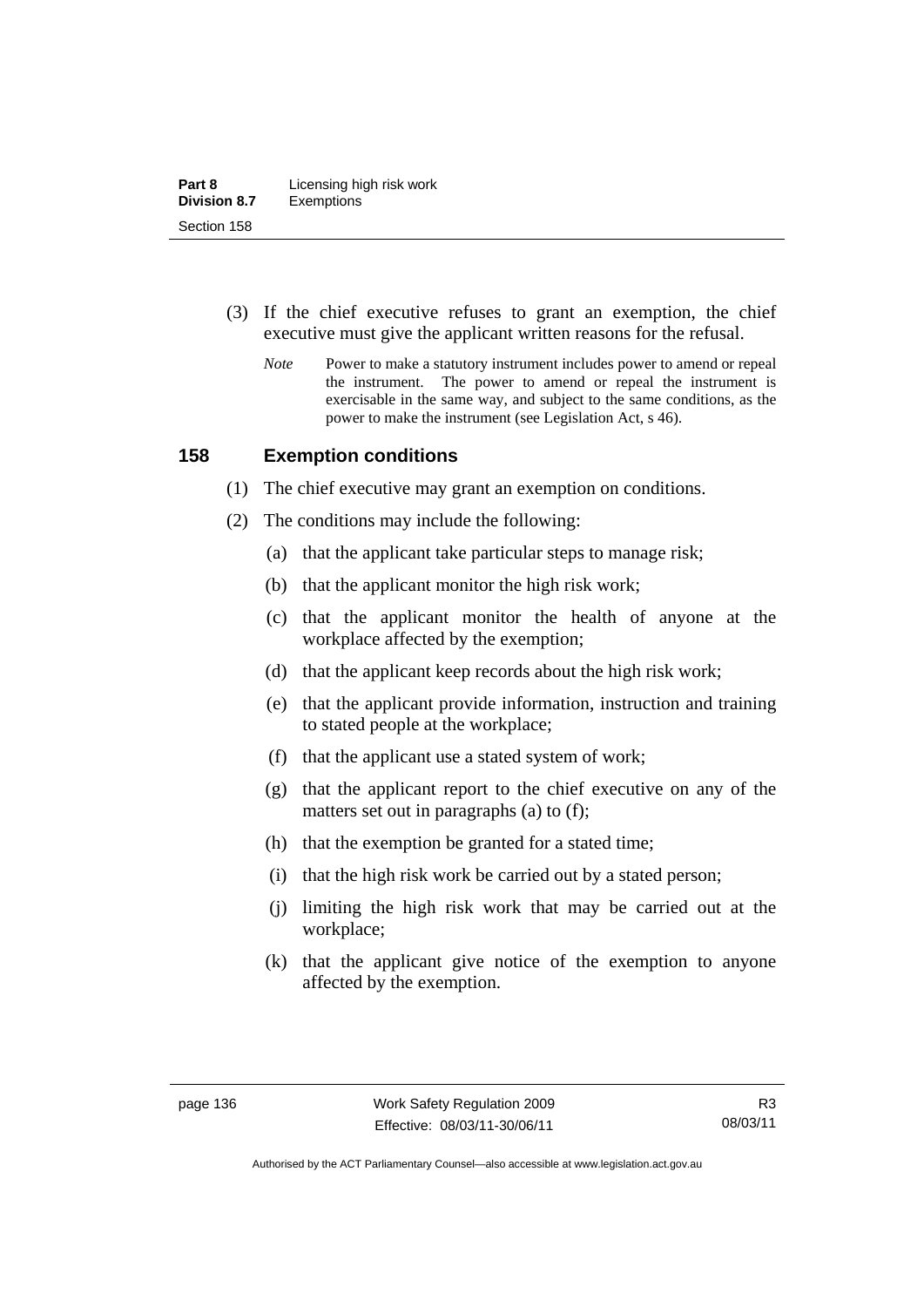## **159 Failing to comply with condition of exemption**

- (1) A person commits an offence if—
	- (a) the person is granted an exemption for a class of high risk work at a workplace on conditions; and
	- (b) the person directs or allows someone else to carry out the work at the workplace in breach of the conditions.

Maximum penalty: 30 penalty units.

(2) An offence against this section is a strict liability offence.

## **160 Notice of exemption**

- (1) The chief executive must—
	- (a) give written notice of an exemption to the applicant; and
	- (b) publish the notice in a daily newspaper; and
	- (c) give a copy of the notice to the licensing authority in each other State.
	- *Note State* includes the Northern Territory (see Legislation Act, dict, pt 1, def *State*).
- (2) A notice is a notifiable instrument.

*Note* A notifiable instrument must be notified under the Legislation Act.

## **Division 8.8 Miscellaneous**

#### **161 Chief executive may make inquiries**

The chief executive may make inquiries about the authenticity of documents accompanying an application under this part.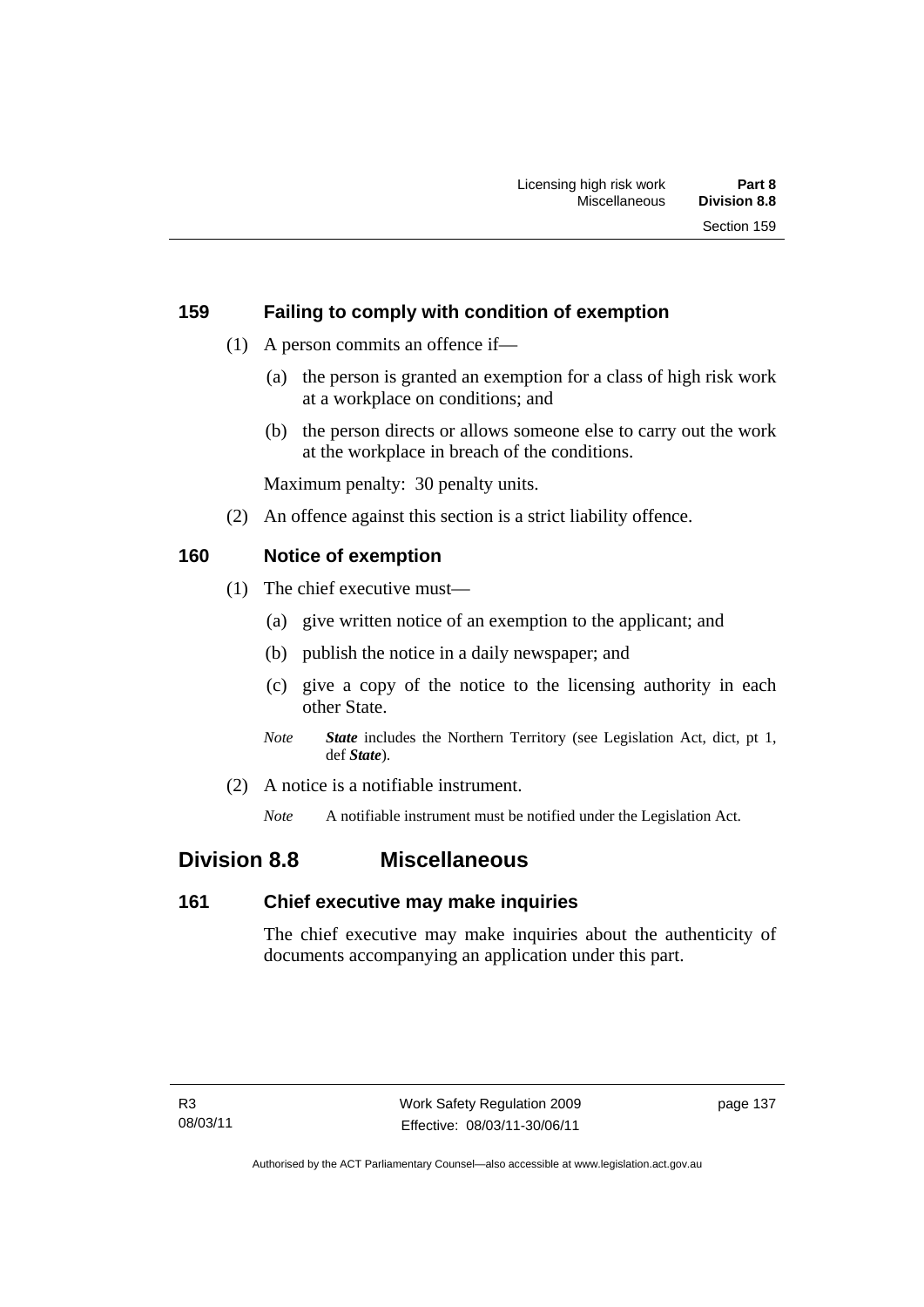#### **162 Guidelines**

- (1) The chief executive may issue or approve guidelines for this part.
- (2) A guideline may provide for any matter relating to the issue of a licence to carry out high risk work.

#### **Examples**

- 1 guidelines for the procedure to apply for a licence
- 2 guidelines for the assessment of a person undertaking training
- 3 guidelines for the issue of a statement of attainment
- 4 guidelines for the issue of a licence to carry out high risk work
- *Note* An example is part of the regulation, is not exhaustive and may extend, but does not limit, the meaning of the provision in which it appears (see Legislation Act, s 126 and s 132).
- (3) A guideline is a notifiable instrument.

*Note* A notifiable instrument must be notified under the Legislation Act.

#### **163 Production of licence etc on request**

- (1) A person carrying out high risk work must produce the person's licence to carry out the work, and a sample of the person's usual signature or other form of identification, if asked to do so by—
	- (a) the chief executive; or
	- (b) an inspector; or
	- (c) the Commonwealth regulatory authority; or
	- (d) someone else authorised to ask for the production of a licence or a recognised qualification to carry out high risk work under a corresponding law.

Maximum penalty: 5 penalty units.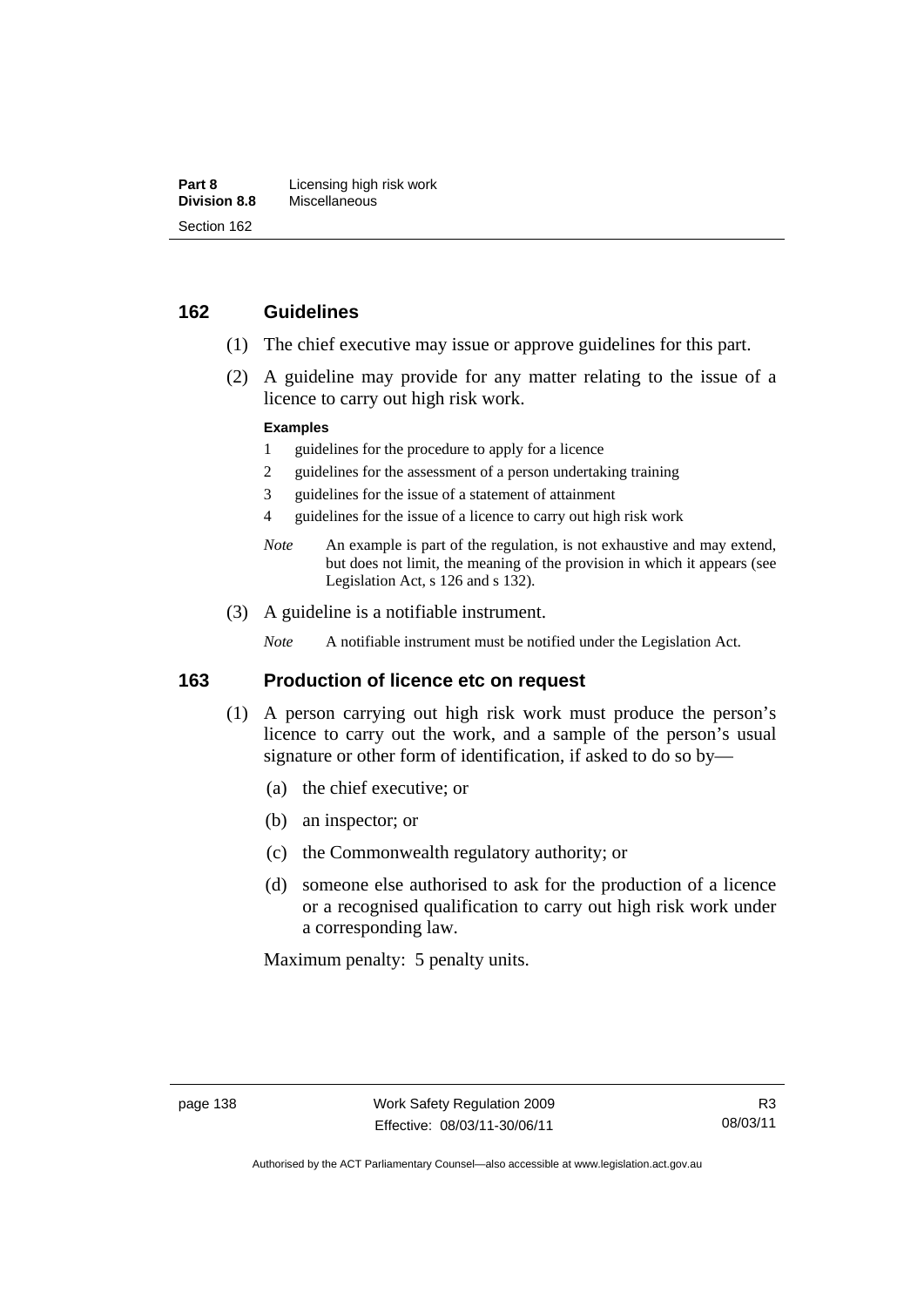- (2) A person granted an exemption under division 8.7 (Exemptions) must produce the notice of exemption given by the chief executive for the exemption if asked to do so by—
	- (a) the chief executive; or
	- (b) an inspector; or
	- (c) the Commonwealth regulatory authority; or
	- (d) someone else authorised to ask for the production of a notice of exemption under a corresponding law.

Maximum penalty: 5 penalty units.

- (3) A trainee carrying out high risk work must produce the trainee's record of training under section 144 (Trainee's obligations) if asked to do so by—
	- (a) the chief executive; or
	- (b) an inspector; or
	- (c) the Commonwealth regulatory authority; or
	- (d) someone else authorised to ask for the production of the trainee's training records under a corresponding law.

Maximum penalty: 5 penalty units.

(4) An offence against this section is a strict liability offence.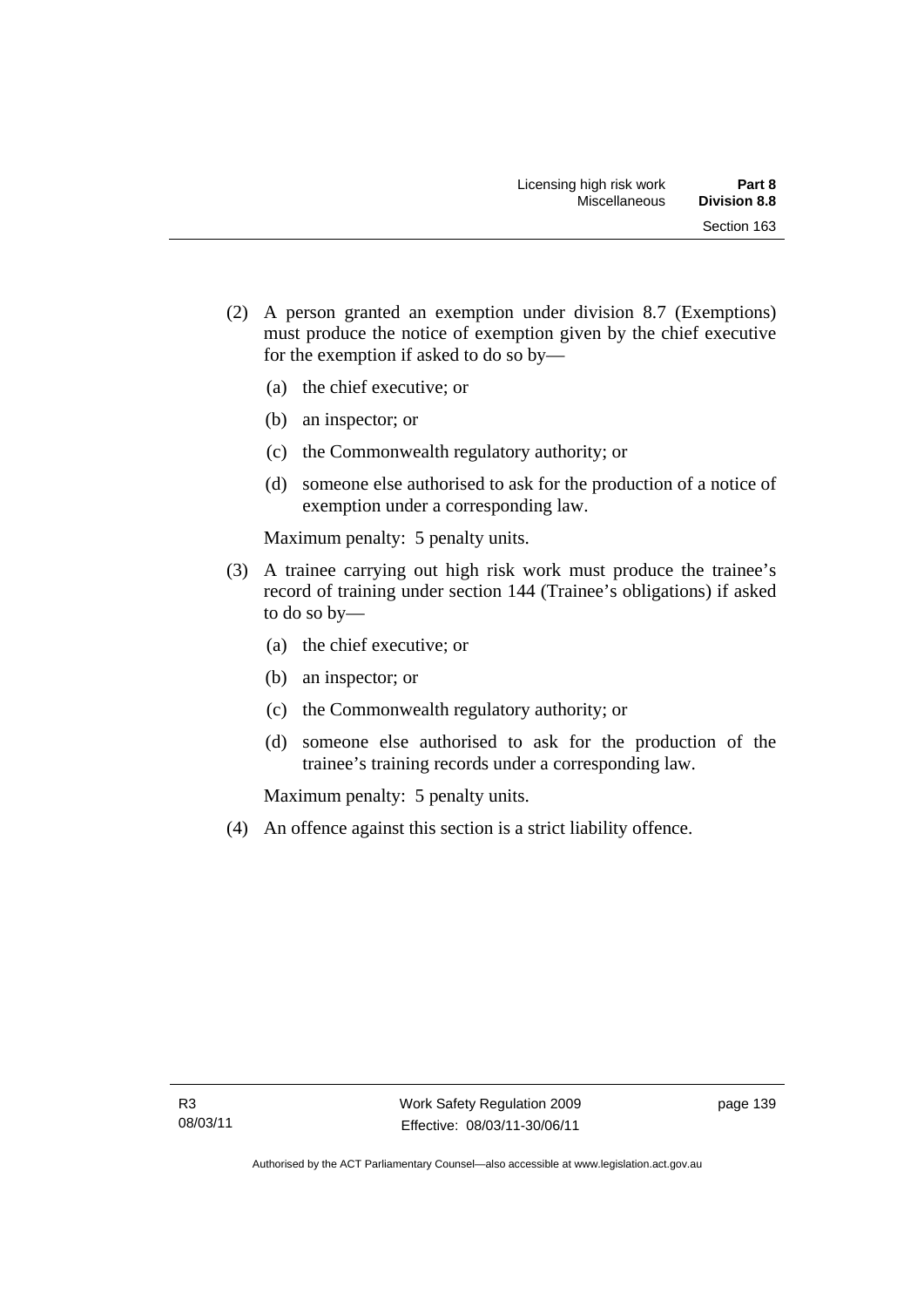#### **164 Production of information etc on request**

 (1) This section applies if, under this part, the chief executive asks a person who is licensed to carry out high risk work to give the chief executive a document or information the chief executive considers relevant.

*Note* The Legislation Act, s 170 and s 171 deal with the application of the privilege against selfincrimination and client legal privilege.

- (2) The person must give the document or information to the chief executive within—
	- (a) 14 days after the day the chief executive asks for the document or information; or
	- (b) if the chief executive states another time to provide the document or information—that time.

Maximum penalty: 5 penalty units.

(3) An offence against this section is a strict liability offence.

#### **165 Licensee's change of address**

(1) If a person who is licensed to carry out high risk work changes address, the person must tell the chief executive in writing the new address within 14 days after the day the person's address changes.

Maximum penalty: 5 penalty units.

(2) An offence against this section is a strict liability offence.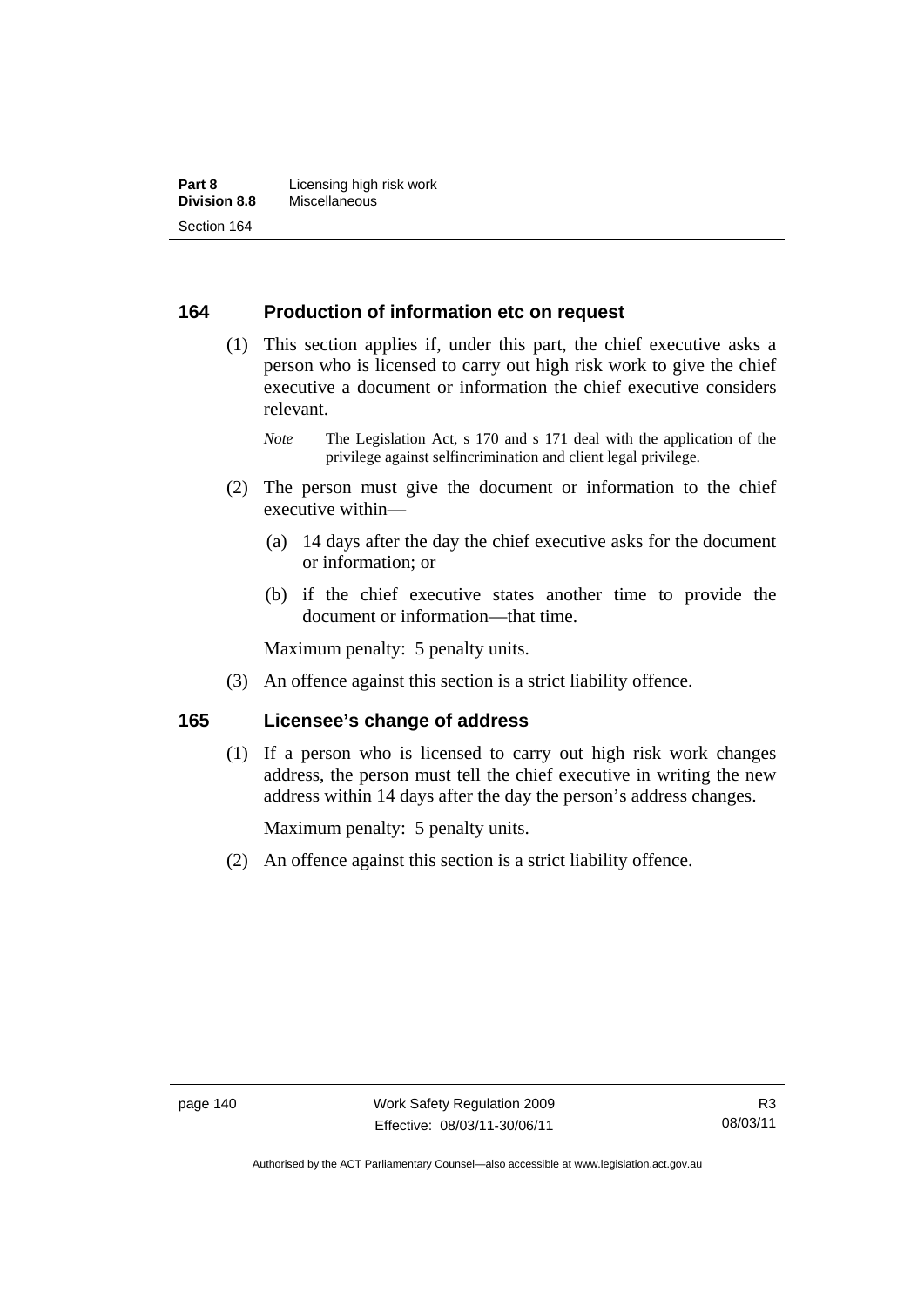# **Part 9 Construction induction training**

# **Division 9.1 Definitions—pt 9**

## **166 Definitions—pt 9**

In this part:

*AQF*—see *Australian qualifications framework*.

*AQTF*—see *Australian quality training framework*.

*Australian qualifications framework* (or *AQF*) means the policy framework that defines all qualifications recognised nationally in post-compulsory education and training in Australia.

*Australian quality training framework* (or *AQTF*) means the national quality arrangements for the vocational education and training system agreed to by the Ministerial Council.

*Commonwealth regulatory authority* means the government authority responsible for administering the *Occupational Health and Safety Act 1991* (Cwlth).

*construction induction training* means construction induction training under division 9.3.

*construction induction training card*—

- (a) means a construction induction training card issued by the chief executive under section 177; and
- (b) in divisions 9.2 and 9.6, includes a card or certificate issued by a licensing authority under a corresponding law to a person who has completed induction training for the construction industry.

*construction site* means a workplace at which construction work is carried out.

page 141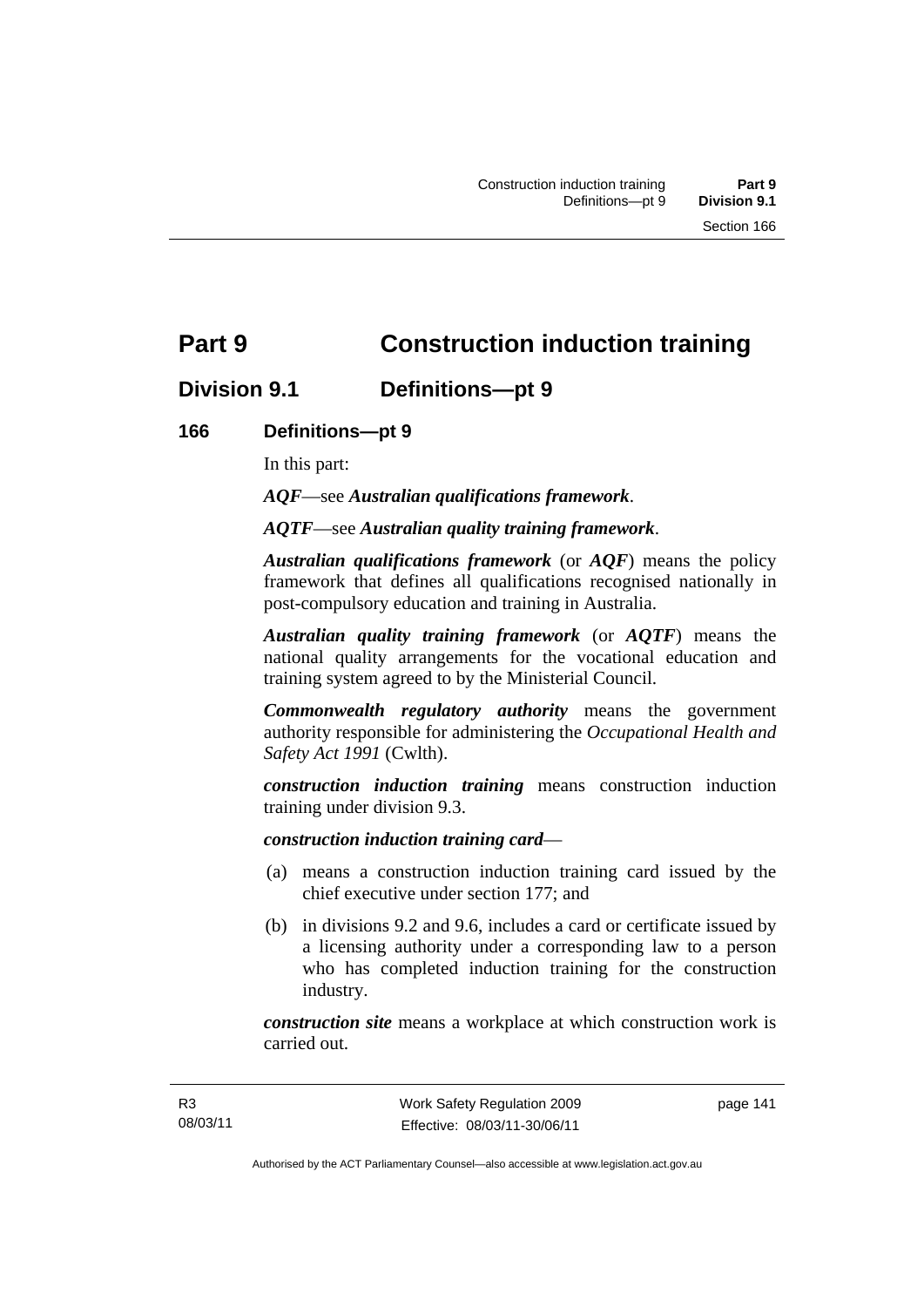*construction work* means any work carried out on or near a construction site in relation to the construction of a structure—

- (a) including the following:
	- (i) demolishing or dismantling all or part of the structure and removing from the site anything resulting from the demolition or dismantlement;
	- (ii) assembling prefabricated elements to form the structure or disassembling the prefabricated elements that formed the structure;
	- (iii) excavation, landscaping, preparatory work or site preparation carried out on the site;
	- (iv) work carried out under water, including on a buoy, an obstruction to navigation, a raft, ship or wreck; but
- (b) not including exploring for, or extracting, minerals or preparatory work in relation to the extraction carried out where exploration or extraction is carried out.

*corresponding law* means a law mentioned in schedule 2.

*licensing authority* means the authority responsible for the issue of a construction induction training card under a corresponding law.

*Ministerial Council* means the council consisting of the Ministers responsible for employment, education and training, from the ACT, each State and the Commonwealth.

*Note State* includes the Northern Territory (see Legislation Act, dict, pt 1, def *State*).

*nationally endorsed*, for a training package, means endorsed by the committee known as the national training quality committee established by the Ministerial Council.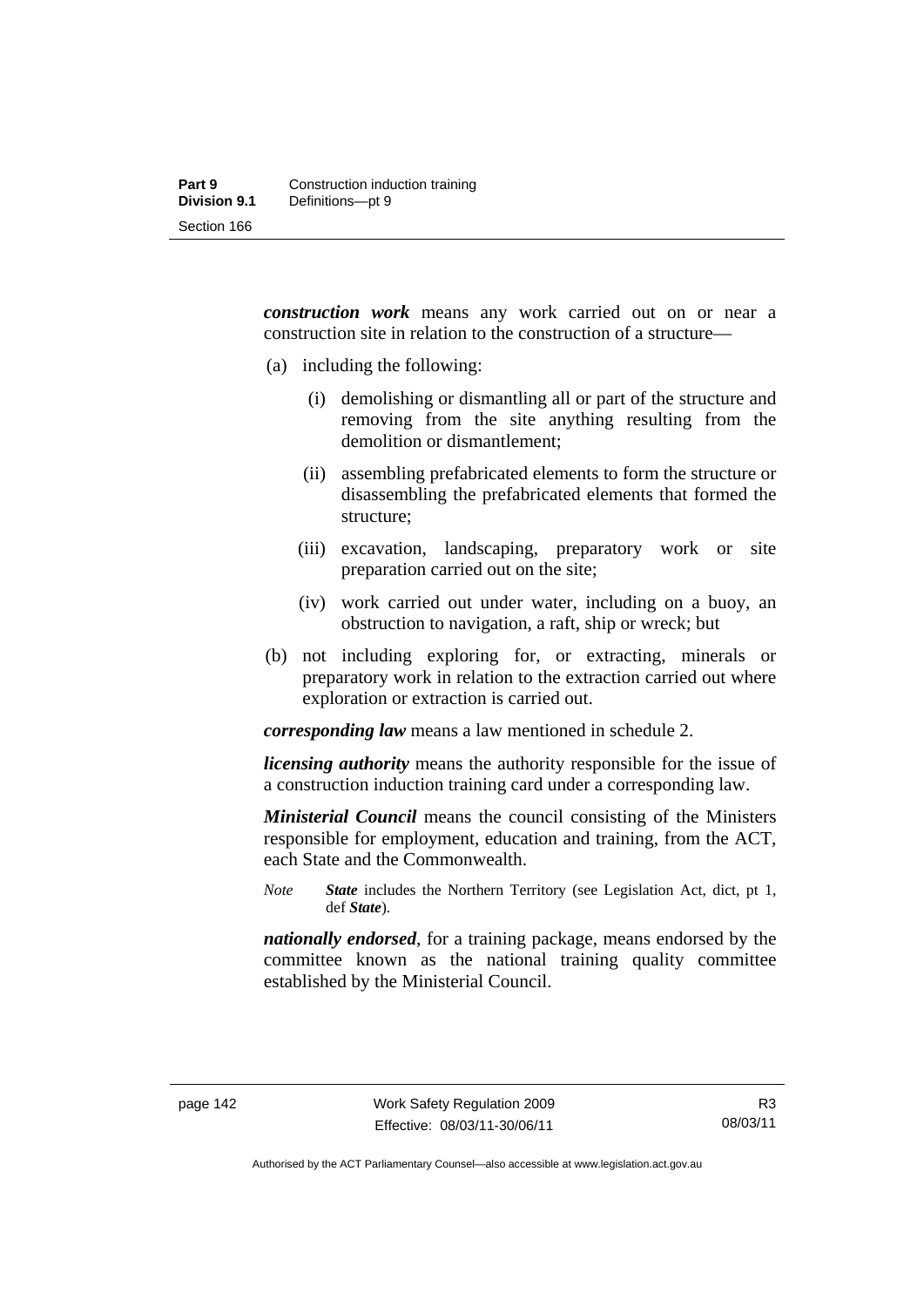#### *registered training organisation* means—

- (a) a training organisation registered under the *Training and Tertiary Education Act 2003*, chapter 3; or
- (b) a training organisation registered by a state registering body in accordance with the Australian quality training framework within a defined scope of registration.

*statement of attainment* means a statement issued by a registered training organisation under the Australian qualifications framework certifying that a person has achieved—

- (a) part of a qualification; or
- (b) 1 or more units of competency from a nationally endorsed training package; or
- (c) all the units of competency or modules comprising learning outcomes for an accredited course that does not meet the requirements for a qualification.

*training package* means an integrated set of competency standards, assessment guidelines and AQF qualifications for a particular industry, industry sector or enterprise.

*unit of competency* means the specification of knowledge and skill and their application to the standard of performance expected in a workplace.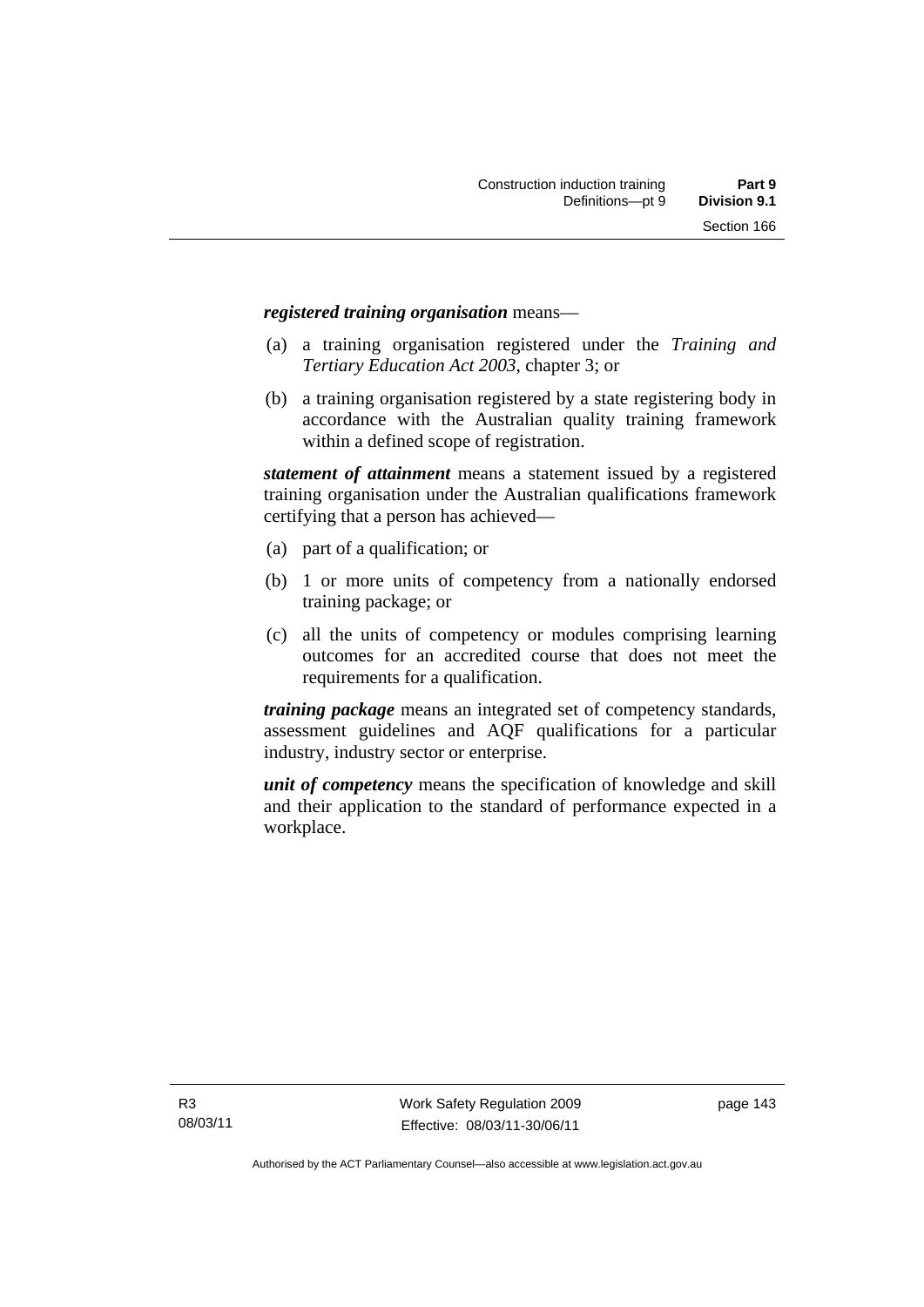# **Division 9.2 Requirement to hold construction induction training card**

#### **167 Person on construction site without construction induction training card**

- (1) A person commits an offence if—
	- (a) the person is on a construction site; and
	- (b) the person does not have a construction induction training card.

Maximum penalty: 20 penalty units.

- (2) Subsection (1) does not apply—
	- $(a)$  if—
		- (i) the person has applied under section 176 or a corresponding law for a construction induction training card; and
		- (ii) a decision has not been made on the application; and
		- (iii) the person holds a statement of attainment for construction induction training issued to the person under section 173 or a corresponding law; or
	- (b) if the person—
		- (i) is a visitor to the construction site; and
		- (ii) is, at all times while the person is on the construction site, accompanied by another person who has a construction induction training card; or
	- (c) if the person is temporarily on the construction site to deliver plant, supplies or materials.
- (3) An offence against this section is a strict liability offence.

Authorised by the ACT Parliamentary Counsel—also accessible at www.legislation.act.gov.au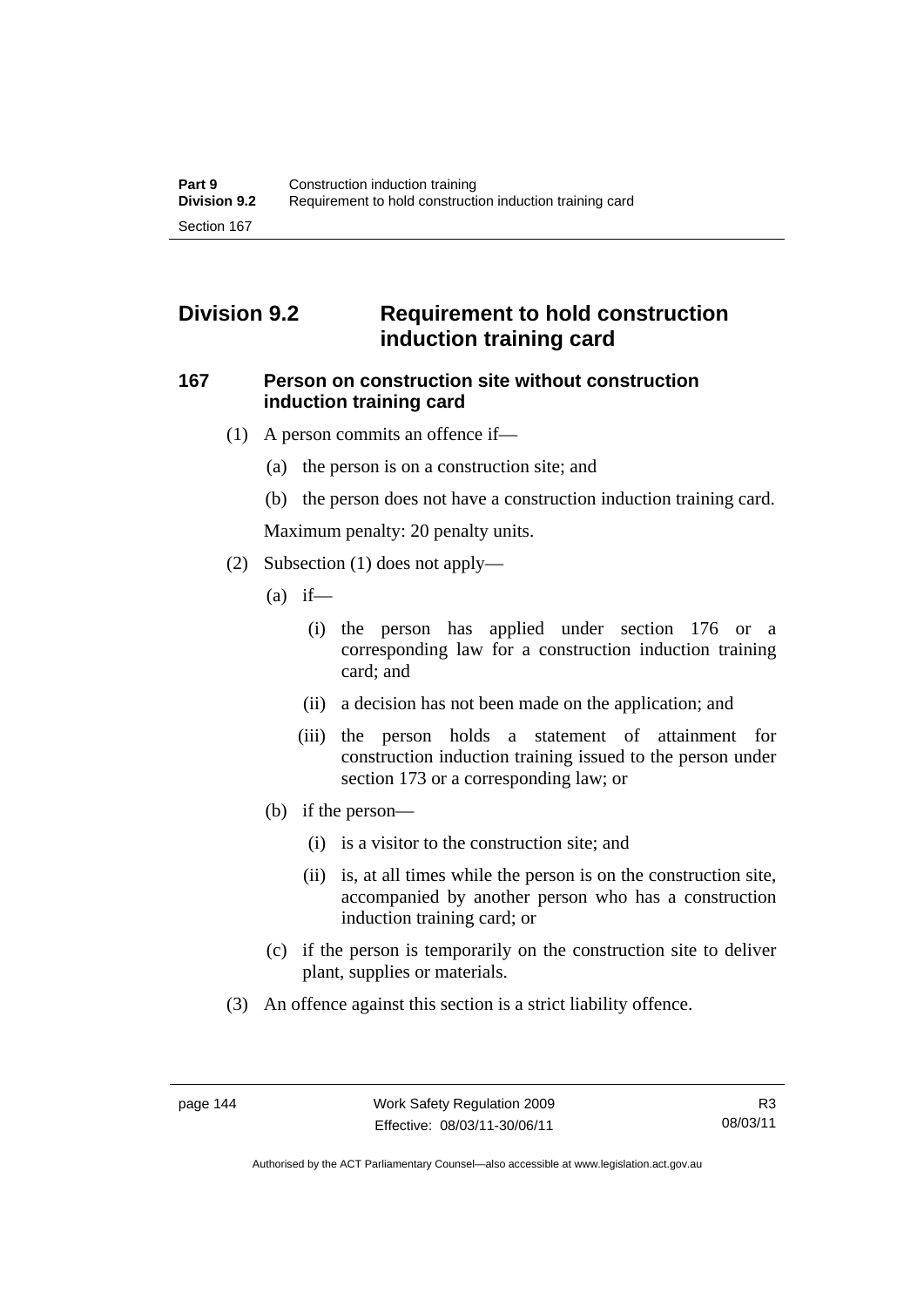## **168 Allowing worker to be on construction site without construction induction training card**

- (1) An employer commits an offence if—
	- (a) the employer directs or allows a worker to be on a construction site; and
	- (b) the worker—
		- (i) is on the construction site; but
		- (ii) does not have a construction induction training card.

Maximum penalty: 20 penalty units.

- (2) Subsection (1) does not apply if—
	- (a) the worker has applied under section 176 or a corresponding law for a construction induction training card; and
	- (b) a decision has not been made on the application; and
	- (c) the worker holds a statement of attainment for construction induction training issued to the worker under section 173 or a corresponding law.
- (3) An offence against this section is a strict liability offence.

## **169 Allowing person to be on construction site without construction induction training card**

- (1) A person in control of a construction site (the *first person*) commits an offence if—
	- (a) the first person directs or allows another person (the *second person*) to be on a construction site; and
	- (b) the second person—
		- (i) is on the construction site; but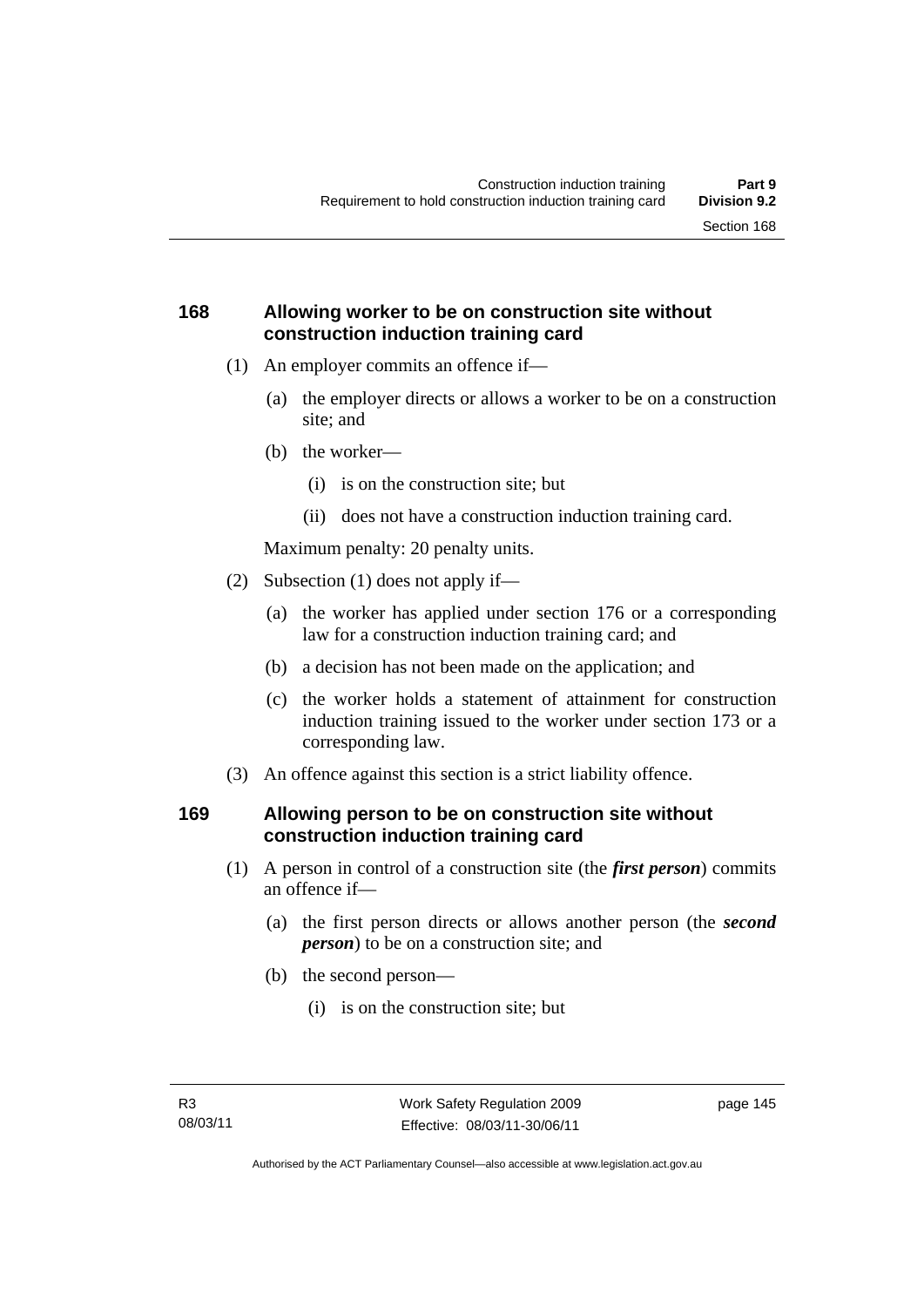(ii) does not have a construction induction training card.

Maximum penalty: 20 penalty units.

- (2) Subsection (1) does not apply if—
	- (a) the second person has applied under section 176 or a corresponding law for a construction induction training card; and
	- (b) a decision has not been made on the application; and
	- (c) the second person holds a statement of attainment for construction induction training issued to the second person under section 173 or a corresponding law.
- (3) An offence against this section is a strict liability offence.

# **Division 9.3 Construction induction training**

#### **170 Construction induction training and assessment**

- (1) Construction induction training—
	- (a) consists of—
		- (i) construction industry unit of competency CPCCOHS1001A—Work safely in the construction industry; or
			- *Note* Construction industry units of competency are accessible at the National Training Information Service, www.ntis.gov.au.
		- (ii) training determined by the chief executive; and
	- (b) must be provided by a registered training organisation.
- (2) A determination under this section is a notifiable instrument.

*Note* A notifiable instrument must be notified under the Legislation Act.

page 146 Work Safety Regulation 2009 Effective: 08/03/11-30/06/11

Authorised by the ACT Parliamentary Counsel—also accessible at www.legislation.act.gov.au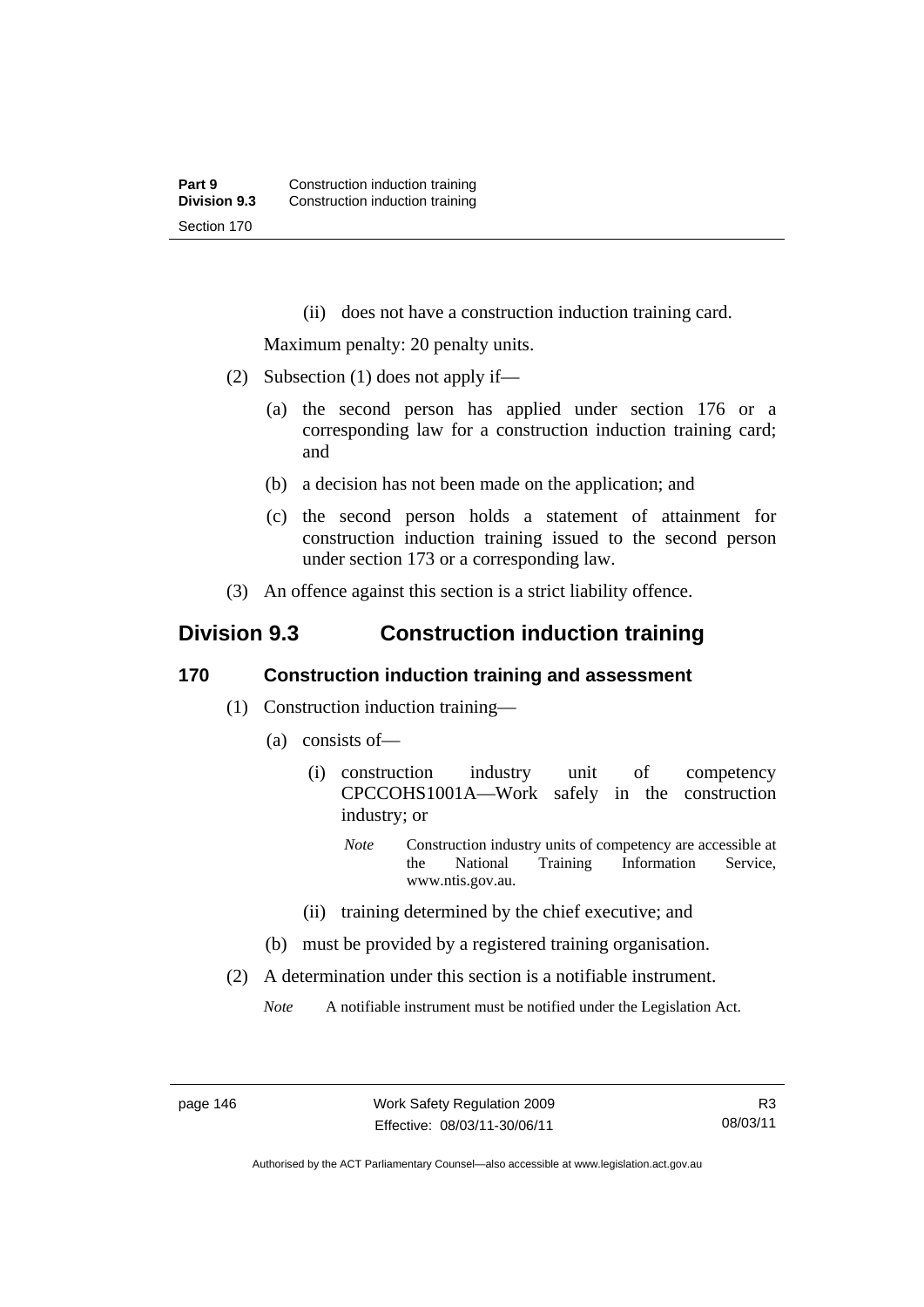## **171 Construction induction training—registered training organisation agreement with chief executive**

A registered training organisation may provide construction induction training, and issue a statement of attainment for the training, to a person only if the organisation—

- (a) has told the chief executive that it intends to provide training and issue statements; and
- (b) has entered into an agreement with the chief executive about the training and issue of statements.

## **172 Construction induction training—trainer qualifications**

A person (the *trainer*) may give construction induction training to a person only if the trainer—

- (a) either—
	- (i) holds a certificate IV in training and assessment from the training and assessment training package under the Australian Quality Training Framework; or
	- (ii) can demonstrate competency equivalent to the competency stated in subparagraph (i); and
- (b) has vocational competencies relevant to the construction industry.

#### **173 Construction induction training—statement of attainment**

- (1) A person may apply to a registered training organisation for a statement of attainment for construction induction training.
- (2) The registered training organisation may only issue the statement of attainment for construction induction training to the person if the person has satisfactorily completed the training mentioned in section 170.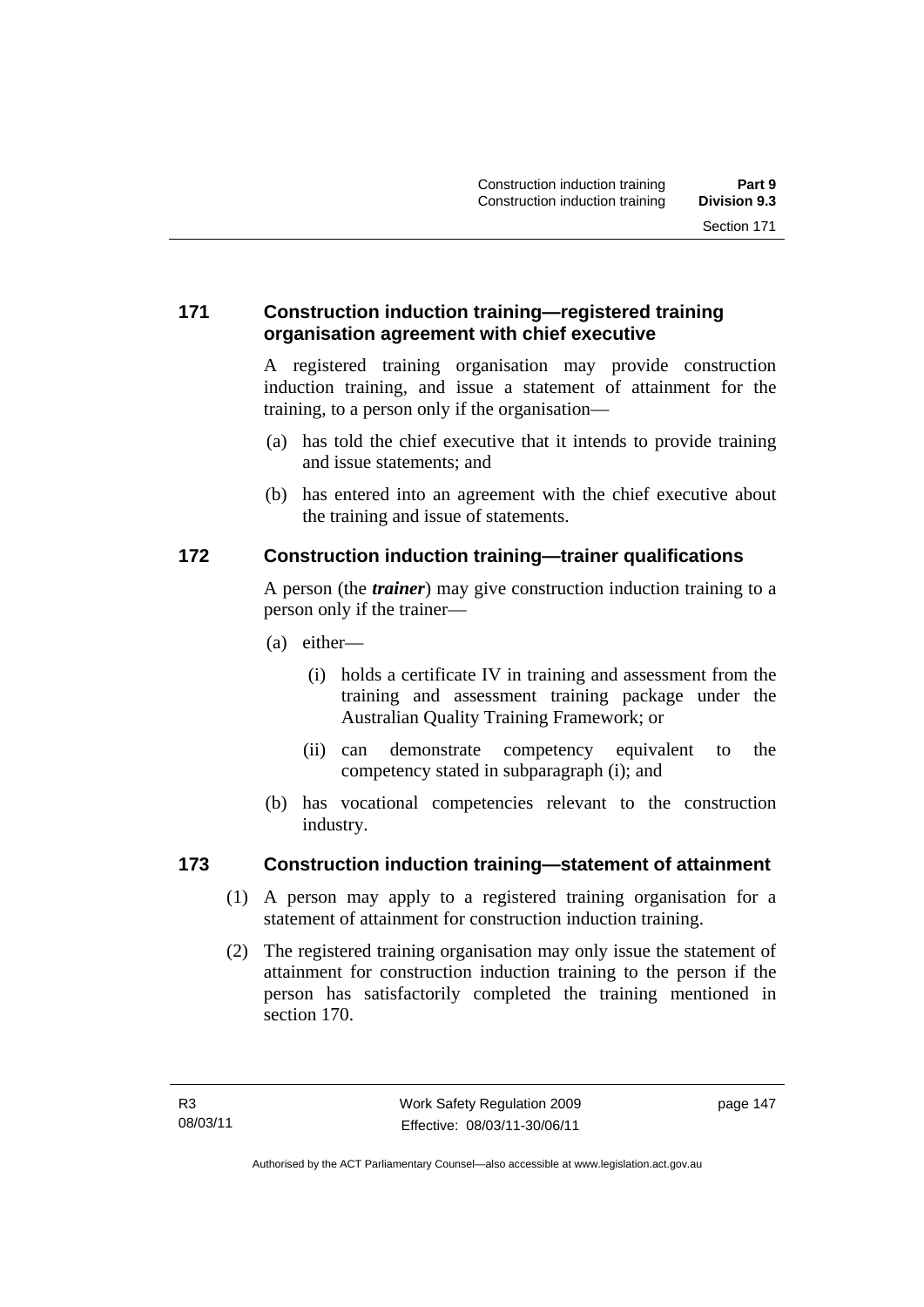### **174 Construction induction training—improperly issuing statement of attainment**

A person commits an offence if—

- (a) the person issues a statement of attainment for construction induction training; and
- (b) the statement is not issued in accordance with this part; and
- (c) the person—
	- (i) knows the statement is not issued in accordance with this part; or
	- (ii) is reckless about whether the statement is issued in accordance with this part.

Maximum penalty: 30 penalty units.

#### **175 Construction induction training—improperly obtaining statement of attainment**

A person (the *first person*) commits an offence if—

- (a) the first person does something with the intention of dishonestly influencing another person to issue a statement of attainment for construction induction training; and
- (b) the other person issues a statement of attainment for construction induction training to the first person.

Maximum penalty: 30 penalty units.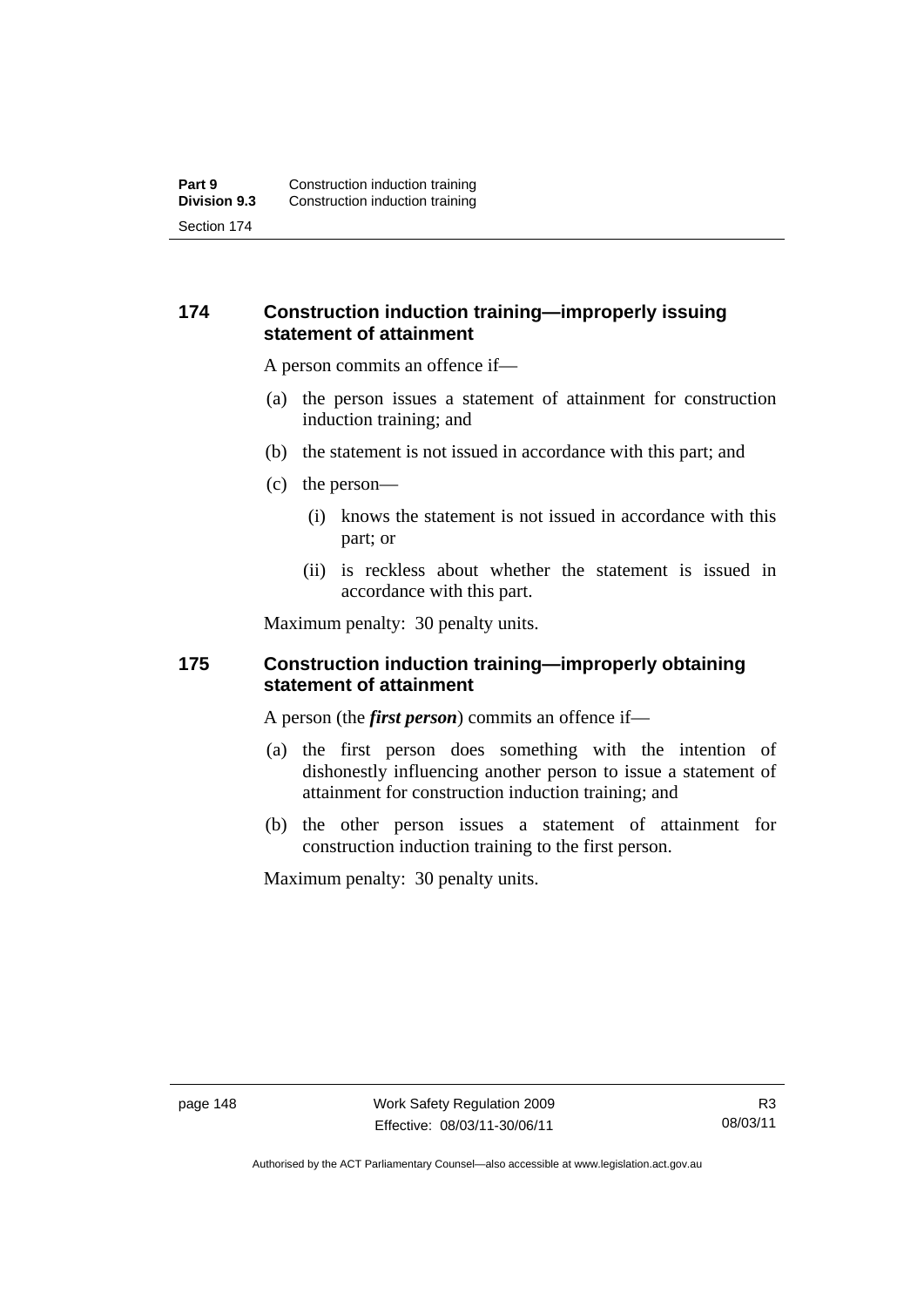# **Division 9.4 Construction induction training card**

#### **176 Construction induction training card—application**

 (1) A person may apply to the chief executive for a construction induction training card.

- *Note* 2 A fee may be determined under the Act, s 228 for this provision.
- (2) The person must make the application not later than—
	- (a) 60 days after the day the person receives a statement of attainment for construction induction training; or
	- (b) if the chief executive allows a later time—the later time.
- (3) The application must be accompanied by the following:
	- (a) evidence of the applicant's identity and date of birth;
	- (b) a sample of the applicant's usual signature;
	- (c) the statement of attainment for construction induction training issued to the applicant;
	- (d) any other document or further information required in writing by the chief executive that the chief executive considers is relevant to the application.
- (4) The chief executive may, by written notice given to an applicant, require the applicant to give the chief executive additional information or documents the chief executive reasonably needs to decide the application.

page 149

*Note 1* If a form is approved under the Act, s 229 for this provision, the form must be used.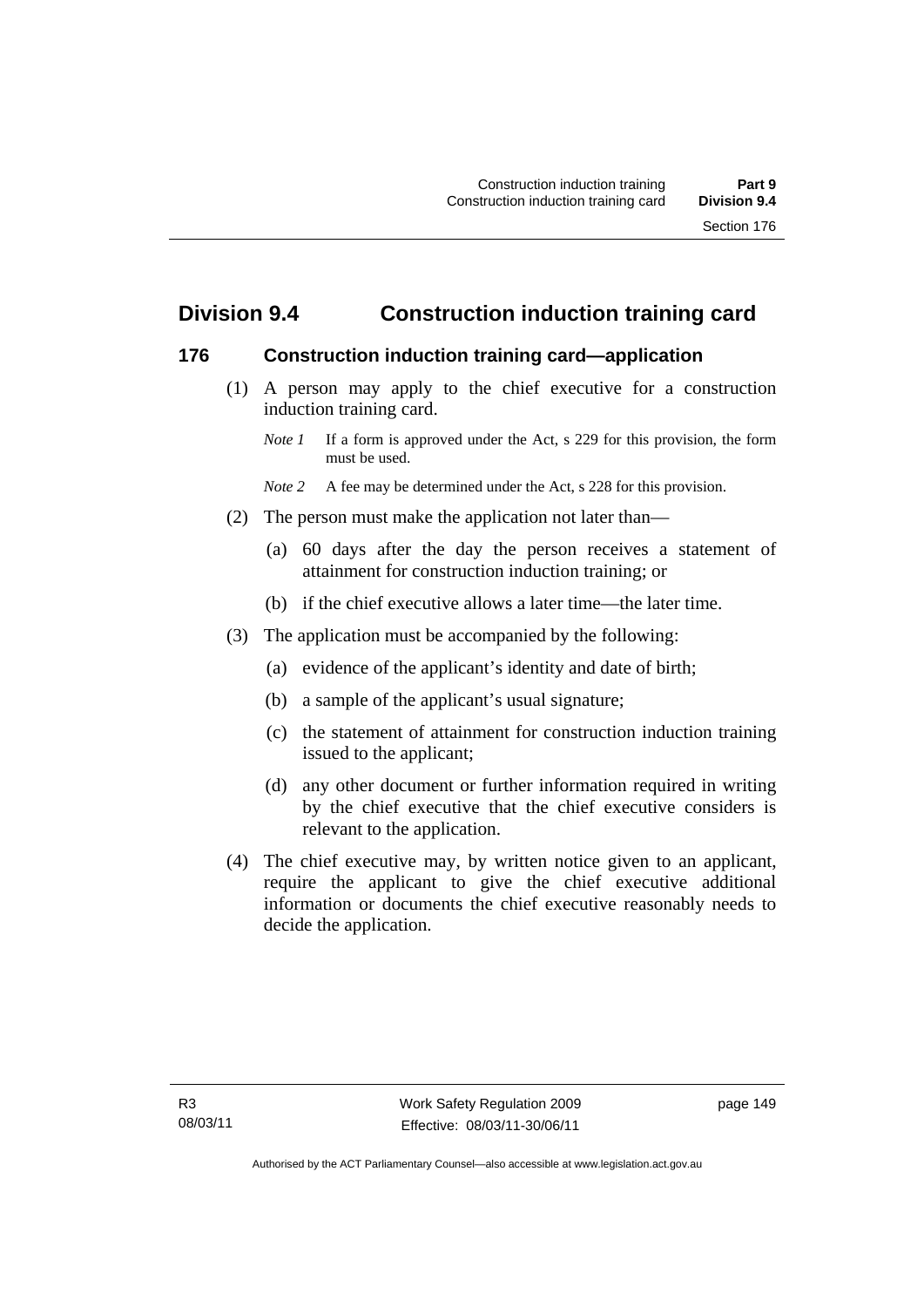#### **177 Construction induction training card—issue**

- (1) If a person applies under section 176 for a construction induction training card, the chief executive must—
	- (a) issue the card; or
	- (b) refuse to issue the card.
- (2) The chief executive must issue the card if satisfied that the application is in accordance with section 176.

#### **178 Construction induction training card—form**

A construction induction training card must contain the following details:

- (a) the applicant's full name and date of birth;
- (b) the applicant's signature;
- (c) the date of issue of the card;
- (d) a unique identifying number for the card.

#### **179 Production of construction induction training card to inspector on request**

(1) A person who is on a construction site must produce the person's construction induction training card, and a sample of the person's usual signature or other form of identification, if asked to do so by an inspector.

Maximum penalty: 5 penalty units.

- (2) Subsection (1) does not apply—
	- $(a)$  if—
		- (i) the person has applied for a construction induction training card; and
		- (ii) a decision has not been made on the application; and

R3 08/03/11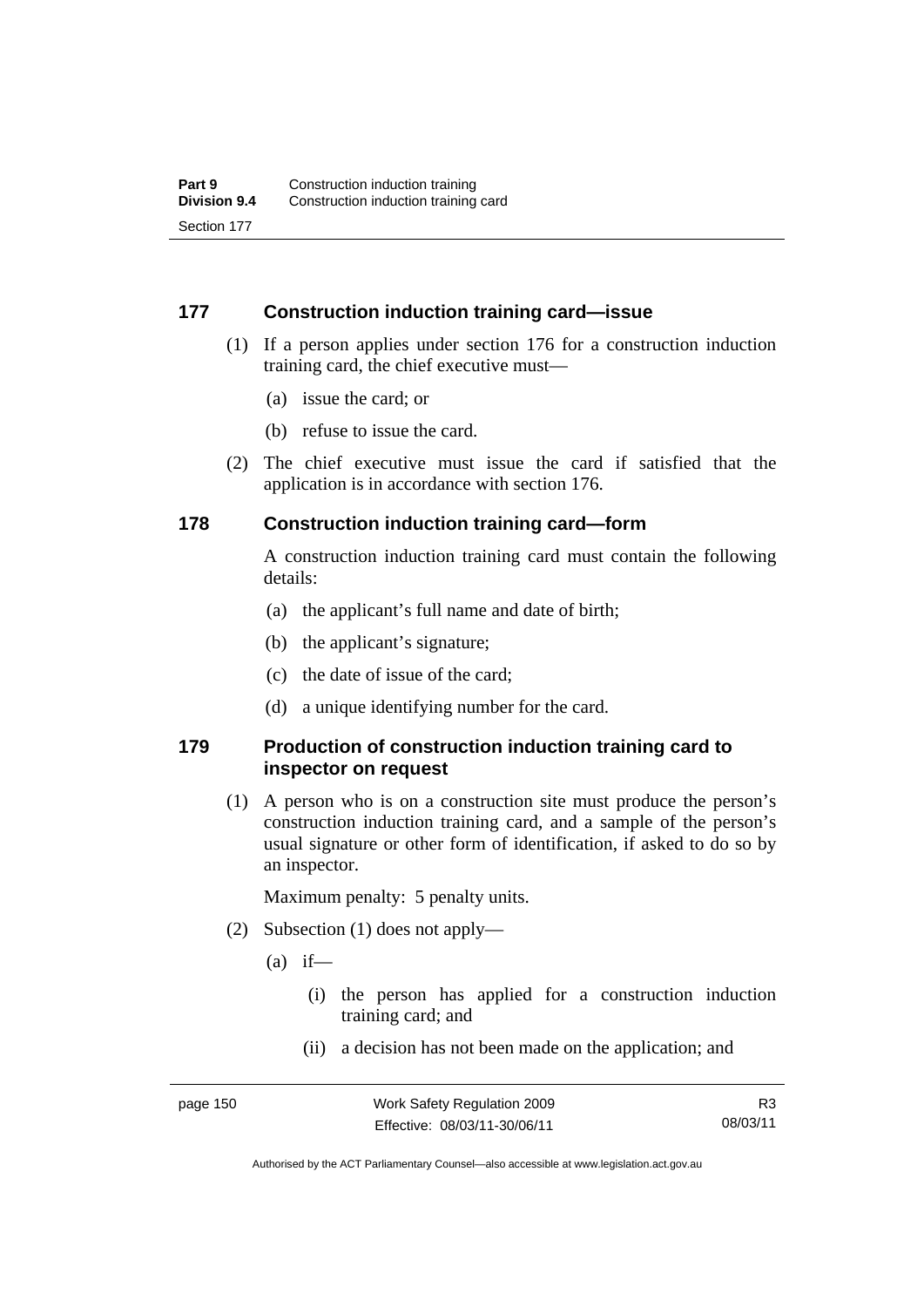- (iii) the person holds a statement of attainment for construction induction training issued to the person under section 173; or
- (b) if the person—
	- (i) is a visitor to the construction site; and
	- (ii) is, at all times that the person is on the construction site, accompanied by another person who has a construction induction card; or
- (c) if the person is temporarily on the construction site to deliver plant, supplies or materials.
- (3) An offence against this section is a strict liability offence.

#### **180 Replacement of lost etc card**

- (1) This section applies if a construction induction training card issued to a person is lost, stolen or damaged.
- (2) The person may apply to the chief executive for a replacement card.
	- *Note 1* If a form is approved under the Act, s 229 for this provision, the form must be used.
	- *Note* 2 A fee may be determined under the Act, s 228 for this provision.
- (3) The application must be accompanied by a statutory declaration made by the applicant setting out the circumstances in which the card was lost, stolen or damaged.
- (4) If a person applies for a replacement card, the chief executive must—
	- (a) replace the card; or
	- (b) refuse to replace the card.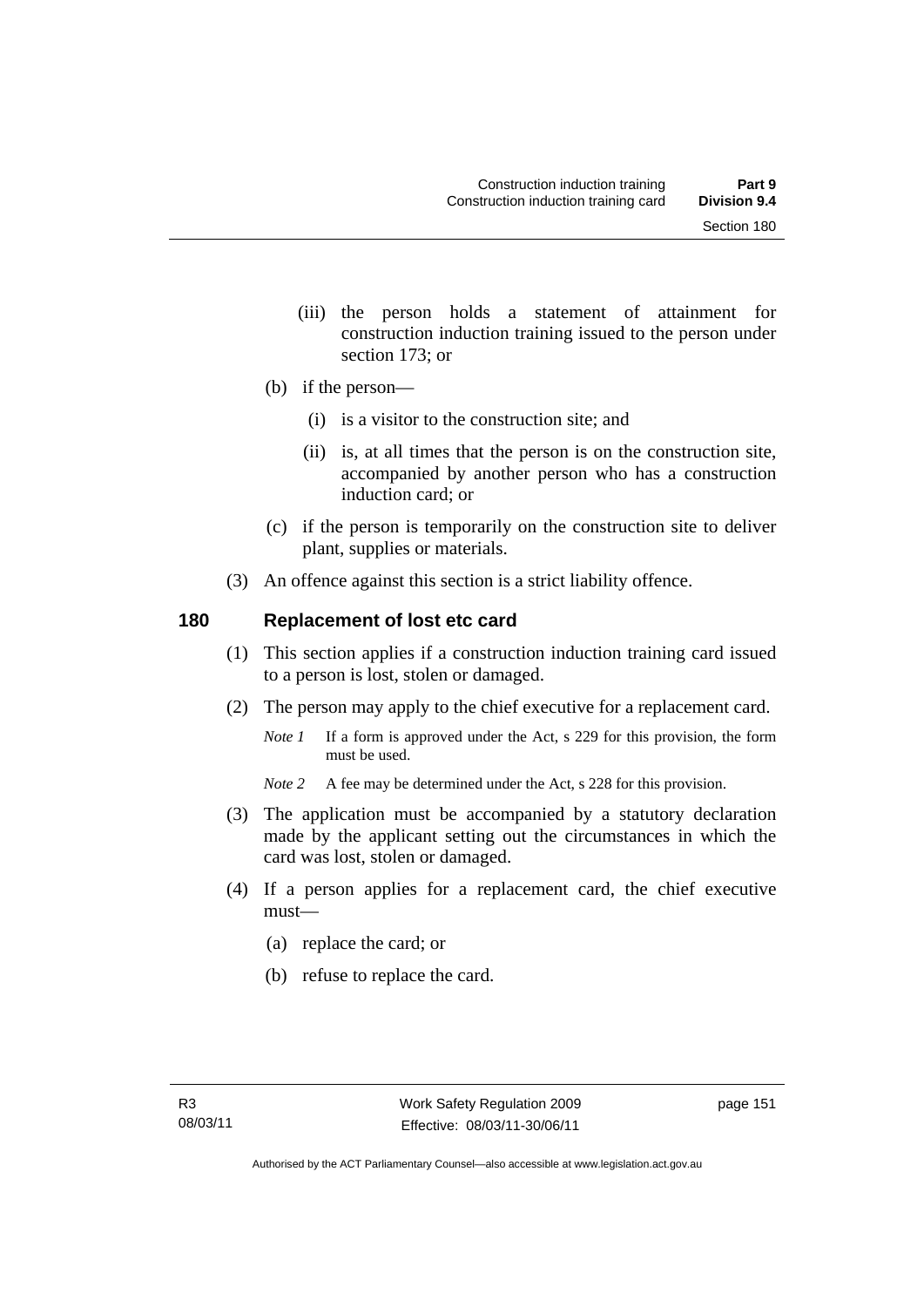- (5) The chief executive must replace the card if satisfied that—
	- (a) the person held a construction induction training card; and
	- (b) the card is lost, stolen or damaged.
- (6) If the chief executive refuses to replace the card, the chief executive must give the person written notice of the refusal.

# **Division 9.5 Cancellation of construction induction training card**

### **181 Grounds for cancellation of construction induction training card**

The chief executive must cancel a construction induction training card on the ground that the card was issued to a person because information given to the chief executive in relation to the application for the card was false or misleading in a material particular.

## **182 Cancellation of construction induction training card**

- (1) The chief executive must cancel a construction induction training card if the chief executive—
	- (a) has given written notice to the cardholder of an intention to cancel the card; and
	- (b) has considered any reasons given by the cardholder in accordance with the notice; and
	- (c) is satisfied that the ground for cancellation under section 181 exists.
- (2) A notice of intention to cancel a construction induction training card must—
	- (a) set out the ground for cancellation; and

Authorised by the ACT Parliamentary Counsel—also accessible at www.legislation.act.gov.au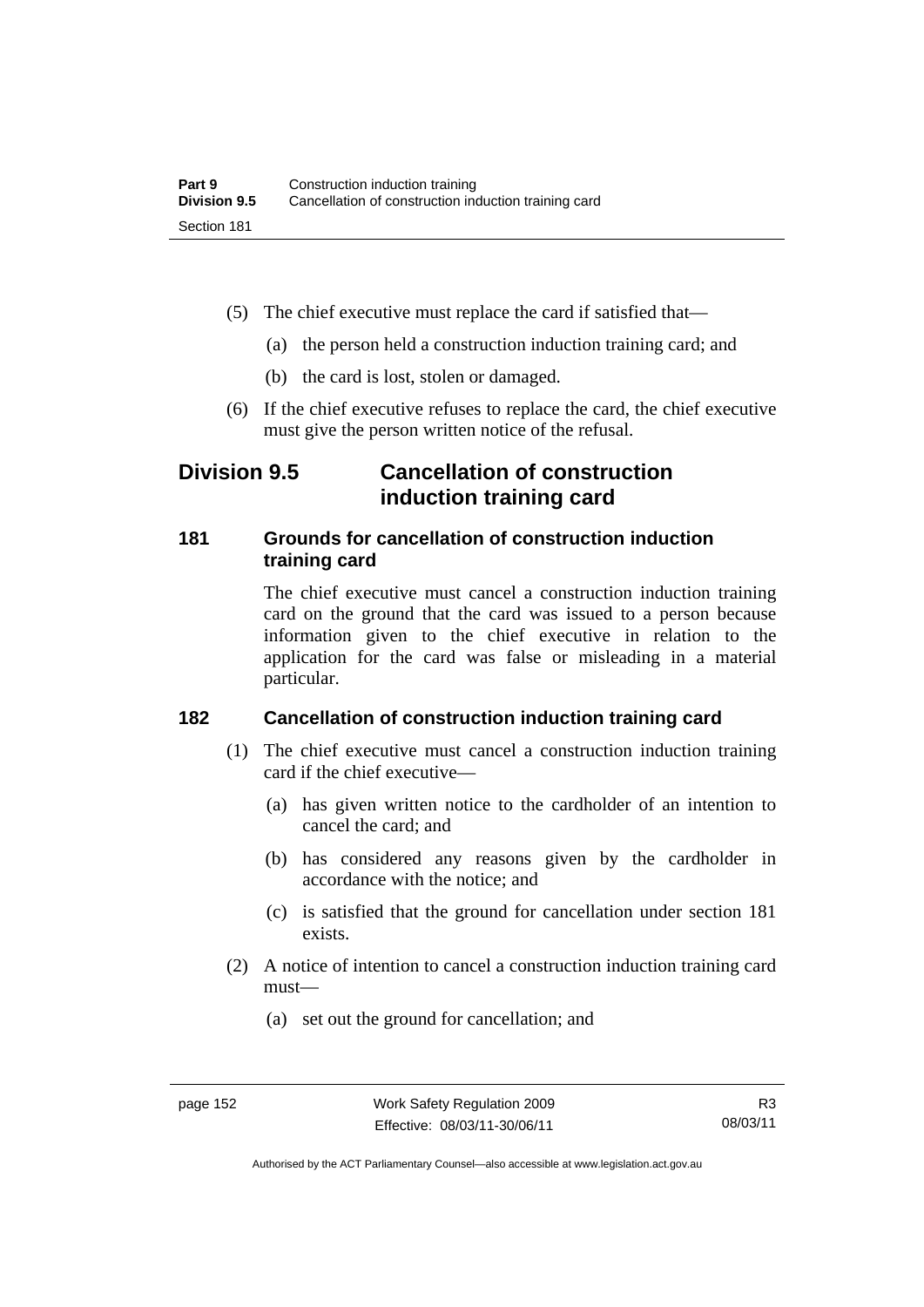- (b) state that the cardholder may, not later than 14 days after the day the notice is given to the cardholder, give reasons why the cardholder considers that the card should not be cancelled.
- (3) The cancellation takes effect—
	- (a) on the day after the day the chief executive gives the cardholder written notice that the card is cancelled; or
	- (b) if a later date is stated in the notice of cancellation—the later date.
- (4) A notice of cancellation must set out the ground for cancellation.

## **183 Surrender of cancelled construction induction training card**

(1) If a construction induction training card is cancelled under section 182, the cardholder must surrender the card to the chief executive not later than 14 days after the day the cancellation takes effect.

Maximum penalty: 5 penalty units.

(2) An offence against this section is a strict liability offence.

## **Division 9.6 Miscellaneous**

## **184 Employer to keep training records**

- (1) An employer who engages a worker to carry out work on a construction site must—
	- (a) record the following details from the worker's construction induction training card:
		- (i) the worker's name and date of birth;
		- (ii) the unique identifying number for the card; or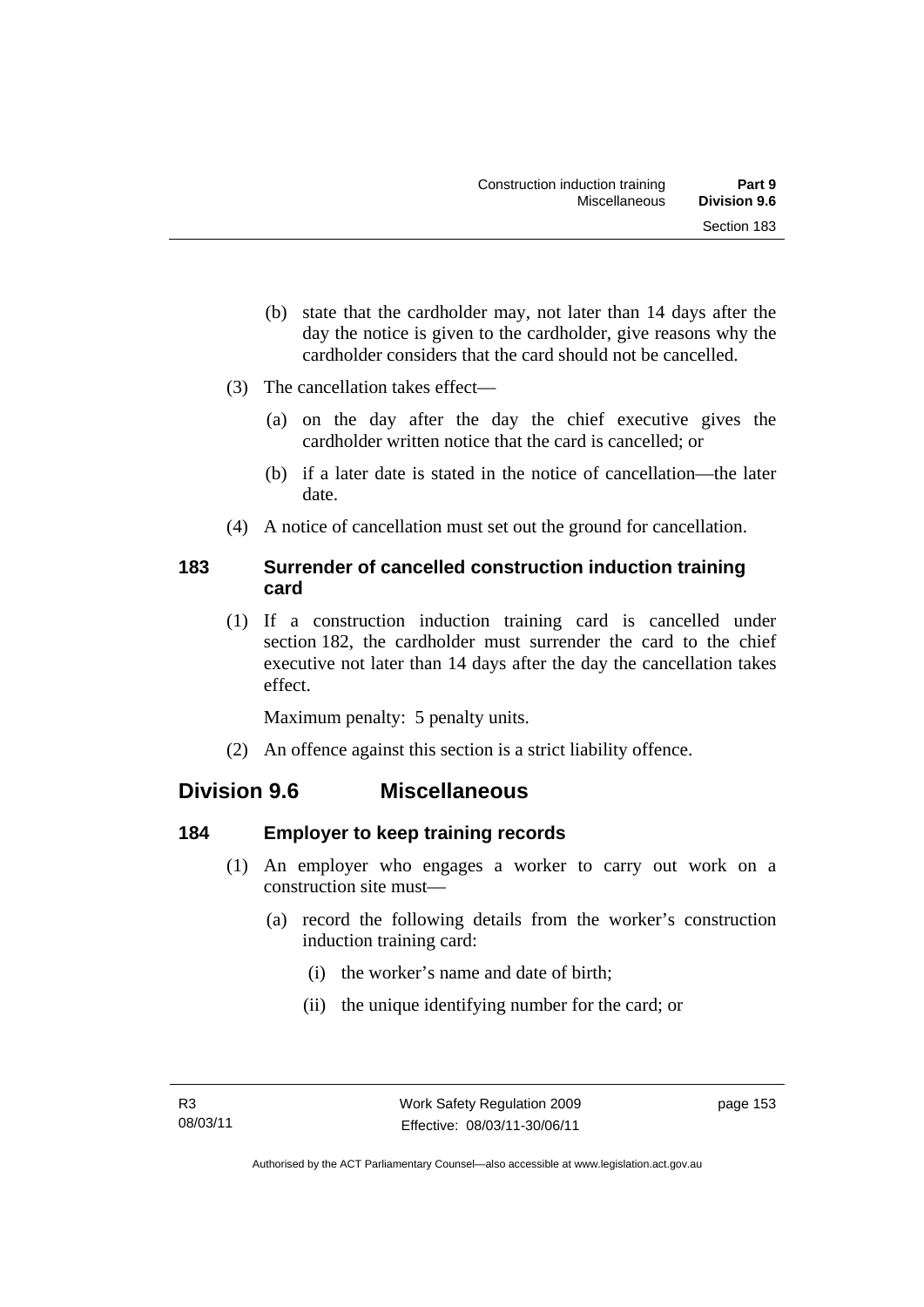- (b) if the worker does not have a construction induction training card—record the following:
	- (i) the worker's name and date of birth;
	- (ii) the date the worker applied for a construction induction training card;
	- (iii) the date and place where the worker undertook construction induction training;
	- (iv) the name of the registered training organisation that issued the statement of attainment for the training.

Maximum penalty: 5 penalty units.

- (2) The employer must keep the record for 5 years after the later of—
	- (a) the day the construction work is completed; and
	- (b) the day the worker stops working for the employer.

Maximum penalty: 5 penalty units.

(3) An offence against this section is a strict liability offence.

## **185 Chief executive to cooperate with other jurisdictions**

- (1) The chief executive must tell a licensing authority, and the Commonwealth regulatory authority, if—
	- (a) the chief executive has information about a person whose construction induction training card was issued by the licensing authority; and
	- (b) having regard to the information, the chief executive reasonably believes that the person's card should be cancelled.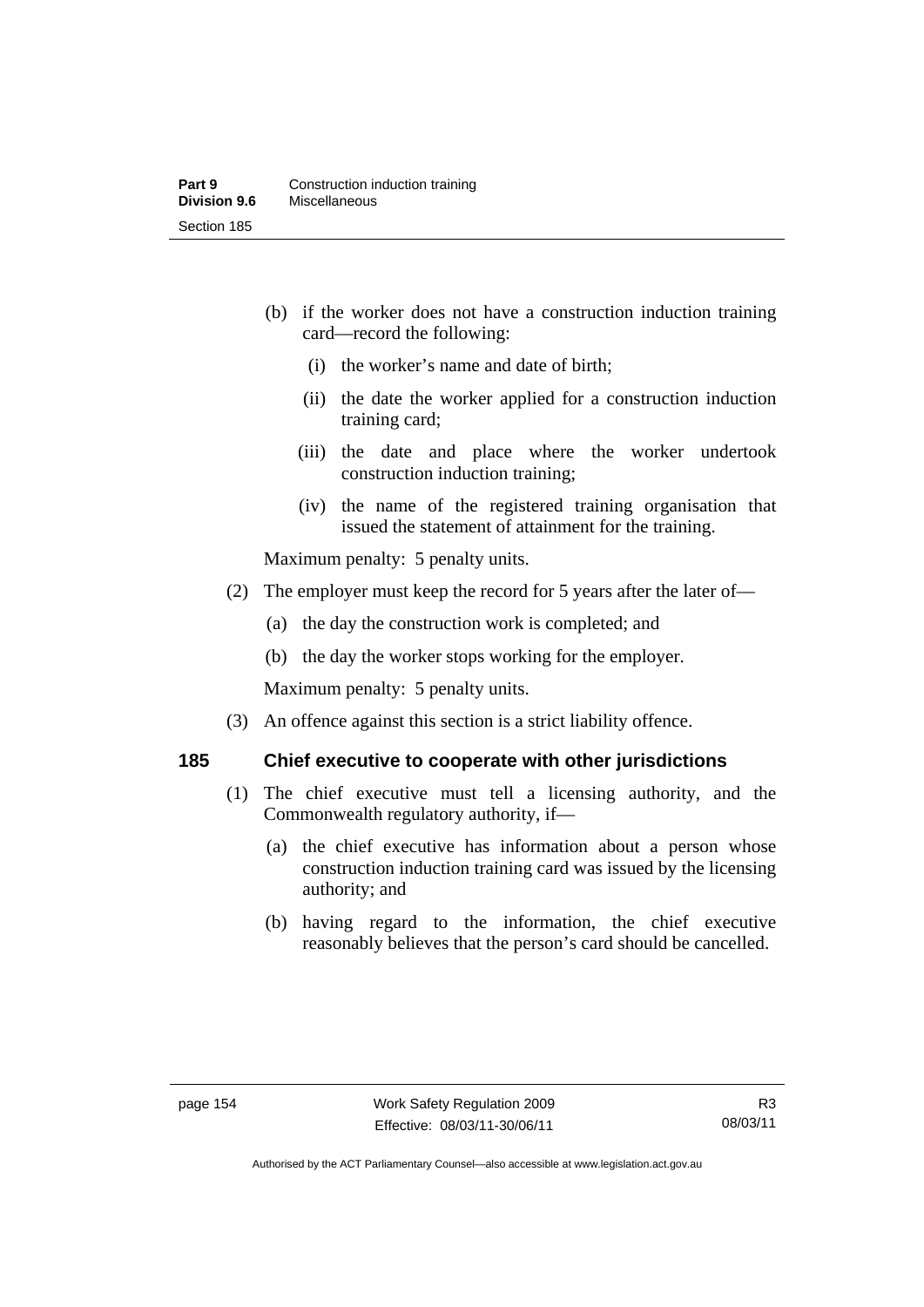- (2) If the chief executive receives information from a licensing authority about the issue of a construction induction training card to a person whose card was issued by the chief executive, the chief executive must—
	- (a) investigate the matter; and
	- (b) if the chief executive is satisfied that the ground for cancellation under section 181 exists—take action to cancel the card under this part.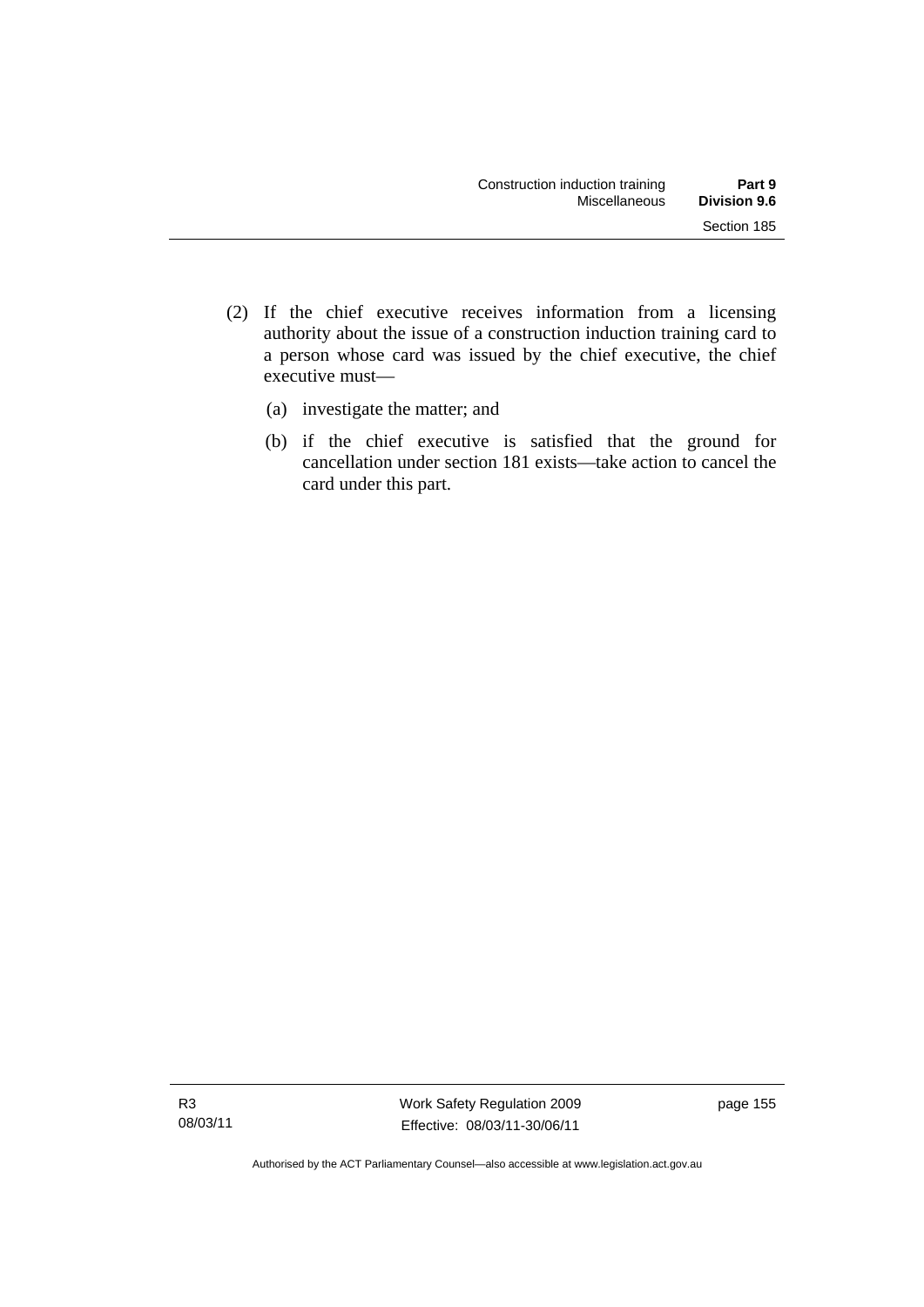#### **Part 10** Carrying out manual tasks

# **Part 10 Carrying out manual tasks**

*Note* The *Work Safety Act 2008*, pt 3 (Work safety duties) sets out duties that people conducting businesses or undertakings, and people in control, must comply with to ensure work safety by managing risk. The Act defines *manages risk* (s 14) and *reasonably practicable steps* (s 15) in relation to the duties in pt 3.

#### **186 Meaning of** *manual task***—pt 10**

In this part:

*manual task* means an activity that requires a person to use his or her musculoskeletal system to perform the activity.

#### **187 Person conducting business or undertaking must give information etc**

- (1) A person conducting a business or undertaking at a workplace must give appropriate information, instruction, training and supervision to a worker who carries out a manual task at the workplace—
	- (a) on the following in relation to the manual task:
		- (i) safe methods of carrying out the task;
		- (ii) use of safe systems of work;
		- (iii) ways that the worker may eliminate or minimise the risk of musculoskeletal disorders; and
	- (b) including new information affecting the task in relation to the workplace, or any plant, substance, structure or system of work used in carrying out the task as it becomes available; and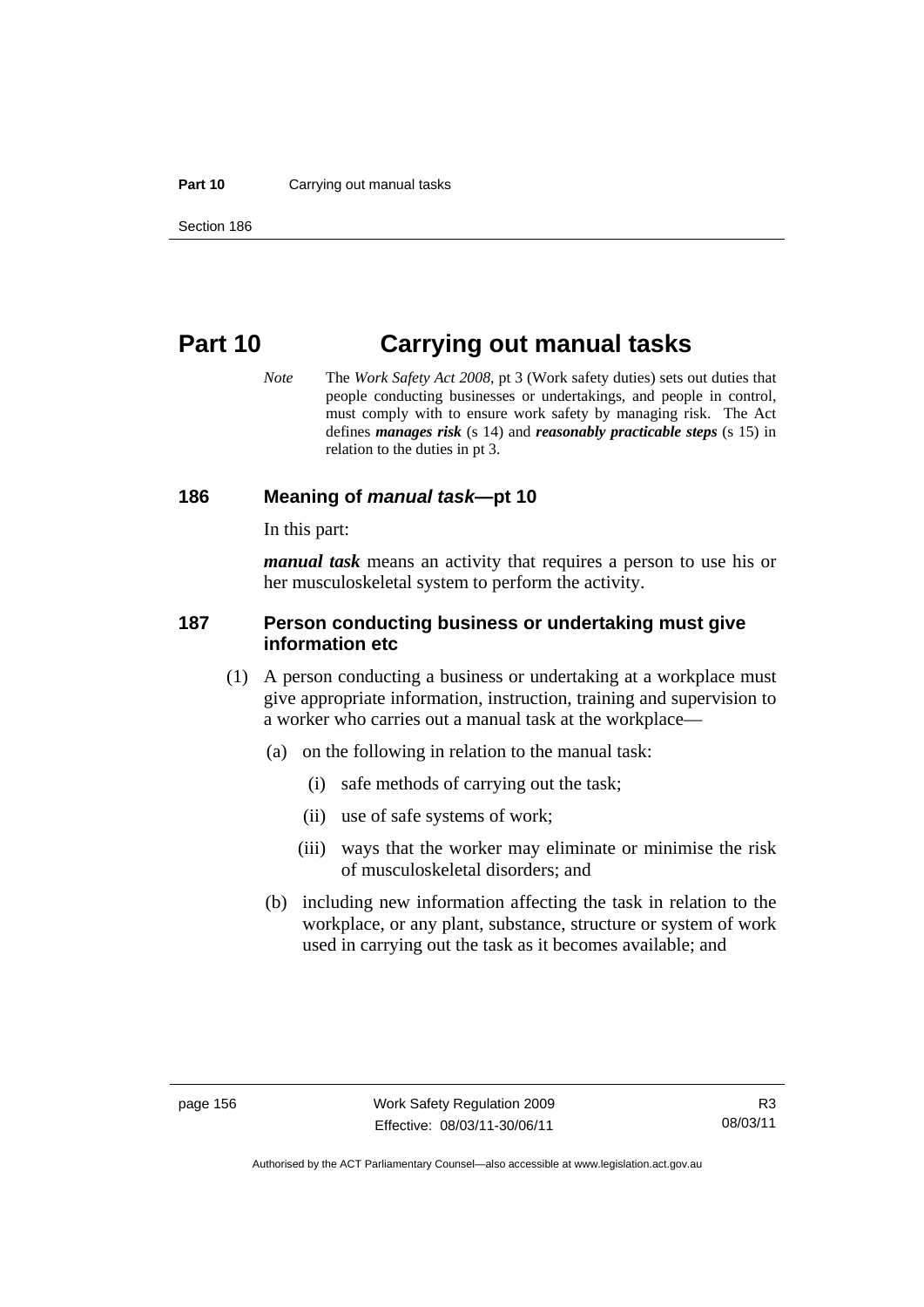(c) in a way that takes into account the worker's communication needs.

#### **Examples—communication needs**

- 1 the worker's first language is not English
- 2 the worker works in an isolated location
- *Note* An example is part of the regulation, is not exhaustive and may extend, but does not limit, the meaning of the provision in which it appears (see Legislation Act, s 126 and s 132).

Maximum penalty: 20 penalty units.

- (2) The person must give the information, instruction and training mentioned in subsection (1) in each of the following circumstances, if giving the information, instruction or training is reasonably necessary to ensure work safety:
	- (a) before the manual task is carried out;
	- (b) if any part of the work changes;
	- (c) while the worker carries out the manual task.
- (3) The person must give the supervision mentioned in subsection (1) in each of the following circumstances if the supervision is reasonably necessary to ensure work safety:
	- (a) before the manual task is carried out;
	- (b) if any part of the work changes;
	- (c) while the worker carries out the manual task.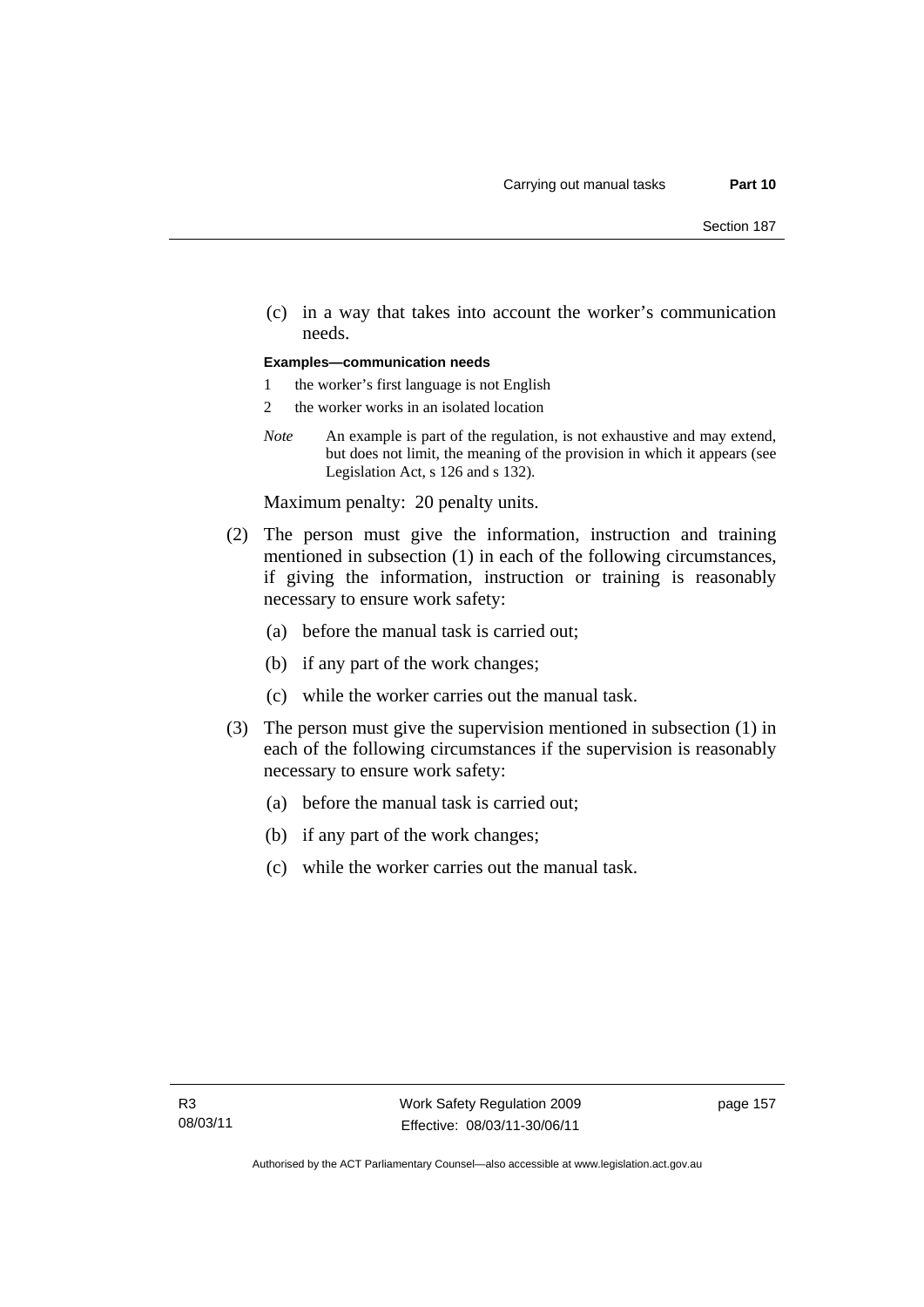#### **Part 10** Carrying out manual tasks

Section 188

#### **188 Person in control of premises, plant or system must give information etc**

- (1) This section applies to a person in control of any of the following:
	- (a) premises;
	- (b) plant or a system, or the operation of the plant or system.
	- *Note* The Act, s 22 (Duty—person in control of premises) and s 23 (Duty person in control of plant or system etc) set out duties that apply to particular people in control.
- (2) The person must give appropriate information, instruction, training and supervision to a worker who carries out a manual task at the premises or in relation to the plant or system to allow the worker—
	- (a) to carry out the task safely; and
	- (b) to participate in managing risk in relation to the task.

Maximum penalty: 20 penalty units.

- (3) In particular, the person must give the information, instruction, training and supervision—
	- (a) on the following in relation to the manual task:
		- (i) safe methods of carrying out the task;
		- (ii) use of safe systems of work; and
		- (iii) ways that the worker may eliminate or minimise the risk of musculoskeletal disorders; and
	- (b) including new information affecting the task in relation to the premises, or any plant, substance, structure or system of work used in carrying out the task as it becomes available; and

R3 08/03/11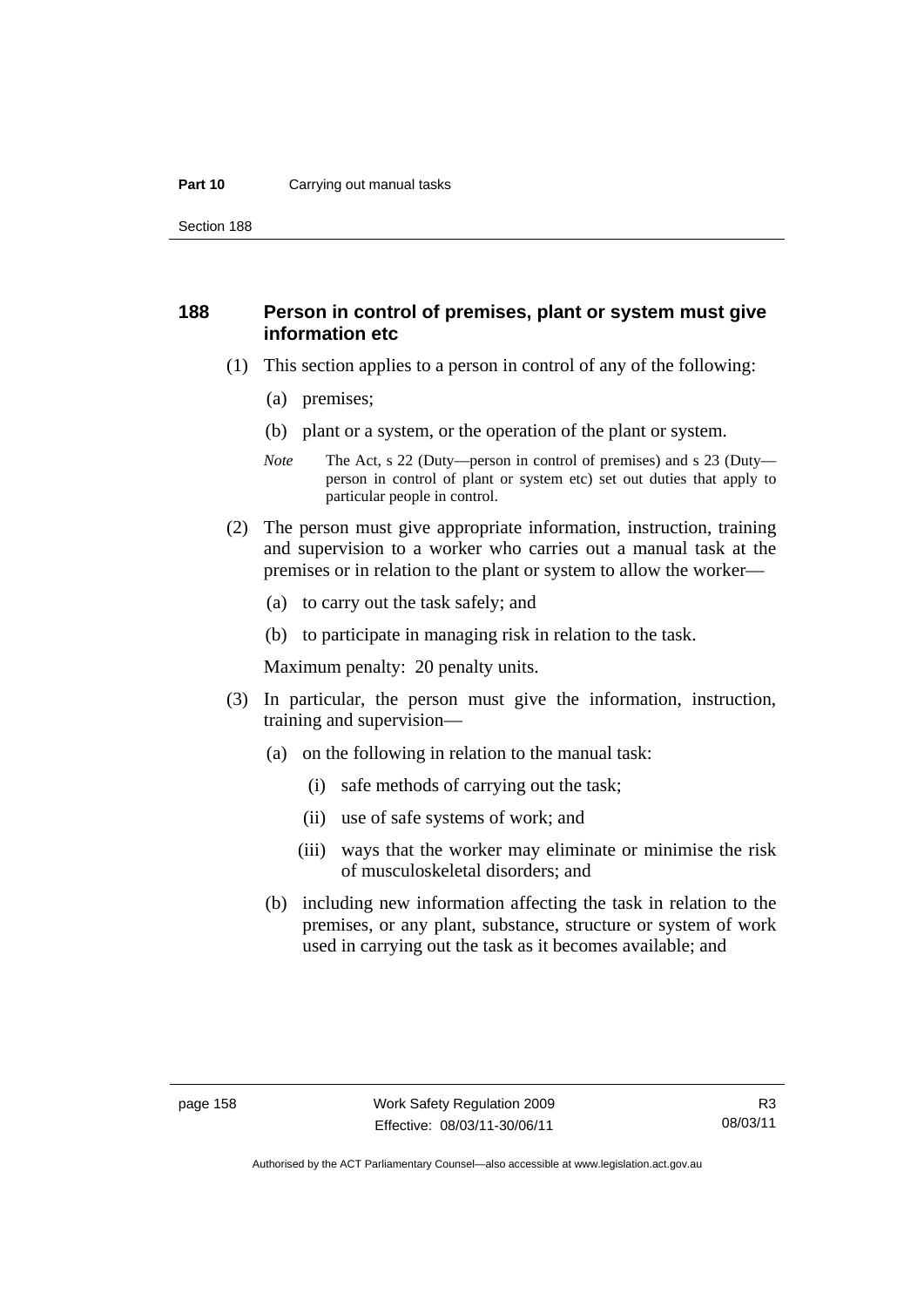(c) in a way that takes into account the worker's communication needs.

#### **Examples—communication needs**

- 1 the worker's first language is not English
- 2 the worker works in an isolated location
- *Note* An example is part of the regulation, is not exhaustive and may extend, but does not limit, the meaning of the provision in which it appears (see Legislation Act, s 126 and s 132).
- (4) The person must give the information, instruction and training mentioned in subsection (2) in each of the following circumstances, if giving the information, instruction or training is reasonably necessary to ensure work safety:
	- (a) before the manual task is carried out;
	- (b) if any part of the work changes;
	- (c) while the worker carries out the manual task.
- (5) The person must give the supervision mentioned in subsection (2) in each of the following circumstances if the supervision is reasonably necessary to ensure work safety:
	- (a) before the manual task is carried out;
	- (b) if any part of the work changes;
	- (c) while the worker carries out the manual task.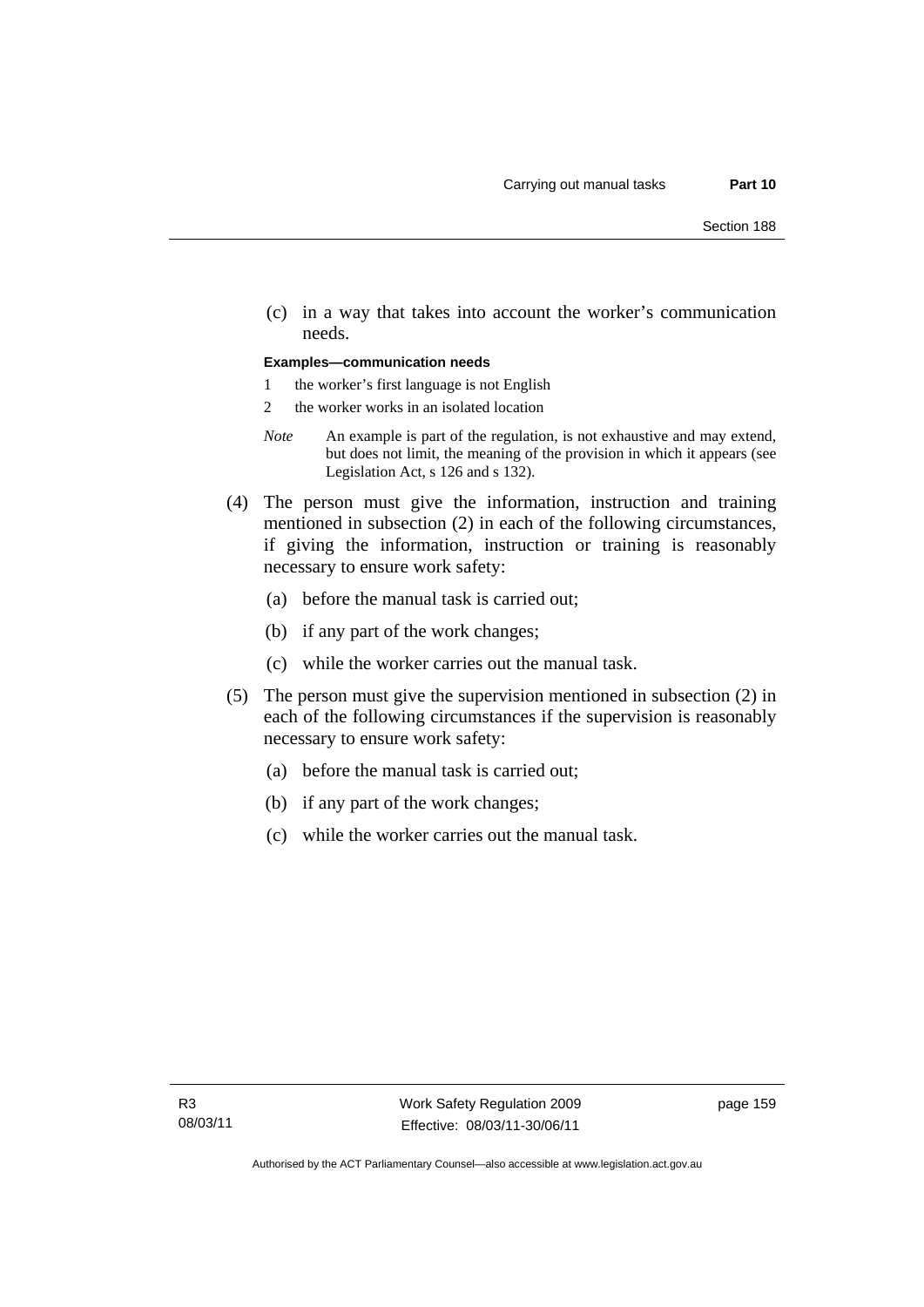#### **Part 10** Carrying out manual tasks

Section 189

#### **189 Person in control of design, manufacture, import or supply must give information etc**

- (1) This section applies to a person in control of any of the following:
	- (a) the design of plant or a structure that is used, is to be used or could reasonably be expected to be used, at work or at a workplace;
	- (b) the design of a structure that is, is to be or could reasonably be expected to be, a workplace;
	- (c) the manufacture of plant or a structure that is used, is to be used or could reasonably be expected to be used, at work or at a workplace;
	- (d) the manufacture of a structure that is, is to be or could reasonably be expected to be, a workplace;
	- (e) the import or supply of plant, or a structure, that is used, is to be used or could reasonably be expected to be used, at work or at a workplace;
	- (f) the import or supply of a structure that is, is to be or could reasonably be expected to be, a workplace.
	- *Note 1 Person in control*—see the Act, s 13.
	- *Note 2* The Act, s 24 (Duty—person in control of design), s 25 (Duties—person in control of manufacture) and s 26 (Duties—person in control of import and supply) set out duties that apply to particular people in control.
- (2) The person in control must give information about the following to a worker using the plant or structure to carry out a manual task:
	- (a) the intended use of the plant or structure;
	- (b) the risk of using the plant or structure;

Authorised by the ACT Parliamentary Counsel—also accessible at www.legislation.act.gov.au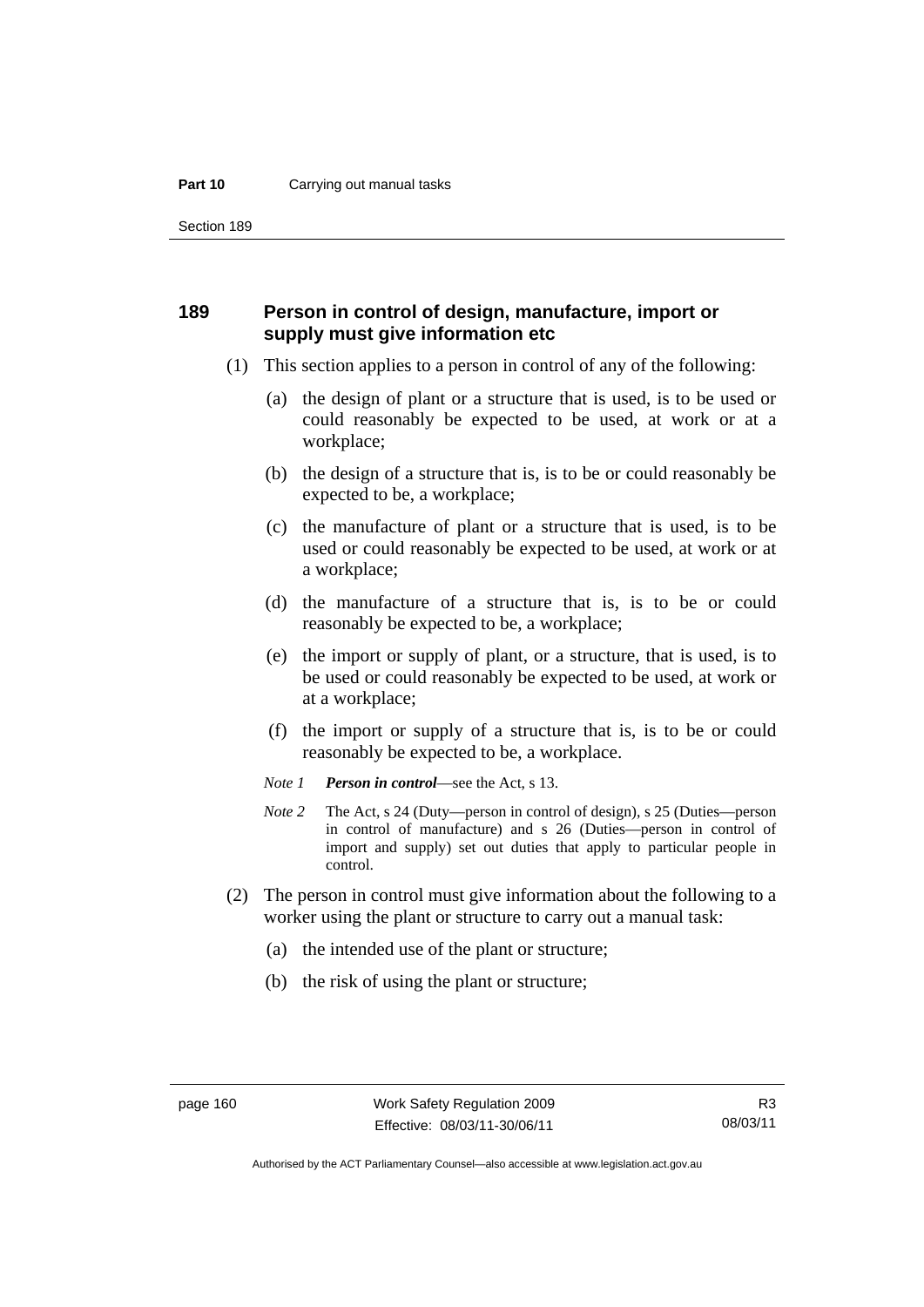(c) ways that the worker may eliminate or minimise the risk of musculoskeletal disorders.

Maximum penalty: 20 penalty units.

- (3) The information mentioned in subsection (2) must—
	- (a) describe the risk of using the plant or structure sufficiently to allow the plant or structure to be used safely; and
	- (b) be updated if new information is available about—
		- (i) the plant or structure; or
		- (ii) a manual task that is carried out using the plant or structure; and
	- (c) be able to be readily understood by a worker using the plant or structure to carry out a manual task or a person in control of the worker; and
	- (d) be kept for—
		- (i) 5 years after the information is given; or
		- (ii) if the plant or structure is likely to be used as intended for more than 5 years—the period the plant or structure is used as intended.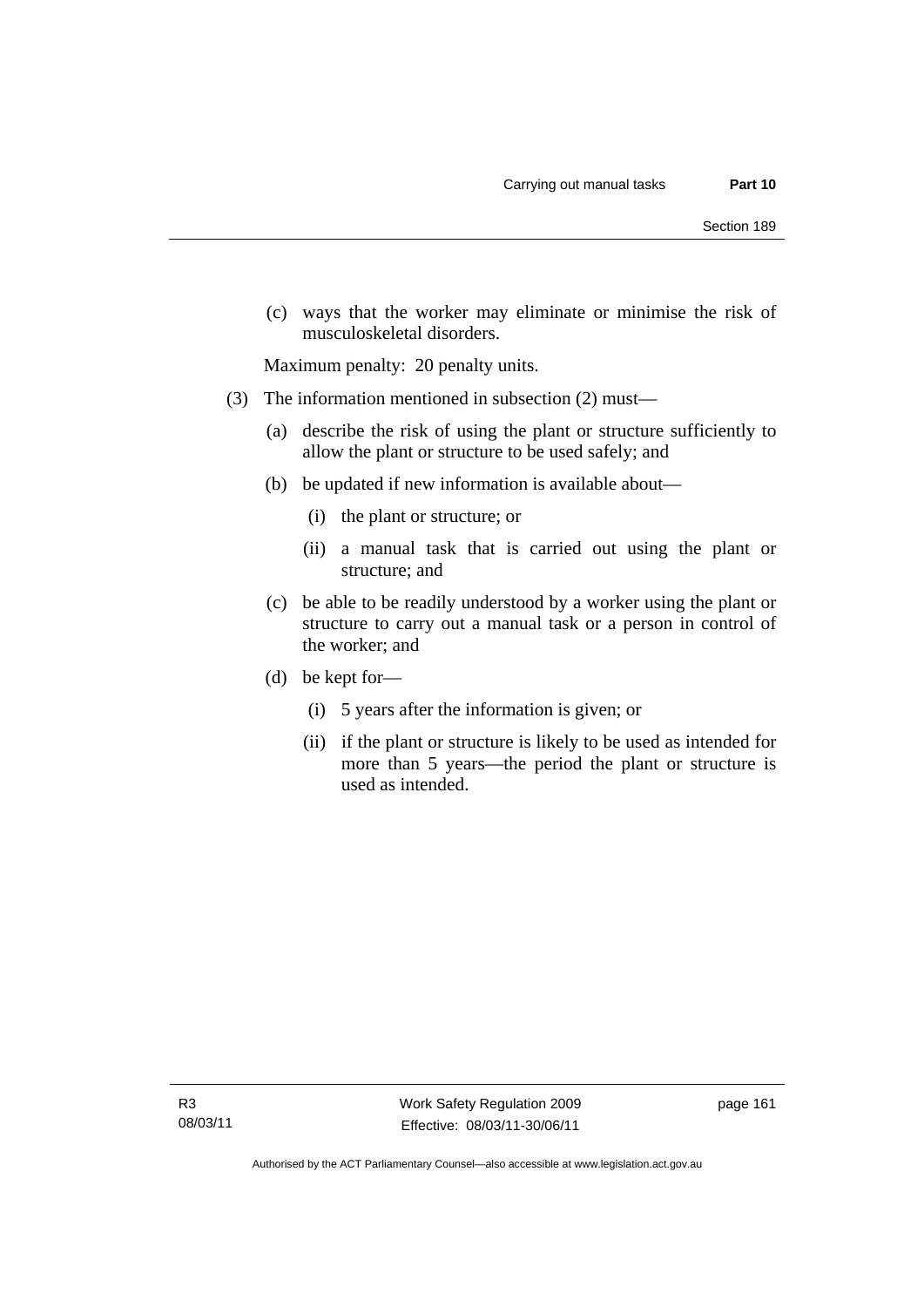#### **Part 11 Incorporated documents**

Section 190

## **Part 11** Incorporated documents

#### **190 Meaning of** *incorporated document*

In this regulation:

*incorporated document* means any of the following:

- (a) AS/NZS 1269.1 (Occupational noise management Part 1— Measurement and assessment of noise immission and exposure);
- (b) AS/NZS 1269.3 (Occupational noise management Part 3— Hearing protector program);
- (c) AS/NZS 1270 (Acoustics—Hearing protectors);
- (d) AS/NZS 1891 (Industrial fall-arrest systems and devices safety belts and harnesses);
- (e) AS 2444 (Portable fire extinguishers and fire blankets— Selection and location);
- (f) the national exposure standards;
- (g) a document approved in writing by the Minister to be an incorporated document;
- (h) any other document incorporated, applied or adopted by a document mentioned in paragraphs (a) to (g).
- *Note 1* The text of an applied, adopted or incorporated instrument, whether applied as in force from time to time or as at a particular time, is taken to be a notifiable instrument if the operation of the Legislation Act, s 47 (5) or (6) is not disapplied (see s 47 (7)).
- *Note 2* A notifiable instrument must be notified under the Legislation Act.
- *Note 3* This standard may be purchased at www.standards.org.au.

Authorised by the ACT Parliamentary Counsel—also accessible at www.legislation.act.gov.au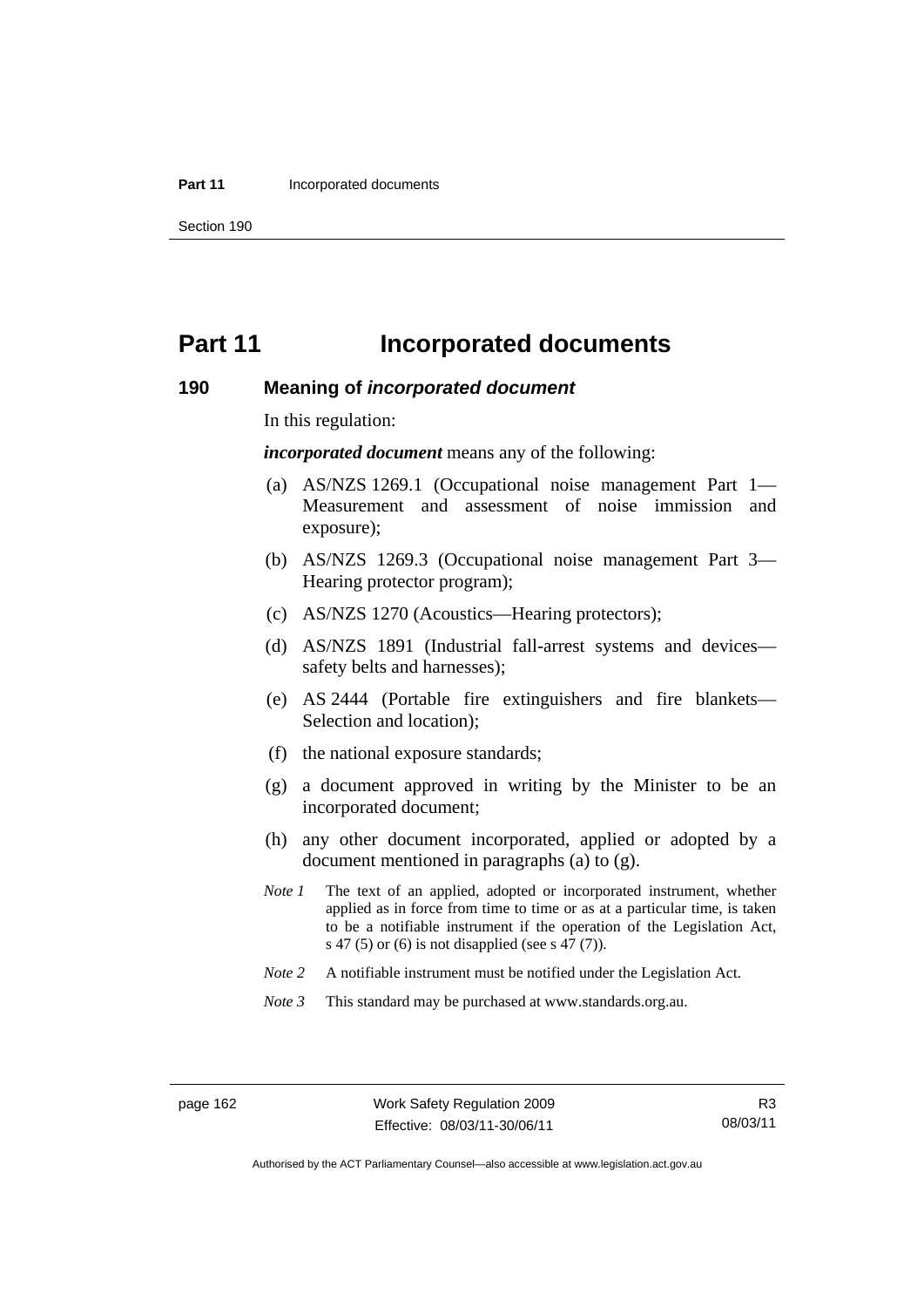#### **191 Inspection of incorporated documents**

- (1) This section applies to an incorporated document, or an amendment of, or replacement for, an incorporated document.
- (2) The chief executive must ensure that the document, amendment or replacement is made available for inspection free of charge to the public on business days at reasonable times.
- (3) In this section:

*amendment*, of an incorporated document—see section 191 (6).

*replacement*, for an incorporated document—see section 191 (6).

#### **192 Notification of certain incorporated documents**

- (1) This section applies to—
	- (a) an incorporated document; or
	- (b) an amendment of, or replacement for, an incorporated document.

#### **Example—replacement document**

a new edition of the incorporated document

- *Note* An example is part of the regulation, is not exhaustive and may extend, but does not limit, the meaning of the provision in which it appears (see Legislation Act, s 126 and s 132).
- (2) The chief executive may prepare a written notice (an *incorporated document notice*) for the incorporated document, amendment or replacement that contains the following information:
	- (a) for an incorporated document—details of the document, including its title, author and date of publication;
	- (b) for a replacement of an incorporated document—details of the replacement, including its title, author and date of publication;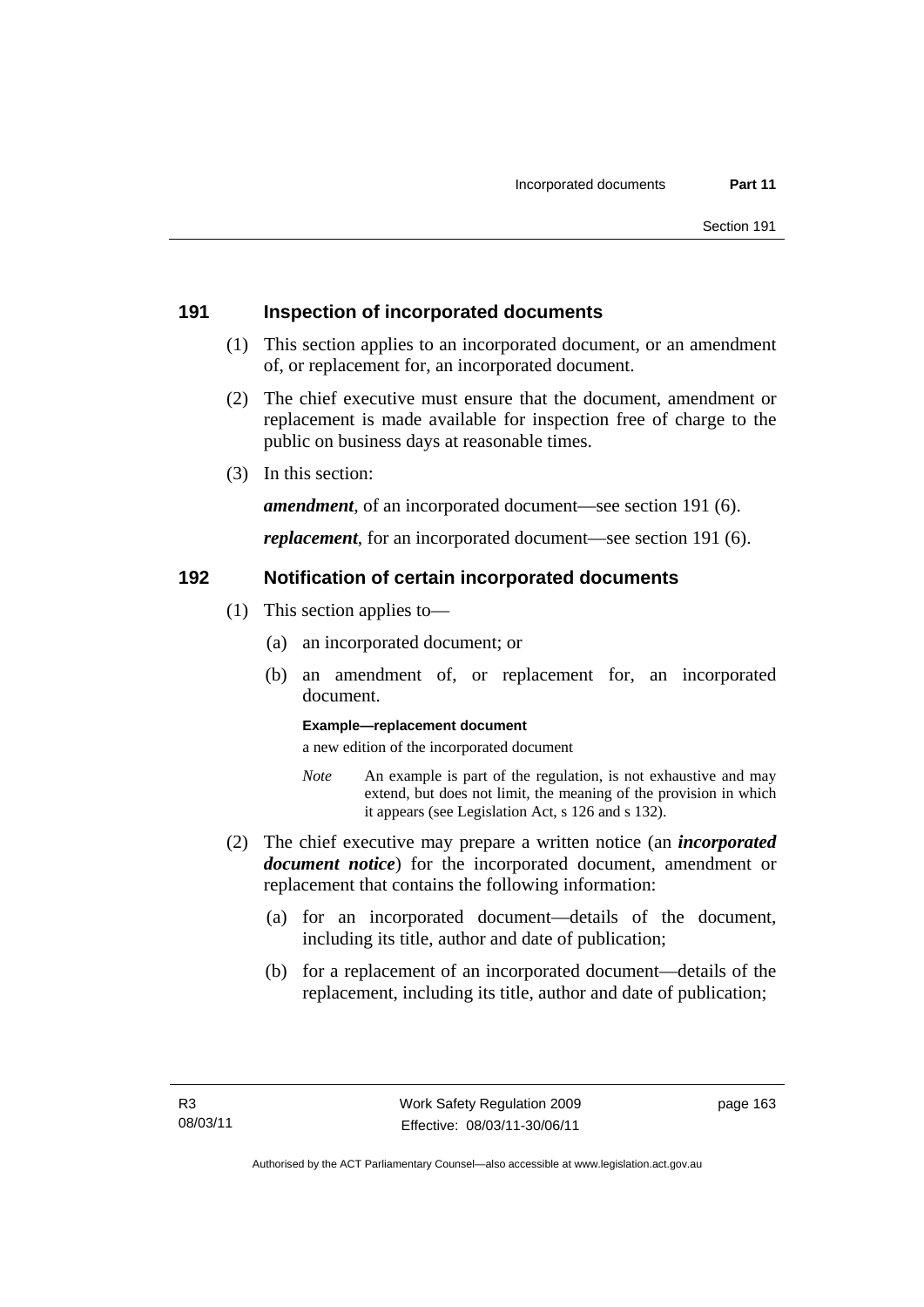#### **Part 11 Incorporated documents**

Section 192

- (c) for an amendment of an incorporated document—the date of publication of the amendment (or of the standard as amended) and a brief summary of the effect of the amendment;
- (d) for an incorporated document or any amendment or replacement—
	- (i) a date of effect (not earlier than the day after the day of notification of the notice); and
	- (ii) details of how access to inspect the document, amendment or replacement may be obtained under section 190 (Inspection of incorporated documents); and
	- (iii) details of how copies may be obtained, including an indication of whether there is a cost involved.
- (3) An incorporated document notice is a notifiable instrument.

*Note* A notifiable instrument must be notified under the Legislation Act.

- (4) The incorporated document, amendment or replacement has no effect under the Act unless—
	- (a) an incorporated document notice is notified in relation to the document, amendment or replacement; or
	- (b) the document, amendment or replacement is notified under the Legislation Act, section 47 (6).
- (5) The Legislation Act, section 47 (7) does not apply in relation to the incorporated document, amendment or replacement.
- (6) In this section:

*amendment*, of an incorporated document, includes an amendment of a replacement for the incorporated document.

*replacement*, for an incorporated document, means—

(a) a standard that replaces the incorporated document; or

R3 08/03/11

Authorised by the ACT Parliamentary Counsel—also accessible at www.legislation.act.gov.au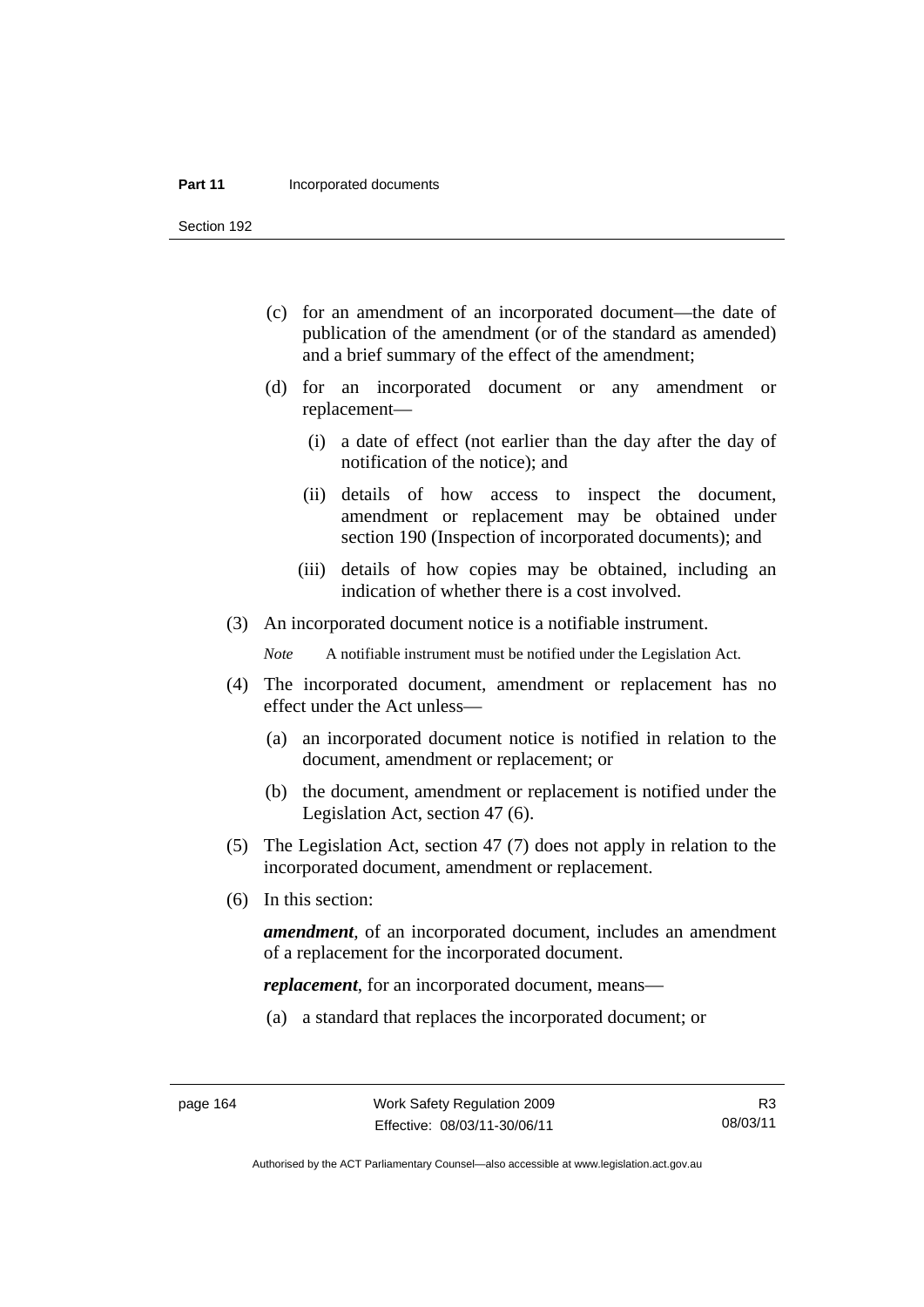- (b) a document (an *initial replacement*) that replaces a document mentioned in paragraph (a); or
- (c) a document (a *further replacement*) that replaces an initial replacement or any further replacement.

Authorised by the ACT Parliamentary Counsel—also accessible at www.legislation.act.gov.au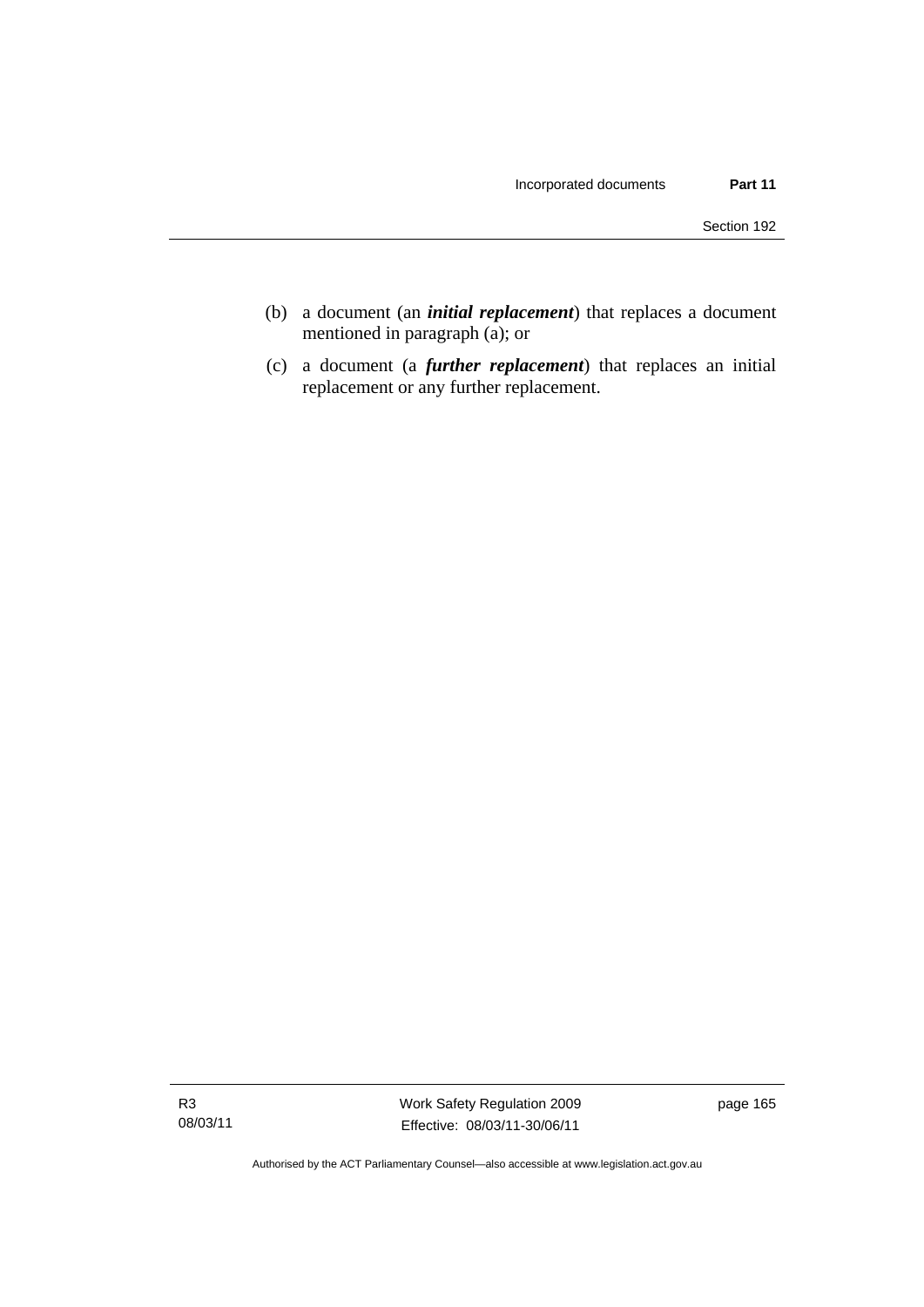#### **Part 12 Reviewable decisions**

Section 193

# **Part 12 Reviewable decisions**

#### **193 Reviewable decision—Act, s 174 (b)**

A decision mentioned in schedule 3, part 3.1, column 3, under a provision mentioned in column 2 in relation to the decision, is a reviewable decision.

#### **194 Notice of reviewable decision—Act, s 175 (1)**

If a person makes a reviewable decision, the person must give a reviewable decision notice to each entity mentioned in schedule 3, part 3.1, column 4 in relation to the decision.

- *Note 1* The person must also take reasonable steps to give a reviewable decision notice to any other person whose interests are affected by the decision (see *ACT Civil and Administrative Tribunal Act 2008*, s 67A).
- *Note* 2 The requirements for reviewable decision notices are prescribed under the *ACT Civil and Administrative Tribunal Act 2008*.

#### **195 Internal review of certain decisions—Act, s 176 (1)**

A decision mentioned in schedule 3, part 3.2, column 3 under a provision mentioned in column 2 in relation to the decision, is an internally reviewable decision.

Authorised by the ACT Parliamentary Counsel—also accessible at www.legislation.act.gov.au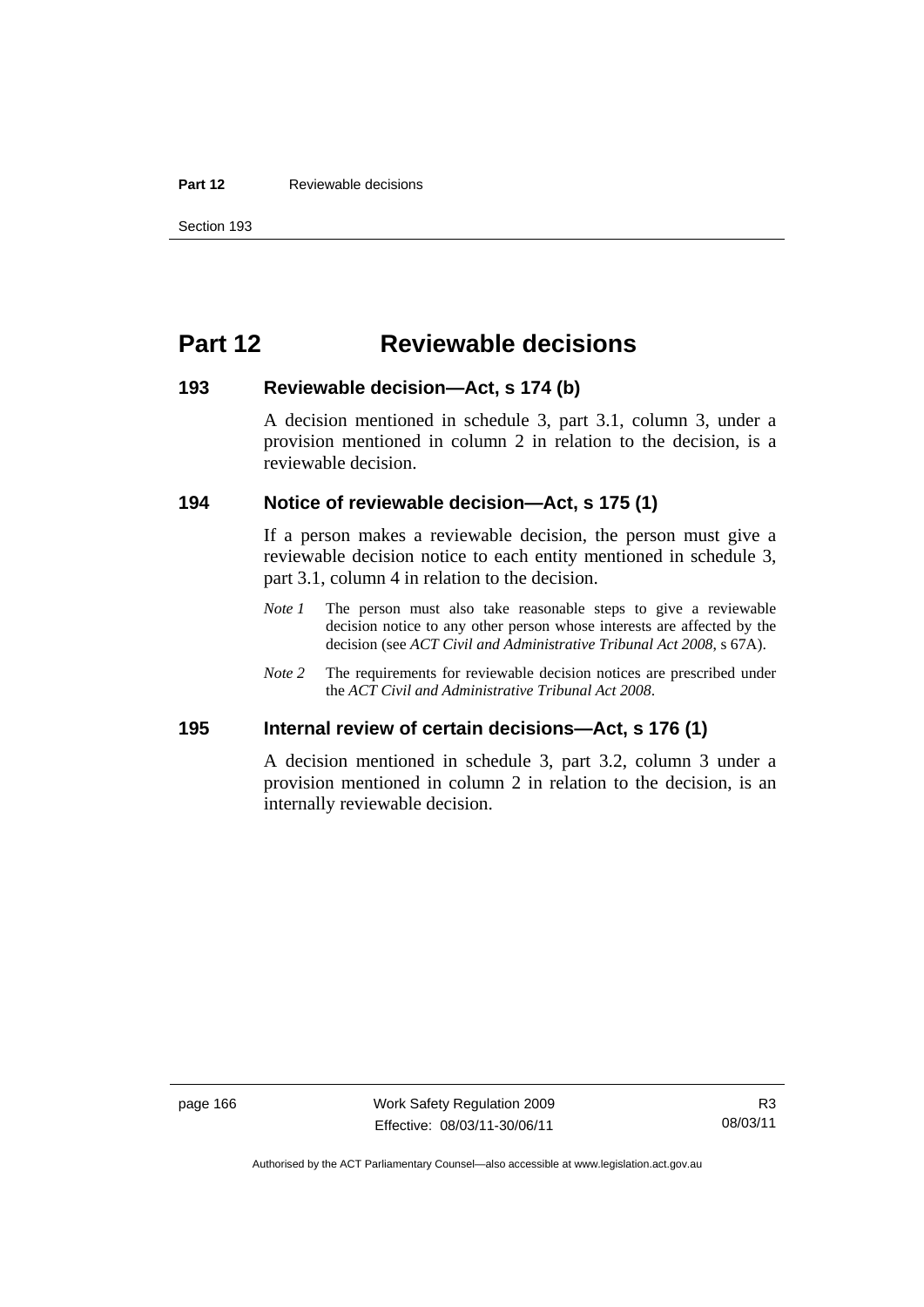## **Part 13 Transitional**

#### **196 Definitions—pt 13**

In this part:

*certificate of competency* means a certificate of competency issued, or taken to have been issued, under the repealed regulation, section 12 as in force at any time.

- *Note* The following certificates are taken to have been issued under the repealed regulation, s 12:
	- (a) a certificate of competency issued under the *Scaffolding and Lifts Regulation 1950*, s 159;
	- (b) a boiler attendant's certificate issued under the *Boilers and Pressure Vessels Regulation 1954*, pt 4

(see the repealed regulation, s 37).

*commencement day* means the day this regulation, section 122 (Licence application) commences.

*repealed instruments* means the following instruments:

- (a) *Occupational Health and Safety (Mast-Type Elevating Work Platforms) Exemption 2009* (NI2009-190);
- (b) *Occupational Health and Safety (National Certificates of Competency) Exemption 2006* (NI2006-418);
- (c) *Occupational Health and Safety (Pallet Trucks) Exemption 2009* (NI2009-192);
- (d) *Occupational Health and Safety (Work Assist Vehicles) Exemption 2009* (NI2009-189).

*repealed regulation* means the *Occupational Health and Safety (Certification of Plant Users and Operators) Regulation 2000* (SL2000-48).

page 167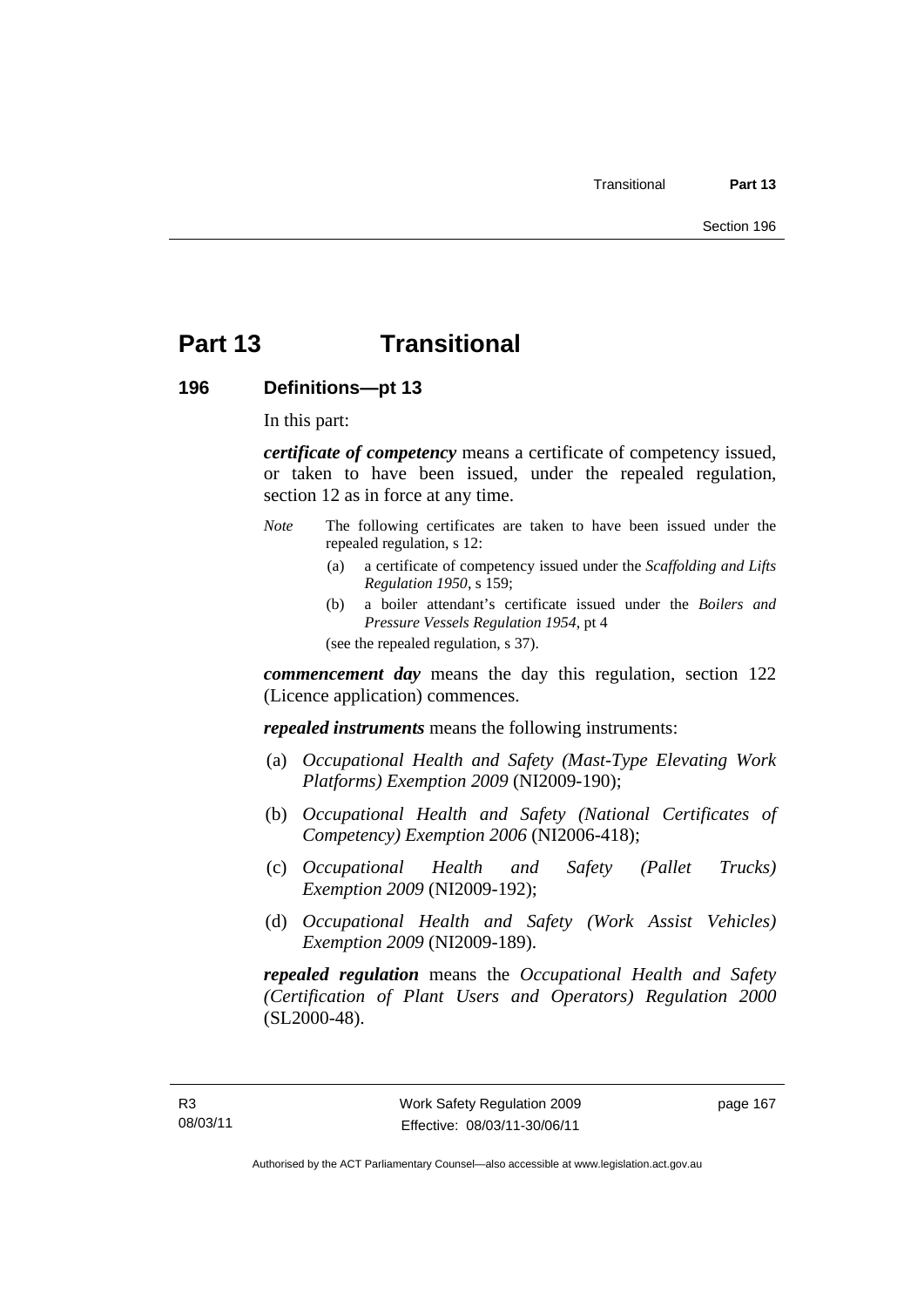Section 197

#### **197 Transitional—continuing application of repealed regulation in relation to scheduled work etc**

- (1) Despite the repeal of the repealed regulation, the repealed regulation (other than section 15) and the repealed instruments continue to apply to the following:
	- (a) a person doing scheduled work unless the person—
		- (i) holds a national licence to carry out a class of high risk work that corresponds with the scheduled work the person is doing; or
		- (ii) is a trainee under this regulation for a class of high risk work that corresponds with the scheduled work the person is doing;
	- (b) a person supervising a trainee under the repealed regulation in relation to supervision of the trainee;
	- (c) an assessor accredited under the repealed regulation in relation to the assessment under the repealed regulation of a person's competency to do scheduled work.
- (2) A reference in the repealed regulation to a supervisor, for a trainee doing scheduled work, includes a reference to a person who holds a national licence to carry out high risk work that corresponds with the scheduled work.

#### **198 Transitional—application of regulation in relation to scheduled work etc**

- (1) Part 8 (Licensing high risk work) and schedule 1 (High risk work) do not apply to the following:
	- (a) a person doing scheduled work if the person—
		- (i) holds a certificate of competency to do the scheduled work issued under the repealed regulation; or

Authorised by the ACT Parliamentary Counsel—also accessible at www.legislation.act.gov.au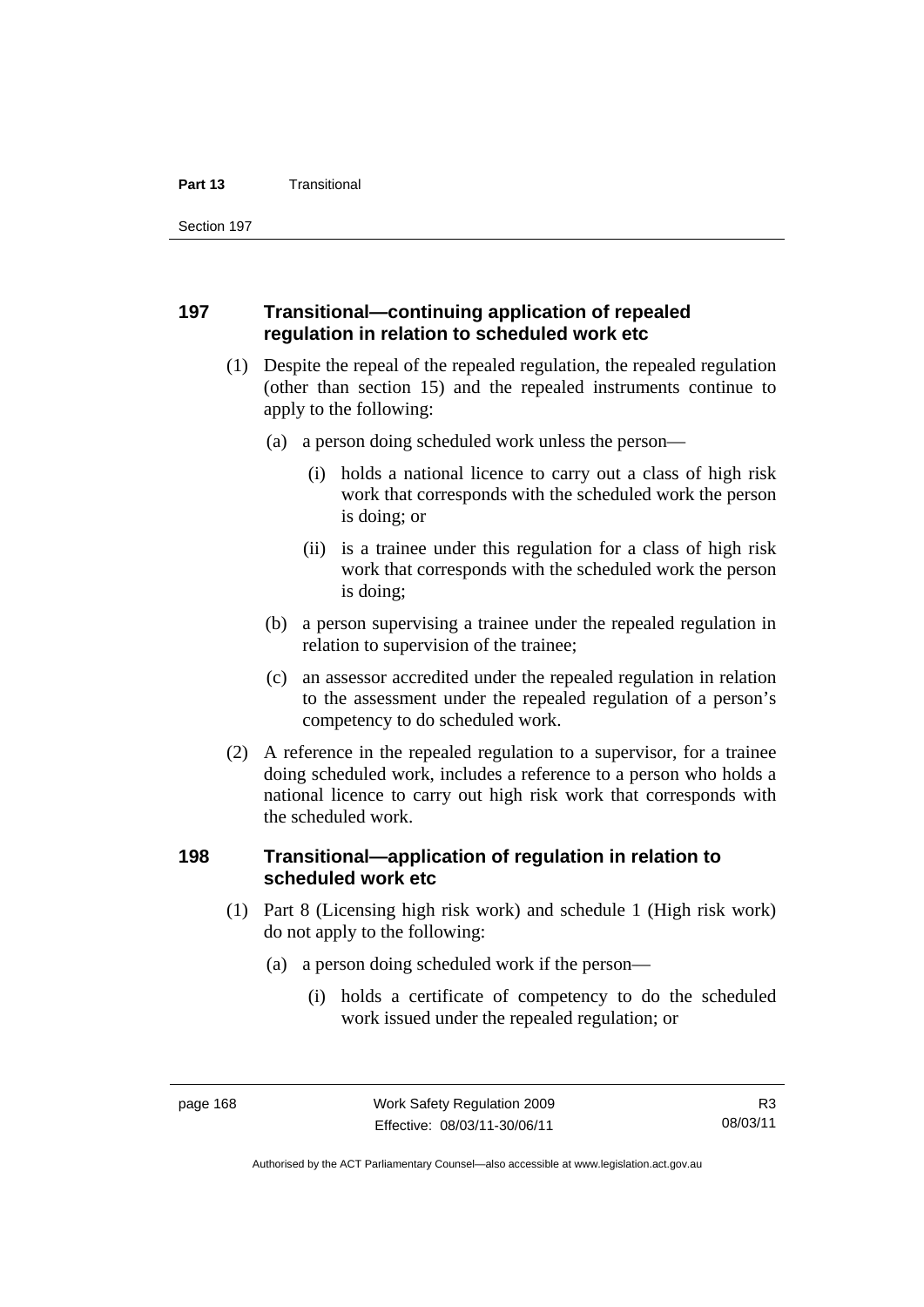- (ii) holds a notice of satisfactory assessment to do the scheduled work issued under the repealed regulation, and has applied for a certificate of competency under the old regulation; or
- (iii) is a trainee in relation to the scheduled work under the repealed regulation;
- (b) a person supervising a trainee under the repealed regulation in relation to supervision of the trainee;
- (c) an assessor accredited under the repealed regulation in relation to the assessment under the repealed regulation of a person's competency to do scheduled work.

## **199 Transitional—certificates of competency**

(1) A certificate of competency issued on a date mentioned in an item in table 199, column 2 continues in force until the date mentioned in the item, column 3 unless the certificate is cancelled or surrendered sooner.

| column 1<br>item | column 2<br>date certificate issued | column 3<br>date until which certificate<br>in force |
|------------------|-------------------------------------|------------------------------------------------------|
|                  | before 1 Jan 2001                   | 30 June 2010                                         |
|                  | 1 Jan 2001 to 31 Dec 2004           | 30 June 2011                                         |
|                  | 1 Jan 2005 to 30 June 2009          | 30 June 2012                                         |
|                  | 1 July 2009 to 30 June 2011         | 30 June 2014                                         |

#### **Table 199**

 (2) The chief executive must not issue a certificate of competency under the repealed regulation after 30 June 2011.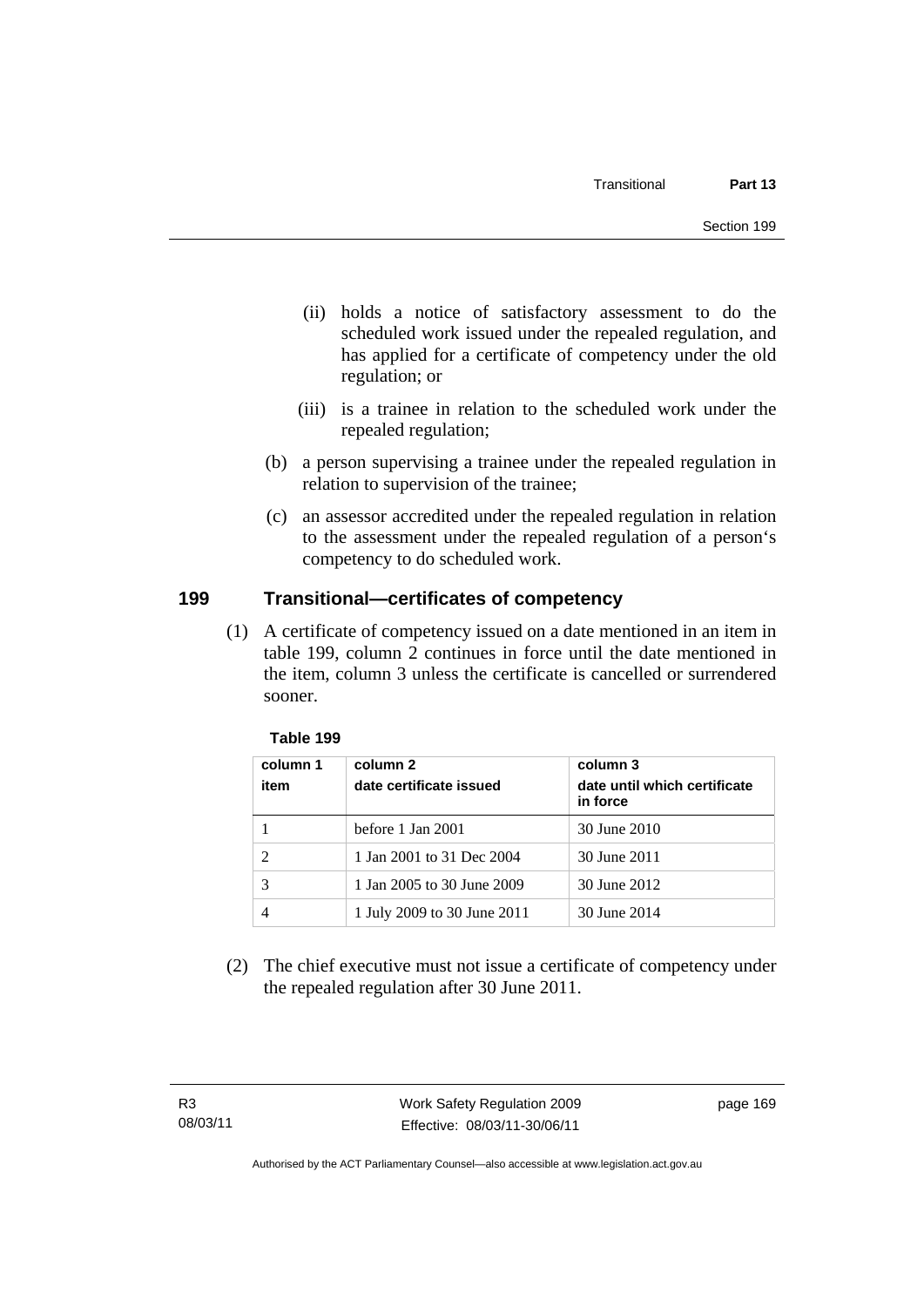#### **Part 13** Transitional

Section 200

 (3) After 30 June 2011, a certificate of competency authorising a person to operate a tower crane does not authorise the person to operate a self-erecting tower crane.

#### **200 Transitional—converting certificate of competency to licence**

- (1) The chief executive may, on application by the holder of a certificate of competency, convert the certificate to a licence to carry out a class of high risk work that corresponds with the work for which the certificate was issued.
	- *Note* If a form is approved under the Act, s 229 for this provision, the form must be used.
- (2) The application must be accompanied by the following:
	- (a) the certificate of competency to be converted, or proof that the applicant holds the certificate;
	- (b) evidence of current competency in the class of high risk work for which the application is made;
	- (c) a statutory declaration stating whether the applicant, in the 5 years before the day the application is made—
		- (i) has held a certificate of competency, a licence to carry out high risk work, or a recognised qualification to carry out high risk work under a corresponding law that has been suspended or cancelled; and
		- (ii) has been convicted or found guilty of a serious offence under the *Occupational Health and Safety Act 1989*, the *Work Safety Act 2008*, the *Crimes Act 1900*, part 2A (Industrial manslaughter) or a corresponding offence against the law of a State;
			- *Note State* includes the Northern Territory (see Legislation Act, dict, pt 1, def *State*).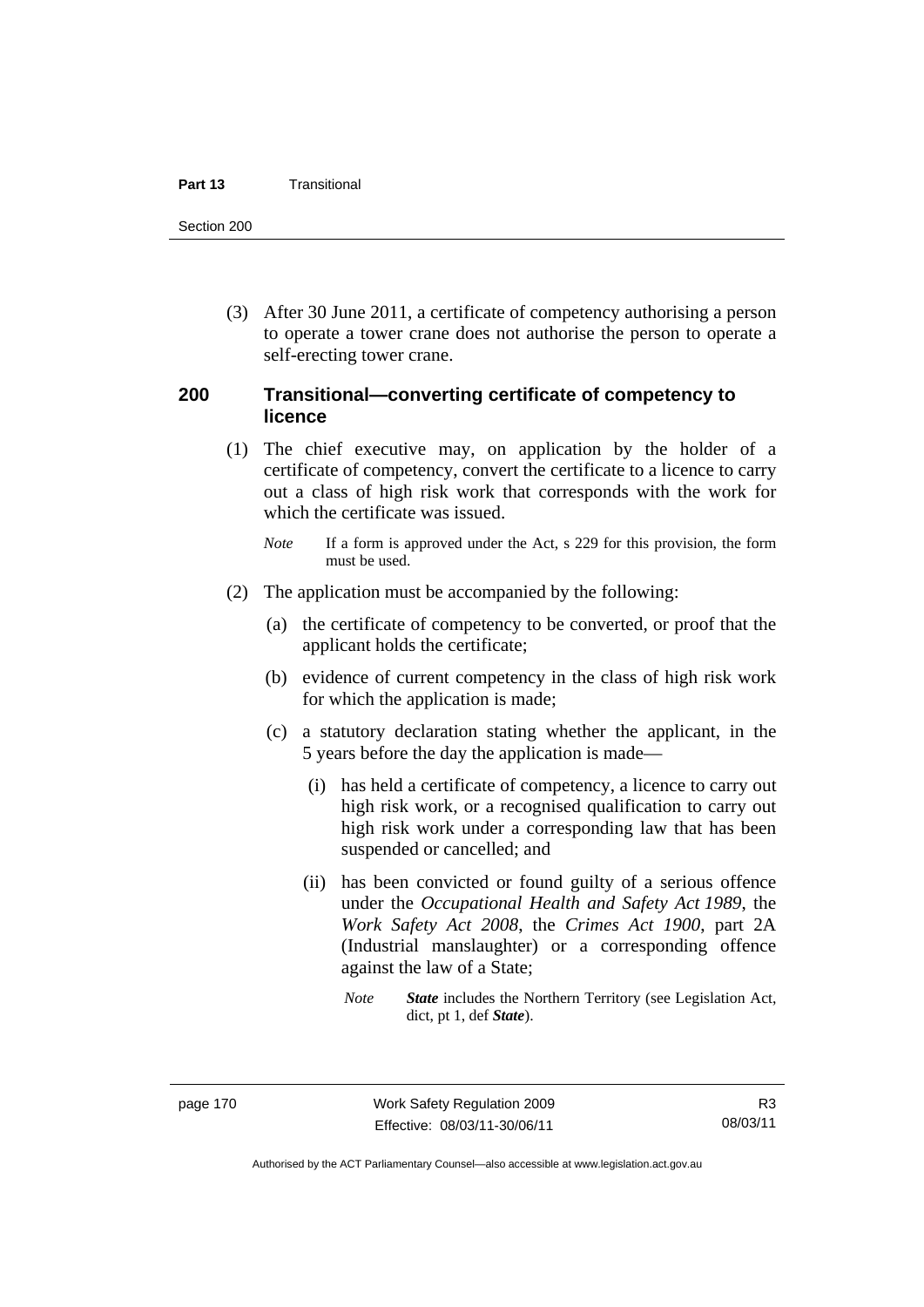(d) any other document or further information required by the chief executive that is relevant to the application.

*Note* A fee may be determined under the Act, s 228 for this provision.

- (3) If the holder of a certificate of competency applies to convert the certificate to a licence to carry out a class of high risk work, the chief executive must—
	- (a) issue the licence; or
	- (b) refuse to issue the licence.
- (4) The chief executive must issue the licence to the person if satisfied that the person—
	- (a) has a valid certificate of competency for work that corresponds with the class of high risk work; and
	- (b) has the necessary competency to carry out the class of high risk work; and
	- (c) does not hold a licence to carry out high risk work; and
	- (d) does not hold a certificate of competency, a licence to carry out high risk work, or a recognised qualification to carry out high risk work under a corresponding law, that is or has been suspended in the 5 years before the day the application was made; and
	- (e) has not held a certificate of competency, a licence to carry out high risk work, or a recognised qualification to carry out high risk work under a corresponding law, that has been cancelled in the 5 years before the day the application was made; and

page 171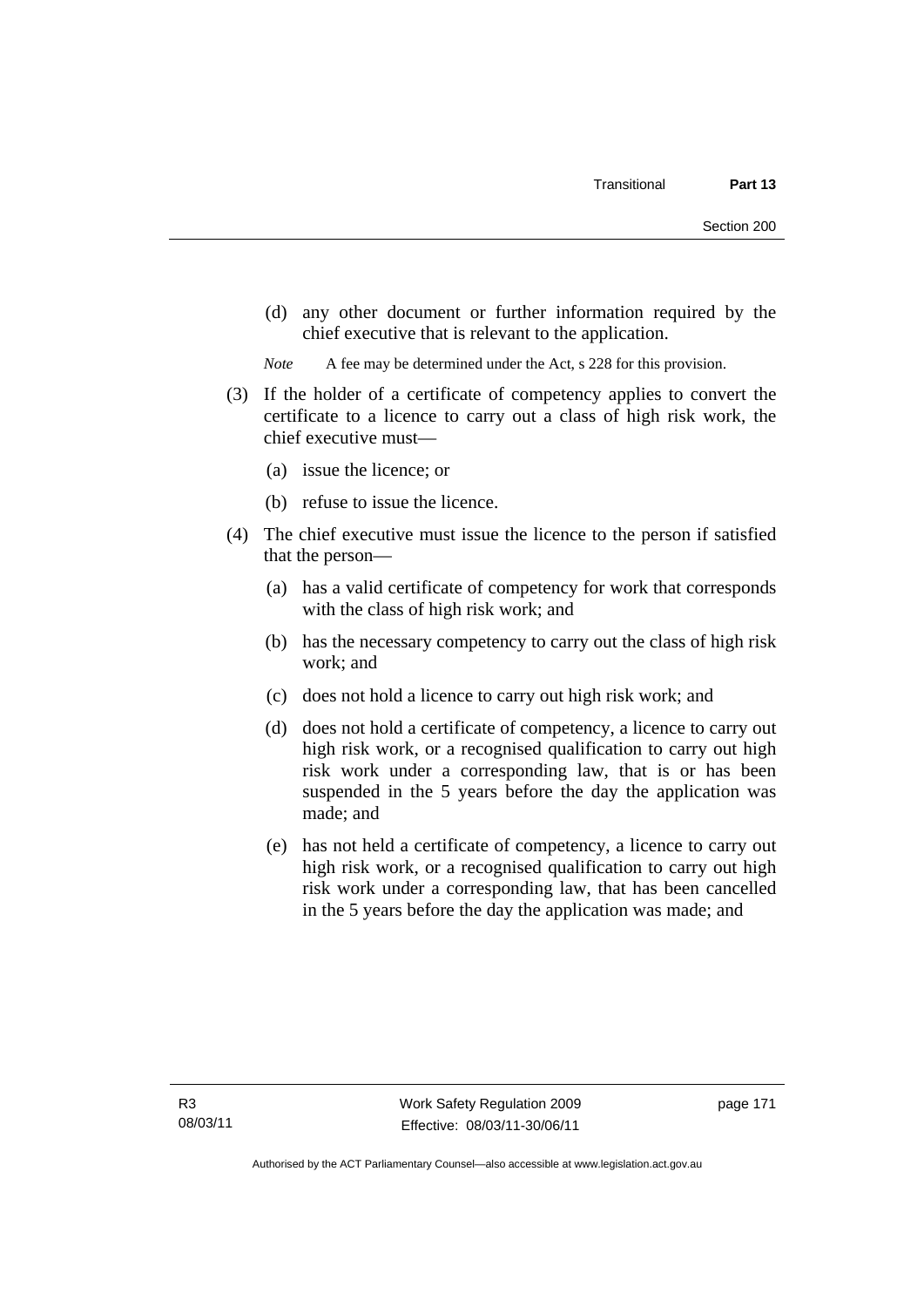#### **Part 13** Transitional

Section 201

- (f) has not been convicted or found guilty of a serious offence under the *Occupational Health and Safety Act 1989*, the *Work Safety Act 2008*, the *Crimes Act 1900*, part 2A (Industrial manslaughter) or a corresponding offence against the law of a State in the 5 years before the day the application was made.
	- *Note State* includes the Northern Territory (see Legislation Act, dict, pt 1, def *State*).
- (5) However, the chief executive must not issue a licence to convert a certificate of competency for a tower crane to a licence to carry out self-erecting tower crane work.

#### **201 Expiry—pt 13**

- (1) This part expires on 1 October 2014.
- (2) This part is a law to which the Legislation Act, section 88 (Repeal does not end effect of transitional laws etc) applies.

page 172 Work Safety Regulation 2009 Effective: 08/03/11-30/06/11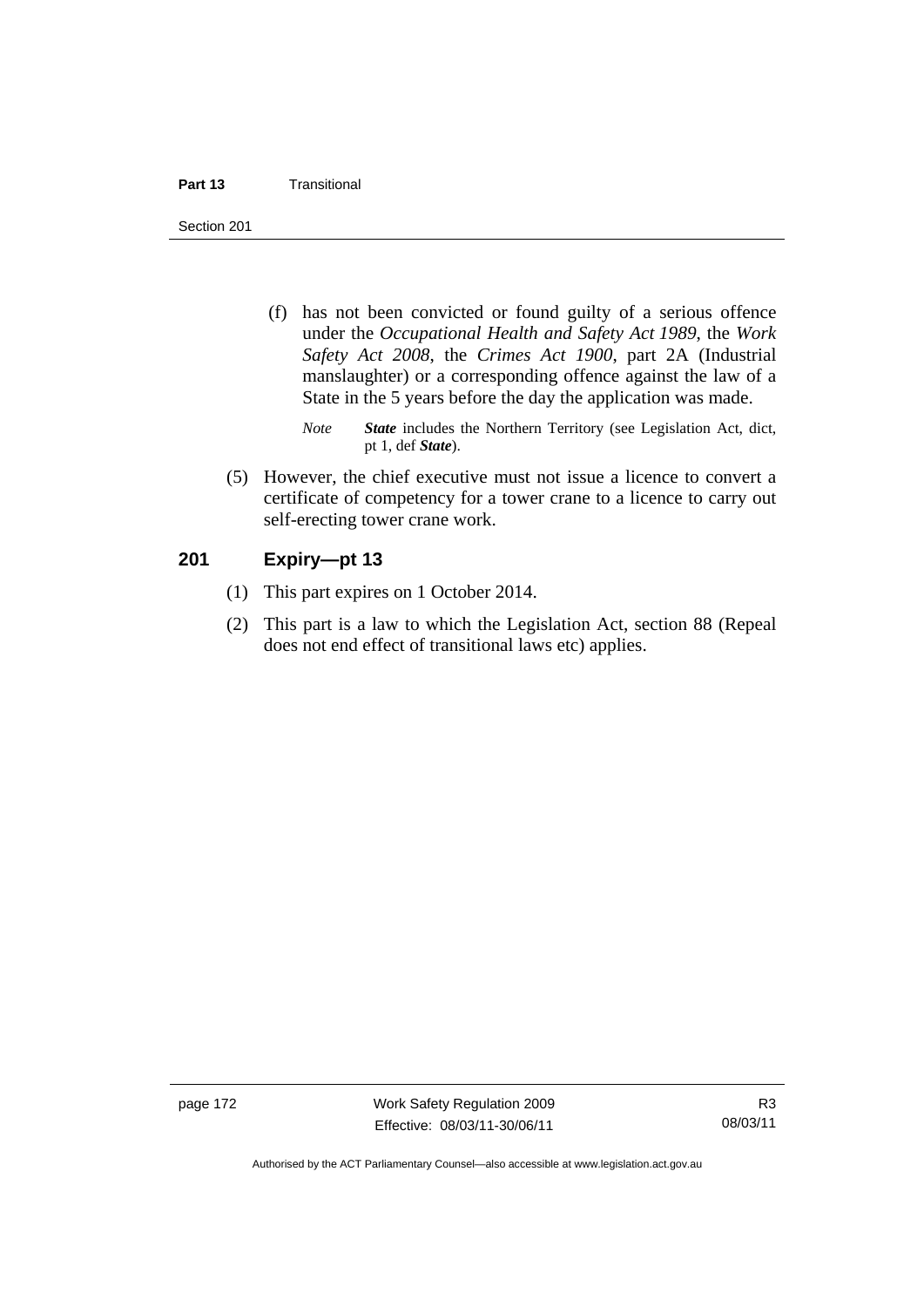# **Schedule 1 High risk work**

(see s 119, def *high risk work*)

# **Part 1.1 Definitions—sch 1**

## **1.1 Boilers**

- (1) A *boiler* is a vessel or arrangement of vessels and interconnecting parts, in which steam or other vapour is generated, or water or other liquid is heated, at a pressure above atmospheric pressure, by fire, the products of combustion, electrical power or other similar method.
- (2) A *boiler* includes the valves, gauges, fittings, controls, boiler setting and any directly associated equipment.
- (3) A *boiler* ends at the first connection point after the first valve or valve assembly but does not include the following:
	- (a) a boiler that satisfies AS 2593 by having—
		- (i) an attendance category of unattended operation; or
		- (ii) an attendance category of limited attendance except to the extent that AS 2593 states that certain checks must be undertaken by an accredited operator;
	- (b) a vessel designed in a way that allows it to operate empty of the liquid or vapour that it is designed to heat without adversely affecting the structure or operation of the vessel;
	- (c) a direct-fired process heater;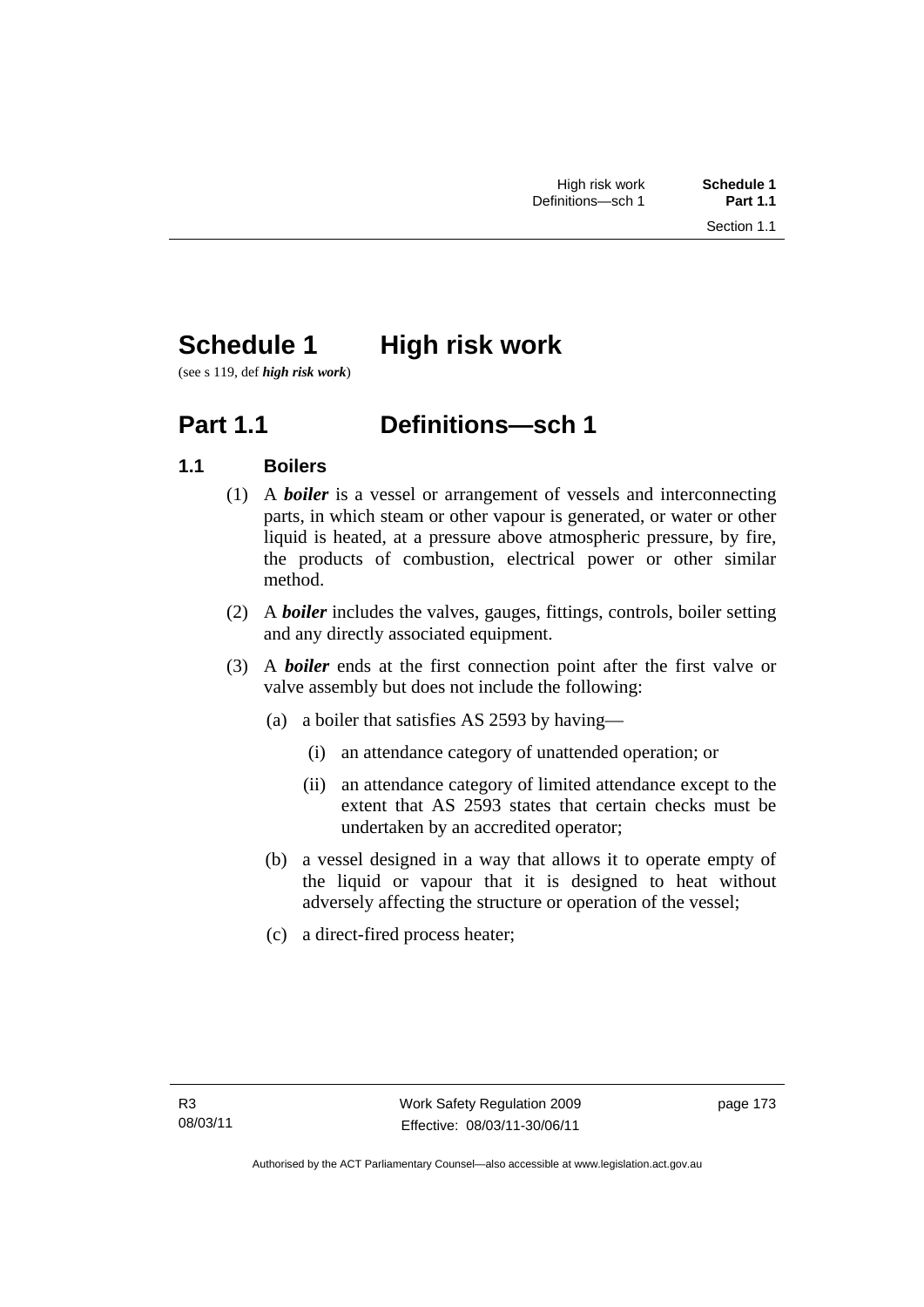| Schedule 1      | High risk work    |
|-----------------|-------------------|
| <b>Part 1.1</b> | Definitions-sch 1 |
| Section 1.2     |                   |

- (d) a Hobby Miniature Locomotive type boiler, made from steel and with an internal volume of not more than 50L and having a maximum working pressure of not more than 700kPa, or made from copper and with an internal volume of not more than 25L and having a maximum working pressure of not more than 700kPa, if—
	- (i) during construction of the locomotive, the boiler is inspected in the way described in the Australian Miniature Boiler Safety Committee Code Part 1: Copper Boilers, or Part 2: Steel Boilers, as appropriate, by a person registered with the Committee and is certified by the person as having been inspected in that way; and
	- (ii) the locomotive containing the boiler is in the charge of a person at least 18 years old whenever it is operated in a public place;
- (e) a hot drink dispenser having an internal volume of not more than 0.014 cubic metres and a heat output of not more than 5kW and a maximum working pressure of not more than 210kPa;
- (f) a fully flooded or pressurised liquid heating unit if the liquid is intended to be heated at a pressure above atmospheric pressure to a temperature not more 1° below the normal atmospheric boiling temperature of the liquid.

#### **1.2 Boom-type elevating work platform**

 (1) A *boom-type elevating work platform* is a telescoping, hinged or articulated device, or any combination of those devices, used to support a platform on which people, equipment or materials may be elevated to carry out work, if the boom length is 11 metres or more.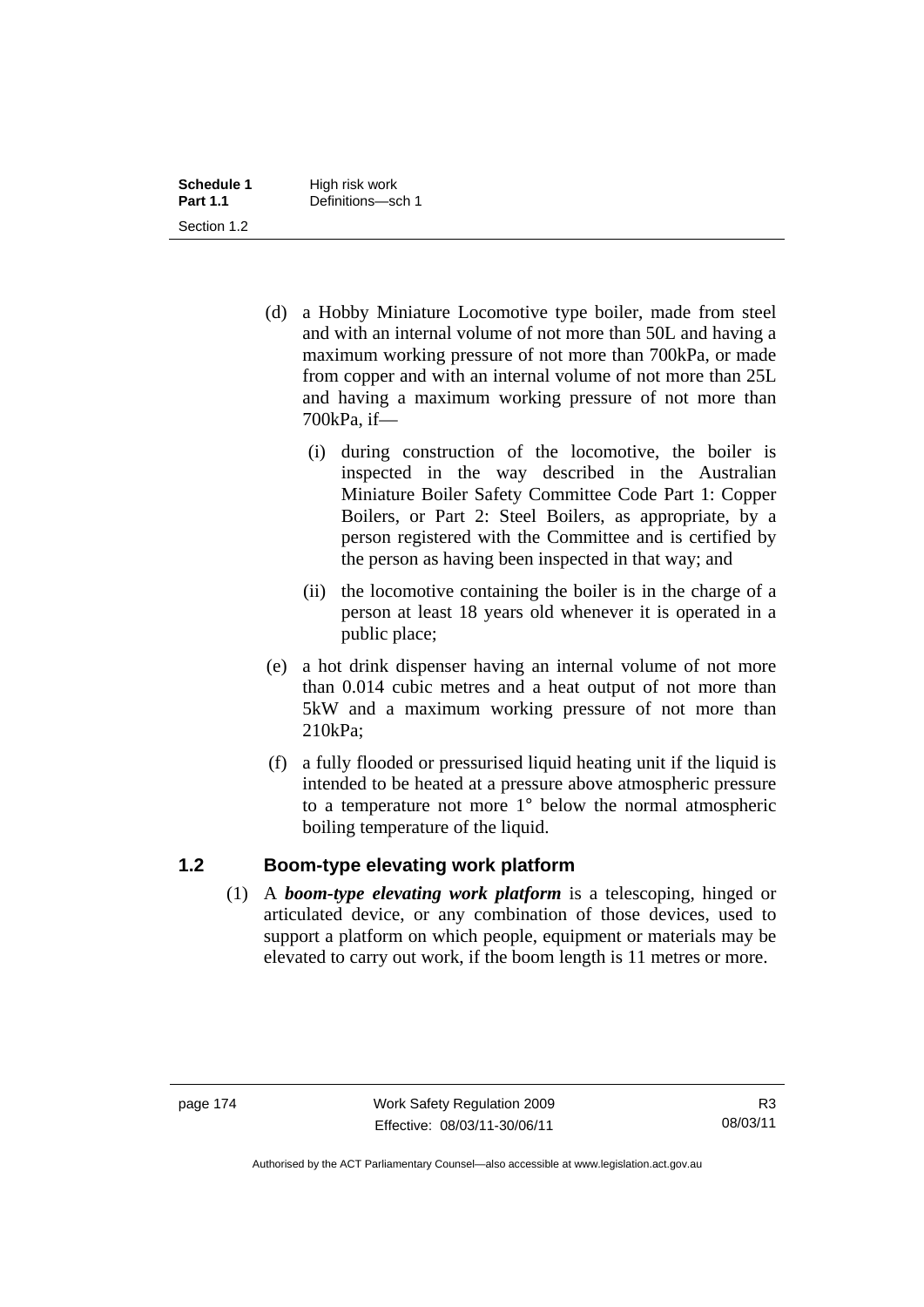- (2) The boom length is taken to be the greater of—
	- (a) the vertical distance from the floor of the platform to the ground supporting the elevating work platform when the platform is at its maximum height; and
	- (b) the nominal reach measured from the centre point of rotation to the outer edge of the platform when the platform is at its maximum extended position.

### **1.3 Bridge crane**

- (1) A *bridge crane* is a crane that—
	- (a) consists of 1 or more bridge beams mounted at each end to an end carriage; and
	- (b) is capable of travelling along elevated runways; and
	- (c) has 1 or more hoisting mechanisms that can travel across the bridge beams.
- (2) A *bridge crane* does not include a crane that is controlled from a location remote to a permanent cabin or control station on the crane and has not more than 3 powered operations (hoist, raise and lower is 1 operation).

#### **1.4 Crane**

- (1) A *crane* is plant designed to raise or lower a load or move it horizontally.
- (2) A *crane* does not include—
	- (a) an industrial lift-truck, earthmoving machinery or tractor; or
	- (b) a front-end loader, backhoe, excavator or similar plant designed for use as a crane; or
	- (c) a non-slewing mobile crane used only for towing motor vehicles; or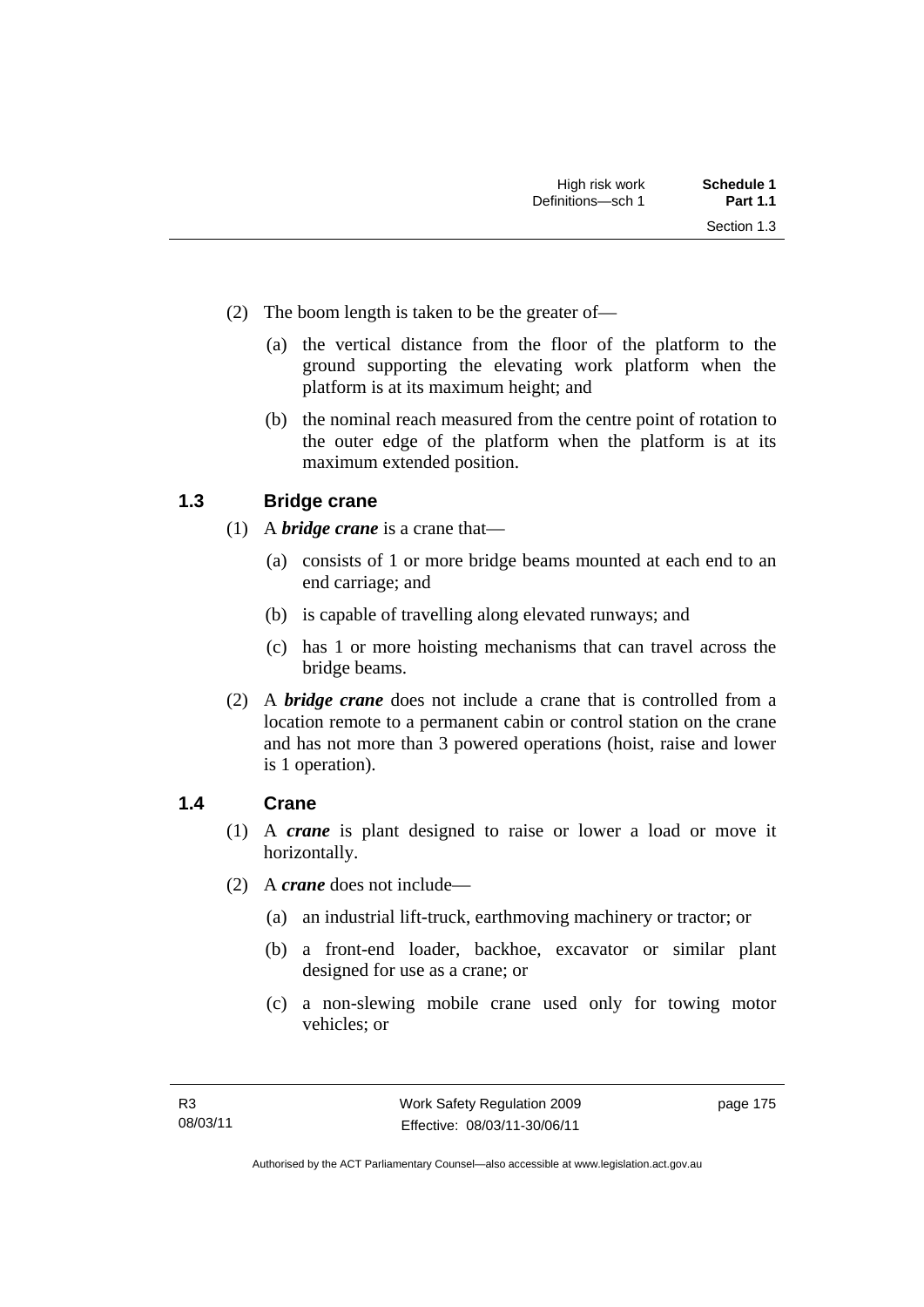| Schedule 1      | High risk work    |
|-----------------|-------------------|
| <b>Part 1.1</b> | Definitions-sch 1 |
| Section 1.5     |                   |

(d) an amusement structure, industrial robot or lift.

#### **1.5 Direct-fired process heater**

A *direct-fired process heater* is an arrangement of tubes comprising 1 or more coils located in the radiant zone or convection zone, or both, of a combustion chamber, the primary purpose of which is to raise the temperature of a process fluid circulated through the coils, to allow distillation, fractionation, reaction or other petrochemical process of the process fluid, whether that fluid is liquid or gas, or a combination of liquid and gas.

#### **1.6 Derrick crane**

A *derrick crane* is a slewing strut-boom crane with the boom pivoted at the base of a mast that—

- (a) is guyed (a *guy-derrick*) or held by backstays (a *stiff-leg derrick*); and
- (b) is capable of luffing under load.

#### **1.7 Dogging work**

#### *Dogging work* is—

- (a) the application of slinging techniques, including the selection and inspection of lifting gear, for moving a load using a crane, hoist or other plant configured for use as a crane or hoist; or
- (b) directing an operator of a crane, hoist or other plant configured for use as a crane or hoist in the movement of a load, including when the load is out of the operator's view.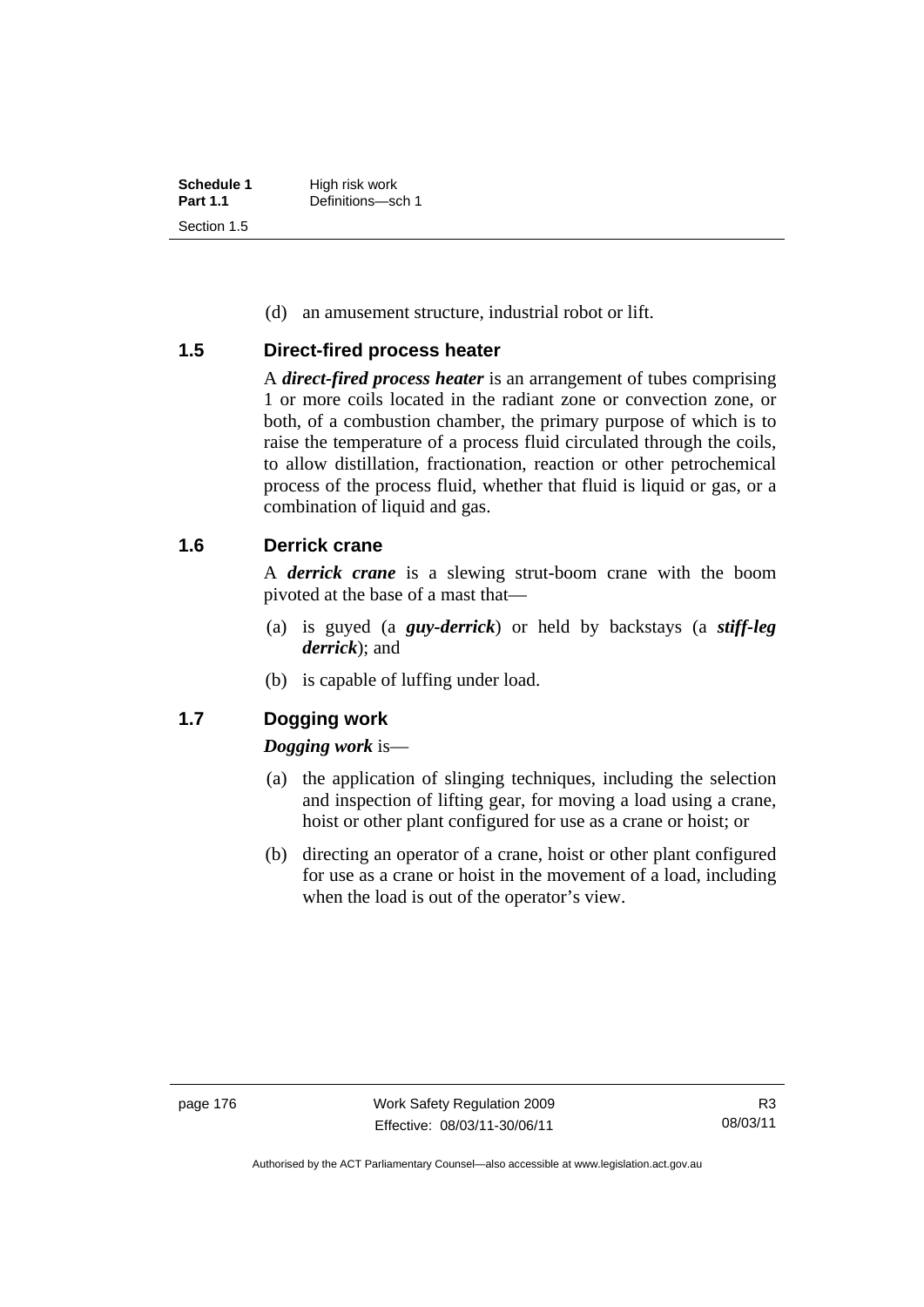#### **1.8 Forklift truck**

- (1) A *forklift truck* is a powered industrial truck with—
	- (a) a mast; and
	- (b) an elevating load carriage with fork arms or other attachment.
- (2) A *forklift truck* does not include a pedestrian-operated industrial truck.

### **1.9 Gantry crane**

- (1) A *gantry crane* is a crane that—
	- (a) consists of 1 or more bridge beams, supported at each end by legs mounted on end carriages; and
	- (b) is capable of travelling on a supporting surface or deck level, whether or not fixed; and
	- (c) has 1 or more hoisting units able to travel across a bridge beam.
- (2) A *gantry crane* does not include a crane that is controlled from a location remote to a permanent cabin or control station on the crane and has not more than 3 powered operations (hoist, raise and lower is 1 operation).

#### **1.10 Hoist**

- (1) A *hoist* is plant designed for raising or lowering a load or people, or both.
- (2) A *hoist* includes a mast-climbing work platform, a scaffolding hoist and a serial hoist.
- (3) A *hoist* does not include a lift or building maintenance equipment.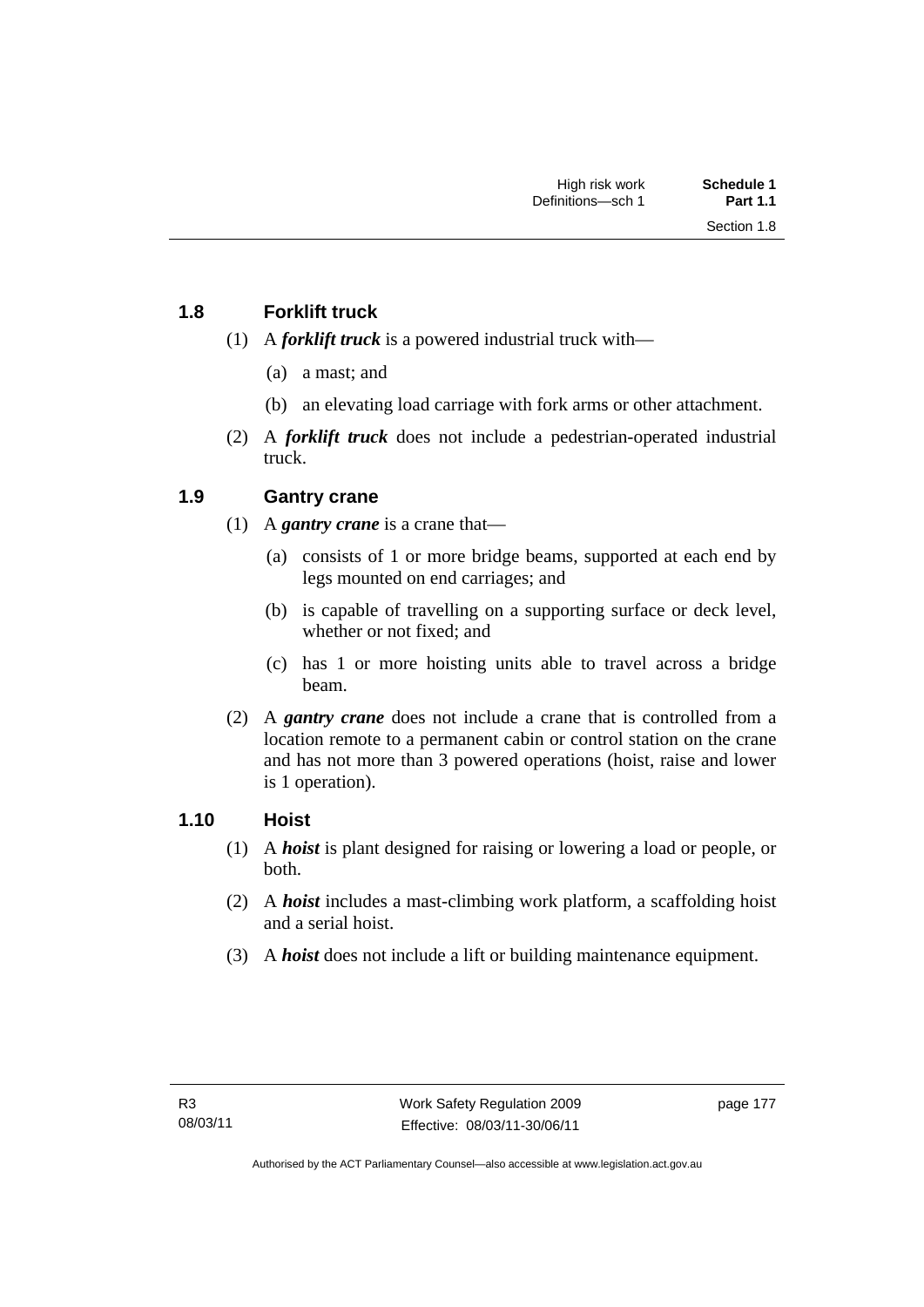| <b>Schedule 1</b> | High risk work    |
|-------------------|-------------------|
| <b>Part 1.1</b>   | Definitions-sch 1 |
| Section 1.11      |                   |

#### **1.11 Materials hoist**

A *materials hoist* is a hoist—

- (a) for hoisting goods or materials but not people; and
- (b) with a car, bucket or platform cantilevered from, and travelling up and down externally to, a face of the support structure.

#### **1.12 Mobile crane**

A *mobile crane* is a crane that forms part of a vehicle.

#### **1.13 Non-slewing mobile crane**

- (1) A *non-slewing mobile crane* is a mobile crane with a capacity of more than 3t incorporating a boom or jib that cannot be slewed.
- (2) A *non-slewing mobile crane* includes an articulated mobile crane and a locomotive crane, but does not include a vehicle tow truck.

#### **1.14 Order-picking forklift truck**

An *order-picking forklift truck* is a forklift truck with operator's controls that are incorporated in, and move with, the load carriage or lifting equipment.

#### **1.15 Outrigger**

 (1) An *outrigger* is an extendable member attached to a crane or hoist that rests on a support at the outer end to increase stability.

#### **1.16 Personnel and materials hoist**

- (1) A *personnel and materials hoist* is a hoist in which people, goods and materials may be hoisted.
- (2) A *personnel and materials hoist* may be a cantilever hoist, a tower hoist or a multiple winch operation, and includes the car, structure, machinery and other equipment associated with the hoist.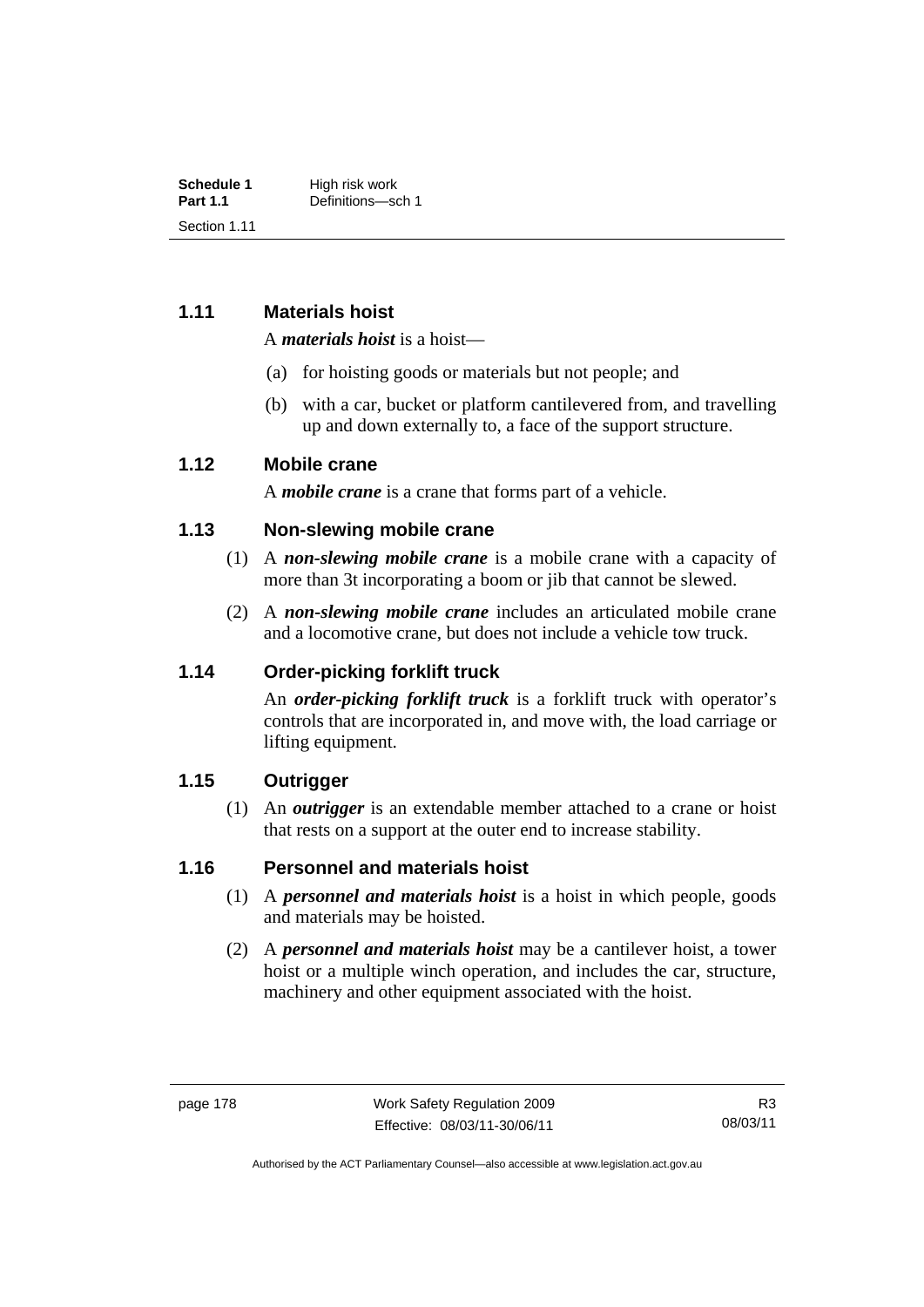### **1.17 Portal boom crane**

A *portal boom crane* is a boom crane or jib crane mounted on a portal frame that is supported on runways along which the crane travels.

#### **1.18 Reciprocating steam engine**

A *reciprocating steam engine* is equipment driven by steam acting on a piston under pressure causing the piston to move, if the piston diameter is greater than 250mm, and includes an expanding (steam) reciprocating engine.

## **1.19 Rigging work**

- (1) *Rigging work* is the use of mechanical load-shifting equipment and associated gear—
	- (a) to move, place or secure a load using plant, equipment or members of a building or structure; or
	- (b) to ensure the stability of the members of a building or structure; or
	- (c) to set up or dismantle a crane or hoist.
- (2) *Rigging work* does not include setting up a crane or hoist that only requires the positioning of integral outriggers or stabilisers.

#### **1.20 Scaffolding work**

*Scaffolding work* is the erection, alteration or dismantling of a temporary structure specifically erected to support a platform from which a person or object could fall more than 4m.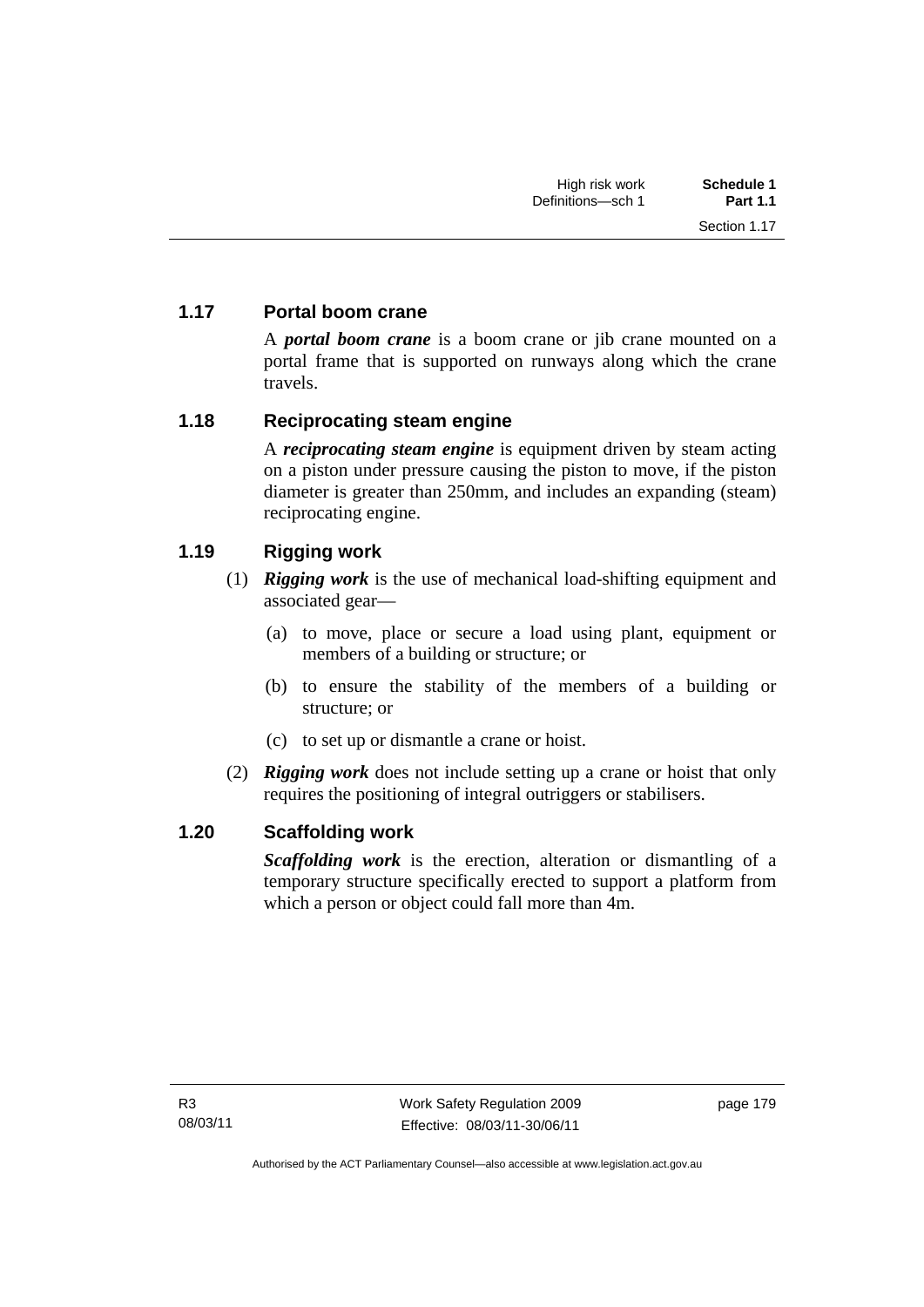| Schedule 1      | High risk work    |
|-----------------|-------------------|
| <b>Part 1.1</b> | Definitions-sch 1 |
| Section 1.21    |                   |

#### **1.21 Self-erecting tower crane**

A *self-erecting tower crane* is a tower crane that—

- (a) cannot be disassembled into a tower element and a boom or jib element; and
- (b) for which the erection and dismantling processes are inherent parts of the crane's function; and
- (c) can be transported between sites as a complete unit.

#### **1.22 Slewing mobile crane**

A *slewing mobile crane* is a mobile crane that incorporates a boom or jib capable of being slewed, but does not include a front-end loader, backhoe, excavator or other earthmoving equipment when configured for crane operation.

#### **1.23 Slinging techniques**

*Slinging techniques*, in relation to dogging work, are slinging techniques that require judgment to be exercised in relation to—

- (a) the suitability and condition of lifting gear; or
- (b) the slinging method, by consideration of the nature of the load, its mass and centre of gravity.

#### **1.24 Stabiliser**

A *stabiliser* is an extendable member used to increase stability, but not to hoist or level.

#### **1.25 Tower crane**

- (1) A *tower crane* is a boom crane or jib crane mounted on a demountable or permanent tower structure.
- (2) If the crane is a jib crane, the crane may be a horizontal or luffing jib type.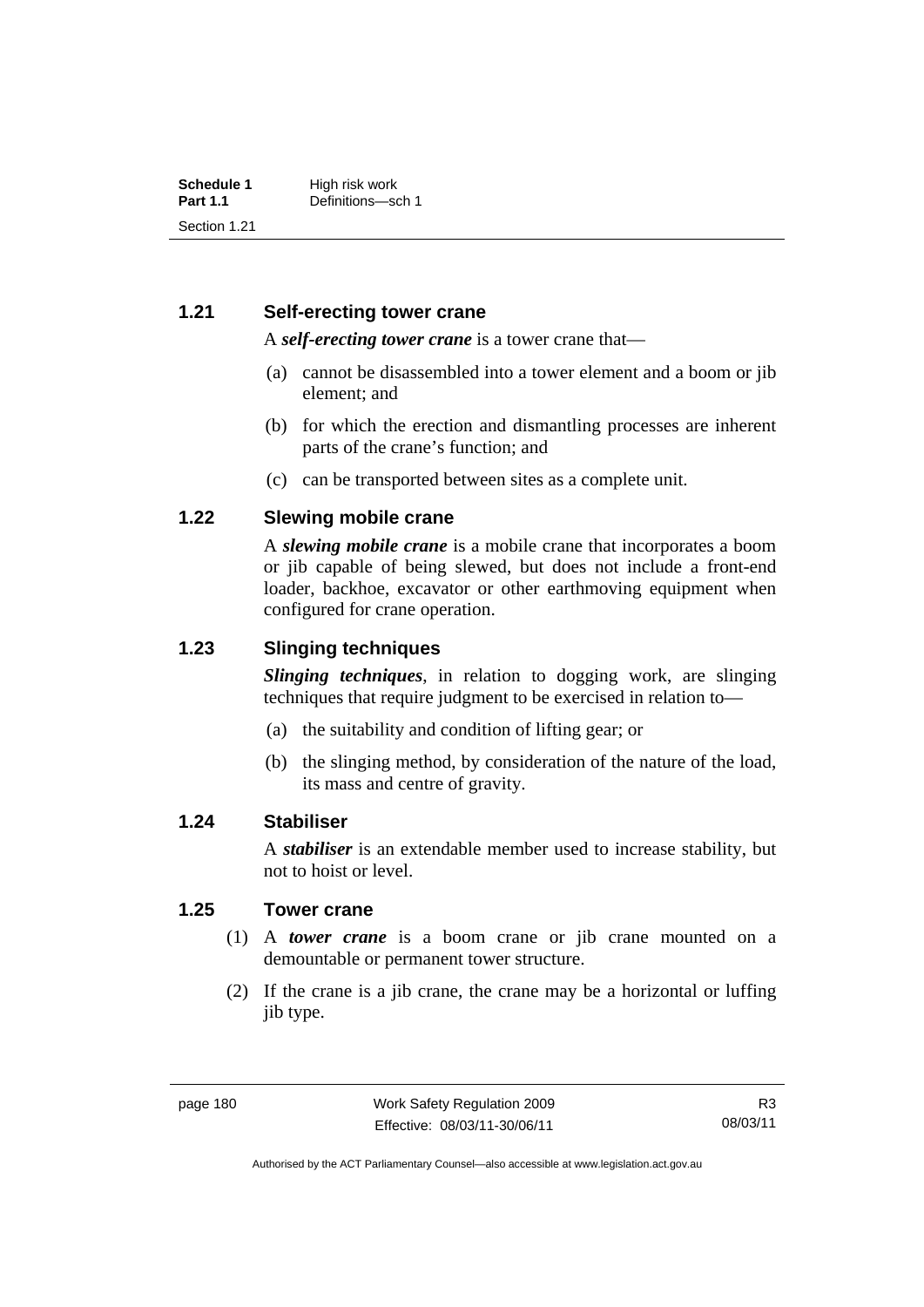### **1.26 Turbine**

#### (1) A *turbine*—

- (a) is equipment—
	- (i) in which steam acting on a turbine or rotor causes a rotary motion; and
	- (ii) that produces a power output of not less than 500kW; and
- (b) that—
	- (i) is multi-wheeled; or
	- (ii) is capable of a speed greater than 3600rpm; or
	- (iii) uses attached condensers; or
	- (iv) incorporates a multi-staged heat exchange extraction process.

#### **1.27 Vehicle-loading crane**

- (1) A *vehicle-loading crane* is a crane with a rated capacity of 10 metre tonnes, mounted on a vehicle for the principal purpose of loading and unloading the vehicle.
- (2) A *vehicle-loading crane* must be taken to have a rated capacity of 10 metre tonnes if, at 1 or more boom lengths, the maximum radius in metres at which a load may be lifted at the boom length, multiplied by the working load limit in metric tons at the radius, equals or is greater than 10.0.
- (3) A *vehicle-loading crane* does not include a vehicle tow truck.

#### **1.28 Vehicle-mounted concrete-placing boom**

 (1) A *vehicle-mounted concrete-placing boom* is a mobile vehicle-mounted plant incorporating a knuckle boom that is capable of power-operated slewing or luffing to place concrete by pumping the concrete through a pipeline attached to, or forming part of, the boom.

page 181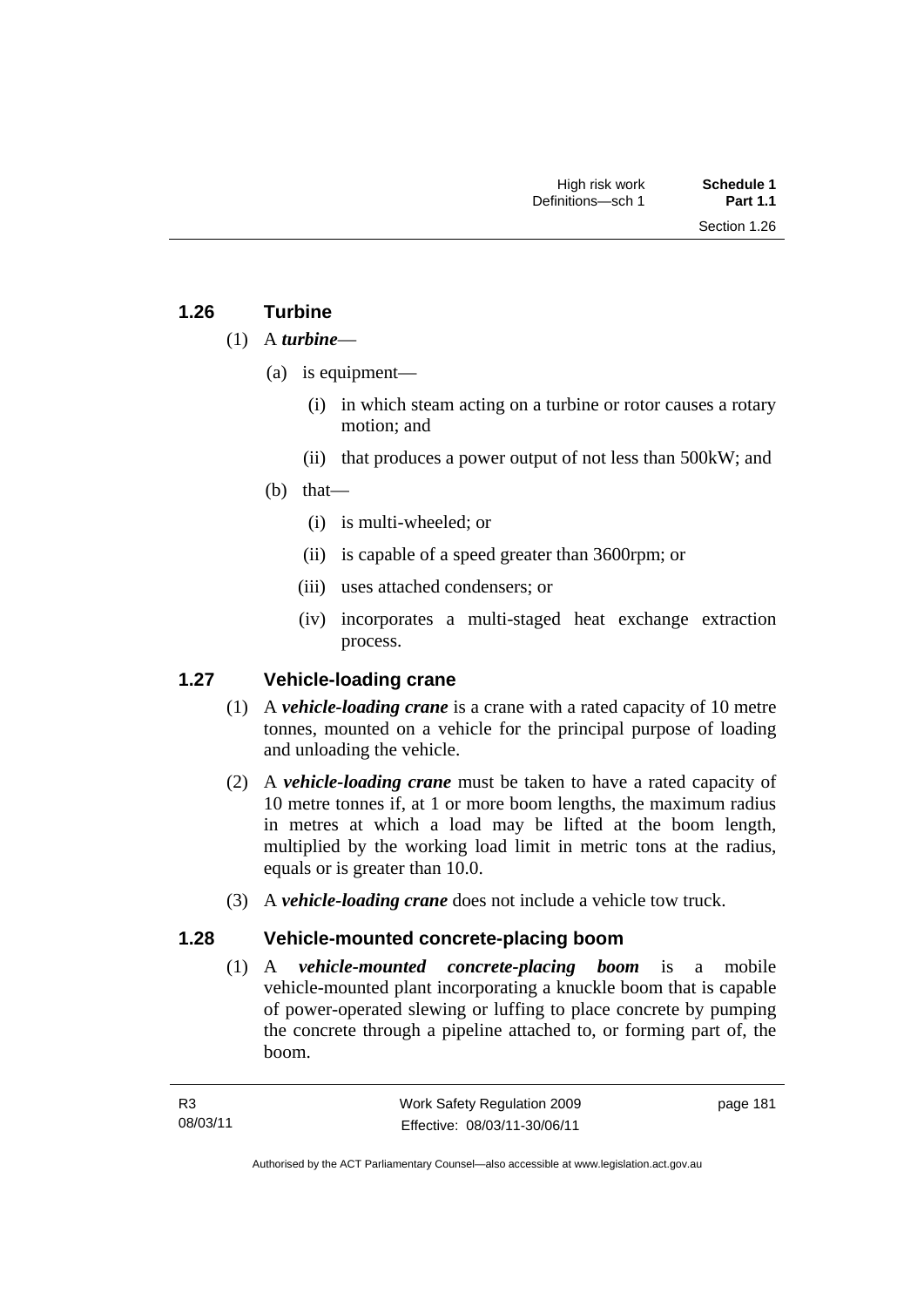**Schedule 1** High risk work<br> **Part 1.2** Classes of high **Classes of high risk work** 

# **Part 1.2 Classes of high risk work**

| column 1 | column <sub>2</sub> | column 3   |                                                                                                         |
|----------|---------------------|------------|---------------------------------------------------------------------------------------------------------|
| item     | classes             |            | description of work                                                                                     |
| 1        | basic scaffolding   | following: | scaffolding work including scaffolding work<br>associated with the operation or use of 1 or more of the |
|          |                     | (a)        | a modular or prefabricated scaffold;                                                                    |
|          |                     | (b)        | a cantilevered materials hoist with a<br>maximum working load limit of up to 500kg;                     |
|          |                     | (c)        | ropes;                                                                                                  |
|          |                     | (d)        | gin wheels;                                                                                             |
|          |                     | (e)        | safety nets or static lines;                                                                            |
|          |                     | (f)        | a bracket scaffold (tank and formwork);                                                                 |
|          |                     |            | but not scaffolding work associated with the operation<br>or use of 1 or more of the following:         |
|          |                     | (a)        | a cantilevered crane-loading platform;                                                                  |
|          |                     | (b)        | a cantilevered scaffold;                                                                                |
|          |                     | (c)        | a spurred scaffold;                                                                                     |
|          |                     | (d)        | a barrow ramp or sloping platform;                                                                      |
|          |                     | (e)        | perimeter safety screens or shutters;                                                                   |
|          |                     | (f)        | a mast-climber;                                                                                         |
|          |                     | (g)        | a tube and coupler scaffold (including tube<br>and coupler covered ways and gantries);                  |
|          |                     | (h)        | a hung scaffold, including a scaffold hanging<br>from tubes, wire ropes or chains;                      |
|          |                     | (i)        | a suspended scaffold                                                                                    |

page 182 Work Safety Regulation 2009 Effective: 08/03/11-30/06/11

R3 08/03/11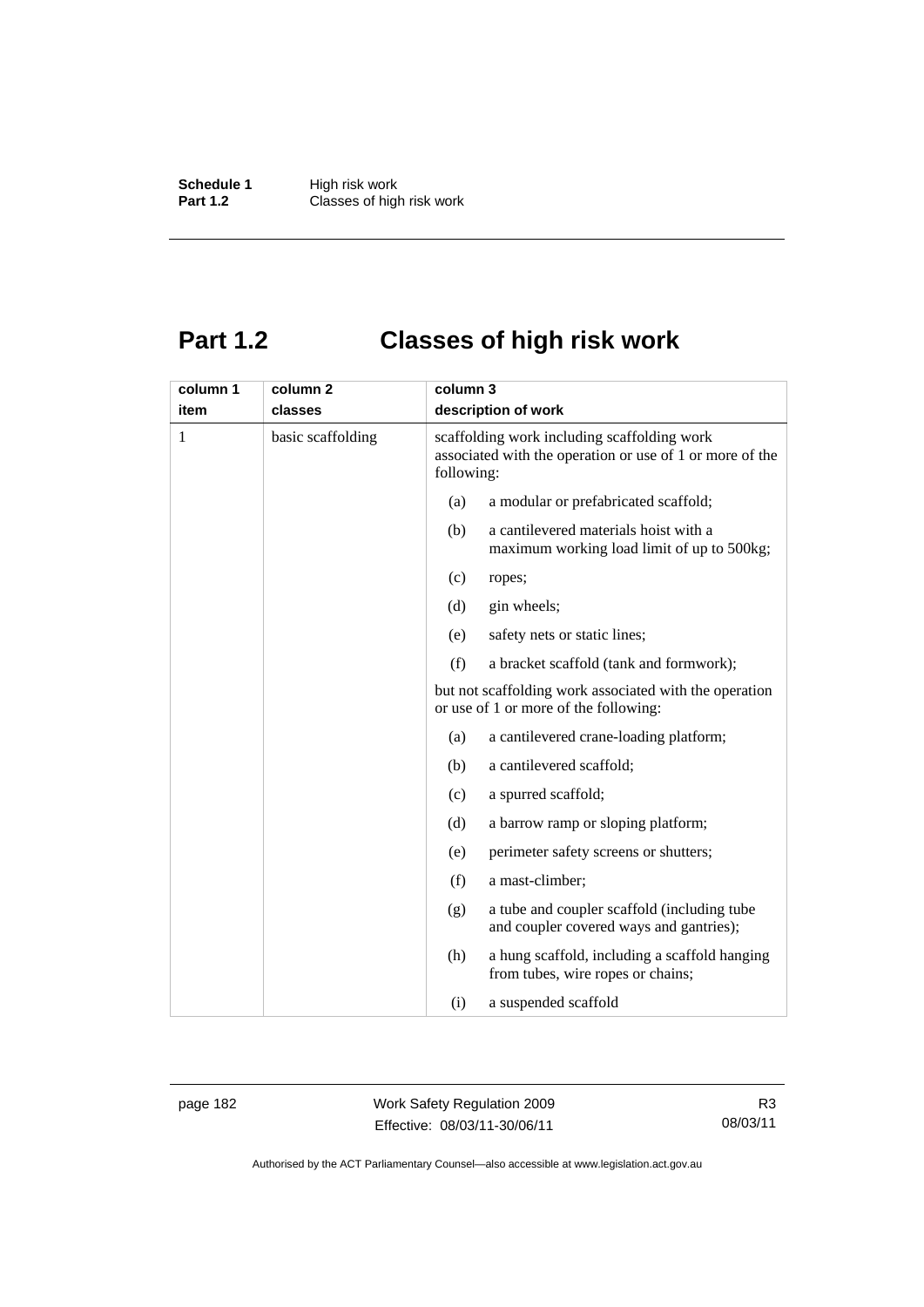| column 1 | column <sub>2</sub>         | column 3                                                                                                                            |
|----------|-----------------------------|-------------------------------------------------------------------------------------------------------------------------------------|
| item     | classes                     | description of work                                                                                                                 |
| 2        | intermediate<br>scaffolding | all basic scaffolding work together with scaffolding<br>work associated with the operation or use of 1 or more<br>of the following: |
|          |                             | (a)<br>a cantilevered crane-loading platform;                                                                                       |
|          |                             | a cantilevered scaffold;<br>(b)                                                                                                     |
|          |                             | a spurred scaffold;<br>(c)                                                                                                          |
|          |                             | (d)<br>a barrow ramp or sloping platform;                                                                                           |
|          |                             | (e)<br>perimeter safety screens or shutters;                                                                                        |
|          |                             | (f)<br>a mast-climber;                                                                                                              |
|          |                             | a tube and coupler scaffold (including tube<br>(g)<br>and coupler covered ways and gantries);                                       |
|          |                             | but not scaffolding work associated with the operation<br>or use of 1 or more of the following:                                     |
|          |                             | a hung scaffold, including a scaffold hanging<br>(a)<br>from tubes, wire ropes or chains;                                           |
|          |                             | (b)<br>a suspended scaffold                                                                                                         |
| 3        | advanced scaffolding        | all intermediate scaffolding work together with all<br>other scaffolding work associated with the operation or<br>use of $-$        |
|          |                             | a hung scaffold, including a scaffold hanging<br>(a)<br>from tubes, wire ropes or chains; or                                        |
|          |                             | a suspended scaffold<br>(b)                                                                                                         |
| 4        | dogging                     | dogging work                                                                                                                        |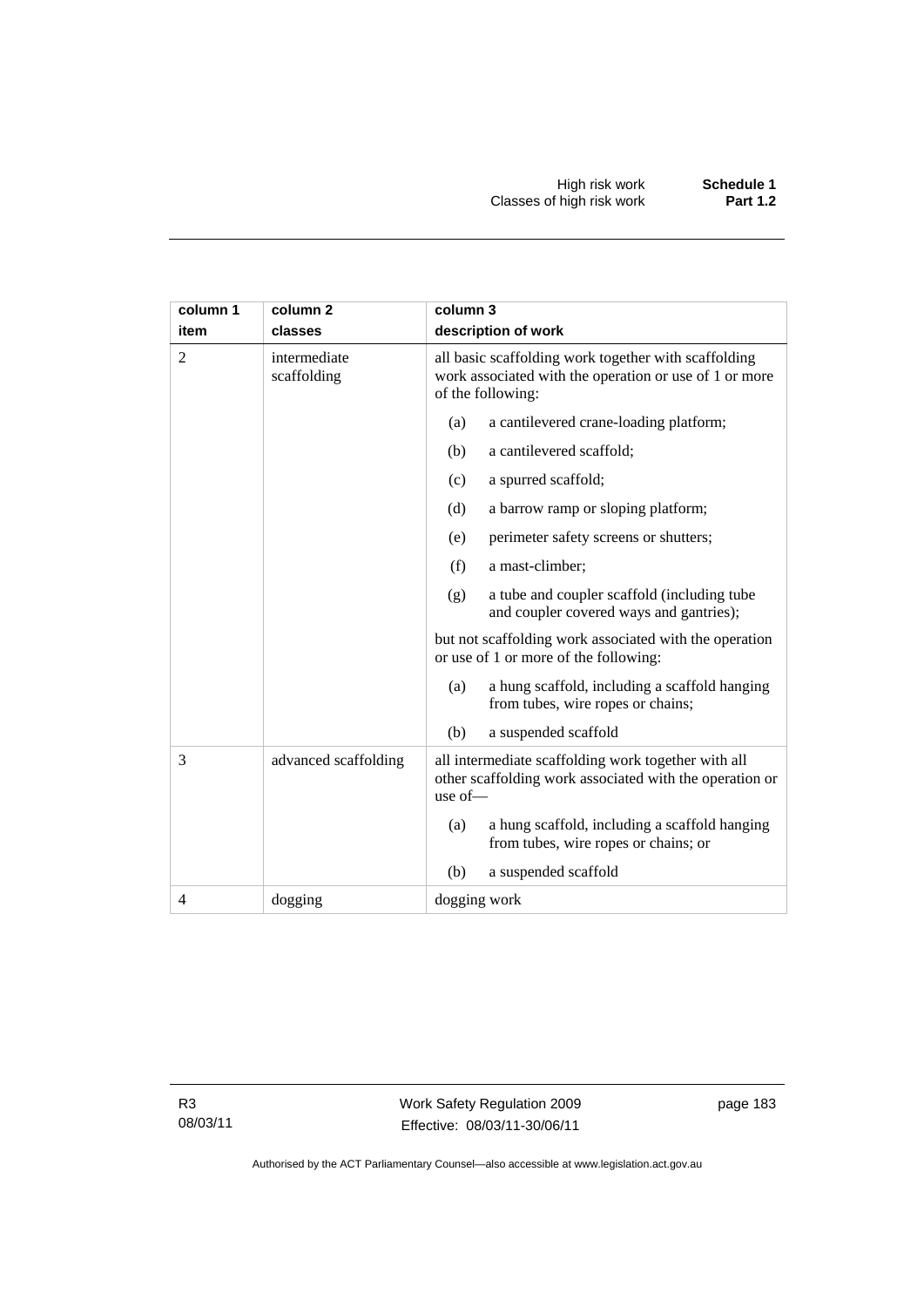**Schedule 1** High risk work **Part 1.2 Classes of high risk work** 

| column 1<br>item | column <sub>2</sub><br>classes | column 3   | description of work                                                                    |
|------------------|--------------------------------|------------|----------------------------------------------------------------------------------------|
| 5                | basic rigging                  |            | dogging work together with rigging work associated<br>with 1 or more of the following: |
|                  |                                | (a)        | movement of plant or equipment;                                                        |
|                  |                                | (b)        | steel erection;                                                                        |
|                  |                                | (c)        | hoists (other than hoists with jibs or<br>self-climbing hoists);                       |
|                  |                                | (d)        | placement of pre-cast concrete;                                                        |
|                  |                                | (e)        | safety nets or static lines;                                                           |
|                  |                                | (f)        | perimeter safety screens or shutters;                                                  |
|                  |                                | (g)        | cantilevered crane-loading platforms;                                                  |
|                  |                                | following: | but not rigging work associated with 1 or more of the                                  |
|                  |                                | (a)        | load-equalising gear;                                                                  |
|                  |                                | (b)        | cranes, conveyors, dredges or excavators;                                              |
|                  |                                | (c)        | tilt slabs;                                                                            |
|                  |                                | (d)        | hoists with jibs or self-climbing hoists;                                              |
|                  |                                | (e)        | demolition;                                                                            |
|                  |                                | (f)        | dual lifts;                                                                            |
|                  |                                | (g)        | gin poles or shear legs;                                                               |
|                  |                                | (h)        | flying foxes or cableways;                                                             |
|                  |                                | (i)        | guyed derricks or structures;                                                          |
|                  |                                | (j)        | suspended scaffolds;                                                                   |
|                  |                                | (k)        | fabricated hung scaffolds                                                              |

page 184 Work Safety Regulation 2009 Effective: 08/03/11-30/06/11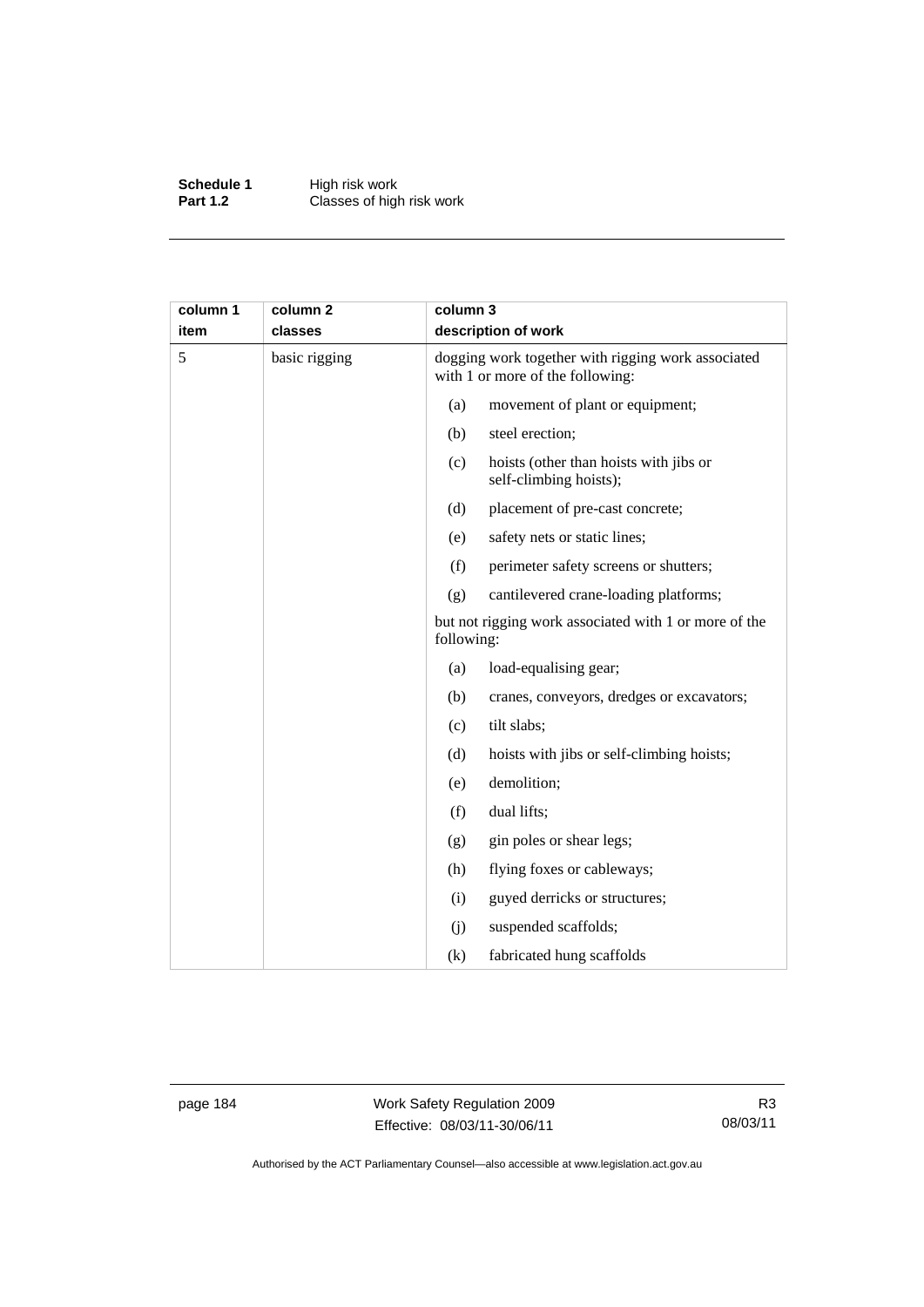| column 1<br>item | column 2<br>classes          | column 3<br>description of work                                                                                                       |
|------------------|------------------------------|---------------------------------------------------------------------------------------------------------------------------------------|
| 6                | intermediate rigging         | all basic rigging work together with rigging work<br>associated with 1 or more of the following:                                      |
|                  |                              | load-equalising gear;<br>(a)                                                                                                          |
|                  |                              | (b)<br>cranes, conveyors, dredges or excavators;                                                                                      |
|                  |                              | (c)<br>tilt slabs;                                                                                                                    |
|                  |                              | hoists with jibs or self-climbing hoists;<br>(d)                                                                                      |
|                  |                              | demolition;<br>(e)                                                                                                                    |
|                  |                              | (f)<br>dual lifts;                                                                                                                    |
|                  |                              | but not rigging work associated with 1 or more of the<br>following:                                                                   |
|                  |                              | gin poles or shearlegs;<br>(a)                                                                                                        |
|                  |                              | (b)<br>flying foxes or cableways;                                                                                                     |
|                  |                              | guyed derricks or structures;<br>(c)                                                                                                  |
|                  |                              | suspended scaffolds;<br>(d)                                                                                                           |
|                  |                              | (e)<br>fabricated hung scaffolds                                                                                                      |
| 7                | advanced rigging             | all intermediate rigging work together with rigging<br>work associated with 1 or more of the following:                               |
|                  |                              | gin poles or shearlegs;<br>(a)                                                                                                        |
|                  |                              | (b)<br>flying foxes or cableways;                                                                                                     |
|                  |                              | guyed derricks or structures;<br>(c)                                                                                                  |
|                  |                              | (d)<br>suspended scaffolds;                                                                                                           |
|                  |                              | fabricated hung scaffolds<br>(e)                                                                                                      |
| 8                | tower crane                  | operating a tower crane other than a self-erecting<br>tower crane, but not dogging work associated with the<br>operation of the crane |
| 9                | self-erecting tower<br>crane | operating a self-erecting tower crane but not dogging<br>work associated with the operation of the crane                              |

R3 08/03/11 Work Safety Regulation 2009 Effective: 08/03/11-30/06/11

page 185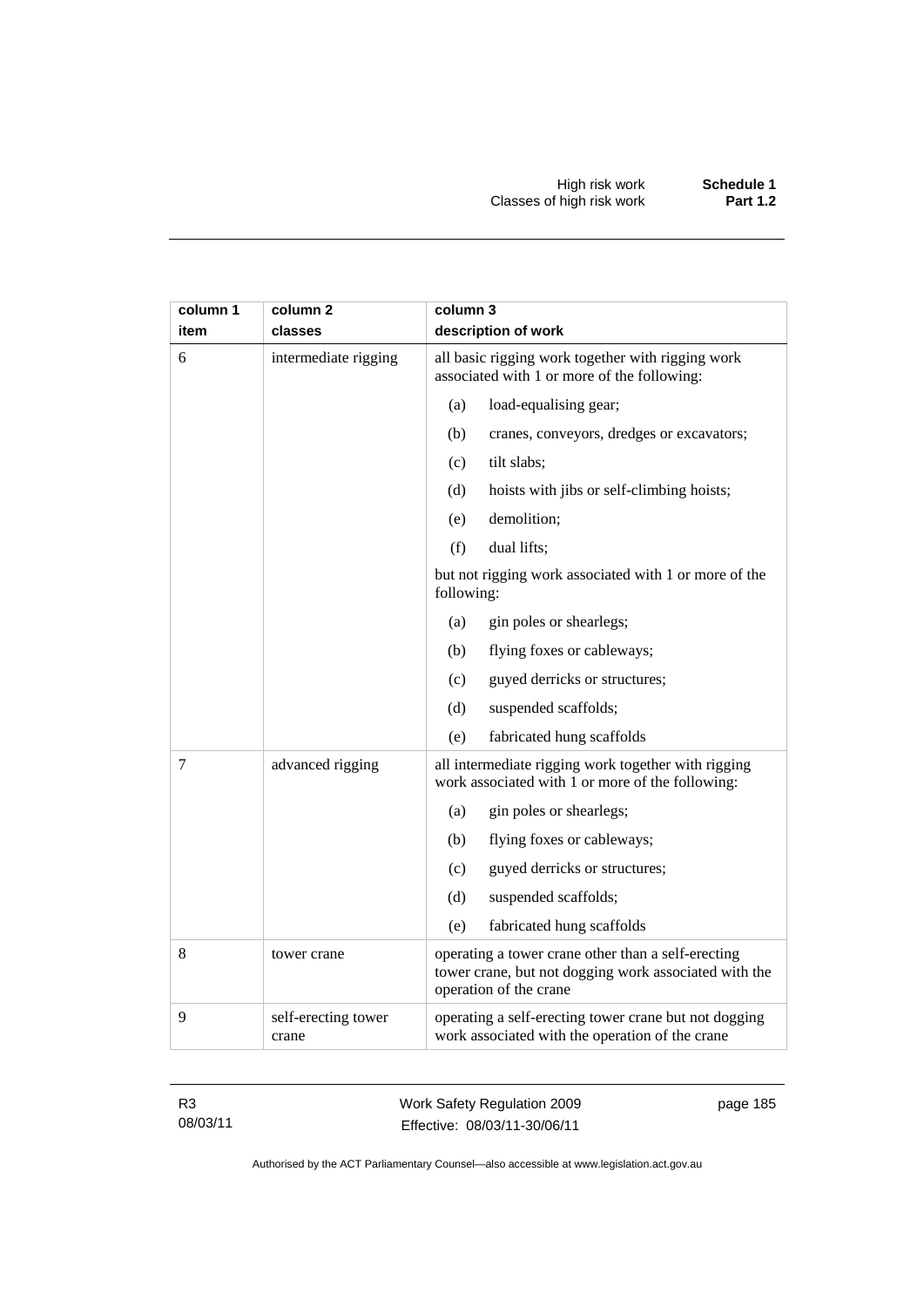**Schedule 1** High risk work **Part 1.2 Classes of high risk work** 

| column 1 | column <sub>2</sub>                                              | column 3                                                                                                                                     |
|----------|------------------------------------------------------------------|----------------------------------------------------------------------------------------------------------------------------------------------|
| item     | classes                                                          | description of work                                                                                                                          |
| 10       | derrick crane                                                    | operating a derrick crane but not dogging work<br>associated with the operation of the crane                                                 |
| 11       | portal boom crane                                                | operating a portal boom crane but not dogging work<br>associated with the operation of the crane                                             |
| 12       | bridge and gantry<br>crane                                       | operating a bridge crane or gantry crane but not<br>dogging work associated with the operation of the<br>crane                               |
| 13       | vehicle-loading crane                                            | operating a vehicle-loading crane but not dogging<br>work associated with the operation of the crane                                         |
| 14       | non-slewing mobile<br>crane                                      | operating a non-slewing mobile crane but not dogging<br>work associated with the operation of the crane                                      |
| 15       | slewing mobile crane<br>with a capacity of not<br>more than 20t  | operating a slewing mobile crane with a capacity of<br>not more than 20t but not dogging work associated<br>with the operation of the crane  |
| 16       | slewing mobile crane<br>with a capacity of not<br>more than 60t  | operating a slewing mobile crane with a capacity of<br>not more than 60t but not dogging work associated<br>with the operation of the crane  |
| 17       | slewing mobile crane<br>with a capacity of not<br>more than 100t | operating a slewing mobile crane with a capacity of<br>not more than 100t but not dogging work associated<br>with the operation of the crane |
| 18       | slewing mobile crane<br>with a capacity of over<br>100t          | operating a slewing mobile crane with a capacity of<br>over 100t but not dogging work associated with the<br>operation of the crane          |
| 19       | materials hoist                                                  | operating a materials hoist but not dogging work<br>associated with the operation of the hoist                                               |
| 20       | personnel and<br>materials hoist                                 | operating a materials hoist or personnel and materials<br>hoist but not dogging work associated with the<br>operation of the hoist           |
| 21       | boom-type elevating<br>work platform                             | operating a boom-type elevating work platform                                                                                                |
| 22       | vehicle-mounted<br>concrete-placing boom                         | operating a vehicle-mounted concrete-placing boom                                                                                            |

page 186 Work Safety Regulation 2009 Effective: 08/03/11-30/06/11

R3 08/03/11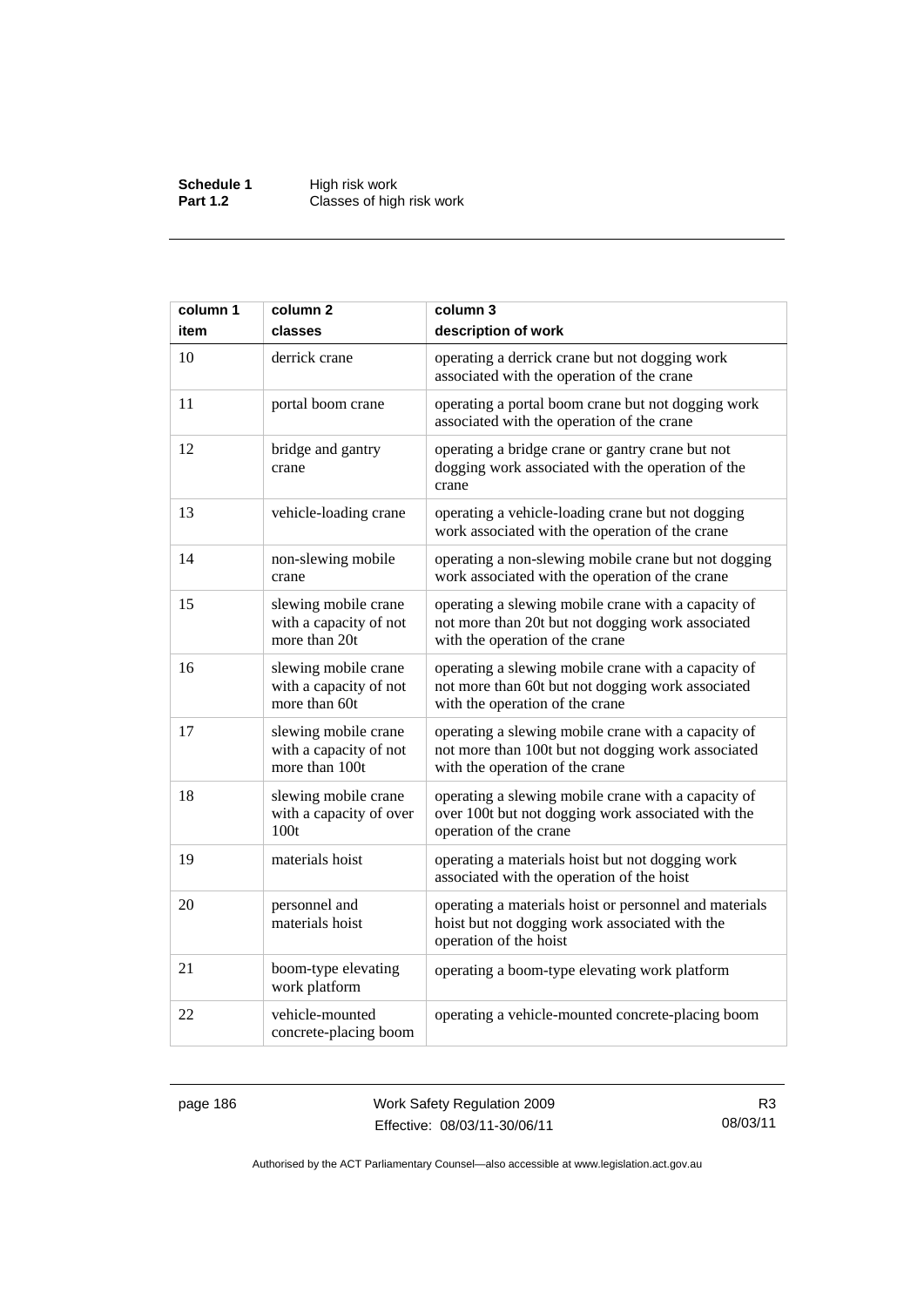| column 1<br>item | column <sub>2</sub><br>classes   | column 3<br>description of work                                                                      |  |
|------------------|----------------------------------|------------------------------------------------------------------------------------------------------|--|
| 23               | forklift truck                   | operating a forklift truck other than an order-picking<br>forklift truck                             |  |
| 24               | order-picking forklift<br>truck  | operating an order-picking forklift truck                                                            |  |
| 25               | basic boiler operation           | operating a boiler with the following features:                                                      |  |
|                  |                                  | a single fixed combustion air supply;<br>(a)                                                         |  |
|                  |                                  | (b)<br>a non-modulating single heat source;                                                          |  |
|                  |                                  | (c)<br>a fixed firing rate;                                                                          |  |
|                  |                                  | but not with any of the following features:                                                          |  |
|                  |                                  | a modulating combustion air supply;<br>(a)                                                           |  |
|                  |                                  | (b)<br>a modulating heat source;                                                                     |  |
|                  |                                  | a superheater;<br>(c)                                                                                |  |
|                  |                                  | (d)<br>an economiser;                                                                                |  |
|                  |                                  | (e)<br>multiple fuel types which may be fired<br>simultaneously                                      |  |
| 26               | intermediate boiler<br>operation | all basic boiler operations, together with operating a<br>boiler with any of the following features: |  |
|                  |                                  | a modulating combustion air supply;<br>(a)                                                           |  |
|                  |                                  | (b)<br>a modulating heat source;                                                                     |  |
|                  |                                  | (c)<br>a superheater;                                                                                |  |
|                  |                                  | (d)<br>an economiser;                                                                                |  |
|                  |                                  | but not with multiple fuel types which may be fired<br>simultaneously                                |  |

R3 08/03/11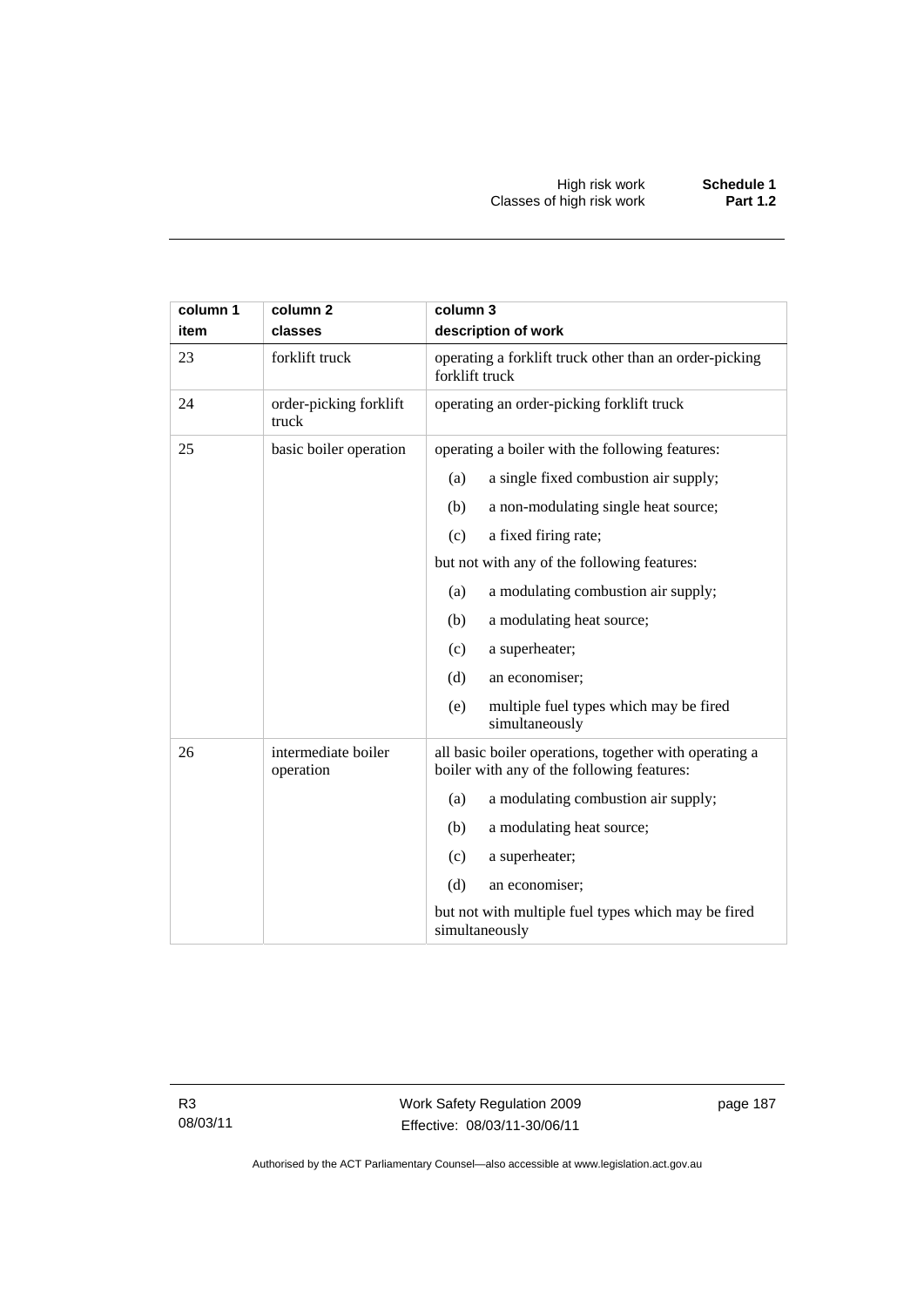**Schedule 1** High risk work **Part 1.2 Classes of high risk work** 

| column 1<br>item | column 2<br>classes           | column 3<br>description of work                                                                                                                                                                                                               |
|------------------|-------------------------------|-----------------------------------------------------------------------------------------------------------------------------------------------------------------------------------------------------------------------------------------------|
| 27               | advanced boiler<br>operation  | all intermediate boiler operations together with<br>operating a boiler with multiple fuel types which may<br>be fired simultaneously                                                                                                          |
|                  |                               | <b>Note</b><br>a boiler is not taken to be capable of being<br>fired by multiple fuel types simultaneously<br>only because it changes fuel types during<br>start sequences or is fired by different grades<br>of the same fuel simultaneously |
| 28               | turbine operation             | operating a turbine.                                                                                                                                                                                                                          |
| 29               | reciprocating steam<br>engine | operating a reciprocating steam engine.                                                                                                                                                                                                       |

page 188 Work Safety Regulation 2009 Effective: 08/03/11-30/06/11

R3 08/03/11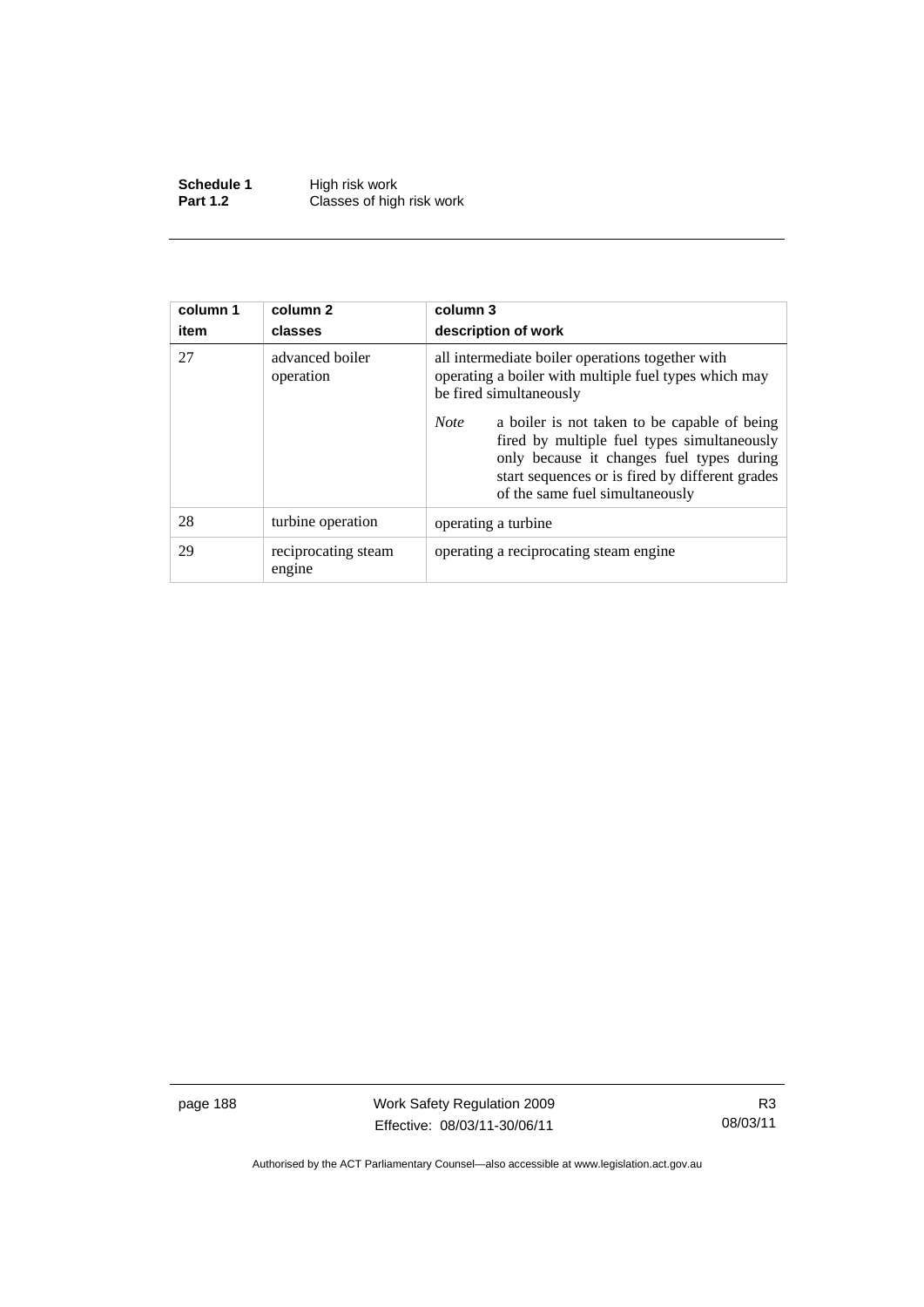# **Schedule 2 Corresponding laws**

(see s 119, def *corresponding law*)

*Occupational Health and Safety Act 2000* (NSW) *Occupational Health and Safety Regulation 2001* (NSW) *Occupational Health and Safety Act 2004* (Vic) *Occupational Health and Safety Regulations 2007* (Vic) *Workplace Health and Safety Act 1995* (Qld) *Workplace Health and Safety Regulation 2008* (Qld) *Occupational Health, Safety and Welfare Act 1986* (SA) *Occupational Health, Safety and Welfare Regulations 1995* (SA) *Occupational Safety and Health Act 1984* (WA) *Occupational Safety and Health Regulations 1996* (WA) *Workplace Health and Safety Act 1995* (Tas) *Workplace Health and Safety Regulations 1998* (Tas) *Workplace Health and Safety Act 2007* (NT) *Workplace Health and Safety Regulations* (NT)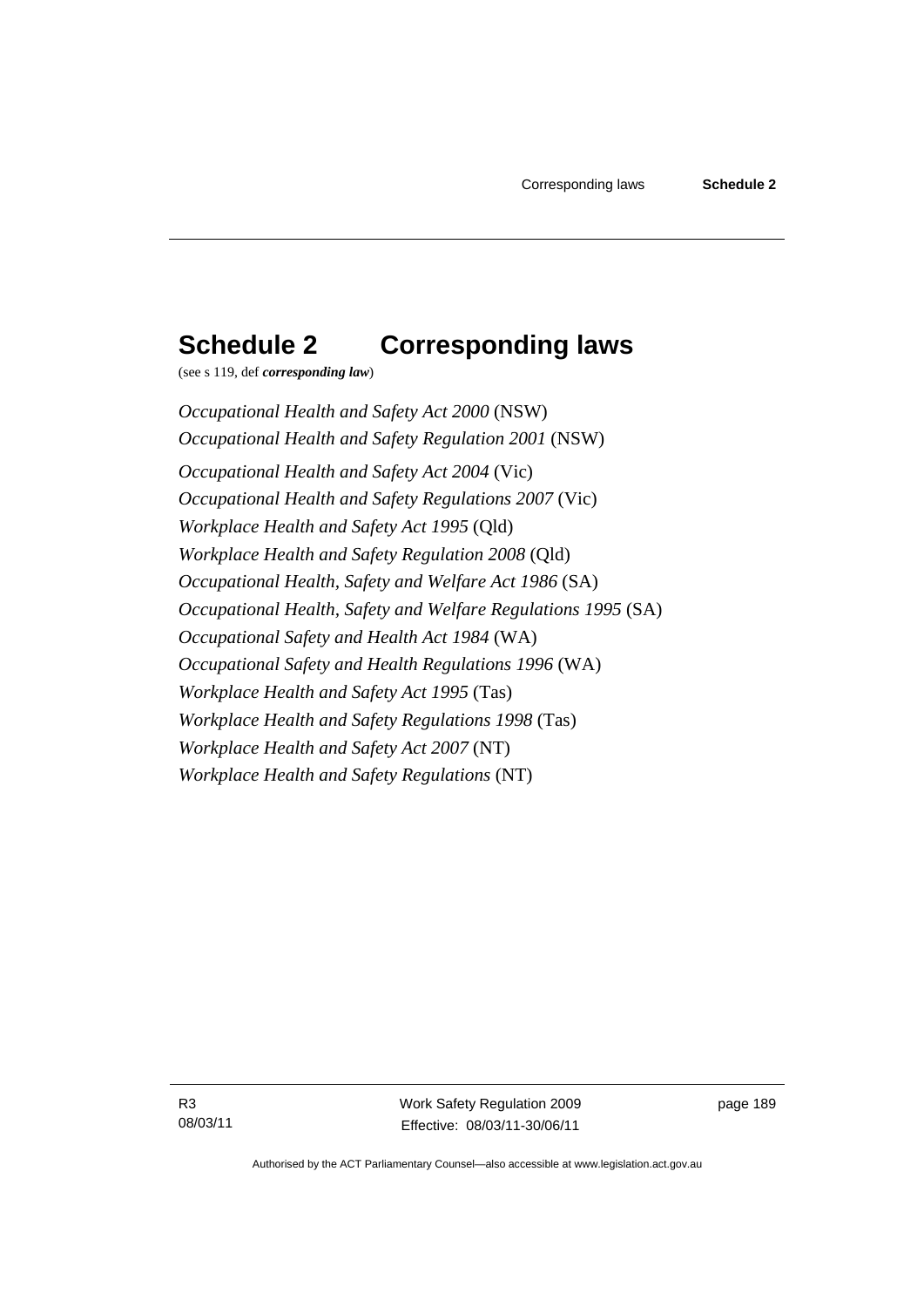**Schedule 3** Reviewable decisions<br>**Part 3.1** Reviewable decisions **Part 3.1** Reviewable decisions

# **Schedule 3 Reviewable decisions**

(see pt 11)

# **Part 3.1 Reviewable decisions**

| column 1<br>item | column <sub>2</sub><br>section | column 3<br>decision                                                                     | column 4<br>entity                                                                                                                                           | column 5<br>decision-<br>maker |
|------------------|--------------------------------|------------------------------------------------------------------------------------------|--------------------------------------------------------------------------------------------------------------------------------------------------------------|--------------------------------|
| 1                | Act, 55                        | direct employer<br>to arrange<br>election of work<br>safety committee                    | employer directed to<br>arrange election of work<br>safety committee                                                                                         | chief<br>executive             |
| 2                | Act, 55A                       | direct employers<br>in an industry to<br>arrange election<br>of work safety<br>committee | employers directed to<br>arrange election of work<br>safety committee                                                                                        | chief<br>executive             |
| 3                | Act, 57                        | decision made in<br>arbitration of<br>dispute                                            | person adversely affected<br>by decision made in<br>arbitration of dispute                                                                                   | chief<br>executive             |
| $\overline{4}$   | Act, 85                        | seize anything at<br>premises                                                            | person with a property<br>interest in seized thing<br>person conducting<br>business or<br>undertaking adversely<br>affected by the seizure                   | inspector                      |
| 5                | Act, 86                        | remove or restrict<br>access to seized<br>things                                         | person with a property<br>interest in seized thing<br>person conducting<br>business or<br>undertaking adversely<br>affected by the<br>removal or restriction | inspector                      |

page 190 Work Safety Regulation 2009 Effective: 08/03/11-30/06/11

R3 08/03/11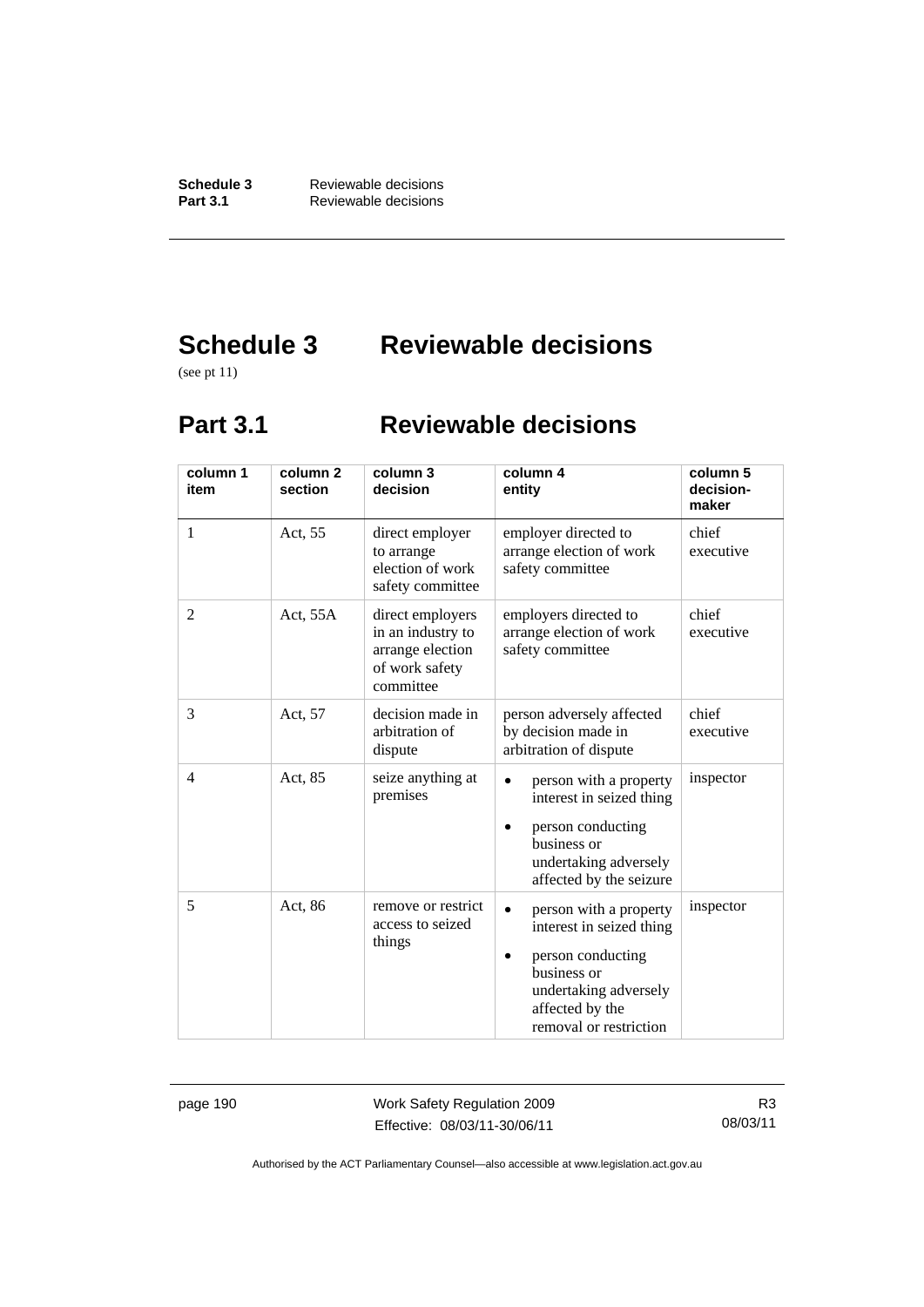Reviewable decisions **Schedule 3 Reviewable decisions** 

| column 1<br>item | column <sub>2</sub><br>section | column 3<br>decision                                                                   | column 4<br>entity                                                                                                                                            | column 5<br>decision-<br>maker |
|------------------|--------------------------------|----------------------------------------------------------------------------------------|---------------------------------------------------------------------------------------------------------------------------------------------------------------|--------------------------------|
| 6                | Act, 87                        | destroy or dispose<br>of seized thing or<br>require<br>destruction or<br>disposal      | person with a property<br>interest in seized thing<br>person conducting<br>business or<br>undertaking adversely<br>affected by the<br>destruction or disposal | inspector                      |
| 7                | Act, 96                        | seize data,<br>electronic<br>equipment or<br>storage device                            | person with a property<br>interest in seized thing<br>person conducting<br>business or<br>undertaking adversely<br>affected by the seizure                    | inspector                      |
| 8                | Act, 106                       | direct to dispose<br>of seized thing<br>that has been<br>forfeited to the<br>Territory | person with a property<br>interest in seized thing<br>person conducting<br>business or<br>undertaking adversely<br>affected by the<br>disposal                | chief<br>executive             |
| 9                | Act, 107                       | return seized<br>thing                                                                 | person with a property<br>interest in seized thing<br>person conducting<br>business or<br>undertaking adversely<br>affected by the return                     | chief<br>executive             |

R3 08/03/11 Work Safety Regulation 2009 Effective: 08/03/11-30/06/11

page 191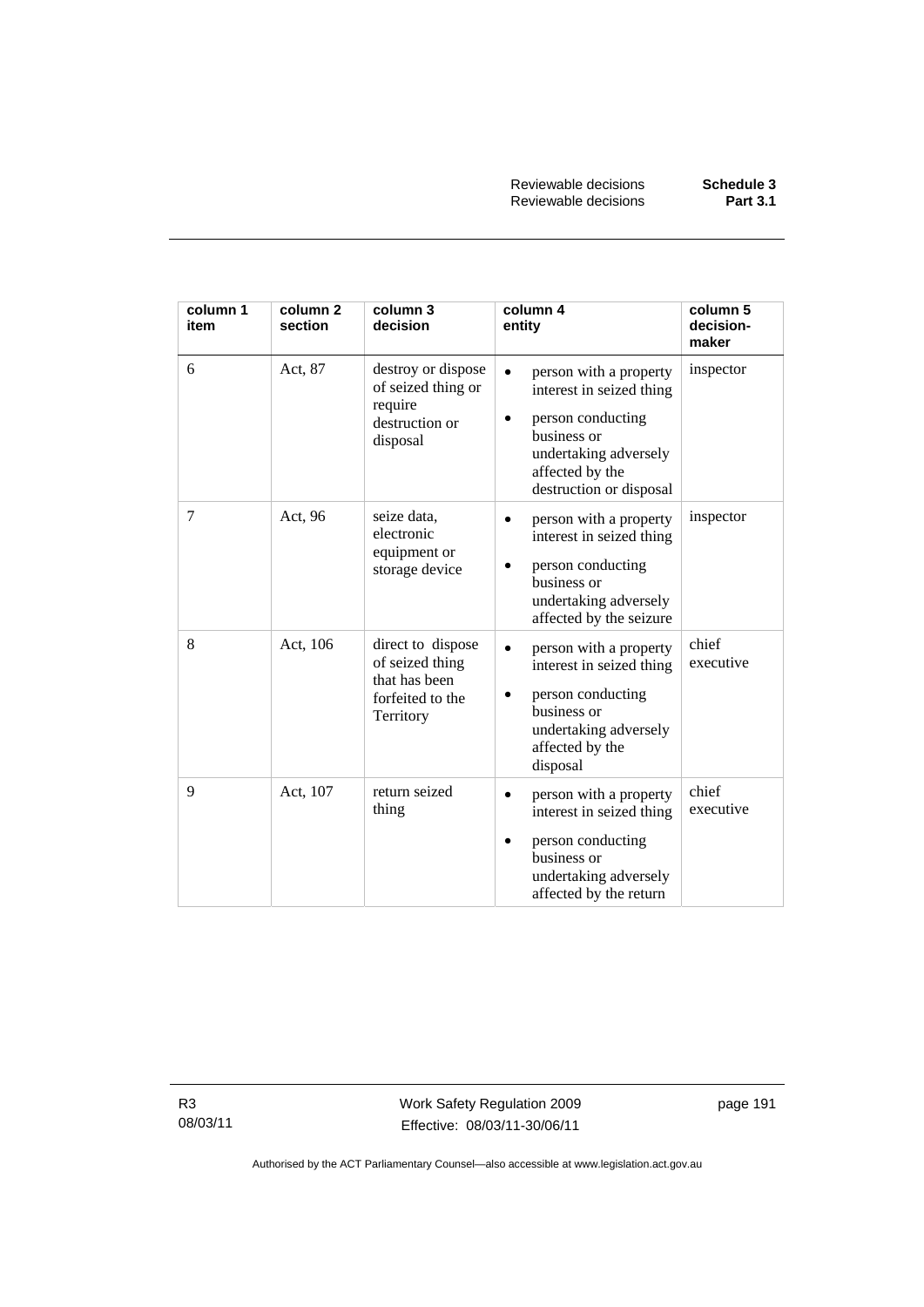| Schedule 3      | Reviewable decisions |
|-----------------|----------------------|
| <b>Part 3.1</b> | Reviewable decisions |

| column 1<br>item | column 2<br>section | column 3<br>decision                                        | column 4<br>entity                                                                                                                                         | column 5<br>decision-<br>maker |
|------------------|---------------------|-------------------------------------------------------------|------------------------------------------------------------------------------------------------------------------------------------------------------------|--------------------------------|
| 10               | Act, 126            | end compliance<br>agreement                                 | relevant responsible<br>person for the<br>compliance agreement<br>person conducting<br>business or<br>undertaking adversely<br>affected by the<br>decision | inspector                      |
| 11               | Act, 131            | give an<br>improvement<br>notice                            | relevant responsible<br>person for the<br>improvement notice<br>person conducting<br>business or<br>undertaking adversely<br>affected by the<br>decision   | inspector                      |
| 12               | Act, 134            | extend<br>compliance<br>period for<br>improvement<br>notice | relevant responsible<br>person for the<br>improvement notice<br>person conducting<br>business or<br>undertaking adversely<br>affected by the<br>decision   | inspector                      |

page 192 Work Safety Regulation 2009 Effective: 08/03/11-30/06/11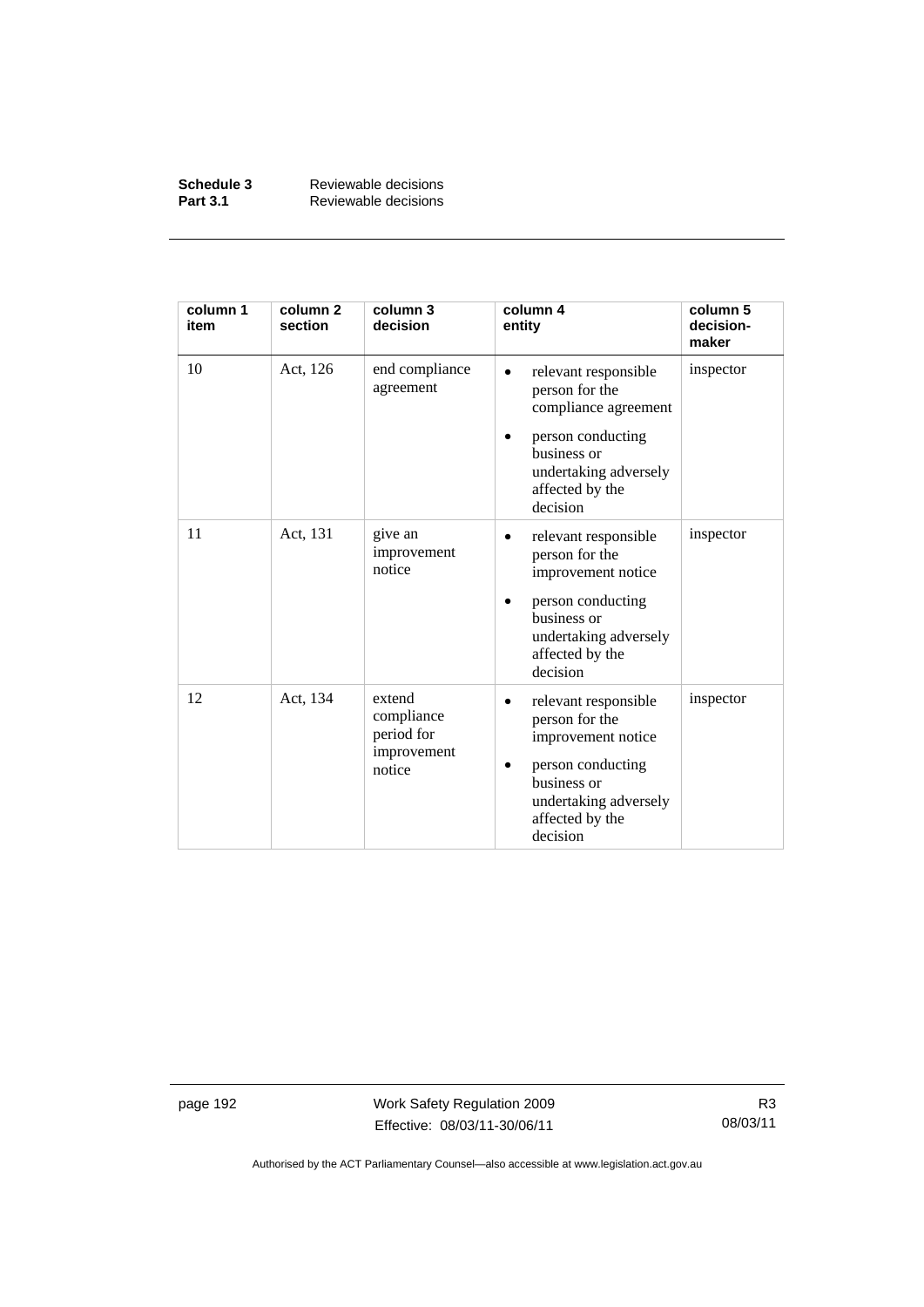| column 1<br>item | column <sub>2</sub><br>section | column 3<br>decision            | column 4<br>entity                                                                                                                                                                                     | column 5<br>decision-<br>maker |
|------------------|--------------------------------|---------------------------------|--------------------------------------------------------------------------------------------------------------------------------------------------------------------------------------------------------|--------------------------------|
| 13               | Act, 137                       | revoke<br>improvement<br>notice | if there is a work<br>$\bullet$<br>safety representative<br>for a worker adversely<br>affected by the<br>decision-the work<br>safety representative                                                    | inspector                      |
|                  |                                |                                 | if there is a work<br>$\bullet$<br>safety committee for a<br>worker adversely<br>affected by the<br>decision-the work<br>safety committee                                                              |                                |
|                  |                                |                                 | if there is no work<br>$\bullet$<br>safety representative<br>or work safety<br>committee for a<br>worker adversely<br>affected by the<br>decision-the workers<br>adversely affected by<br>the decision |                                |
|                  |                                |                                 | relevant responsible<br>٠<br>person for the<br>improvement notice                                                                                                                                      |                                |
|                  |                                |                                 | person conducting<br>$\bullet$<br>business or<br>undertaking adversely<br>affected by the<br>decision                                                                                                  |                                |

R3 08/03/11 Work Safety Regulation 2009 Effective: 08/03/11-30/06/11

page 193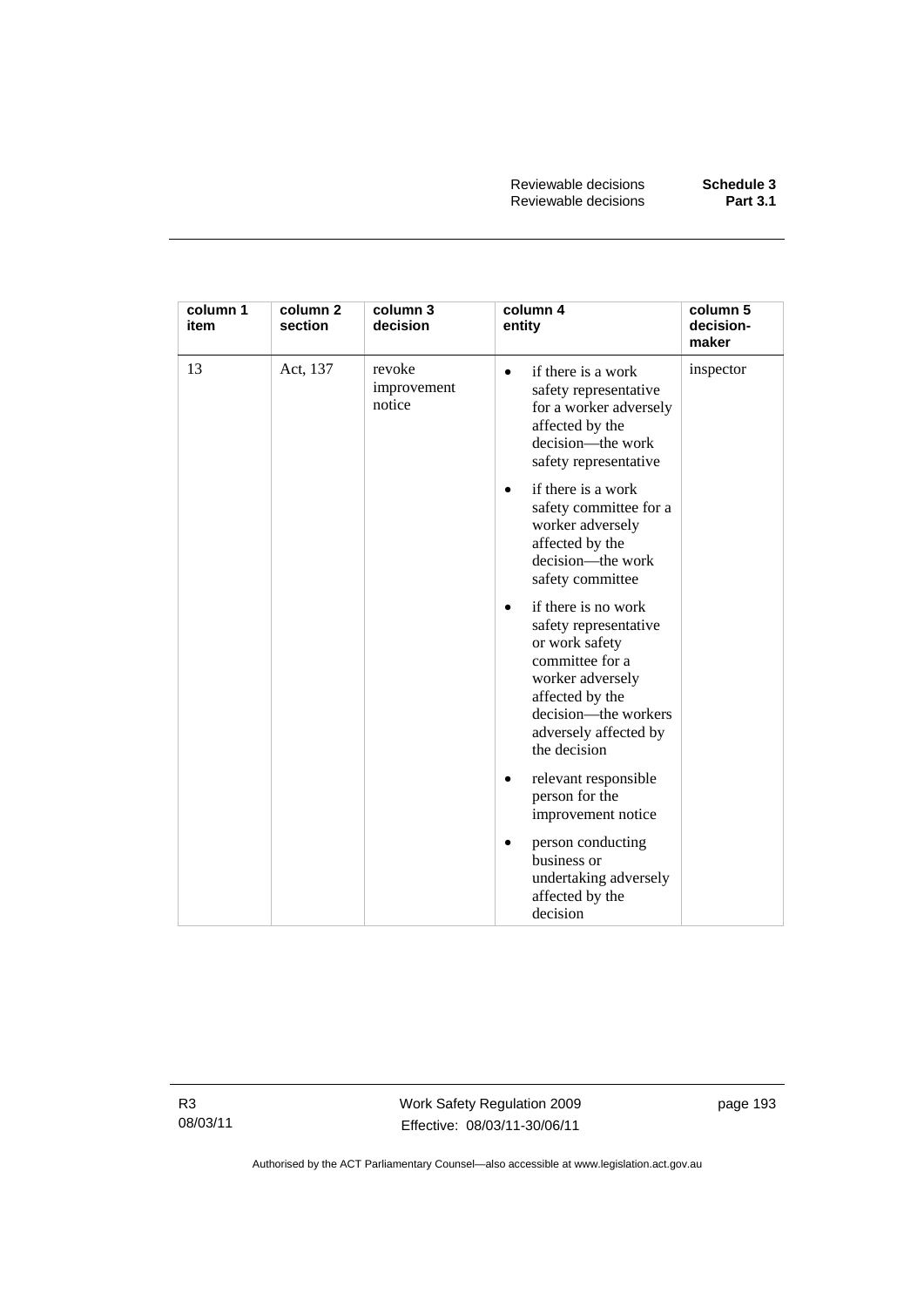| Schedule 3      | Reviewable decisions |
|-----------------|----------------------|
| <b>Part 3.1</b> | Reviewable decisions |

| column 1<br>item | column <sub>2</sub><br>section | column 3<br>decision                                                                                                              | column 4<br>entity                                                                                                                                                         | column 5<br>decision-<br>maker |
|------------------|--------------------------------|-----------------------------------------------------------------------------------------------------------------------------------|----------------------------------------------------------------------------------------------------------------------------------------------------------------------------|--------------------------------|
| 14               | Act, 140                       | give prohibition<br>notice                                                                                                        | relevant responsible<br>person for the<br>prohibition notice<br>person conducting<br>business or<br>undertaking adversely<br>affected by the<br>decision                   | inspector                      |
| 15               | Act, 143                       | extend stated<br>period for<br>prohibition notice                                                                                 | relevant responsible<br>$\bullet$<br>person for the<br>prohibition notice<br>person conducting<br>business or<br>undertaking adversely<br>affected by the<br>decision      | inspector                      |
| 16               | Act, 147 (2)                   | reinspect<br>situation or<br>circumstances<br>causing<br>prohibition notice<br>to be issued                                       | relevant responsible<br>person for the prohibition<br>notice                                                                                                               | chief<br>executive             |
| 17               | Act, 147 (3)                   | reinspect situation<br>or circumstances<br>causing<br>prohibition notice<br>to be issued if<br>related to vehicle<br>or equipment | person with a property<br>$\bullet$<br>interest in the vehicle<br>or equipment<br>person conducting<br>business or<br>undertaking adversely<br>affected by the<br>decision | inspector                      |

page 194 Work Safety Regulation 2009 Effective: 08/03/11-30/06/11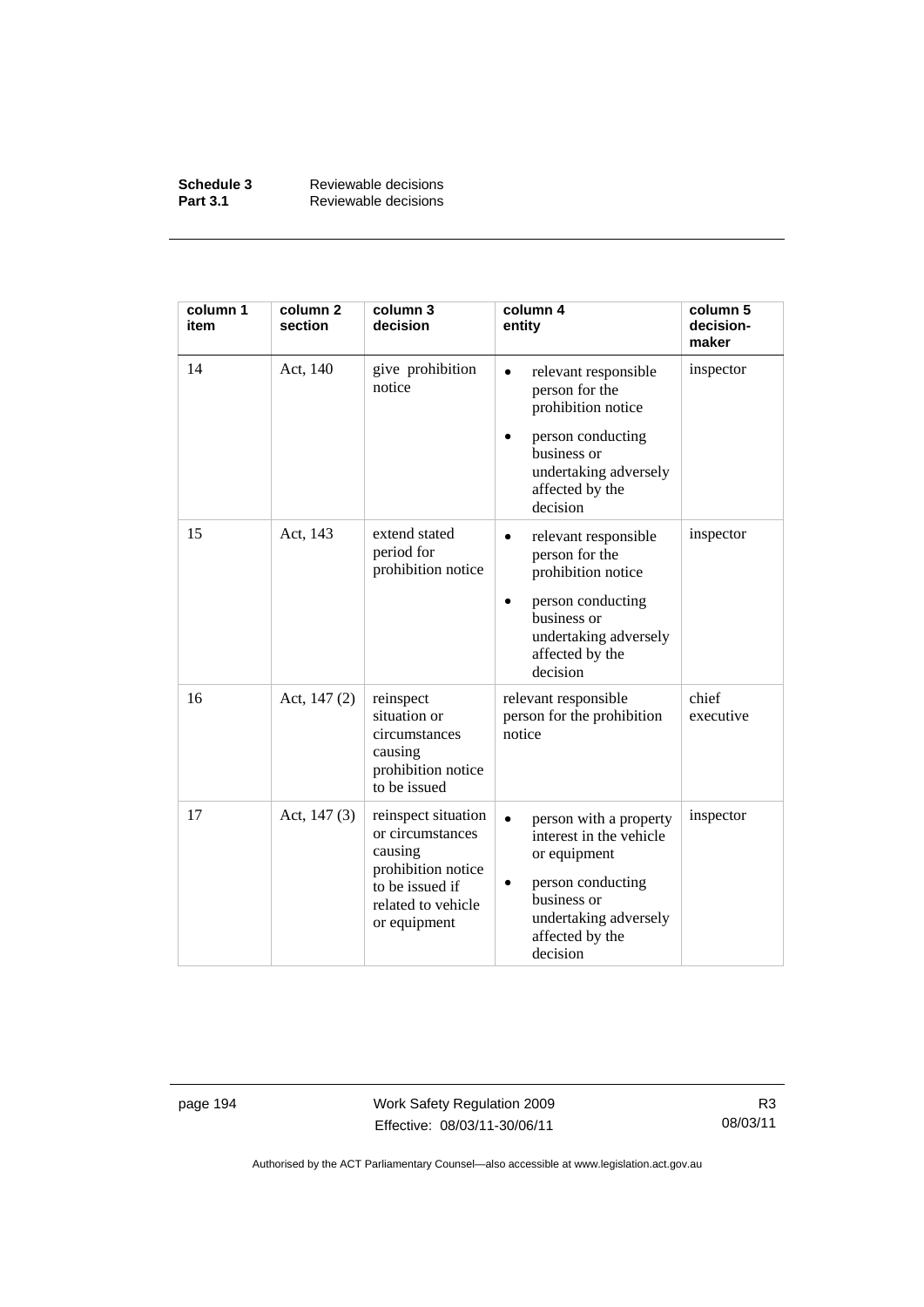| column 1<br>item | column 2<br>section | column 3<br>decision                            | column 4<br>entity                                                                                                                                                                        | column 5<br>decision-<br>maker |
|------------------|---------------------|-------------------------------------------------|-------------------------------------------------------------------------------------------------------------------------------------------------------------------------------------------|--------------------------------|
| 18               | Act, 148            | revoke<br>prohibition notice                    | if there is a work<br>$\bullet$<br>safety representative<br>for a worker adversely<br>affected by the<br>decision-the work<br>safety representative                                       | inspector                      |
|                  |                     |                                                 | if there is a work<br>safety committee for a<br>worker adversely<br>affected by the<br>decision-the work<br>safety committee                                                              |                                |
|                  |                     |                                                 | if there is no work<br>safety representative<br>or work safety<br>committee for a<br>worker adversely<br>affected by the<br>decision-the workers<br>adversely affected by<br>the decision |                                |
|                  |                     |                                                 | relevant responsible<br>person for the<br>prohibition notice                                                                                                                              |                                |
|                  |                     |                                                 | person conducting<br>business or<br>undertaking adversely<br>affected by the<br>decision                                                                                                  |                                |
| 19               | Act, 154            | alleged<br>contravention of<br>provision of Act | person alleged to have<br>contravened provision of<br>Act                                                                                                                                 | chief<br>executive             |
| 20               | Act, 155            | accept safety<br>undertaking                    | relevant person for<br>enforceable undertaking                                                                                                                                            | chief<br>executive             |

R3 08/03/11 Work Safety Regulation 2009 Effective: 08/03/11-30/06/11

page 195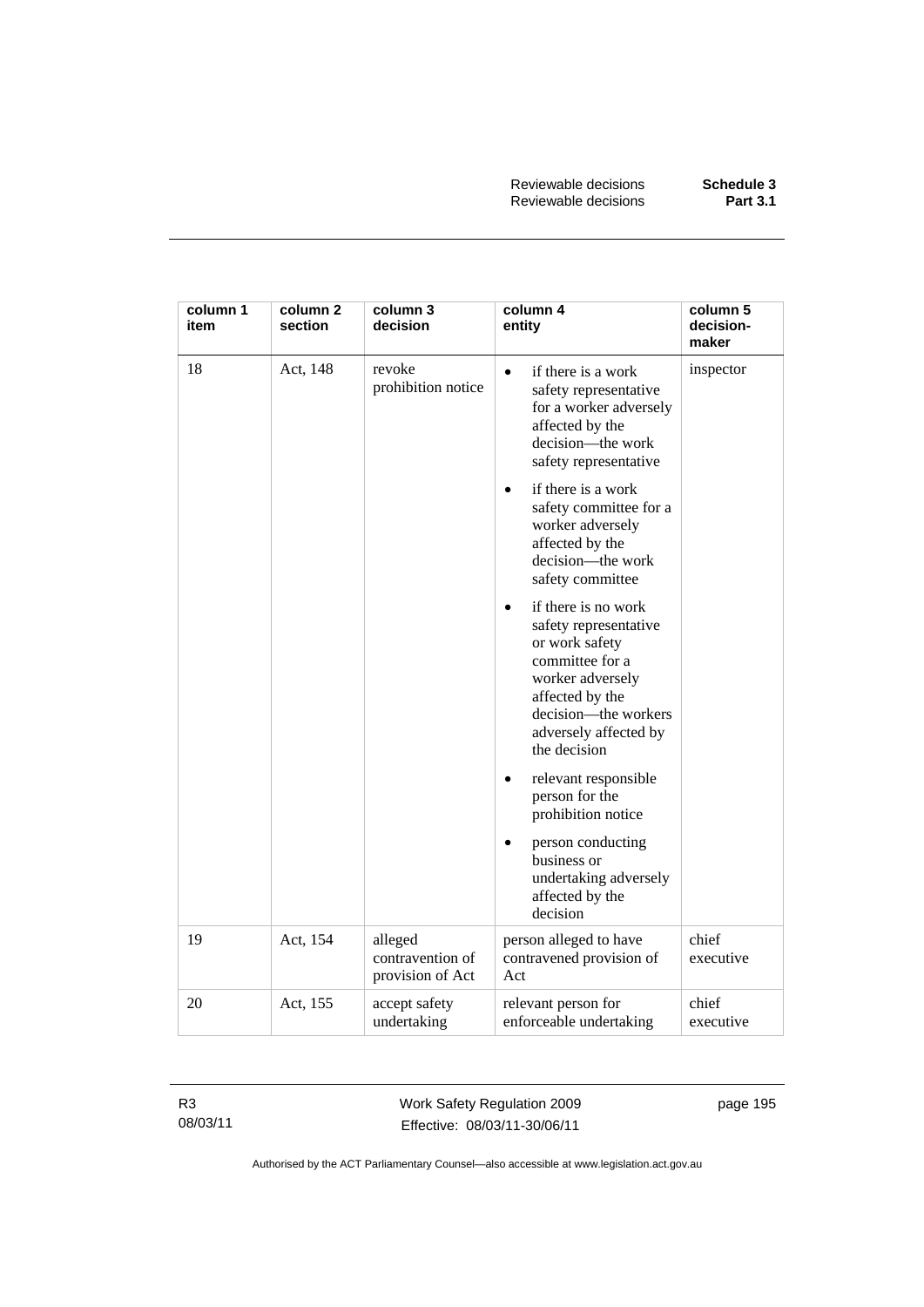| Schedule 3      | Reviewable decisions |
|-----------------|----------------------|
| <b>Part 3.1</b> | Reviewable decisions |

| column 1<br>item | column 2<br>section | column 3<br>decision                                                                                                                                                                                                      | column 4<br>entity                              | column 5<br>decision-<br>maker |
|------------------|---------------------|---------------------------------------------------------------------------------------------------------------------------------------------------------------------------------------------------------------------------|-------------------------------------------------|--------------------------------|
| 21               | Act, 156            | agree to withdraw<br>or amend<br>enforceable<br>undertaking                                                                                                                                                               | relevant person for<br>enforceable undertaking  | chief<br>executive             |
| 22               | Act, 157            | end enforceable<br>undertaking                                                                                                                                                                                            | relevant person for<br>enforceable undertaking  | chief<br>executive             |
| 23               | Act, 166            | finding that<br>person in control<br>of public sector<br>workplace has<br>failed to comply<br>with a<br>compliance<br>agreement, an<br>enforceable<br>undertaking, an<br>improvement<br>notice or a<br>prohibition notice | person in control of public<br>sector workplace | chief<br>executive             |

page 196 Work Safety Regulation 2009 Effective: 08/03/11-30/06/11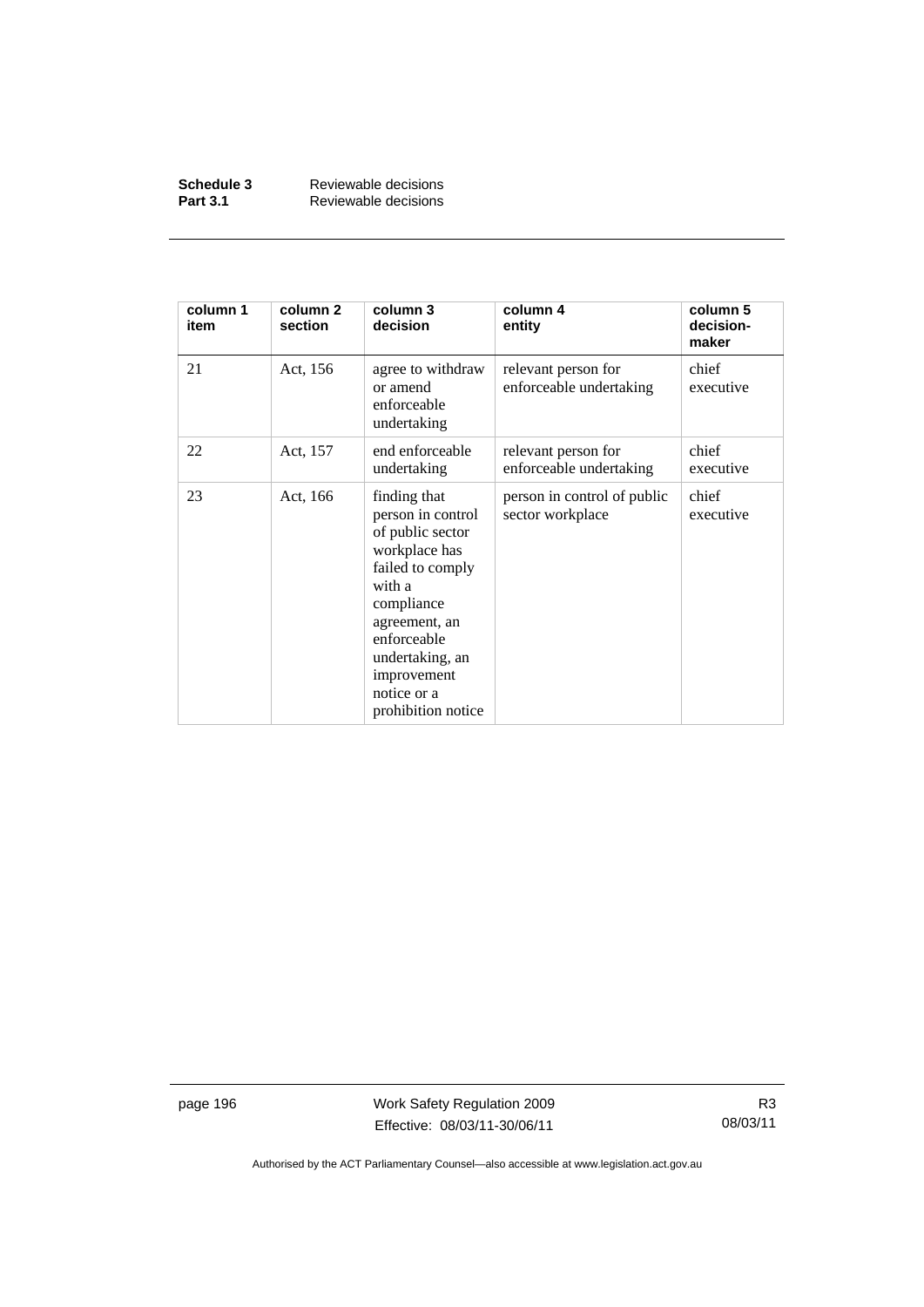Reviewable decisions **Schedule 3 Reviewable decisions** 

| column 1<br>item | column <sub>2</sub><br>section | column 3<br>decision                                                                                                                                                                    | column 4<br>entity                                                                                                                                                                                                                                                                                                                                                                                                                                                               | column 5<br>decision-<br>maker |
|------------------|--------------------------------|-----------------------------------------------------------------------------------------------------------------------------------------------------------------------------------------|----------------------------------------------------------------------------------------------------------------------------------------------------------------------------------------------------------------------------------------------------------------------------------------------------------------------------------------------------------------------------------------------------------------------------------------------------------------------------------|--------------------------------|
| 24               | Act, 168                       | finding that<br>person in control<br>of public sector<br>workplace has not<br>failed to comply<br>with safety duty<br>and no further<br>action will be<br>taken                         | if there is a work<br>$\bullet$<br>safety representative<br>for a worker adversely<br>affected by the<br>decision—the work<br>safety representative<br>if there is a work<br>safety committee for a<br>worker adversely<br>affected by the<br>decision—the work<br>safety committee<br>if there is no work<br>safety representative<br>or work safety<br>committee for a<br>worker adversely<br>affected by the<br>decision—the workers<br>adversely affected by<br>the decision | chief<br>executive             |
| 25               | Act, 169                       | finding that<br>person in control<br>of public sector<br>workplace has<br>failed to comply<br>with safety duty<br>and appropriate<br>steps have been<br>taken to address<br>the failure | responsible chief executive                                                                                                                                                                                                                                                                                                                                                                                                                                                      | chief<br>executive             |

R3 08/03/11 Work Safety Regulation 2009 Effective: 08/03/11-30/06/11

page 197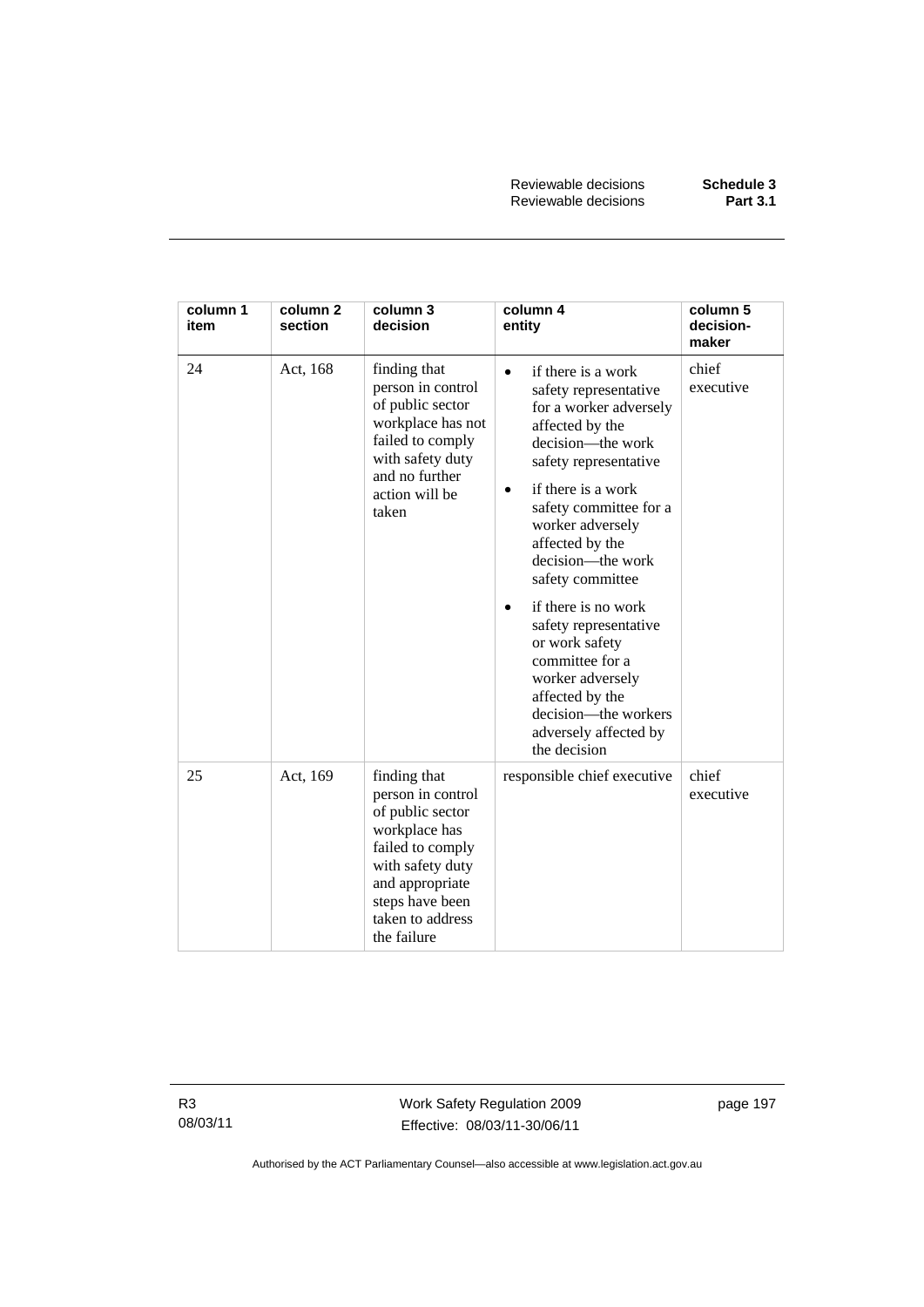| Schedule 3      | Reviewable decisions |
|-----------------|----------------------|
| <b>Part 3.1</b> | Reviewable decisions |

| column 1<br>item | column <sub>2</sub><br>section | column 3<br>decision                                                                                                                                                                           | column 4<br>entity                                                     | column 5<br>decision-<br>maker |
|------------------|--------------------------------|------------------------------------------------------------------------------------------------------------------------------------------------------------------------------------------------|------------------------------------------------------------------------|--------------------------------|
| 26               | Act, 170                       | finding that<br>person in control<br>of public sector<br>workplace has<br>failed to comply<br>with safety duty<br>and appropriate<br>steps have not<br>been taken to<br>address the<br>failure | responsible chief executive                                            | chief<br>executive             |
| 27               | 38                             | disqualify work<br>safety<br>representative                                                                                                                                                    | person adversely affected<br>by decision to disqualify                 | chief<br>executive             |
| 28               | 39                             | revoke<br>disqualification of<br>work safety<br>representative                                                                                                                                 | person adversely affected<br>by decision to revoke<br>disqualification | chief<br>executive             |
| 29               | 65                             | disqualify work<br>authorised<br>representative                                                                                                                                                | person adversely affected<br>by decision to disqualify                 | chief<br>executive             |
| 30               | 66                             | revoke<br>disqualification of<br>work authorised<br>representative                                                                                                                             | person adversely affected<br>by decision to revoke<br>disqualification | chief<br>executive             |
| 31               | 123(1)(b)                      | refuse to issue<br>licence                                                                                                                                                                     | applicant for licence                                                  | chief<br>executive             |
| 32               | 129(1)(b)                      | refuse to renew<br>licence                                                                                                                                                                     | applicant for renewal                                                  | chief<br>executive             |
| 33               | 131 $(1)$ $(b)$                | refuse to vary<br>licence                                                                                                                                                                      | applicant for variation                                                | chief<br>executive             |
| 34               | 133(4)(b)                      | refuse to replace<br>licence                                                                                                                                                                   | applicant for replacement                                              | chief<br>executive             |

page 198 Work Safety Regulation 2009 Effective: 08/03/11-30/06/11

R3 08/03/11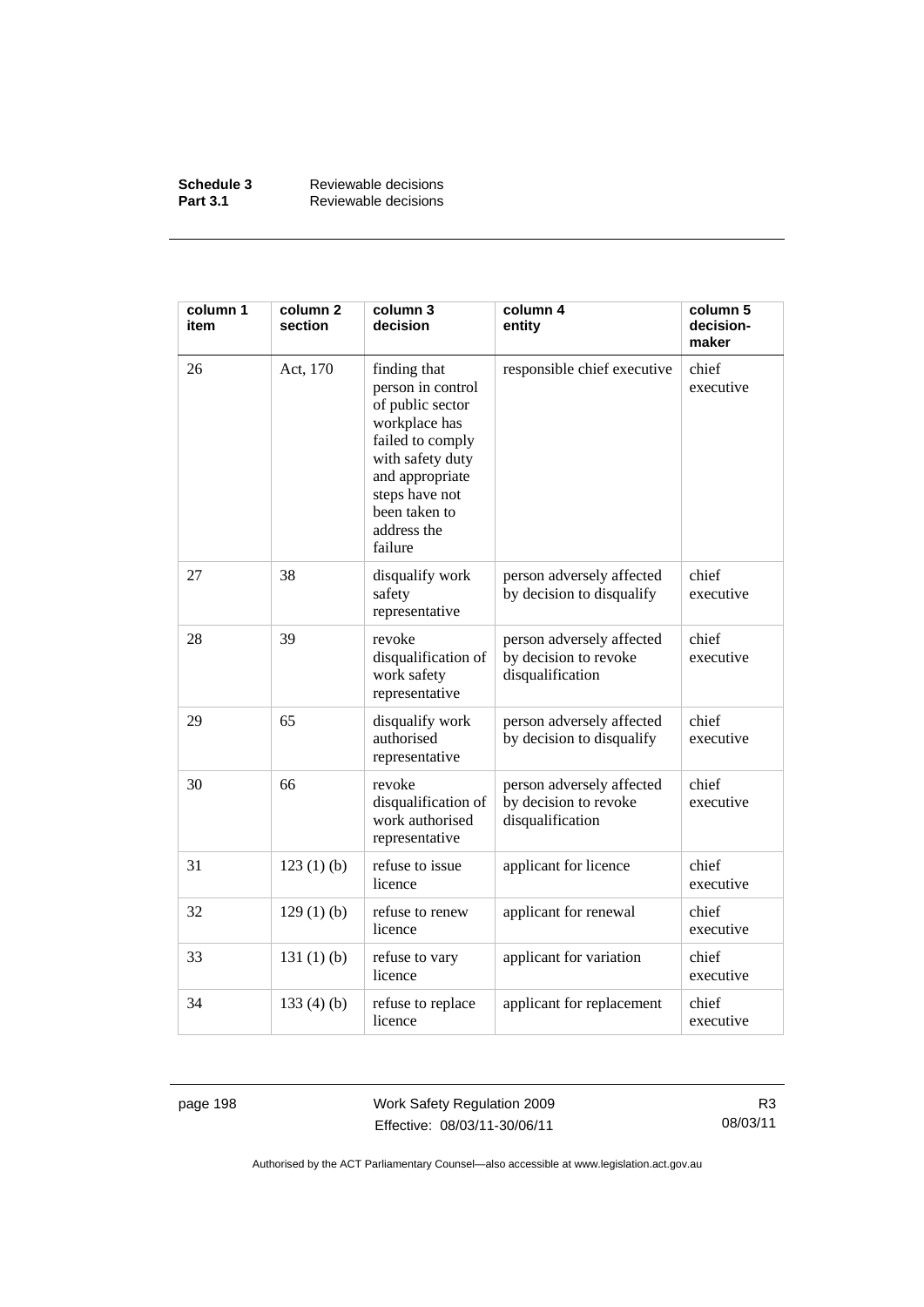| column 1<br>item | column <sub>2</sub><br>section | column 3<br>decision                                                                             | column 4<br>entity                | column 5<br>decision-<br>maker |
|------------------|--------------------------------|--------------------------------------------------------------------------------------------------|-----------------------------------|--------------------------------|
| 35               | 135(1)                         | licence<br>cancellation                                                                          | licensee                          | chief<br>executive             |
| 36               | 137(1)                         | licence<br>cancellation                                                                          | licensee                          | chief<br>executive             |
| 37               | 138(1)                         | licence<br>suspension                                                                            | licensee                          | chief<br>executive             |
| 38               | 139(1)                         | licence<br>suspension                                                                            | licensee                          | chief<br>executive             |
| 39               | 140(4)                         | confirm licence<br>suspension<br>extend licence<br>suspension<br>confirm licence<br>cancellation | licensee                          | chief<br>executive             |
| 40               | 157                            | refusal to grant<br>exemption                                                                    | applicant for exemption           | chief<br>executive             |
| 41               | 158                            | grant exemption<br>on conditions                                                                 | applicant for exemption           | chief<br>executive             |
| 42               | 177                            | refuse to issue<br>card                                                                          | applicant for card                | chief<br>executive             |
| 43               | 180                            | refuse to replace<br>card                                                                        | applicant for replacement<br>card | chief<br>executive             |
| 44               | 182                            | cancel card                                                                                      | cardholder of cancelled<br>card   | chief<br>executive             |

R3 08/03/11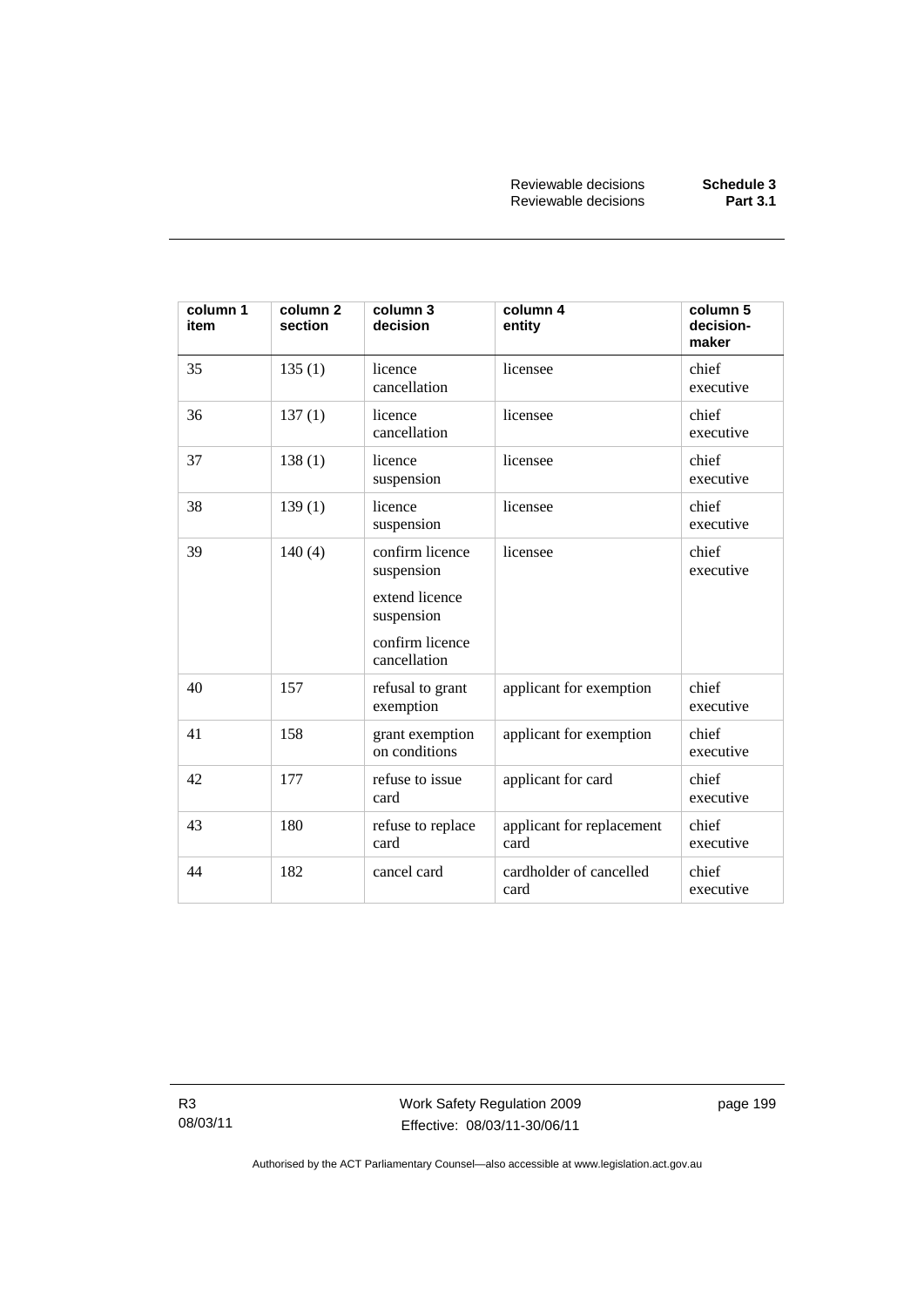# **Part 3.2 Internal review of decisions**

| column 1<br>item | column <sub>2</sub><br>section | column 3<br>decision                                                                                                  | column 4<br>decision-maker |
|------------------|--------------------------------|-----------------------------------------------------------------------------------------------------------------------|----------------------------|
| 1                | Act, 85                        | seize anything at premises                                                                                            | inspector                  |
| $\overline{2}$   | Act, 86                        | remove or restrict access to seized thing                                                                             | inspector                  |
| 3                | Act, 87                        | destroy or dispose of seized thing or<br>require destruction or disposal                                              | inspector                  |
| 4                | Act, 96                        | seize data, electronic equipment or<br>storage device                                                                 | inspector                  |
| 5                | Act, 126                       | end compliance agreement                                                                                              | inspector                  |
| 6                | Act, 134                       | extend compliance period for<br>improvement notice                                                                    | inspector                  |
| 7                | Act, 137                       | revoke improvement notice                                                                                             | inspector                  |
| 8                | Act, 143                       | extend stated period for prohibition notice                                                                           | inspector                  |
| 9                | Act, $147(3)$                  | reinspect situation or circumstances<br>causing prohibition notice to be issued if<br>related to vehicle or equipment | inspector                  |
| 10               | Act, 148                       | revoke prohibition notice                                                                                             | inspector                  |

page 200 Work Safety Regulation 2009 Effective: 08/03/11-30/06/11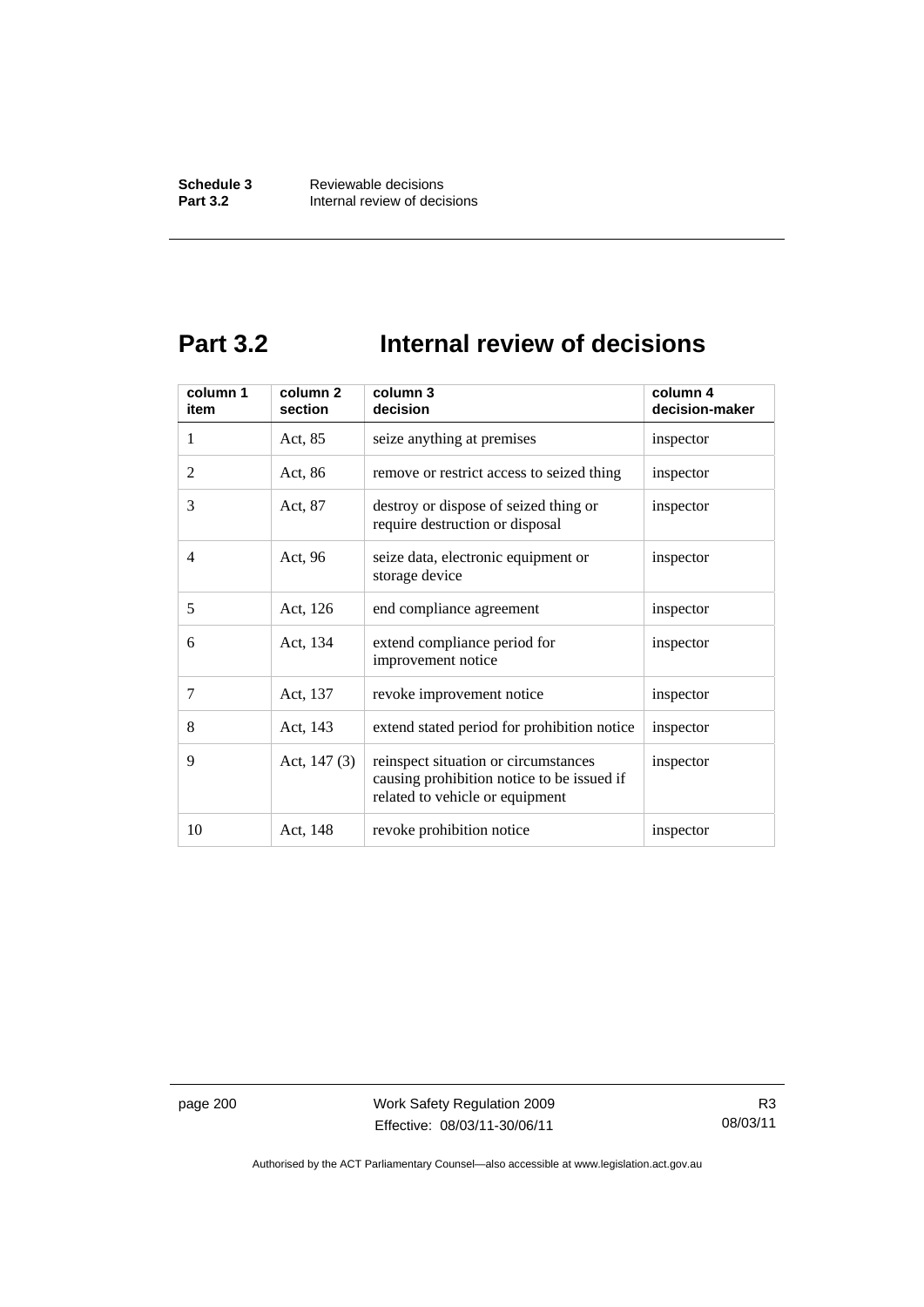# **Dictionary**

(see s 3)

| Note 1 | The Legislation Act contains definitions and other provisions relevant to |
|--------|---------------------------------------------------------------------------|
|        | this regulation.                                                          |

*Note 2* For example, the Legislation Act, dict, pt 1, defines the following terms:

• Act

- chief executive (see s 163)
- exercise
- found guilty
- in relation to
- may (see s 146)
- must (see s 146)
- notifiable instrument (see s 10)
- penalty unit (see s 133)
- person
- State
- statutory declaration
- under
- working day
- year.
- *Note 3* Terms used in this regulation have the same meaning that they have in the *Work* S*afety Act 2008* (see Legislation Act, s 148). For example, the following terms are defined in the *Work* S*afety Act 2008*, dictionary:
	- authorised representative (see s 61)
	- business or undertaking (see s 11)
	- commissioner
	- council
	- dangerous occurrence (see s 37)
	- employer (see s 10)
	- hazard
	- inspector

Work Safety Regulation 2009 Effective: 08/03/11-30/06/11

page 201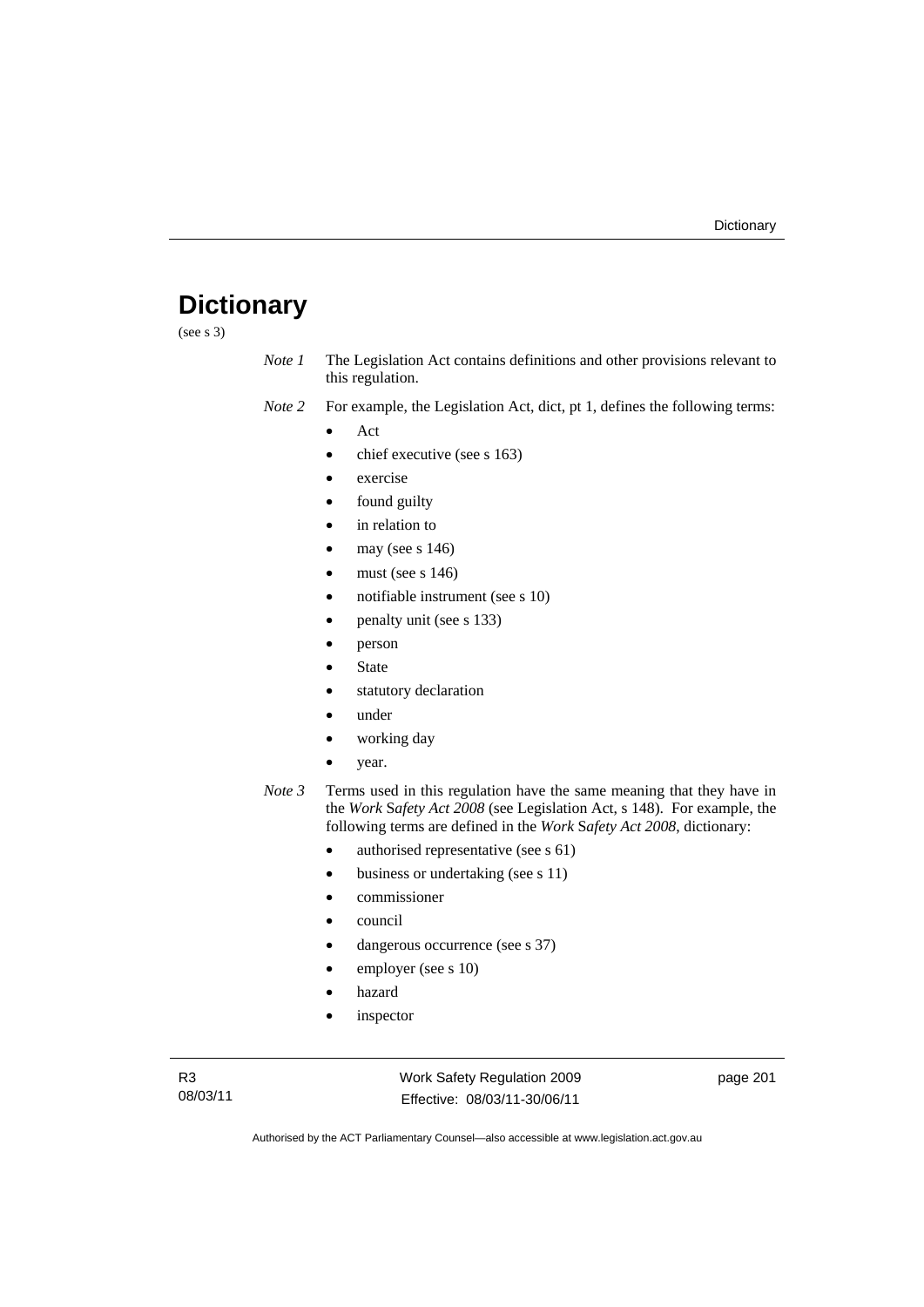#### **Dictionary**

- manages risk (see s 14)
- person in control (see s 13)
- plant
- premises
- reasonably practicable steps (see s 15)
- registered organisation
- risk (see s 8)
- substance
- worker (see s 9)
- worker consultation unit (see s 46)
- workplace (see s 12)
- work safety (see s 7)
- work safety committee
- work safety representative.

*anchorage*, for division 7.3 (Prevention of falls)—see section 73 .

*approved refresher training course*—see section 41.

*approved training course*—see section 40.

*AQF*—see *Australian qualifications framework*.

*AQTF*—see *Australian quality training framework*.

*atmospheric contaminant*, for division 7.8 (Confined spaces)—see section 95.

*Australian qualifications framework* (or *AQF*)—

- (a) for part 8 (Licensing high risk work)—see section 119; and
- (b) for part 9 (Construction induction training)—see section 166.

#### *Australian quality training framework* (or *AQTF*)—

- (a) for part 8 (Licensing high risk work)—see section 119; and
- (b) for part 9 (Construction induction training)—see section 166.

*boiler*, for schedule 1 (High risk work)—see schedule 1, section 1.1.

R3 08/03/11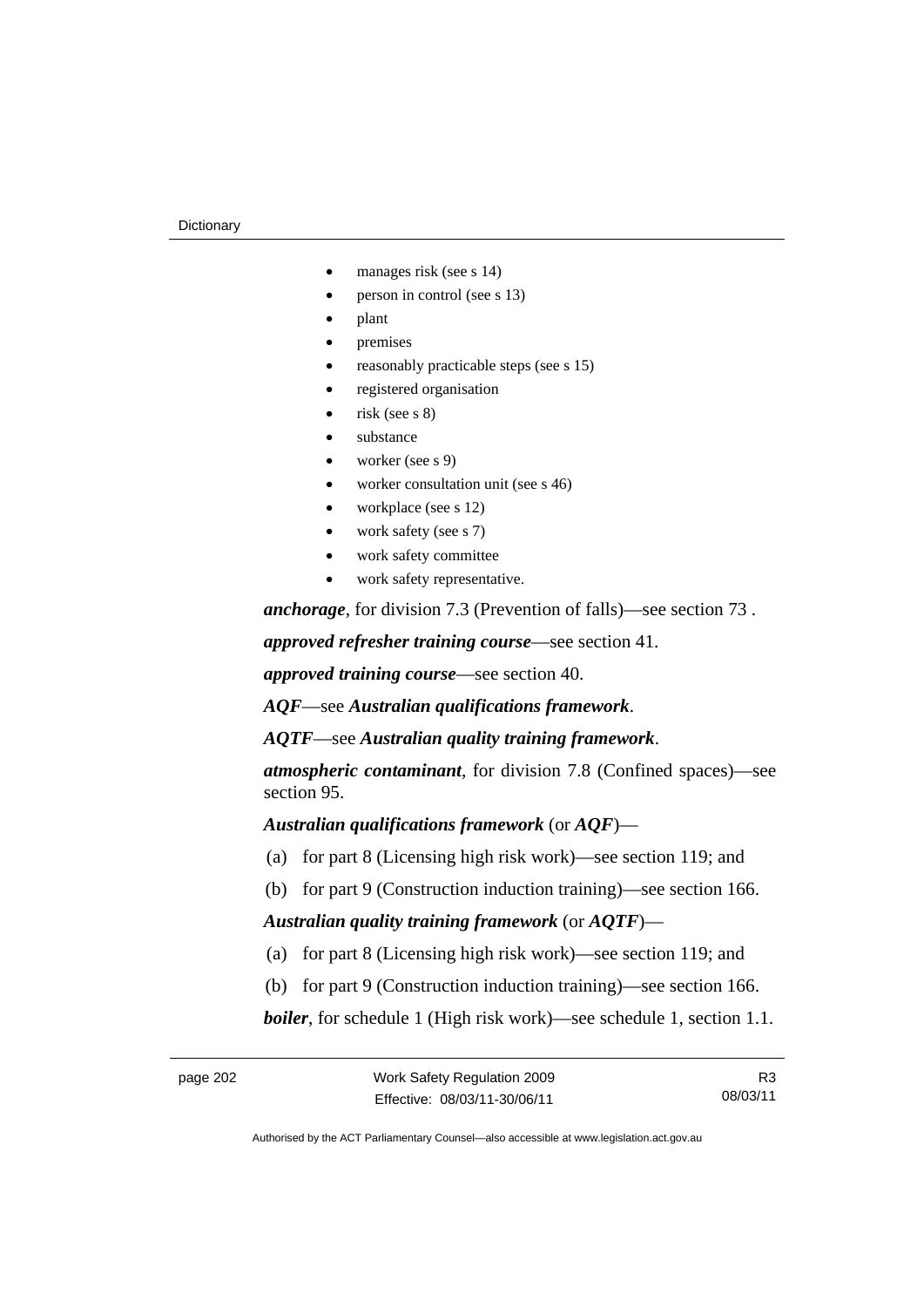*boom-type elevating work platform*, for schedule 1 (High risk work)—see schedule 1, section 1.2.

*bridge crane*, for schedule 1 (High risk work)—see schedule 1, section 1.3.

### *Commonwealth regulatory authority*—

- (a) for part 8 (Licensing high risk work)—see section 119; and
- (b) for part 9 (Construction induction training)—see section 166.

*competency*, for part 8 (Licensing high risk work)—see section 119.

*competency standard*, for part 8 (Licensing high risk work)—see section 119.

*confined space*, for a workplace, for division 7.8 (Confined spaces)—see section 95.

*construction induction training*, for part 9 (Construction induction training)—see section 166.

*construction induction training card*, for part 9 (Construction induction training)—see section 166.

*construction site*, for part 9 (Construction induction training)—see section 166.

*construction work*, for part 9 (Construction induction training)—see section 166.

*corresponding law*—

- (a) for part 8 (Licensing high risk work)—see section 119; and
- (b) for part 9 (Construction induction training)—see section 166.

*crane*, for schedule 1 (High risk work)—see schedule 1, section 1.4.

*dangerous substance*—see the *Dangerous Substances Act 2004*, section 10.

page 203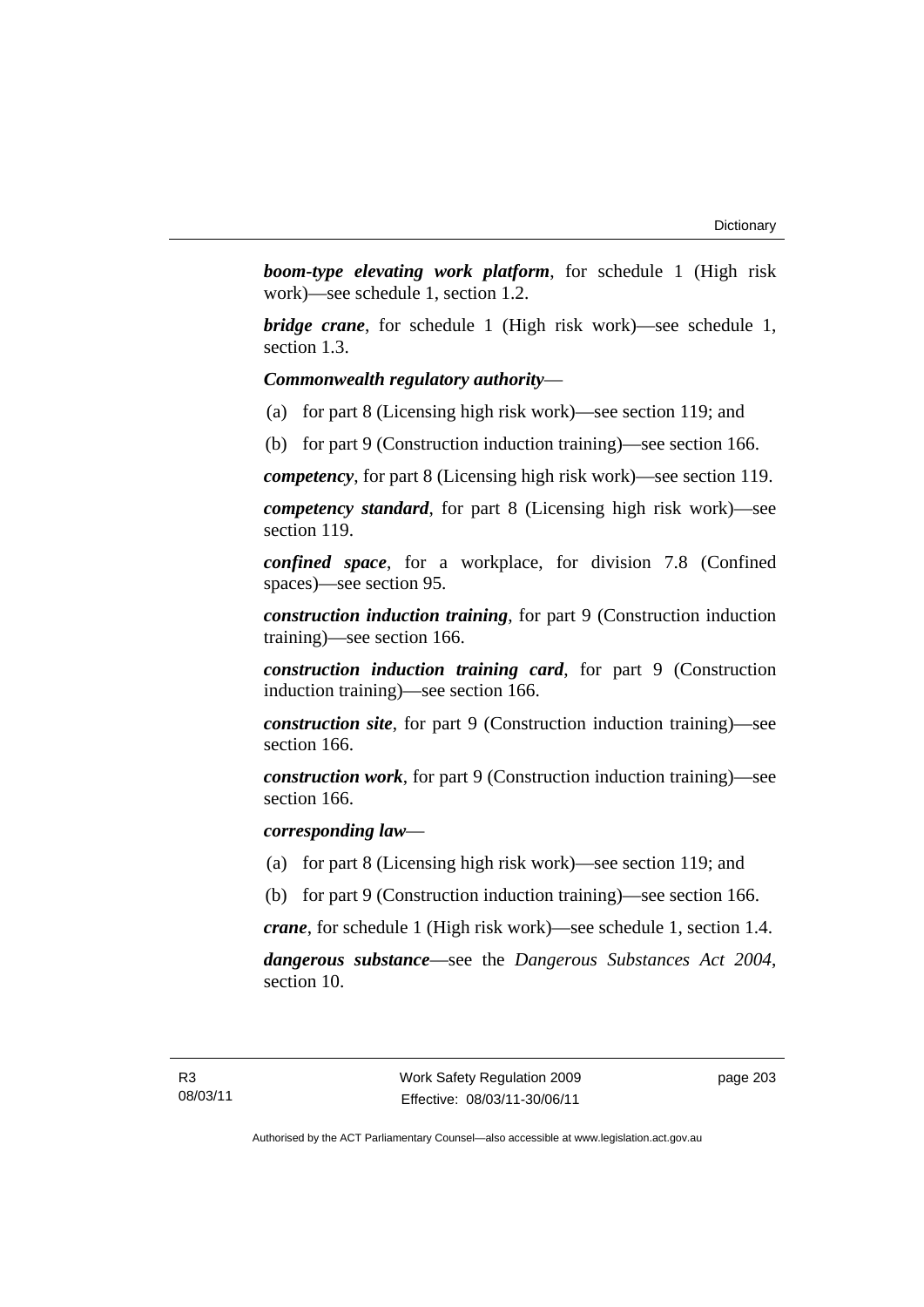*derrick crane*, for schedule 1 (High risk work)—see schedule 1, section 1.6.

*direct-fired process heater*, for schedule 1 (High risk work)—see schedule 1, section 1.5.

*direct supervision*, of a trainee, for part 8 (Licensing high risk work)—see section 119.

*dogging work*, for schedule 1 (High risk work)—see schedule 1, section 1.7.

*electrical inspector*, for division 7.7 (Electricity)—see section 91.

*electrical installation*, for division 7.7 (Electricity)—see the *Electricity Safety Act 1971*, dictionary.

*entry permit*, for division 7.8 (Confined spaces)—see section 95.

*exposure standard*, for division 7.10 (Noise management)—see section 110.

*fixed workplace* means a workplace in a building or other permanent structure.

*forklift truck*, for schedule 1 (High risk work)—see schedule 1, section 1.8.

*gantry crane*, for schedule 1 (High risk work)—see schedule 1, section 1.9.

*guy-derrick*, for schedule 1 (High risk work)—see schedule 1, section 1.6.

*high risk work*, for part 8 (Licensing high risk work)—see section 119.

*hoist*, for schedule 1 (High risk work)—see schedule 1, section 1.10.

*incorporated document*—see section 190.

*inhalable dust*, for division 7.4 (Atmosphere and ventilation)—see section 79.

page 204 Work Safety Regulation 2009 Effective: 08/03/11-30/06/11

R3 08/03/11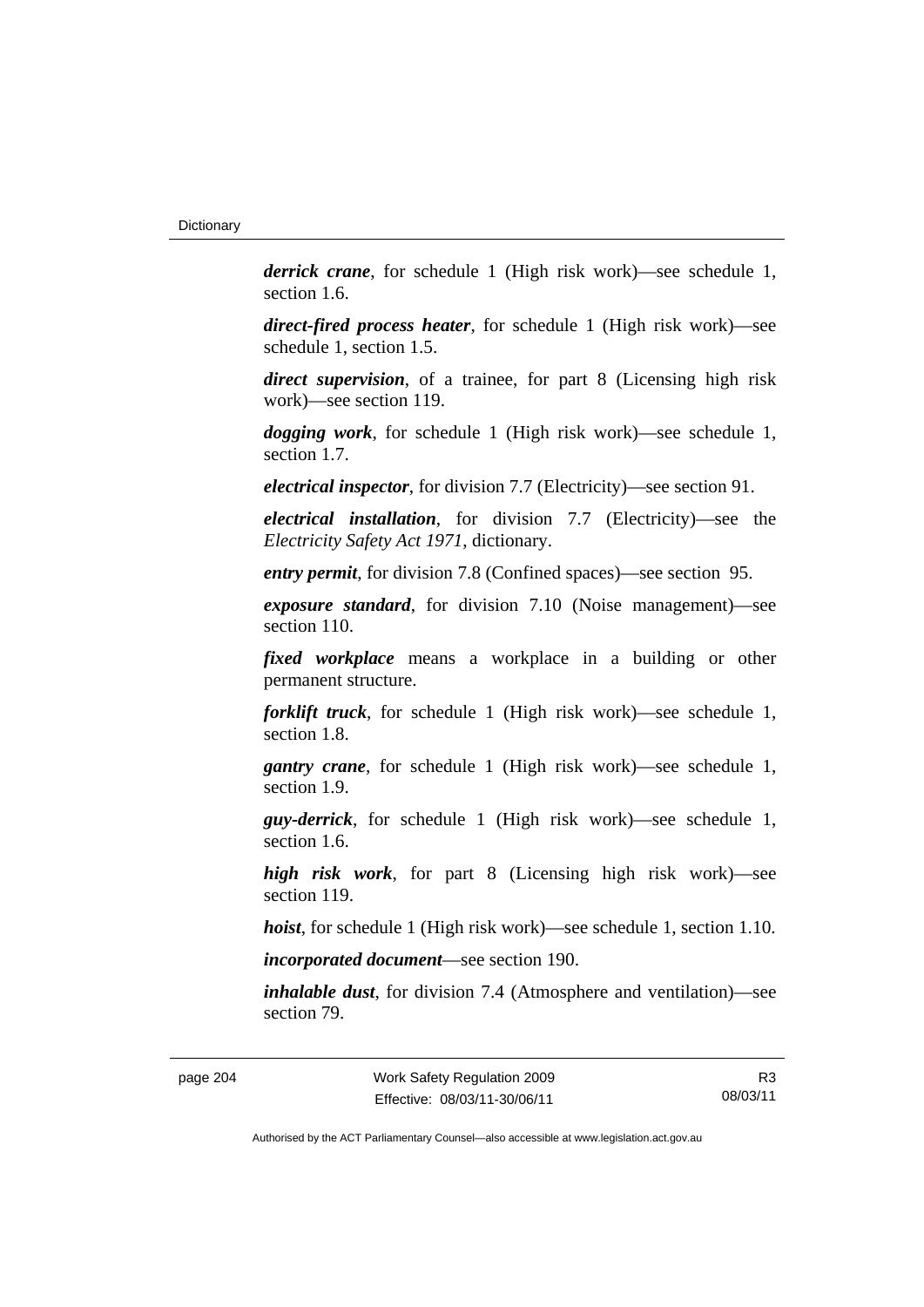*licensing authority*—

- (a) for part 8 (Licensing high risk work)—see section 119; and
- (b) for part 9 (Construction induction training)—see section 166.

*manual task*, for part 10 (Carrying out manual tasks)—see section 186.

*materials hoist*, for schedule 1 (High risk work)—see schedule 1, section 1.11.

*Ministerial Council*—

(a) for part 8 (Licensing high risk work)—see section 119; and

(b) for part 9 (Construction induction training)—see section 166.

*mobile crane*, for schedule 1 (High risk work)—see schedule 1, section 1.12.

*national exposure standards* means the *Exposure Standards for Atmospheric Contaminants in the Occupational Environment* (NOHSC 1003 (1995) and Guidance Note NOHSC 3008 (1995)) published by the National Occupational Health and Safety Commission.

*national licence*, for part 8 (Licensing high risk work)—see section 119.

*nationally endorsed*, for a training package—

- (a) for part 8 (Licensing high risk work)—see section 119; and
- (b) for part 9 (Construction induction training)—see section 166.

*non-slewing mobile crane*, for schedule 1 (High risk work)—see schedule 1, section 1.13

*order-picking forklift truck*, for schedule 1 (High risk work)—see schedule 1, section 1.14.

*outrigger* , for schedule 1 (High risk work)—see schedule 1, section 1.15.

page 205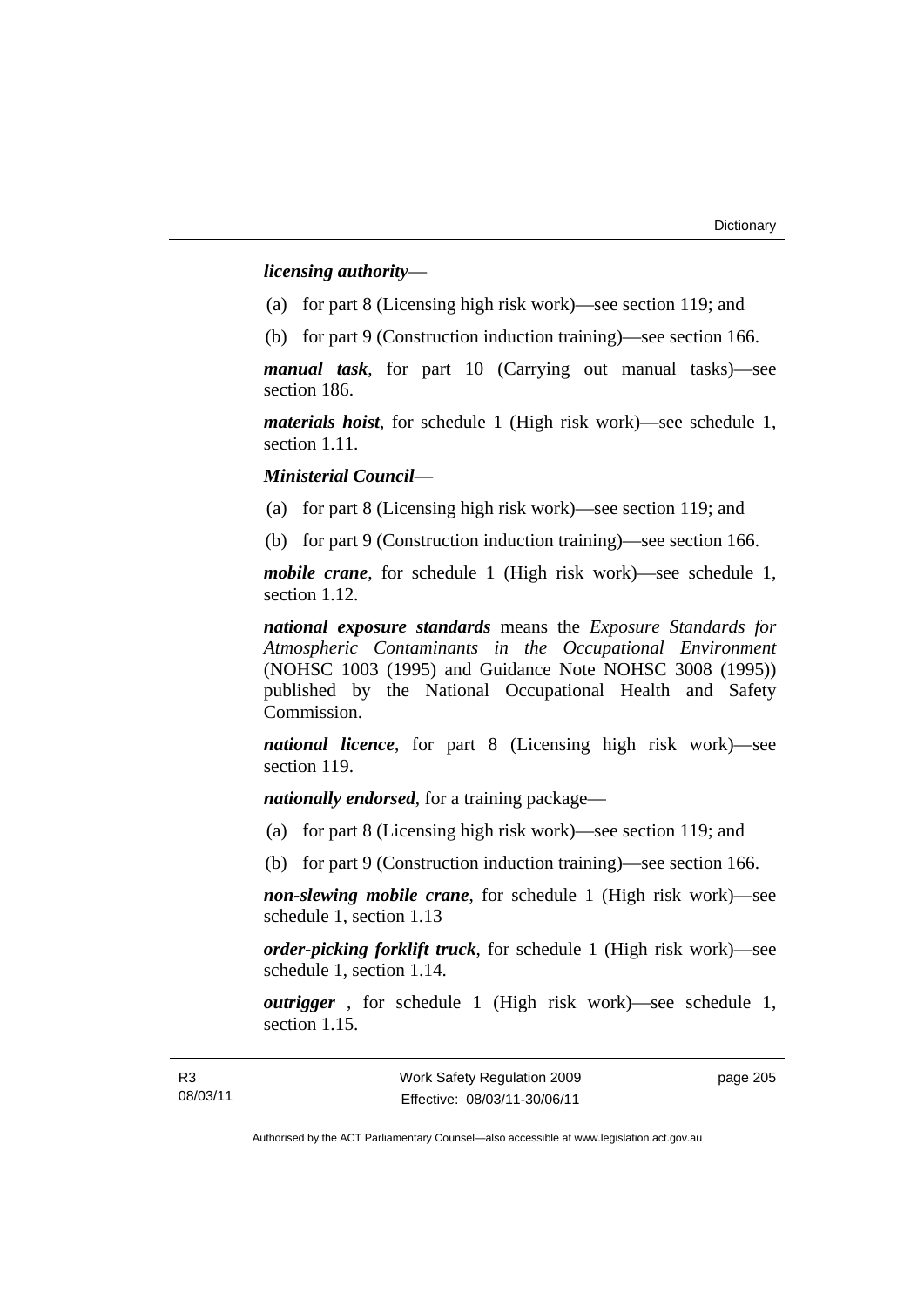*personal health information*, of a consumer—see the *Health Records (Privacy and Access) Act 1997*, dictionary.

*personal protective and safety equipment* includes anything used, or to be used, to protect a person's health, safety or welfare.

#### **Examples**

- 1 protective clothing
- 2 sunscreen
- *Note* An example is part of the regulation, is not exhaustive and may extend, but does not limit, the meaning of the provision in which it appears (see Legislation Act, s 126 and s 132).

*personnel and materials hoist*, for schedule 1 (High risk work) see schedule 1, section 1.16.

*portal boom crane*, for schedule 1 (High risk work)—see schedule 1, section 1.17.

*reciprocating steam engine*, for schedule 1 (High risk work)—see schedule 1, section 1.18

*recognised qualification*, to carry out high risk work under a corresponding law, for part 8 (Licensing high risk work)—see section 119.

### *registered training organisation*—

- (a) for part 8 (Licensing high risk work)—see section 119; and
- (b) for part 9 (Construction induction training)—see section 166.

*represented worker*, for a worker consultation unit, means a worker in the unit.

*responsible person*, for division 4.5 (Work safety representatives provisional improvement notices)—see section 45 (1).

*rigging work*, for schedule 1 (High risk work)—see schedule 1, section 1.19.

*safe oxygen level*, for division 7.4 (Atmosphere and ventilation) and division 7.8 (Confined spaces)—see section 79.

| page 206 | Work Safety Regulation 2009  | R <sub>3</sub> |
|----------|------------------------------|----------------|
|          | Effective: 08/03/11-30/06/11 | 08/03/11       |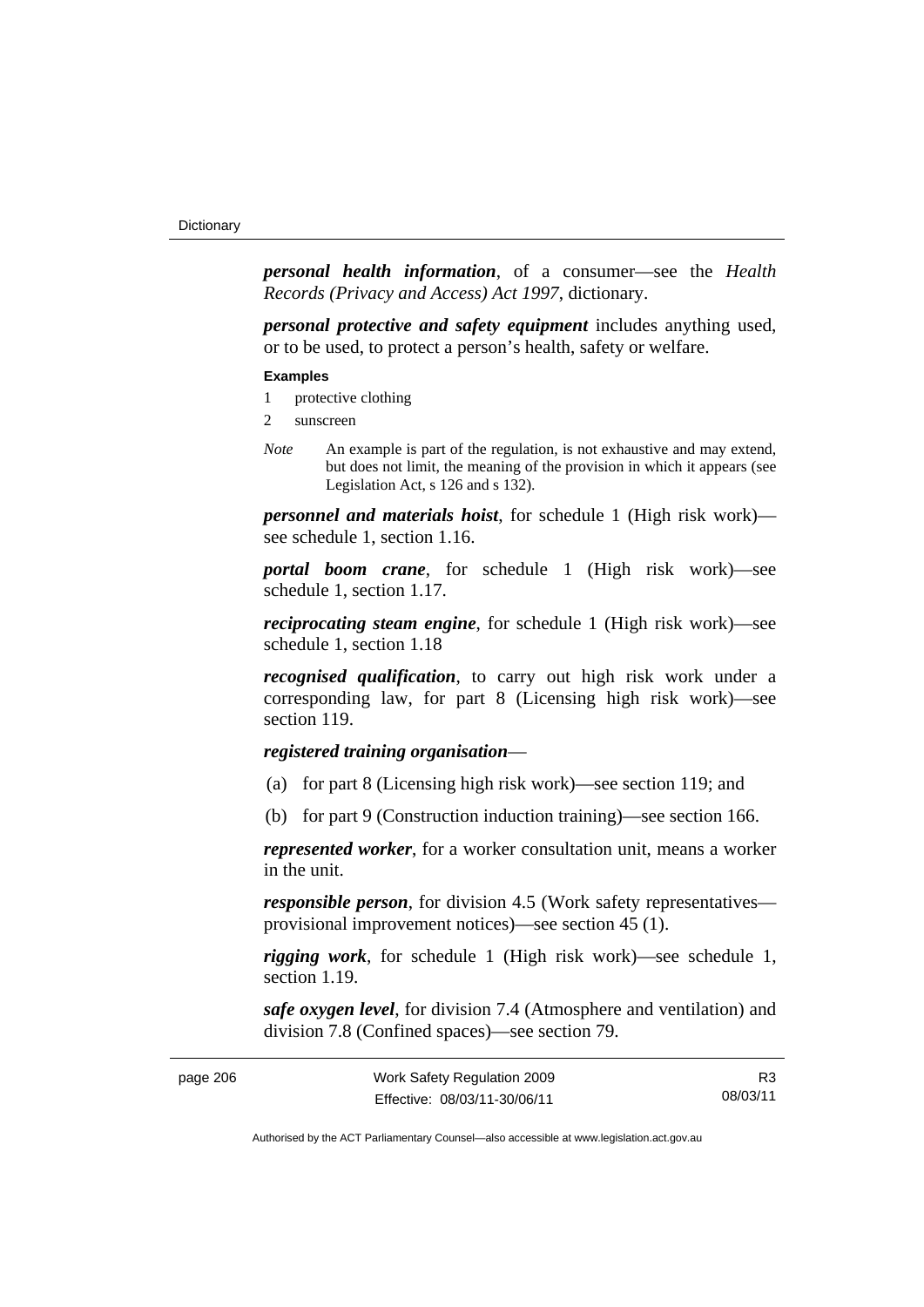*safety harness*—see AS/NZS 1891.

*safe unclassified inhalable dust level*, for division 7.4 (Atmosphere and ventilation)—see section 79.

*scaffolding work*, for schedule 1 (High risk work)—see schedule 1, section 1.20.

*self-erecting tower crane*, for schedule 1 (High risk work)—see schedule 1, section 1.21.

*show cause notice*—

- (a) for part 4 (Work safety representatives)—see section 37 (1); and
- (b) for part 6 (Authorised representatives)—see section 64 (1).

*slewing mobile crane*, for schedule 1 (High risk work)—see schedule 1, section 1.22

*slinging techniques*, for schedule 1 (High risk work)—see schedule 1, section 1.23.

*sound pressure level*, in relation to a person, for division 7.10 (Noise management)—see section 110.

*stabiliser*, for schedule 1 (High risk work)—see schedule 1, section 1.24.

### *statement of attainment*—

- (a) for part 8 (Licensing high risk work)—see section 119; and
- (b) for part 9 (Construction induction training)—see section 166.

*state registering body*, for part 8 (Licensing high risk work)—see section 119.

*stiff-leg derrick*, for schedule 1 (High risk work)—see schedule 1, section 1.6.

*supervisor*, for a trainee carrying out a class of high risk work, for part 8 (Licensing high risk work)—see section 119.

| R3       | Work Safety Regulation 2009  | page 207 |
|----------|------------------------------|----------|
| 08/03/11 | Effective: 08/03/11-30/06/11 |          |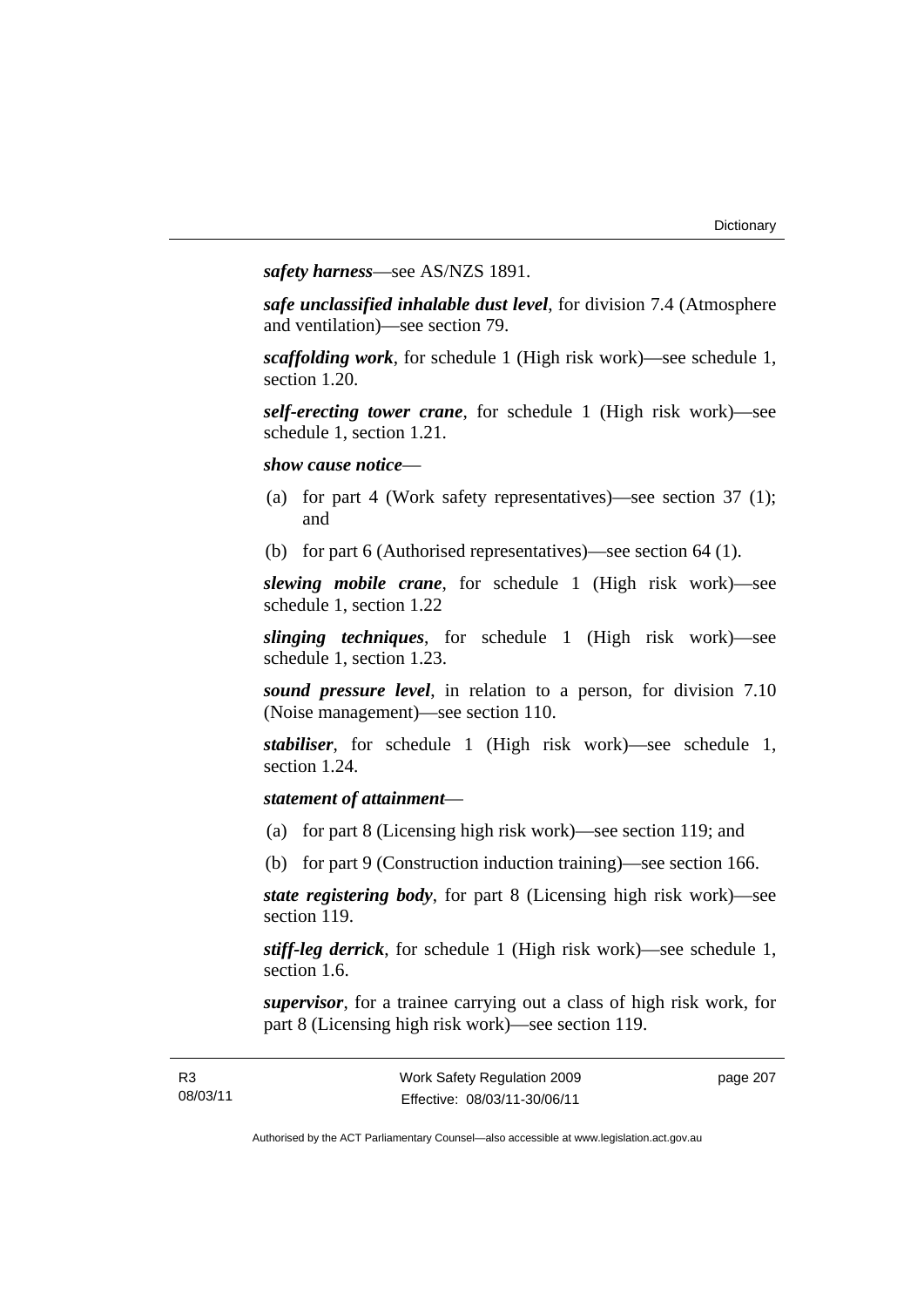*time-weighted average*, for division 7.4 (Atmosphere and ventilation)—see section 79.

*tower crane*, for schedule 1 (High risk work)—see schedule 1, section 1.25.

*trainee*, for part 8 (Licensing high risk work)—see section 119.

*training package*—

(a) for part 8 (Licensing high risk work)—see section 119; and

(b) for part 9 (Construction induction training)—see section 166.

*turbine*, for schedule 1 (High risk work)—see schedule 1, section 1.26.

### *TWA*—see *time-weighted average*.

*unclassified inhalable dust*, for division 7.4 (Atmosphere and ventilation)—see section 79.

### *unit of competency*—

- (a) for part 8 (Licensing high risk work)—see section 119; and
- (b) for part 9 (Construction induction training)—see section 166.

*unsafe oxygen level*, for division 7.4 (Atmosphere and ventilation) and division 7.8 (Confined spaces)—see section 79.

*unsafe unclassified inhalable dust level*, for division 7.4 (Atmosphere and ventilation)—see section 79.

*vehicle-loading crane*, for schedule 1 (High risk work)—see schedule 1, section 1.27.

*vehicle-mounted concrete-placing boom*, for schedule 1 (High risk work)—see schedule 1, section 1.28.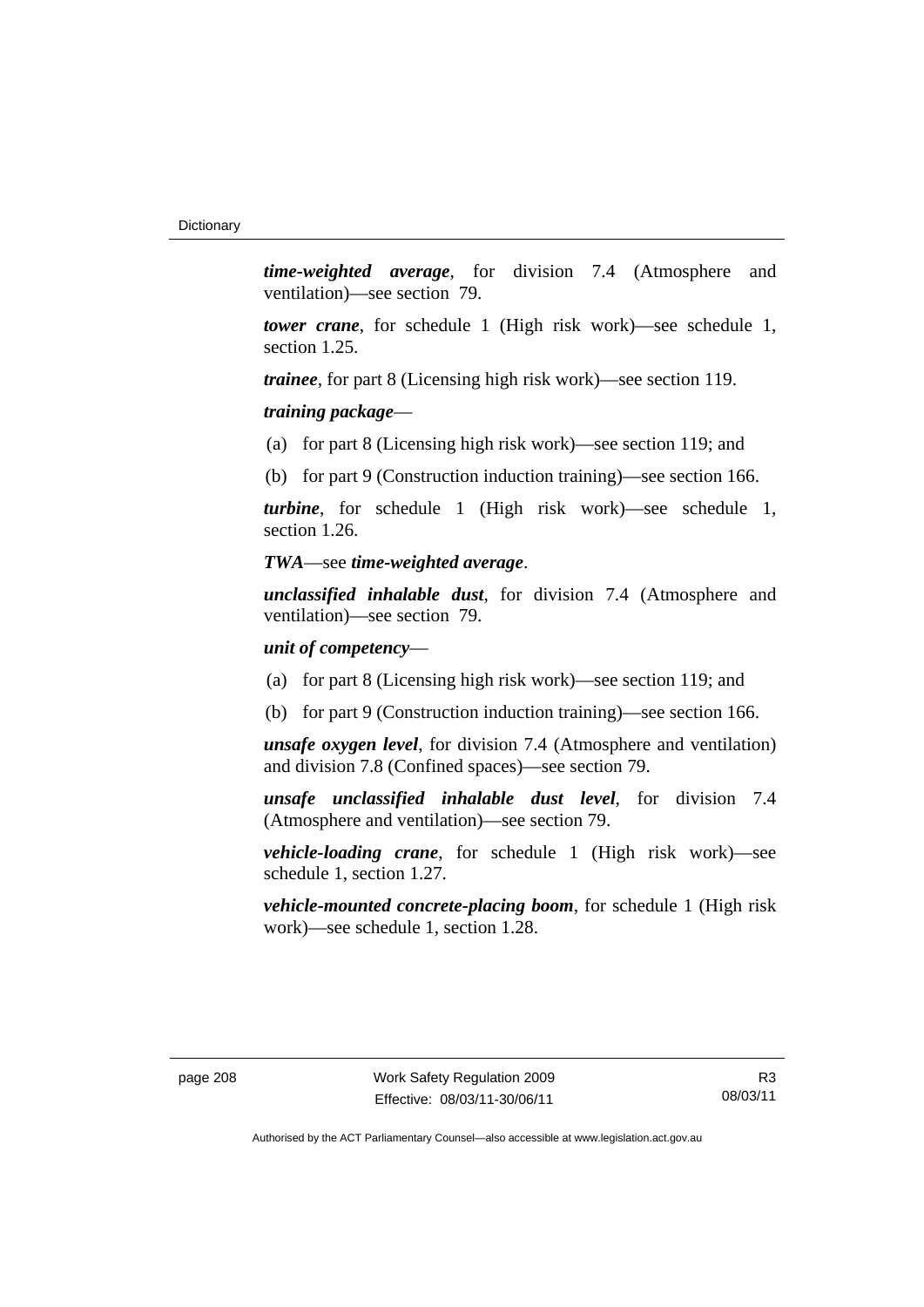#### **Endnotes**

# **Endnotes**

# **1 About the endnotes**

Amending and modifying laws are annotated in the legislation history and the amendment history. Current modifications are not included in the republished law but are set out in the endnotes.

Not all editorial amendments made under the *Legislation Act 2001*, part 11.3 are annotated in the amendment history. Full details of any amendments can be obtained from the Parliamentary Counsel's Office.

Uncommenced amending laws and expiries are listed in the legislation history and the amendment history. These details are underlined. Uncommenced provisions and amendments are not included in the republished law but are set out in the last endnote.

If all the provisions of the law have been renumbered, a table of renumbered provisions gives details of previous and current numbering.

The endnotes also include a table of earlier republications.

| $A = Act$                                    | $NI = Notifiable$ instrument                |
|----------------------------------------------|---------------------------------------------|
| $AF =$ Approved form                         | $o = order$                                 |
| $am = amended$                               | $om = omitted/repealed$                     |
| $amdt = amendment$                           | $ord = ordinance$                           |
| $AR = Assembly resolution$                   | orig = original                             |
| $ch = chapter$                               | $par = paragraph/subparagraph$              |
| $CN =$ Commencement notice                   | $pres = present$                            |
| $def = definition$                           | $prev = previous$                           |
| $DI = Disallowable instrument$               | $(\text{prev}) = \text{previously}$         |
| $dict = dictionary$                          | $pt = part$                                 |
| disallowed = disallowed by the Legislative   | $r = rule/subrule$                          |
| Assembly                                     | $reloc = relocated$                         |
| $div = division$                             | $renum = renumbered$                        |
| $exp = expires/expired$                      | $R[X]$ = Republication No                   |
| $Gaz = gazette$                              | $RI = reissue$                              |
| $hdg = heading$                              | $s = section/subsection$                    |
| $IA = Interpretation Act 1967$               | $sch = schedule$                            |
| $ins = inserted/added$                       | $sdiv = subdivision$                        |
| $LA =$ Legislation Act 2001                  | $SL = Subordinate$ law                      |
| $LR =$ legislation register                  | $sub =$ substituted                         |
| $LRA =$ Legislation (Republication) Act 1996 | $underlining = whole or part not commenced$ |
| $mod = modified/mol$                         | or to be expired                            |
|                                              |                                             |

# **2 Abbreviation key**

R3 08/03/11 Work Safety Regulation 2009 Effective: 08/03/11-30/06/11

page 209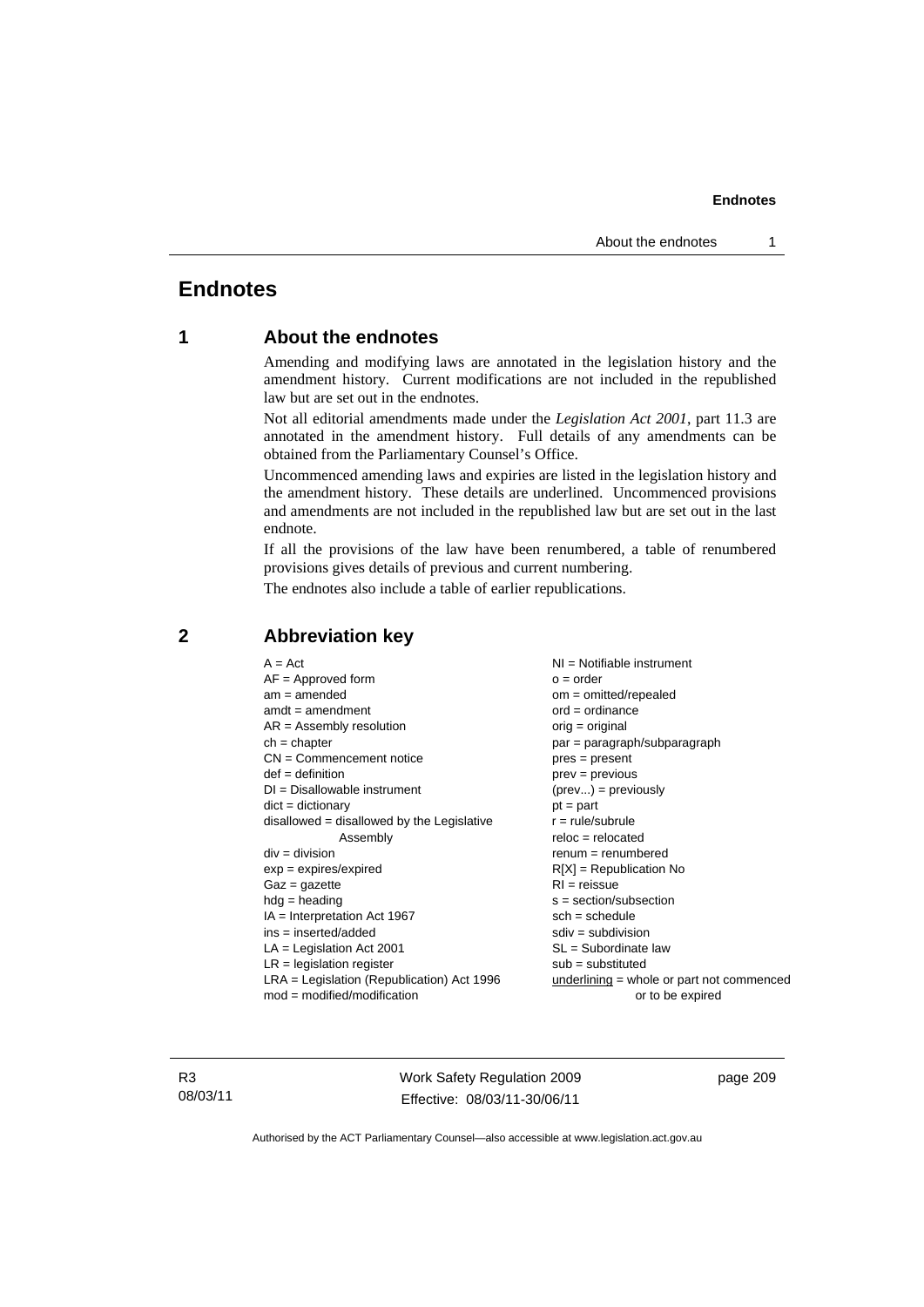#### **Endnotes**

3 Legislation history

# **3 Legislation history**

# **Work Safety Regulation 2009 SL2009-45**

notified LR 24 September 2009

s 1, s 2 commenced 24 September 2009 (LA s 75 (1)) remainder commenced 1 October 2009 (s 2 and see Work Safety Act 2008 A2008-51, s 2 (1) (b) and CN2009-11)

as amended by

# **Work Safety Amendment Regulation 2010 (No 1) SL2010-46**

notified LR 25 November 2010

s 1, s 2 commenced 25 November 2010 (LA s 75 (1)) remainder commenced 1 March 2011 (s 2 and see Statute Law Amendment Act 2011 A2011-3 s 2)

### **Work Safety Amendment Regulation 2011 (No 1) SL2011-8**

notified LR 7 March 2011 s 1, s 2 commenced 7 March 2011 (LA s 75 (1)) remainder commenced 8 March 2011 (s 2)

## **4 Amendment history**

#### **Commencement**

s 2 om LA s 89 (4)

**Requirements for notice—Act, s 38 (2)**  s 7 am SL2010-46 s 4

**Transitional** 

pt 13 hdg exp 1 October 2014 (s 201 (LA s 88 declaration applies))

**Authorised representative—training—Act, s 62 (2) (b)** 

```
s 61 am SL2011-8 s 4
```
**Definitions—pt 13**  s 196 exp 1 October 2014 (s 201 (LA s 88 declaration applies))

**Transitional—continuing application of repealed regulation in relation to scheduled work etc** 

s 197 exp 1 October 2014 (s 201 (LA s 88 declaration applies))

**Transitional—application of regulation in relation to scheduled work etc**  s 198 exp 1 October 2014 (s 201 (LA s 88 declaration applies))

page 210 Work Safety Regulation 2009 Effective: 08/03/11-30/06/11

R3 08/03/11